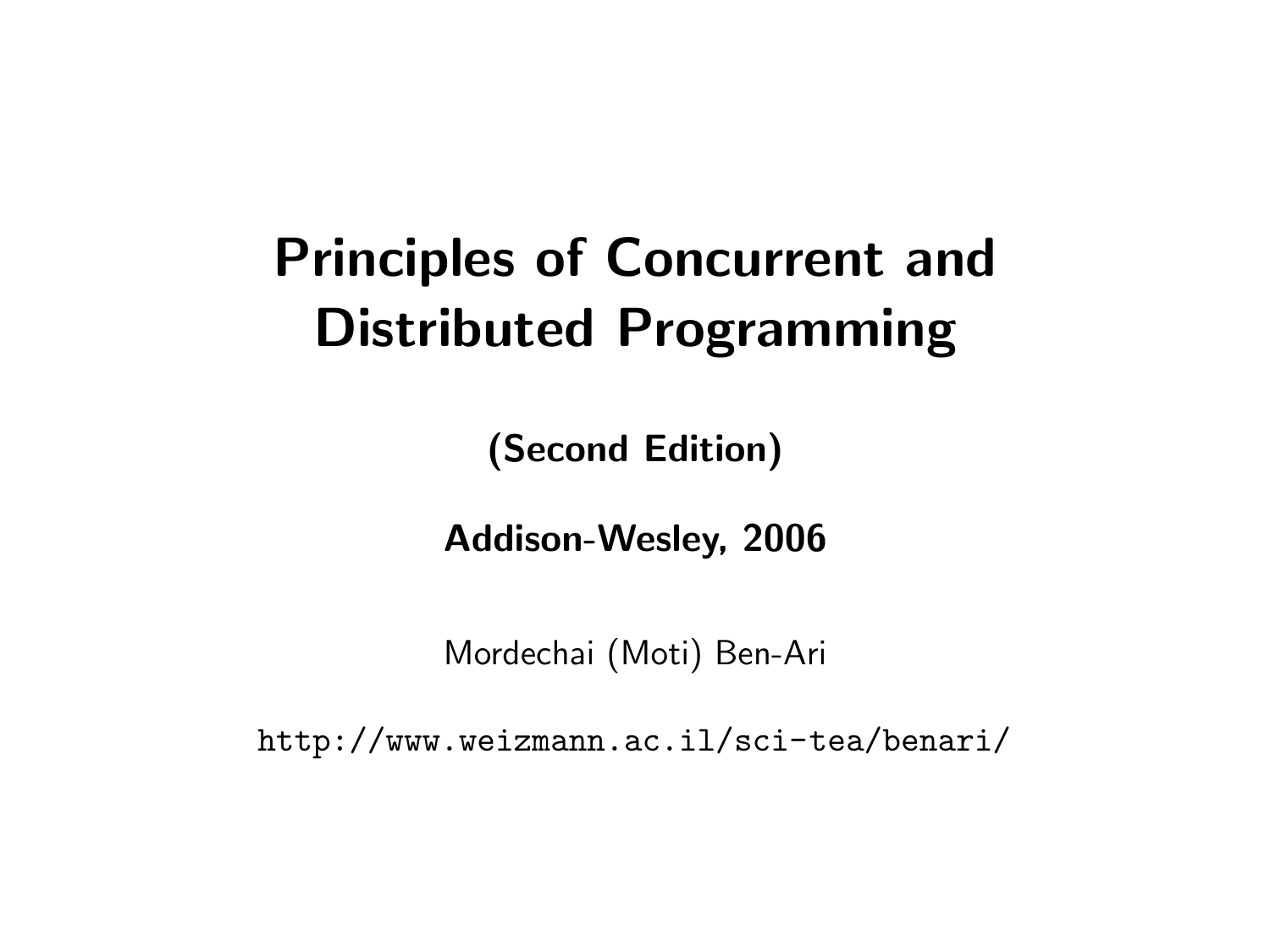#### Computer Time

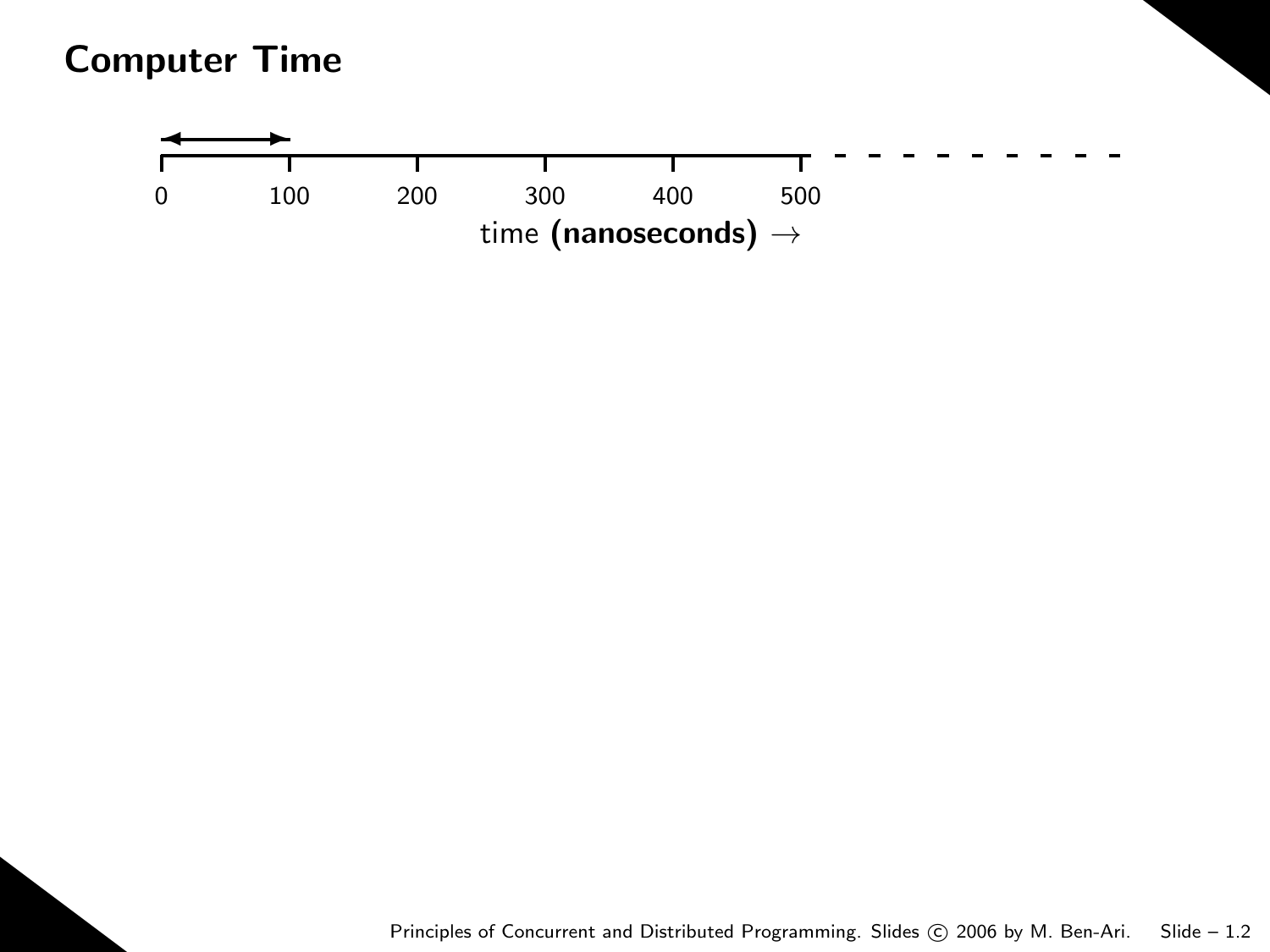## Human Time

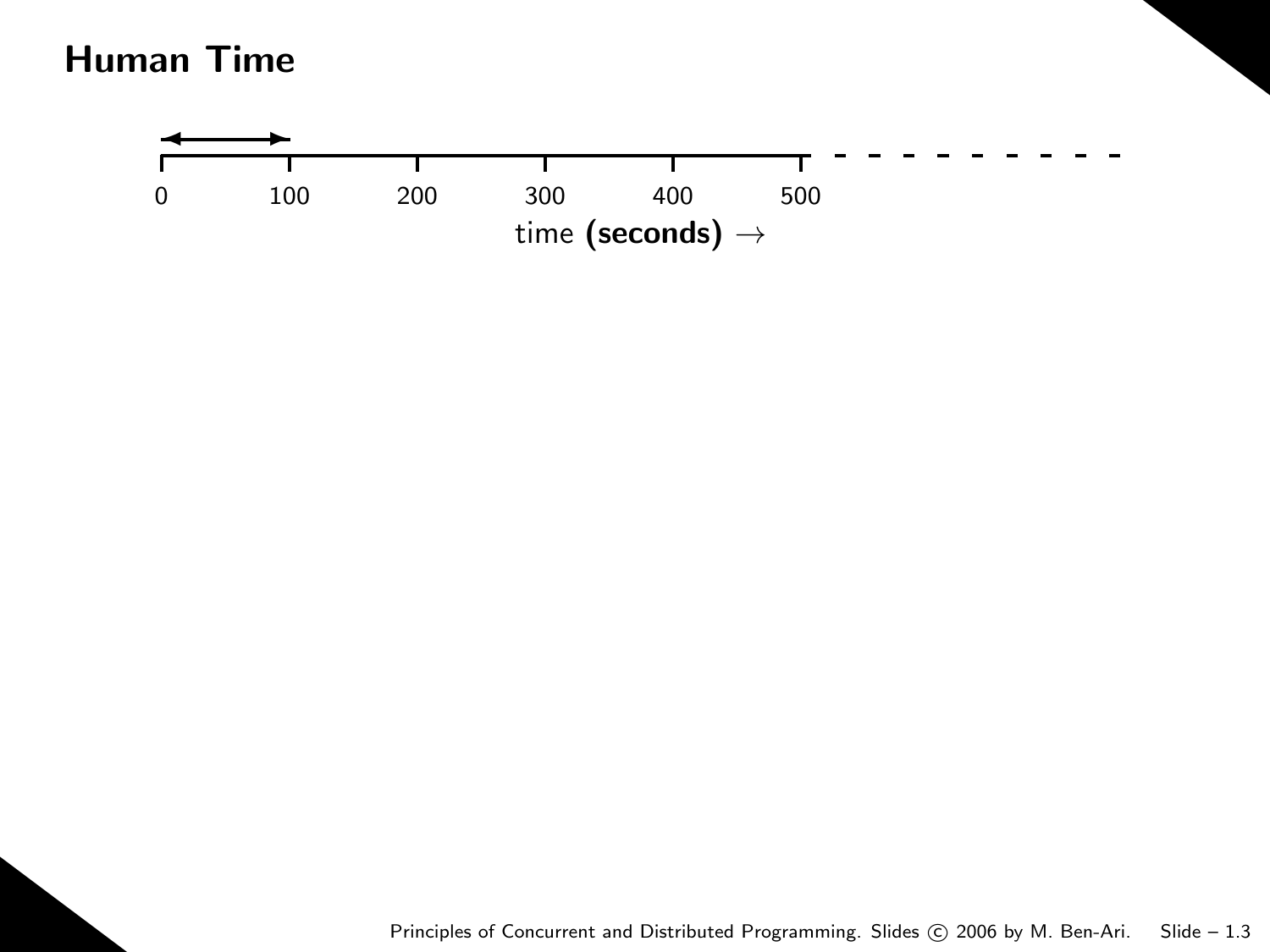## Concurrency in an Operating System

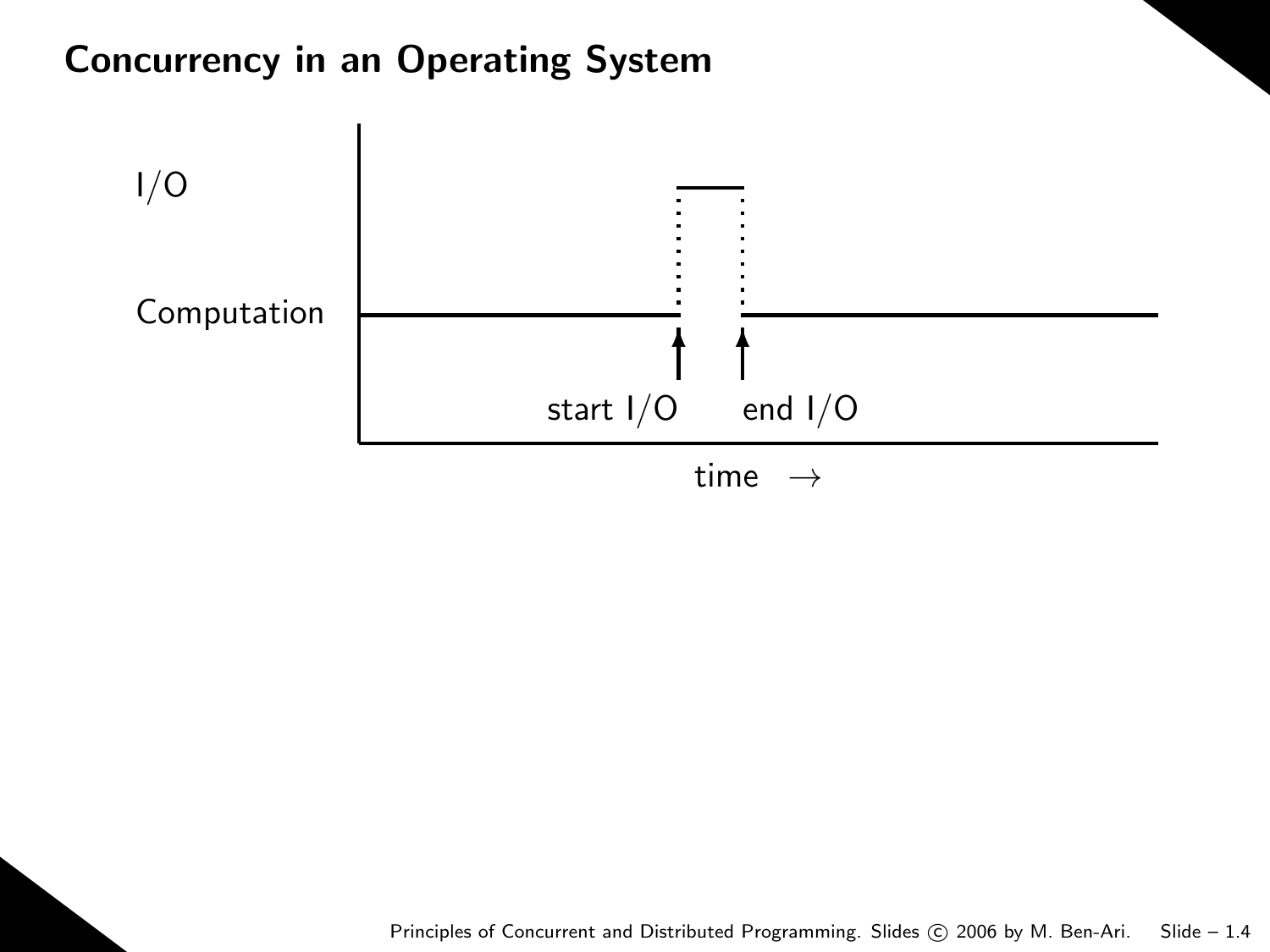#### Interleaving as Choosing Among Processes

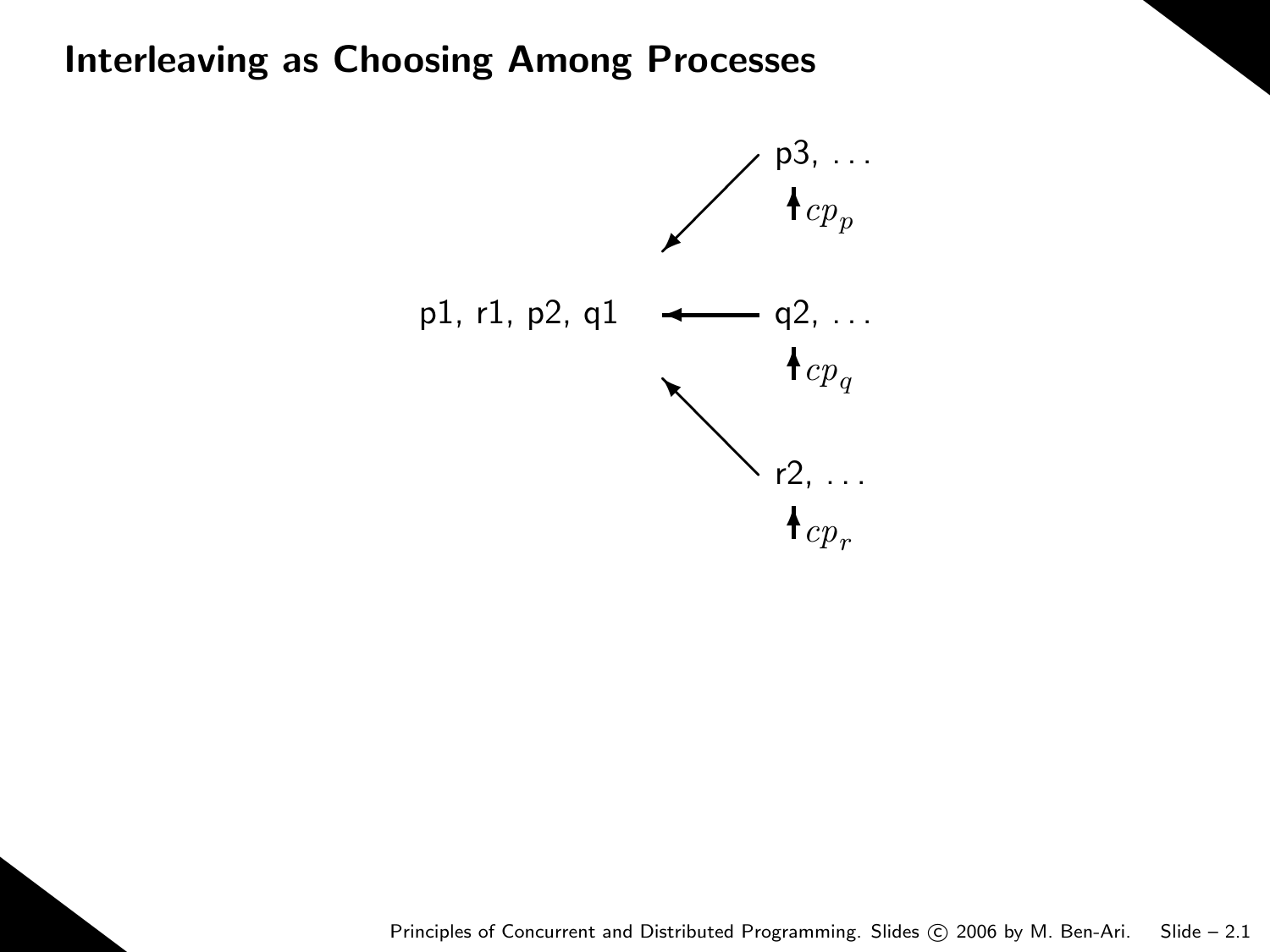# Possible Interleavings

$$
p1 \rightarrow q1 \rightarrow p2 \rightarrow q2,
$$
\n
$$
p1 \rightarrow q1 \rightarrow q2 \rightarrow p2,
$$
\n
$$
p1 \rightarrow p2 \rightarrow q1 \rightarrow q2,
$$
\n
$$
q1 \rightarrow p1 \rightarrow q2 \rightarrow p2,
$$
\n
$$
q1 \rightarrow p1 \rightarrow p2 \rightarrow q2,
$$
\n
$$
q1 \rightarrow q2 \rightarrow p1 \rightarrow p2.
$$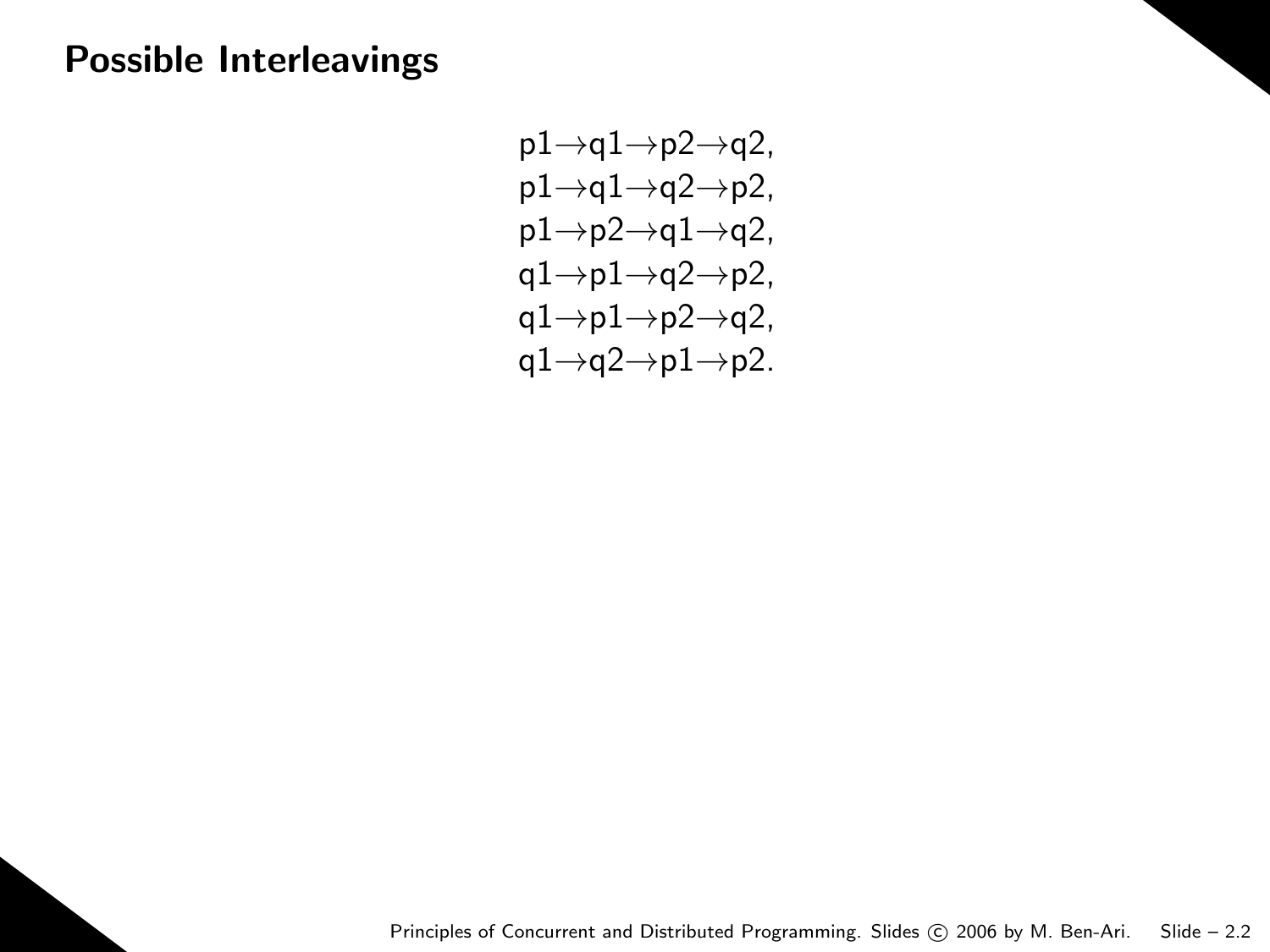| Algorithm 2.1: Trivial concurrent program |                           |  |
|-------------------------------------------|---------------------------|--|
| integer $n \leftarrow 0$                  |                           |  |
|                                           |                           |  |
| integer $k1 \leftarrow 1$                 | integer $k2 \leftarrow 2$ |  |
| p1: $n \leftarrow k1$                     | $q1: n \leftarrow k2$     |  |
|                                           |                           |  |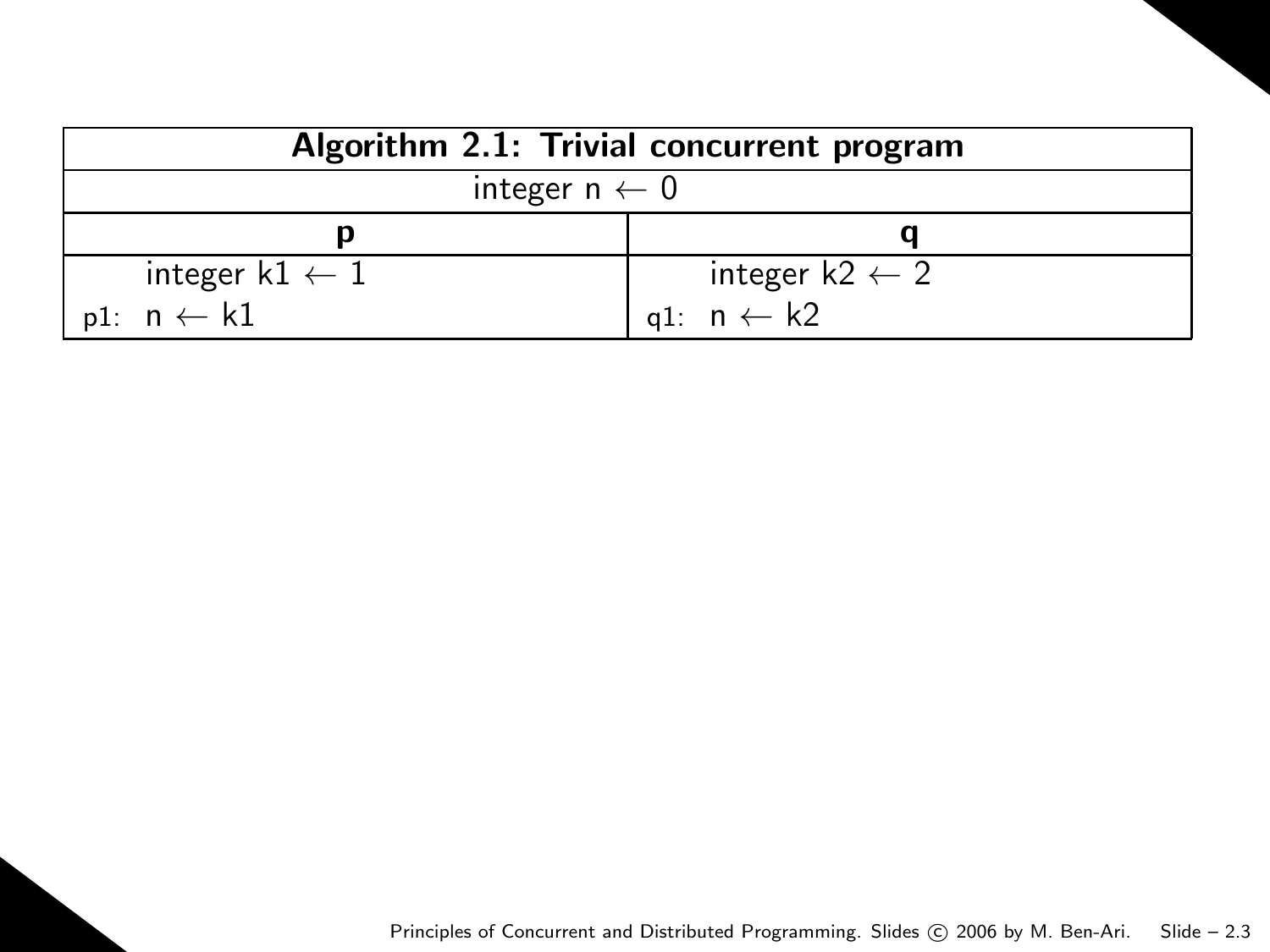| Algorithm 2.2: Trivial sequential program      |
|------------------------------------------------|
| integer $n \leftarrow 0$                       |
| integer k $1 \leftarrow 1$                     |
| integer $k2 \leftarrow 2$                      |
|                                                |
| p1: $n \leftarrow k1$<br>p2: $n \leftarrow k2$ |
|                                                |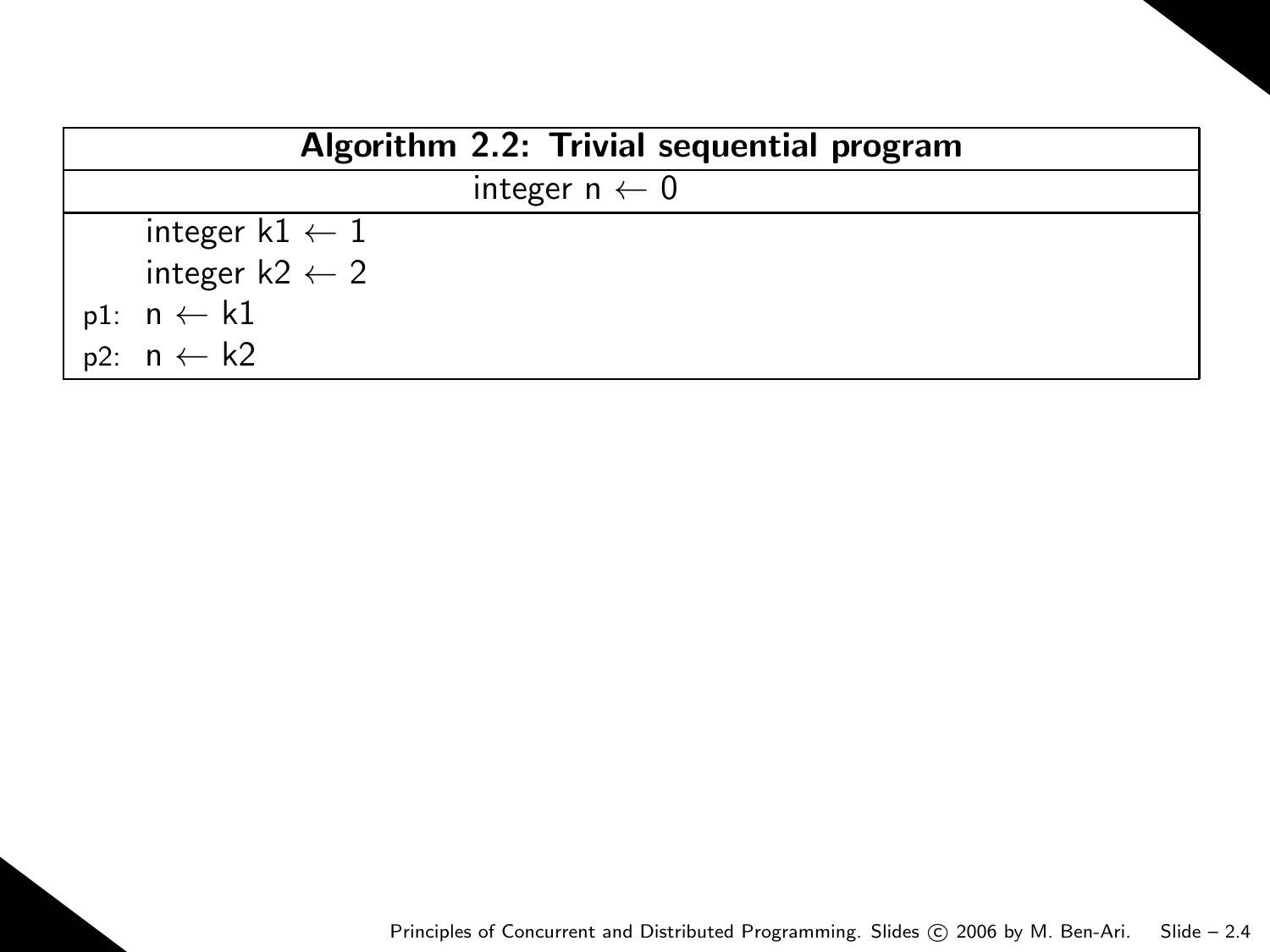State Diagram for <sup>a</sup> Sequential Program

$$
k1 = 1, k2 = 2
$$
\n
$$
k1 = 1, k2 = 2
$$
\n
$$
n = 0
$$
\n
$$
k1 = 1, k2 = 2
$$
\n
$$
n = 1
$$
\n
$$
k1 = 1, k2 = 2
$$
\n
$$
n = 2
$$
\n
$$
(end)
$$
\n
$$
k1 = 1, k2 = 2
$$
\n
$$
n = 2
$$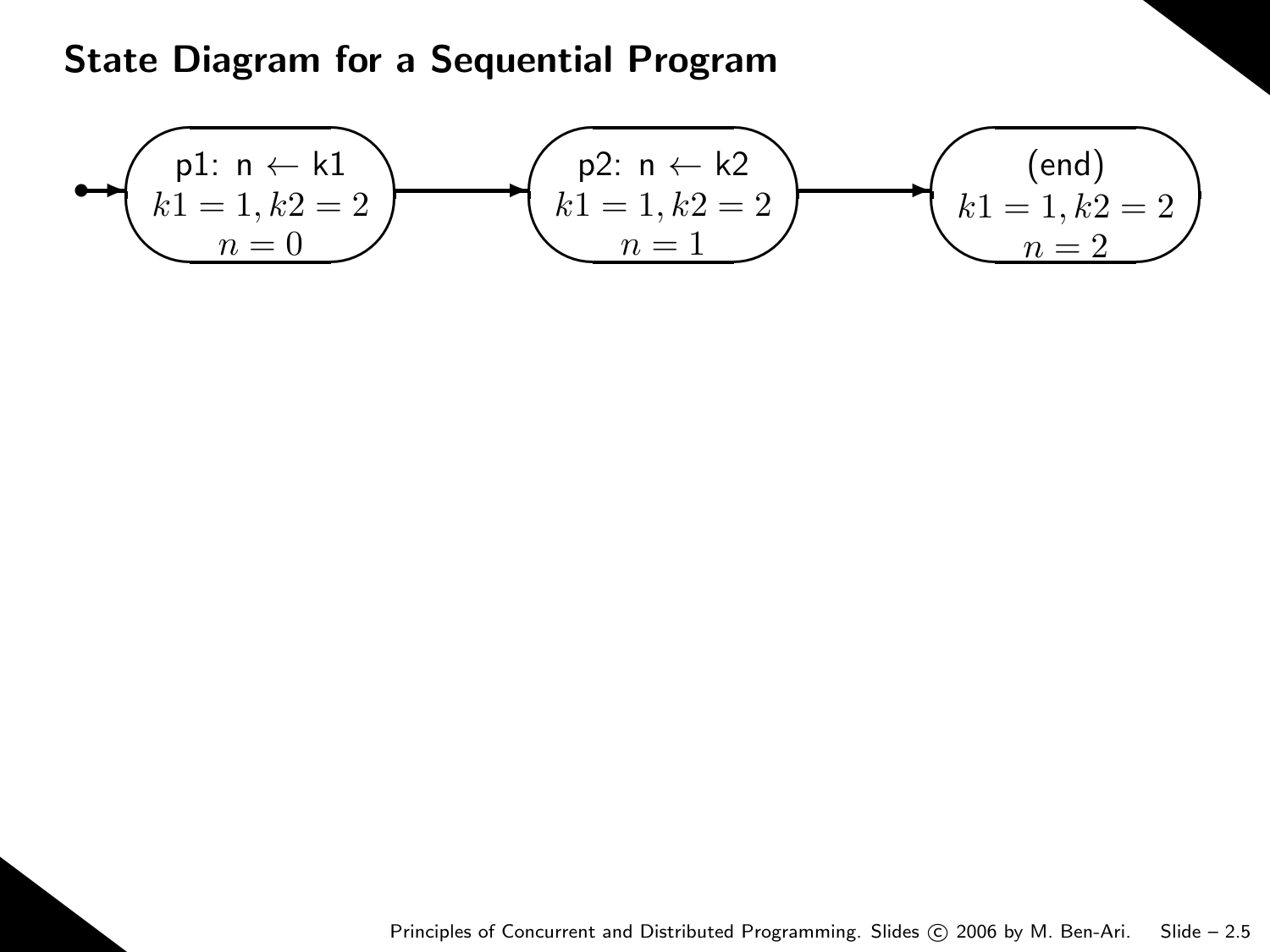## State Diagram for <sup>a</sup> Concurrent Program

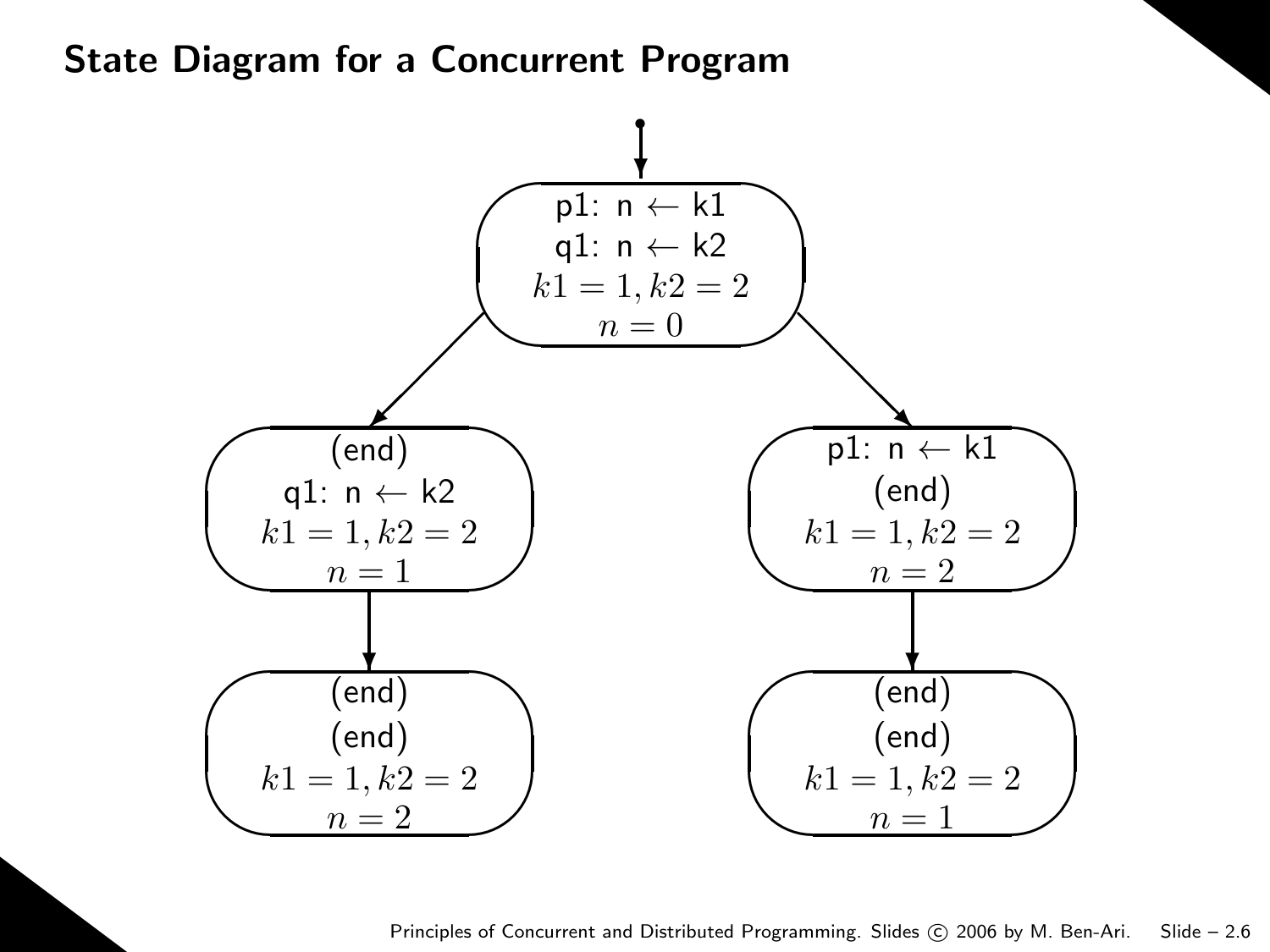# Scenario for <sup>a</sup> Concurrent Program

| Process p             | Process q             | k1 | k |
|-----------------------|-----------------------|----|---|
| $p1: n \leftarrow k1$ | q1: $n \leftarrow k2$ |    |   |
| (end)                 | q1: $n \leftarrow k2$ |    |   |
| (end)                 | (end)                 |    |   |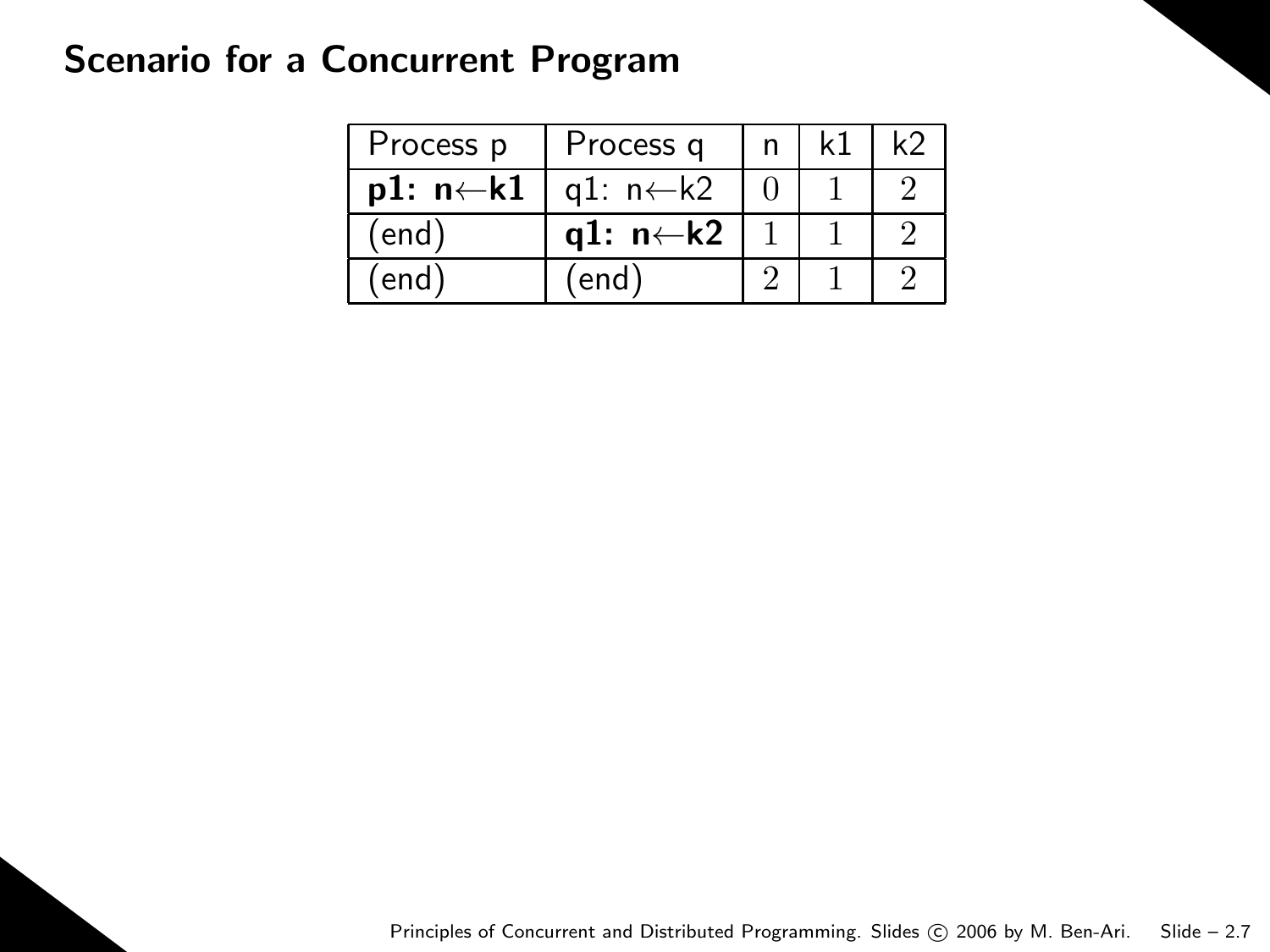# Multitasking System

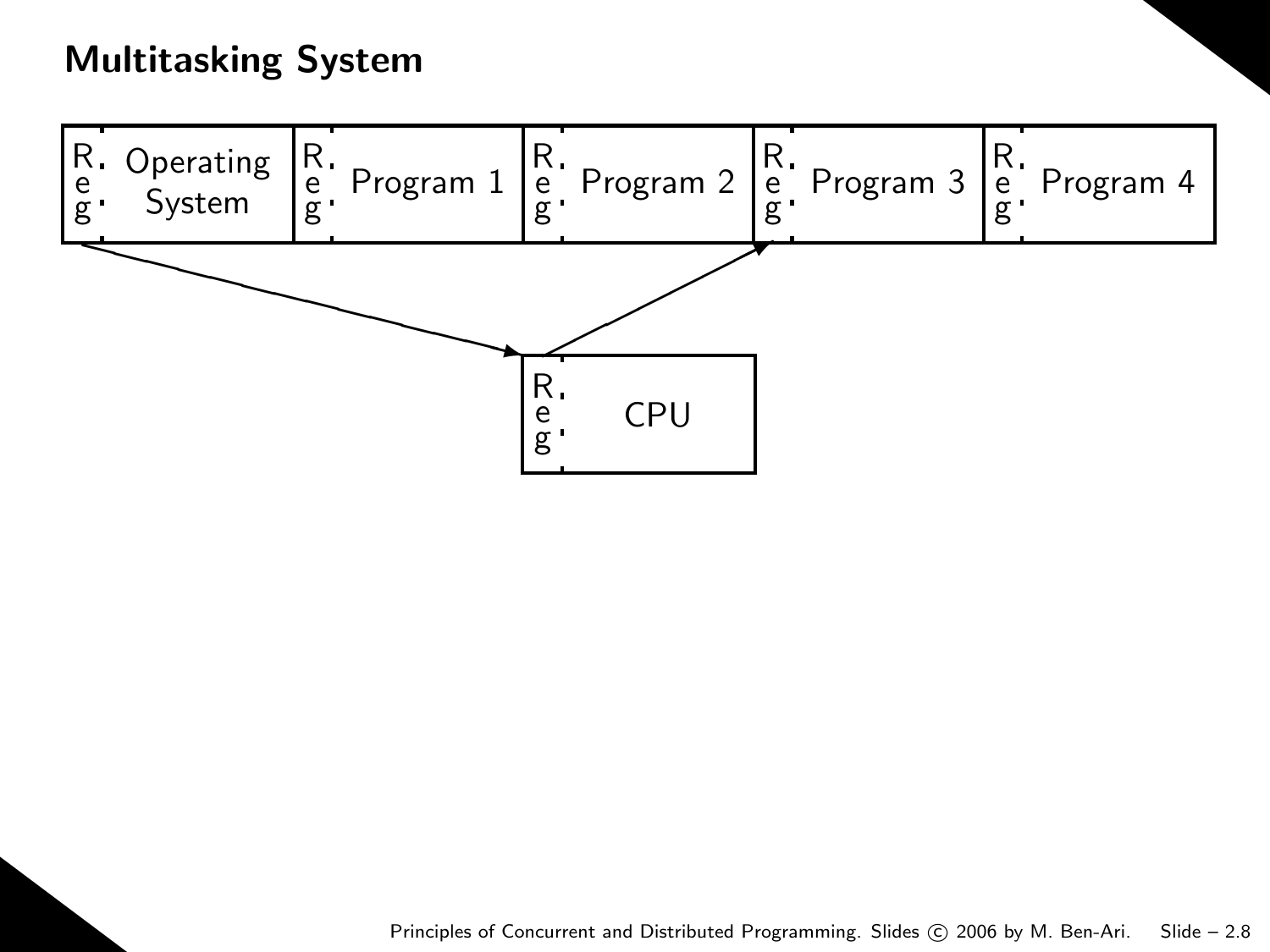## Multiprocessor Computer

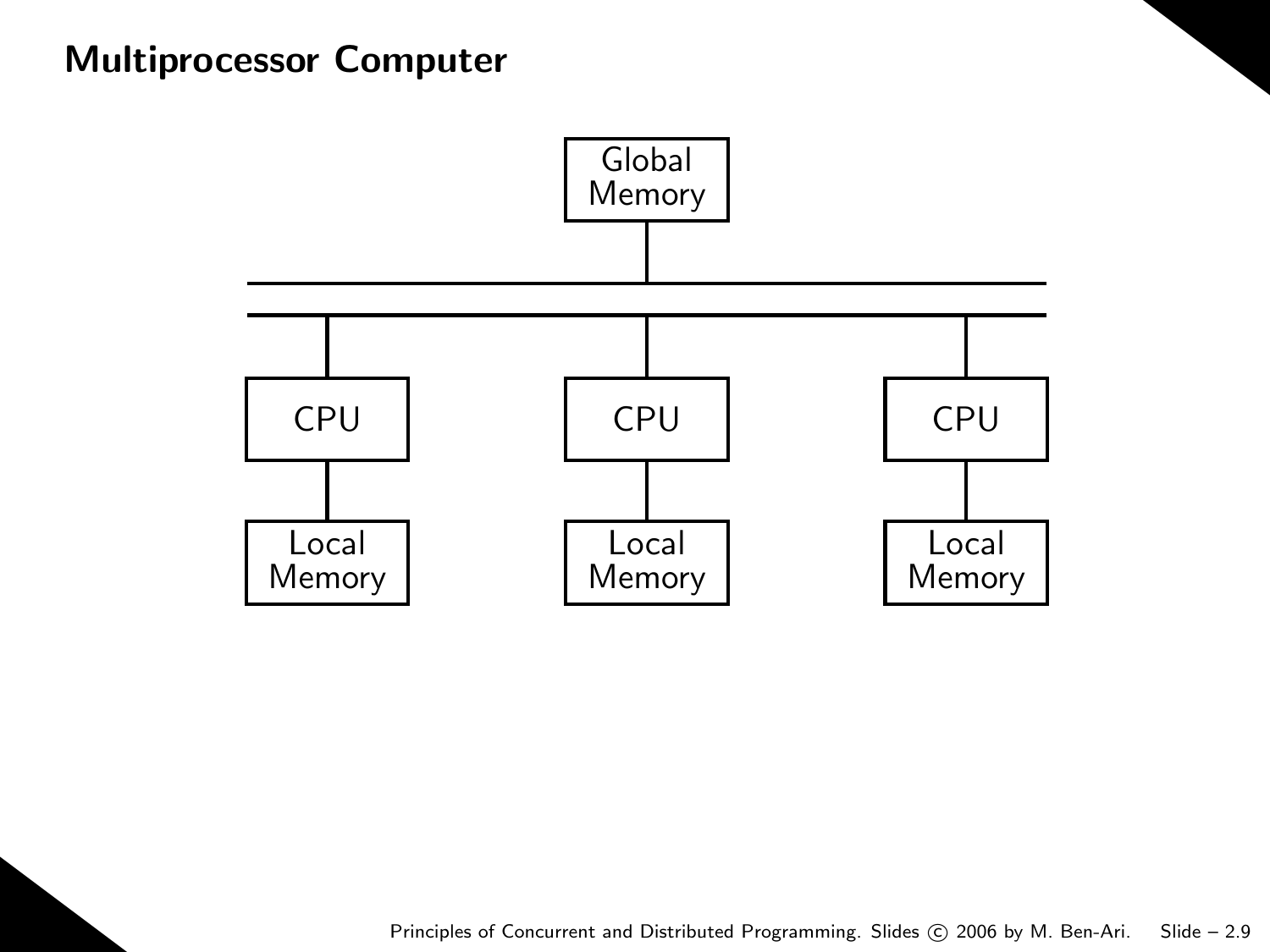#### Inconsistency Caused by Overlapped Execution

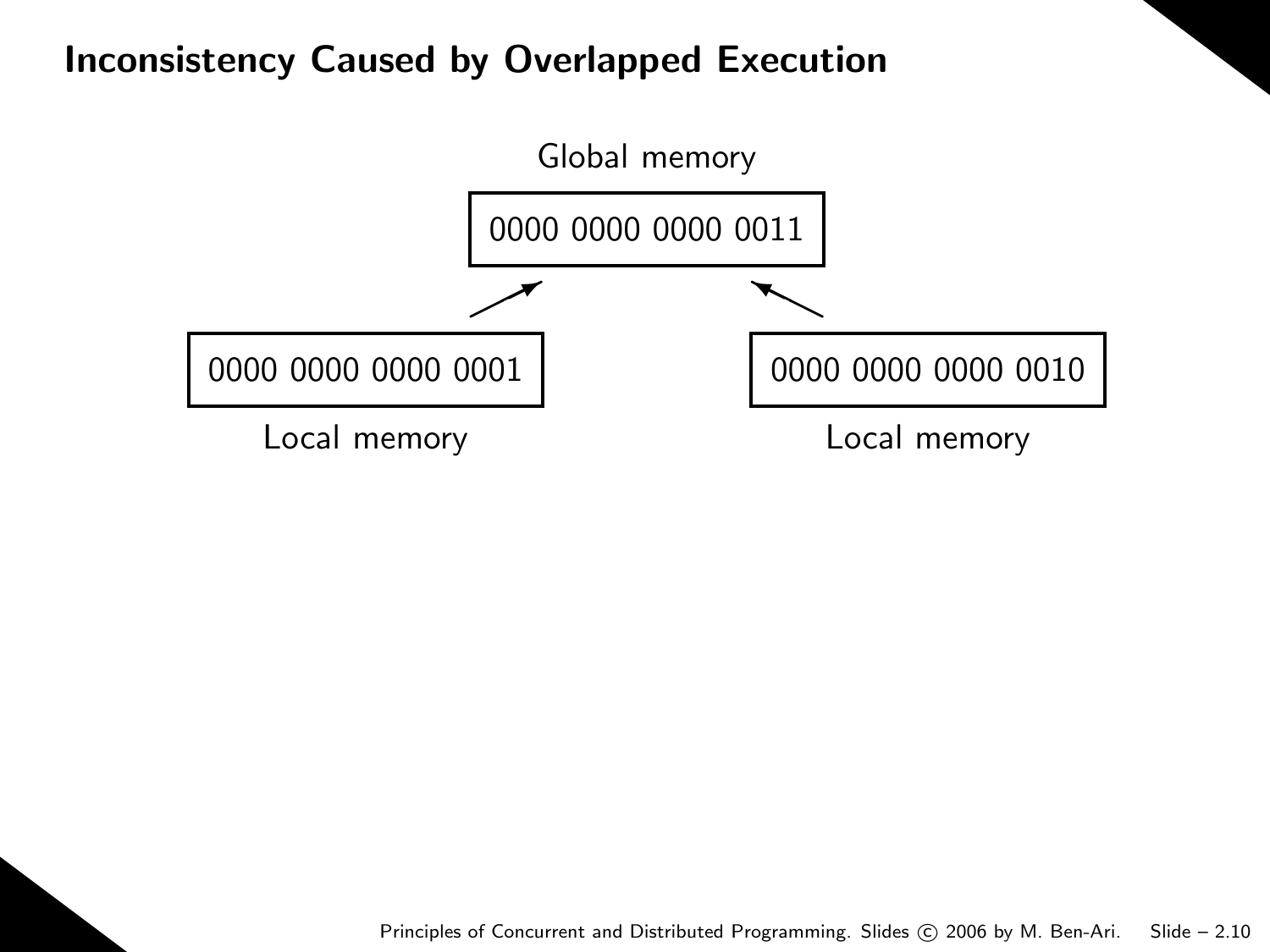# Distributed Systems Architecture



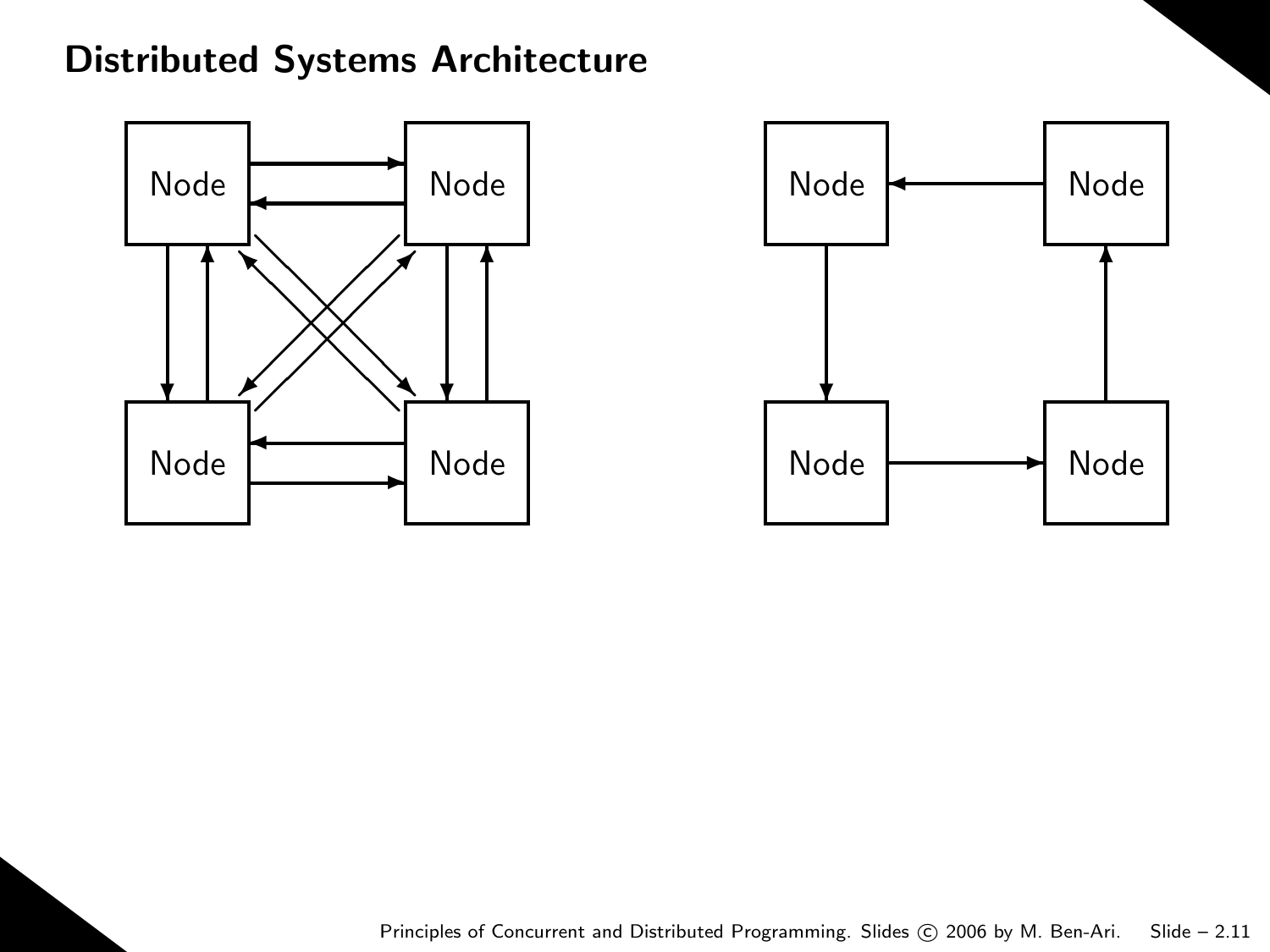| Algorithm 2.3: Atomic assignment statements |                                 |  |
|---------------------------------------------|---------------------------------|--|
| integer n $\leftarrow$ 0                    |                                 |  |
|                                             |                                 |  |
| p1: $n \leftarrow n + 1$                    | $\mid$ q1: $n \leftarrow n + 1$ |  |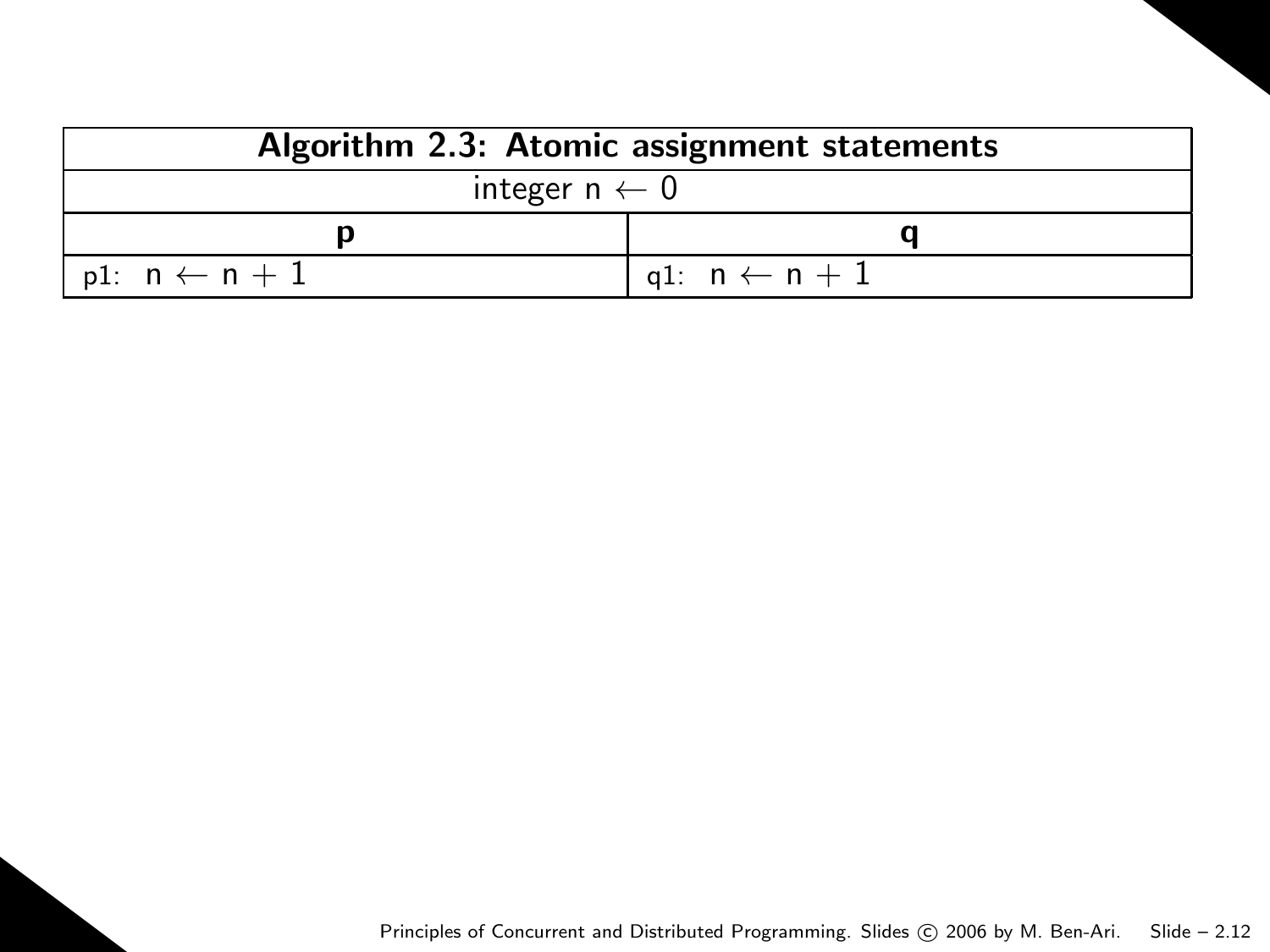#### Scenario for Atomic Assignment Statements

| Process p                    | Process q              |  |
|------------------------------|------------------------|--|
| $p$ 1: n $\leftarrow$ n $+1$ | q1: $n \leftarrow n+1$ |  |
| (end)                        | q1: $n \leftarrow n+1$ |  |
| (end)                        | (end)                  |  |

| Process p                 | Process q              |  |
|---------------------------|------------------------|--|
| pl: n $\leftarrow$ n $+1$ | q1: $n \leftarrow n+1$ |  |
| $p1: n \leftarrow n+1$    | (end)                  |  |
| (end)                     | (end)                  |  |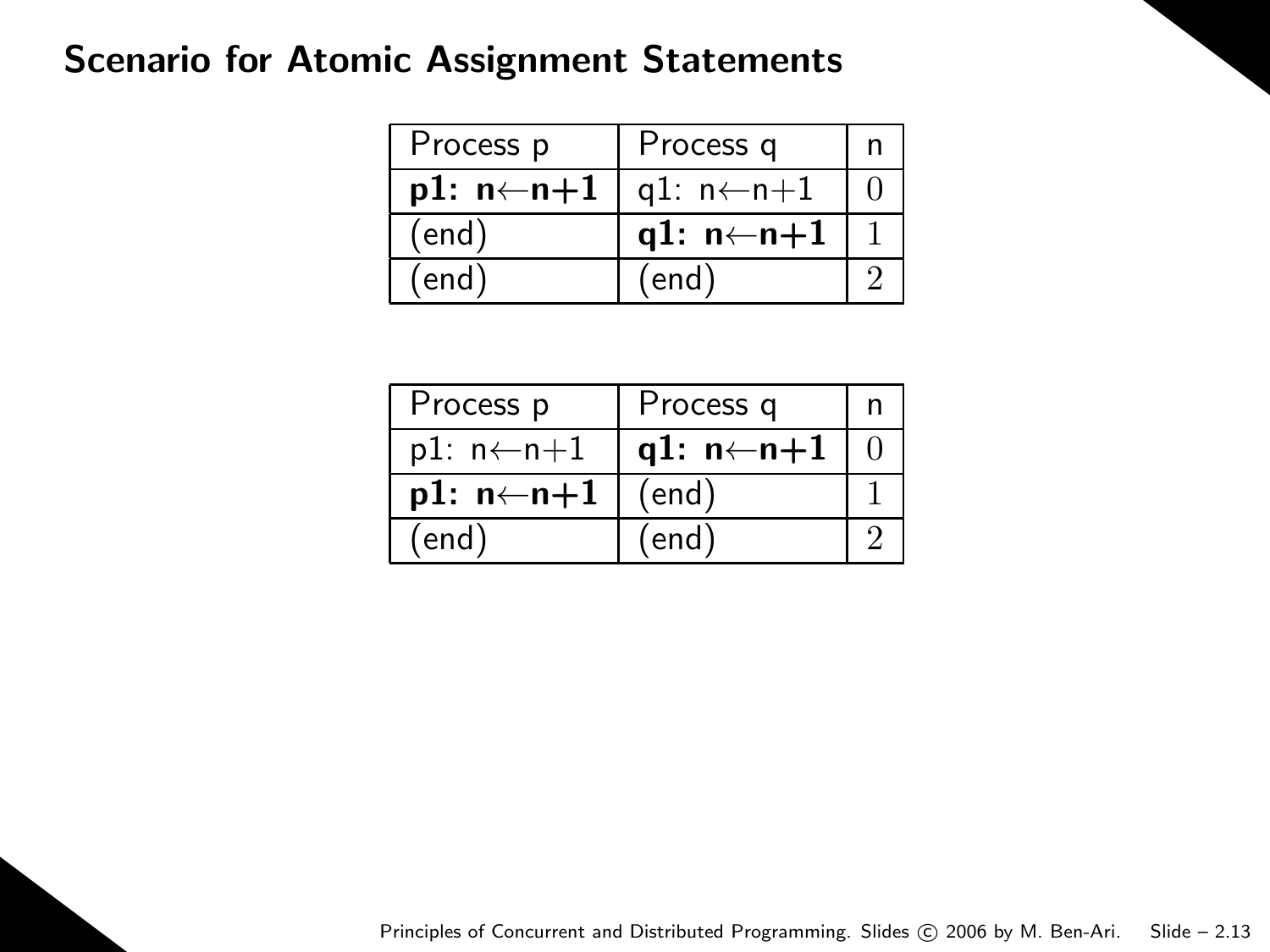| Algorithm 2.4: Assignment statements with one global reference |                                                          |  |  |
|----------------------------------------------------------------|----------------------------------------------------------|--|--|
| integer $n \leftarrow 0$                                       |                                                          |  |  |
| D                                                              |                                                          |  |  |
| integer temp                                                   | integer temp                                             |  |  |
| $p1: temp \leftarrow n$                                        | q1: temp $\leftarrow$ n<br>q2: n $\leftarrow$ temp $+$ 1 |  |  |
| p2: $n \leftarrow \text{temp} + 1$                             |                                                          |  |  |
|                                                                |                                                          |  |  |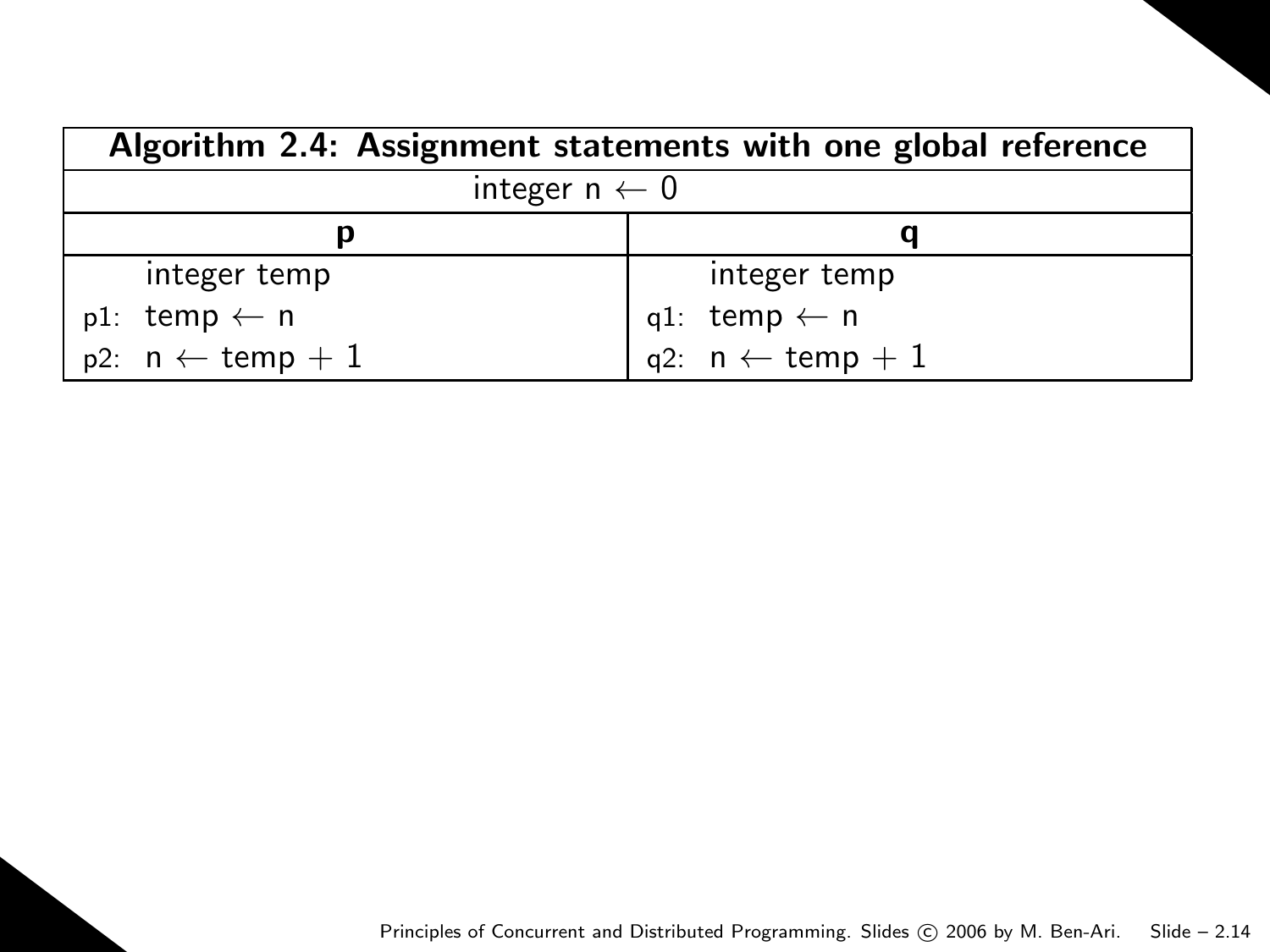#### Correct Scenario for Assignment Statements

| Process p                    | Process q                    |          | p temp | q.temp |
|------------------------------|------------------------------|----------|--------|--------|
| p1: temp $\leftarrow$ n      | q1: temp $\leftarrow$ n      |          |        |        |
| p2: $n \leftarrow$ temp $+1$ | q1: temp $\leftarrow$ n      |          |        |        |
| end)                         | q1: temp $\leftarrow$ n      |          |        |        |
| $($ end $)$                  | q2: $n \leftarrow$ temp $+1$ |          |        |        |
| end                          | end <sup>)</sup>             | $\Omega$ |        |        |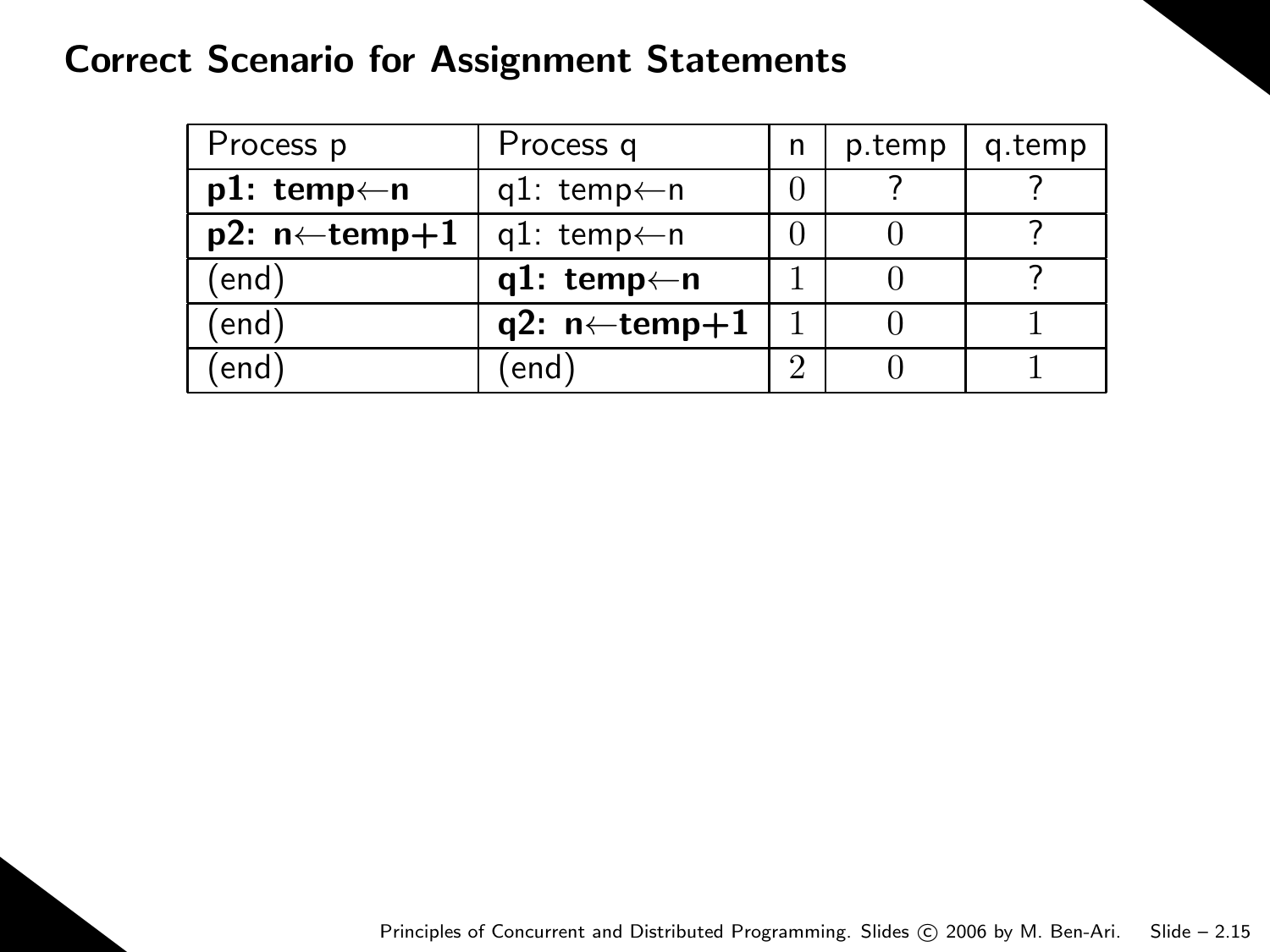#### Incorrect Scenario for Assignment Statements

| Process p                 | Process q                    | p temp | q temp |
|---------------------------|------------------------------|--------|--------|
| p1: temp $\leftarrow$ n   | q1: temp $\leftarrow$ n      |        |        |
| $p2: n \leftarrow temp+1$ | q1: temp $\leftarrow$ n      |        |        |
| $p2: n \leftarrow temp+1$ | q2: $n \leftarrow$ temp $+1$ |        |        |
| (end)                     | q2: $n \leftarrow$ temp $+1$ |        |        |
| [end]                     | [end]                        |        |        |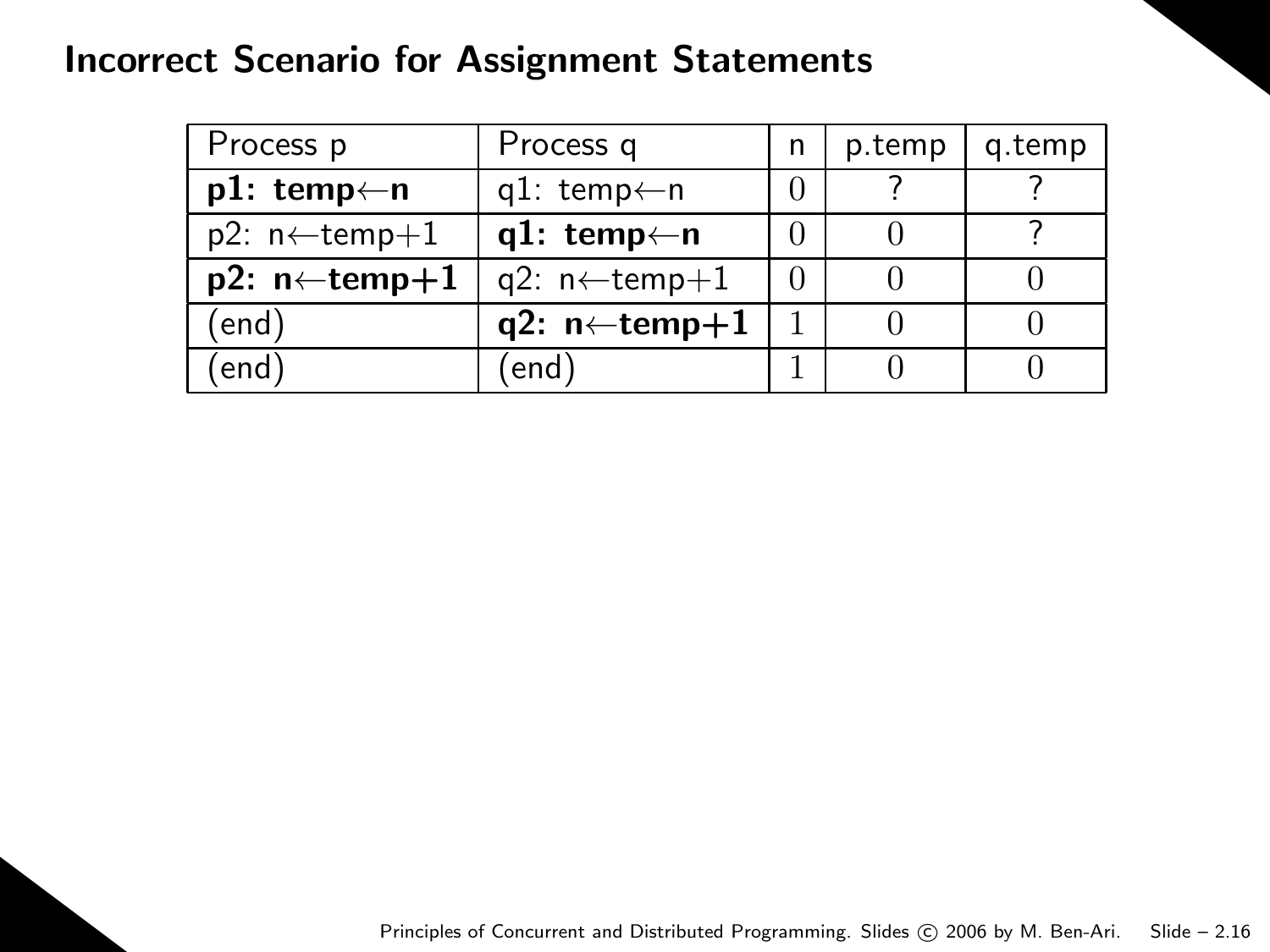| Algorithm 2.5: Stop the loop A  |                            |  |
|---------------------------------|----------------------------|--|
| integer $n \leftarrow 0$        |                            |  |
| boolean flag $\leftarrow$ false |                            |  |
| p                               |                            |  |
| p1: while flag $=$ false        | q1: flag $\leftarrow$ true |  |
| $p2: n \leftarrow 1 - n$        | $q2$ :                     |  |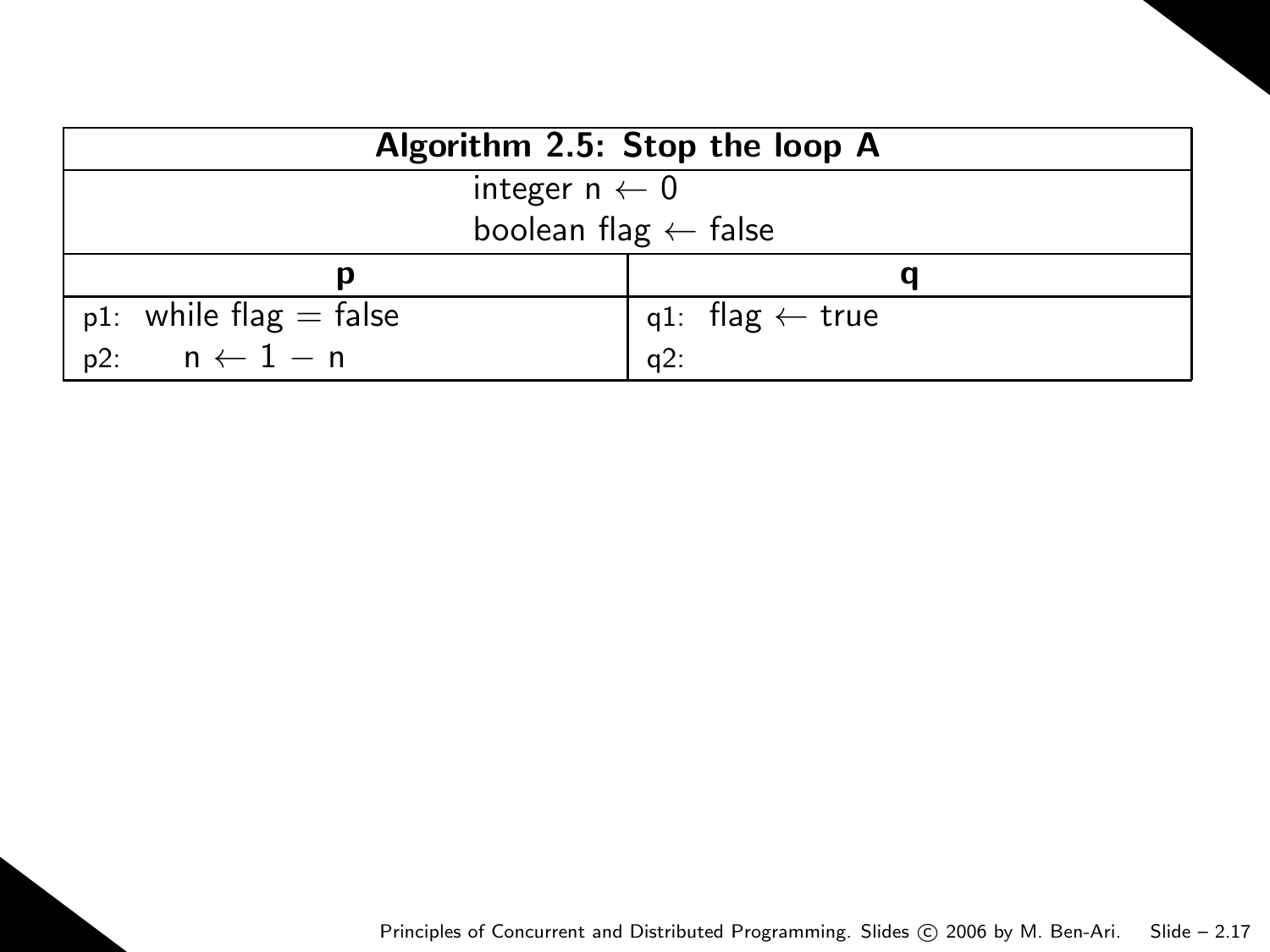| Algorithm 2.6: Assignment statement for a register machine |                    |  |  |
|------------------------------------------------------------|--------------------|--|--|
| integer $n \leftarrow 0$                                   |                    |  |  |
| p                                                          |                    |  |  |
| $p1:$ load R1,n                                            | $q1:$ load R1,n    |  |  |
| $p2:$ add $R1, \#1$                                        | q2: add $R1, \#1$  |  |  |
| p3: store R1,n                                             | $q3:$ store $R1,n$ |  |  |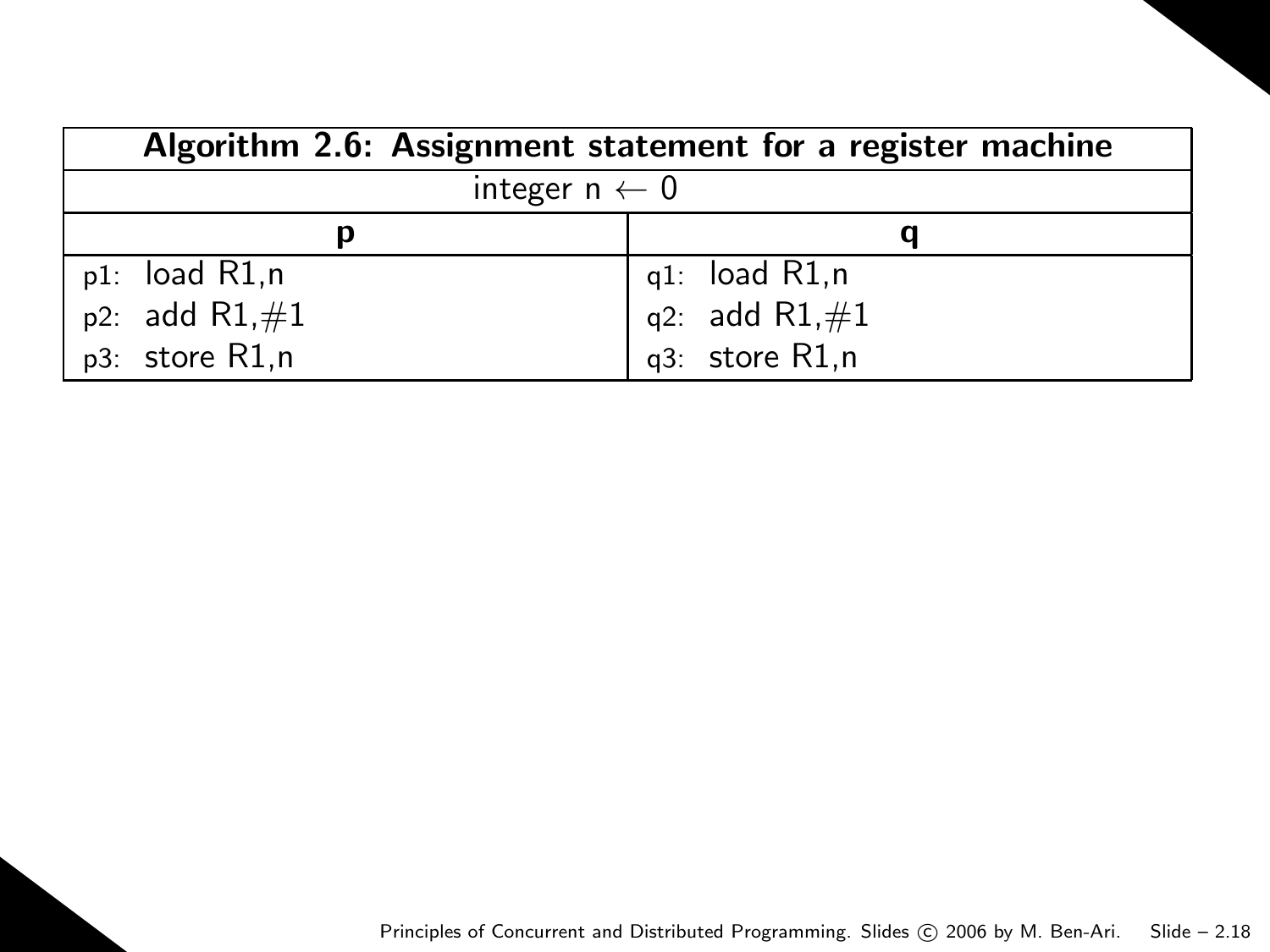## Register Machine

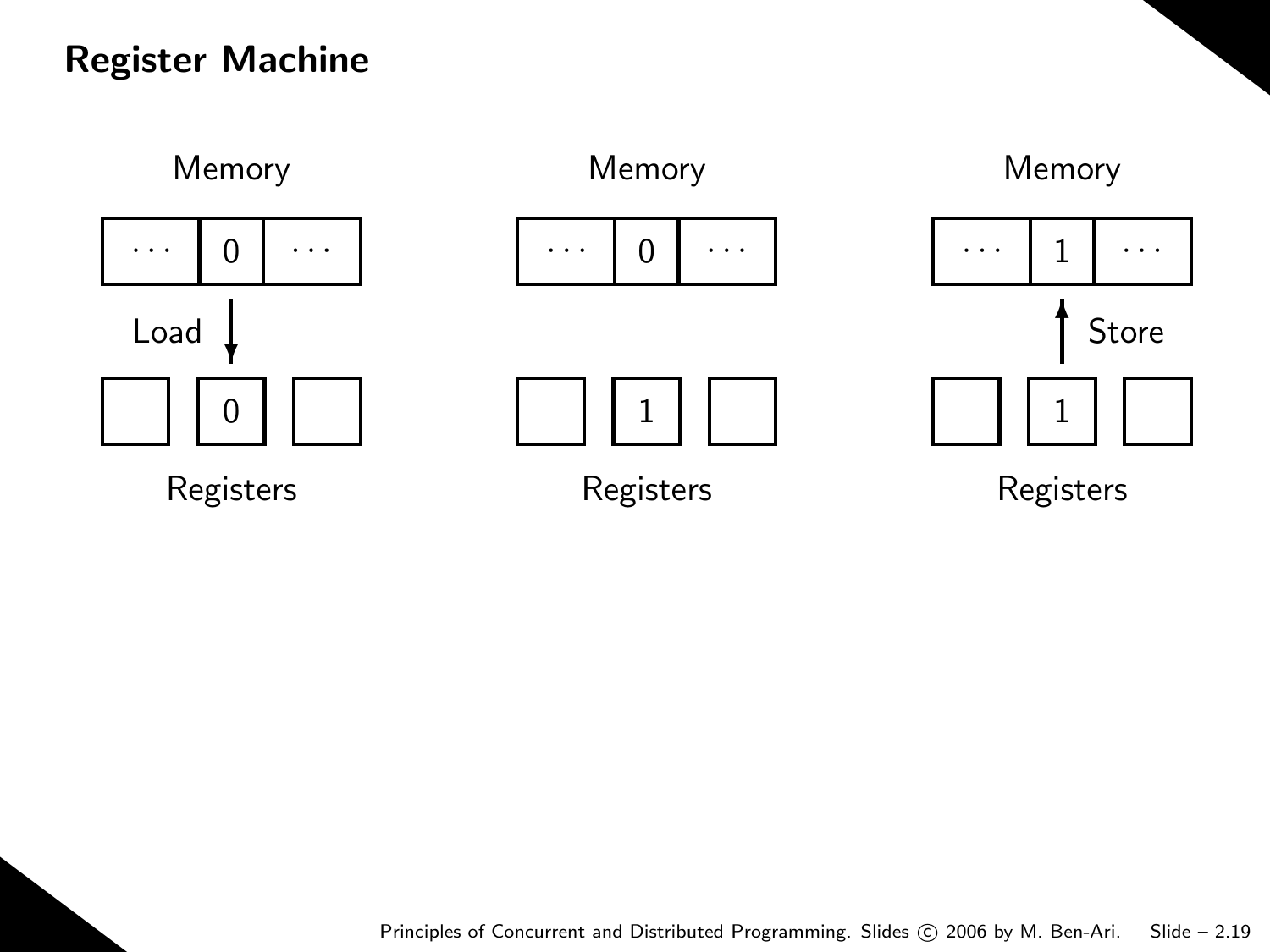## Scenario for <sup>a</sup> Register Machine

| Process p         | Process q           | $\mathsf{n}$   | p.R1         | q. $R1$     |
|-------------------|---------------------|----------------|--------------|-------------|
| p1: load R1,n     | $q1:$ load $R1$ , n | $\mathbf{0}$   |              |             |
| p2: add $R1, \#1$ | $q1:$ load $R1,n$   | $\theta$       |              |             |
| $p2: add R1, \#1$ | q2: add $R1, \#1$   | $\Omega$       |              |             |
| p3: store R1,n    | q2: add $R1, \#1$   | $\bigcap$      |              |             |
| p3: store R1,n    | q3: store R1,n      | $\overline{0}$ | $\mathbf{1}$ | $\mathbf 1$ |
| (end)             | q3: store R1,n      | $\overline{1}$ |              |             |
| (end)             | (end)               |                |              |             |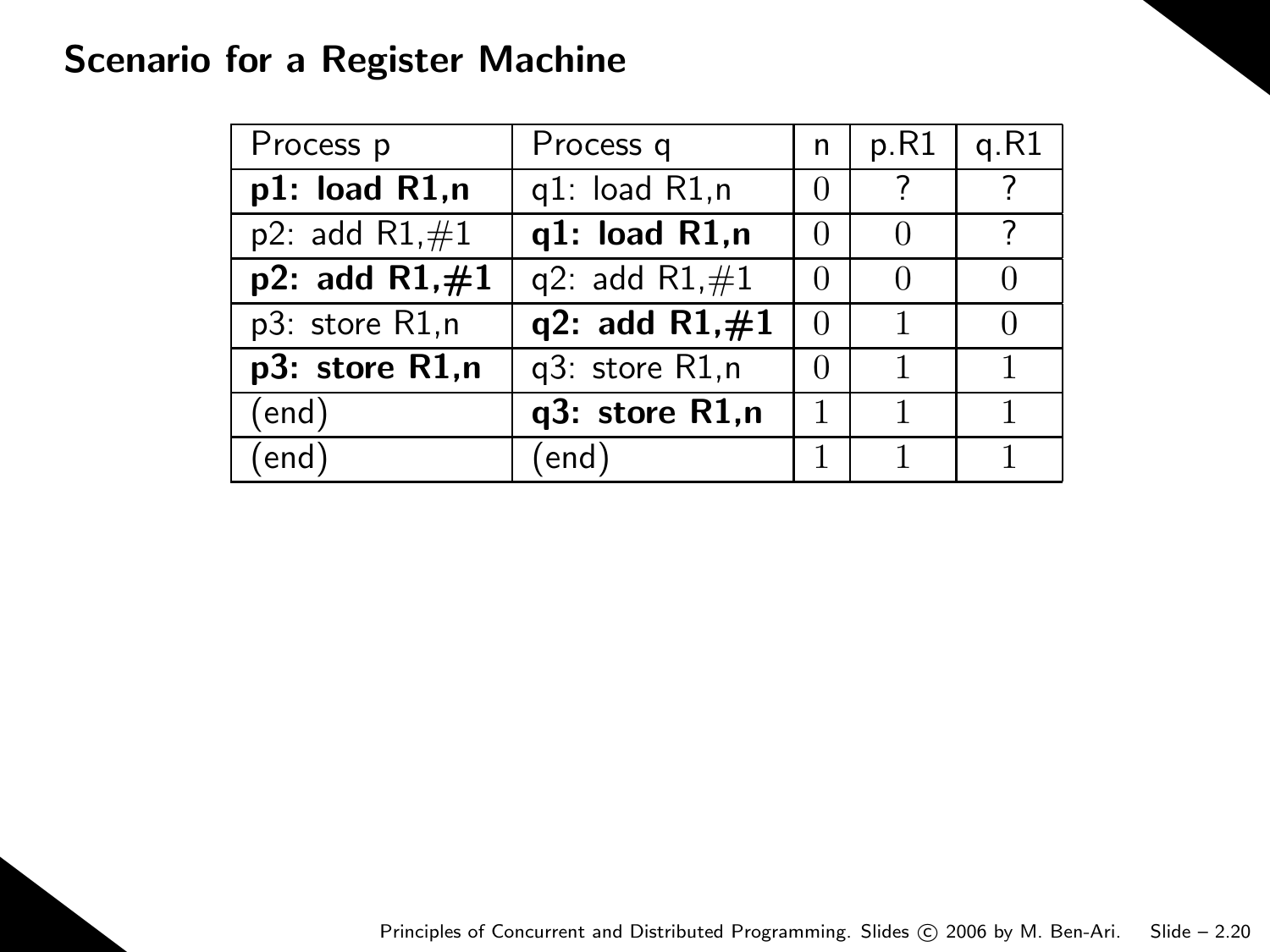| Algorithm 2.7: Assignment statement for a stack machine |                                                      |  |
|---------------------------------------------------------|------------------------------------------------------|--|
| integer $n \leftarrow 0$                                |                                                      |  |
| p                                                       |                                                      |  |
| p1: push n                                              |                                                      |  |
| $p2:$ push $#1$                                         |                                                      |  |
| $p3: \overline{a}$ dd                                   |                                                      |  |
| p4: pop n                                               | q1: push n<br>q2: push $\#1$<br>q3: add<br>q4: pop n |  |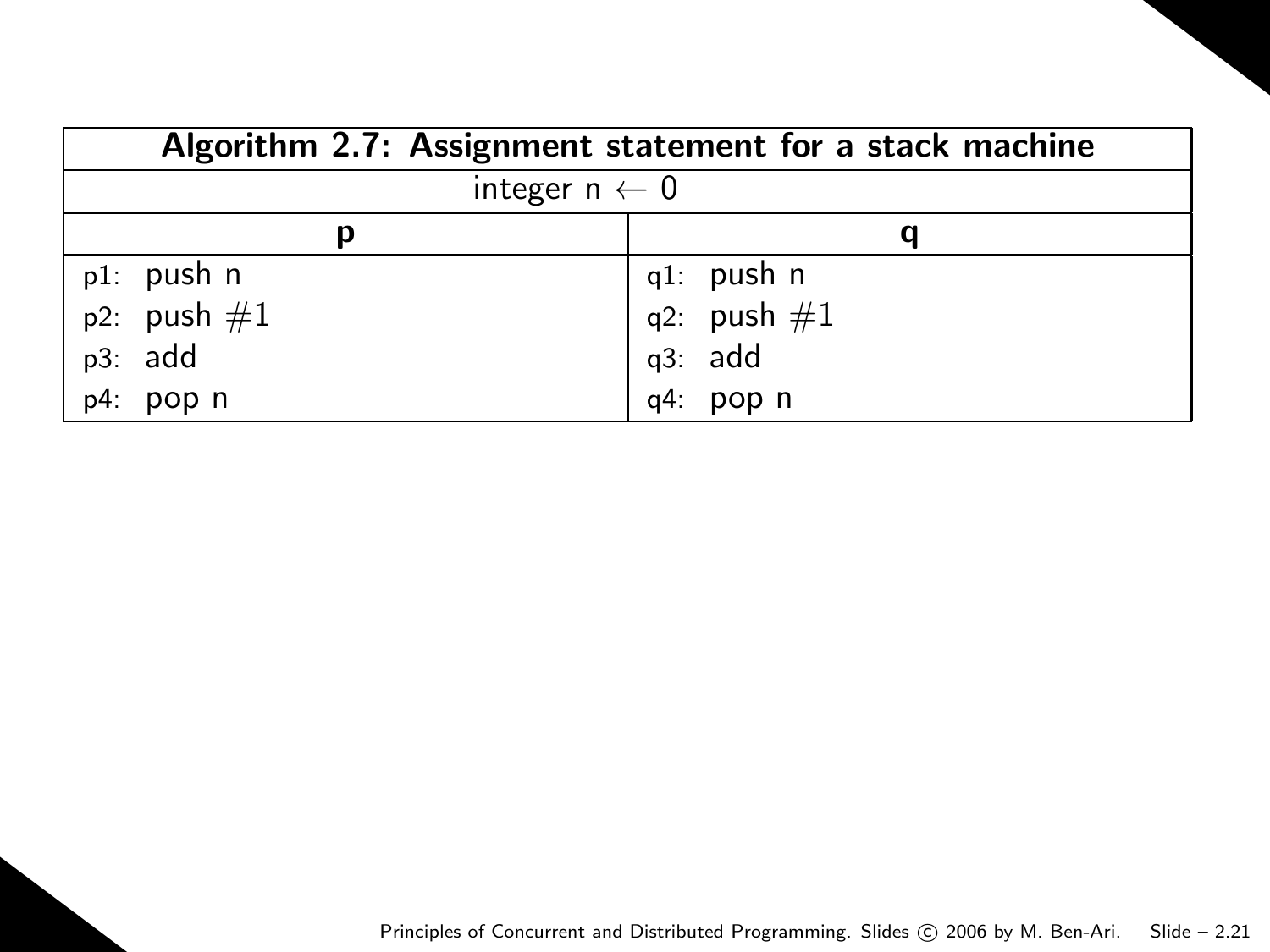## Stack Machine

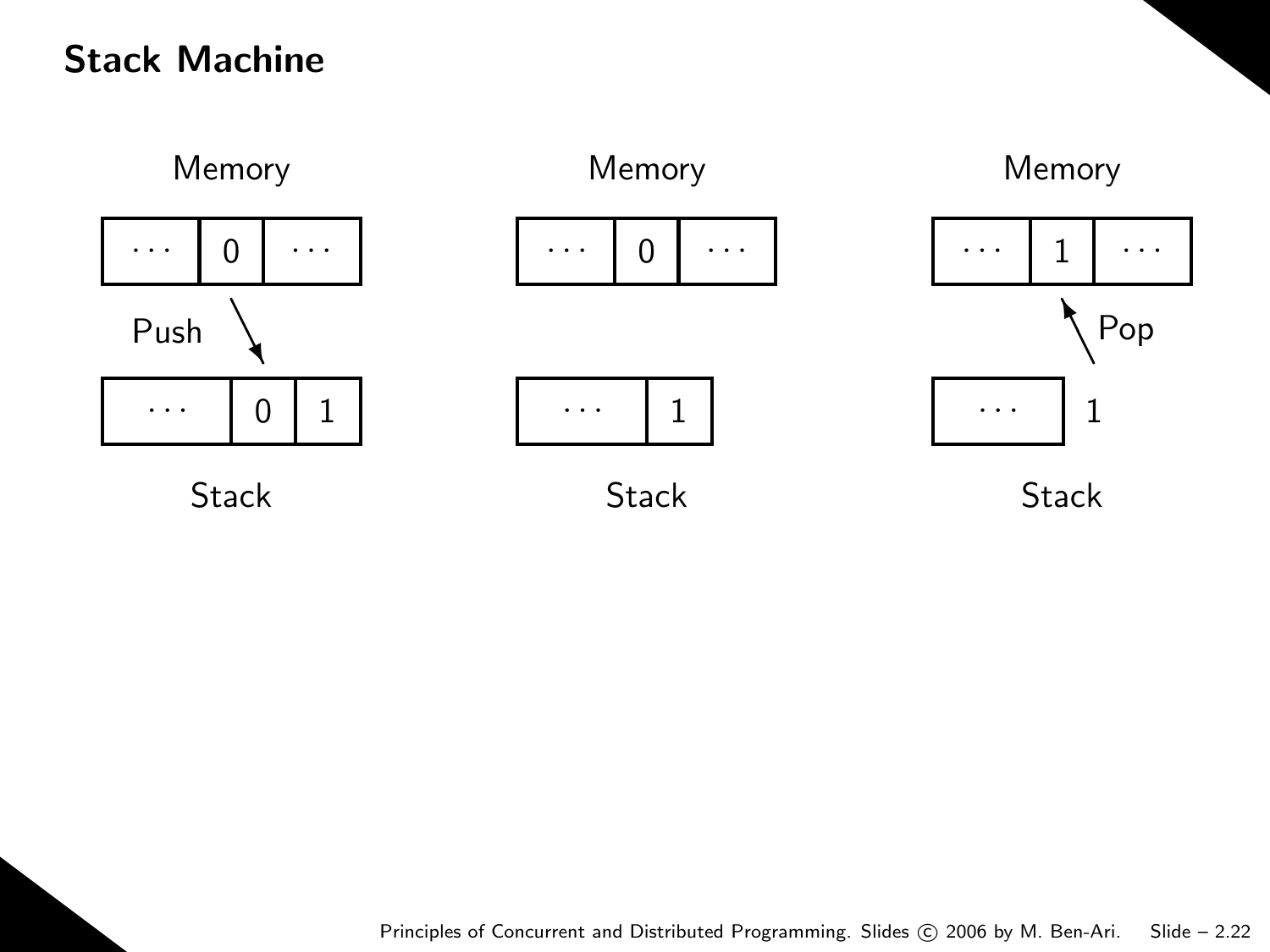| <b>Algorithm 2.8: Volatile variables</b> |                              |  |
|------------------------------------------|------------------------------|--|
| integer $n \leftarrow 0$                 |                              |  |
| p                                        |                              |  |
| integer local1, local2                   | integer local                |  |
| $p1: n \leftarrow some expression$       | q1: $local \leftarrow n + 6$ |  |
| p2: computation not using n              | $q2$ :                       |  |
| p3: $local1 \leftarrow (n + 5) * 7$      | $q3$ :                       |  |
| p4: $local2 \leftarrow n + 5$            | $q4$ :                       |  |
| $p5: n \leftarrow local1 * local2$       | q5:                          |  |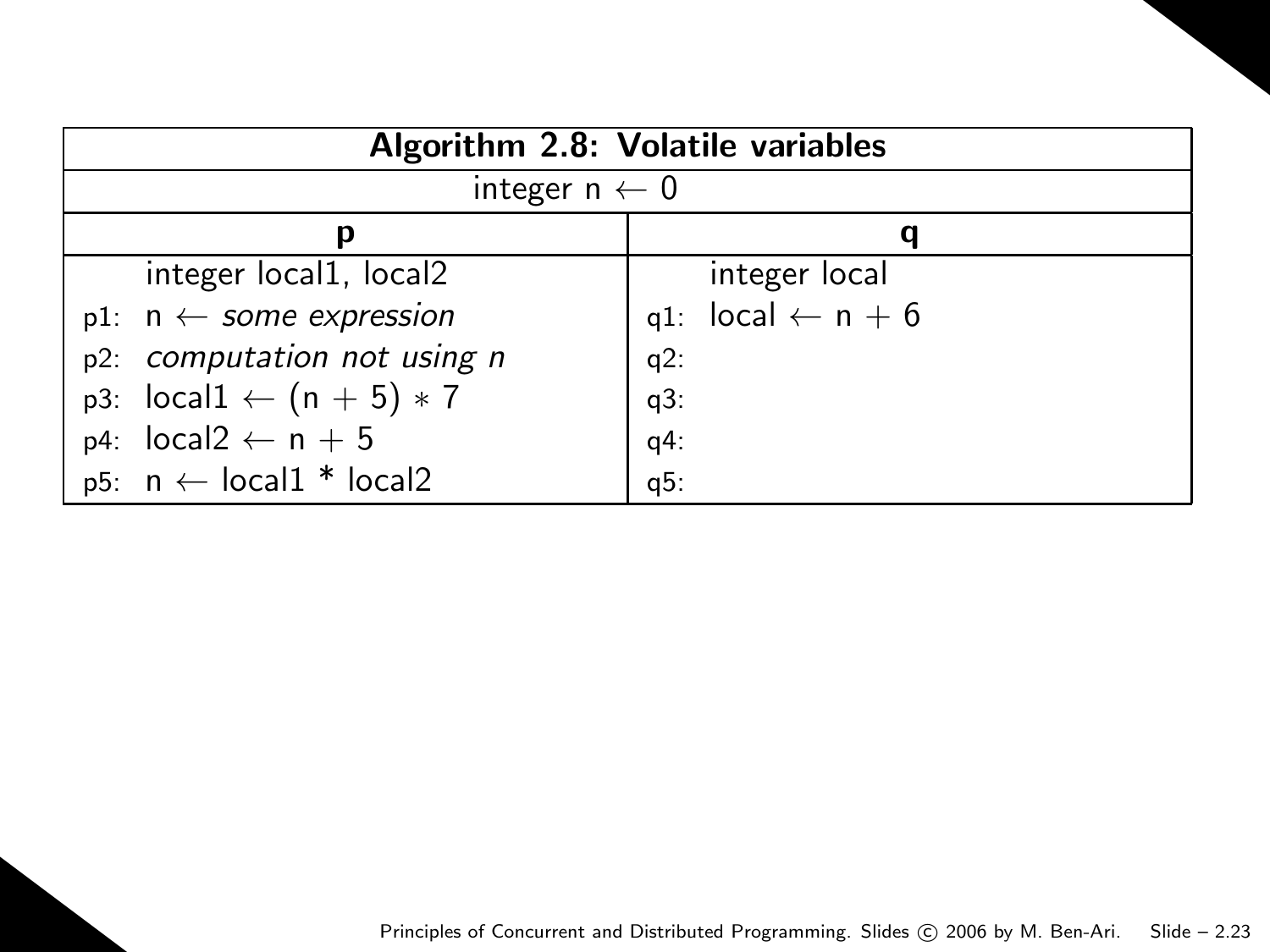| Algorithm 2.9: Concurrent counting algorithm |                               |  |
|----------------------------------------------|-------------------------------|--|
| integer $n \leftarrow 0$                     |                               |  |
| p                                            |                               |  |
| integer temp                                 | integer temp                  |  |
| p1: do 10 times                              | q1: do 10 times               |  |
| $p2$ :<br>temp $\leftarrow$ n                | temp $\leftarrow$ n<br>q2:    |  |
| $p3:$ $n \leftarrow temp + 1$                | $q3:$ $n \leftarrow temp + 1$ |  |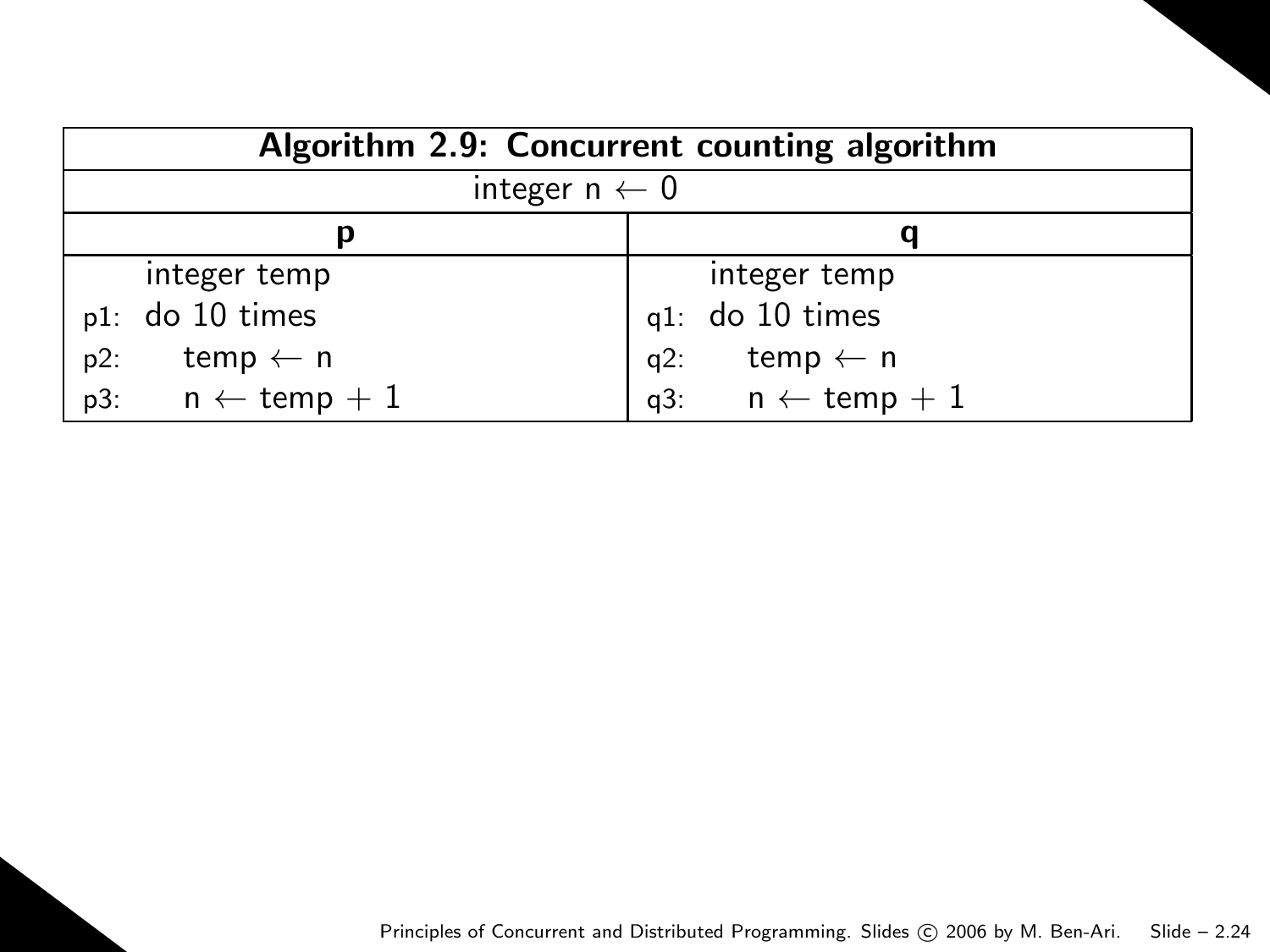## Concurrent Program in Pascal

```
11 program count;
2var n: integer := 0;344 procedure p;
5var temp, i: integer;
6 begin7 for i := 1 to 10 do
78 begin9 temp := n; n := temp +1910 end11 end;
12
133 procedure q;
14var temp, i: integer;
15 begin6 for i := 1 to 10 do
1617 begin8 temp := n; n := temp +11819 end20 end;
21
22 begin
 cobegin p; q coend;
23244 writeln ('The value of n is ', n)
25 end.
```
Principles of Concurrent and Distributed Programming. Slides  $\copyright$  2006 by M. Ben-Ari.  $\hspace{0.1cm}$  Slide – 2.25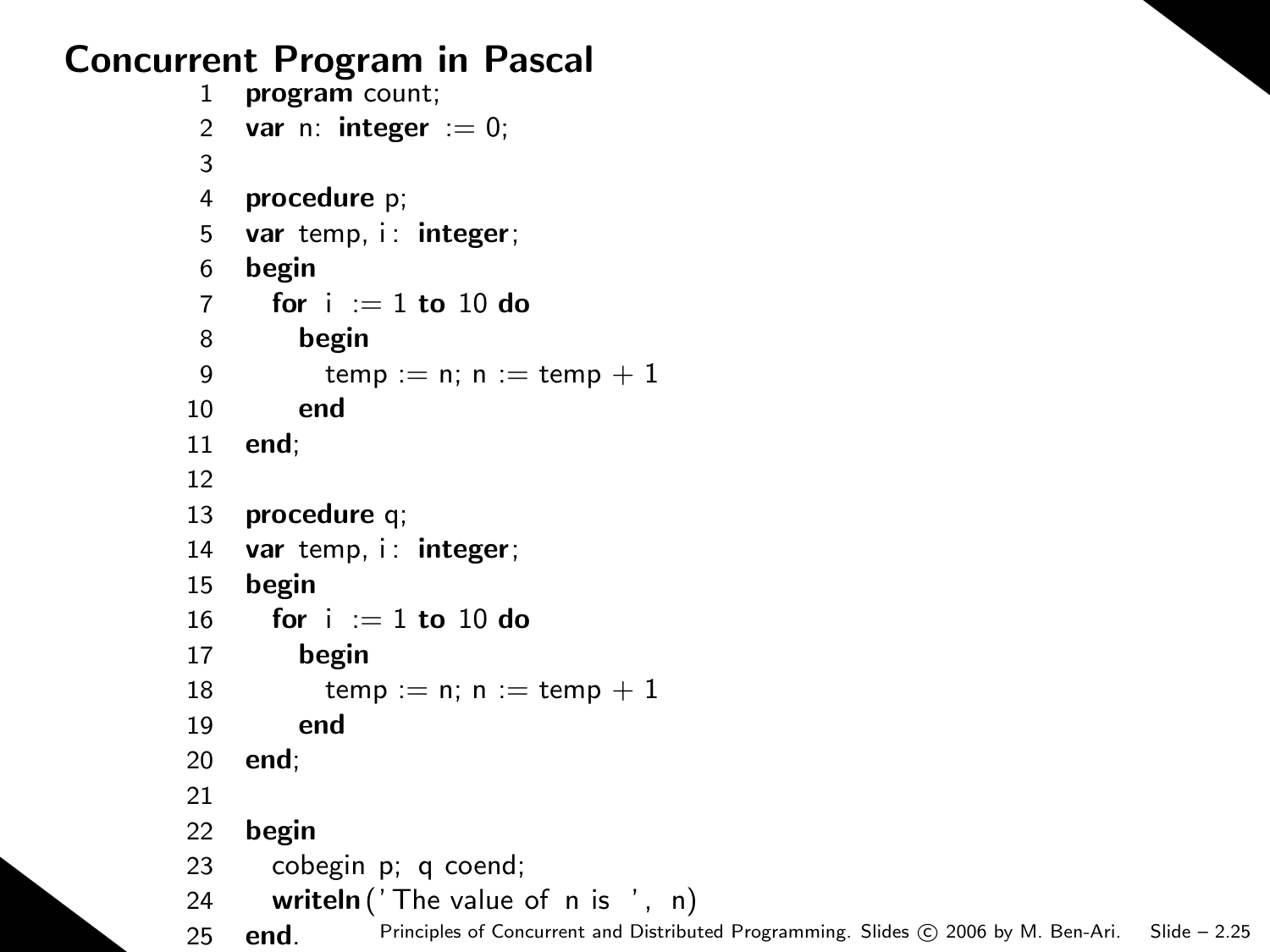# Concurrent Program in <sup>C</sup>

```
1int n = 0;
2
33 void p() {
4int temp, i;
55 for (i = 0; i < 10; i++) {
6temp = n;
7n = temp + 1;8 }9 }10111 void q() \{12int temp, i;
133 for (i = 0; i < 10; i++) {
14temp = n;
15n = temp + 1;16 }17 }18
199 \text{void } \text{main}() {
200 cobegin \{ p(); q(); \}211 cout << "The value of n is " << n << "\n";
22 }
```
Principles of Concurrent and Distributed Programming. Slides (c) 2006 by M. Ben-Ari. Slide - 2.26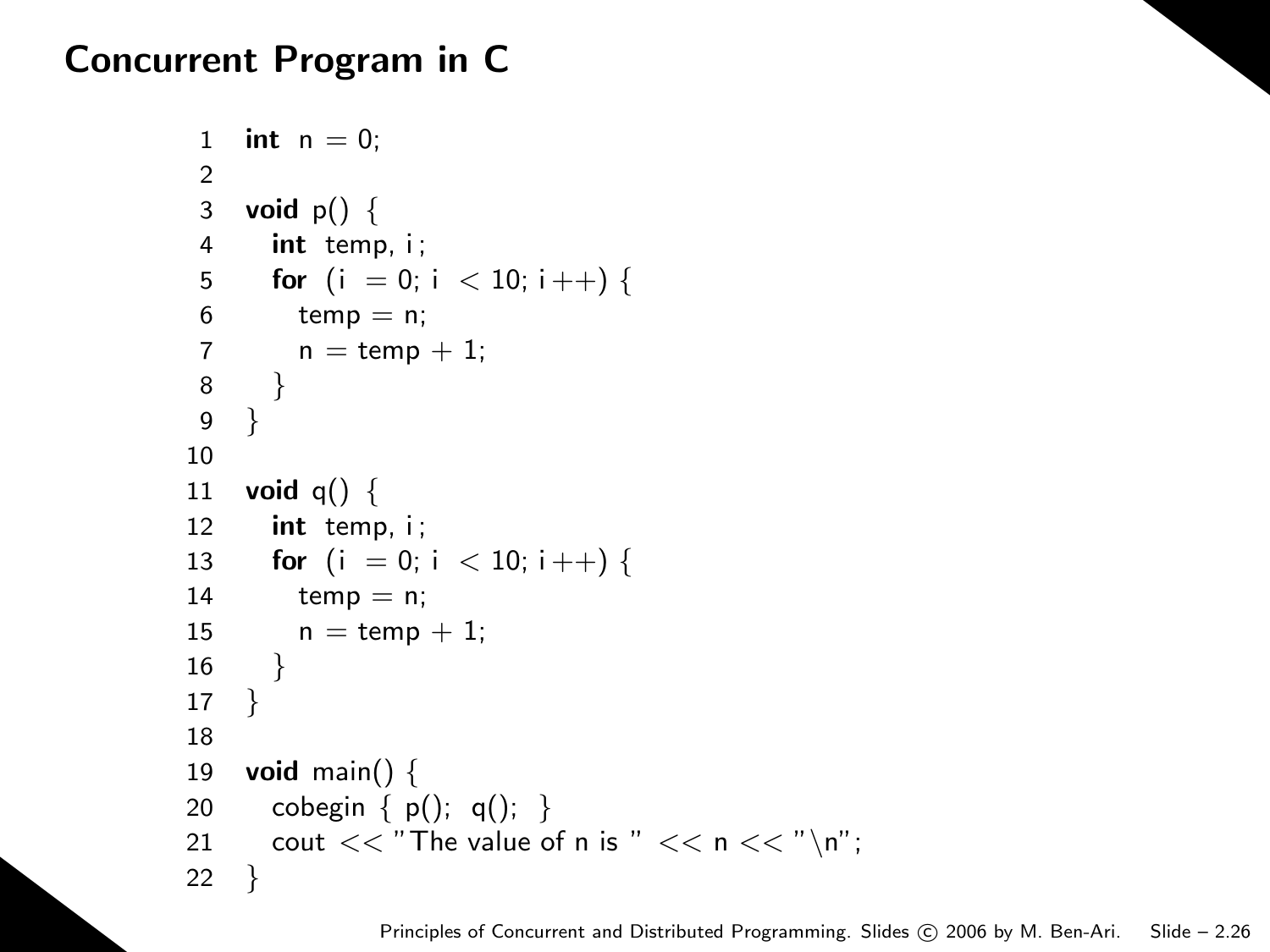# Concurrent Program in Ada

```
end Count;<br>Principles of Concurrent and Distributed Programming. Slides © 2006 by M. Ben-Ari.     Slide – 2.27
 11 with Ada.Text_IO; use Ada.Text_IO;
 22 procedure Count i<mark>s</mark>
 3N: Integer := 0;
 4 pragma Volatile(N);
 566          task  type  Count_Task;
 7 task body Count Task is
8 Temp: Integer;
9 begin0 for 1 in 1..10 loop
1011Temp := N;12N := Temp + 1;
13 end loop;
14 end Count Task;
1516 begin7 declare
17
 P, Q: Count Task;
1819 begin0 null ;
2021 end;
22Put_Line("The value of N is " & Integer' Image(N));
23
```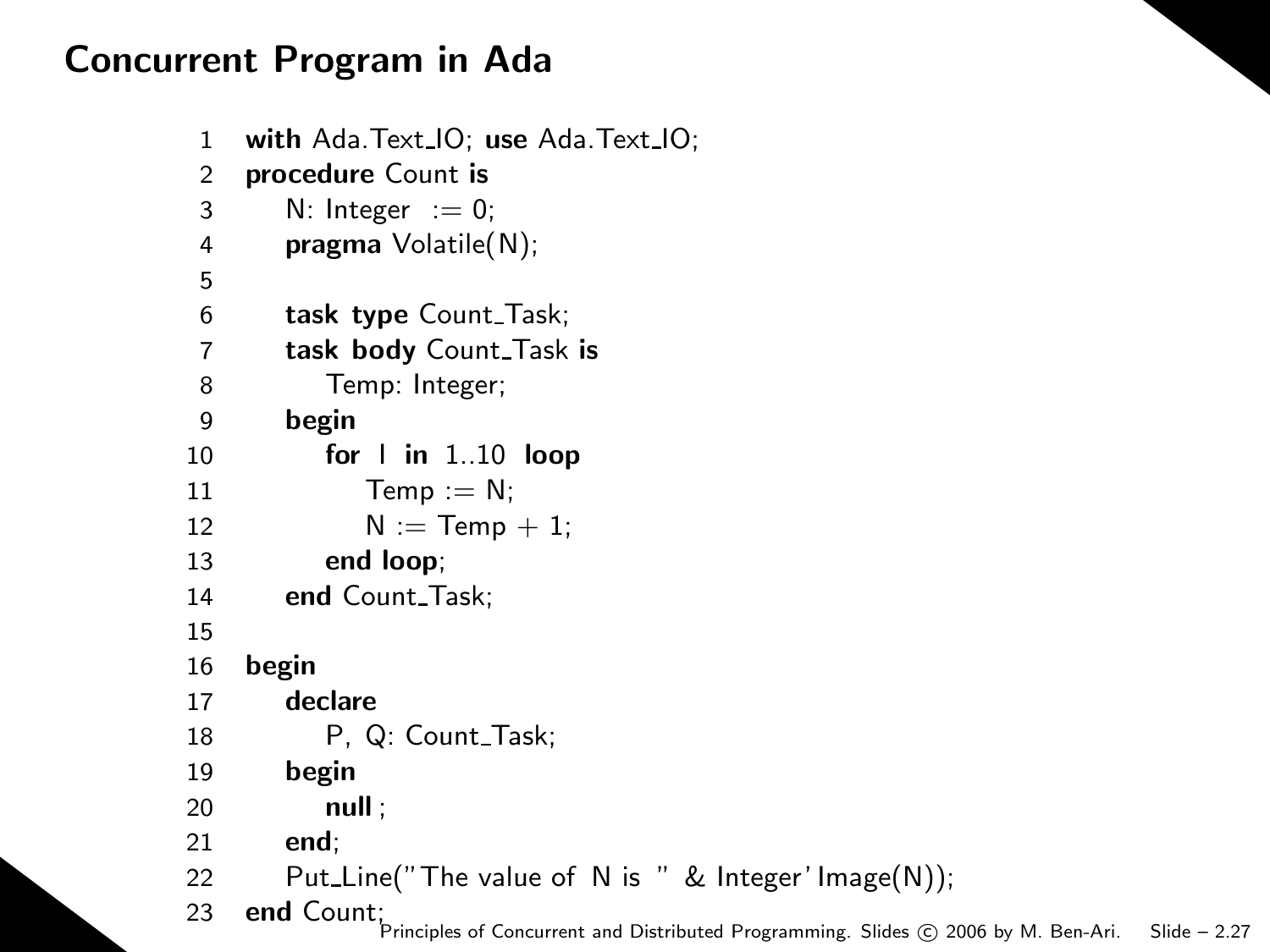# Concurrent Program in Java

```
Principles of Concurrent and Distributed Programming. Slides \copyright 2006 by M. Ben-Ari. \hspace{0.1cm} Slide – 2.28
11 class Count extends Thread \{2 static volatile int n = 0;
2344 public void run() \{5 int temp;
66 for (int i = 0; i < 10; i++) {
7temp = n;
8n = temp + 1;
9}10
11}
122 public static void main(String[] args) {
133 Count p = new Count();144 Count q = new Count();15p. start ();
16 q. start ();
177 try \{

 p.join ();
1819 q.join ();
20
21}1 catch (InterruptedException e) { }
22System.out.println ("The value of n is " + n);
23}24}
```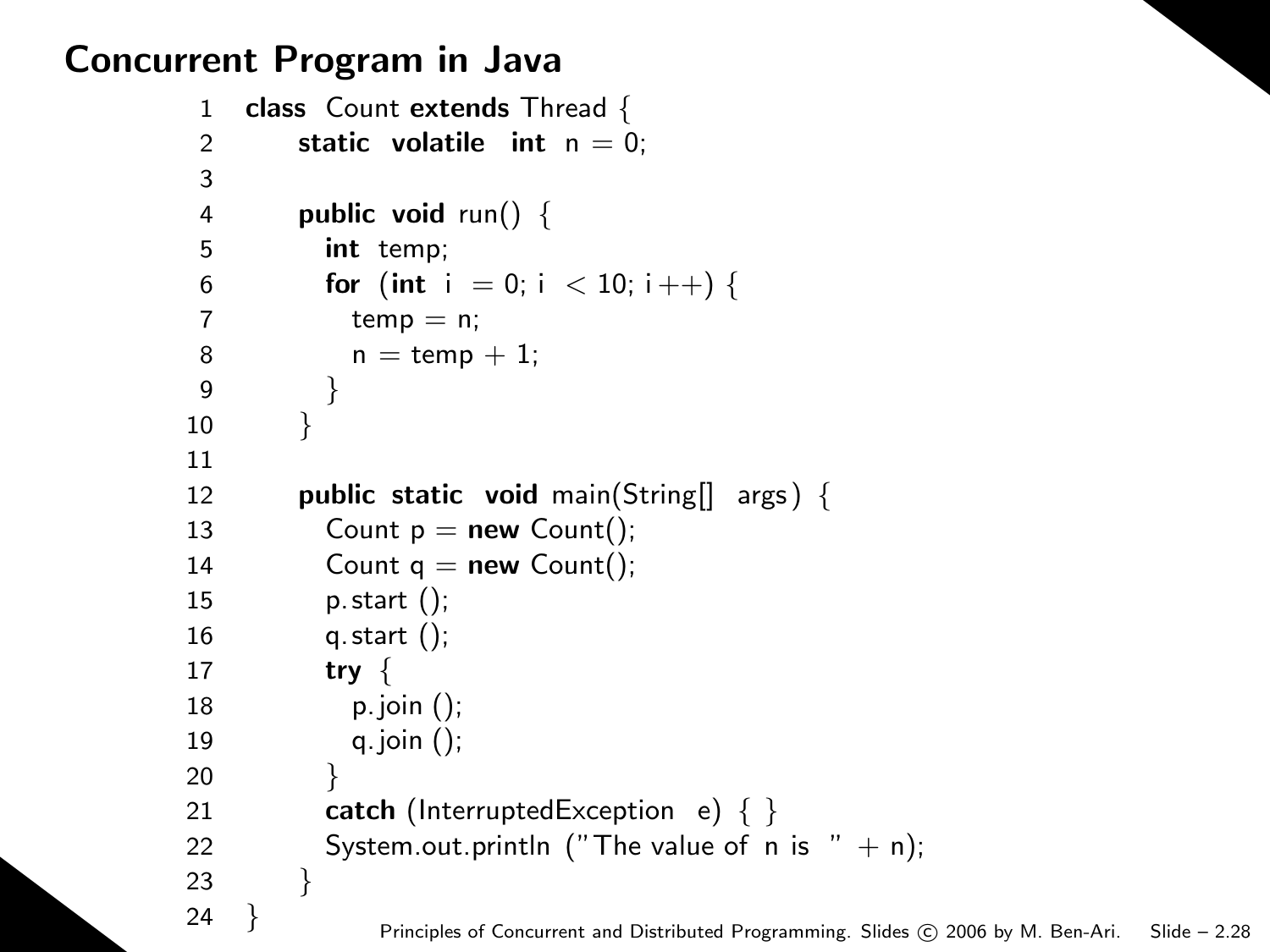# Concurrent Program in Promela

```
11 \#include "for.h"
 2 #define TIMES 10
233 byte n = 0;
4
55 \pmb{proctype} P() {
 6 byte temp;
67 for (i ,1, TIMES)
8temp = n;
9n = temp + 110 rof (i )
11
12}
133 init \{4 atomic \{145 run P();15166 run P()17
18}(\mathsf{snr} \_ \mathsf{pr} \ == 1);
199 printf ("MSC: The value is %d\n", n)
20}
```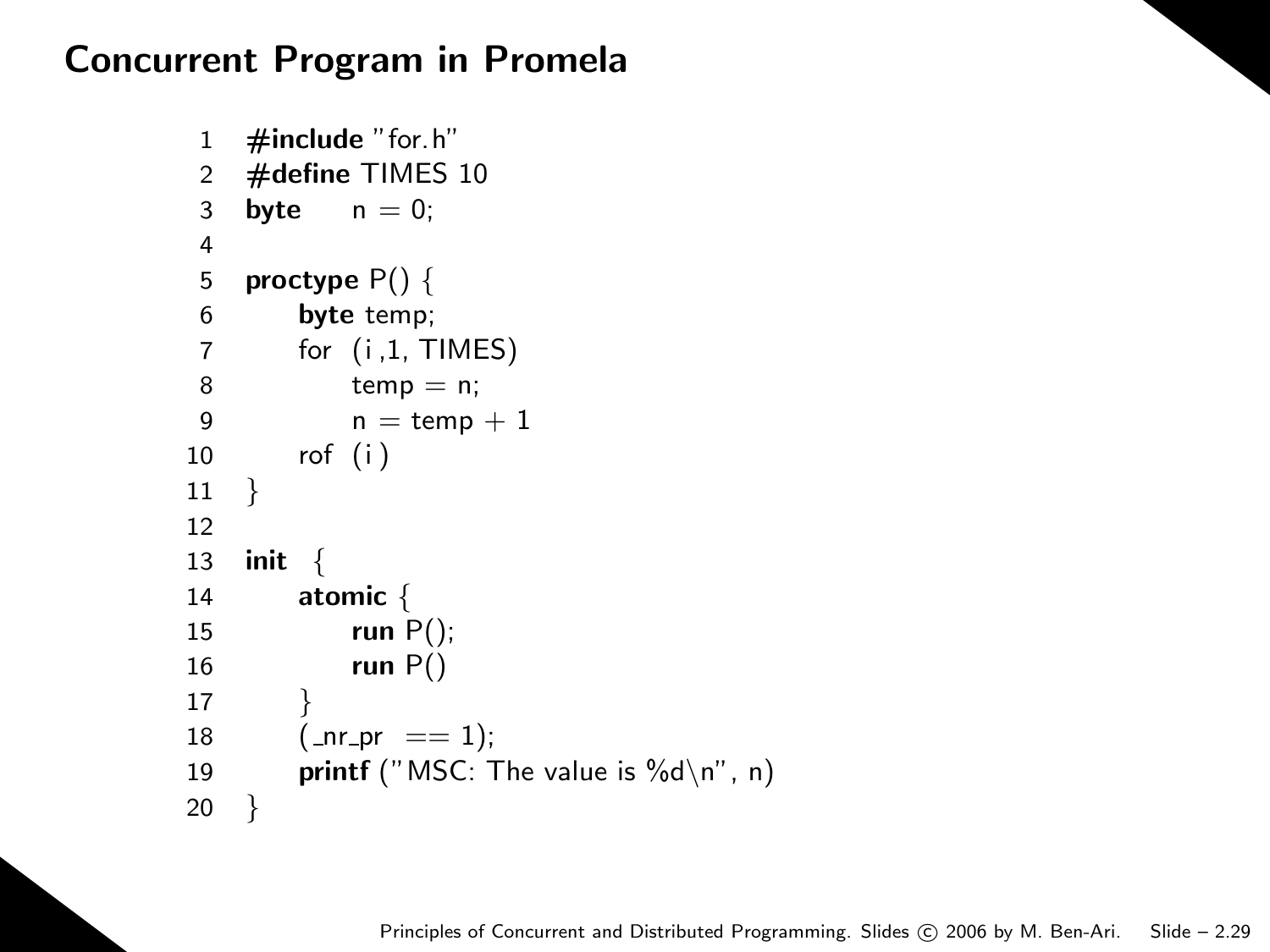#### Frog Puzzle

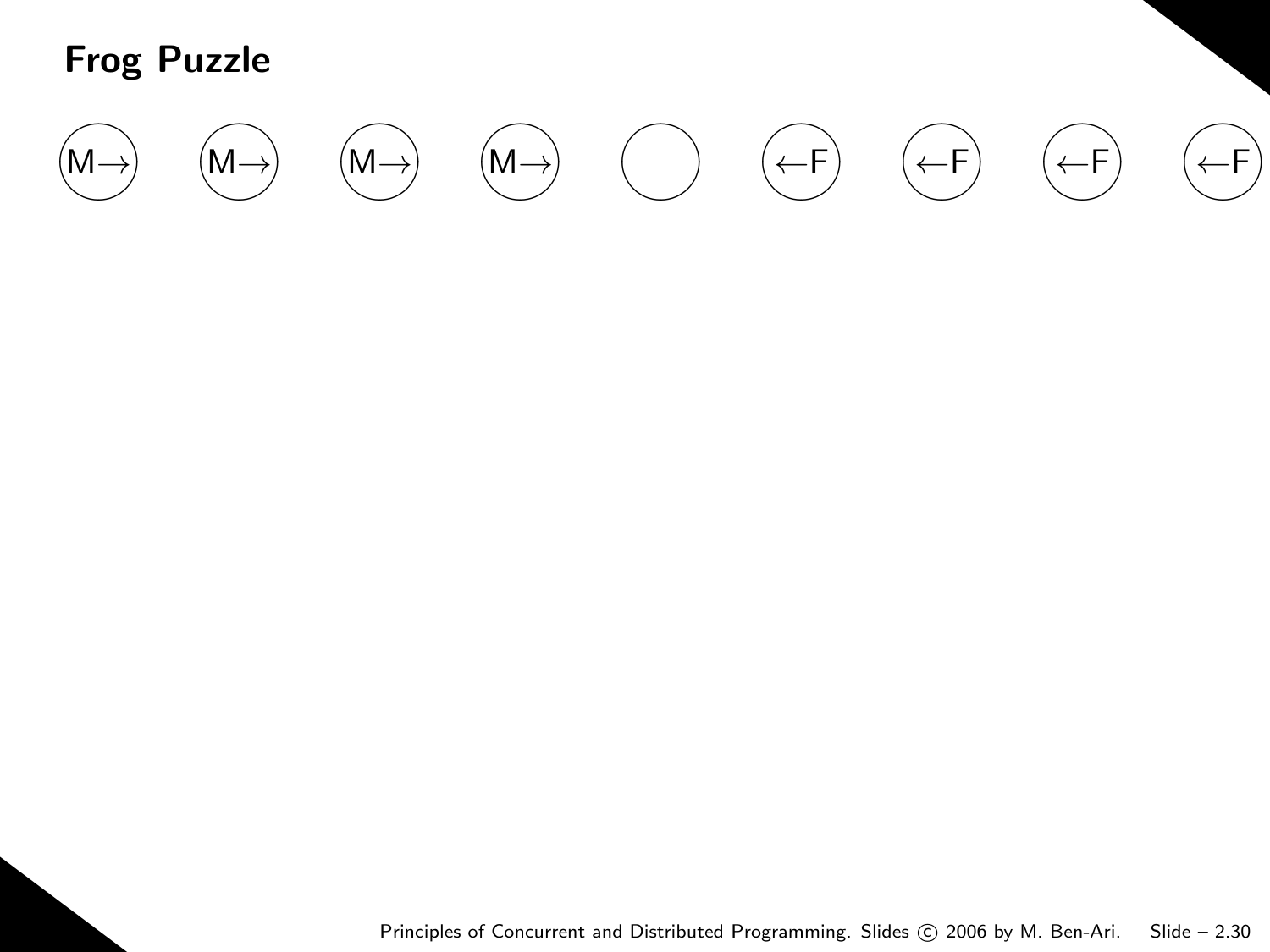#### One Step of the Frog Puzzle

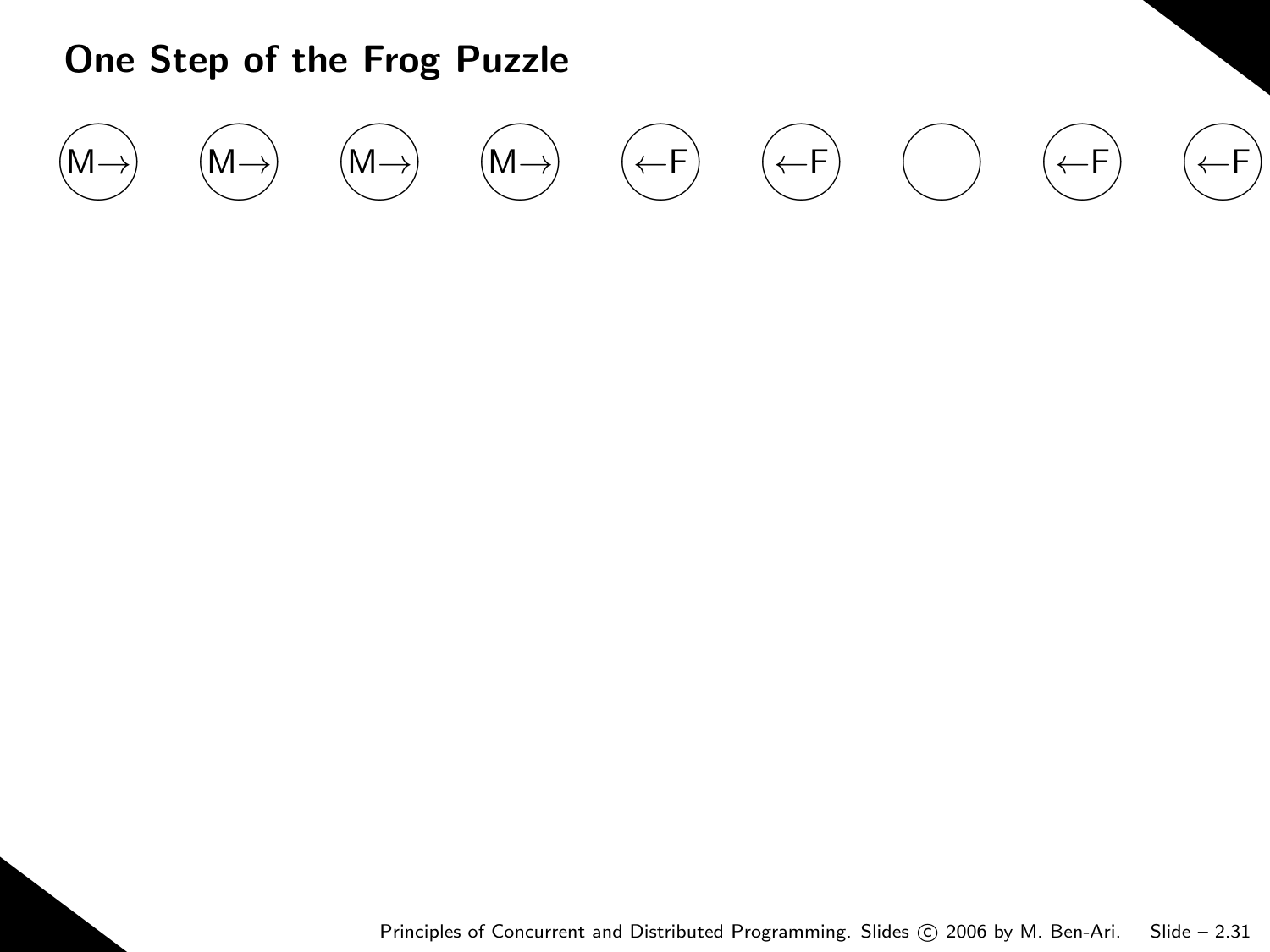#### Final State of the Frog Puzzle

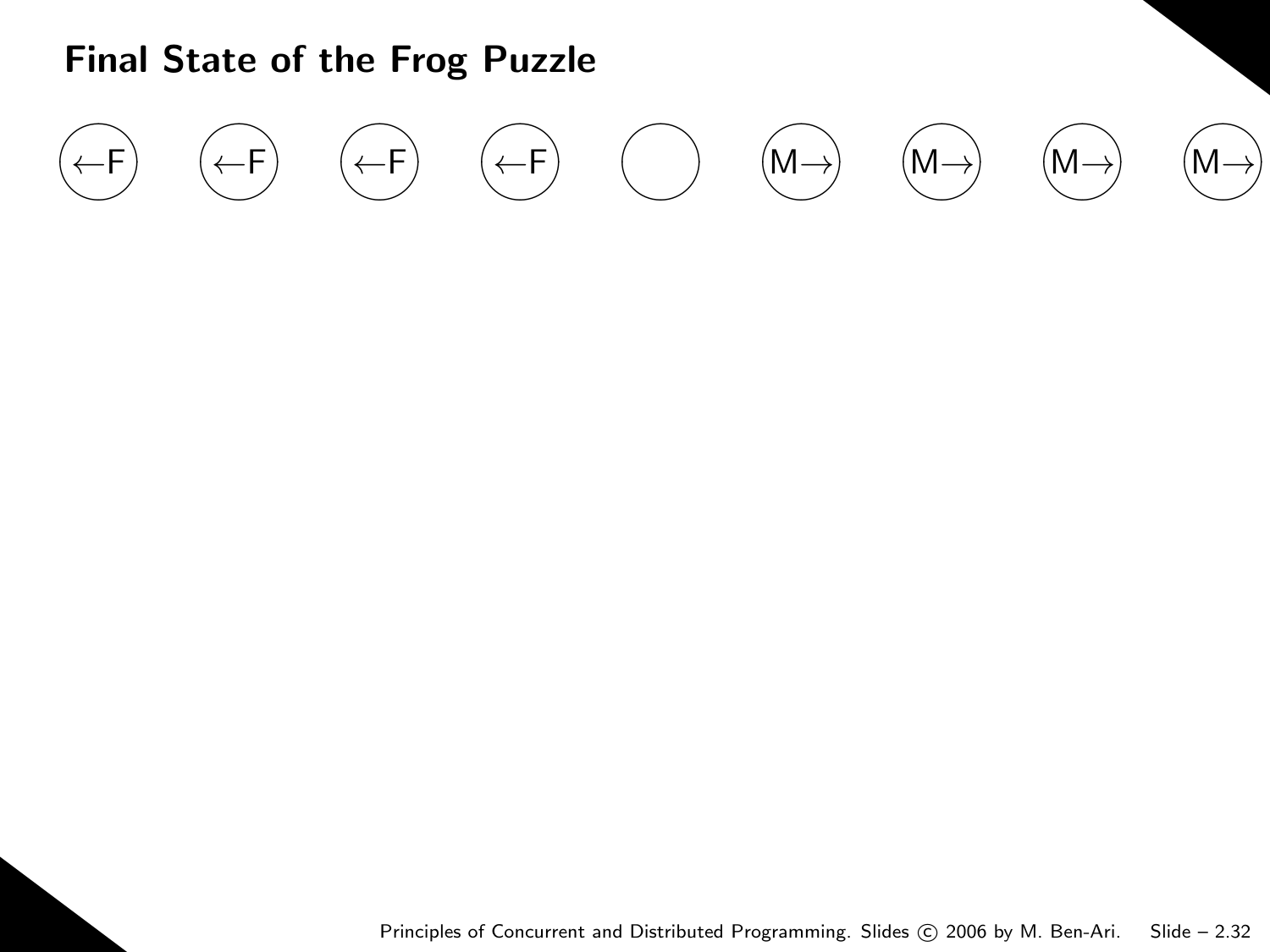

Principles of Concurrent and Distributed Programming. Slides  $\copyright$  2006 by M. Ben-Ari.  $\hspace{0.1cm}$  Slide – 2.33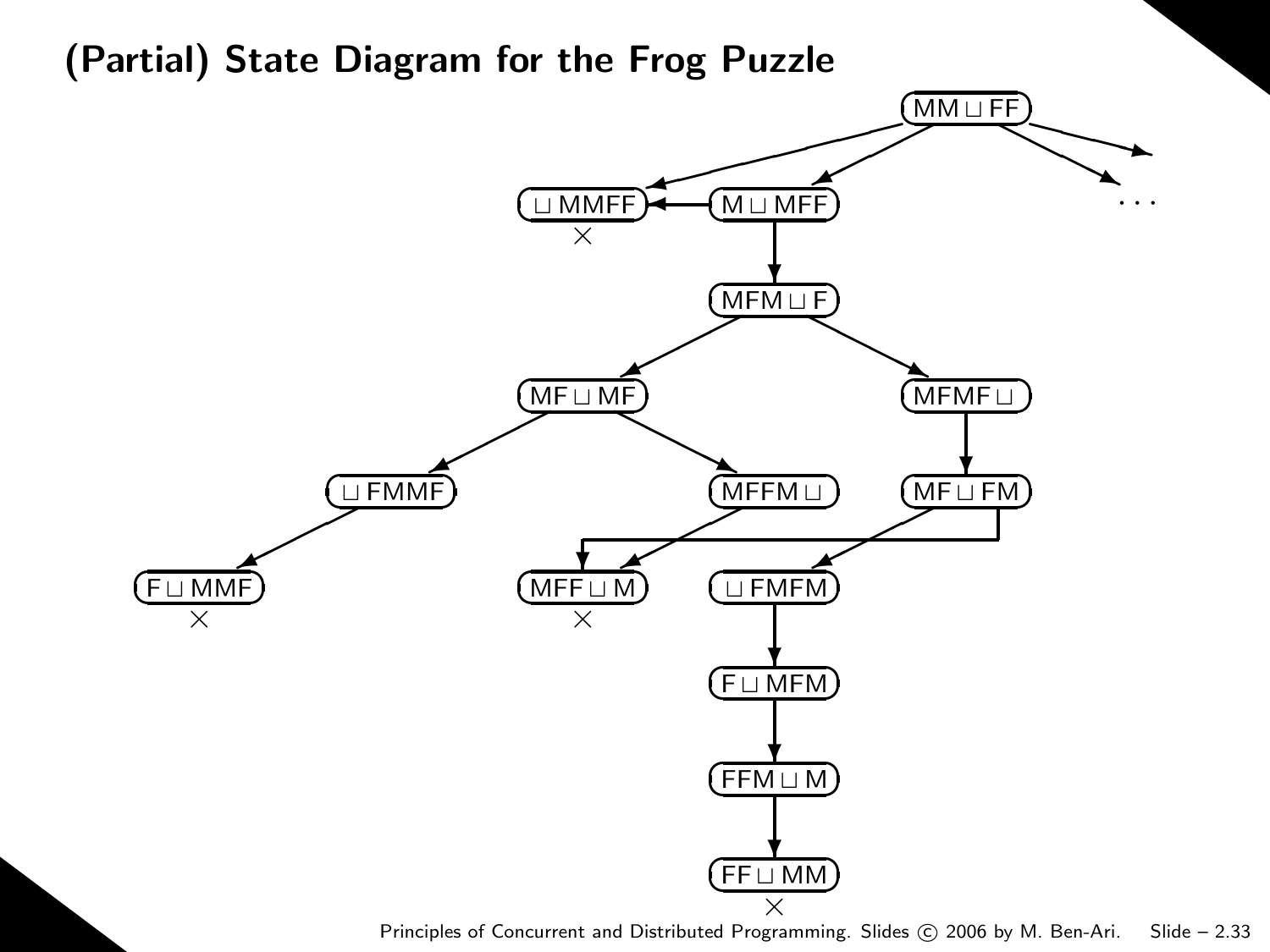| Algorithm 2.10: Incrementing and decrementing |                               |
|-----------------------------------------------|-------------------------------|
| integer $n \leftarrow 0$                      |                               |
| p                                             |                               |
| integer temp                                  | integer temp                  |
| p1: do K times                                | q1: do K times                |
| $p2$ :<br>temp $\leftarrow$ n                 | q2: temp $\leftarrow$ n       |
| $p3:$ $n \leftarrow temp + 1$                 | $q3:$ $n \leftarrow temp - 1$ |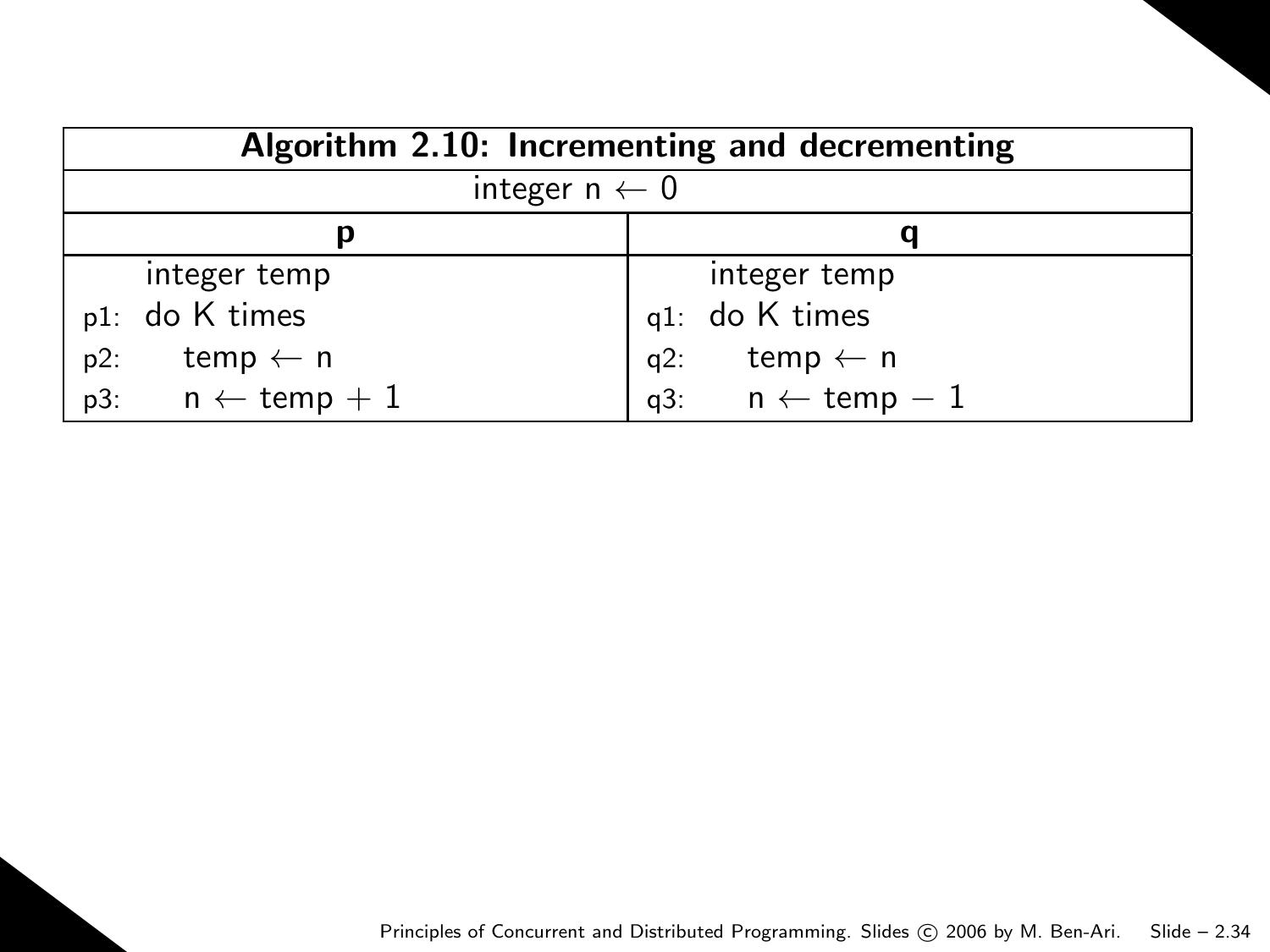| Algorithm 2.11: Zero A            |                                                             |
|-----------------------------------|-------------------------------------------------------------|
| boolean found                     |                                                             |
| p                                 |                                                             |
| integer $i \leftarrow 0$          | integer $j \leftarrow 1$                                    |
| $p1:$ found $\leftarrow$ false    | q1: found $\leftarrow$ false                                |
| p2: while not found               | q2: while not found                                         |
| p3: $i \leftarrow i + 1$          |                                                             |
| $p4:$ found $\leftarrow f(i) = 0$ | q3: $j \leftarrow j - 1$<br>q4: found $\leftarrow f(j) = 0$ |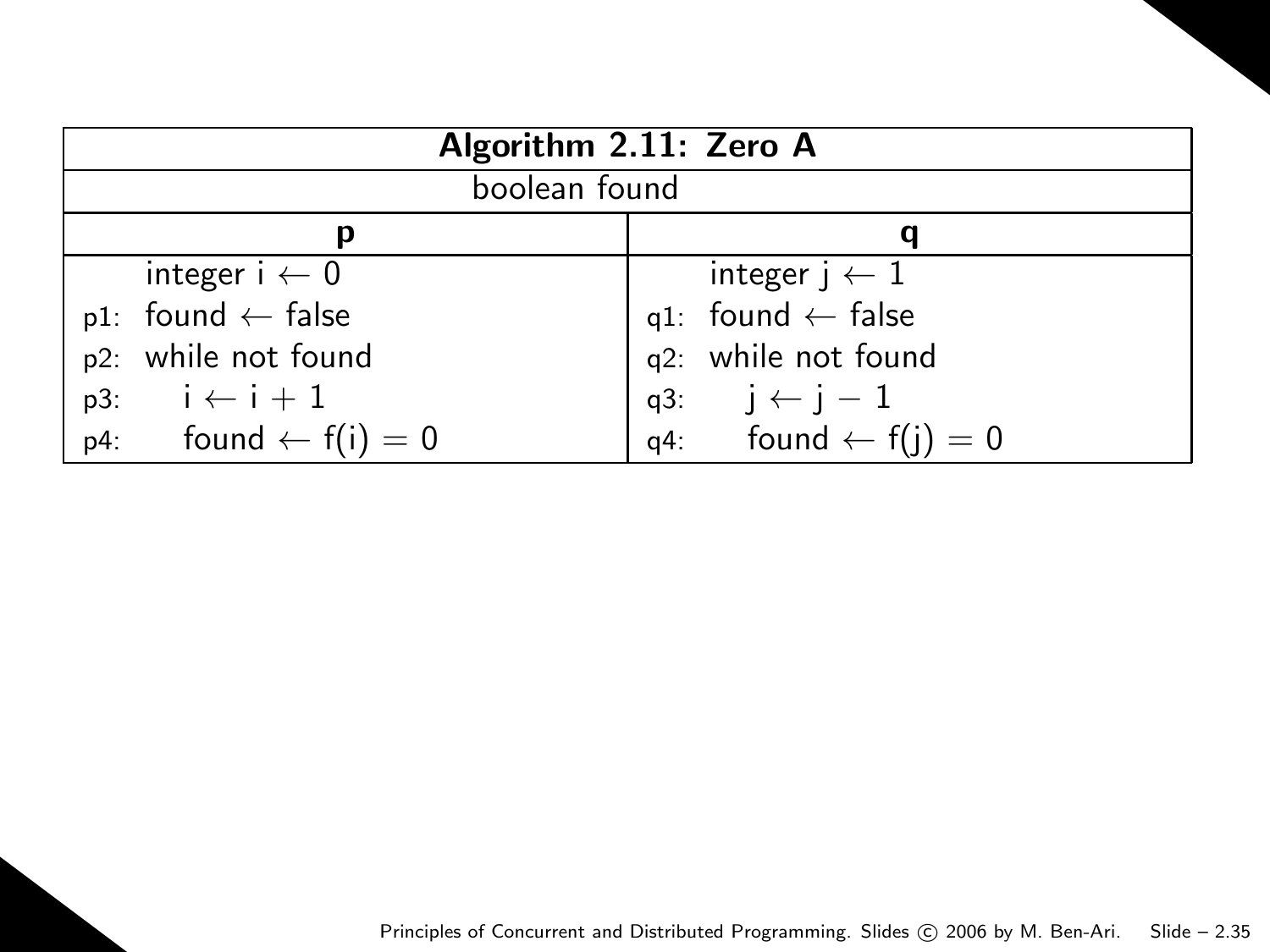| Algorithm 2.12: Zero B            |                                                             |
|-----------------------------------|-------------------------------------------------------------|
| boolean found $\leftarrow$ false  |                                                             |
|                                   |                                                             |
| integer $i \leftarrow 0$          | integer $j \leftarrow 1$                                    |
| p1: while not found               | q1: while not found                                         |
| p2: $i \leftarrow i + 1$          |                                                             |
| $p3:$ found $\leftarrow f(i) = 0$ | q2: $j \leftarrow j - 1$<br>q3: found $\leftarrow f(j) = 0$ |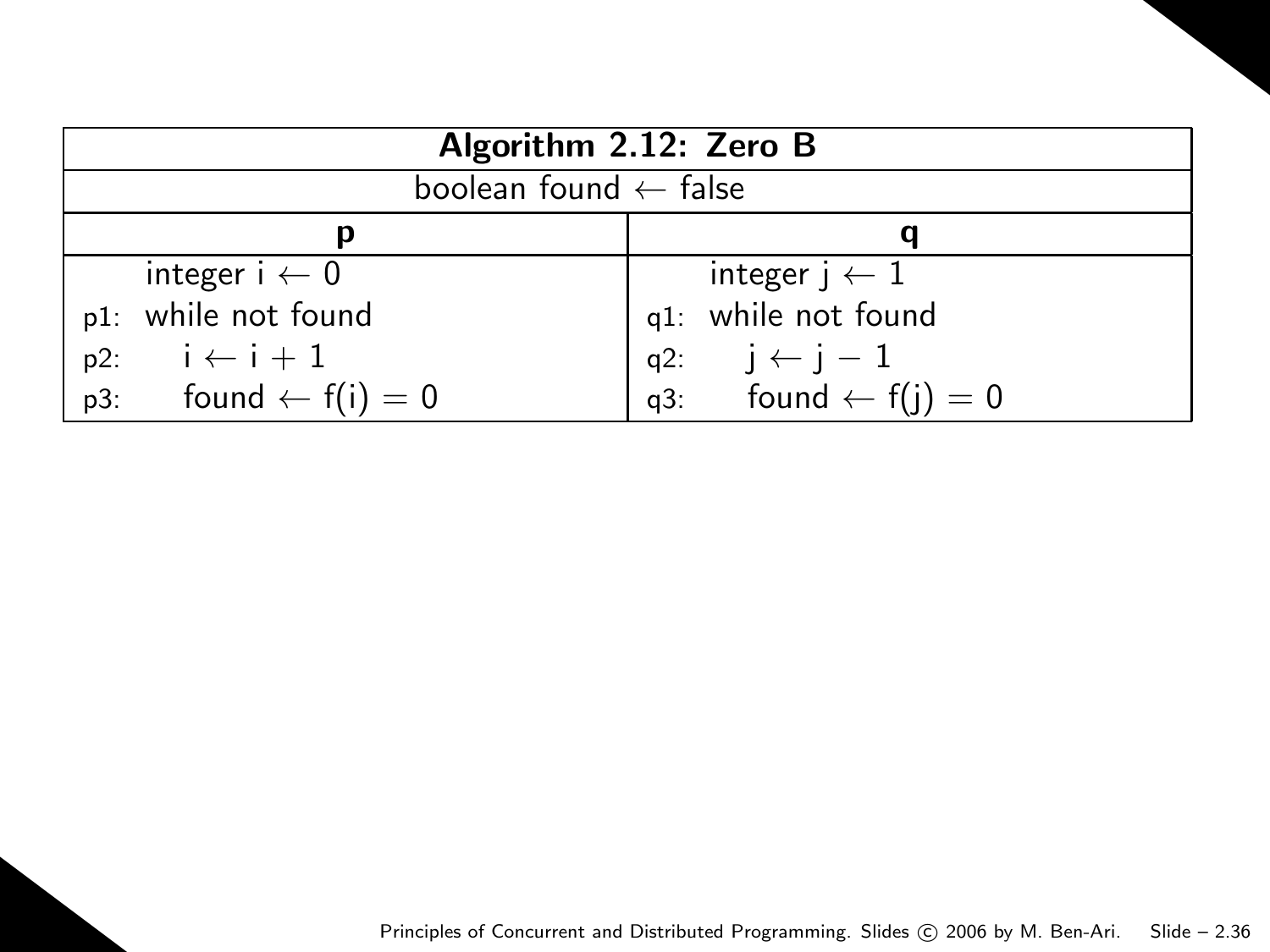| Algorithm 2.13: Zero C           |  |
|----------------------------------|--|
| boolean found $\leftarrow$ false |  |
| q                                |  |
| integer $j \leftarrow 1$         |  |
| q1: while not found              |  |
| q2: $j \leftarrow j - 1$         |  |
| q3: if $f(j) = 0$                |  |
| $q4:$ found $\leftarrow$ true    |  |
|                                  |  |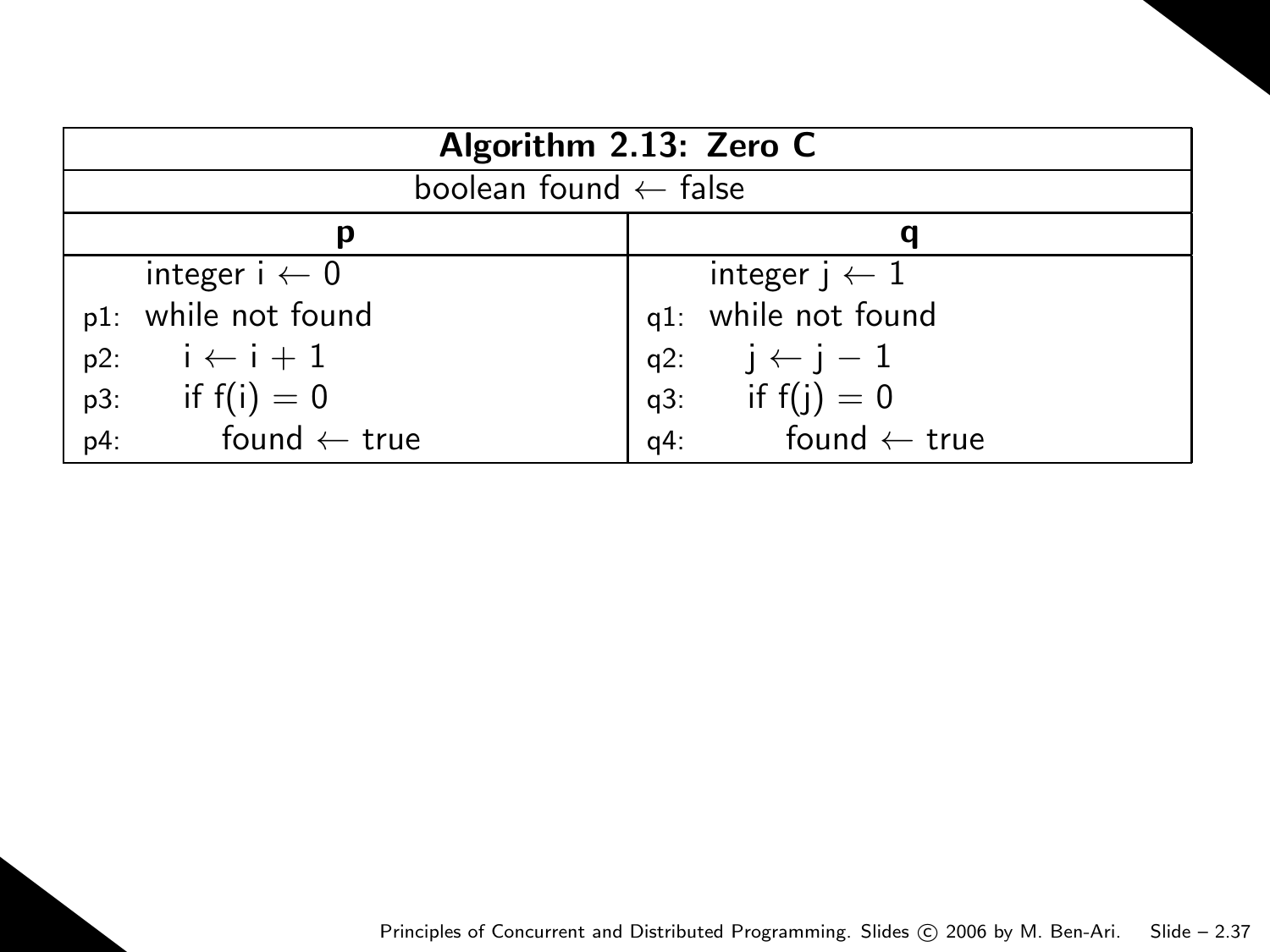|                                  | Algorithm 2.14: Zero D         |
|----------------------------------|--------------------------------|
| boolean found $\leftarrow$ false |                                |
| integer turn $\leftarrow 1$      |                                |
| p                                | q                              |
| integer $i \leftarrow 0$         | integer $j \leftarrow 1$       |
| p1: while not found              | q1: while not found            |
| await turn $=1$<br>$p2$ :        | $q2$ : await turn = 2          |
| turn $\leftarrow 2$              | turn $\leftarrow 1$            |
| $i \leftarrow i + 1$<br>p3:      | q3: $j \leftarrow j - 1$       |
| $p4$ :<br>if $f(i) = 0$          | q4: if $f(j) = 0$              |
| p5:<br>found $\leftarrow$ true   | found $\leftarrow$ true<br>q5: |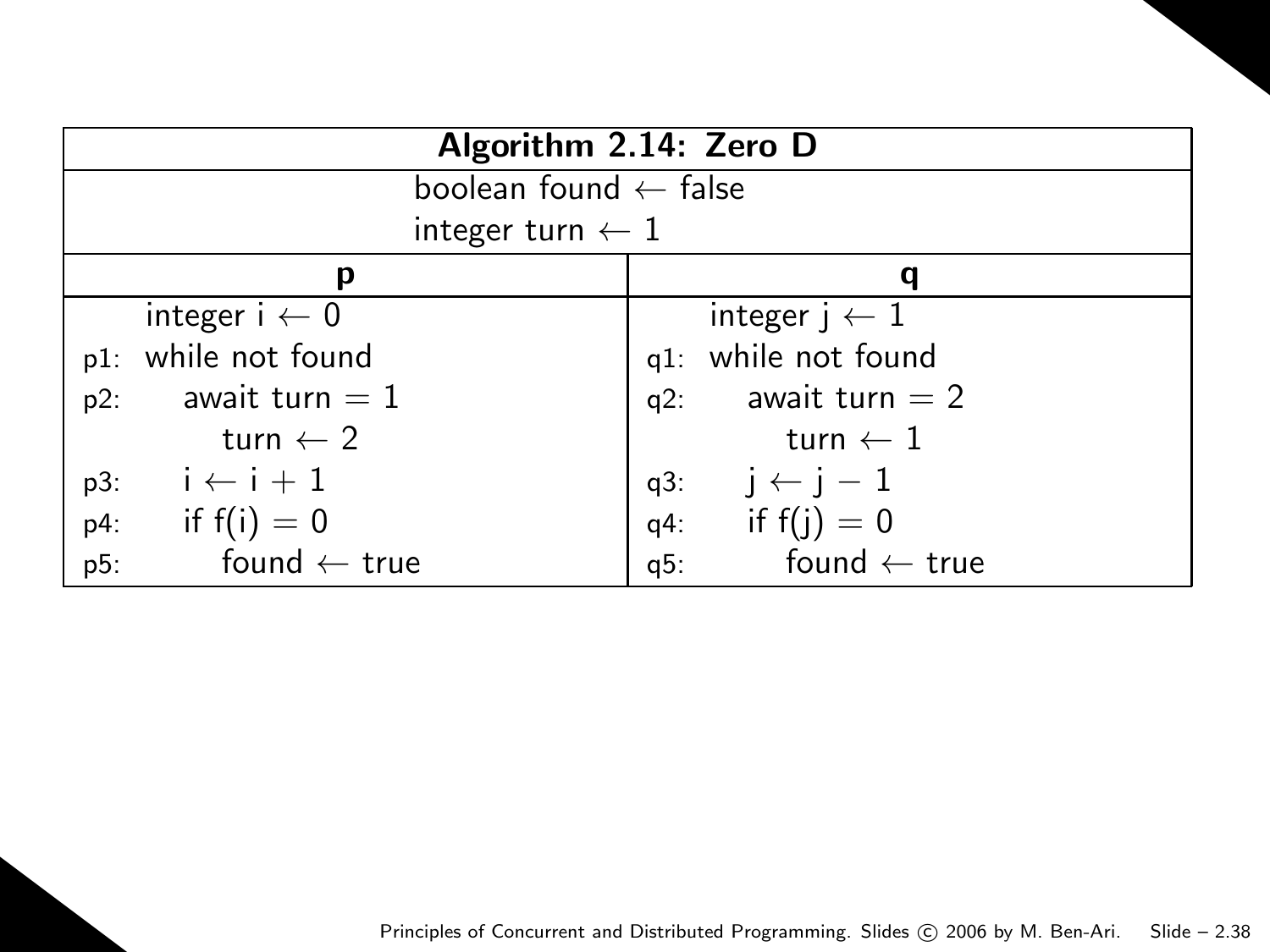| Algorithm 2.15: Zero E           |                               |
|----------------------------------|-------------------------------|
| boolean found $\leftarrow$ false |                               |
| integer turn $\leftarrow 1$      |                               |
| p                                | q                             |
| integer $i \leftarrow 0$         | integer j $\leftarrow$ 1      |
| p1: while not found              | q1: while not found           |
| await turn $=1$<br>$p2$ :        | $q2$ : await turn = 2         |
| turn $\leftarrow 2$              | turn $\leftarrow 1$           |
| p3: $i \leftarrow i + 1$         | q3: $j \leftarrow j - 1$      |
| $p4:$ if $f(i) = 0$              | q4: if $f(j) = 0$             |
| p5:<br>$found \leftarrow true$   | $q5:$ found $\leftarrow$ true |
| turn $\leftarrow 2$<br>$p6$ :    | turn $\leftarrow 1$<br>$q6$ : |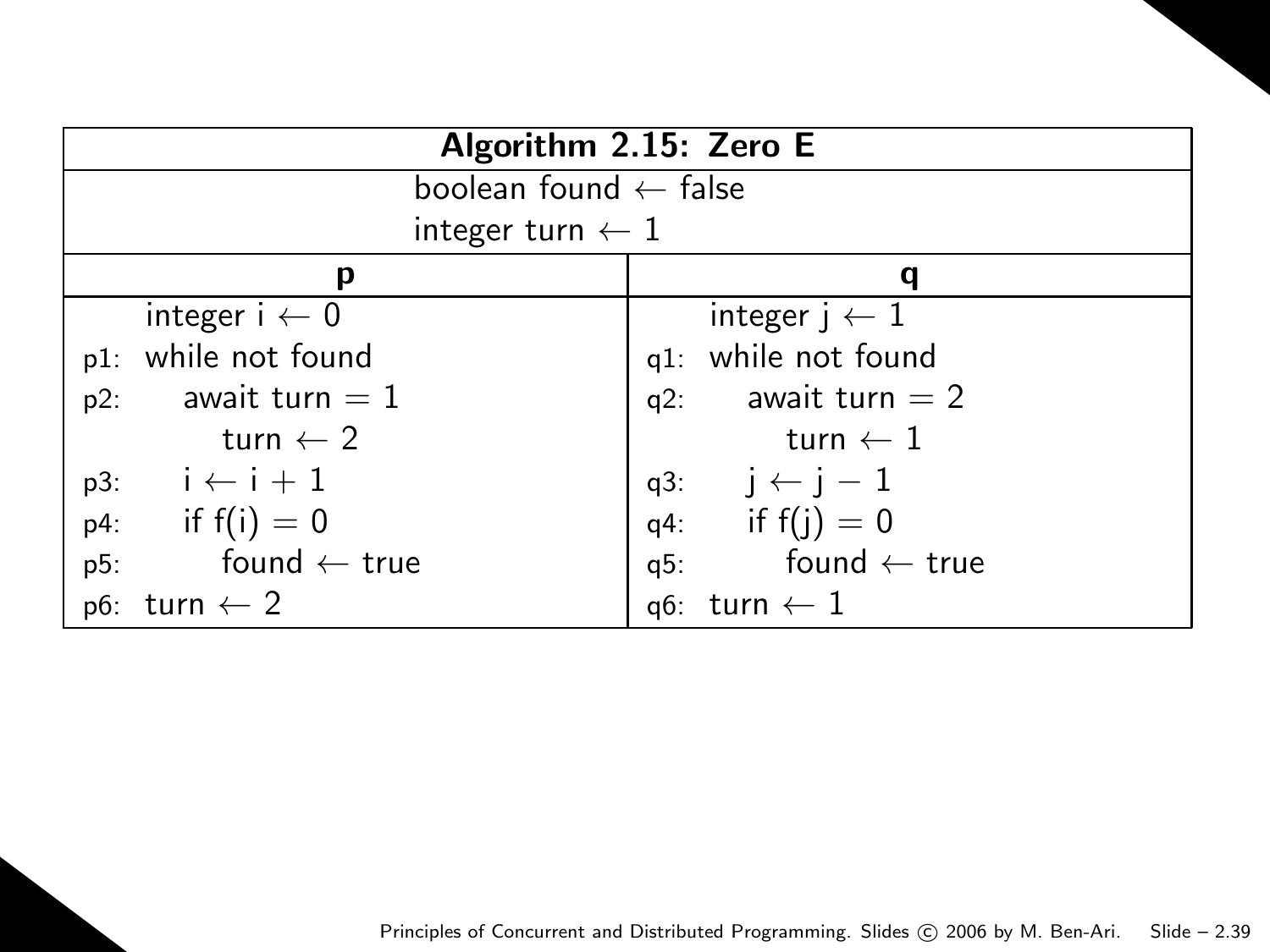| Algorithm 2.16: Concurrent algorithm A |                                                                          |
|----------------------------------------|--------------------------------------------------------------------------|
|                                        | integer array $[1.10]$ C $\leftarrow$ ten <i>distinct</i> initial values |
|                                        | integer array $[110]$ D                                                  |
|                                        | integer myNumber, count                                                  |
|                                        | p1: myNumber $\leftarrow$ C[i]                                           |
|                                        | $p2:$ count $\leftarrow$ number of elements of C less than myNumber      |
|                                        | p3: $D[count + 1] \leftarrow myNumber$                                   |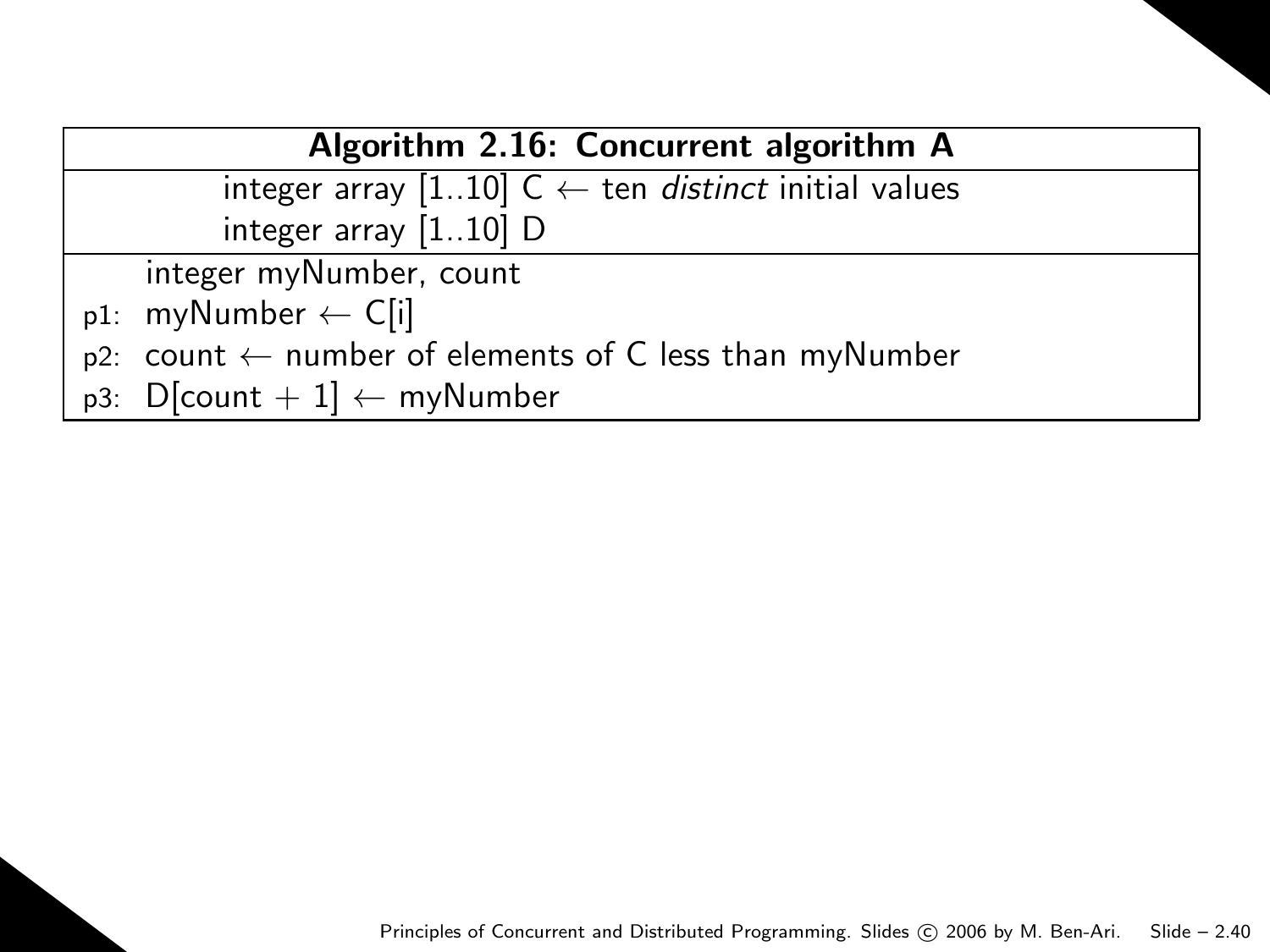| Algorithm 2.17: Concurrent algorithm B |                                                                                                                                         |
|----------------------------------------|-----------------------------------------------------------------------------------------------------------------------------------------|
| integer $n \leftarrow 0$               |                                                                                                                                         |
|                                        |                                                                                                                                         |
| p1: while $n < 2$                      | $\begin{array}{r}   \begin{array}{l} {\sf q1:} \end{array} \end{array} \begin{array}{r} {\sf n \leftarrow n+1} \ {\sf q2:} \end{array}$ |
| $p2:$ write(n)                         |                                                                                                                                         |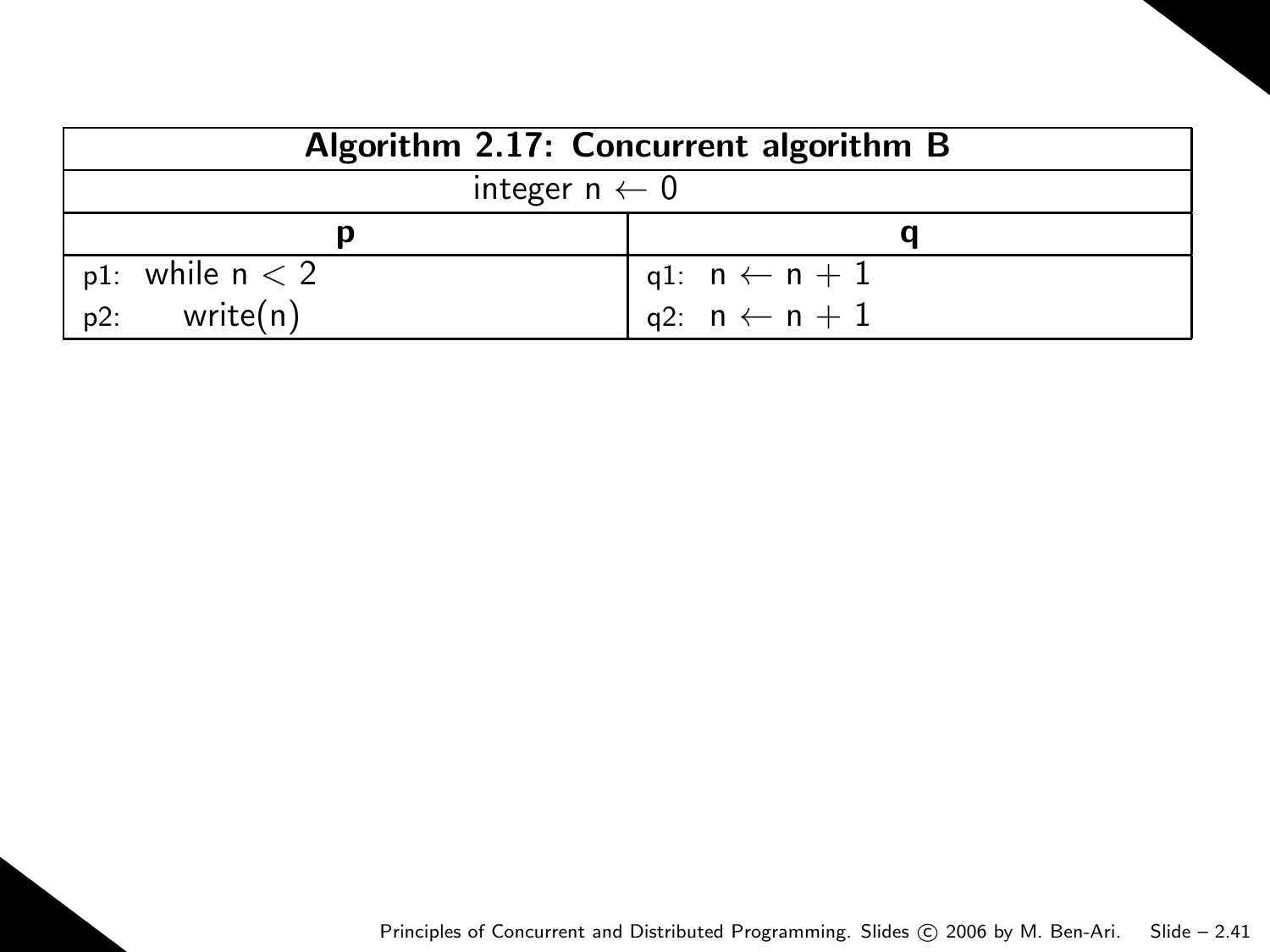|                          | Algorithm 2.18: Concurrent algorithm C |
|--------------------------|----------------------------------------|
| integer n $\leftarrow 1$ |                                        |
|                          |                                        |
| p1: while $n < 1$        | q1: while $n >= 0$                     |
| p2: $n \leftarrow n + 1$ | q2: $n \leftarrow n-1$                 |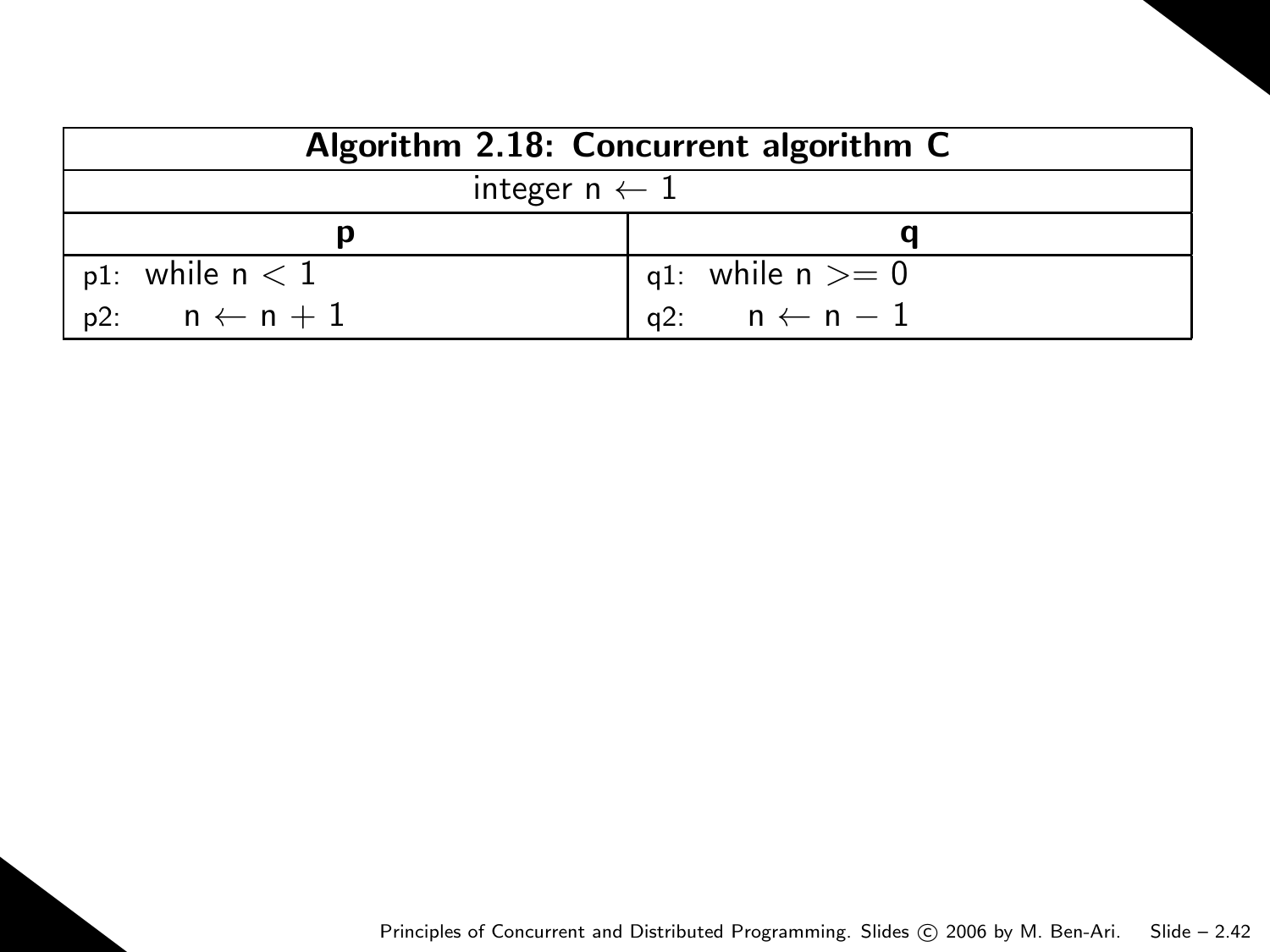| Algorithm 2.19: Stop the loop B |                              |
|---------------------------------|------------------------------|
| integer $n \leftarrow 0$        |                              |
| boolean flag $\leftarrow$ false |                              |
| p                               |                              |
| $p1:$ while flag = false        | $q1:$ while flag $=$ false   |
| p2: $n \leftarrow 1 - n$        | q2: if $n = 0$               |
| $p3$ :                          | $q3:$ flag $\leftarrow$ true |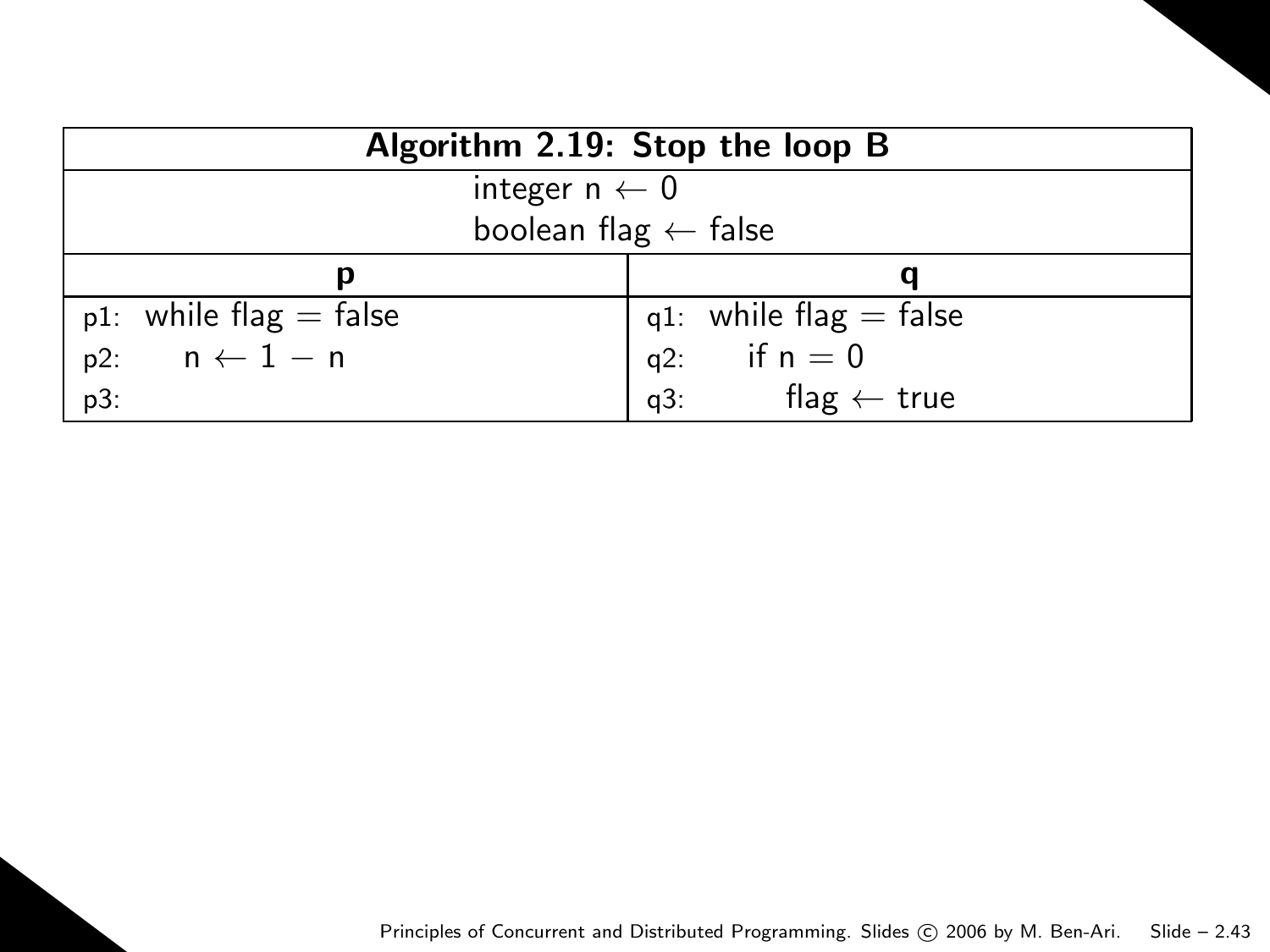| Algorithm 2.20: Stop the loop C                               |  |
|---------------------------------------------------------------|--|
| integer $n \leftarrow 0$                                      |  |
| boolean flag $\leftarrow$ false                               |  |
|                                                               |  |
| q1: while $n = 0 // Do nothing$<br>q2: flag $\leftarrow$ true |  |
|                                                               |  |
|                                                               |  |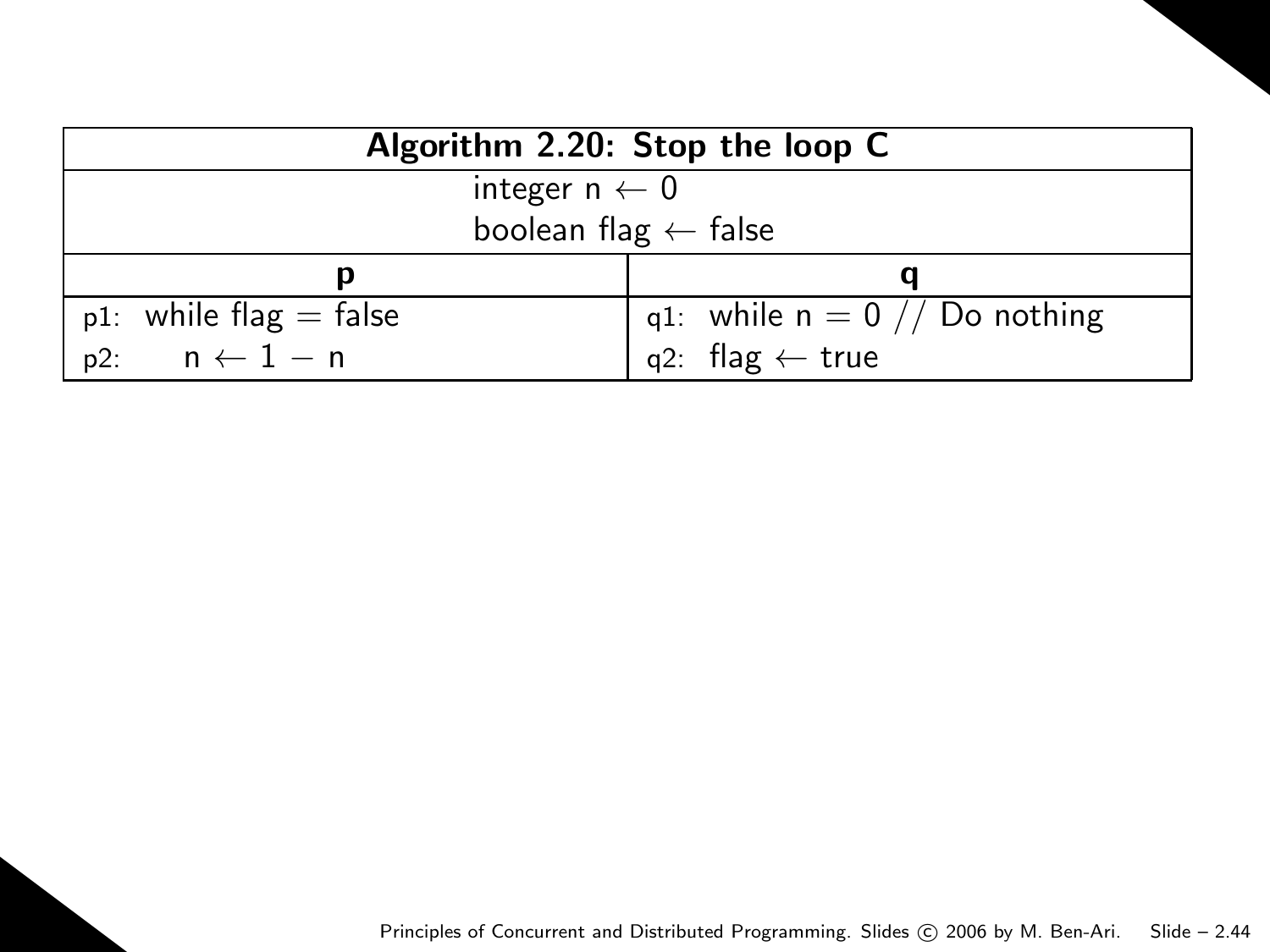|        | Algorithm 2.21: Welfare crook problem                          |
|--------|----------------------------------------------------------------|
|        | integer array [0. N] a, b, $c \leftarrow $ (as required)       |
|        | integer $i \leftarrow 0$ , $j \leftarrow 0$ , $k \leftarrow 0$ |
|        | loop                                                           |
| $p1$ : | if condition-1                                                 |
| p2:    | $i \leftarrow i + 1$                                           |
| p3:    | else if condition-2                                            |
| p4:    | $j \leftarrow j + 1$                                           |
| p5:    | else if condition-3                                            |
| p6:    | $k \leftarrow k + 1$                                           |
|        | else exit loop                                                 |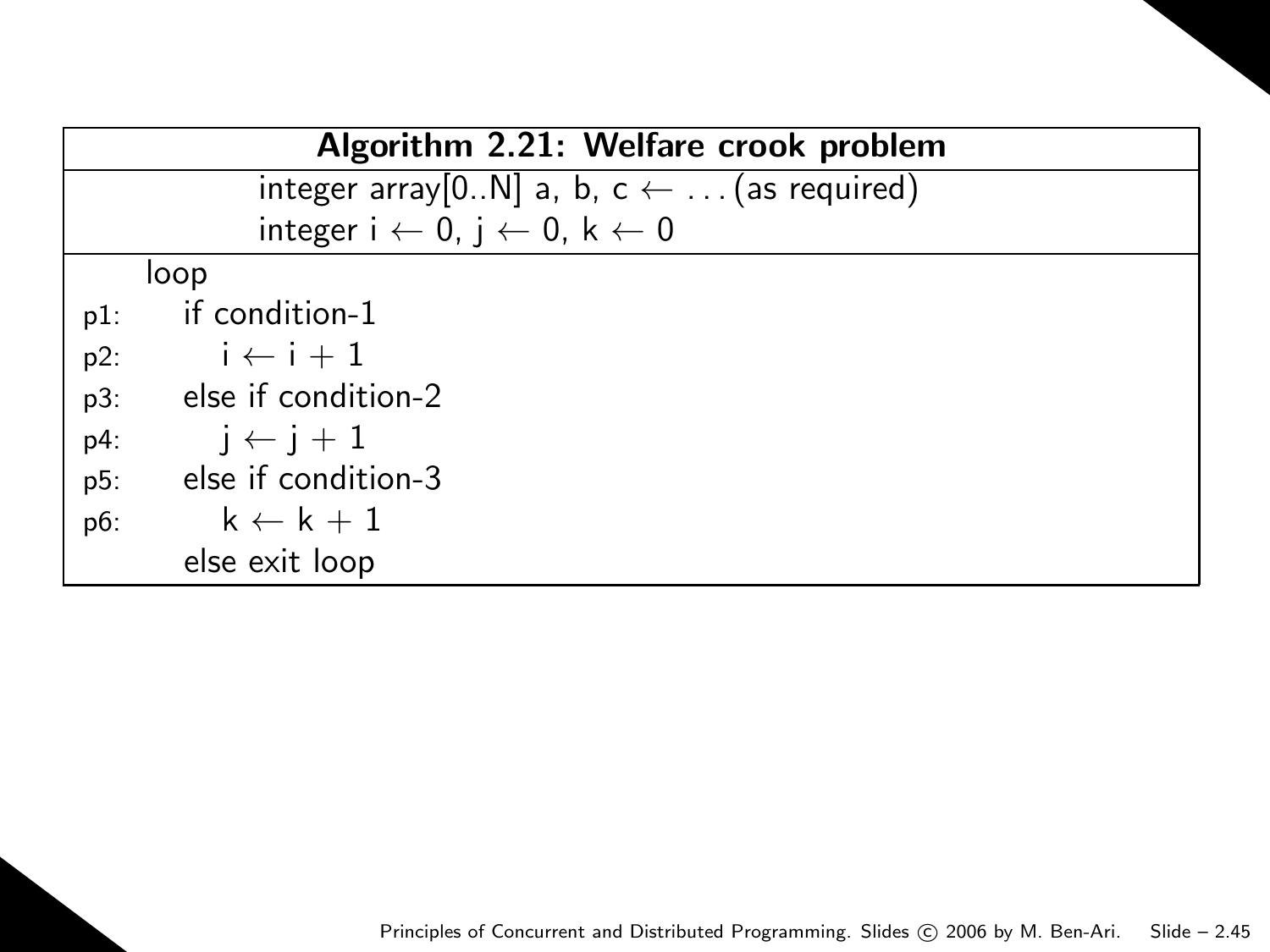| Algorithm 3.1: Critical section problem |                      |  |
|-----------------------------------------|----------------------|--|
| global variables                        |                      |  |
| р                                       |                      |  |
| local variables                         | local variables      |  |
| loop forever                            | loop forever         |  |
| non-critical section                    | non-critical section |  |
| preprotocol                             | preprotocol          |  |
| critical section                        | critical section     |  |
| postprotocol                            | postprotocol         |  |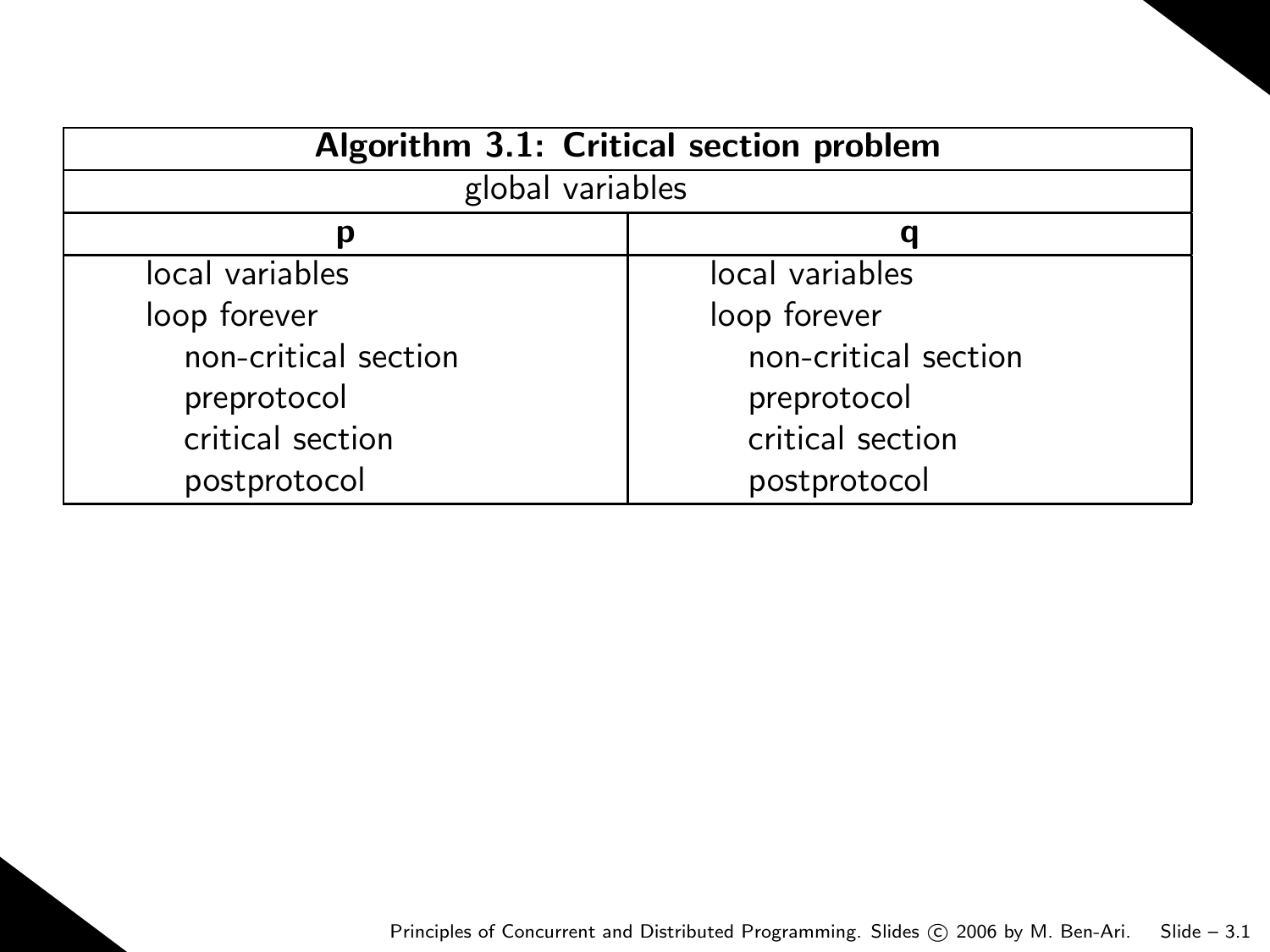## Critical Section

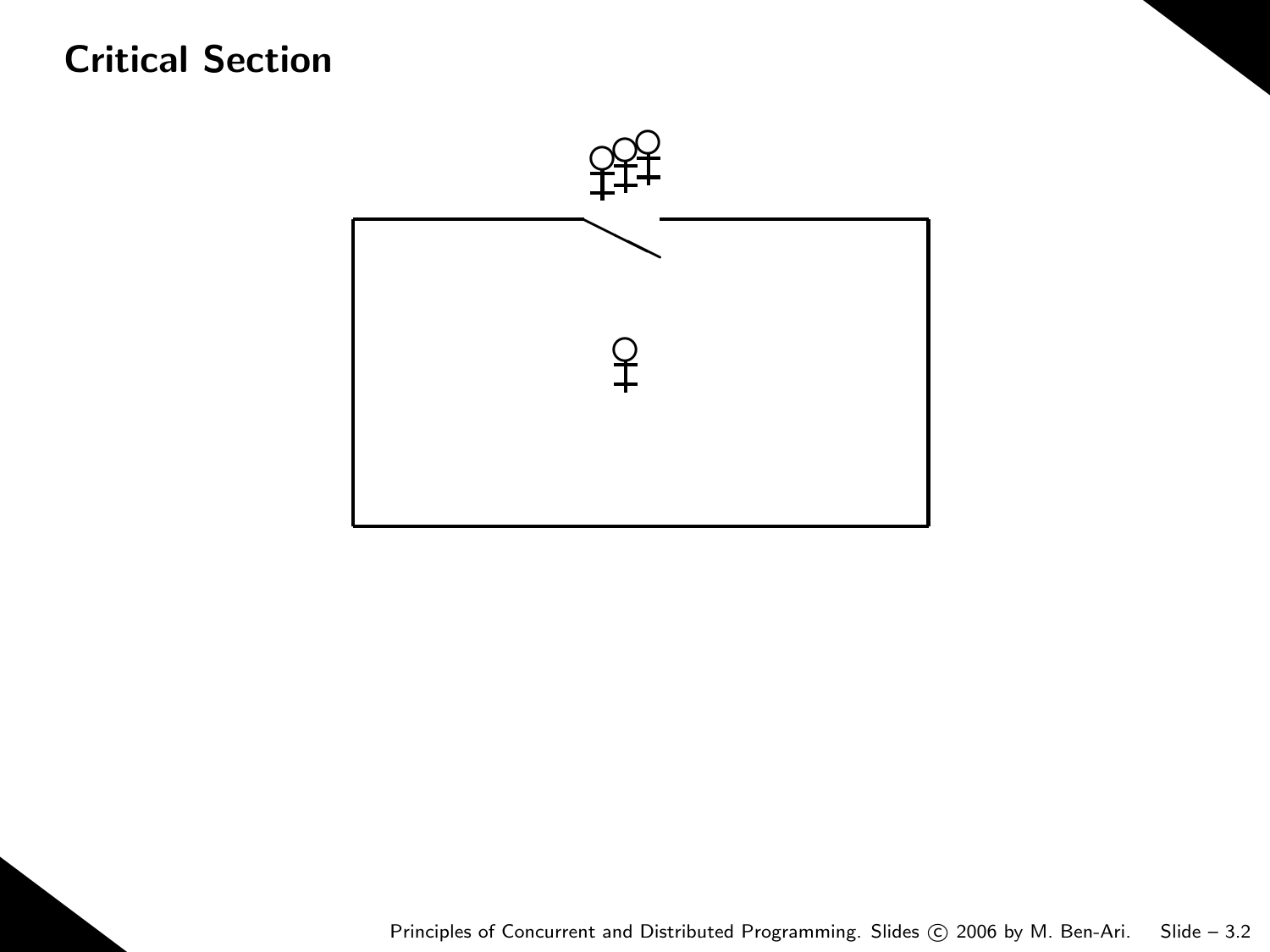|                          | <b>Algorithm 3.2: First attempt</b> |        |                      |  |
|--------------------------|-------------------------------------|--------|----------------------|--|
|                          | integer turn $\leftarrow$ 1         |        |                      |  |
|                          | p                                   |        |                      |  |
|                          | loop forever                        |        | loop forever         |  |
|                          | non-critical section                | $q1$ : | non-critical section |  |
| p1:<br>p2:<br>p3:<br>p4: | await turn $= 1$                    | $q2$ : | await turn $= 2$     |  |
|                          | critical section                    | $q3$ : | critical section     |  |
|                          | turn $\leftarrow$ 2                 | $q4$ : | turn $\leftarrow 1$  |  |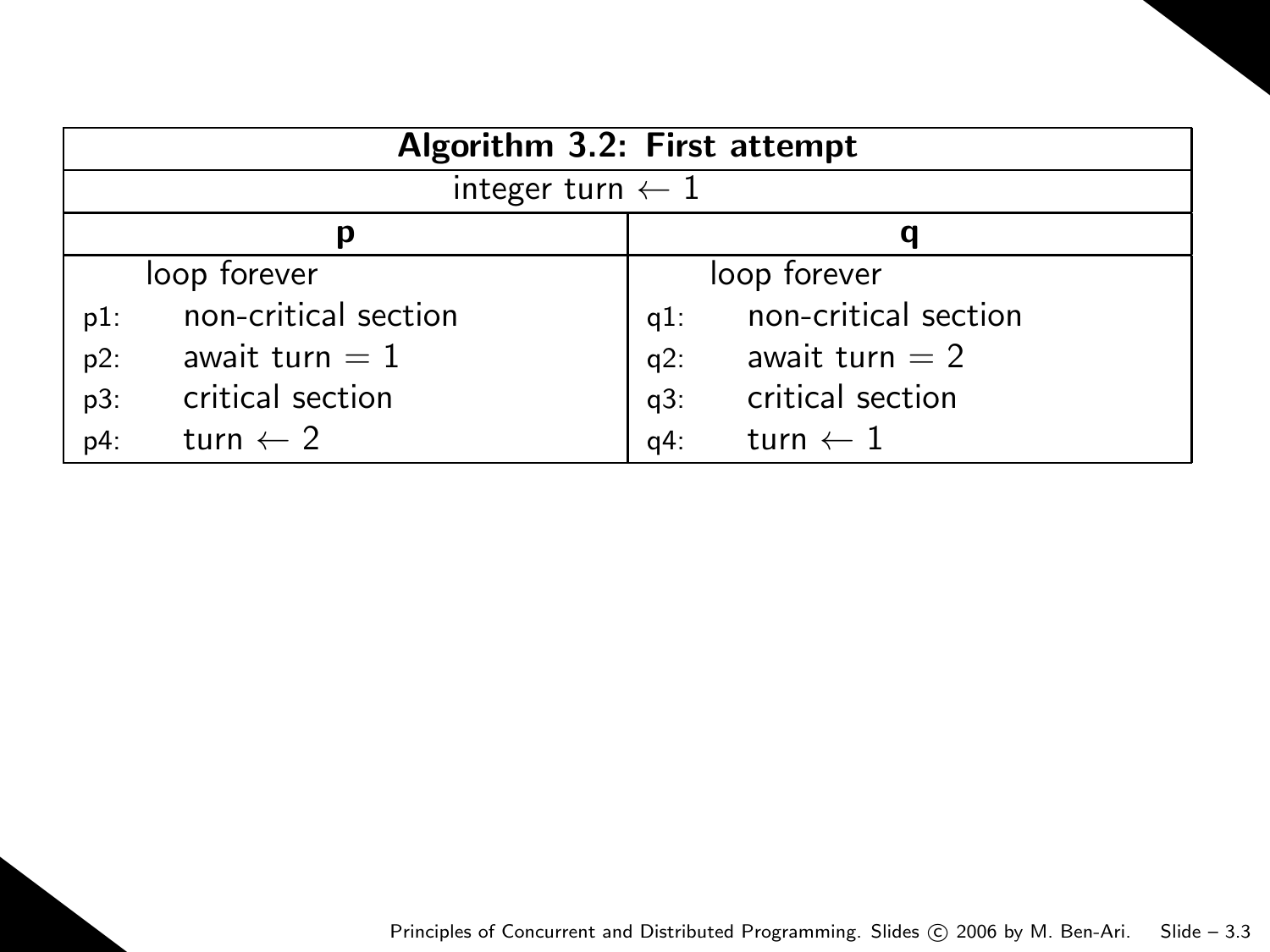# Algorithm 3.3: History in <sup>a</sup> sequential algorithm $\frac{\text{integer a} \leftarrow 1, \text{ b} \leftarrow 2}{\text{mts}}$ p1: Millions of statements

p2: a ← (a+b)\*5<br>p3: p3:. . .

Principles of Concurrent and Distributed Programming. Slides  $\copyright$  2006 by M. Ben-Ari.  $\hspace{0.1cm}$  Slide  $-$  3.4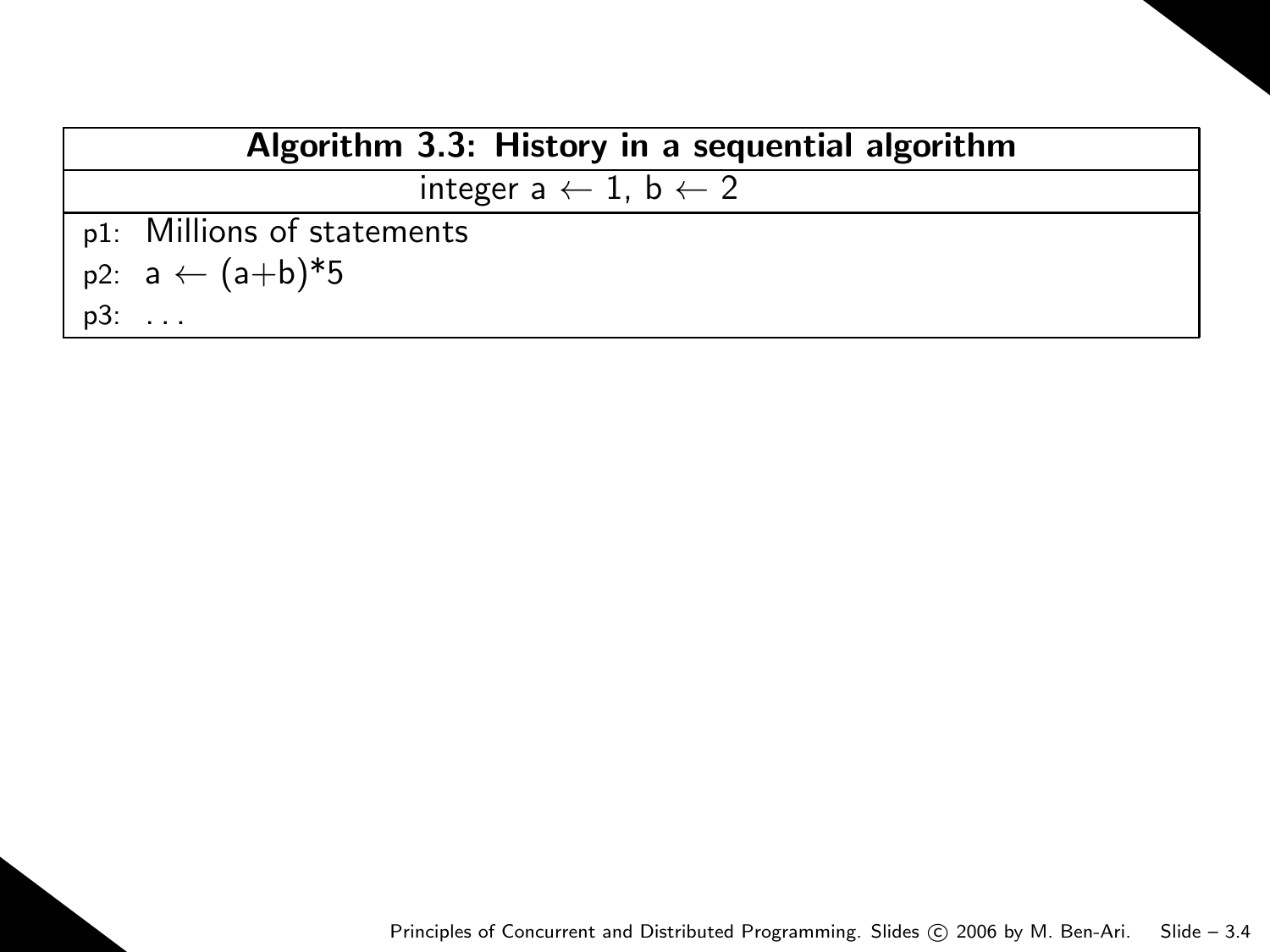| Algorithm 3.4: History in a concurrent algorithm |                             |  |
|--------------------------------------------------|-----------------------------|--|
| integer a $\leftarrow$ 1, b $\leftarrow$ 2       |                             |  |
| D                                                |                             |  |
| p1: Millions of statements                       | q1: Millions of statements  |  |
| $p2: a \leftarrow (a+b)*5$                       | q2: $b \leftarrow (a+b)^*5$ |  |
| p3:                                              | q3:                         |  |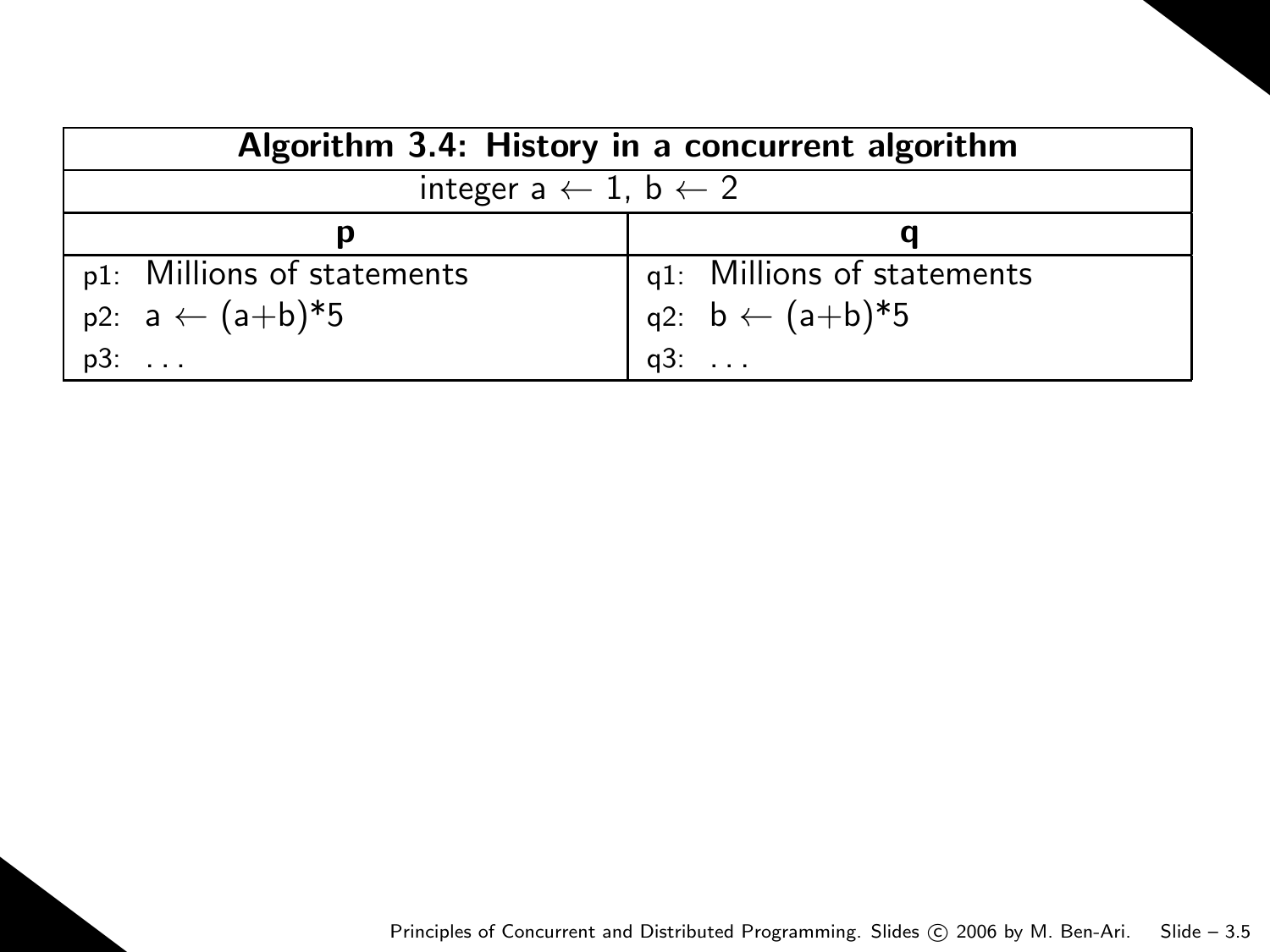## First States of the State Diagram

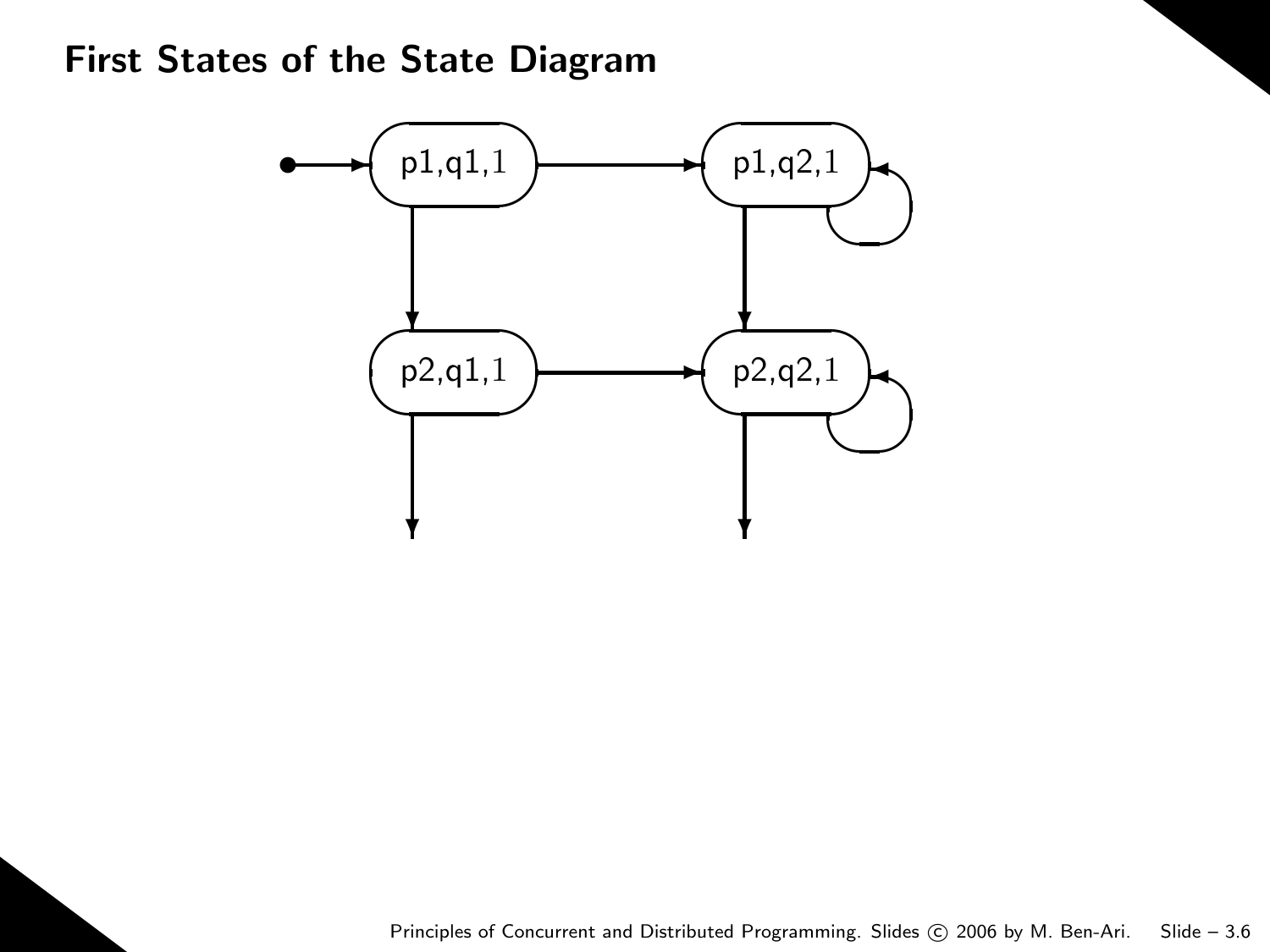State Diagram for the First Attempt



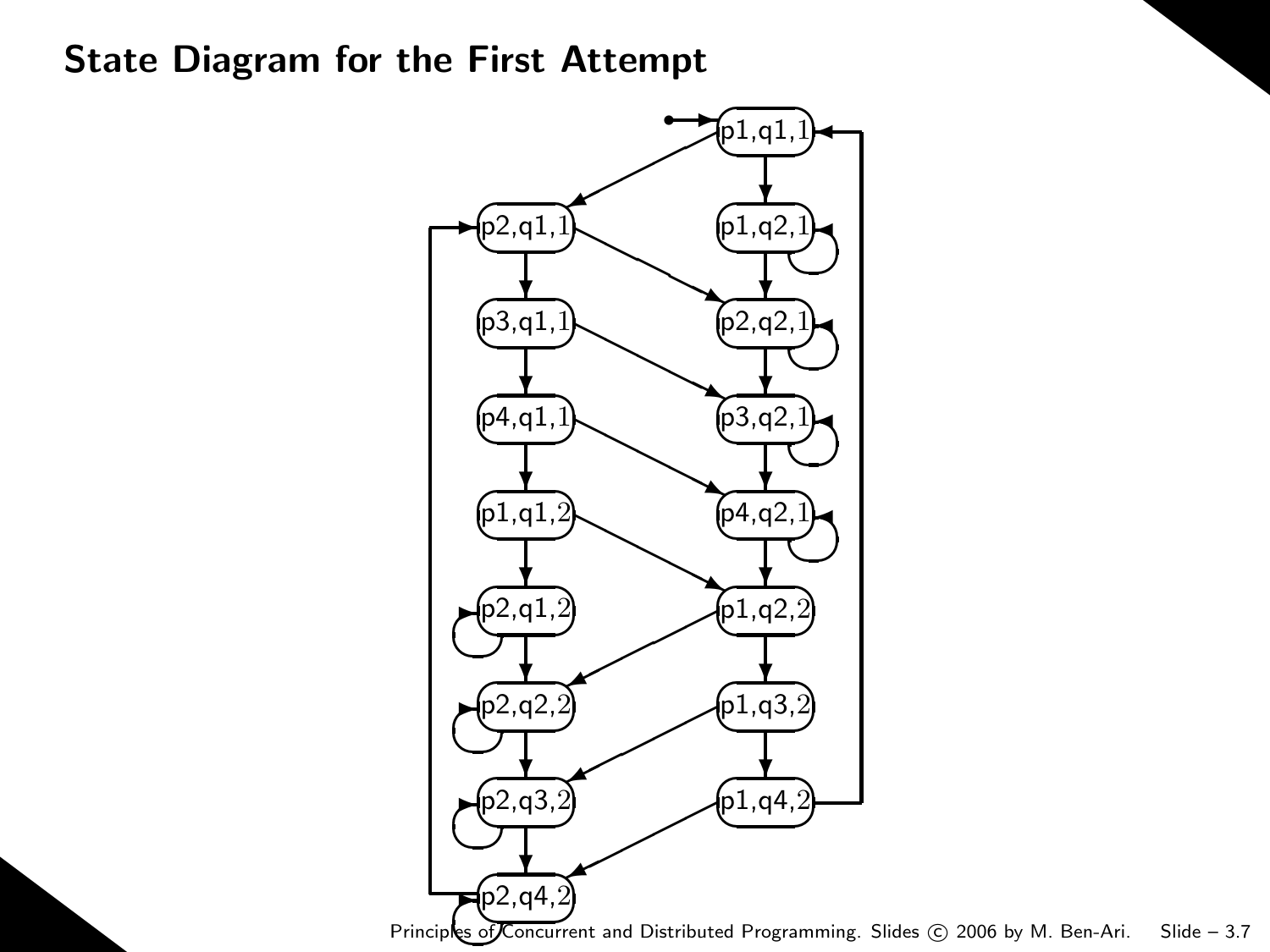Alternate Layout for First Attempt (Not in book)



Principles of Concurrent and Distributed Programming. Slides  $\copyright$  2006 by M. Ben-Ari.  $\hspace{0.1cm}$  Slide  $-$  3.8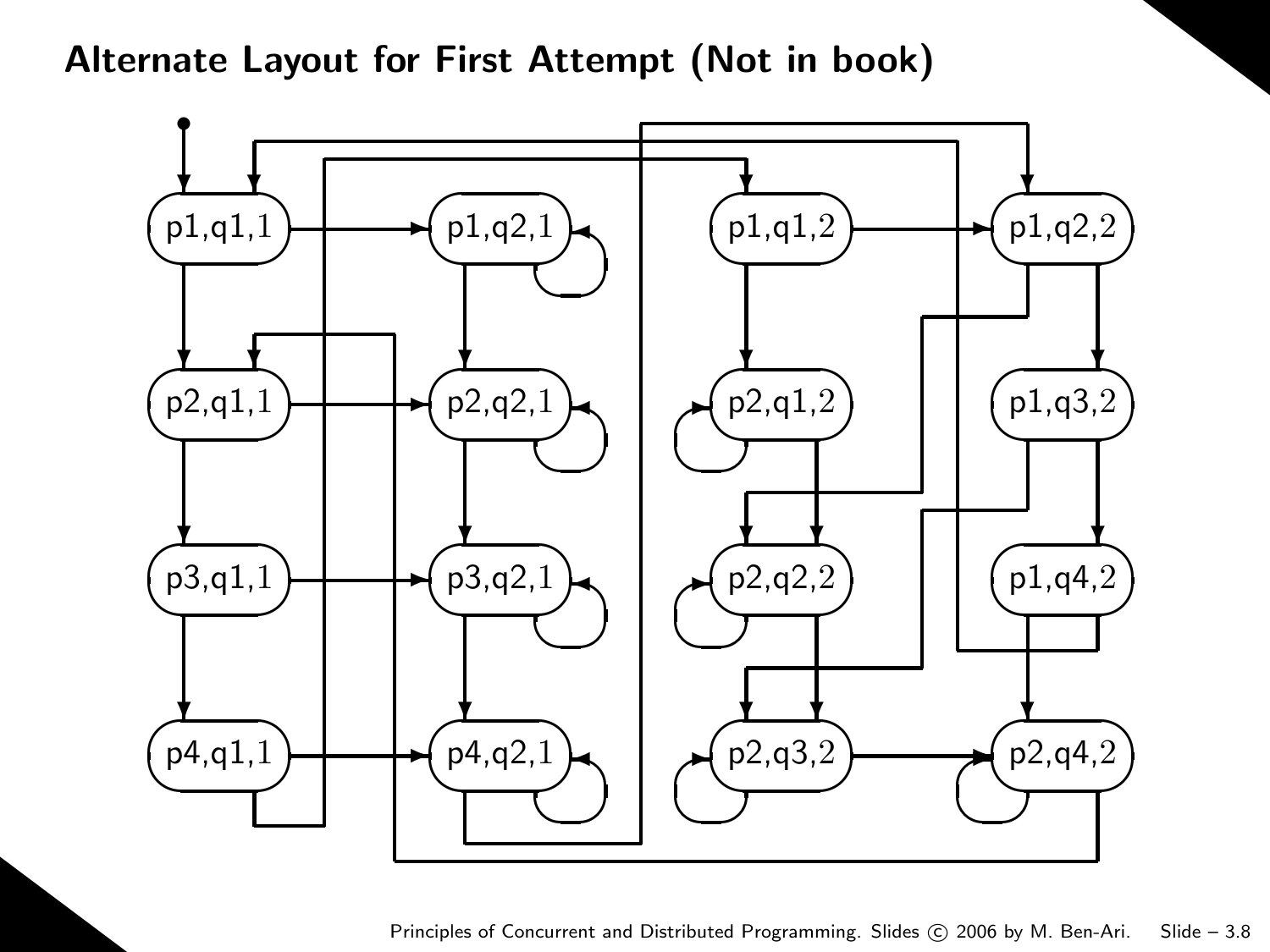| Algorithm 3.5: First attempt (abbreviated) |                            |  |  |
|--------------------------------------------|----------------------------|--|--|
| integer turn $\leftarrow$ 1                |                            |  |  |
| p                                          |                            |  |  |
| loop forever                               | loop forever               |  |  |
| await turn $=1$<br>$p1$ :                  | await turn $= 2$<br>$q1$ : |  |  |
| $p2$ :<br>turn $\leftarrow 2$              | q2: turn $\leftarrow$ 1    |  |  |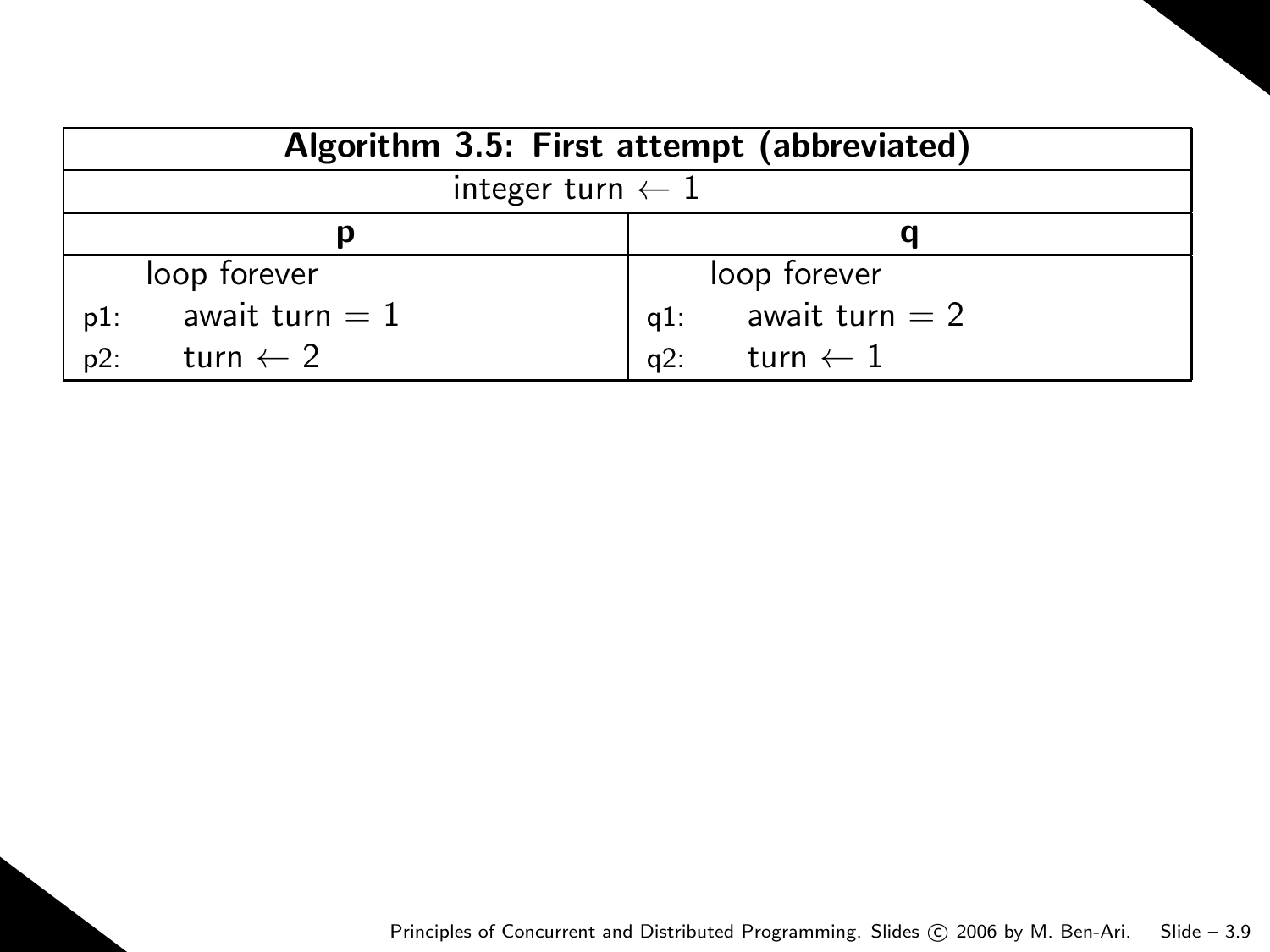#### State Diagram for the Abbreviated First Attempt

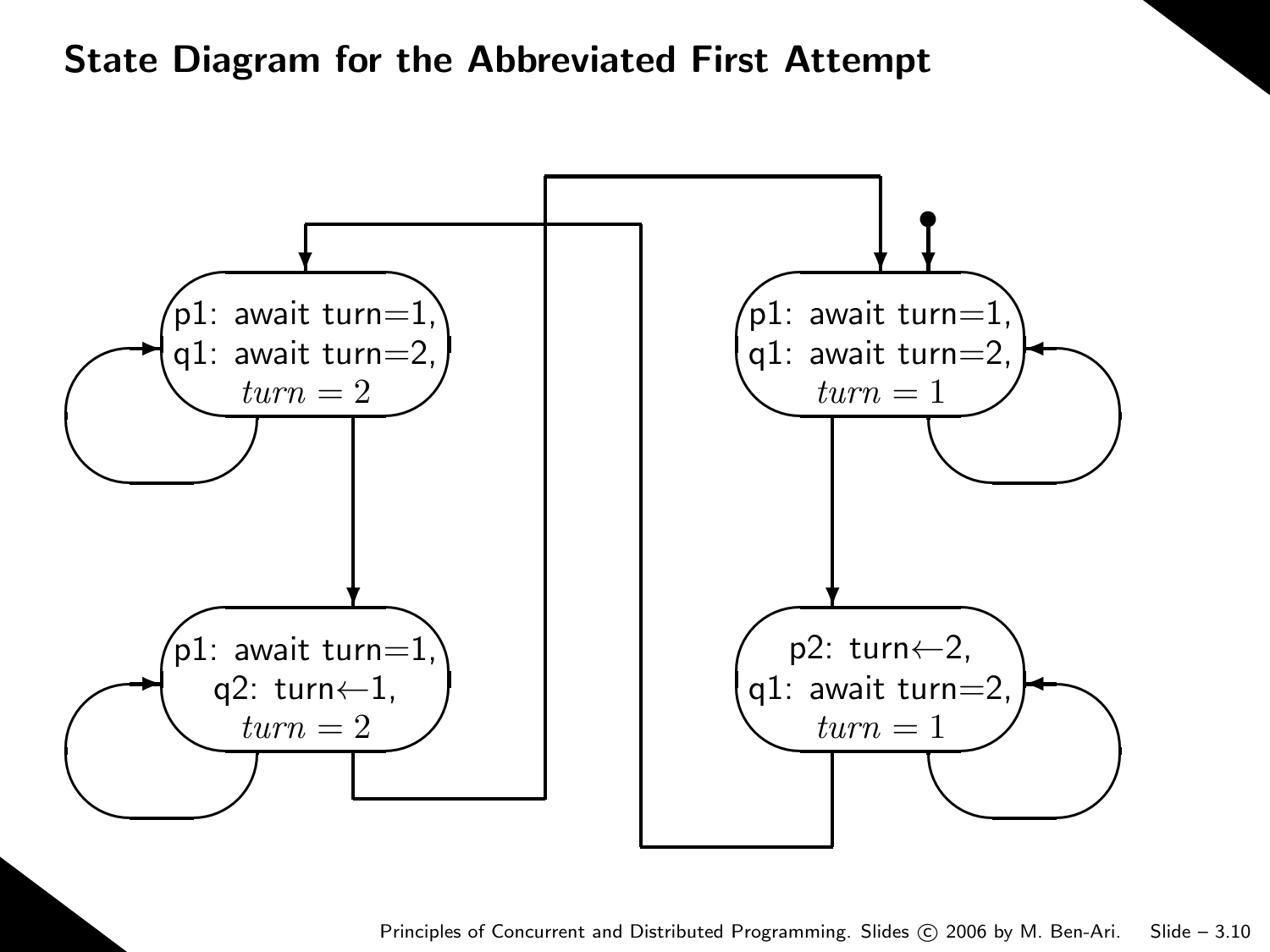Fragment of the State Diagram for the First Attempt

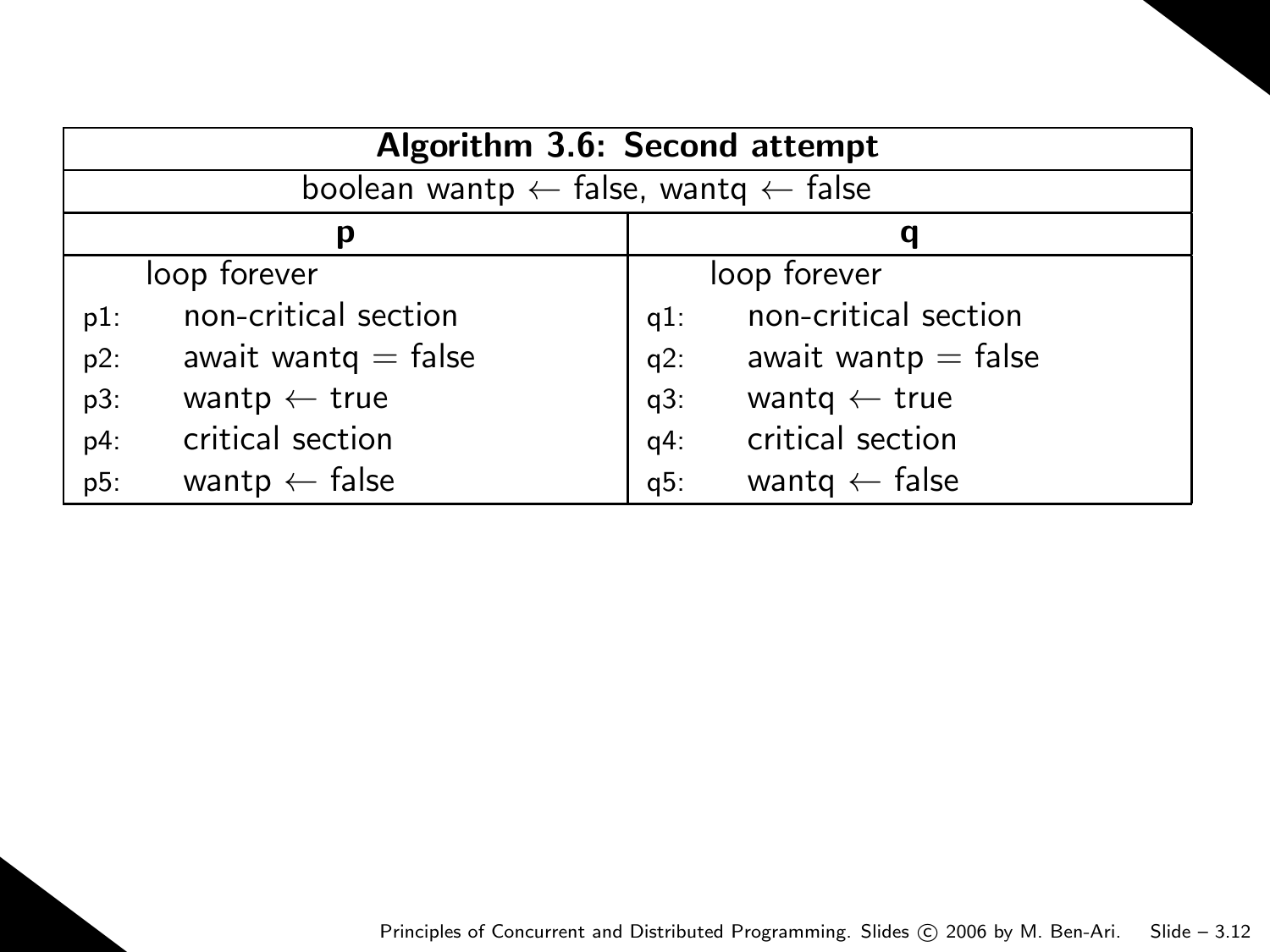|        | Algorithm 3.7: Second attempt (abbreviated)                |        |                          |  |
|--------|------------------------------------------------------------|--------|--------------------------|--|
|        | boolean wantp $\leftarrow$ false, wantq $\leftarrow$ false |        |                          |  |
|        | р                                                          |        |                          |  |
|        | loop forever                                               |        | loop forever             |  |
| $p1$ : | await wantq $=$ false                                      | $q1$ : | await wantp $=$ false    |  |
| $p2$ : | wantp $\leftarrow$ true                                    | $q2$ : | wantq $\leftarrow$ true  |  |
| $p3$ : | wantp $\leftarrow$ false                                   | $q3$ : | wantq $\leftarrow$ false |  |
|        |                                                            |        |                          |  |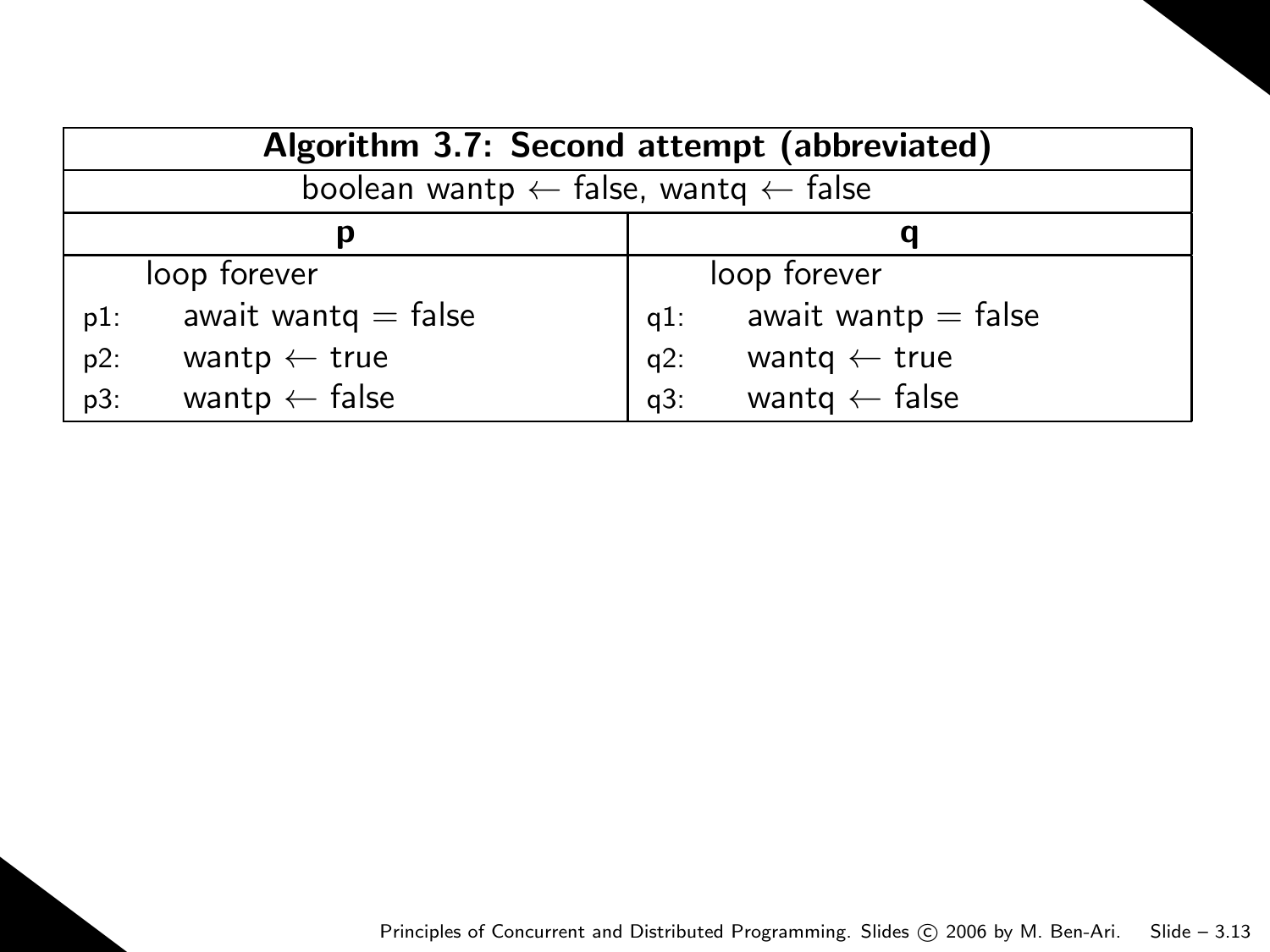Fragment of State Diagram for the Second Attempt

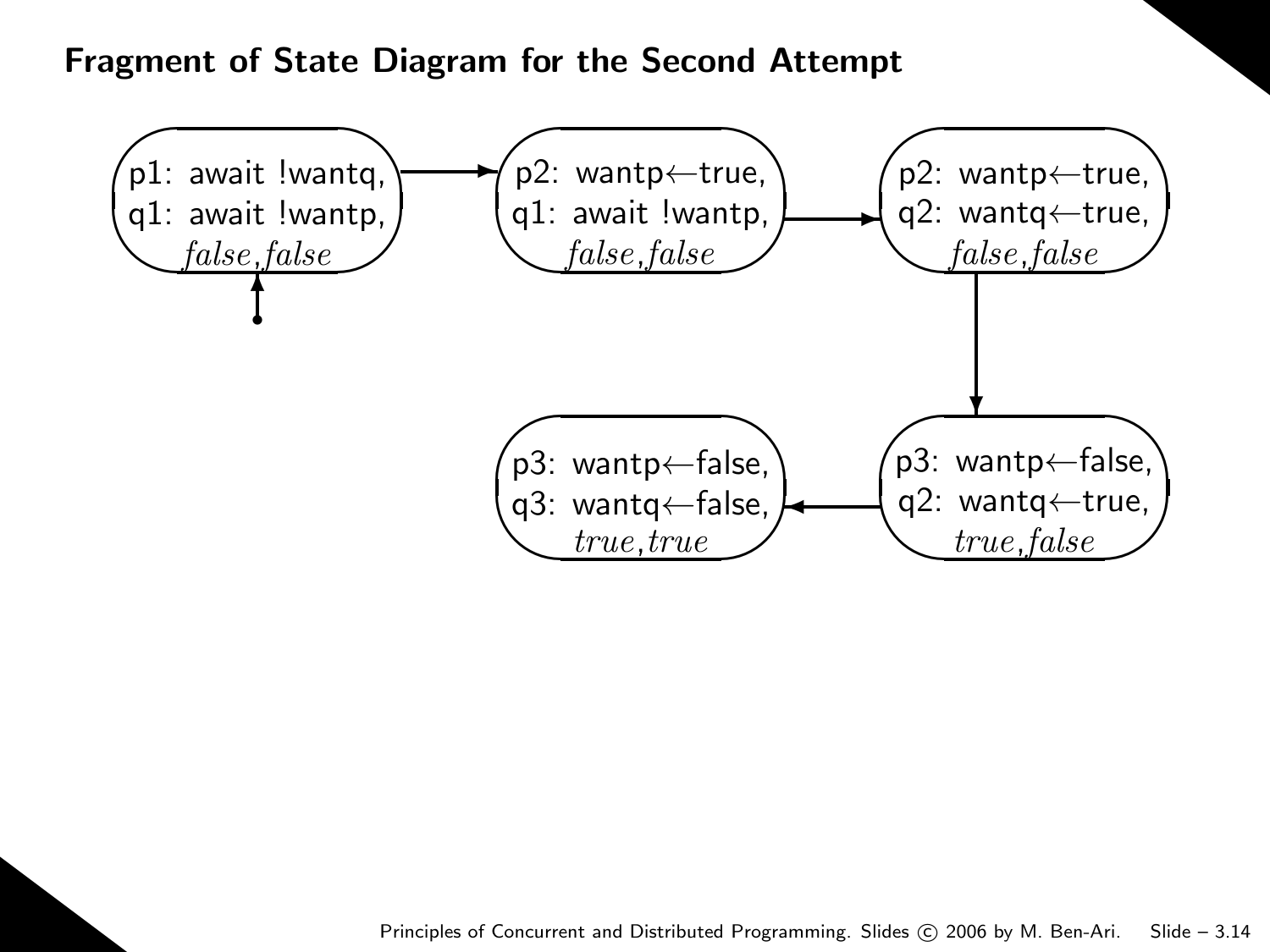## Scenario: Mutual Exclusion Does Not Hold

| Process p                      | Process q                      | wantp | wantq |
|--------------------------------|--------------------------------|-------|-------|
| p1: await wantq=false          | $q1$ : await wantp=false       | false | false |
| p2: wantp + true               | $q1:$ await wantp=false        | false | false |
| p2: wantp←true                 | $q2:$ wantq $\leftarrow$ true  | false | false |
| $p3:$ wantp $\leftarrow$ false | q3: wantq $\leftarrow$ true    | true  | false |
| $p3:$ wantp $\leftarrow$ false | $q3:$ wantq $\leftarrow$ false | true  | true  |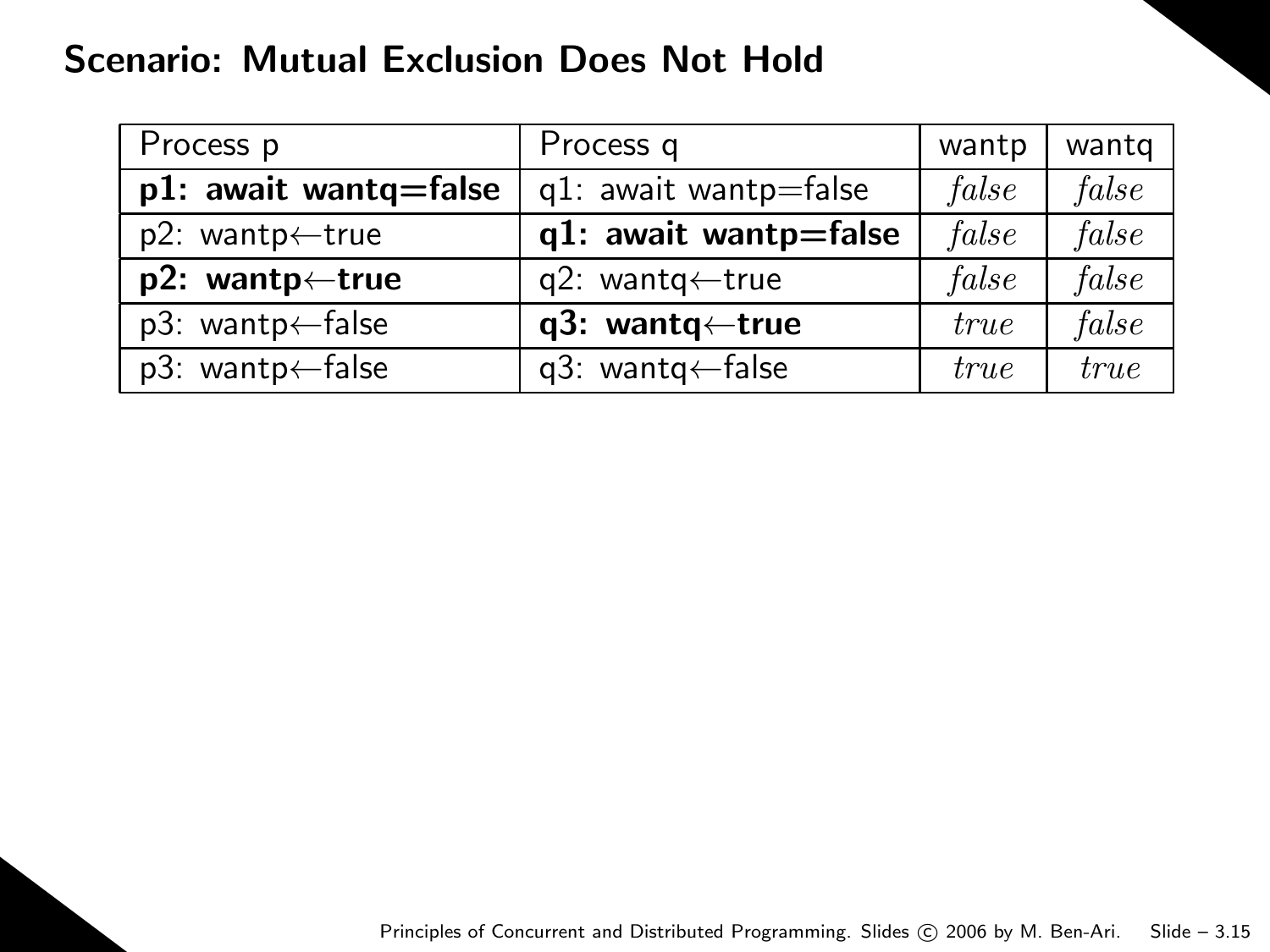|        | Algorithm 3.8: Third attempt                               |        |                          |  |
|--------|------------------------------------------------------------|--------|--------------------------|--|
|        | boolean wantp $\leftarrow$ false, wantq $\leftarrow$ false |        |                          |  |
|        | p                                                          |        | q                        |  |
|        | loop forever                                               |        | loop forever             |  |
| $p1$ : | non-critical section                                       | $q1$ : | non-critical section     |  |
| $p2$ : | wantp $\leftarrow$ true                                    | $q2$ : | wantq $\leftarrow$ true  |  |
| $p3$ : | await wantq $=$ false                                      | $q3$ : | await wantp $=$ false    |  |
| $p4$ : | critical section                                           | $q4$ : | critical section         |  |
| p5:    | wantp $\leftarrow$ false                                   | $q5$ : | wantq $\leftarrow$ false |  |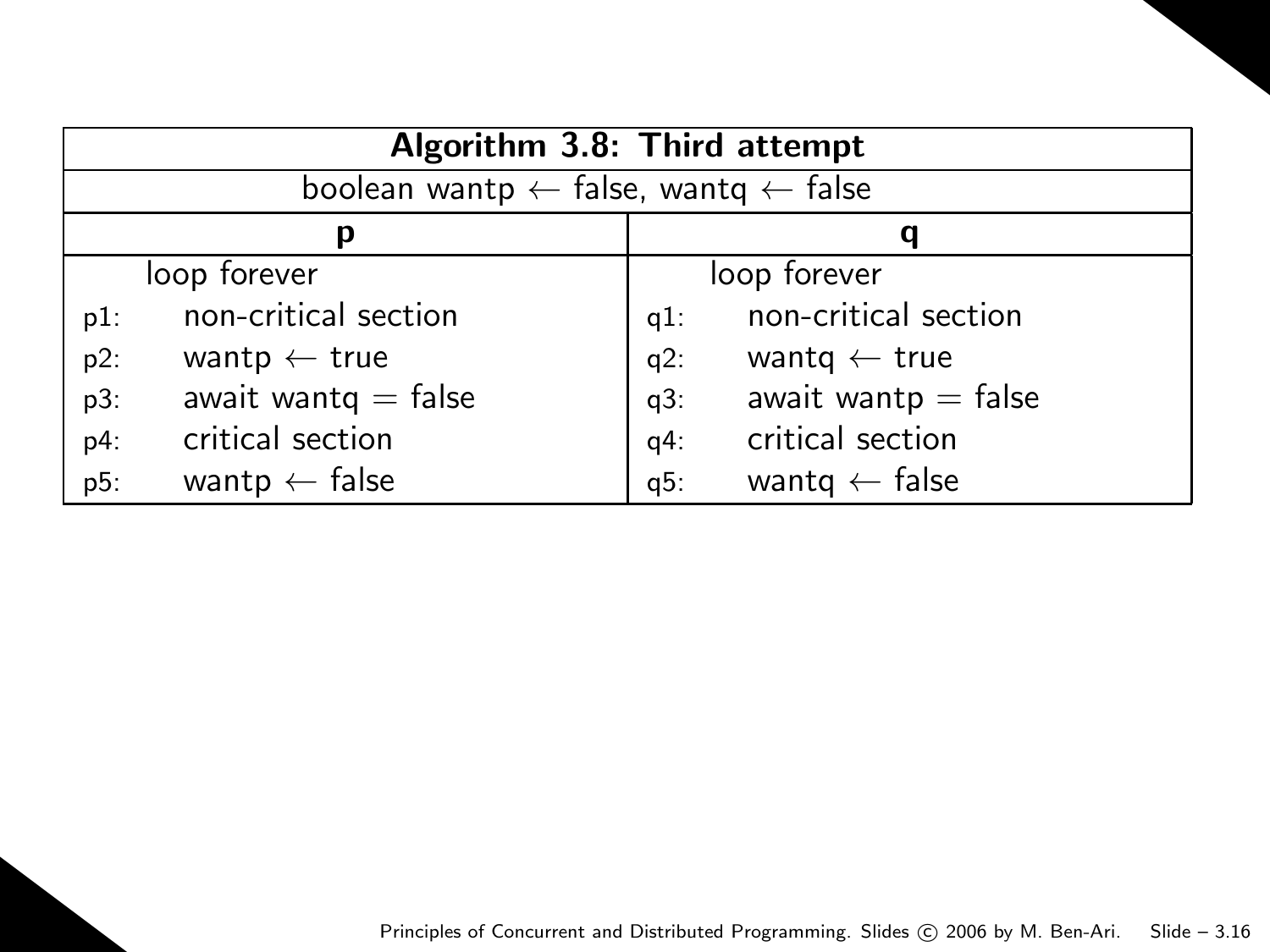## Scenario Showing Deadlock in the Third Attempt

| Process p                     | Process q                     | wantp | wantq |
|-------------------------------|-------------------------------|-------|-------|
| p1: non-critical section      | q1: non-critical section      | false | false |
| p2: wantp $\leftarrow$ true   | q1: non-critical section      | false | false |
| $p2:$ wantp $\leftarrow$ true | $q2:$ wantq $\leftarrow$ true | false | false |
| p3: await wantq=false         | $q2:$ wantq $\leftarrow$ true | true  | false |
| p3: await wantq=false         | q3: await wantp=false         | true  | true  |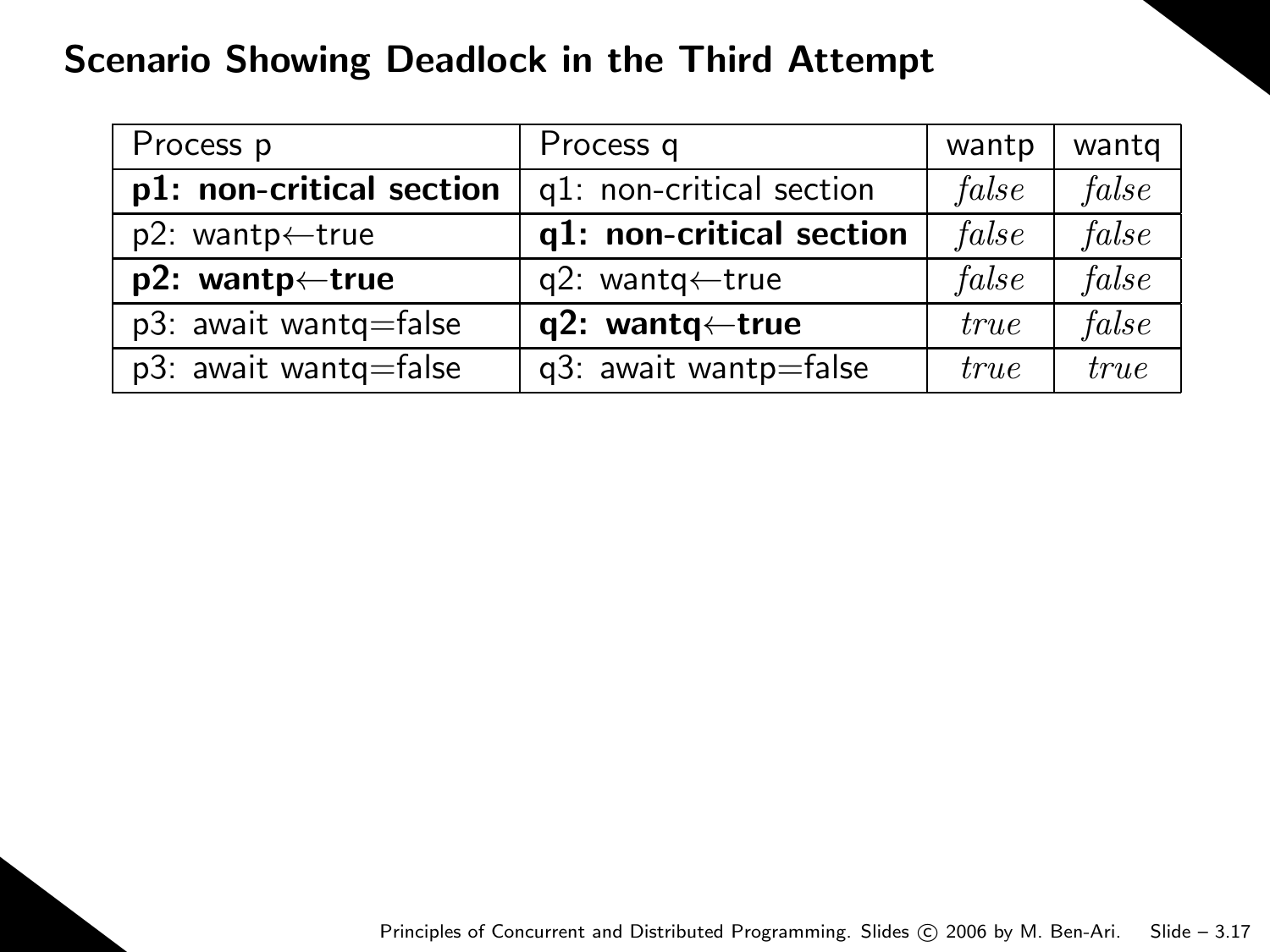Fragment of the State Diagram Showing Deadlock

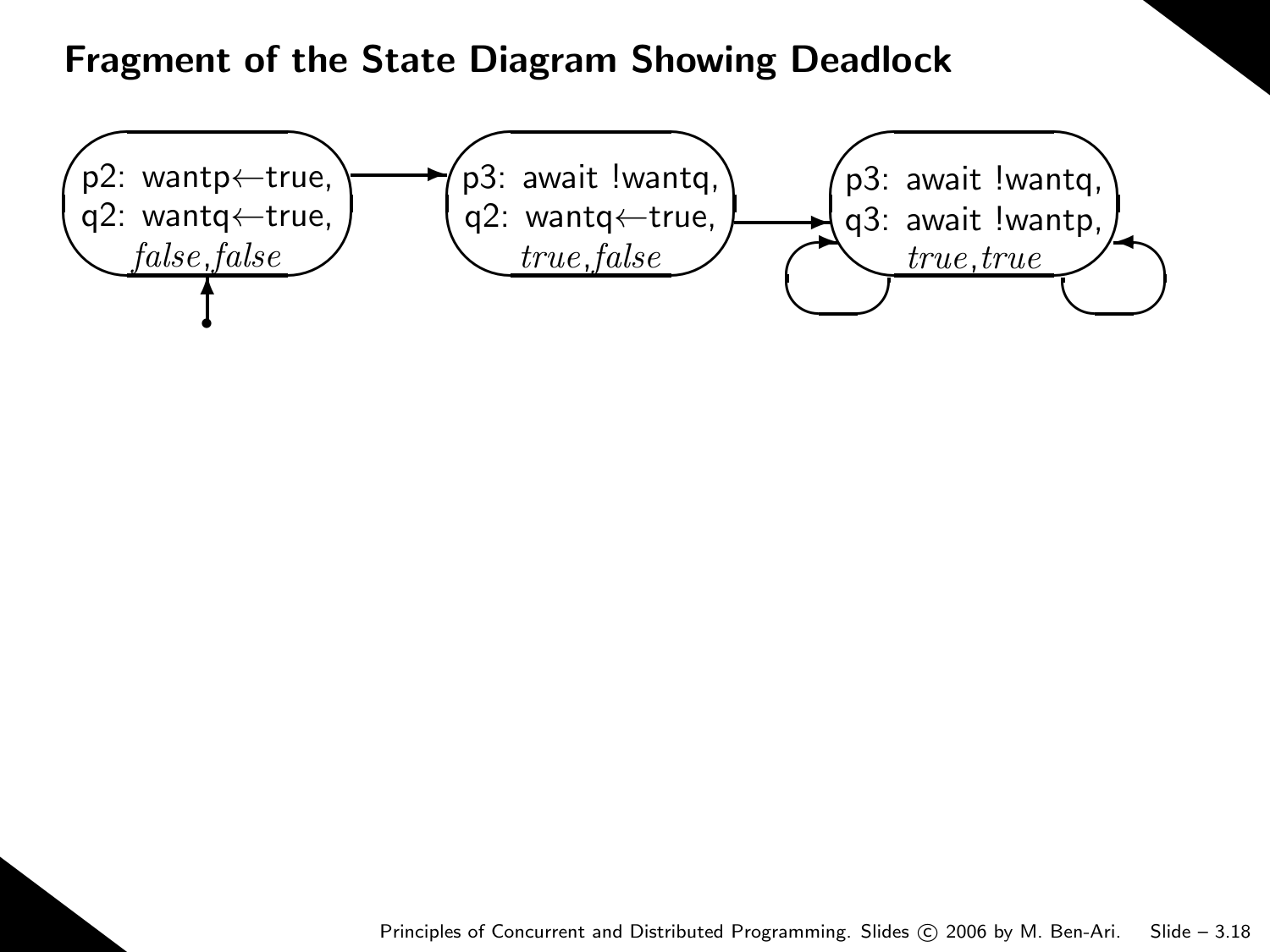|        | Algorithm 3.9: Fourth attempt                              |        |                          |  |
|--------|------------------------------------------------------------|--------|--------------------------|--|
|        | boolean wantp $\leftarrow$ false, wantq $\leftarrow$ false |        |                          |  |
|        | p                                                          |        | q                        |  |
|        | loop forever                                               |        | loop forever             |  |
| $p1$ : | non-critical section                                       | $q1$ : | non-critical section     |  |
| $p2$ : | wantp $\leftarrow$ true                                    | $q2$ : | wantq $\leftarrow$ true  |  |
| p3:    | while wantq                                                | q3:    | while wantp              |  |
| p4:    | wantp $\leftarrow$ false                                   | $q4$ : | wantq $\leftarrow$ false |  |
| p5:    | wantp $\leftarrow$ true                                    | $q5$ : | wantq $\leftarrow$ true  |  |
| p6:    | critical section                                           | $q6$ : | critical section         |  |
| p7:    | wantp $\leftarrow$ false                                   | $q7$ : | wantq $\leftarrow$ false |  |
|        |                                                            |        |                          |  |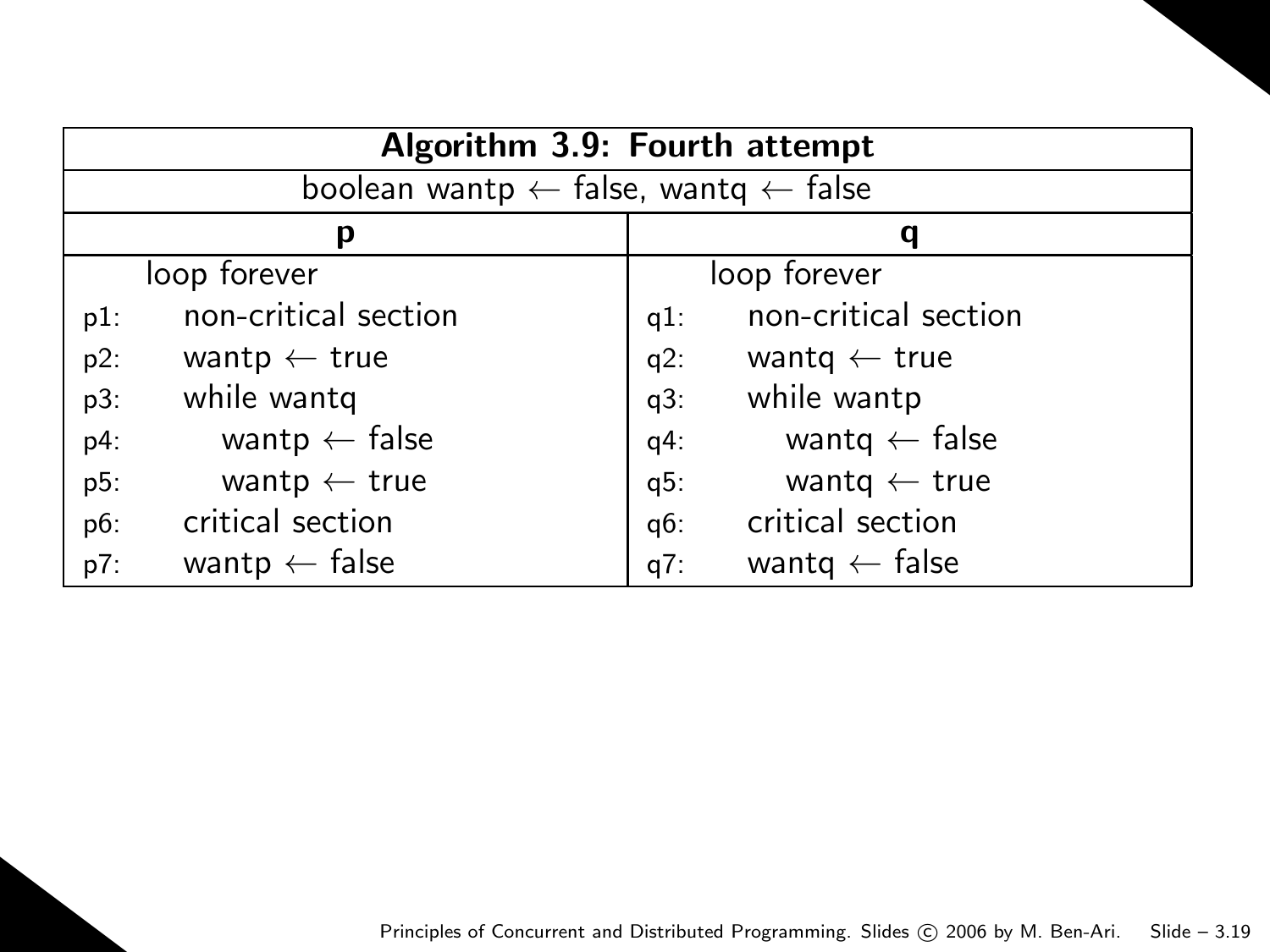Cycle in the State Diagram for the Fourth Attempt

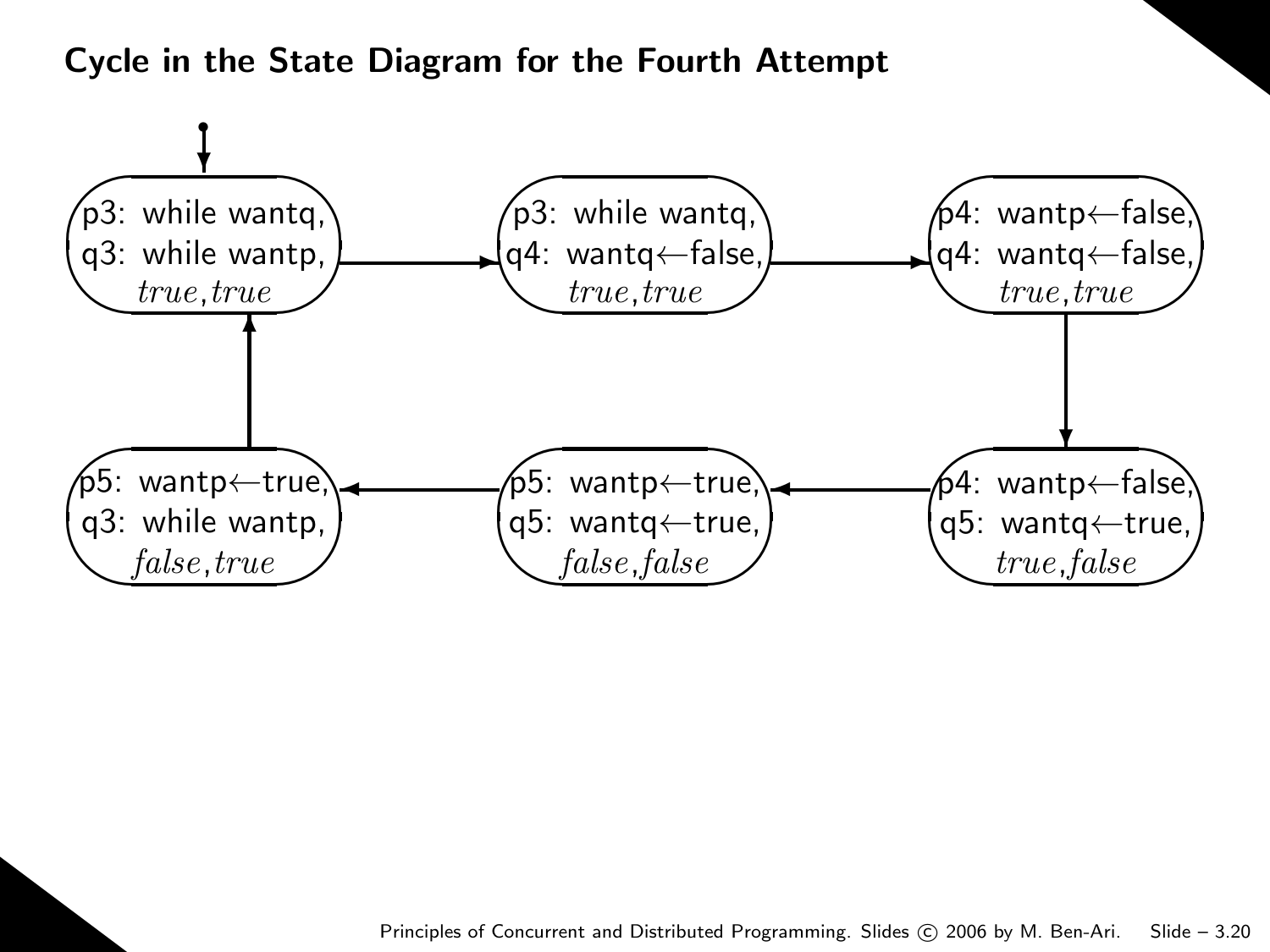|         | Algorithm 3.10: Dekker's algorithm                         |         |                          |  |
|---------|------------------------------------------------------------|---------|--------------------------|--|
|         | boolean wantp $\leftarrow$ false, wantq $\leftarrow$ false |         |                          |  |
|         | integer turn $\leftarrow$ 1                                |         |                          |  |
|         | p                                                          |         | q                        |  |
|         | loop forever                                               |         | loop forever             |  |
| $p1$ :  | non-critical section                                       | $q1$ :  | non-critical section     |  |
| $p2$ :  | wantp $\leftarrow$ true                                    | $q2$ :  | wantq $\leftarrow$ true  |  |
| $p3$ :  | while wantq                                                | $q3$ :  | while wantp              |  |
| p4:     | if turn $=2$                                               | $q4$ :  | if turn $=1$             |  |
| p5:     | wantp $\leftarrow$ false                                   | q5:     | wantq $\leftarrow$ false |  |
| p6:     | await turn $= 1$                                           | $q6$ :  | await turn $= 2$         |  |
| p7:     | wantp $\leftarrow$ true                                    | $q7$ :  | wantq $\leftarrow$ true  |  |
| p8:     | critical section                                           | q8:     | critical section         |  |
| p9:     | turn $\leftarrow 2$                                        | q9:     | turn $\leftarrow 1$      |  |
| $p10$ : | wantp $\leftarrow$ false                                   | $q10$ : | wantq $\leftarrow$ false |  |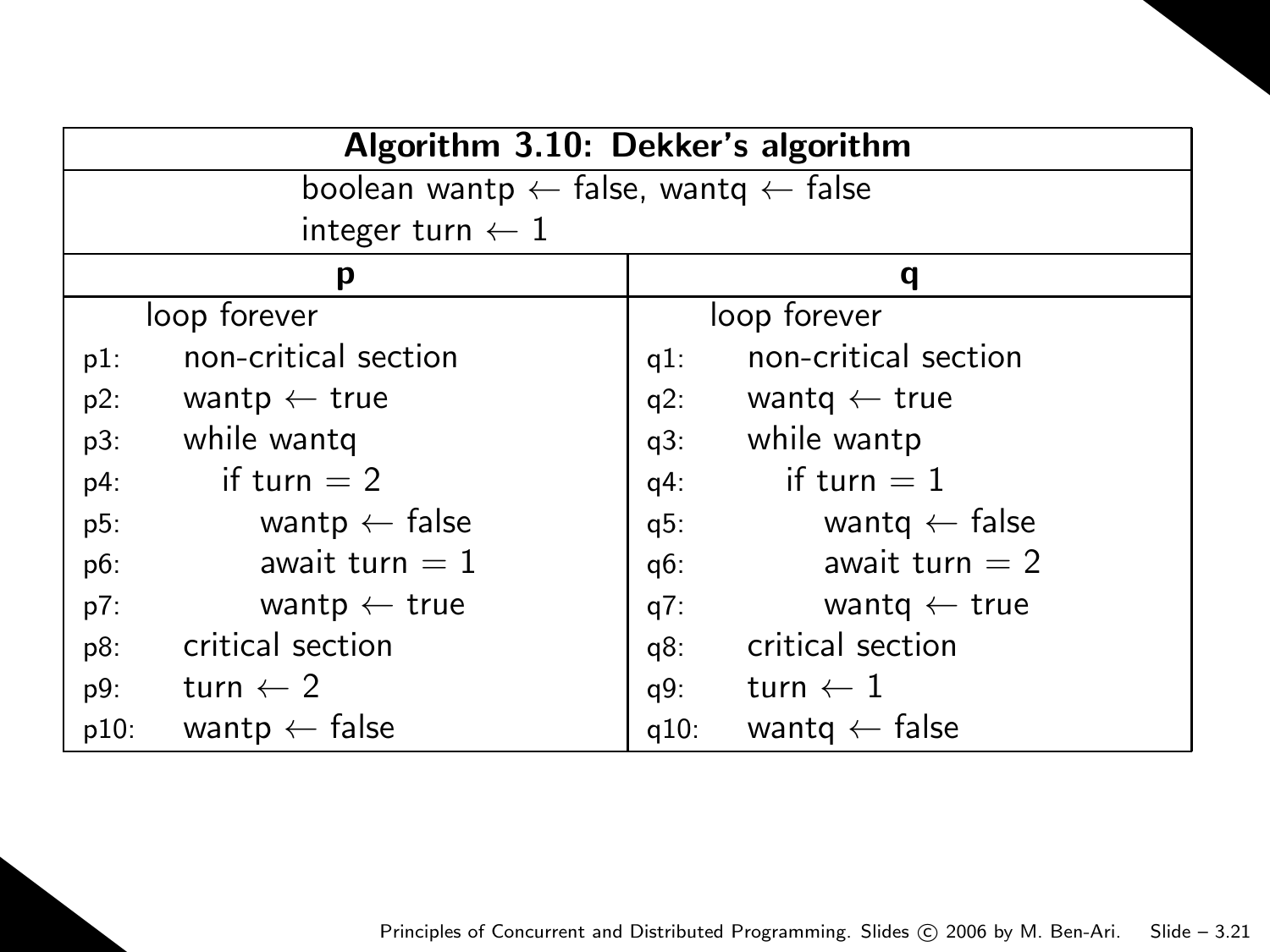| Algorithm 3.11: Critical section problem with test-and-set |                 |        |                       |
|------------------------------------------------------------|-----------------|--------|-----------------------|
| integer common $\leftarrow 0$                              |                 |        |                       |
| p                                                          |                 | q      |                       |
| integer local1                                             |                 |        | integer local2        |
| loop forever                                               |                 |        | loop forever          |
| non-critical section<br>$p1$ :                             |                 | $q1$ : | non-critical section  |
| repeat                                                     |                 |        | repeat                |
| test-and-set(<br>$p2$ :                                    |                 | $q2$ : | test-and-set(         |
|                                                            | common, local1) |        | common, local2)       |
| until $local1 = 0$<br>$p3$ :                               |                 | $q3$ : | until $local2 = 0$    |
| critical section<br>p4:                                    |                 | q4:    | critical section      |
| common $\leftarrow 0$<br>p5:                               |                 | $q5$ : | common $\leftarrow 0$ |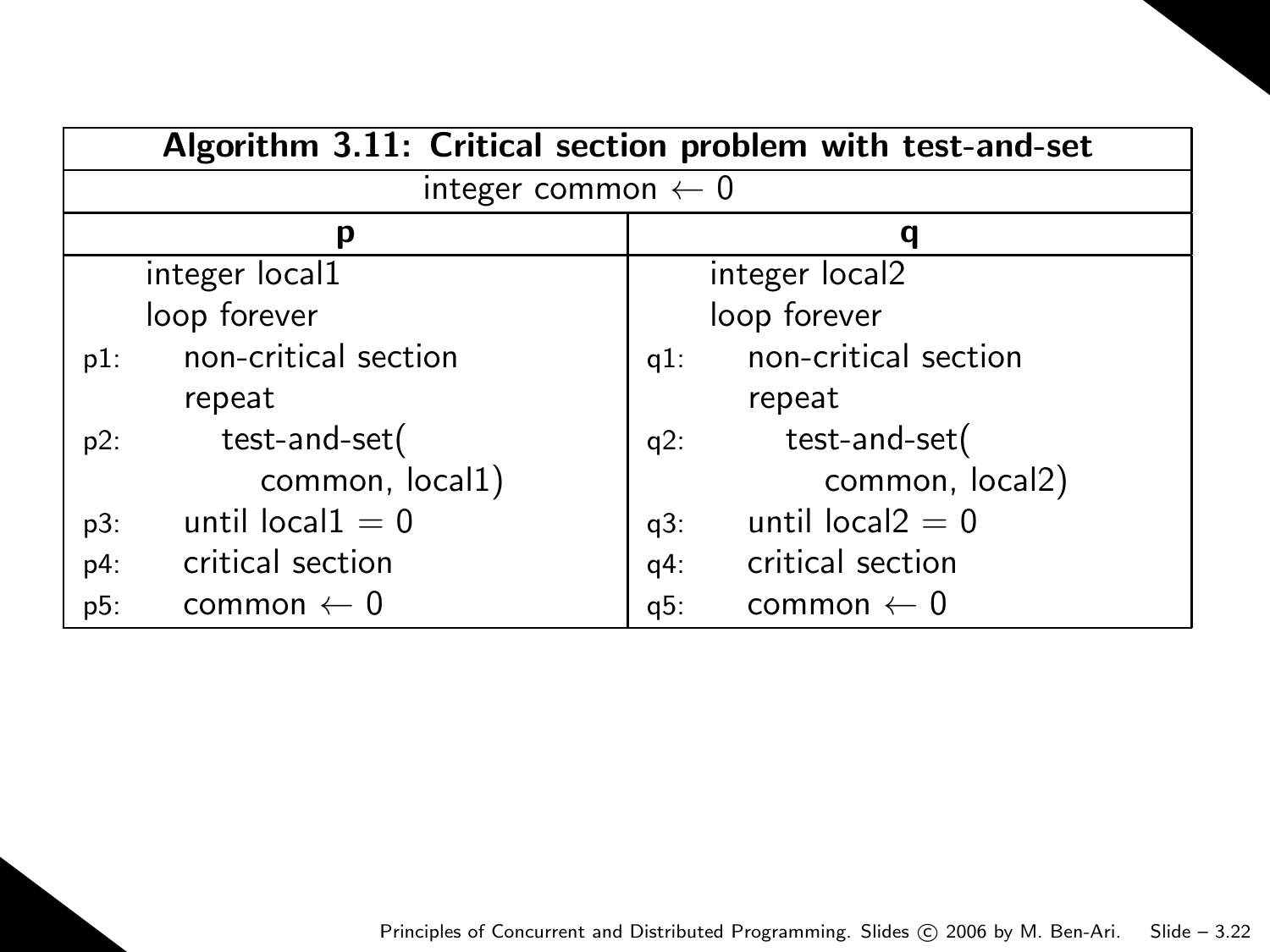| Algorithm 3.12: Critical section problem with exchange |                                  |                               |                          |
|--------------------------------------------------------|----------------------------------|-------------------------------|--------------------------|
| integer common $\leftarrow 1$                          |                                  |                               |                          |
| p                                                      |                                  | q                             |                          |
| integer local $1 \leftarrow 0$                         |                                  | integer local2 $\leftarrow$ 0 |                          |
| loop forever                                           |                                  | loop forever                  |                          |
| $p1$ :                                                 | non-critical section             | $q1$ :                        | non-critical section     |
| repeat                                                 |                                  | repeat                        |                          |
| $p2$ :                                                 | exchange (common,<br>$I_{\rm O}$ | $q2$ :                        | exchange(common,<br>ါဂ–  |
| cal(1)                                                 |                                  | cal(2)                        |                          |
| p3:                                                    | until $local = 1$                | $q3$ :                        | until $local2 = 1$       |
| $p4$ :                                                 | critical section                 | $q4$ :                        | critical section         |
| p5:                                                    | exchange(common, local1)         | $q5$ :                        | exchange(common, local2) |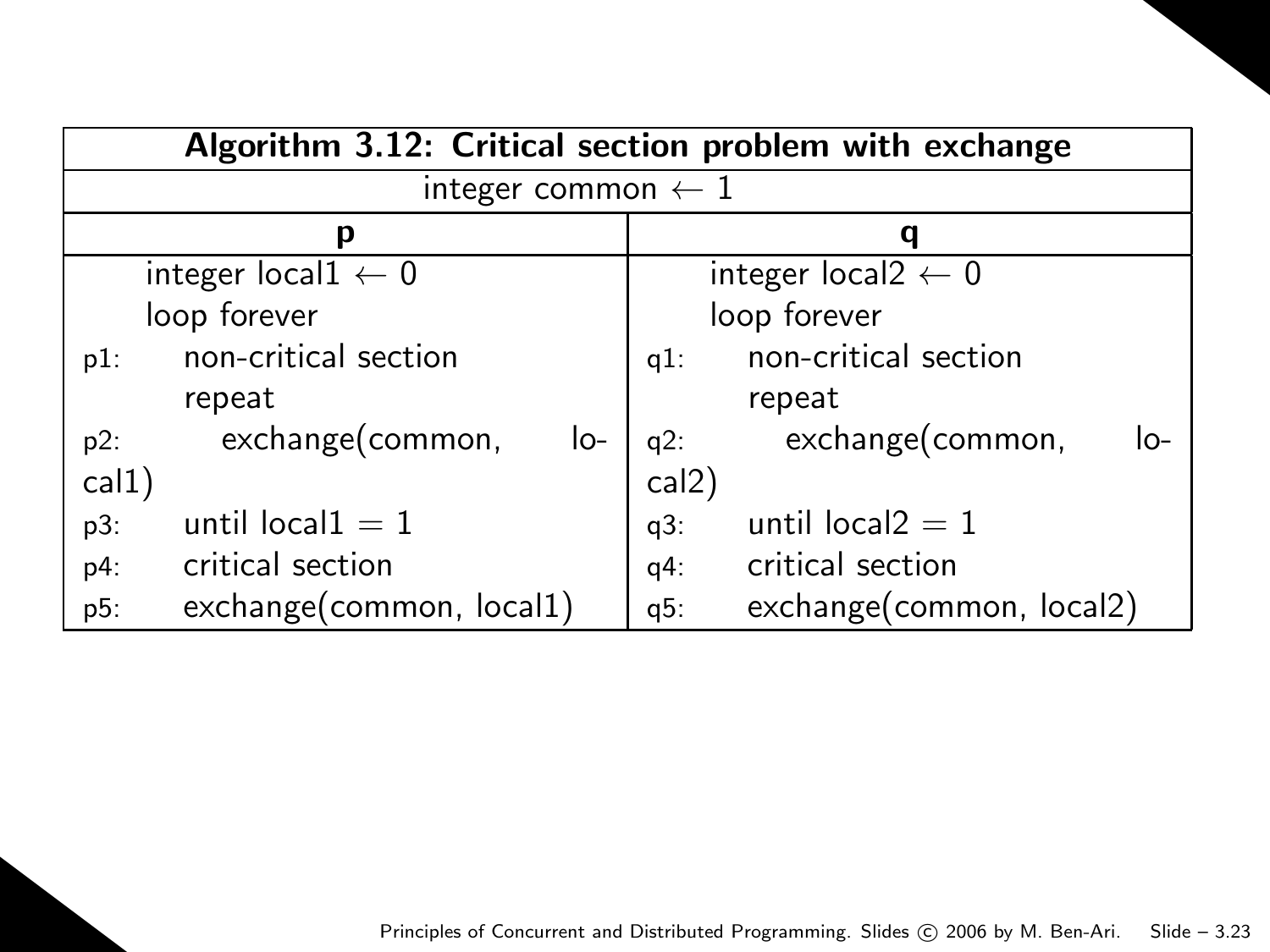| boolean wantp $\leftarrow$ false, wantq $\leftarrow$ false<br>integer last $\leftarrow 1$<br>p<br>q<br>loop forever<br>loop forever<br>non-critical section<br>non-critical section<br>$p1$ :<br>$q1$ :<br>$p2$ :<br>wantp $\leftarrow$ true<br>wantq $\leftarrow$ true<br>$q2$ :<br>last $\leftarrow$ 1<br>last $\leftarrow 2$<br>p3:<br>q3:<br>await wantq $=$ false or<br>await wantp $=$ false or<br>p4:<br>$q4$ :<br>$last = 2$<br>$last = 1$<br>critical section<br>critical section<br>p5:<br>$q5$ : |        | Algorithm 3.13: Peterson's algorithm |        |                          |
|-------------------------------------------------------------------------------------------------------------------------------------------------------------------------------------------------------------------------------------------------------------------------------------------------------------------------------------------------------------------------------------------------------------------------------------------------------------------------------------------------------------|--------|--------------------------------------|--------|--------------------------|
|                                                                                                                                                                                                                                                                                                                                                                                                                                                                                                             |        |                                      |        |                          |
|                                                                                                                                                                                                                                                                                                                                                                                                                                                                                                             |        |                                      |        |                          |
|                                                                                                                                                                                                                                                                                                                                                                                                                                                                                                             |        |                                      |        |                          |
|                                                                                                                                                                                                                                                                                                                                                                                                                                                                                                             |        |                                      |        |                          |
|                                                                                                                                                                                                                                                                                                                                                                                                                                                                                                             |        |                                      |        |                          |
|                                                                                                                                                                                                                                                                                                                                                                                                                                                                                                             |        |                                      |        |                          |
|                                                                                                                                                                                                                                                                                                                                                                                                                                                                                                             |        |                                      |        |                          |
|                                                                                                                                                                                                                                                                                                                                                                                                                                                                                                             |        |                                      |        |                          |
|                                                                                                                                                                                                                                                                                                                                                                                                                                                                                                             |        |                                      |        |                          |
|                                                                                                                                                                                                                                                                                                                                                                                                                                                                                                             |        |                                      |        |                          |
|                                                                                                                                                                                                                                                                                                                                                                                                                                                                                                             | $p6$ : | wantp $\leftarrow$ false             | $q6$ : | wantq $\leftarrow$ false |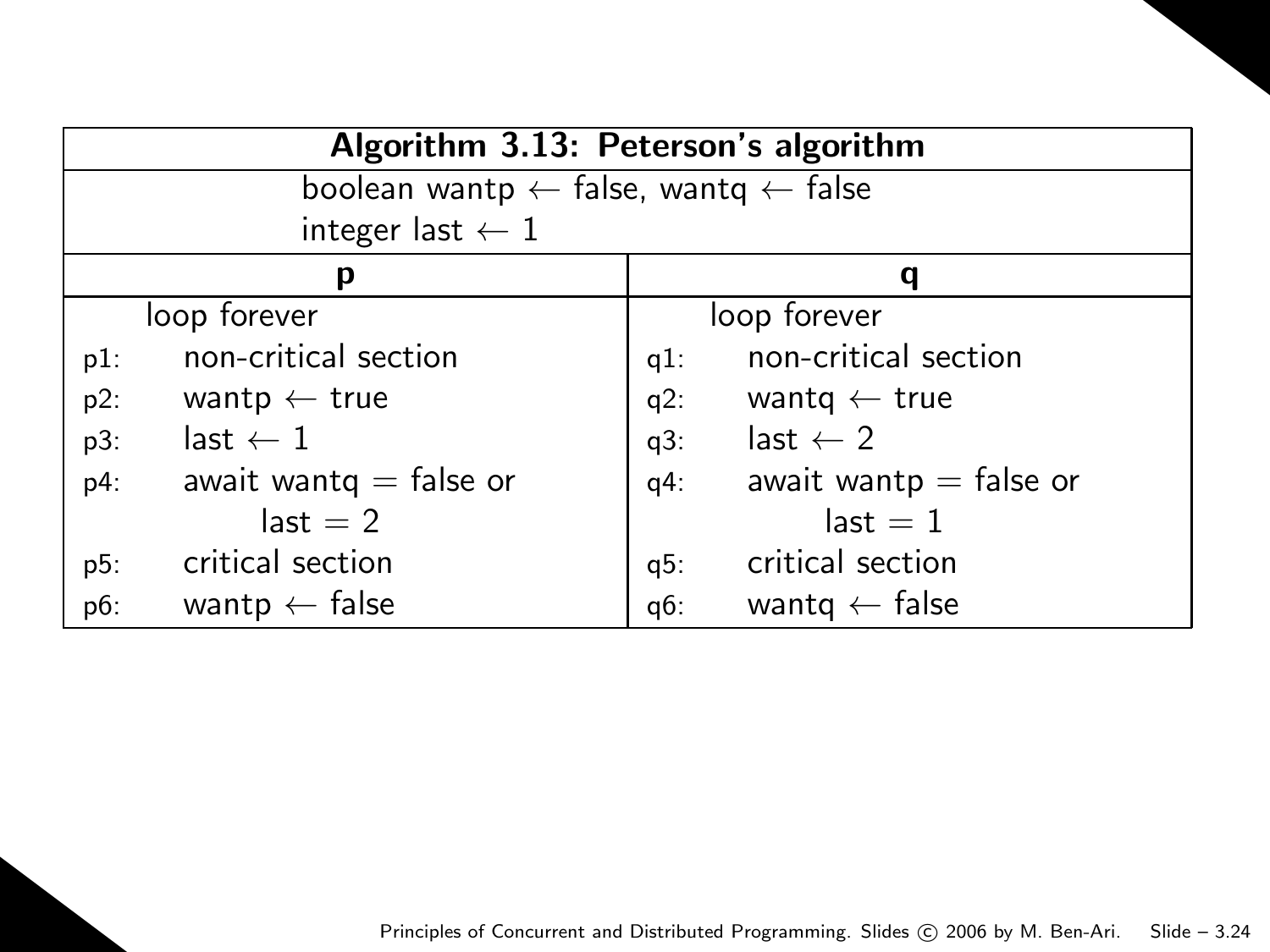|        | Algorithm 3.14: Manna-Pnueli algorithm              |        |                            |  |
|--------|-----------------------------------------------------|--------|----------------------------|--|
|        | integer wantp $\leftarrow 0$ , wantq $\leftarrow 0$ |        |                            |  |
|        | p                                                   |        | q                          |  |
|        | loop forever                                        |        | loop forever               |  |
| $p1$ : | non-critical section                                | $q1$ : | non-critical section       |  |
| $p2$ : | if wantq $=-1$                                      | $q2$ : | if wantp $=-1$             |  |
|        | wantp $\leftarrow -1$                               |        | wantq $\leftarrow 1$       |  |
|        | else wantp $\leftarrow$ 1                           |        | else wantq $\leftarrow -1$ |  |
| $p3$ : | await wantq $\neq$ wantp                            | $q3$ : | await wantp $\neq$ - wantq |  |
| p4:    | critical section                                    | $q4$ : | critical section           |  |
| p5:    | wantp $\leftarrow 0$                                | $q5$ : | wantq $\leftarrow 0$       |  |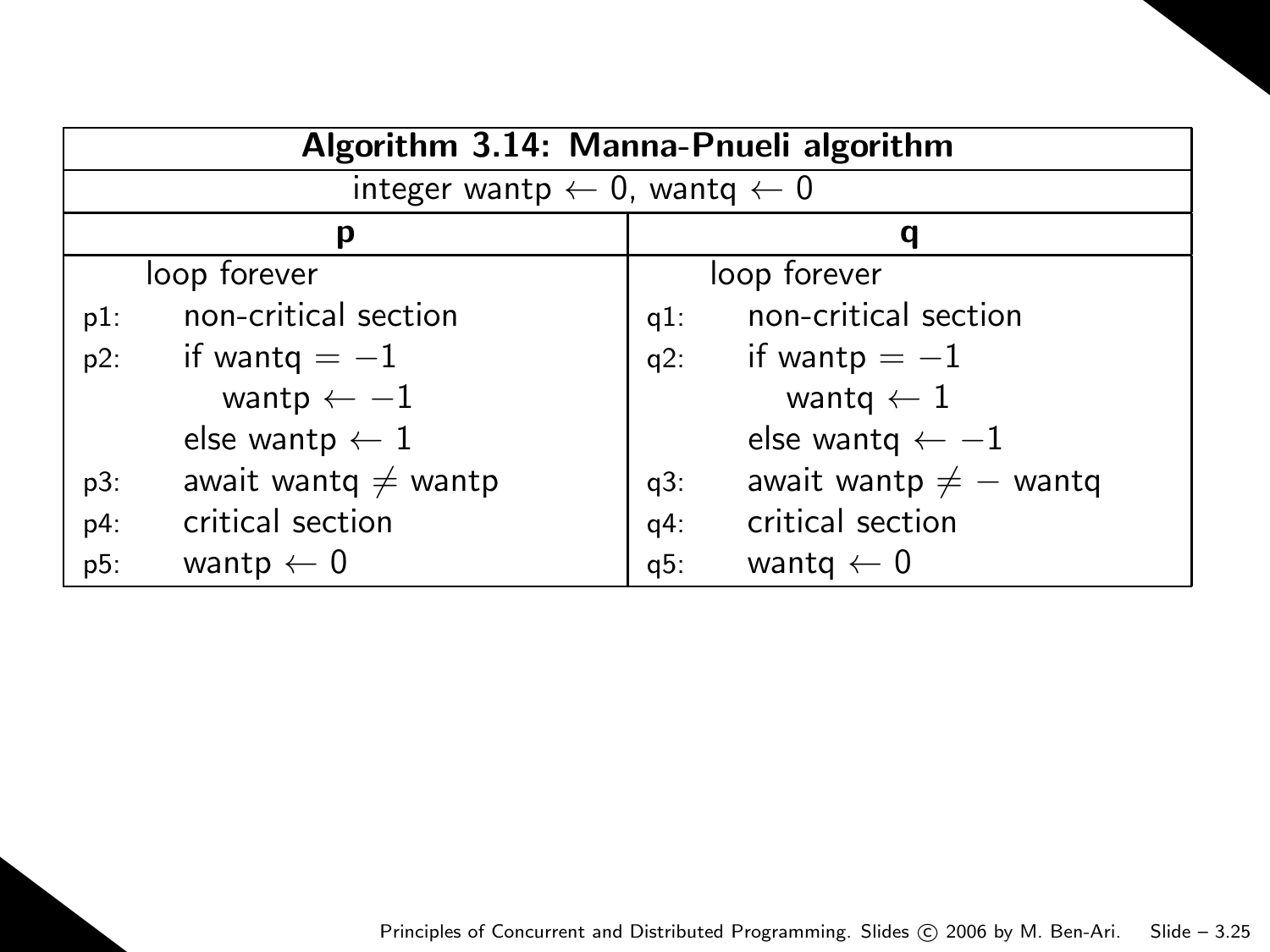| Algorithm 3.15: Doran-Thomas algorithm |                                                            |         |                          |  |
|----------------------------------------|------------------------------------------------------------|---------|--------------------------|--|
|                                        | boolean wantp $\leftarrow$ false, wantq $\leftarrow$ false |         |                          |  |
|                                        | integer turn $\leftarrow$ 1                                |         |                          |  |
|                                        | p                                                          |         | q                        |  |
|                                        | loop forever                                               |         | loop forever             |  |
| $p1$ :                                 | non-critical section                                       | $q1$ :  | non-critical section     |  |
| $p2$ :                                 | wantp $\leftarrow$ true                                    | $q2$ :  | wantq $\leftarrow$ true  |  |
| $p3$ :                                 | if wantq                                                   | q3:     | if wantp                 |  |
| p4:                                    | if turn $= 2$                                              | q4:     | if turn $=1$             |  |
| p5:                                    | wantp $\leftarrow$ false                                   | $q5$ :  | wantq $\leftarrow$ false |  |
| p6:                                    | await turn $= 1$                                           | $q6$ :  | await turn $= 2$         |  |
| $p7$ :                                 | wantp $\leftarrow$ true                                    | $q7$ :  | wantq $\leftarrow$ true  |  |
| p8:                                    | await wantq $=$ false                                      | q8:     | await wantp $=$ false    |  |
| p9:                                    | critical section                                           | q9:     | critical section         |  |
| p10:                                   | wantp $\leftarrow$ false                                   | q10:    | wantq $\leftarrow$ false |  |
| $p11$ :                                | turn $\leftarrow$ 2                                        | $q11$ : | turn $\leftarrow 1$      |  |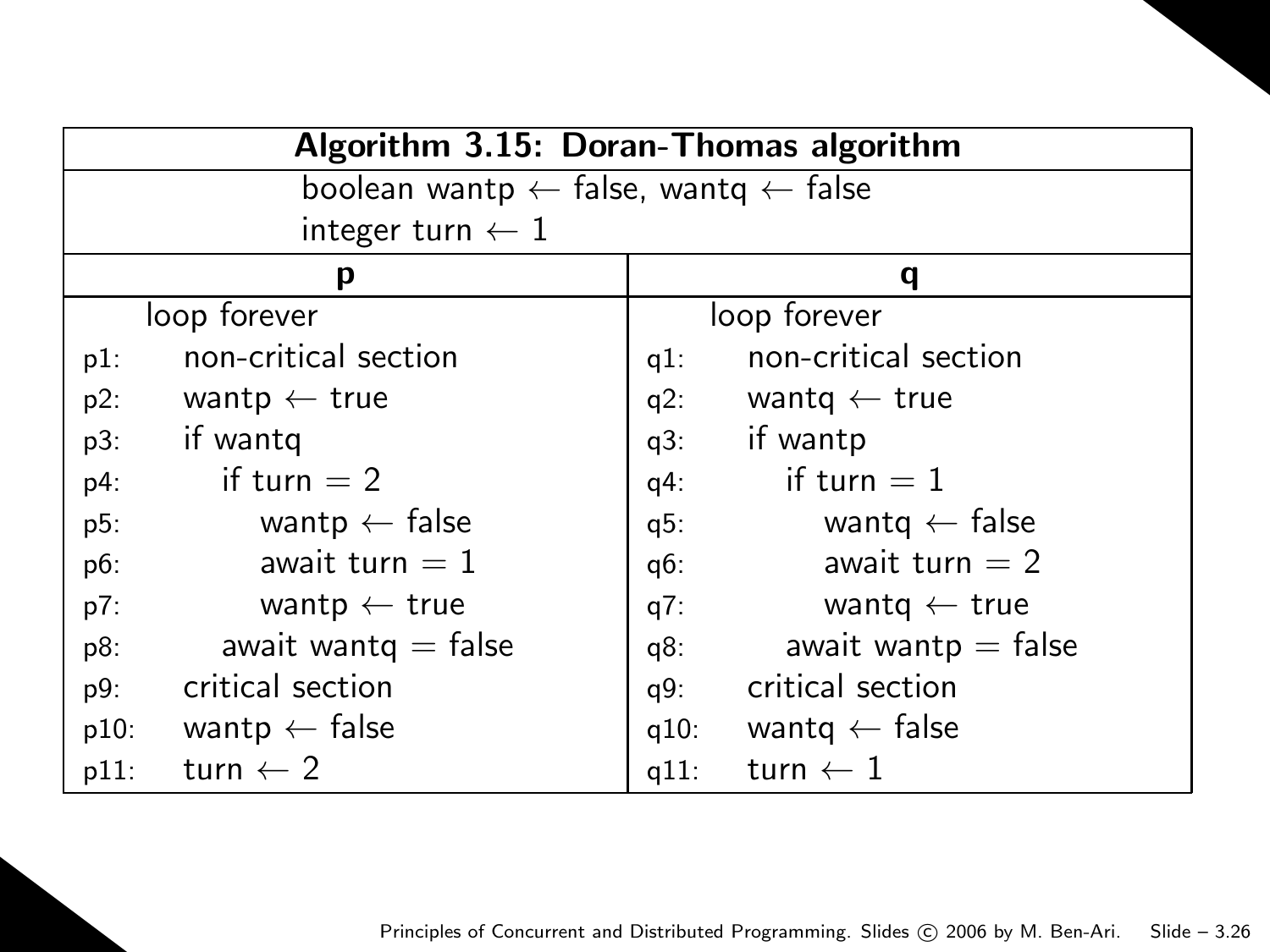| <b>Algorithm 4.1: Third attempt</b>                        |                          |  |  |
|------------------------------------------------------------|--------------------------|--|--|
| boolean wantp $\leftarrow$ false, wantq $\leftarrow$ false |                          |  |  |
| p                                                          |                          |  |  |
| loop forever                                               | loop forever             |  |  |
| non-critical section                                       | non-critical section     |  |  |
| $p1$ :                                                     | $q1$ :                   |  |  |
| $p2$ :                                                     | wantq $\leftarrow$ true  |  |  |
| wantp $\leftarrow$ true                                    | $q2$ :                   |  |  |
| $p3$ :                                                     | await wantp $=$ false    |  |  |
| await wantq $=$ false                                      | $q3$ :                   |  |  |
| $p4$ :                                                     | critical section         |  |  |
| critical section                                           | $q4$ :                   |  |  |
| p5:                                                        | wantq $\leftarrow$ false |  |  |
| wantp $\leftarrow$ false                                   | $q5$ :                   |  |  |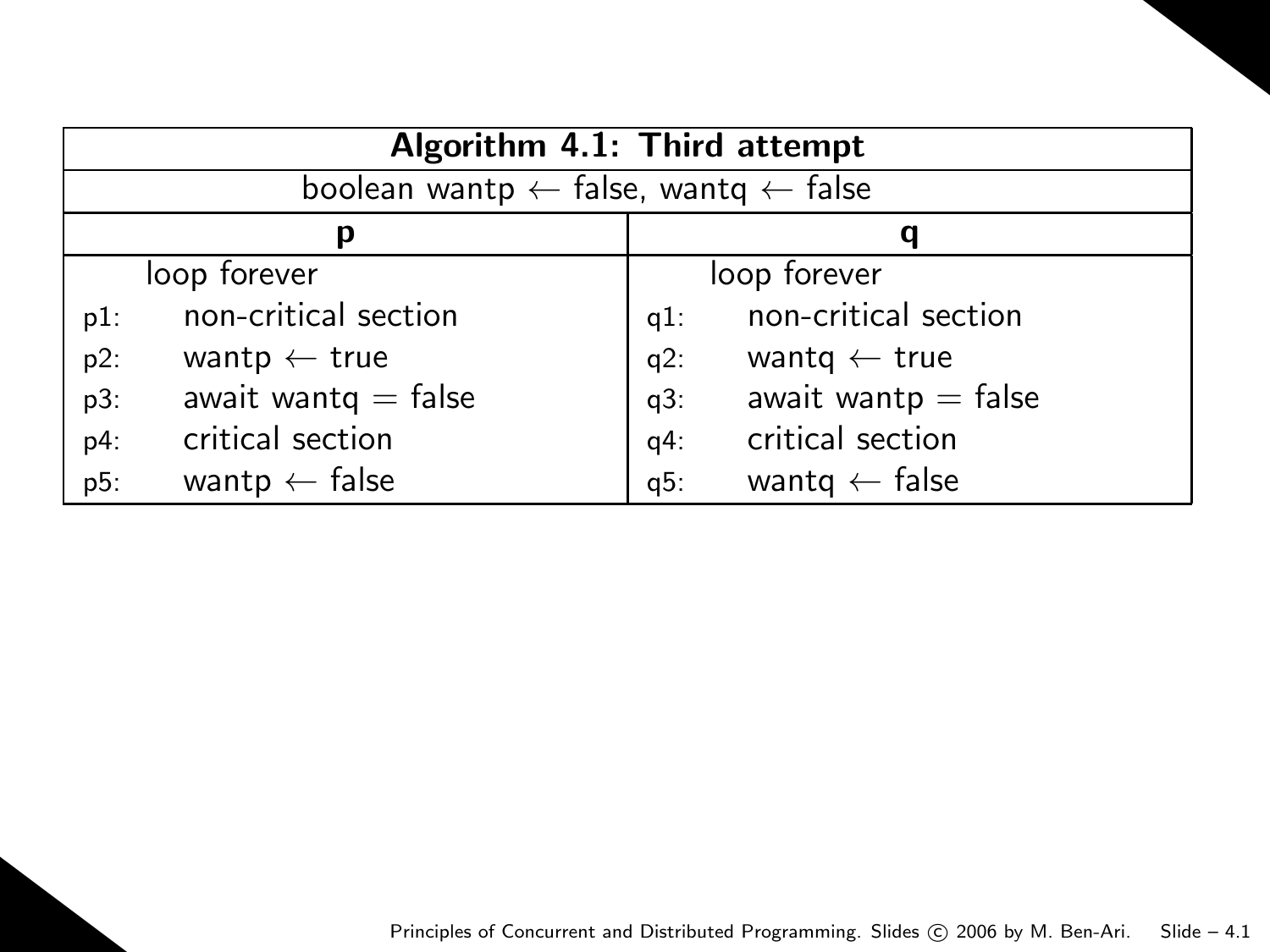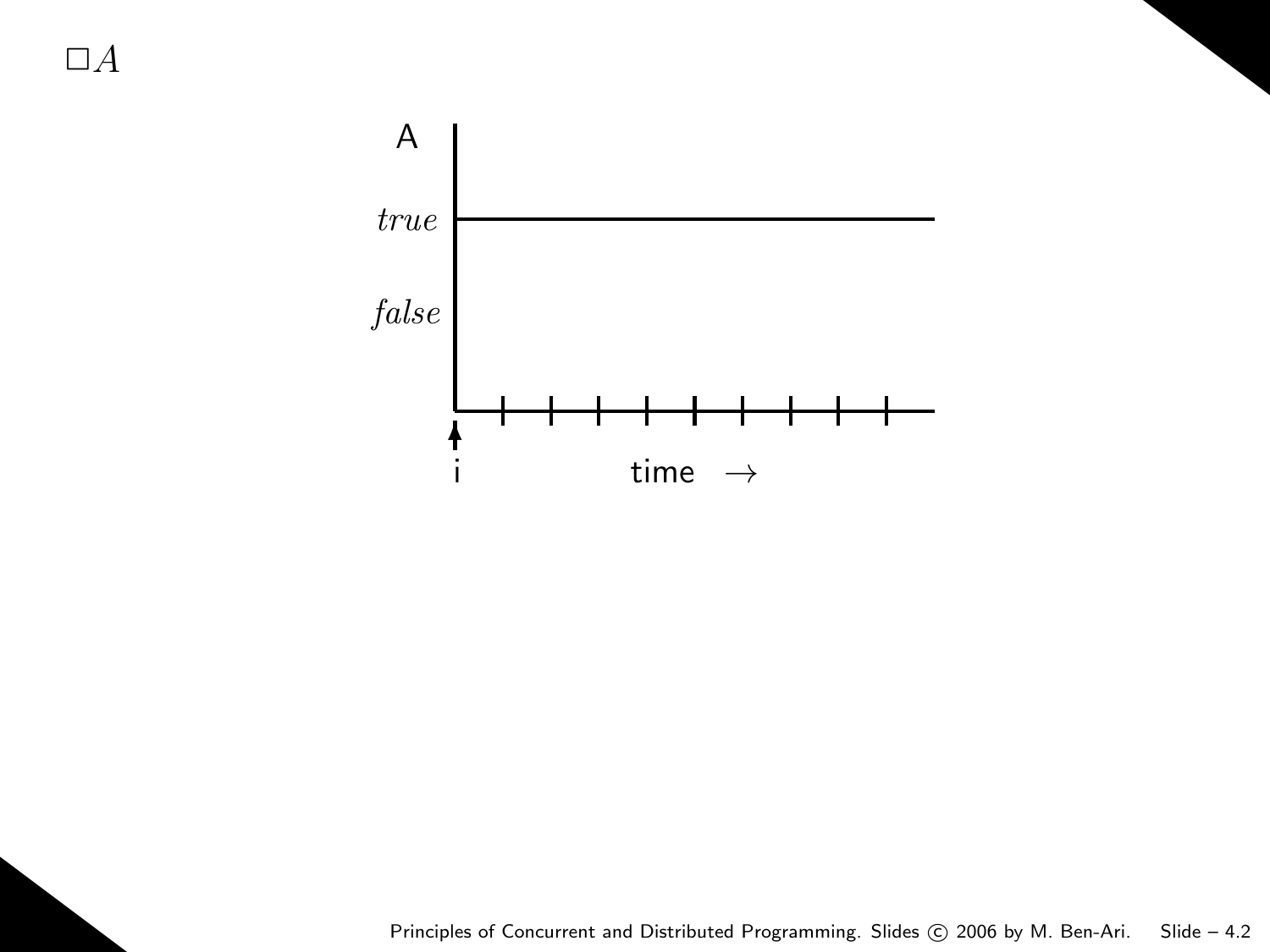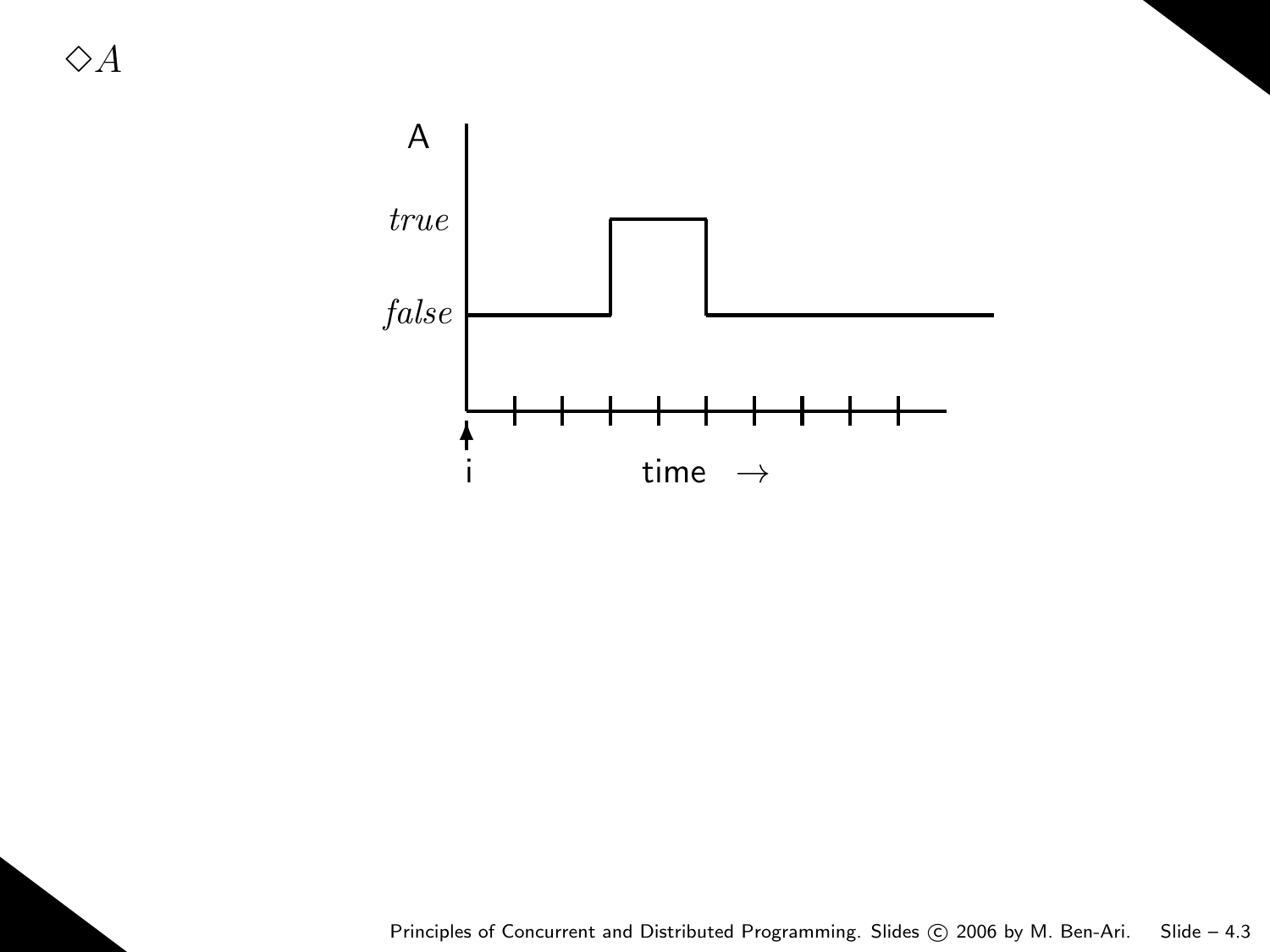## Duality:  $\neg\Box A$

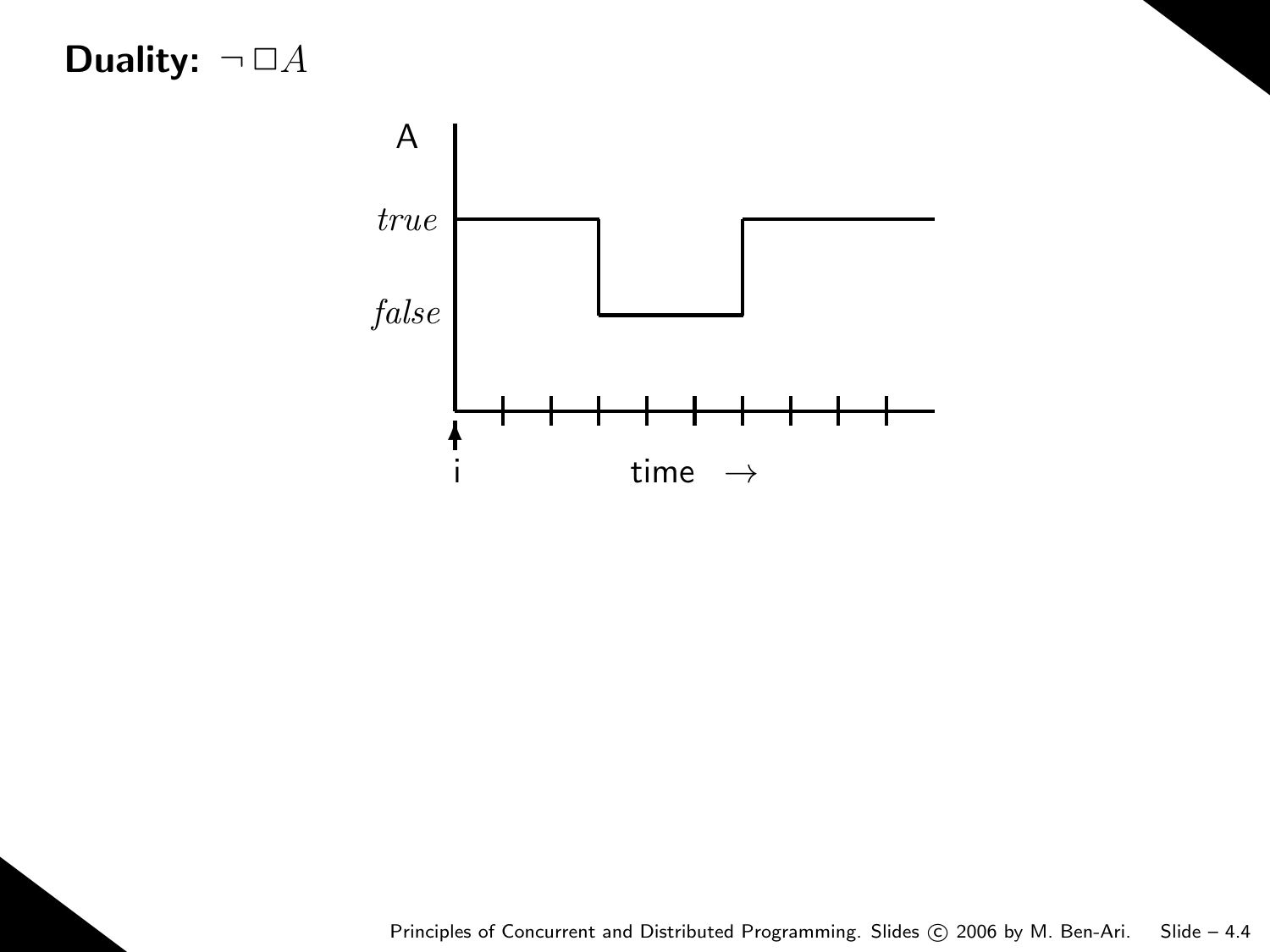## Duality:  $\neg \Diamond A$

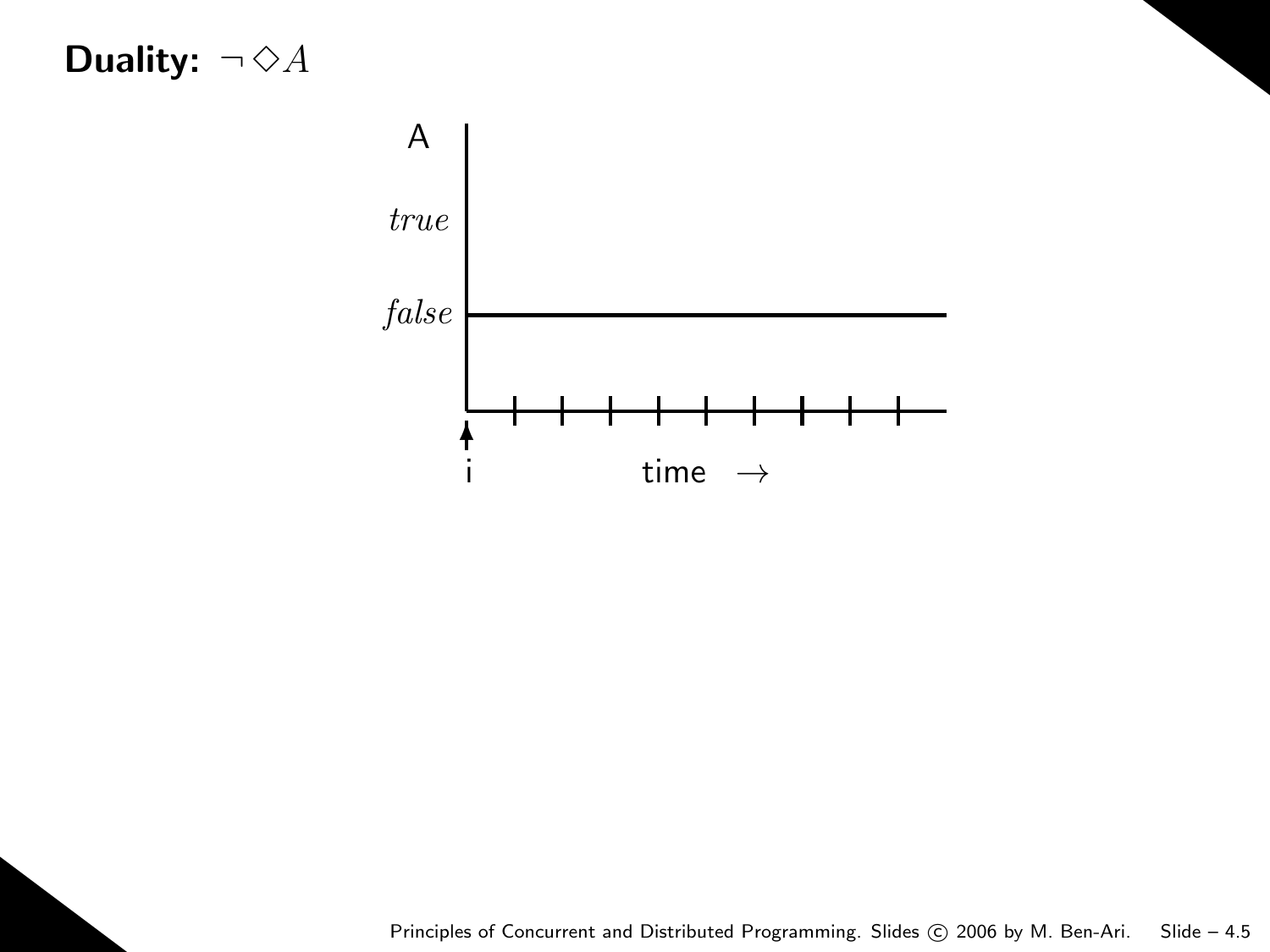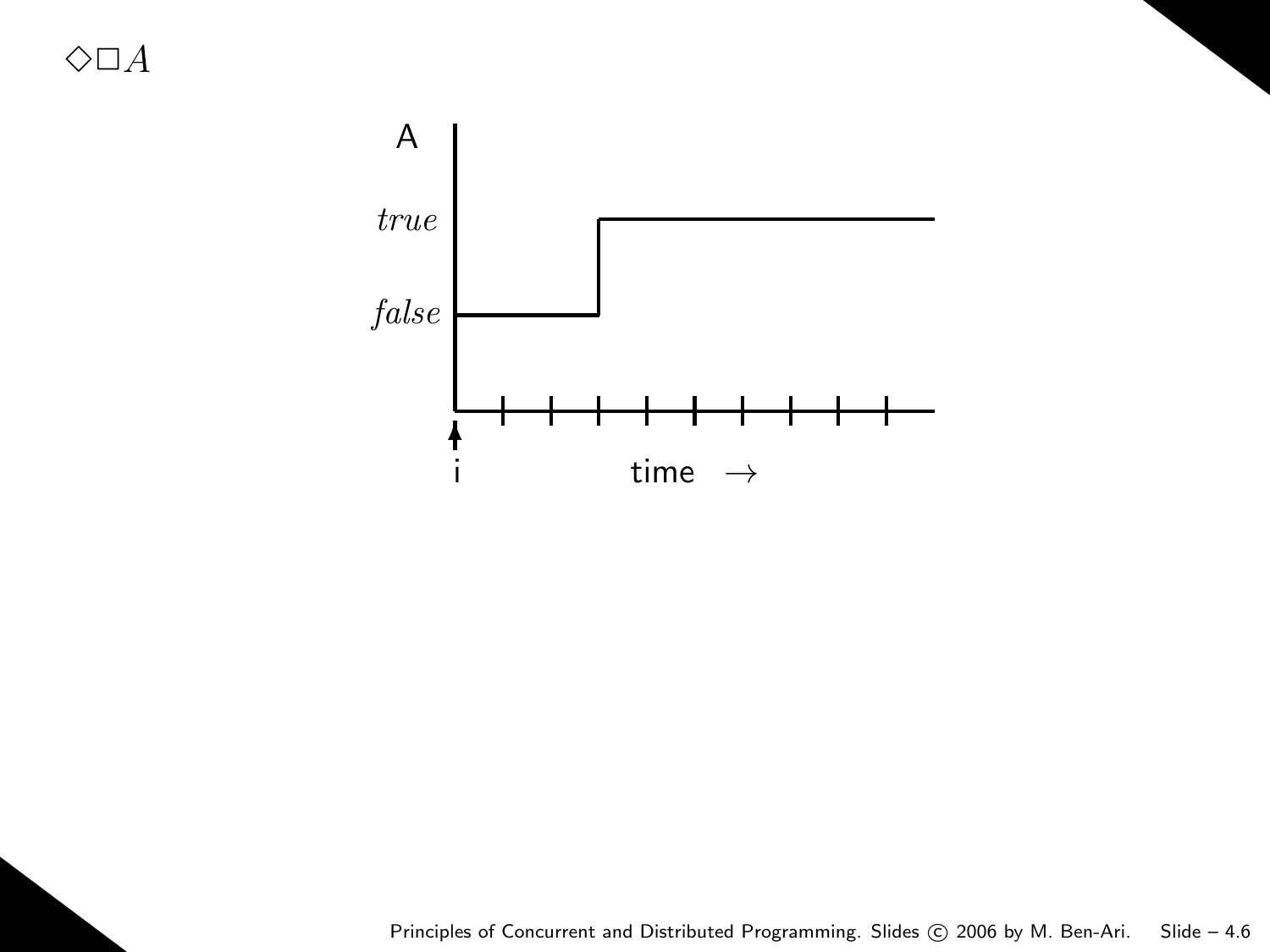$\Box \Diamond A$ 

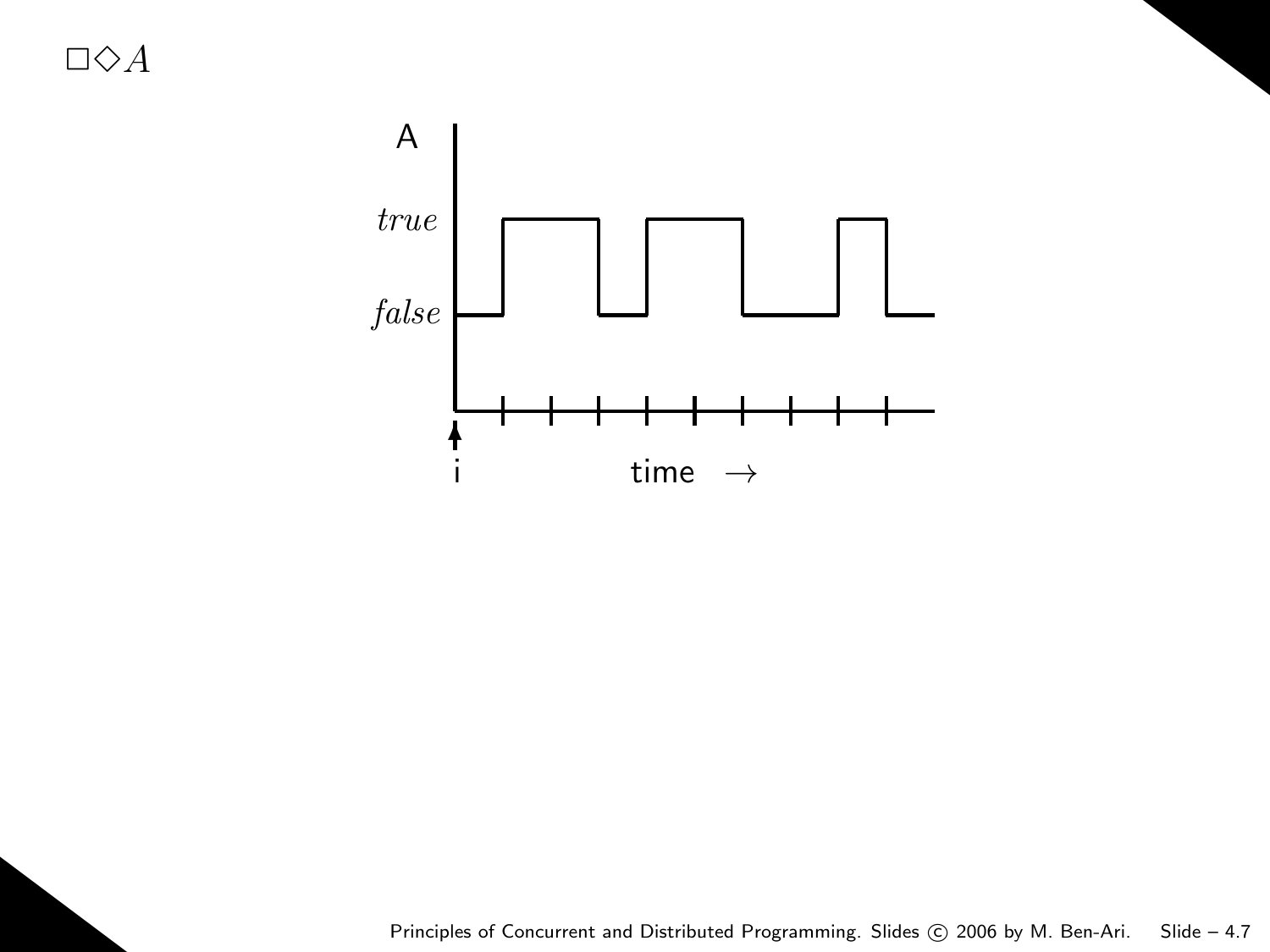$A \mathcal{U} B$ 

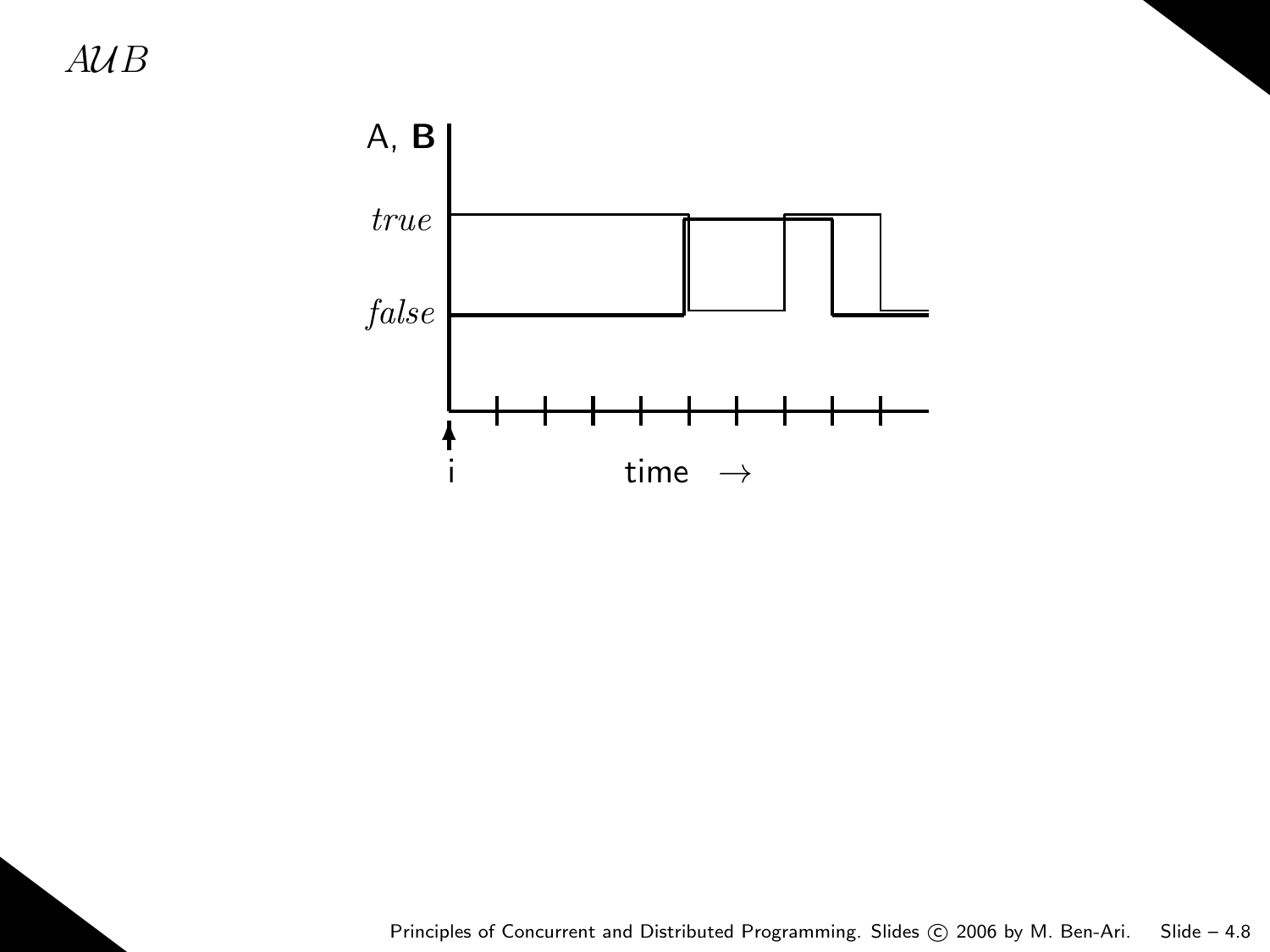# $\diamond\square A1 \wedge \diamond\square A2$

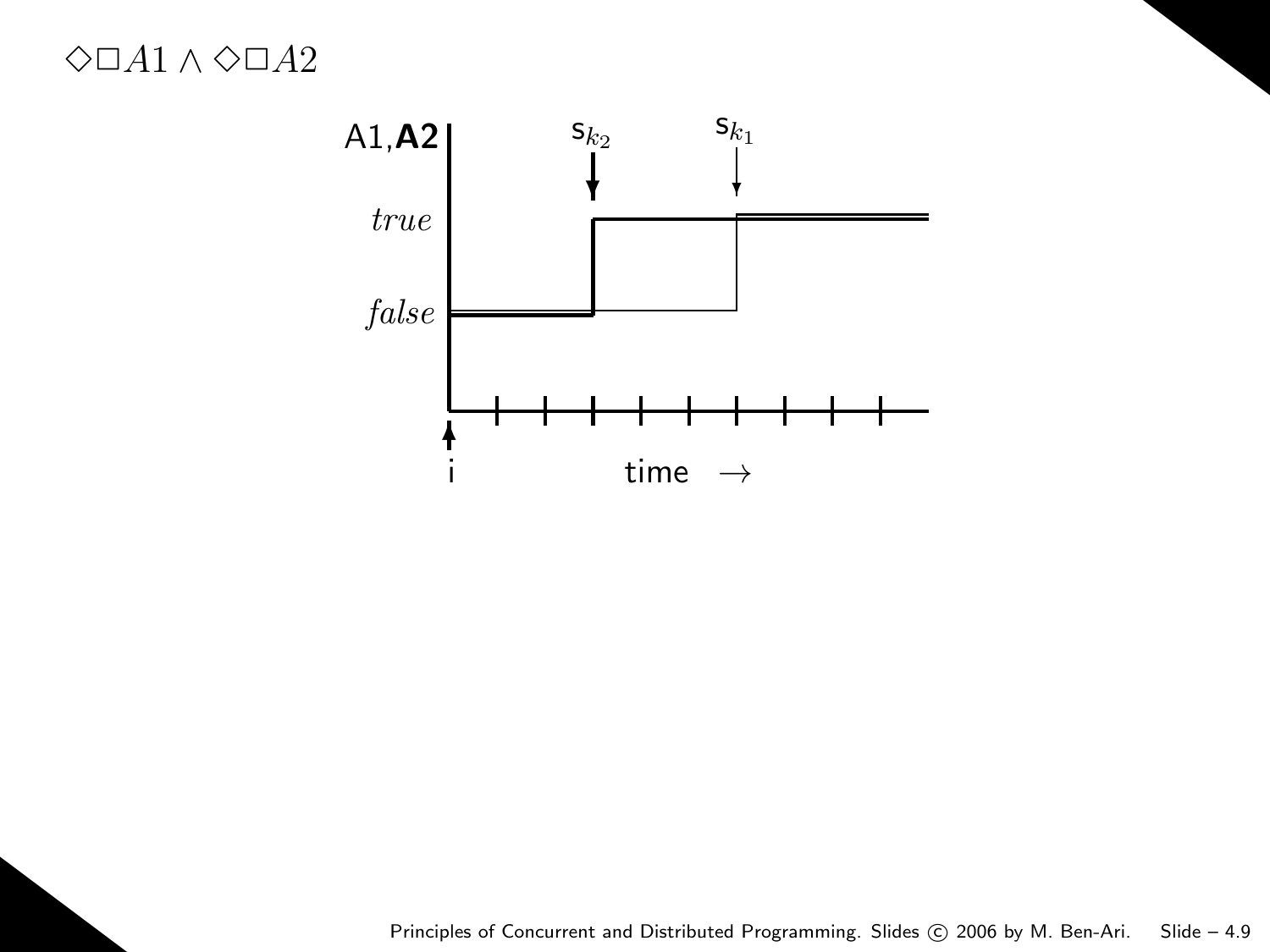# $\Box \diamond A1 \wedge \Box \diamond A2$

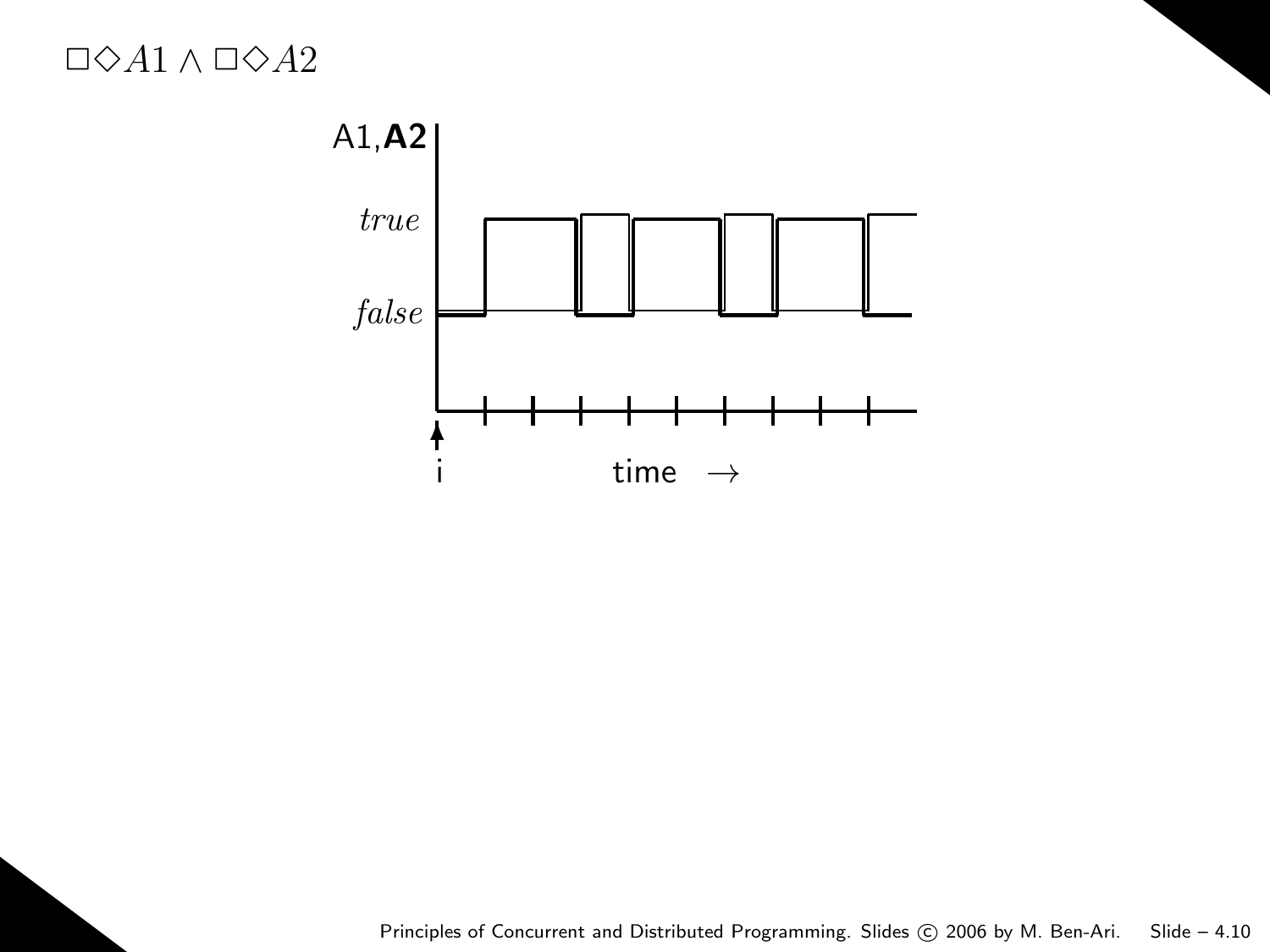Overtaking:  $\mathit{try}_p \rightarrow (\neg \; cs_q) \; \mathcal{W} \; (\mathit{cs}_q) \; \mathcal{W} \; (\neg \; cs_q) \; \mathcal{W} \; (\mathit{cs}_p)$ 

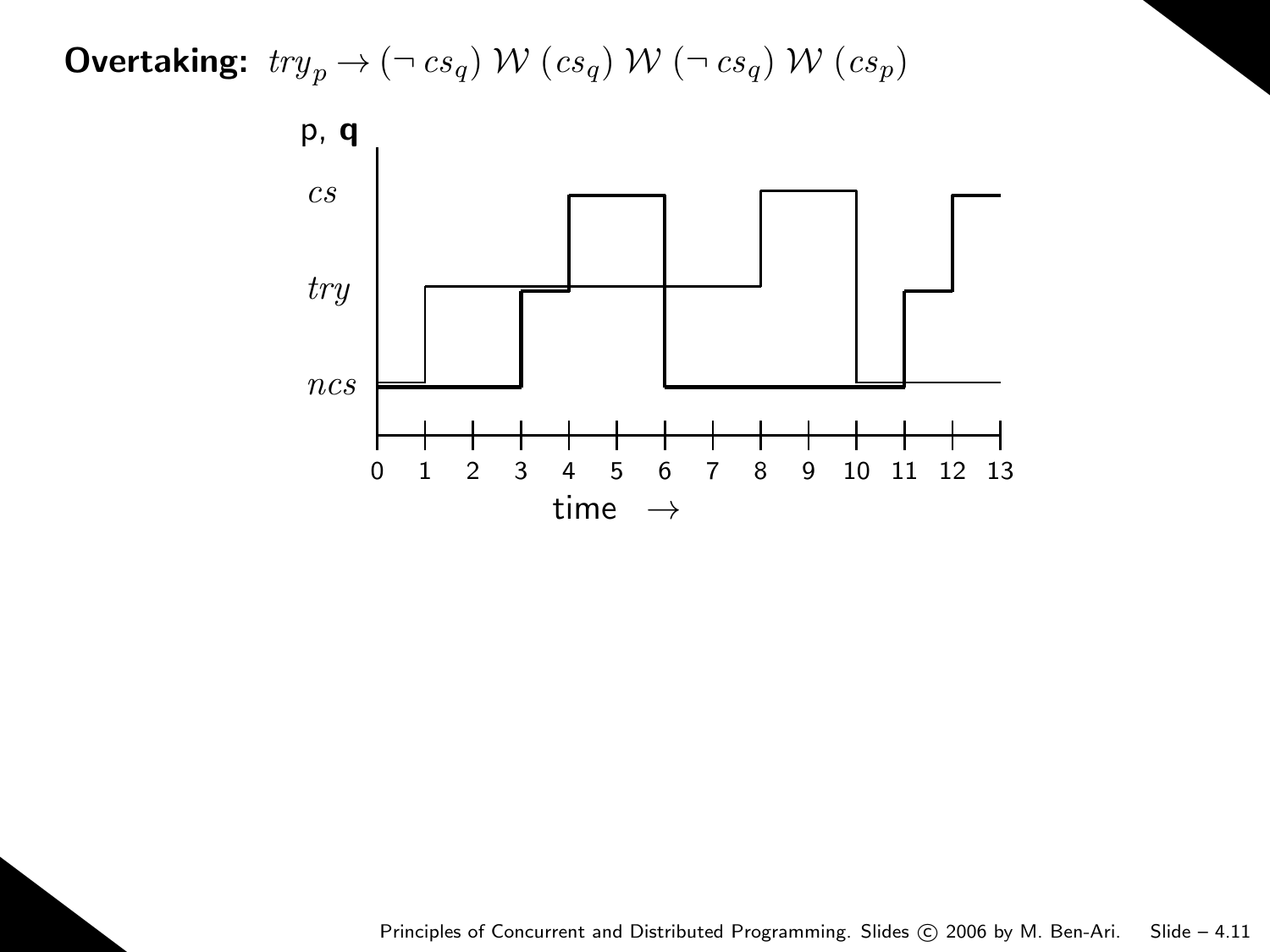|        | Algorithm 4.2: Dekker's algorithm                          |         |                          |
|--------|------------------------------------------------------------|---------|--------------------------|
|        | boolean wantp $\leftarrow$ false, wantq $\leftarrow$ false |         |                          |
|        | integer turn $\leftarrow$ 1                                |         |                          |
|        | p                                                          |         | q                        |
|        | loop forever                                               |         | loop forever             |
| $p1$ : | non-critical section                                       | $q1$ :  | non-critical section     |
| $p2$ : | wantp $\leftarrow$ true                                    | $q2$ :  | wantq $\leftarrow$ true  |
| $p3$ : | while wantq                                                | $q3$ :  | while wantp              |
| $p4$ : | if turn $= 2$                                              | $q4$ :  | if turn $=1$             |
| p5:    | wantp $\leftarrow$ false                                   | q5:     | wantq $\leftarrow$ false |
| p6:    | await turn $= 1$                                           | $q6$ :  | await turn $= 2$         |
| $p7$ : | wantp $\leftarrow$ true                                    | $q7$ :  | wantq $\leftarrow$ true  |
| p8:    | critical section                                           | q8:     | critical section         |
| p9:    | turn $\leftarrow 2$                                        | q9:     | turn $\leftarrow 1$      |
| p10:   | wantp $\leftarrow$ false                                   | $q10$ : | wantq $\leftarrow$ false |
|        |                                                            |         |                          |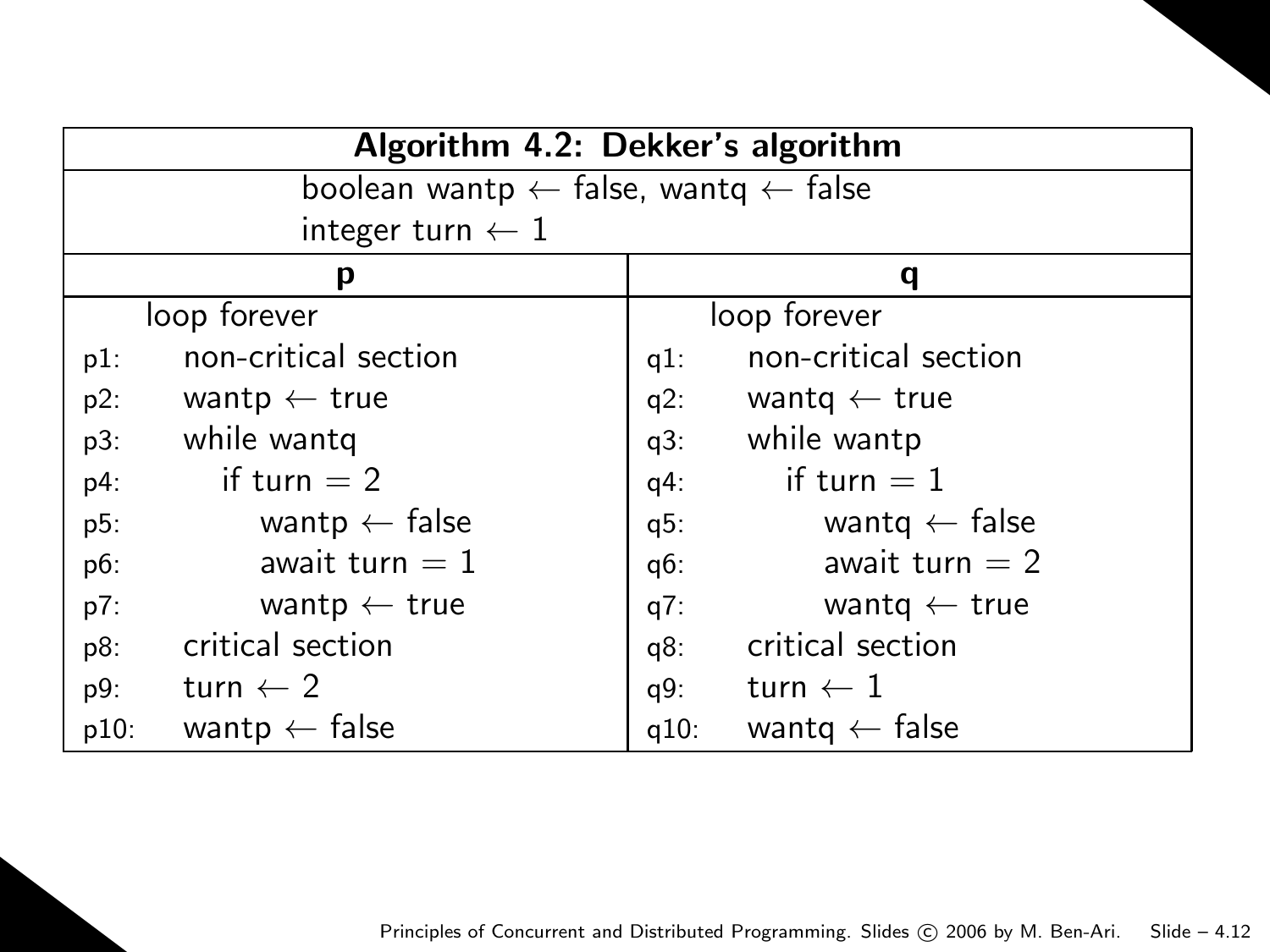#### Dekker's Algorithm in Promela

```
11 bool wantp = false, wantq = false;
 22 byte turn = 1;
 344 active proctype p() \; \{5 do :: wantp = true;
 566 do ∷‼wantq -> break;<br>7
  7 :: else −>
 78 if :: (turn == 1)899 \therefore (turn == 2)−>\begin{array}{lll} 0 & \quad \text{with} \; \mathbf{F} & \text{with} \; \mathbf{F} & \text{with} \; \mathbf{F} & \text{with} \; \mathbf{F} & \text{with} \; \mathbf{F} & \text{with} \; \mathbf{F} & \text{with} \; \mathbf{F} & \text{with} \; \mathbf{F} & \text{with} \; \mathbf{F} & \text{with} \; \mathbf{F} & \text{with} \; \mathbf{F} & \text{with} \; \mathbf{F} & \text{with} \; \mathbf{F} & \text{with} \; \mathbf{F} & \text{with} \; \mathbf{1011
12fi od;
133 printf ("MSC: p in CS\n\backslash n") ;
  4 turn = 2; wantp = false
1415 od16}
```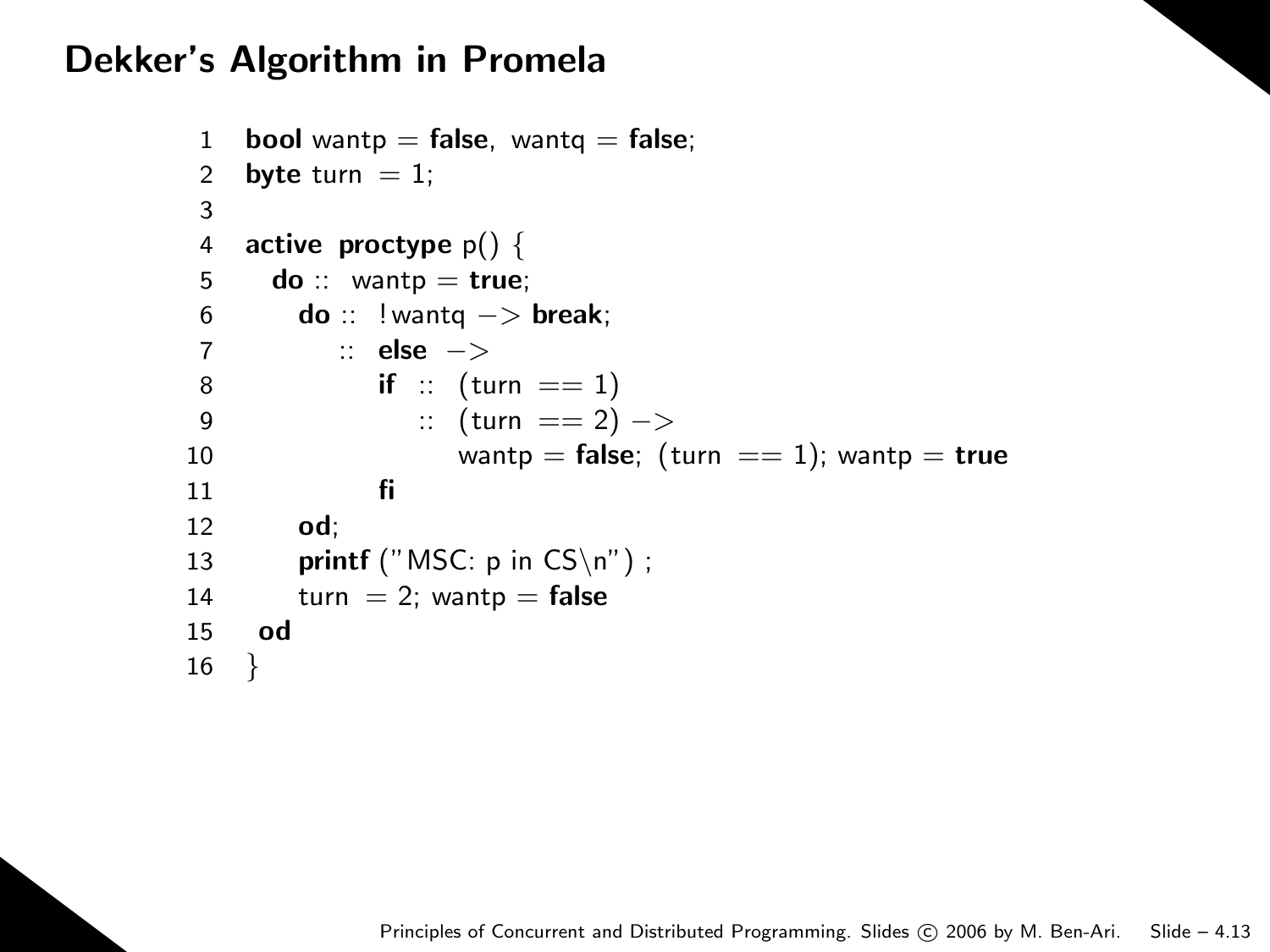### Specifying Correctness in Promela

```
11 byte critical = 0;2
33 bool PinCS = false;<br>4
4
55 #define nostarve PinCS /* LTL claim <> nostarve */<br>c
6
77 active proctype p() \; \{88 do ::
9
10/∗ preprotocol
∗/0 \quad critical ++;111 assert (critical \langle = 1 \rangle;
12 PinCS = true;
13 critical −−;
14
15/∗ postprotocol
∗/ od16}
```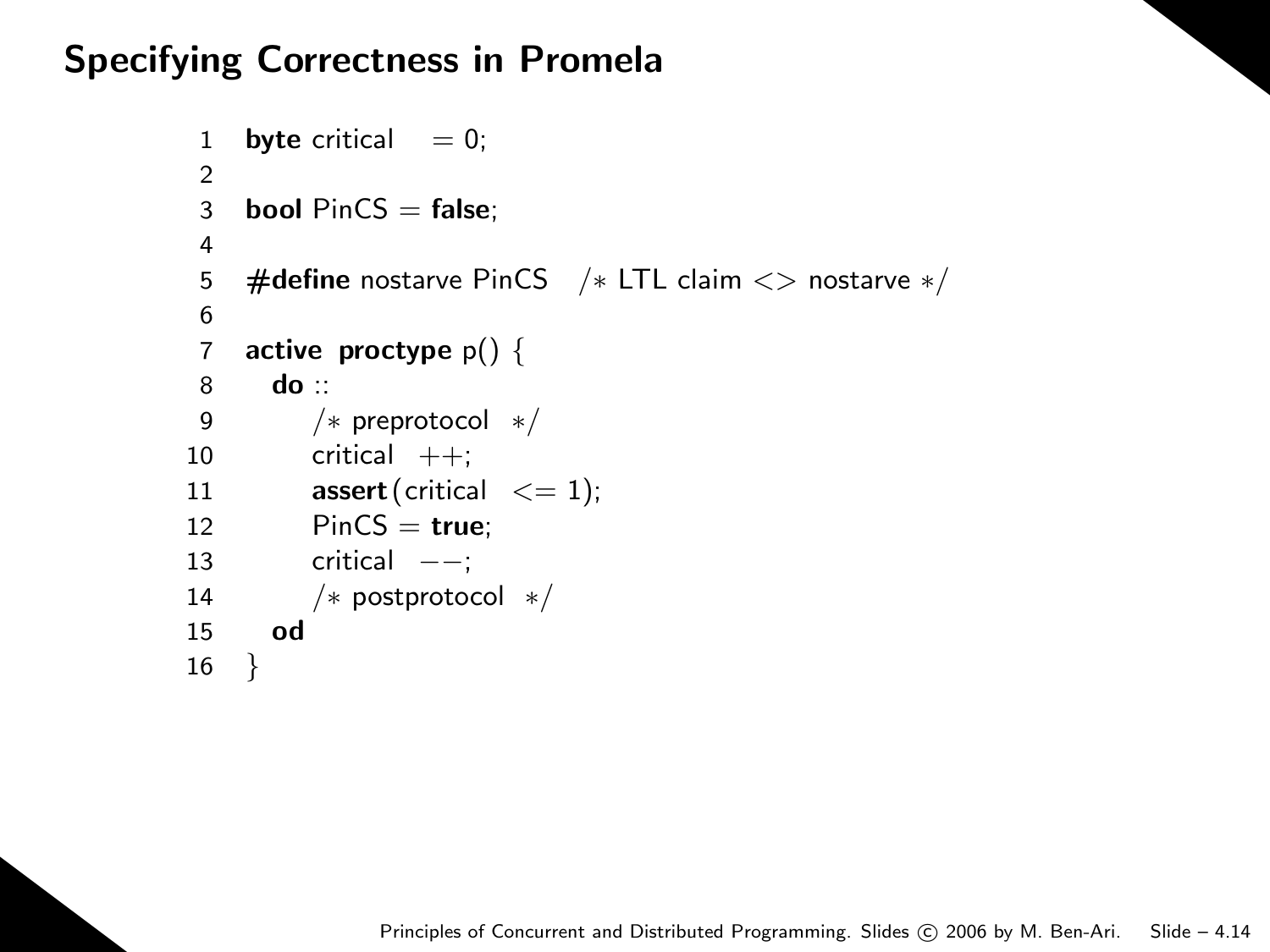### LTL Translation to Never Claims

```
11 never \{ \quad \}/* !( \lt > nostarve) *\!/2 accept_init :
 33 T0_init :
4 if
 5 \cdots (! ((nostarve)))
                               -> goto T0_init
 6 fi ;

7
8}
99     never {         /* !([]<>nostarve)  */
 0 \overline{10} init :
1011 if
12 :: (! (( nostarve )))
                               −> goto accept_S4<br>|ait

13 :: (1)
                 -> goto T0_init
14
15fi ;
    accept S4:
16 if
17 :: (! (( nostarve )))
                               -> {\bf goto} accept_{\sf S4}18fi ;
19 \quad \}
```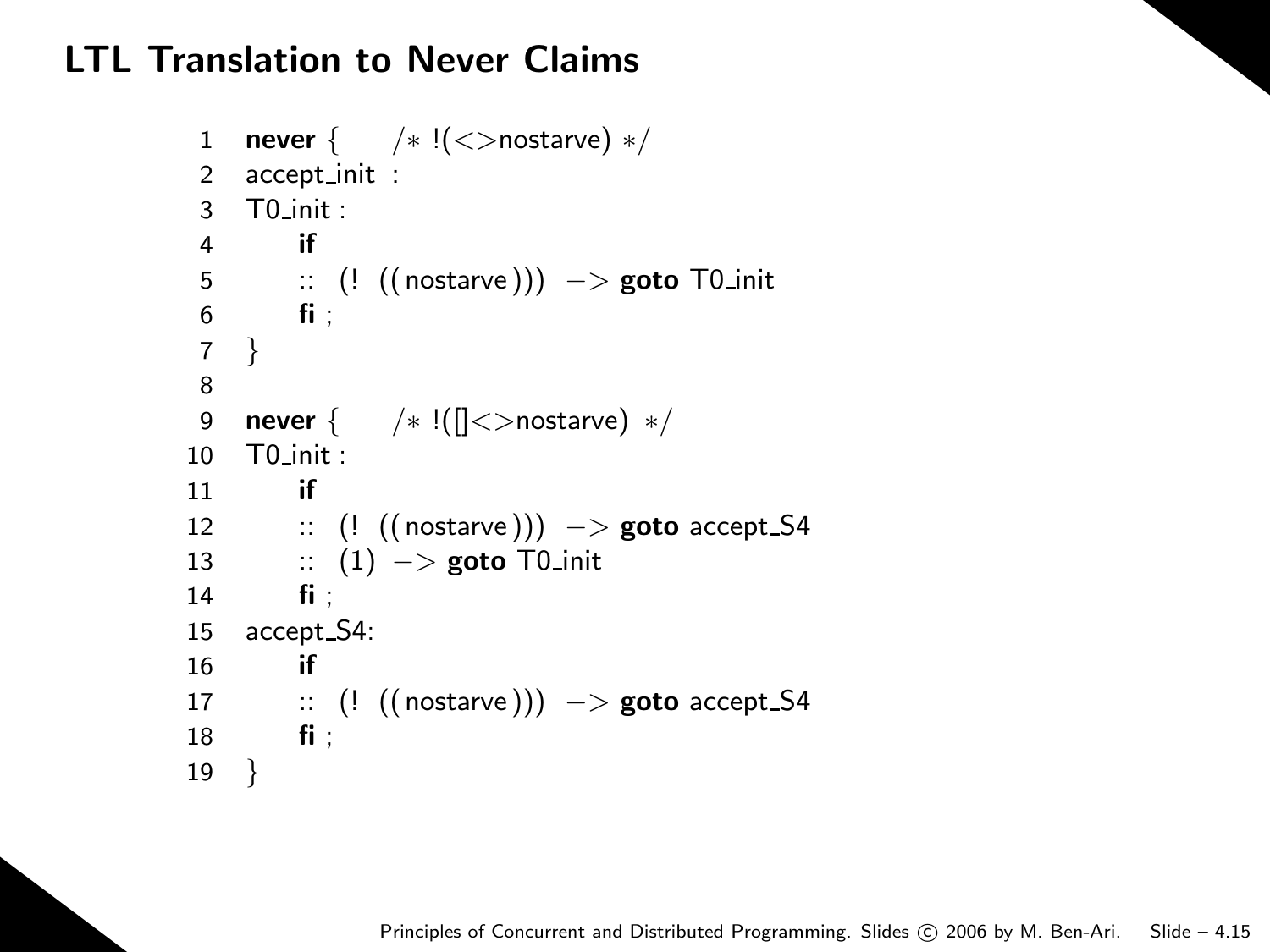|              | Algorithm 5.1: Bakery algorithm (two processes) |        |                             |  |
|--------------|-------------------------------------------------|--------|-----------------------------|--|
|              | integer np $\leftarrow$ 0, nq $\leftarrow$ 0    |        |                             |  |
|              | p                                               |        |                             |  |
| loop forever |                                                 |        | loop forever                |  |
| $p1$ :       | non-critical section                            | $q1$ : | non-critical section        |  |
| $p2$ :       | $np \leftarrow nq + 1$                          | $q2$ : | nq $\leftarrow$ np $+$ $1$  |  |
| $p3$ :       | await $nq = 0$ or $np \le nq$                   | $q3$ : | await $np = 0$ or $nq < np$ |  |
| $p4$ :       | critical section                                | $q4$ : | critical section            |  |
| p5:          | $np \leftarrow 0$                               | $q5$ : | $nq \leftarrow 0$           |  |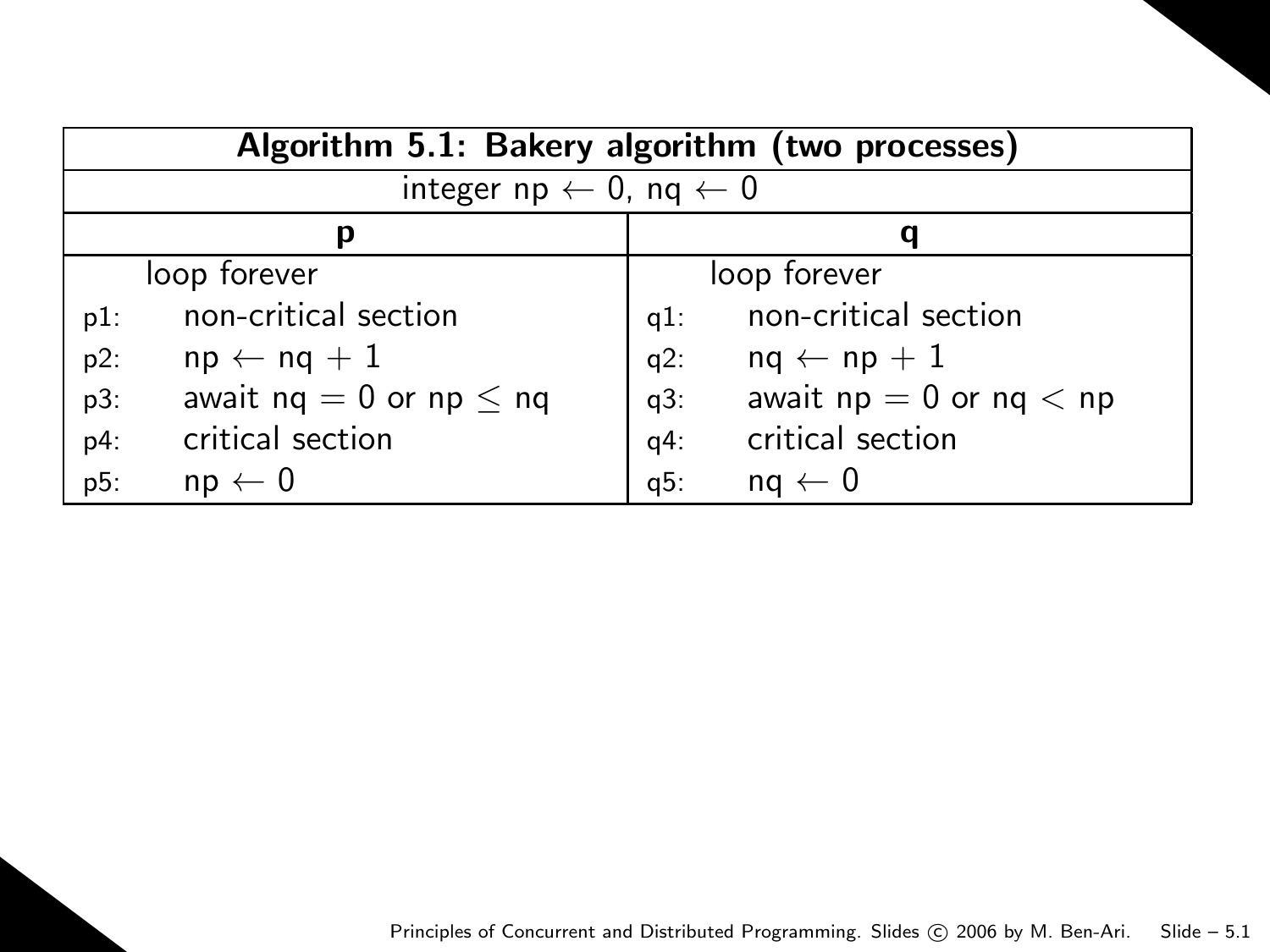|        | Algorithm 5.2: Bakery algorithm ( $N$ processes)     |  |  |
|--------|------------------------------------------------------|--|--|
|        | integer array [1n] number $\leftarrow$ [0,,0]        |  |  |
|        | loop forever                                         |  |  |
| $p1$ : | non-critical section                                 |  |  |
| $p2$ : | $number[i] \leftarrow 1 + max(number)$               |  |  |
| $p3$ : | for all <i>other</i> processes j                     |  |  |
| $p4$ : | await (number[j] = 0) or (number[i] $\ll$ number[j]) |  |  |
| p5:    | critical section                                     |  |  |
| $p6$ : | number[i] $\leftarrow 0$                             |  |  |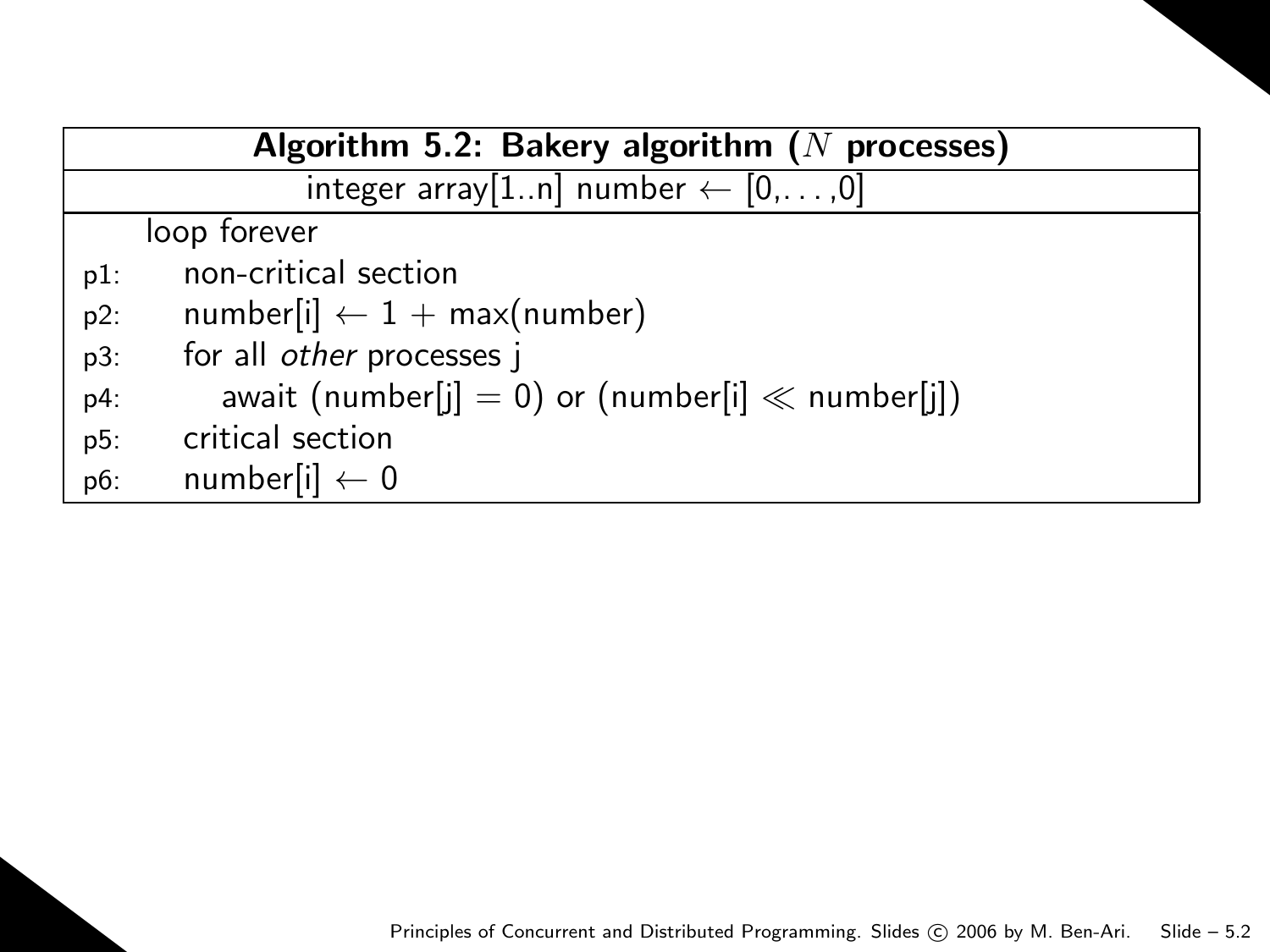|        | Algorithm 5.3: Bakery algorithm without atomic assignment   |
|--------|-------------------------------------------------------------|
|        | boolean array $[1n]$ choosing $\leftarrow$ [false, , false] |
|        | integer array $[1n]$ number $\leftarrow [0,,0]$             |
|        | loop forever                                                |
| $p1$ : | non-critical section                                        |
| $p2$ : | choosing[i] $\leftarrow$ true                               |
| $p3$ : | $number[i] \leftarrow 1 + max(number)$                      |
| $p4$ : | choosing[i] $\leftarrow$ false                              |
| $p5$ : | for all <i>other</i> processes j                            |
| p6:    | await choosing[j] = false                                   |
| p7:    | await (number[j] = 0) or (number[i] $\ll$ number[j])        |
| p8:    | critical section                                            |
| p9:    | number[i] $\leftarrow 0$                                    |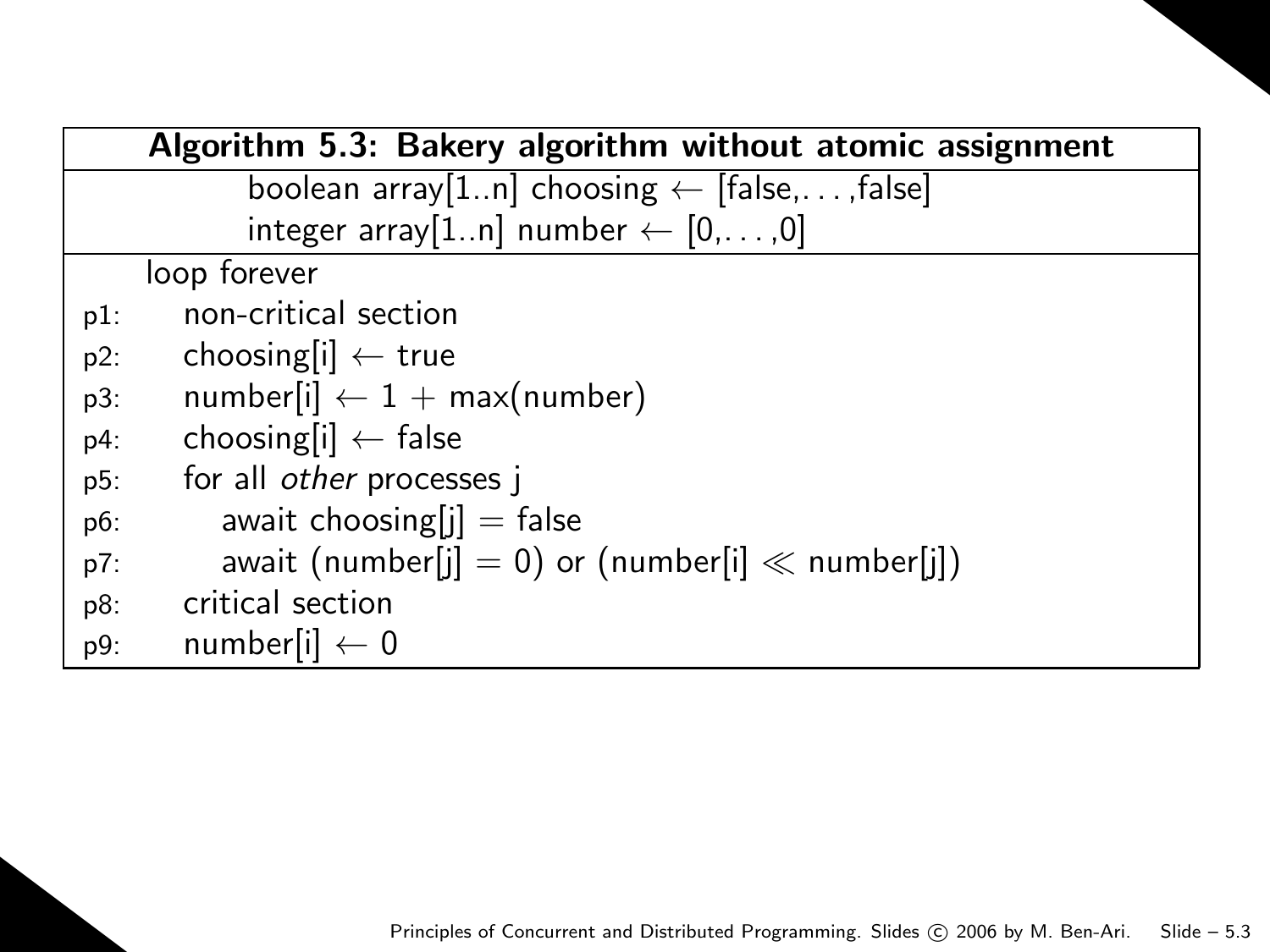|        | Algorithm 5.4: Fast algorithm for two processes (outline) |        |                           |
|--------|-----------------------------------------------------------|--------|---------------------------|
|        | integer gate1 $\leftarrow$ 0, gate2 $\leftarrow$ 0        |        |                           |
|        | p                                                         |        | q                         |
|        | loop forever                                              |        | loop forever              |
|        | non-critical section                                      |        | non-critical section      |
| $p1$ : | gate $1 \leftarrow p$                                     | $q1$ : | gate $1 \leftarrow q$     |
| $p2$ : | if gate2 $\neq$ 0 goto p1                                 | q2:    | if gate2 $\neq$ 0 goto q1 |
| p3:    | gate $2 \leftarrow p$                                     | $q3$ : | gate2 $\leftarrow$ q      |
| p4:    | if gate $1\neq$ p                                         | $q4$ : | if gate $1\neq q$         |
| p5:    | if gate2 $\neq$ p goto p1                                 | $q5$ : | if gate2 $\neq$ q goto q1 |
|        | critical section                                          |        | critical section          |
| $p6$ : | gate2 $\leftarrow$ 0                                      | $q6$ : | gate2 $\leftarrow$ 0      |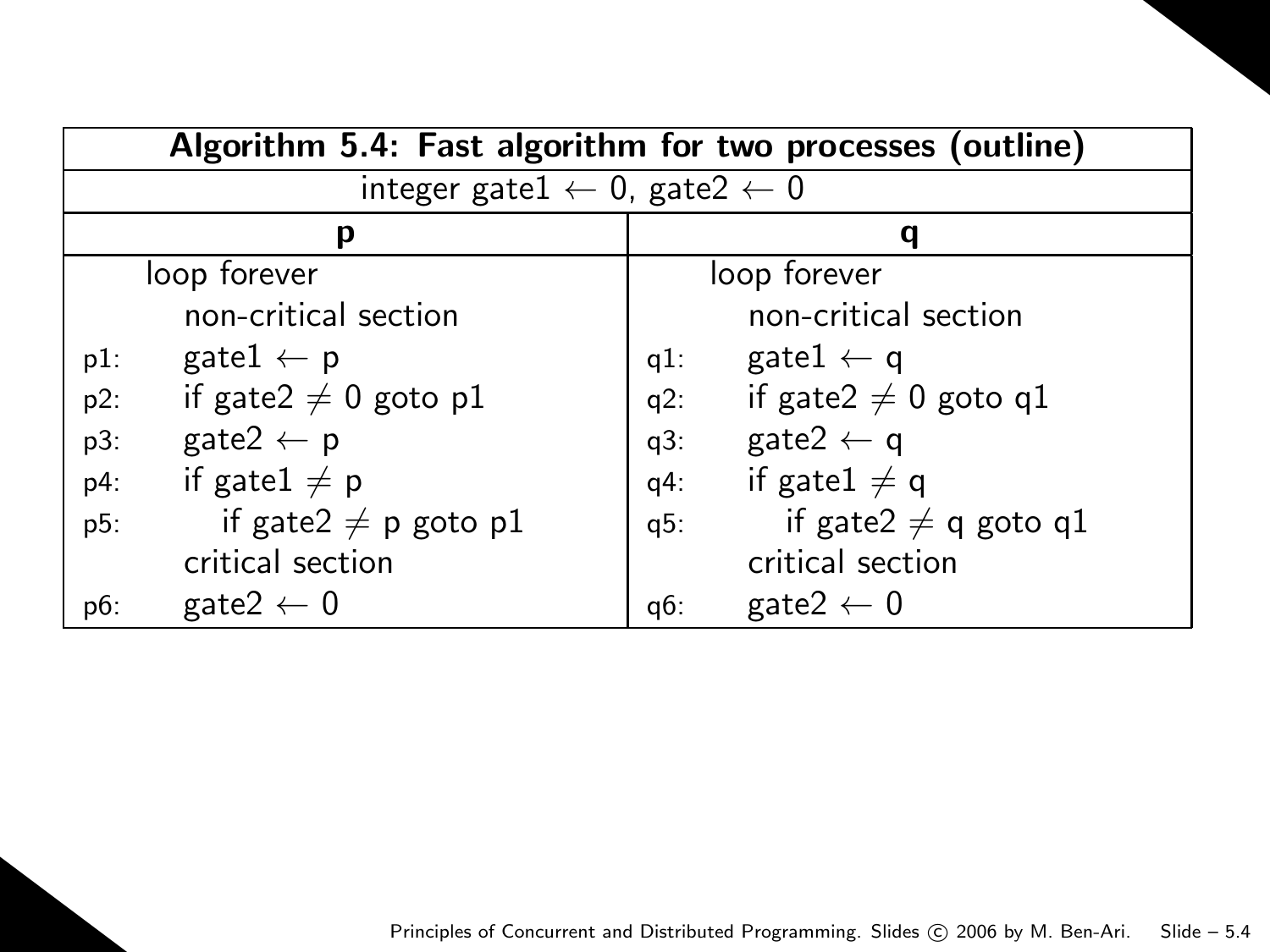Fast Algorithm - No Contention (1)

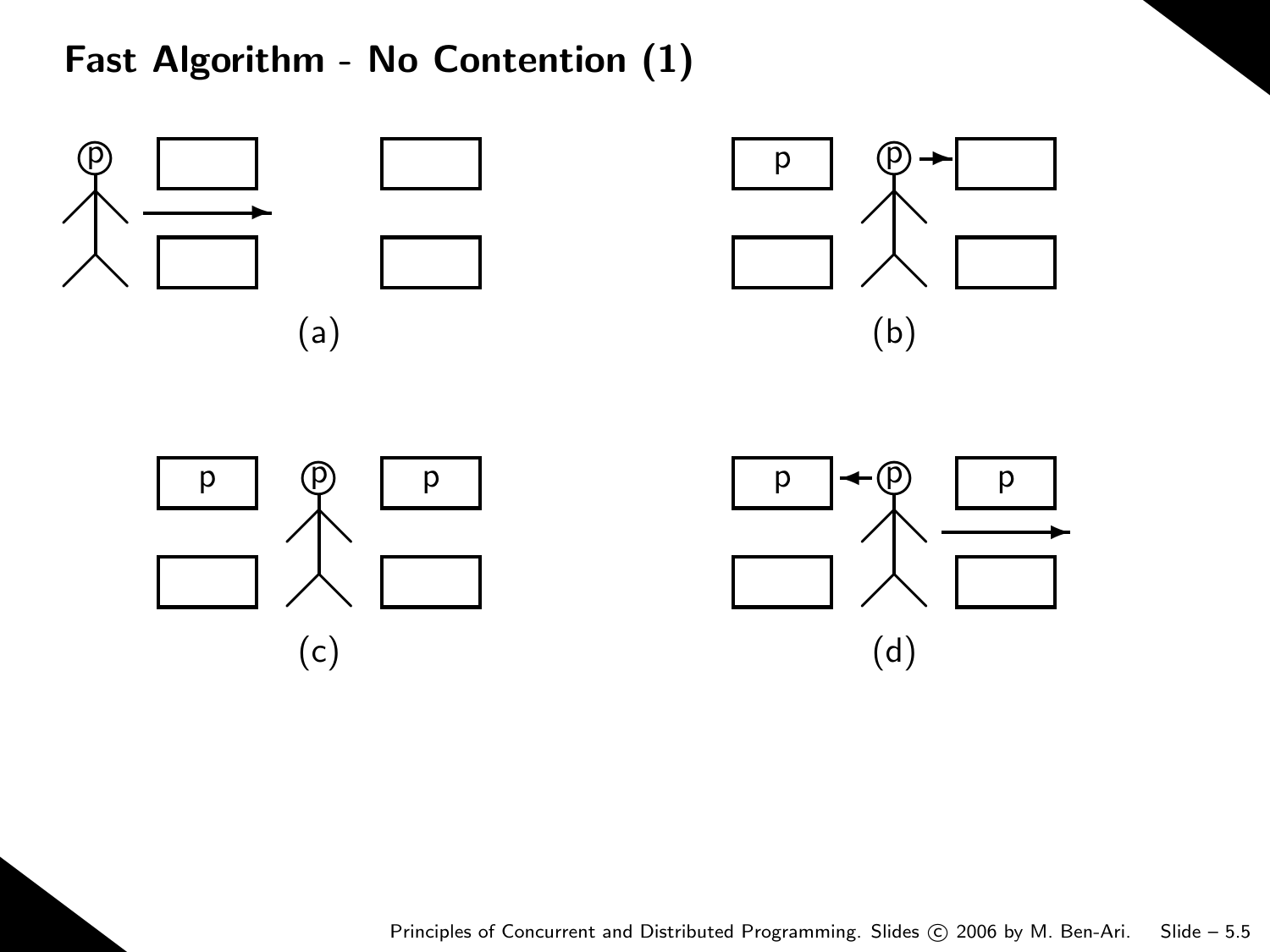Fast Algorithm - No Contention (2)

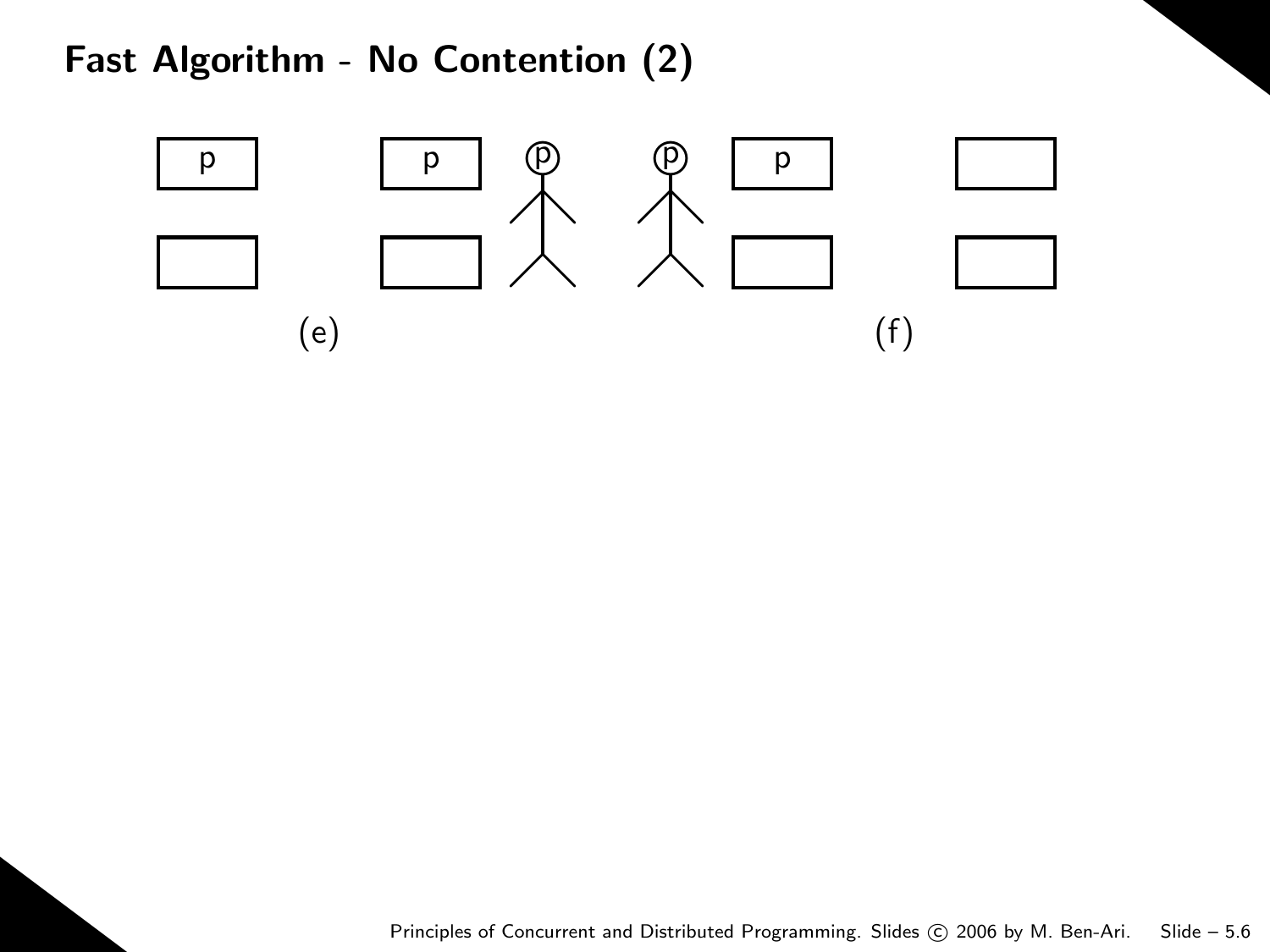#### Fast Algorithm - Contention At Gate <sup>2</sup>

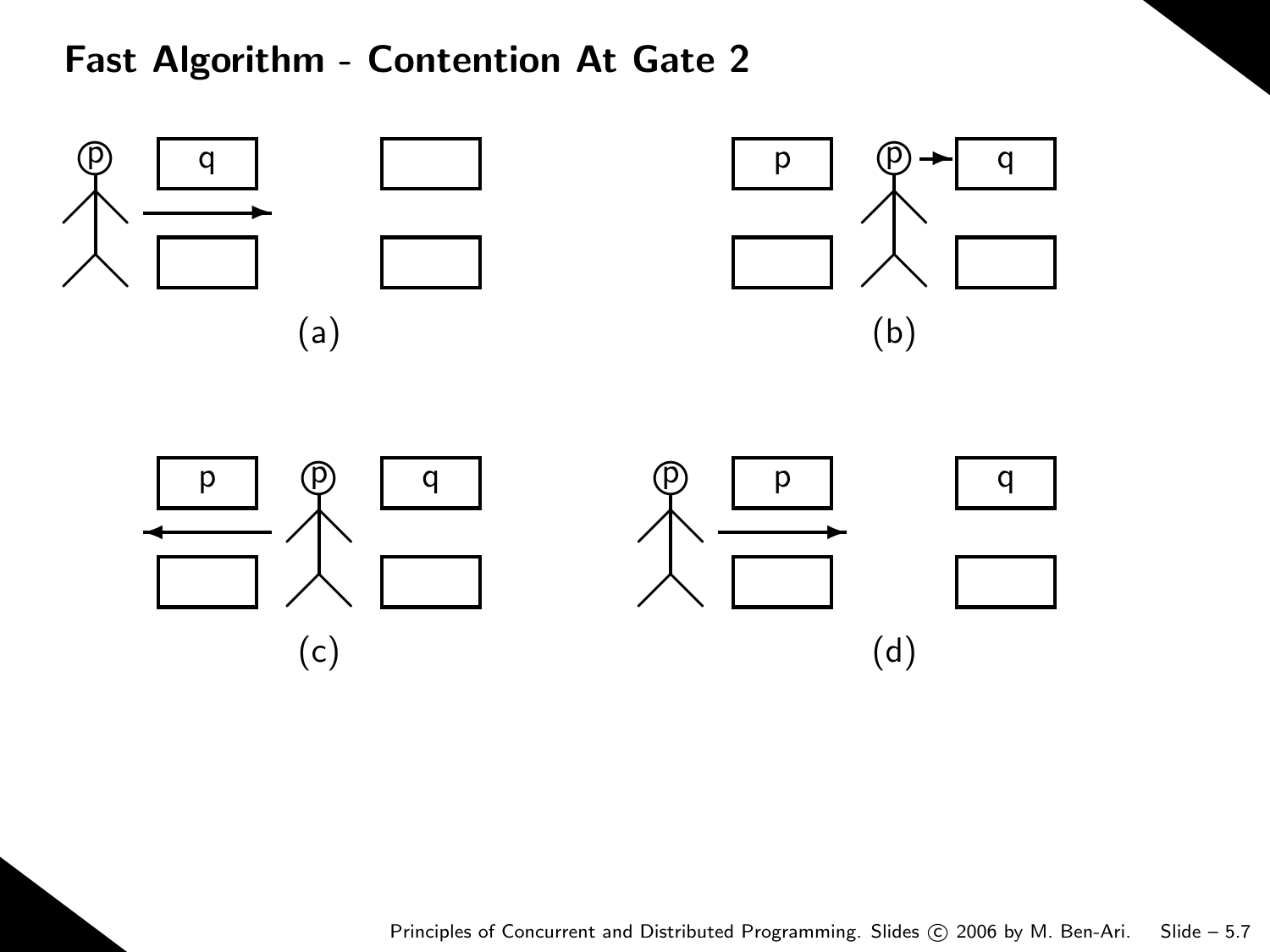Fast Algorithm - Contention At Gate 1 (1)

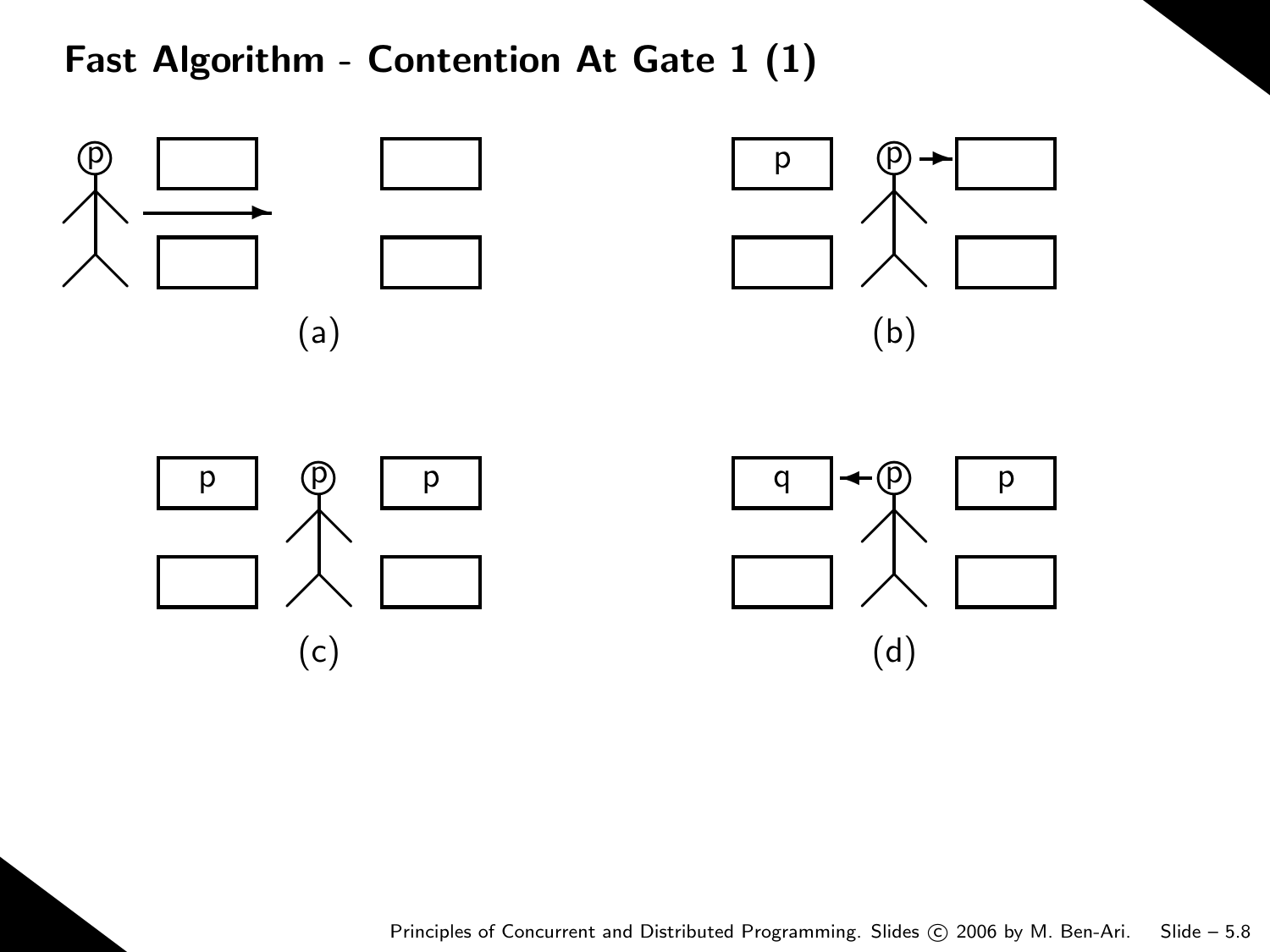Fast Algorithm - Contention At Gate 1 (2)

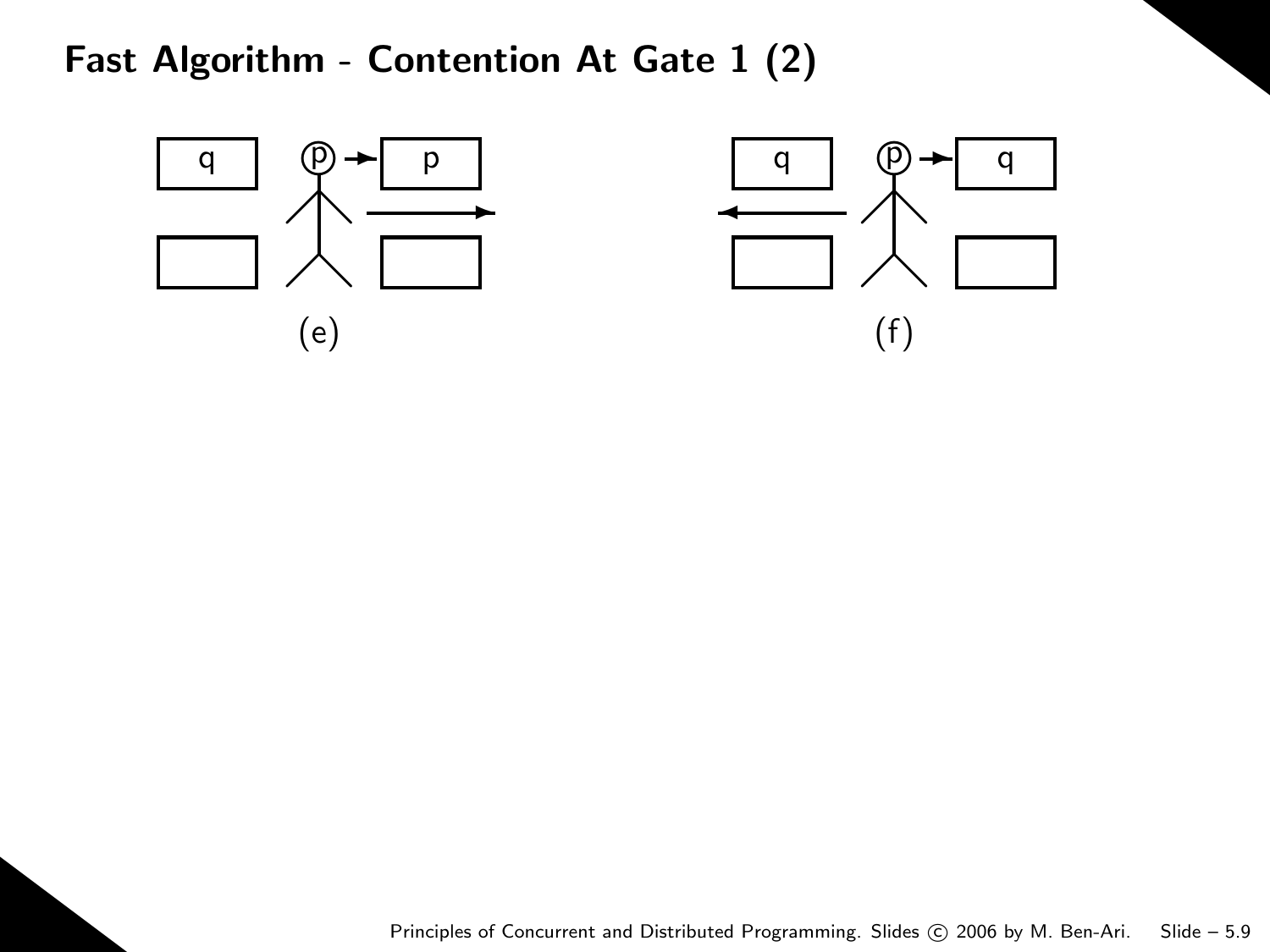|        | Algorithm 5.5: Fast algorithm for two processes (outline) |        |                           |
|--------|-----------------------------------------------------------|--------|---------------------------|
|        | integer gate1 $\leftarrow$ 0, gate2 $\leftarrow$ 0        |        |                           |
|        | p                                                         |        | q                         |
|        | loop forever                                              |        | loop forever              |
|        | non-critical section                                      |        | non-critical section      |
| $p1$ : | gate $1 \leftarrow p$                                     | $q1$ : | gate $1 \leftarrow q$     |
| $p2$ : | if gate2 $\neq$ 0 goto p1                                 | q2:    | if gate2 $\neq$ 0 goto q1 |
| p3:    | gate $2 \leftarrow p$                                     | $q3$ : | gate2 $\leftarrow$ q      |
| p4:    | if gate $1\neq$ p                                         | $q4$ : | if gate $1\neq q$         |
| p5:    | if gate2 $\neq$ p goto p1                                 | $q5$ : | if gate2 $\neq$ q goto q1 |
|        | critical section                                          |        | critical section          |
| $p6$ : | gate2 $\leftarrow$ 0                                      | $q6$ : | gate2 $\leftarrow$ 0      |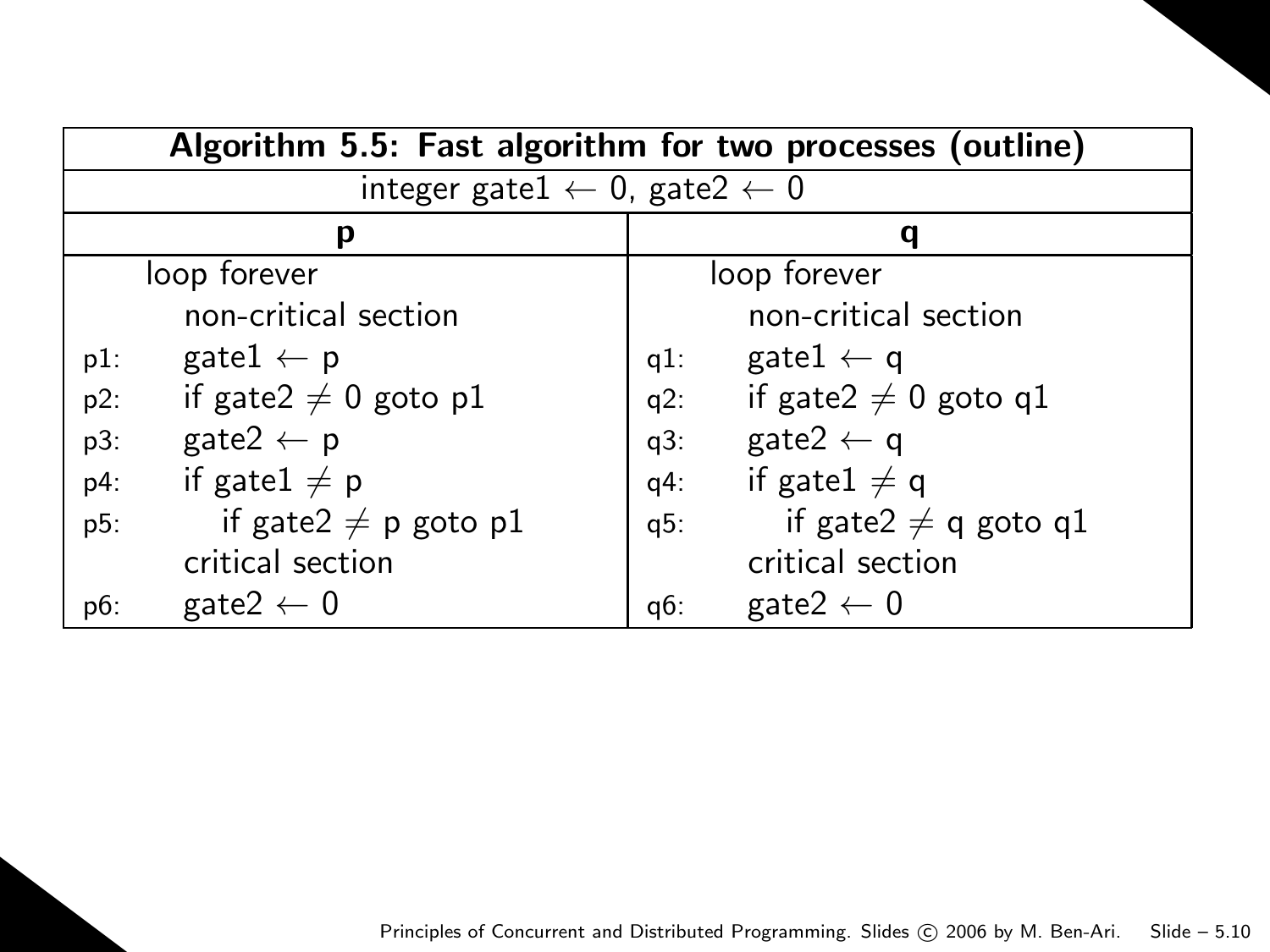|        | Algorithm 5.6: Fast algorithm for two processes            |        |                                                                              |
|--------|------------------------------------------------------------|--------|------------------------------------------------------------------------------|
|        | integer gate1 $\leftarrow$ 0, gate2 $\leftarrow$ 0         |        |                                                                              |
|        | boolean wantp $\leftarrow$ false, wantq $\leftarrow$ false |        |                                                                              |
|        | p                                                          |        | q                                                                            |
| $p1$ : | gate $1 \leftarrow \texttt{p}$                             | $q1$ : | gate $1 \leftarrow$ q                                                        |
|        | wantp $\leftarrow$ true                                    |        | wantq $\leftarrow$ true                                                      |
| $p2$ : | if gate $2\neq 0$                                          |        | q2: if gate $2 \neq 0$                                                       |
|        | wantp $\leftarrow$ false                                   |        | wantq $\leftarrow$ false                                                     |
|        | goto pl                                                    |        | gotoq1                                                                       |
| p3:    | gate $2 \leftarrow p$                                      |        | q3: gate2 $\leftarrow$ q                                                     |
| p4:    | if gate $1\neq$ p                                          |        | $q4:$ if gate $1 \neq q$                                                     |
|        | wantp $\leftarrow$ false                                   |        | wantq $\leftarrow$ false                                                     |
|        | await wantq $=$ false                                      |        | await wantp $=$ false                                                        |
| p5:    | if gate2 $\neq$ p goto p1                                  | q5:    | $\mathsf{if} \ \mathsf{gate2} \neq \mathsf{q} \ \mathsf{goto} \ \mathsf{q1}$ |
|        | else wantp $\leftarrow$ true                               |        | else wantq $\leftarrow$ true                                                 |
|        | critical section                                           |        | critical section                                                             |
| p6:    | gate $2 \leftarrow 0$                                      | q6:    | gate $2 \leftarrow 0$                                                        |
|        | wantp $\leftarrow$ false                                   |        | wantq $\leftarrow$ false                                                     |
|        |                                                            |        |                                                                              |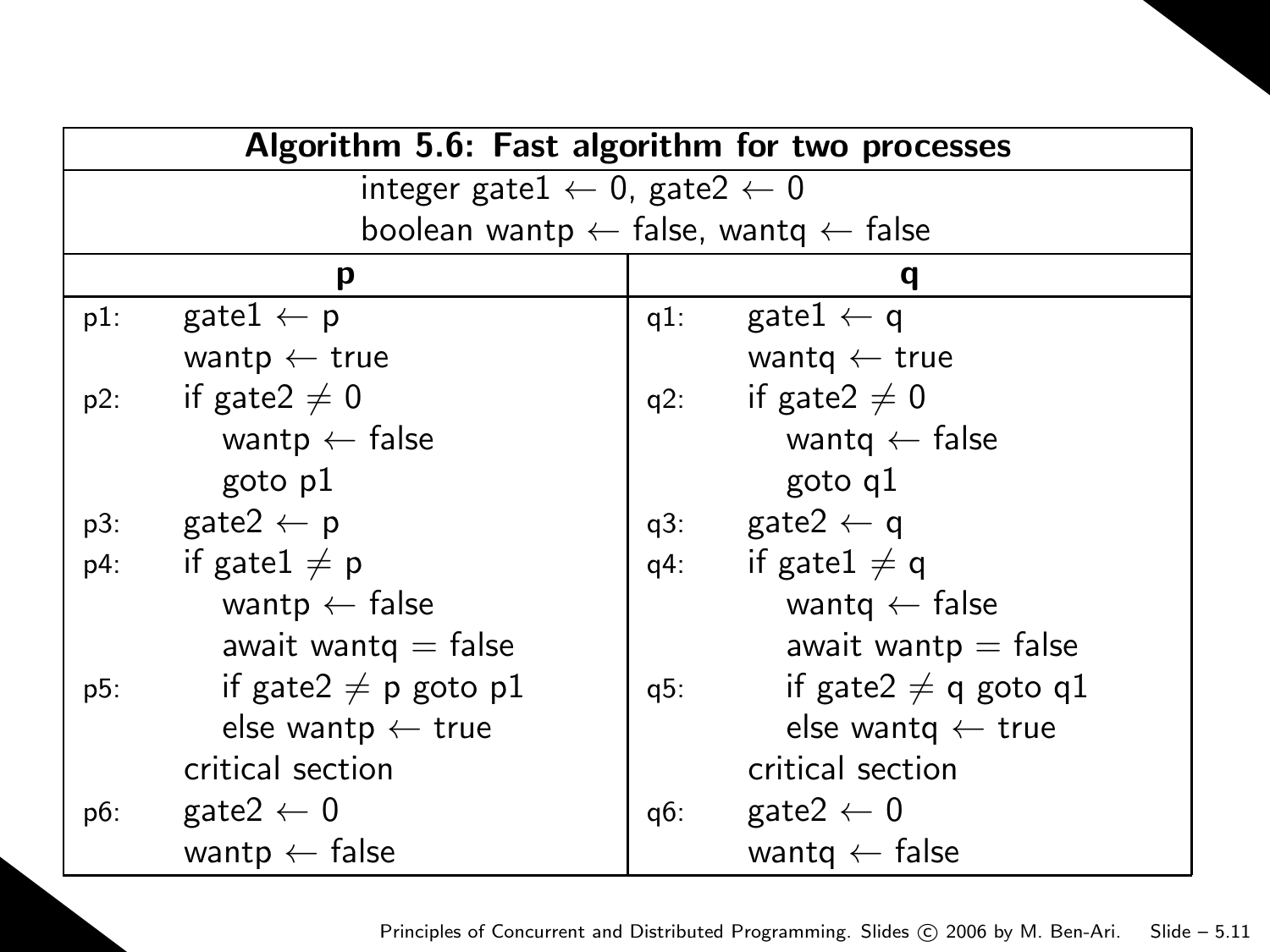|                | Algorithm 5.7: Fisher's algorithm |
|----------------|-----------------------------------|
|                | integer gate $\leftarrow 0$       |
|                | loop forever                      |
|                | non-critical section              |
|                | loop                              |
|                | await gate $= 0$                  |
| $p1:$<br>$p2:$ | gate $\leftarrow$ i               |
| $p3$ :         | delay                             |
| $p4$ :         | until gate $=$ i                  |
|                | critical section                  |
| $p5$ :         | gate $\leftarrow 0$               |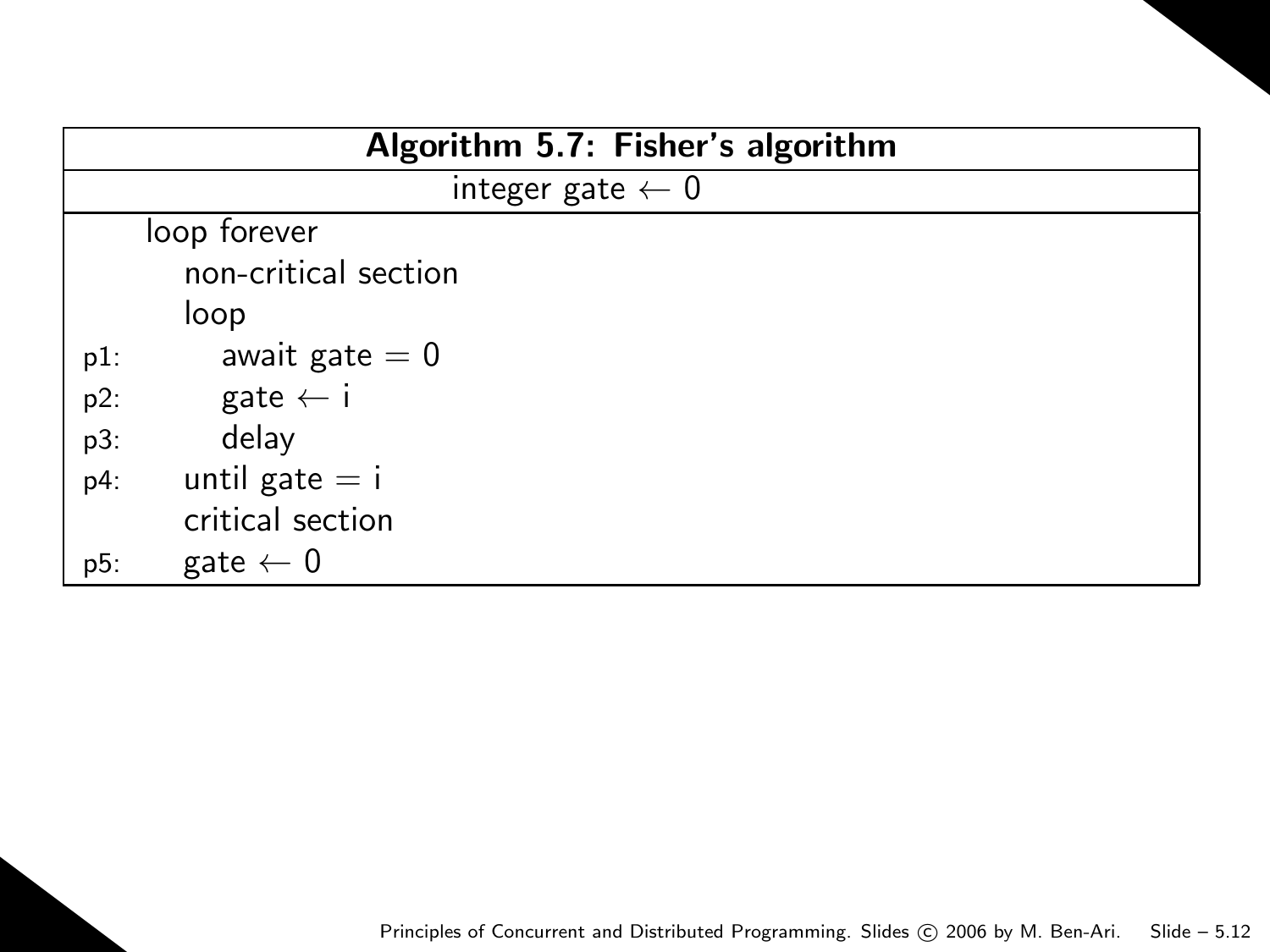| Algorithm 5.8: Lamport's one-bit algorithm            |                                |  |  |  |
|-------------------------------------------------------|--------------------------------|--|--|--|
| boolean $array[1n]$ want $\leftarrow$ [false,, false] |                                |  |  |  |
|                                                       | loop forever                   |  |  |  |
|                                                       | non-critical section           |  |  |  |
| $p1$ :                                                | want[i] $\leftarrow$ true      |  |  |  |
| $p2$ :                                                | for all processes <i>i i i</i> |  |  |  |
| p3:                                                   | $if$ want[j]                   |  |  |  |
| p4:                                                   | want[i] $\leftarrow$ false     |  |  |  |
| p5:                                                   | await not want[j]              |  |  |  |
|                                                       | goto $p1$                      |  |  |  |
| p6:                                                   | for all processes $i \, i$     |  |  |  |
| $p7$ :                                                | await not want[j]              |  |  |  |
|                                                       | critical section               |  |  |  |
| p8:                                                   | want $[i] \leftarrow$ false    |  |  |  |
|                                                       |                                |  |  |  |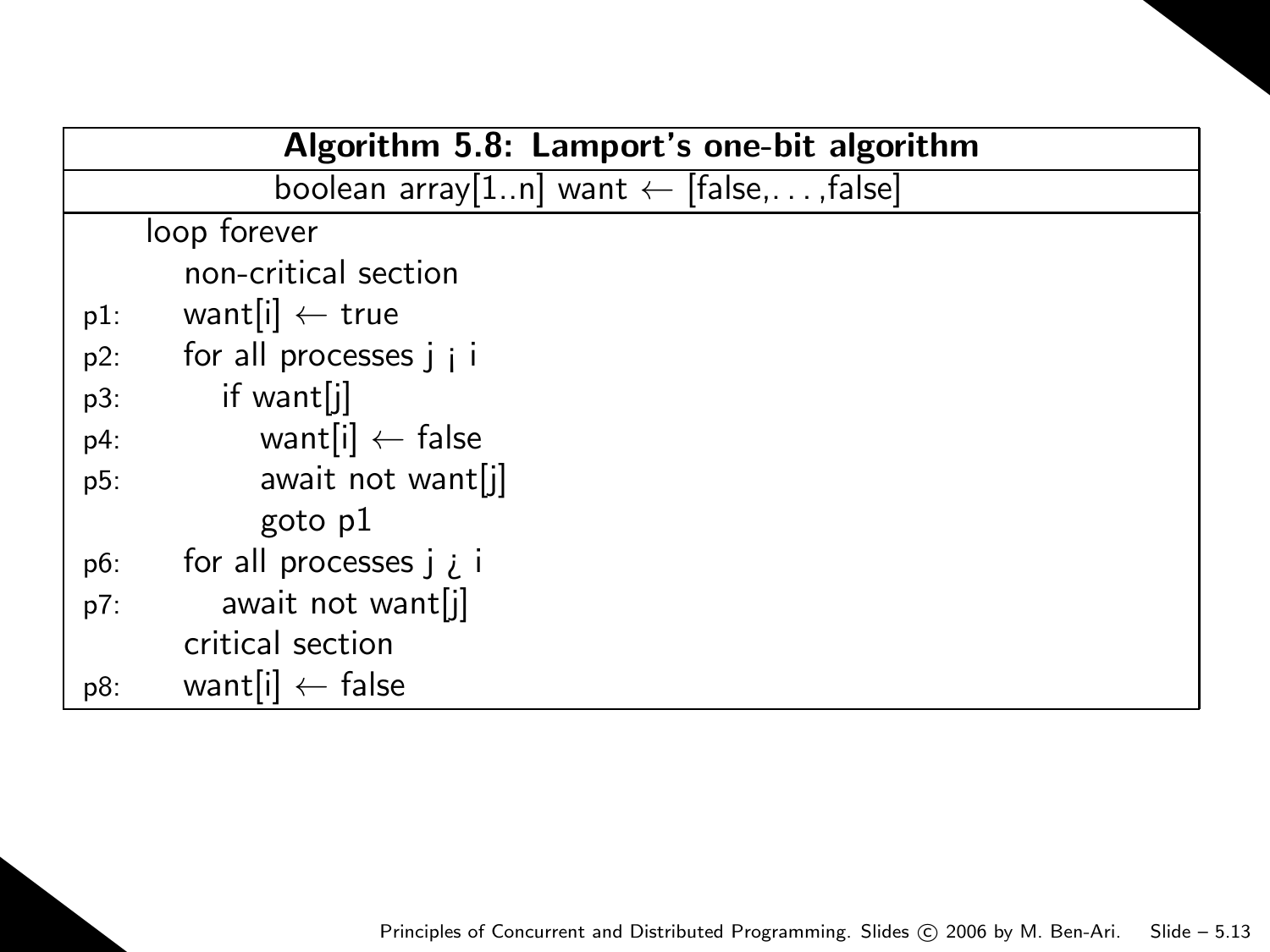| Algorithm 5.9: Manna-Pnueli central server algorithm    |  |  |  |  |
|---------------------------------------------------------|--|--|--|--|
| integer request $\leftarrow 0$ , respond $\leftarrow 0$ |  |  |  |  |
| client process i                                        |  |  |  |  |
| loop forever                                            |  |  |  |  |
| non-critical section                                    |  |  |  |  |
| while respond $\neq$ i<br>$p1$ :                        |  |  |  |  |
| request $\leftarrow$ i<br>$p2$ :                        |  |  |  |  |
| critical section                                        |  |  |  |  |
| respond $\leftarrow$ 0<br>$p3$ :                        |  |  |  |  |
| server process                                          |  |  |  |  |
| loop forever                                            |  |  |  |  |
| await request $\neq 0$<br>$p4$ :                        |  |  |  |  |
| respond $\leftarrow$ request<br>p5:                     |  |  |  |  |
| await respond $= 0$<br>p6:                              |  |  |  |  |
| request $\leftarrow 0$<br>$p7$ :                        |  |  |  |  |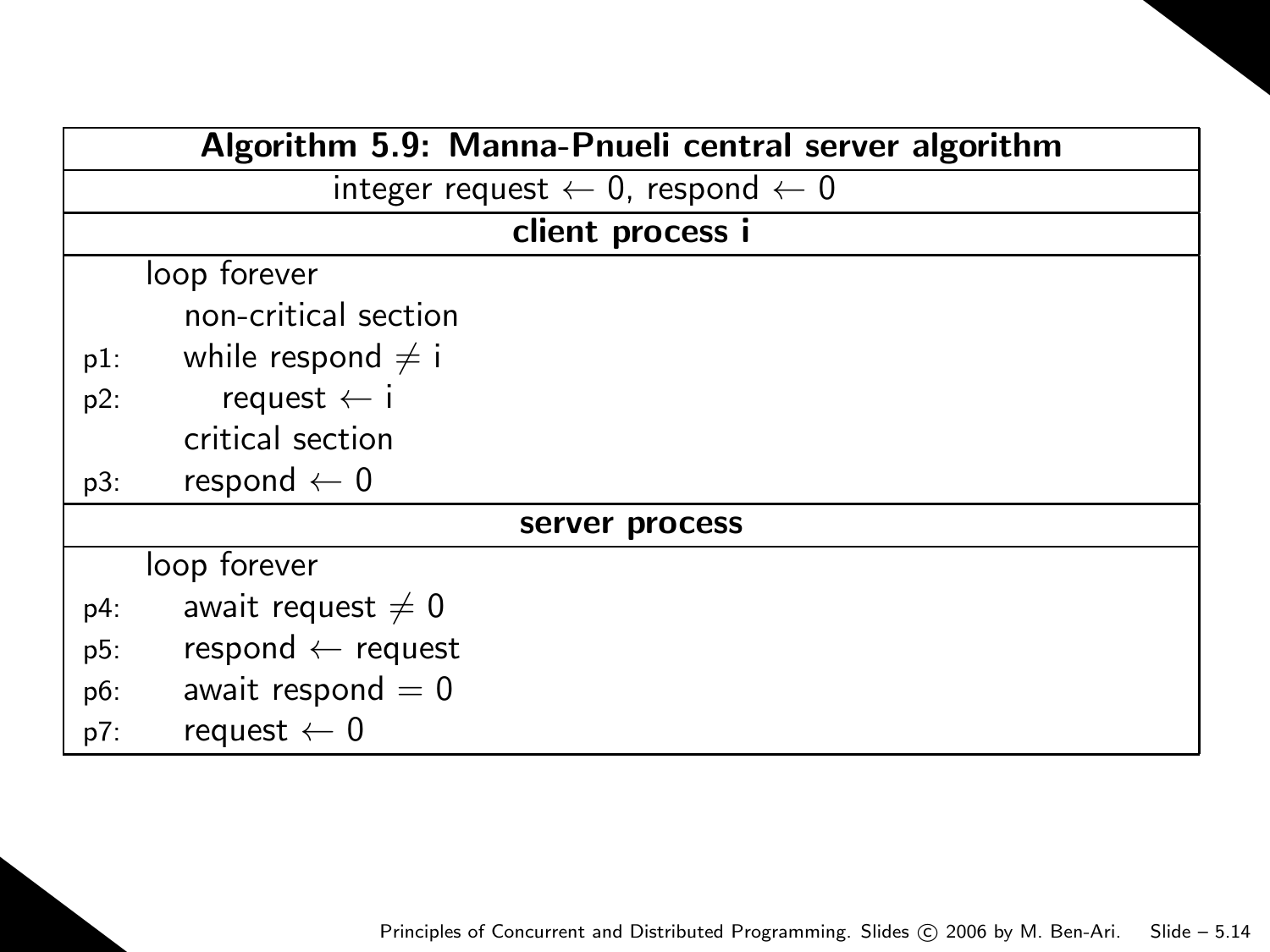#### State Changes of <sup>a</sup> Process

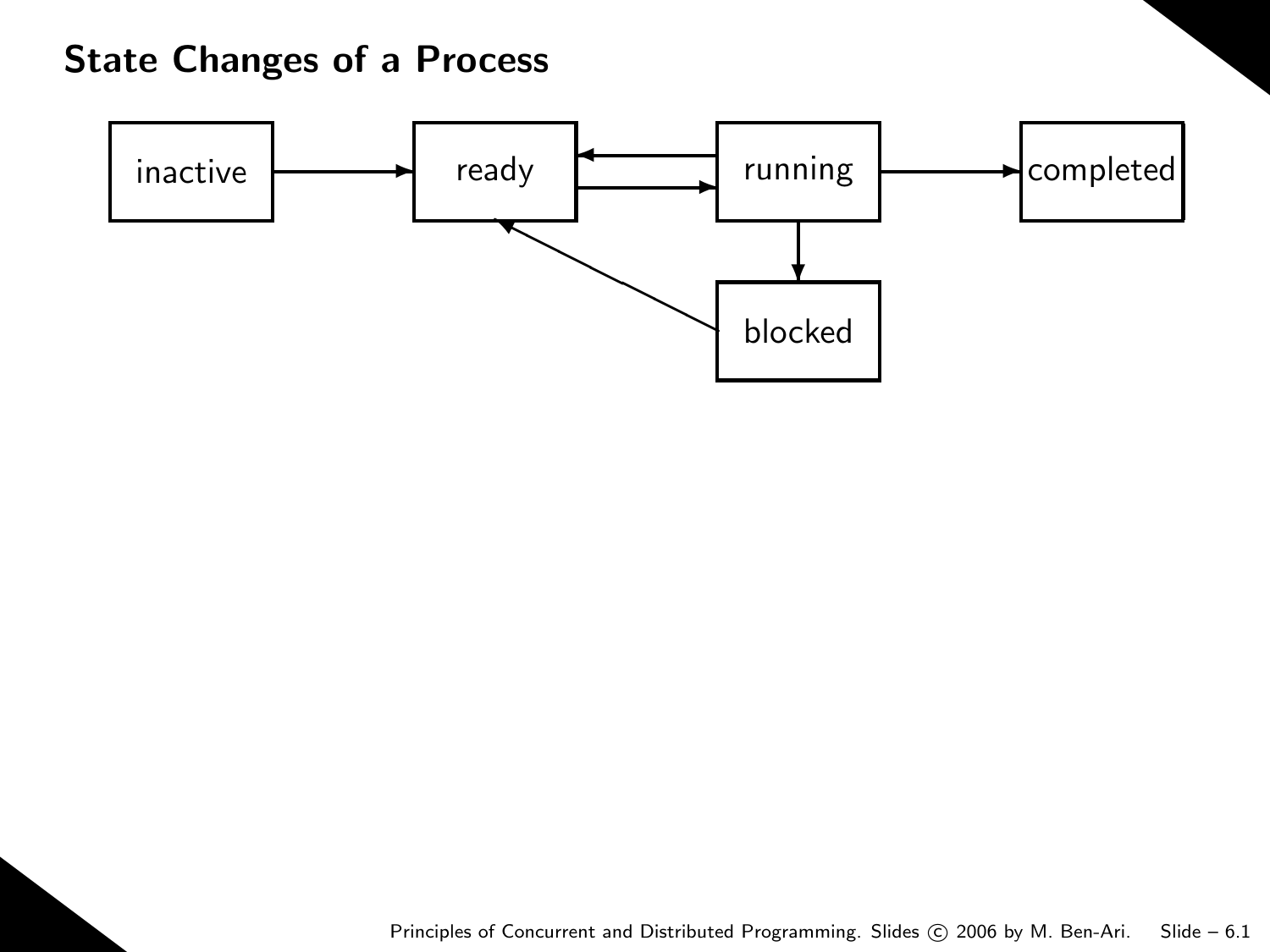| Algorithm 6.1: Critical section with semaphores (two processes) |                      |              |                      |  |
|-----------------------------------------------------------------|----------------------|--------------|----------------------|--|
| binary semaphore $S \leftarrow (1, \emptyset)$                  |                      |              |                      |  |
| p                                                               |                      |              |                      |  |
| loop forever                                                    |                      | loop forever |                      |  |
| $p1$ :                                                          | non-critical section | $q1$ :       | non-critical section |  |
| $p2$ :                                                          | wait(S)              | $q2$ :       | wait(S)              |  |
| p3:                                                             | critical section     | $q3$ :       | critical section     |  |
| $p4$ :                                                          | signal(S)            | $q4$ :       | signal(S)            |  |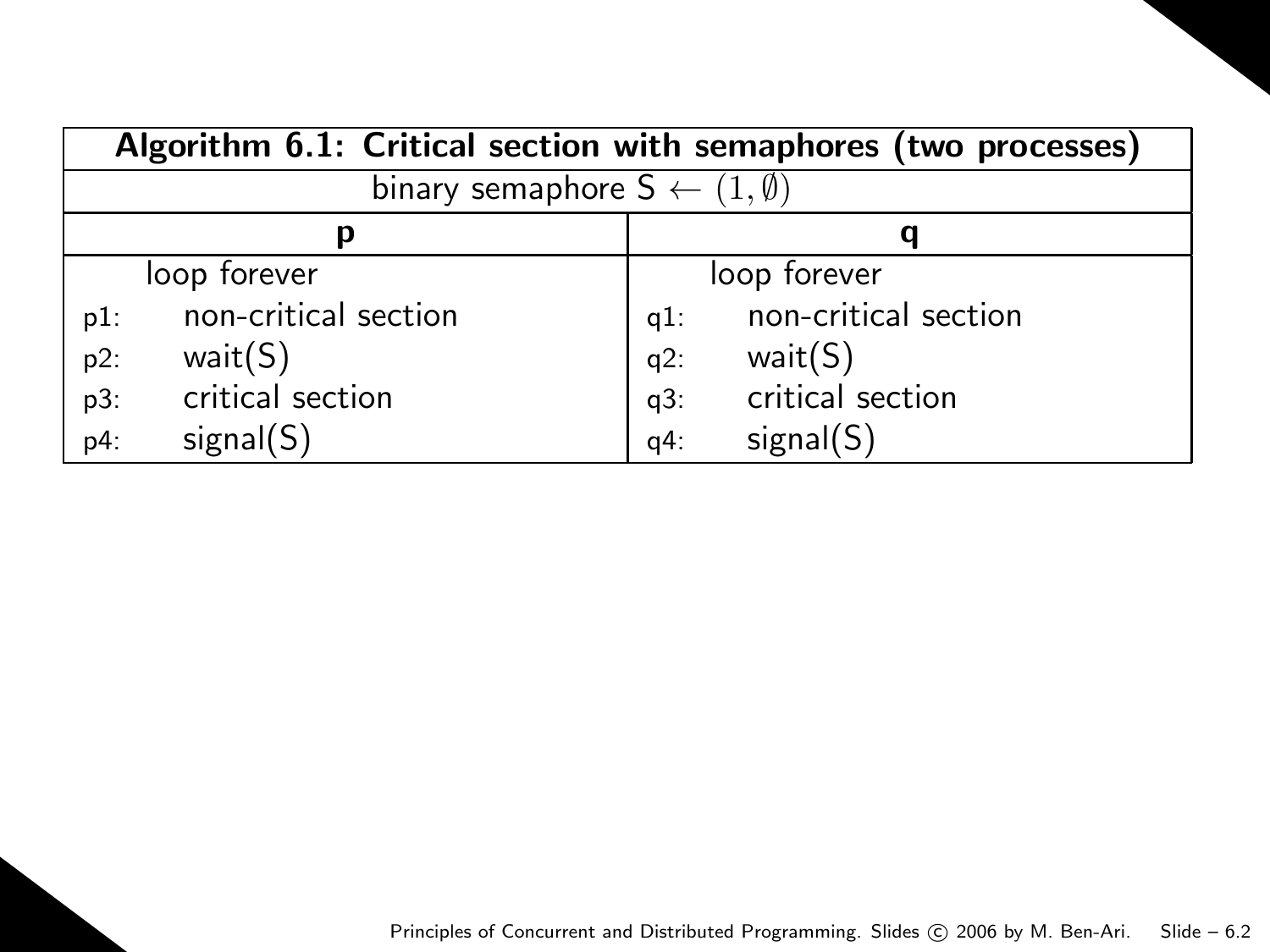| Algorithm 6.2: Critical section with semaphores (two proc., abbrev.) |                     |  |  |  |  |  |
|----------------------------------------------------------------------|---------------------|--|--|--|--|--|
| binary semaphore $S \leftarrow (1, \emptyset)$                       |                     |  |  |  |  |  |
| D                                                                    |                     |  |  |  |  |  |
| loop forever                                                         | loop forever        |  |  |  |  |  |
| wait(S)<br>$p1$ :                                                    | wait(S)<br>$q1$ :   |  |  |  |  |  |
| $p2$ :<br>signal(S)                                                  | signal(S)<br>$q2$ : |  |  |  |  |  |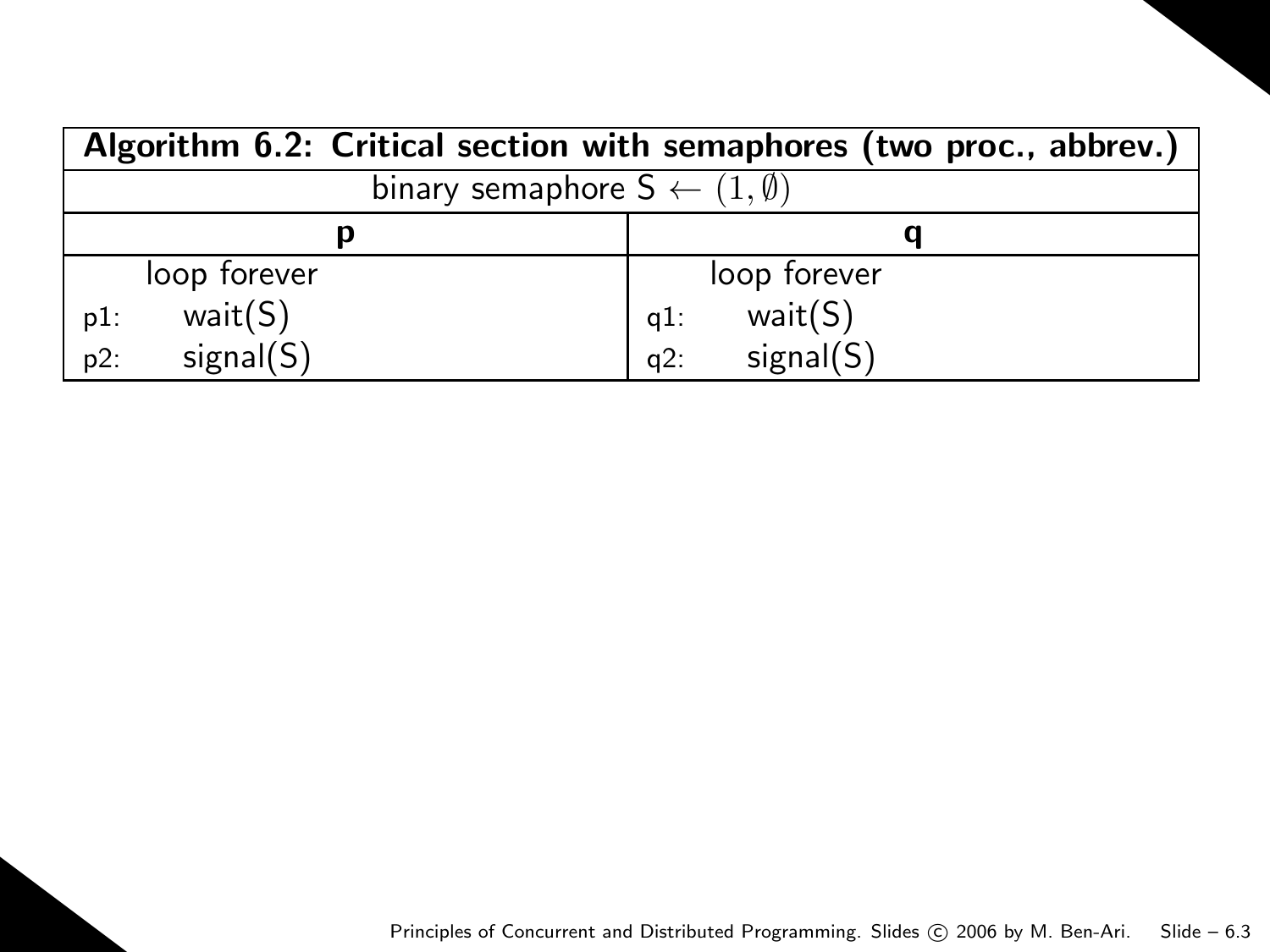State Diagram for the Semaphore Solution

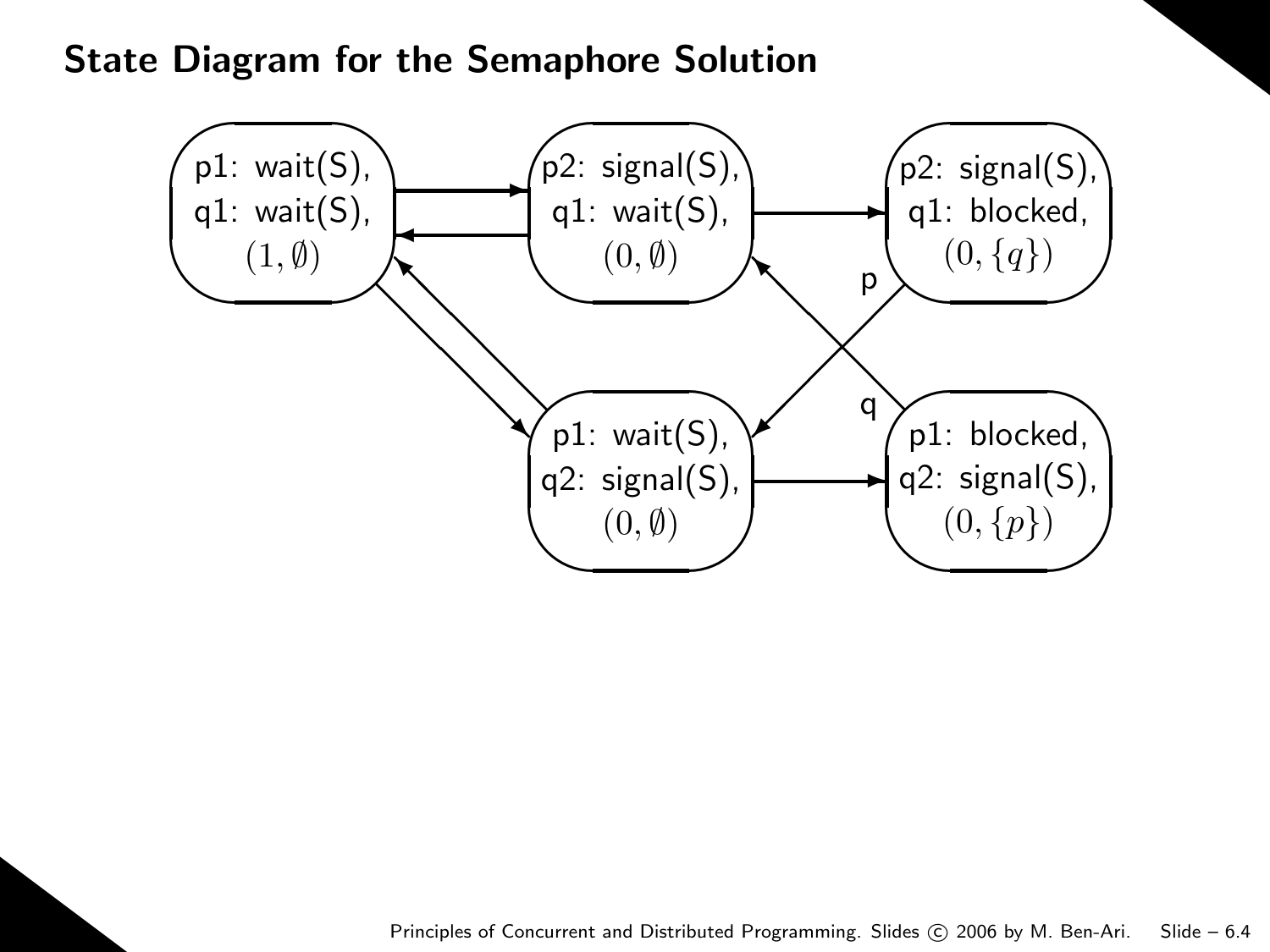|                | Algorithm 6.3: Critical section with semaphores ( $N$ proc.) |  |  |
|----------------|--------------------------------------------------------------|--|--|
|                | binary semaphore $S \leftarrow (1, \emptyset)$               |  |  |
|                | loop forever                                                 |  |  |
| $p1$ :         | non-critical section                                         |  |  |
| $p2:$<br>$p3:$ | wait(S)                                                      |  |  |
|                | critical section                                             |  |  |
| $p4$ :         | signal(S)                                                    |  |  |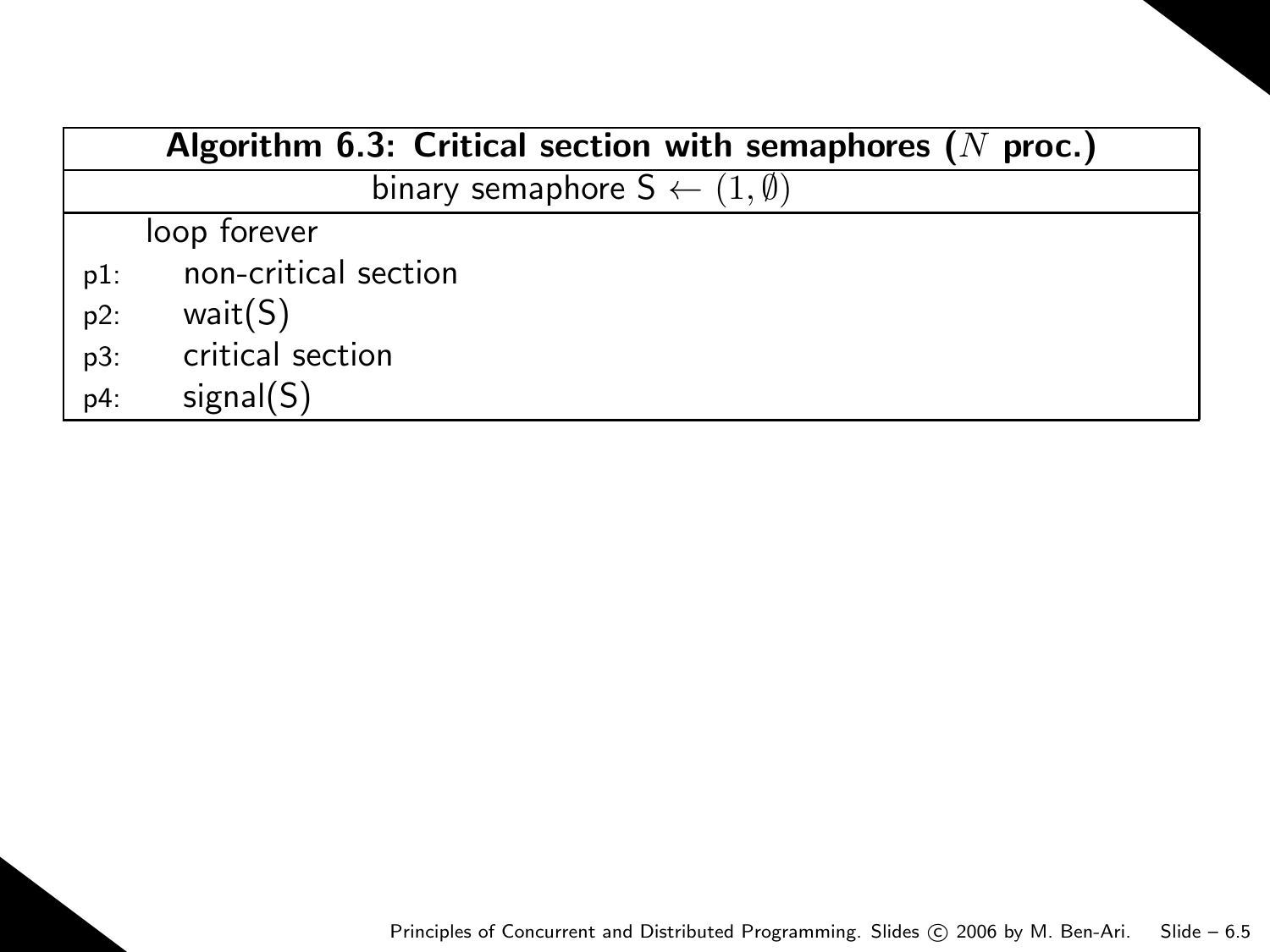|        |              |                                                | Algorithm 6.4: Critical section with semaphores $(N \text{ proc.}, \text{ abbrev.})$ |  |
|--------|--------------|------------------------------------------------|--------------------------------------------------------------------------------------|--|
|        |              | binary semaphore $S \leftarrow (1, \emptyset)$ |                                                                                      |  |
|        | loop forever |                                                |                                                                                      |  |
| $p1$ : | wait $(S)$   |                                                |                                                                                      |  |
| $p2$ : | signal(S)    |                                                |                                                                                      |  |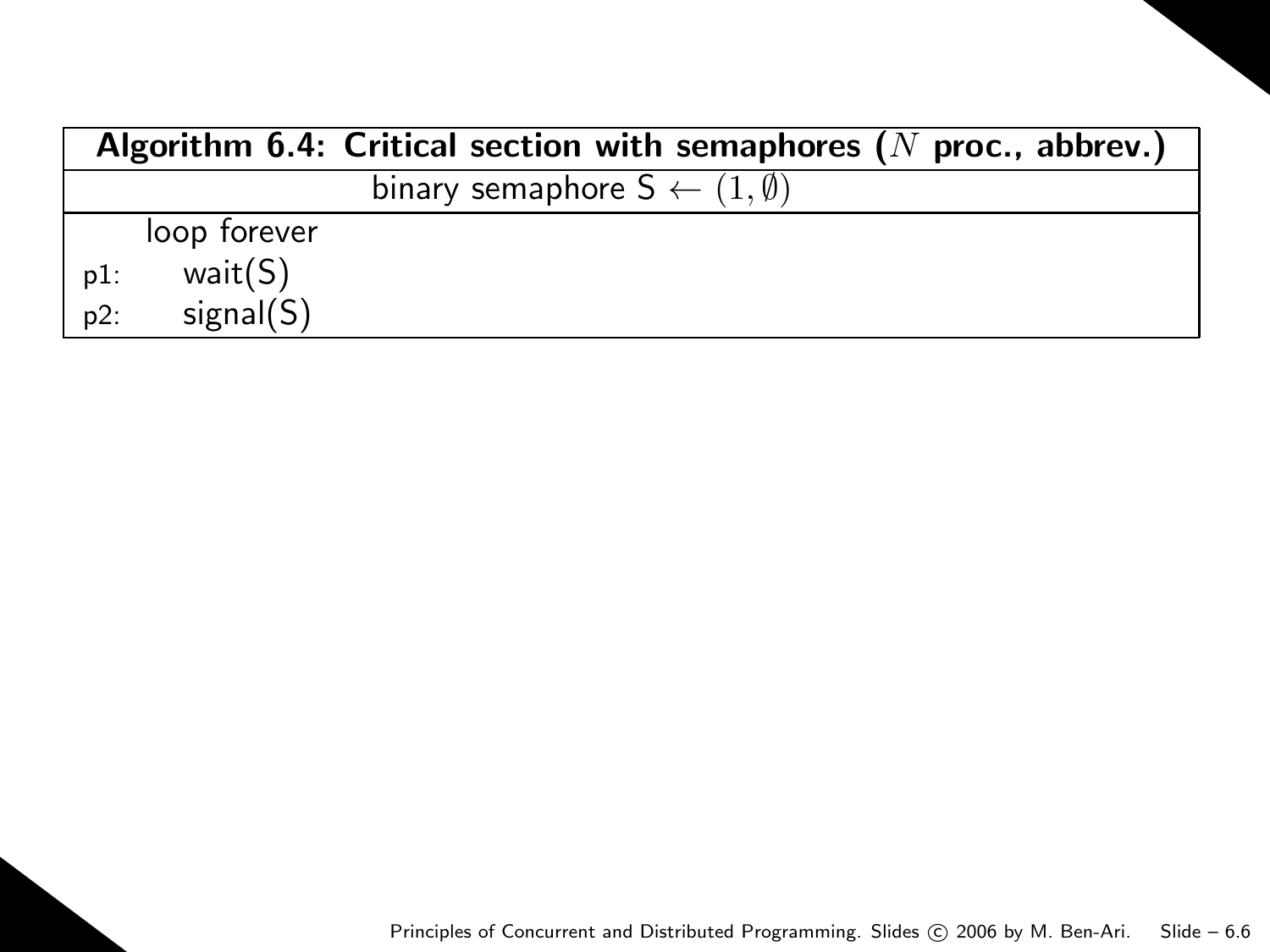## Scenario for Starvation

| n              | Process p          | Process q   | Process r          | S S             |
|----------------|--------------------|-------------|--------------------|-----------------|
|                | p1: wait(S)        | q1: wait(S) | r1: wait(S)        | $(1,\emptyset)$ |
| 2 <sup>1</sup> | $p2:$ signal $(S)$ | q1: wait(S) | r1: wait(S)        | $(0,\emptyset)$ |
| 3 <sup>1</sup> | $p2:$ signal $(S)$ | q1: blocked | r1: wait(S)        | $(0,\{q\})$     |
| $\overline{4}$ | p1: signal(S)      | q1: blocked | r1: blocked        | $(0,\{q,r\})$   |
| 5 <sup>1</sup> | p1: wait(S)        | q1: blocked | $r2:$ signal $(S)$ | $(0,\{q\})$     |
| 6              | p1: blocked        | q1: blocked | $r2:$ signal $(S)$ | $(0,\{p,q\})$   |
|                | $p2:$ signal(S)    | q1: blocked | r1: wait(S)        | $(0,\{q\})$     |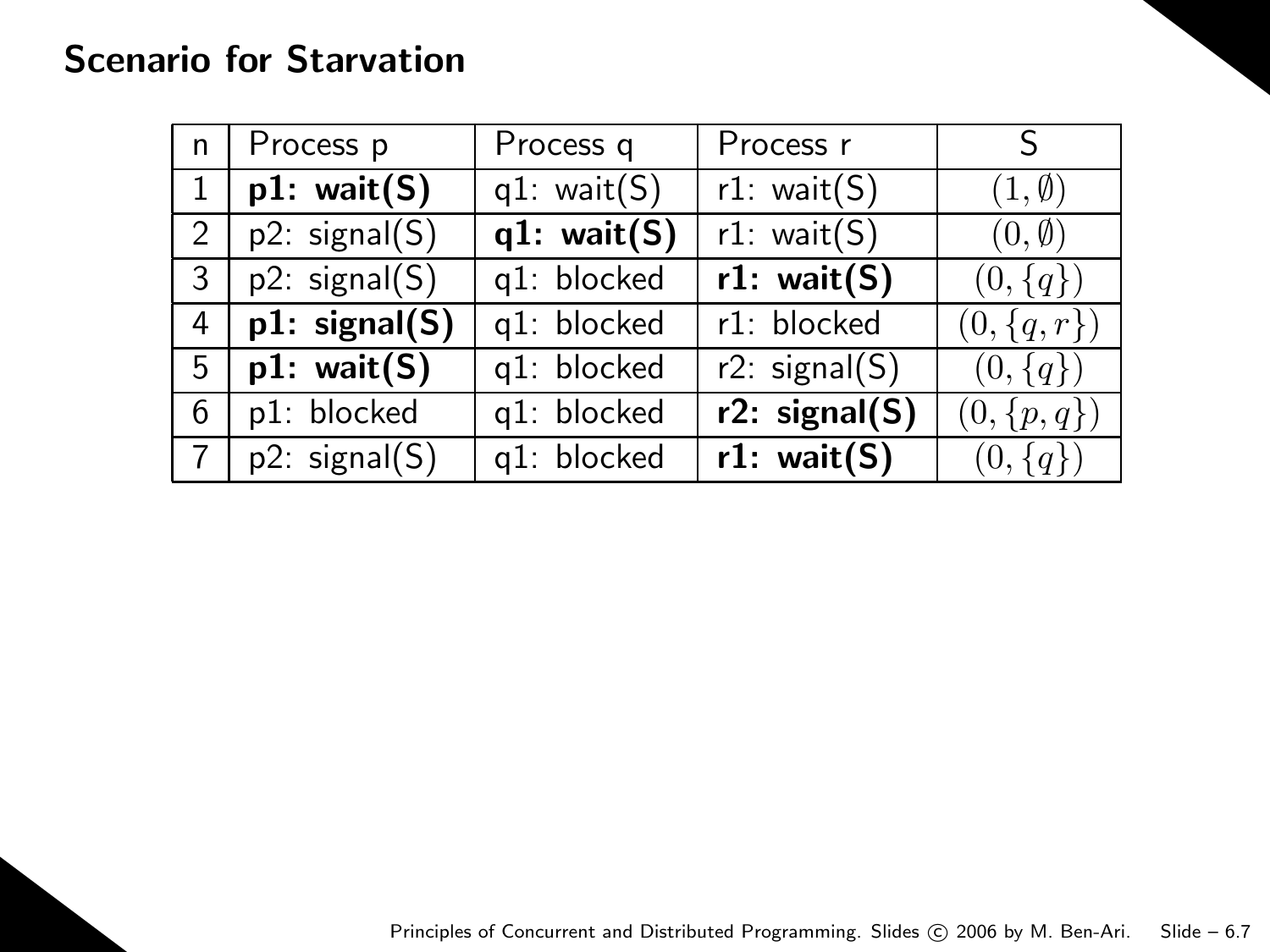| <b>Algorithm 6.5: Mergesort</b> |                                                 |                       |  |  |  |
|---------------------------------|-------------------------------------------------|-----------------------|--|--|--|
|                                 | integer array A                                 |                       |  |  |  |
|                                 | binary semaphore $S1 \leftarrow (0, \emptyset)$ |                       |  |  |  |
|                                 | binary semaphore $S2 \leftarrow (0, \emptyset)$ |                       |  |  |  |
| sort1                           | sort2                                           | merge                 |  |  |  |
| p1: sort 1st half of A          | q1: sort 2nd half of A                          | $r1:$ wait(S1)        |  |  |  |
| $p2:$ signal(S1)                | $q2:$ signal(S2)                                | $r2:$ wait(S2)        |  |  |  |
| p3:                             | $q3$ :                                          | r3: merge halves of A |  |  |  |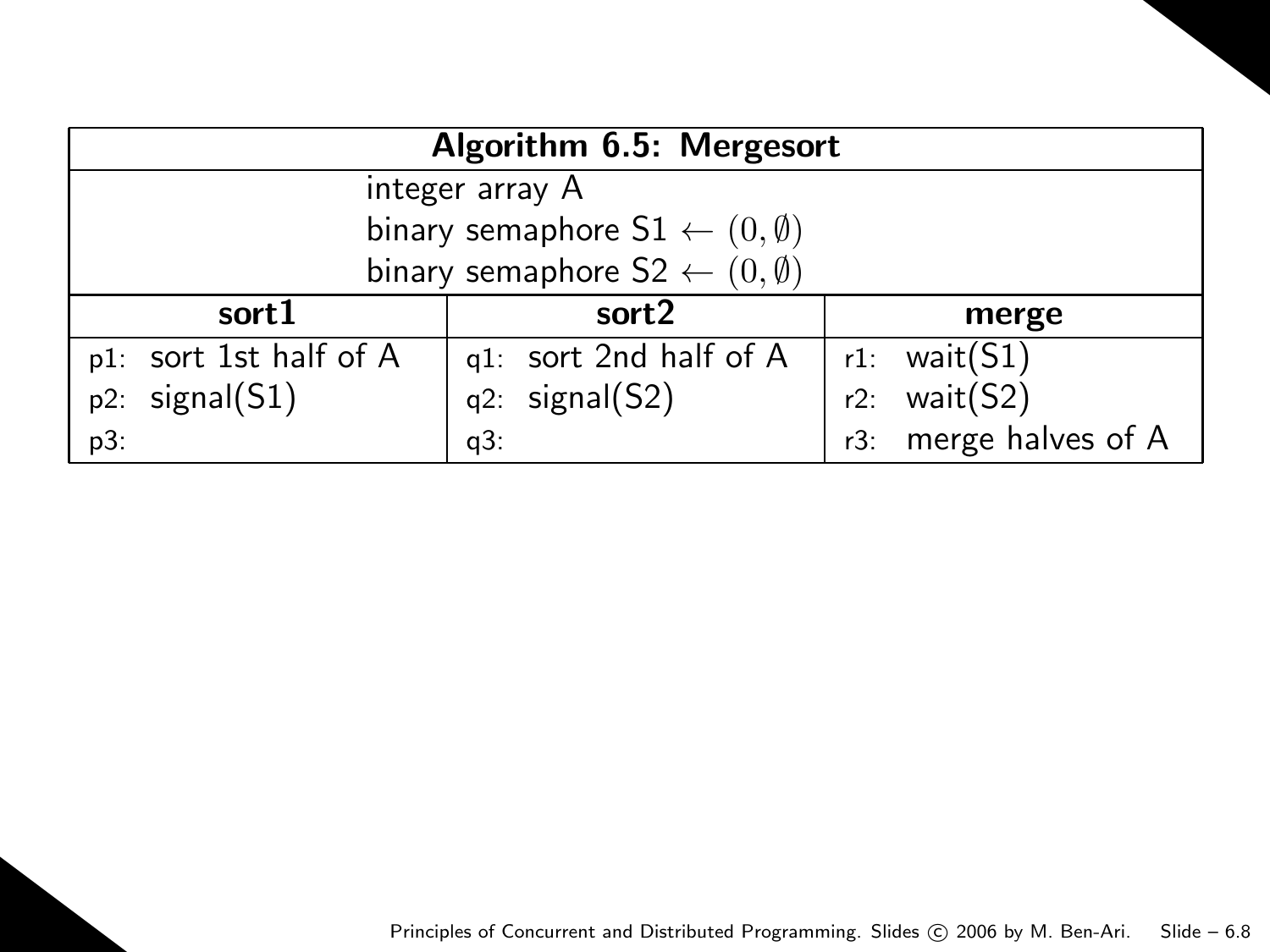|        | Algorithm 6.6: Producer-consumer (infinite buffer)          |        |                             |  |  |
|--------|-------------------------------------------------------------|--------|-----------------------------|--|--|
|        | infinite queue of data Type buffer $\leftarrow$ empty queue |        |                             |  |  |
|        | semaphore notEmpty $\leftarrow (0, \emptyset)$              |        |                             |  |  |
|        | producer<br>consumer                                        |        |                             |  |  |
|        | dataType d                                                  |        | dataType d                  |  |  |
|        | loop forever                                                |        | loop forever                |  |  |
| $p1$ : | $d \leftarrow$ produce                                      | $q1$ : | wait(notEmpty)              |  |  |
| $p2$ : | append(d, buffer)                                           | q2:    | $d \leftarrow$ take(buffer) |  |  |
| $p3$ : | signal(notEmpty)                                            | $q3$ : | consume(d)                  |  |  |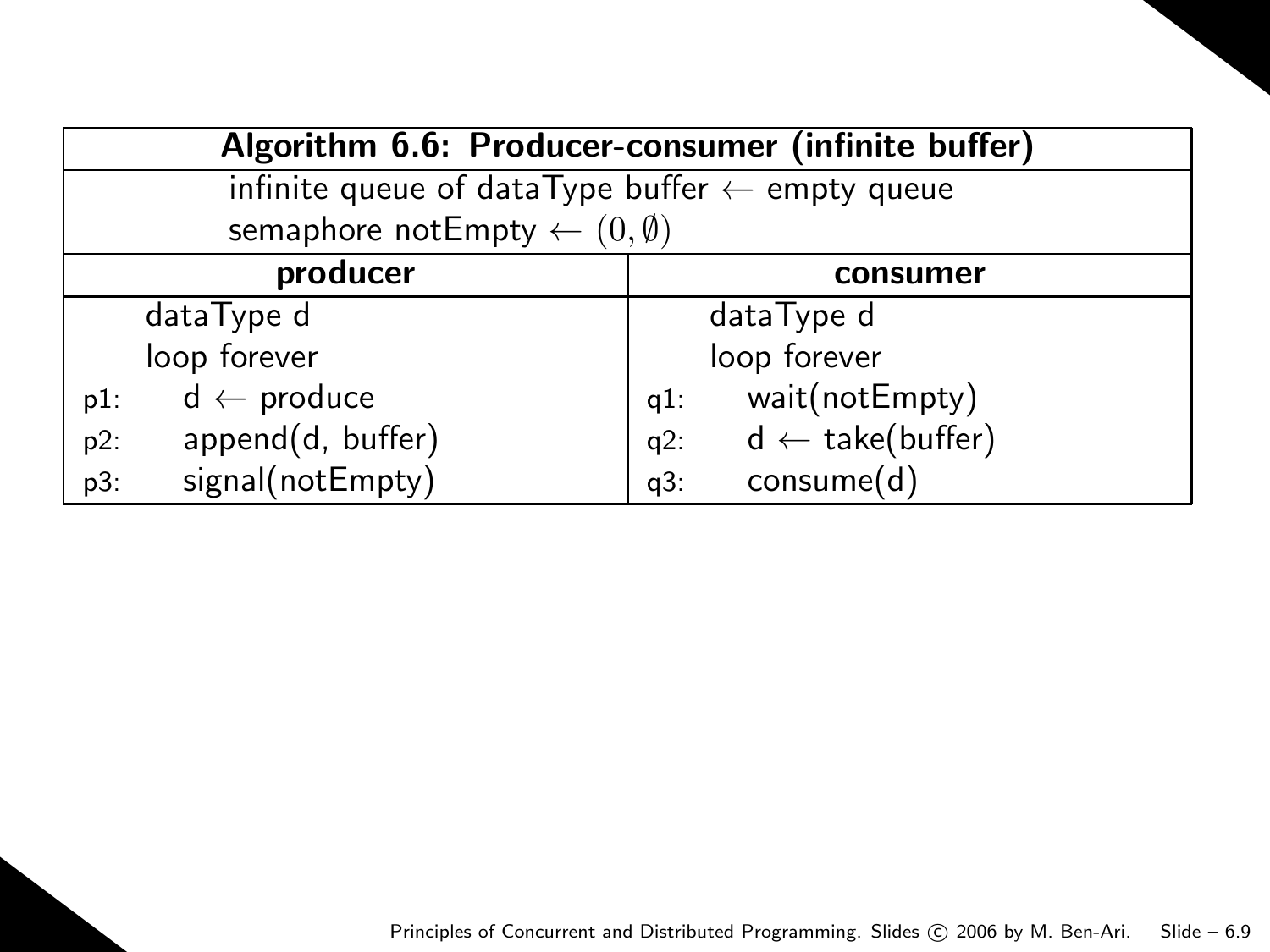# Partial State Diagram for Producer-Consumer with Infinite Buffer

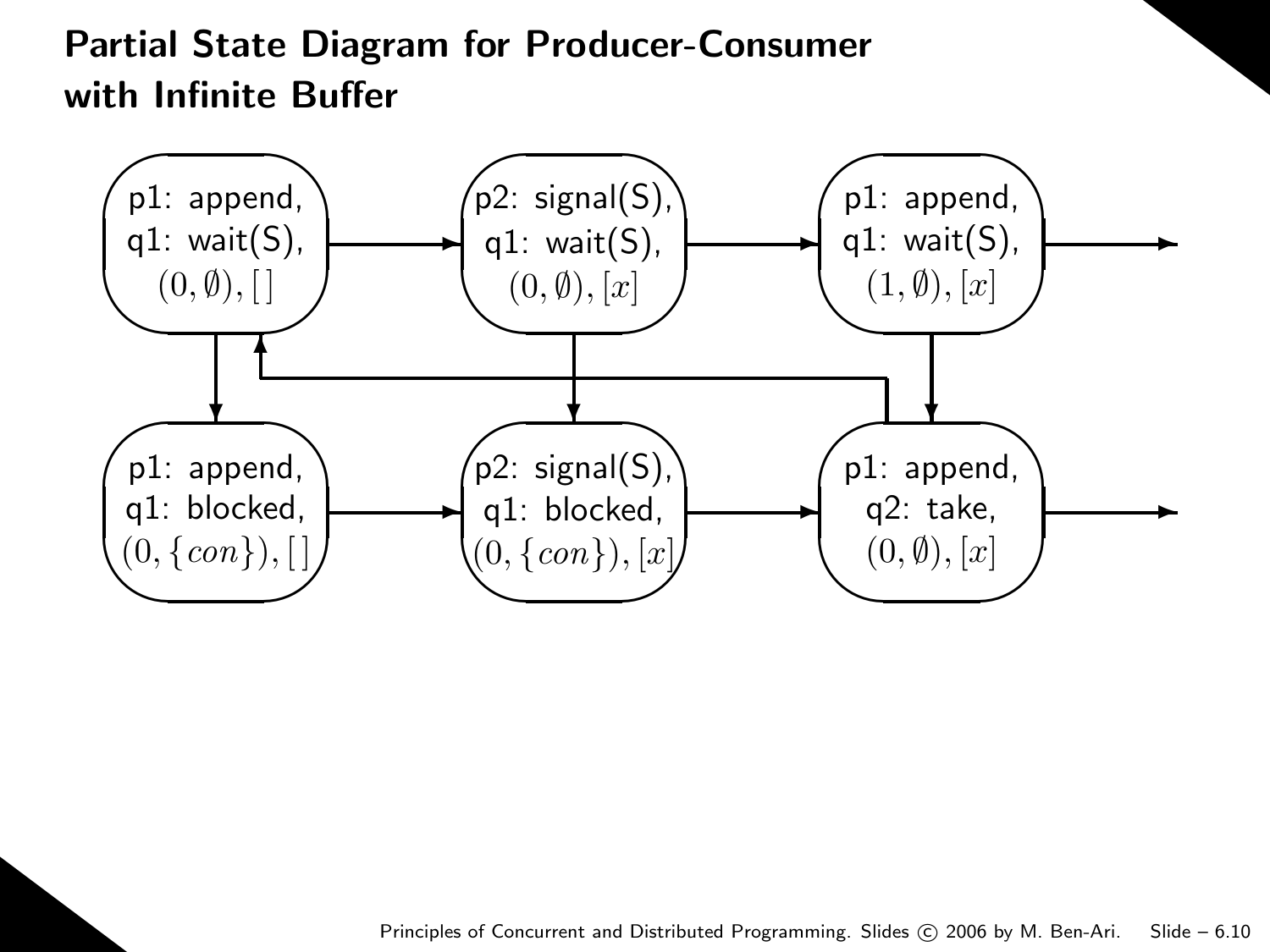| Algorithm 6.7: Producer-consumer (infinite buffer, abbreviated) |                                       |  |  |  |
|-----------------------------------------------------------------|---------------------------------------|--|--|--|
| infinite queue of data Type buffer $\leftarrow$ empty queue     |                                       |  |  |  |
| semaphore not Empty $\leftarrow (0, \emptyset)$                 |                                       |  |  |  |
| producer<br>consumer                                            |                                       |  |  |  |
| dataType d                                                      | dataType d                            |  |  |  |
| loop forever                                                    | loop forever                          |  |  |  |
| append(d, buffer)<br>$p1$ :                                     | wait(notEmpty)<br>$q1$ :              |  |  |  |
| signal(notEmpty)<br>$p2$ :                                      | $d \leftarrow$ take(buffer)<br>$q2$ : |  |  |  |
|                                                                 |                                       |  |  |  |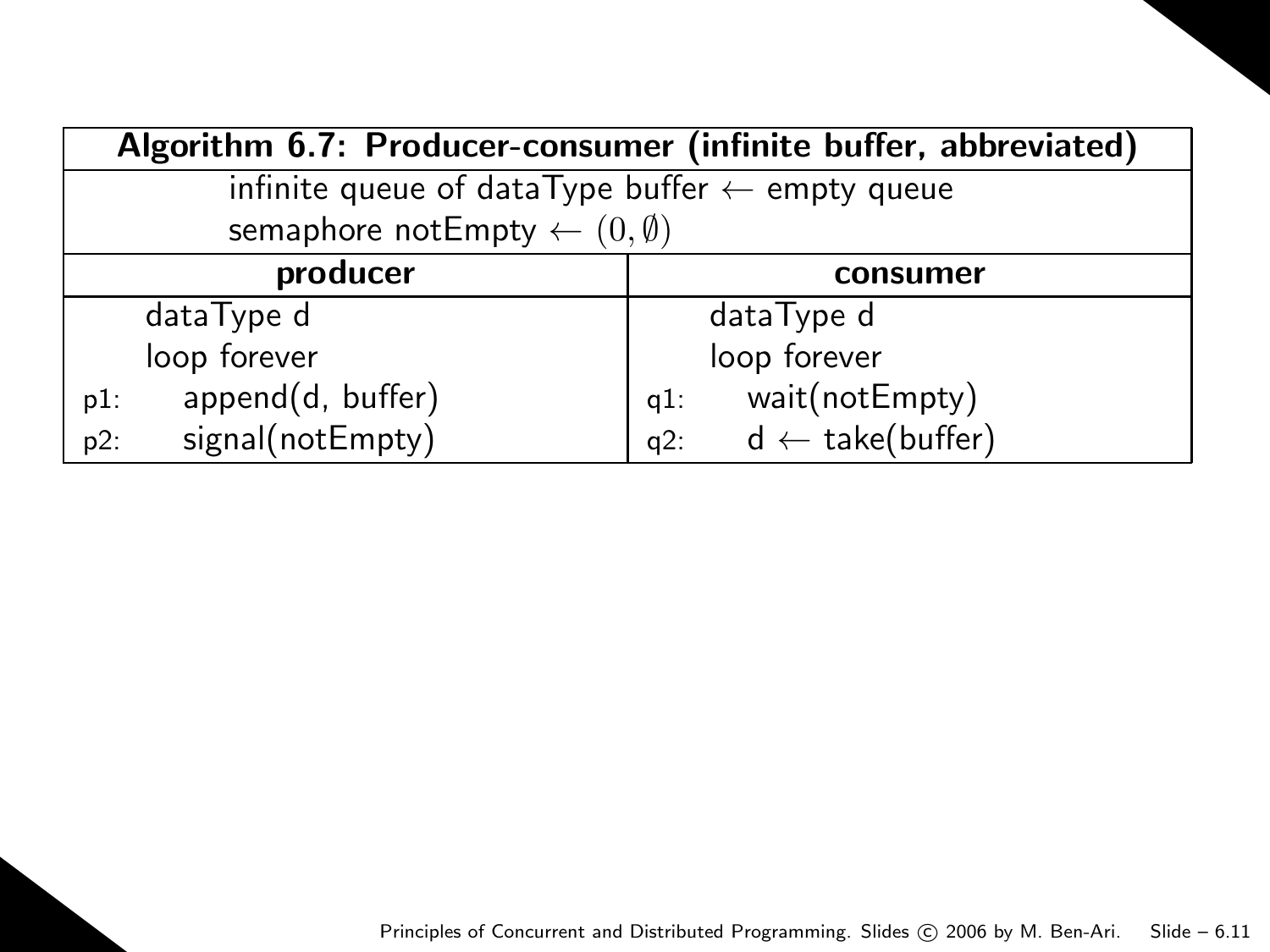|        | Algorithm 6.8: Producer-consumer (finite buffer, semaphores) |        |                             |  |  |
|--------|--------------------------------------------------------------|--------|-----------------------------|--|--|
|        | finite queue of dataType buffer $\leftarrow$ empty queue     |        |                             |  |  |
|        | semaphore not Empty $\leftarrow (0, \emptyset)$              |        |                             |  |  |
|        | semaphore notFull $\leftarrow (N, \emptyset)$                |        |                             |  |  |
|        | producer<br>consumer                                         |        |                             |  |  |
|        | dataType d                                                   |        | dataType d                  |  |  |
|        | loop forever                                                 |        | loop forever                |  |  |
| $p1$ : | $d \leftarrow$ produce                                       | $q1$ : | wait(notEmpty)              |  |  |
| p2:    | wait(notFull)                                                | $q2$ : | $d \leftarrow$ take(buffer) |  |  |
| p3:    | append(d, buffer)                                            | q3:    | signal(notFull)             |  |  |
| p4:    | signal(notEmpty)                                             | $q4$ : | consume(d)                  |  |  |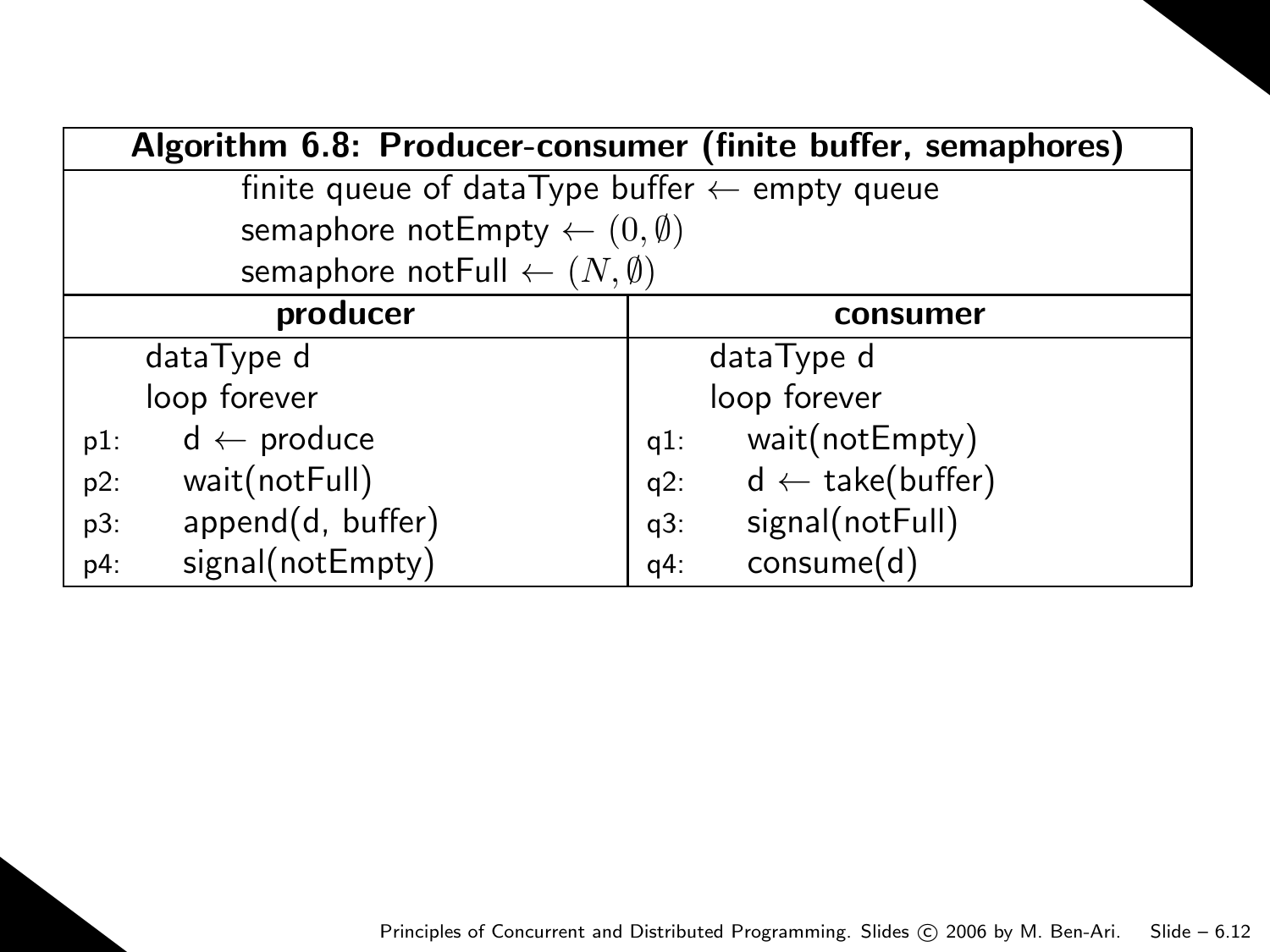#### Scenario with Busy Waiting

|                | $n \mid$ Process p | Process q   | -S             |
|----------------|--------------------|-------------|----------------|
| $\mathbf{1}$   | p1: wait(S)        | q1: wait(S) | $\overline{1}$ |
| 2 <sup>1</sup> | $p2:$ signal(S)    | q1: wait(S) |                |
| $\mathcal{S}$  | p2: signal(S)      | q1: wait(S) |                |
|                | 4   p1: wait(S)    | q1: wait(S) |                |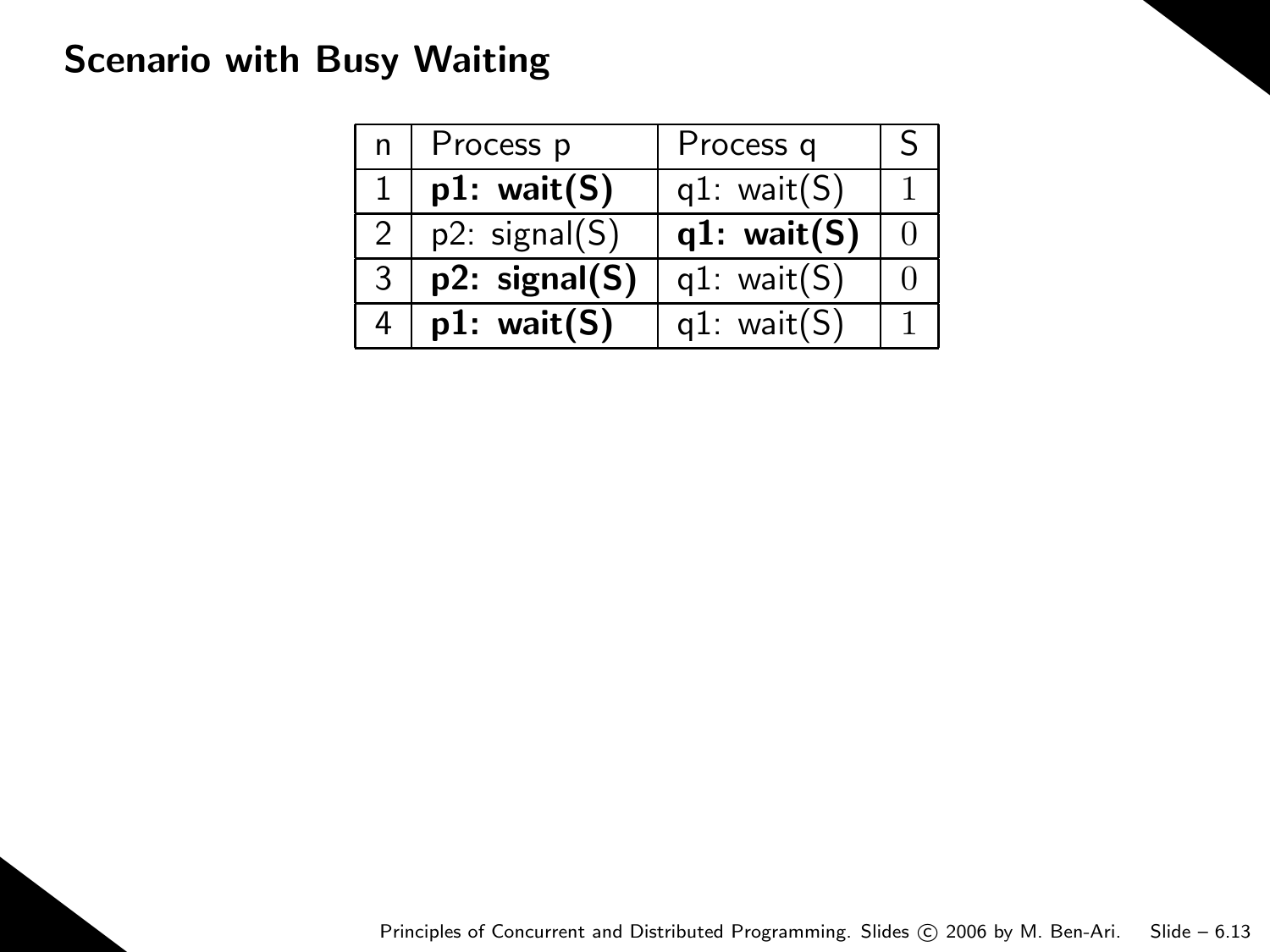#### Algorithm 6.9: Dining philosophers (outline)

loop forever

- p1:think
- preprotocolp2:
- p3:eat

 postprotocolp4: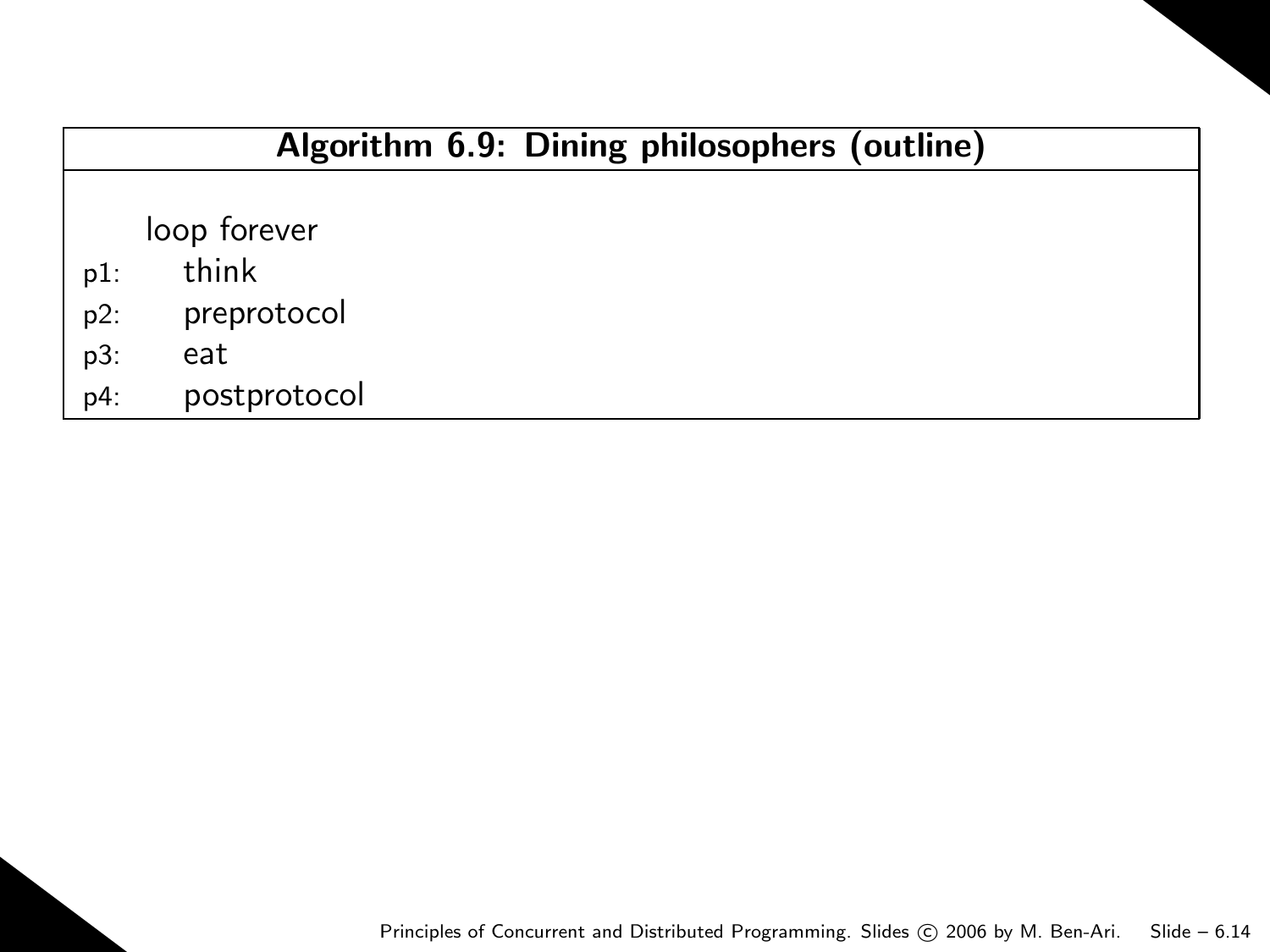### **The Dining Philosophers**

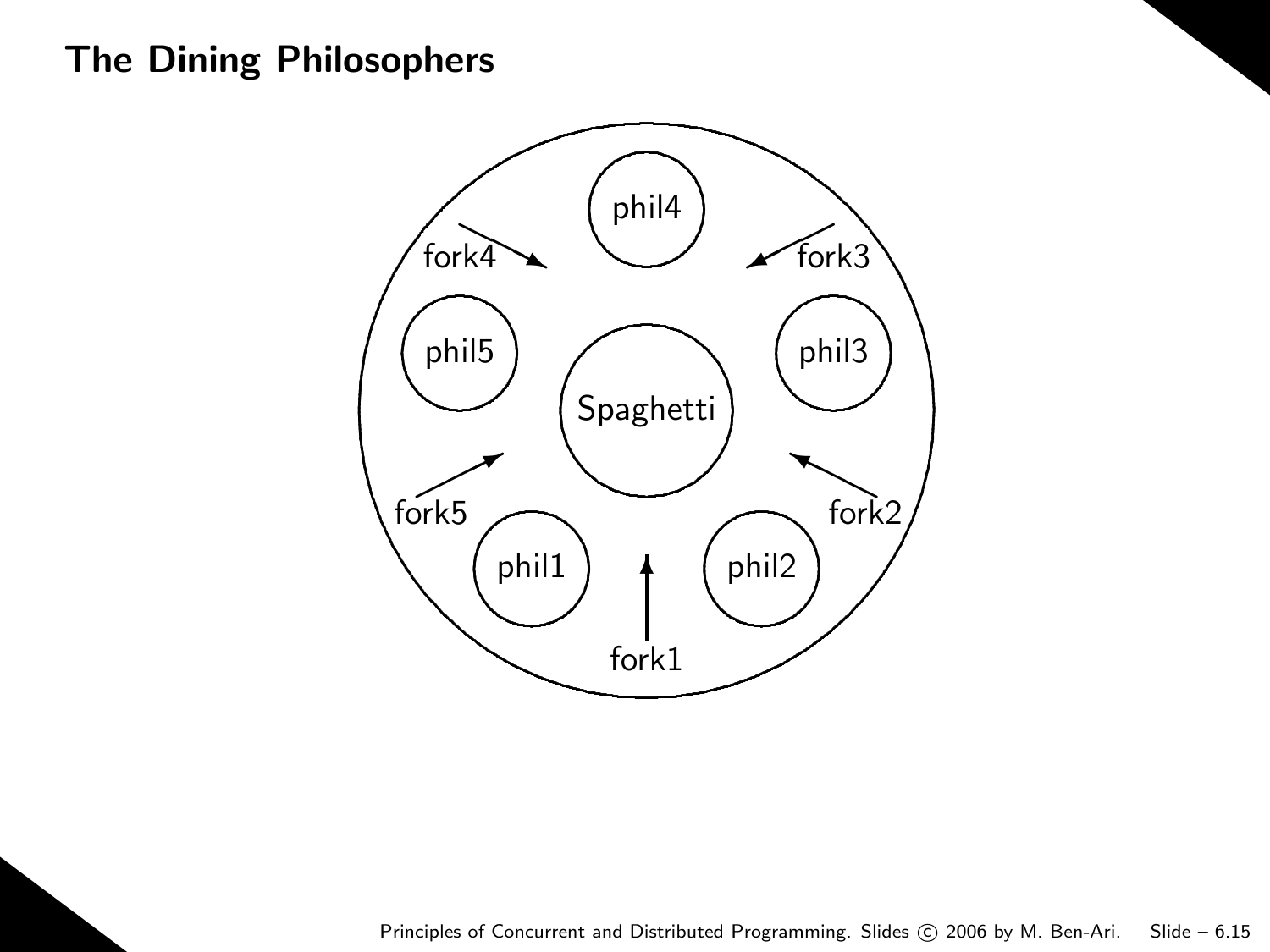|                                                    | Algorithm 6.10: Dining philosophers (first attempt) |  |  |  |
|----------------------------------------------------|-----------------------------------------------------|--|--|--|
| semaphore array [04] fork $\leftarrow$ [1,1,1,1,1] |                                                     |  |  |  |
|                                                    | loop forever                                        |  |  |  |
| $p1$ :                                             | think                                               |  |  |  |
| $p2$ :                                             | wait(fork[i])                                       |  |  |  |
| $p3$ :                                             | wait(fork $[i+1]$ )                                 |  |  |  |
| $p4$ :                                             | eat                                                 |  |  |  |
| p5:                                                | signal(fork[i])                                     |  |  |  |
| p6:                                                | $signal(fork[i+1])$                                 |  |  |  |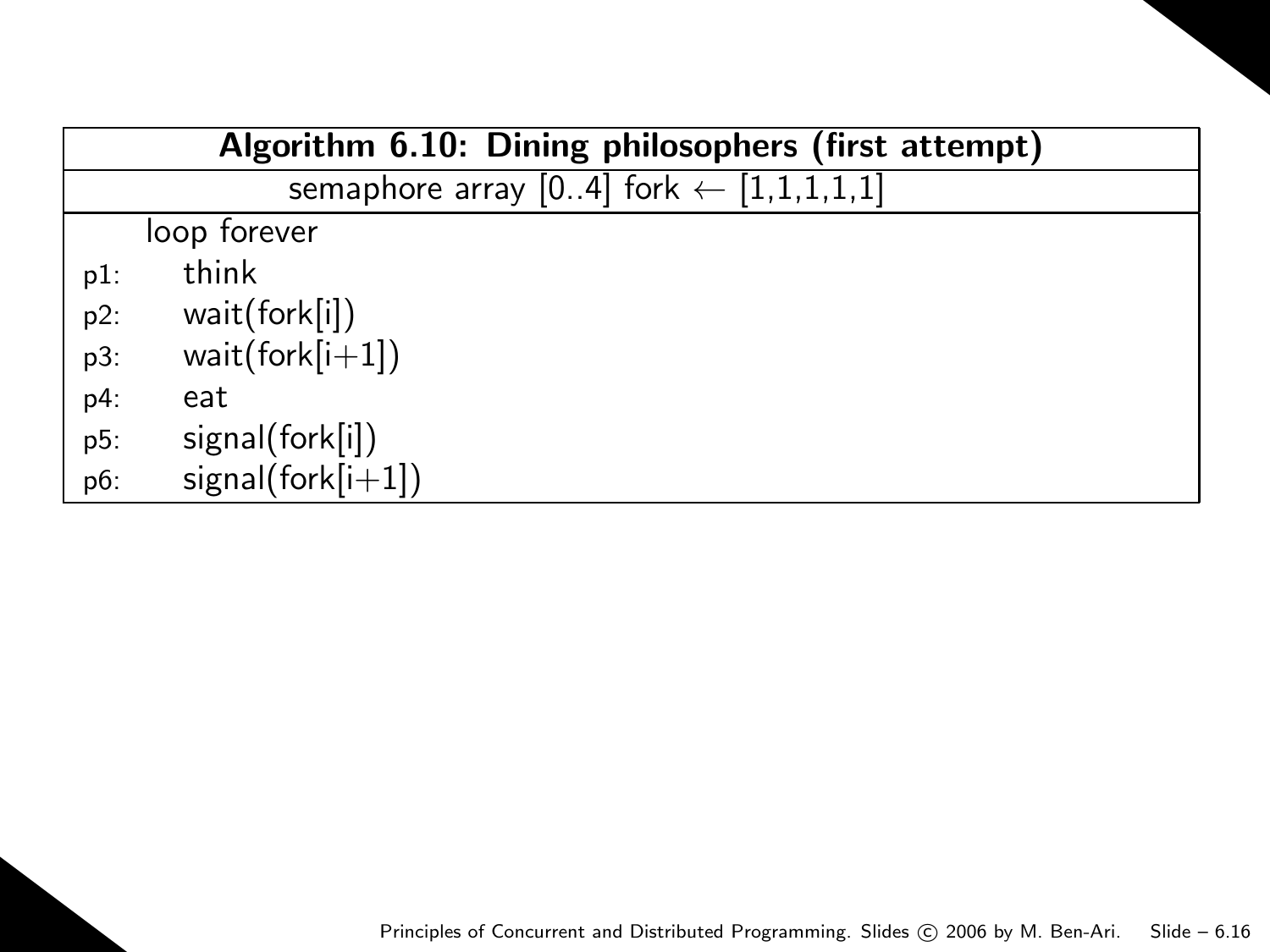|        | Algorithm 6.11: Dining philosophers (second attempt) |  |  |
|--------|------------------------------------------------------|--|--|
|        | semaphore array [04] fork $\leftarrow$ [1,1,1,1,1]   |  |  |
|        | semaphore room $\leftarrow$ 4                        |  |  |
|        | loop forever                                         |  |  |
| $p1$ : | think                                                |  |  |
| p2:    | wait(room)                                           |  |  |
| p3:    | wait(fork[i])                                        |  |  |
| p4:    | wait(fork $[i+1]$ )                                  |  |  |
| p5:    | eat                                                  |  |  |
| p6:    | signal(fork[i])                                      |  |  |
| p7:    | $signal(fork[i+1])$                                  |  |  |
| p8:    | signal(room)                                         |  |  |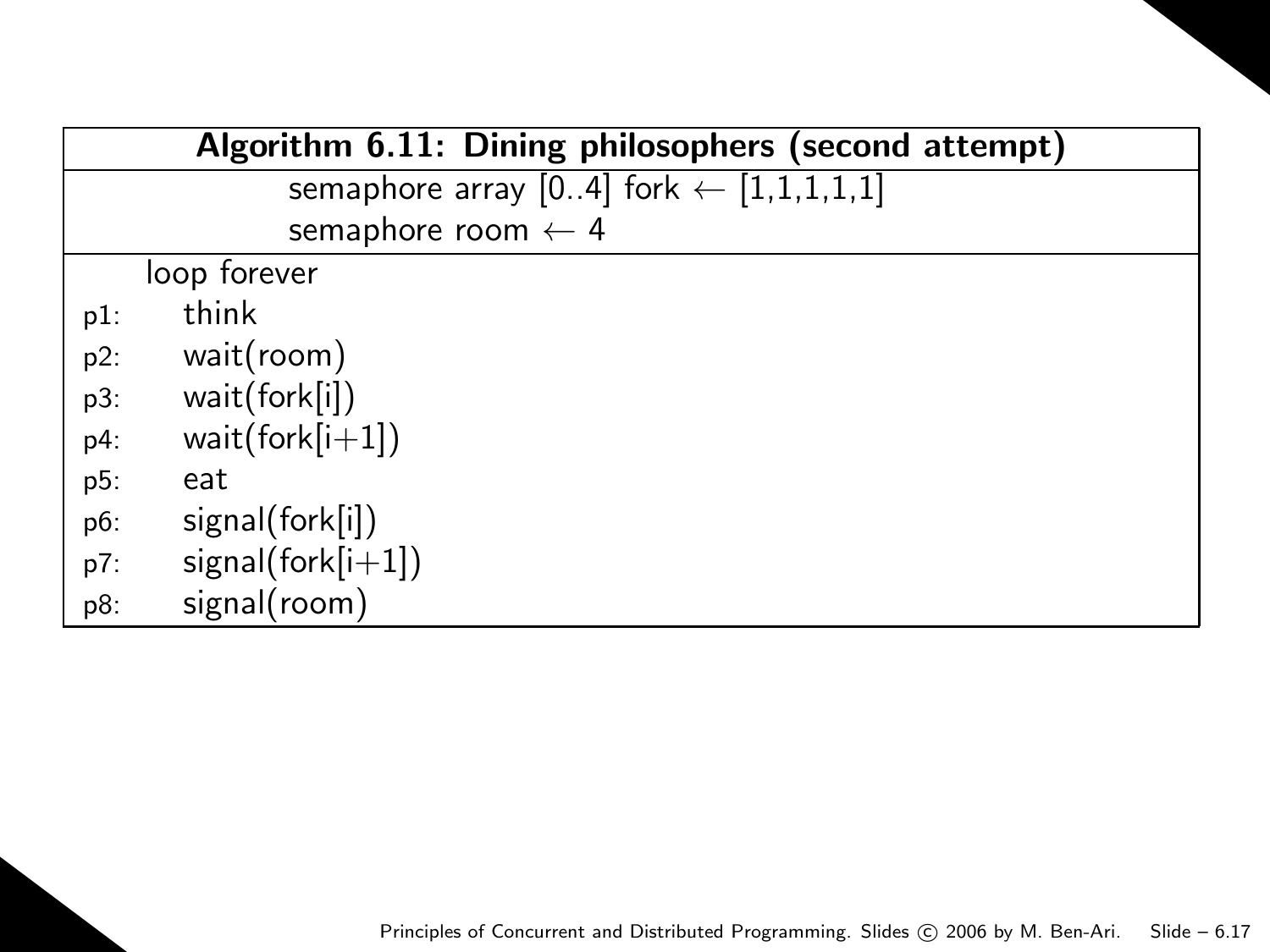|                | Algorithm 6.12: Dining philosophers (third attempt) |  |  |  |  |
|----------------|-----------------------------------------------------|--|--|--|--|
|                | semaphore array [04] fork $\leftarrow$ [1,1,1,1,1]  |  |  |  |  |
|                | philosopher 4                                       |  |  |  |  |
|                | loop forever                                        |  |  |  |  |
| $p1$ :         | think                                               |  |  |  |  |
| $p2:$<br>$p3:$ | wait(fork $[0]$ )                                   |  |  |  |  |
|                | wait(fork[4])                                       |  |  |  |  |
| p4:            | eat                                                 |  |  |  |  |
| p5:            | signal(fork[0])                                     |  |  |  |  |
| p6:            | signal(fork[4])                                     |  |  |  |  |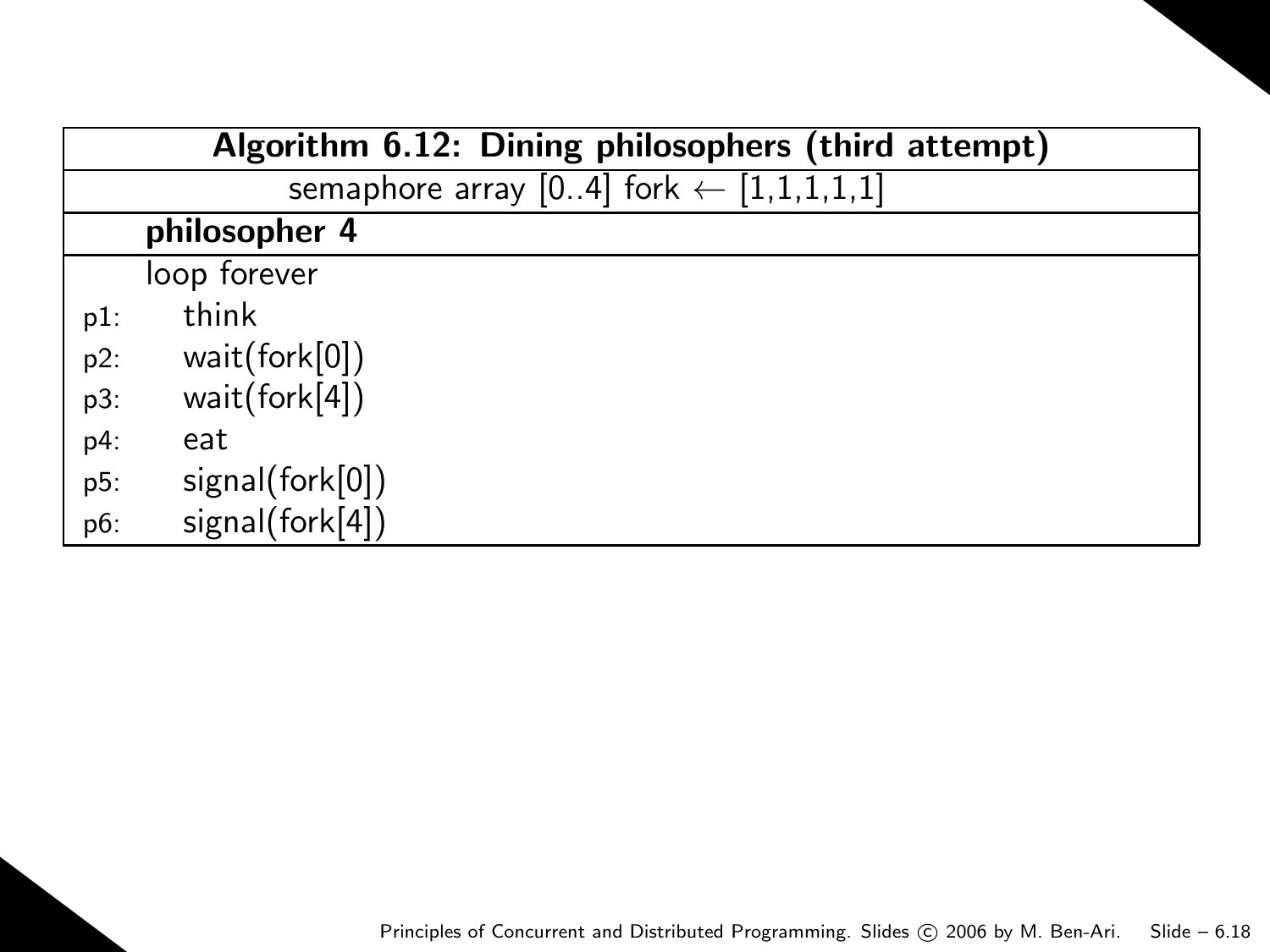|         | Algorithm 6.13: Barz's algorithm for simulating general semaphores |                     |  |  |  |
|---------|--------------------------------------------------------------------|---------------------|--|--|--|
|         | binary semaphore $S \leftarrow 1$                                  |                     |  |  |  |
|         | binary semaphore gate $\leftarrow$ 1                               |                     |  |  |  |
|         | integer count $\leftarrow$ k                                       |                     |  |  |  |
|         | loop forever                                                       |                     |  |  |  |
|         | non-critical section                                               |                     |  |  |  |
| $p1$ :  | wait(gate)                                                         |                     |  |  |  |
| $p2$ :  | wait $(S)$                                                         | // Simulated wait   |  |  |  |
| $p3$ :  | count $\leftarrow$ count $-1$                                      |                     |  |  |  |
| $p4$ :  | if count $> 0$ then                                                |                     |  |  |  |
| $p5$ :  | signal(gate)                                                       |                     |  |  |  |
| p6:     | signal(S)                                                          |                     |  |  |  |
|         | critical section                                                   |                     |  |  |  |
| p7:     | wait $(S)$                                                         | // Simulated signal |  |  |  |
| p8:     | count $\leftarrow$ count $+1$                                      |                     |  |  |  |
| p9:     | if count $= 1$ then                                                |                     |  |  |  |
| $p10$ : | signal(gate)                                                       |                     |  |  |  |
| $p11$ : | signal(S)                                                          |                     |  |  |  |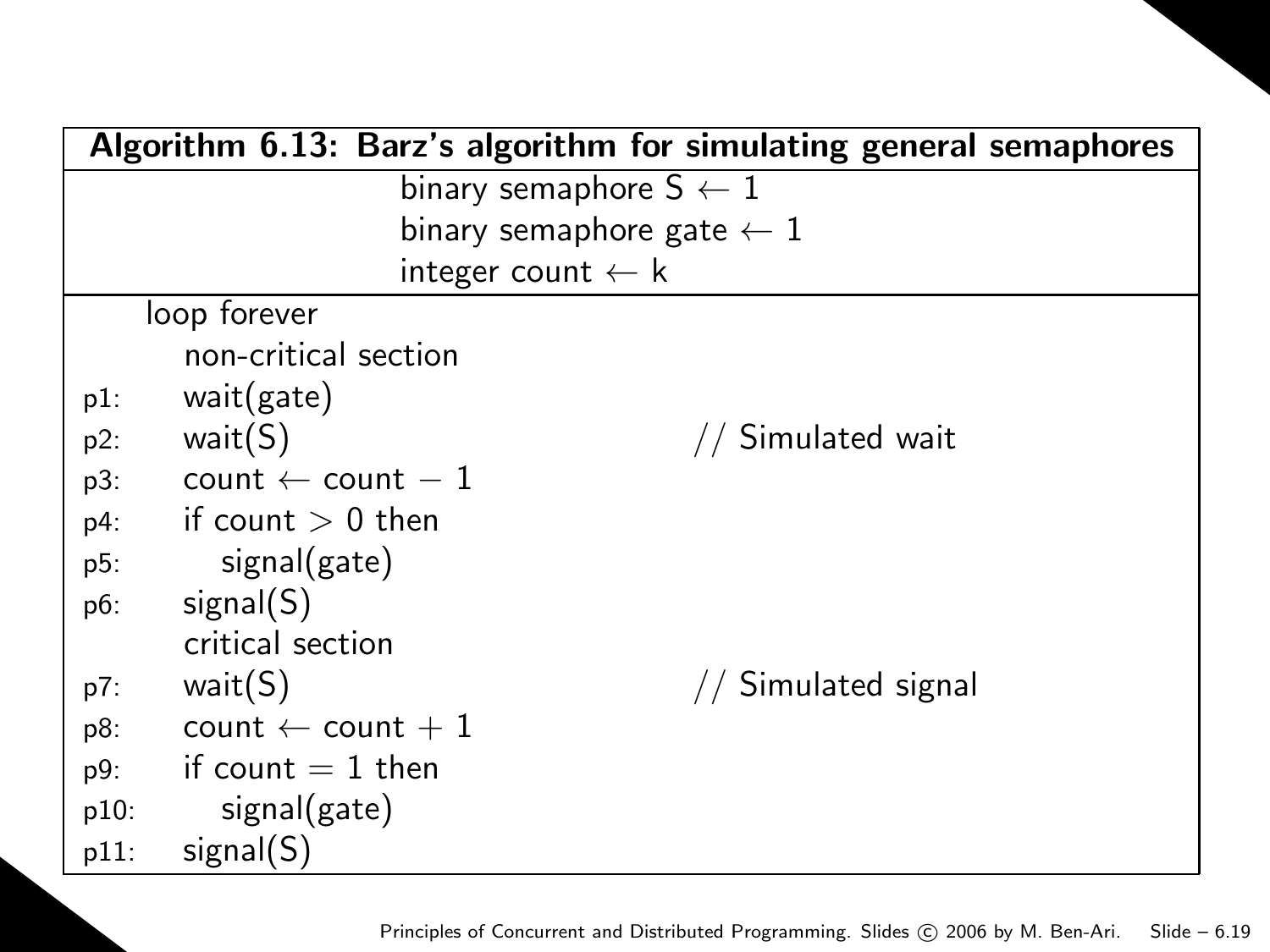| Algorithm 6.14: Udding's starvation-free algorithm |                                                                          |  |  |
|----------------------------------------------------|--------------------------------------------------------------------------|--|--|
|                                                    | semaphore gate1 $\leftarrow$ 1, gate2 $\leftarrow$ 0                     |  |  |
|                                                    | integer numGate1 $\leftarrow$ 0, numGate2 $\leftarrow$ 0                 |  |  |
| $p1$ :                                             | wait( $gate1$ )                                                          |  |  |
| $p2$ :                                             | $numGate1 \leftarrow numGate1 + 1$                                       |  |  |
| $p3$ :                                             | signal(gate1)                                                            |  |  |
| $p4$ :                                             | wait $(gate1)$                                                           |  |  |
| $p5$ :                                             | $numGate2 \leftarrow numGate2 + 1$                                       |  |  |
|                                                    | numGate $1 \leftarrow$ numGate $1 - 1$<br>// Statement is missing in the |  |  |
| book                                               |                                                                          |  |  |
| p6:                                                | if numGate1 $i$ 0                                                        |  |  |
| $p7$ :                                             | signal(gate1)                                                            |  |  |
| p8:                                                | else signal(gate2)                                                       |  |  |
| p9:                                                | wait(gate2)                                                              |  |  |
| $p10$ :                                            | $numGate2 \leftarrow numGate2 - 1$                                       |  |  |
|                                                    | critical section                                                         |  |  |
| p11:                                               | if numGate2 $i$ 0                                                        |  |  |
| $p12$ :                                            | signal(gate2)                                                            |  |  |
| p13:                                               | else signal(gate1)                                                       |  |  |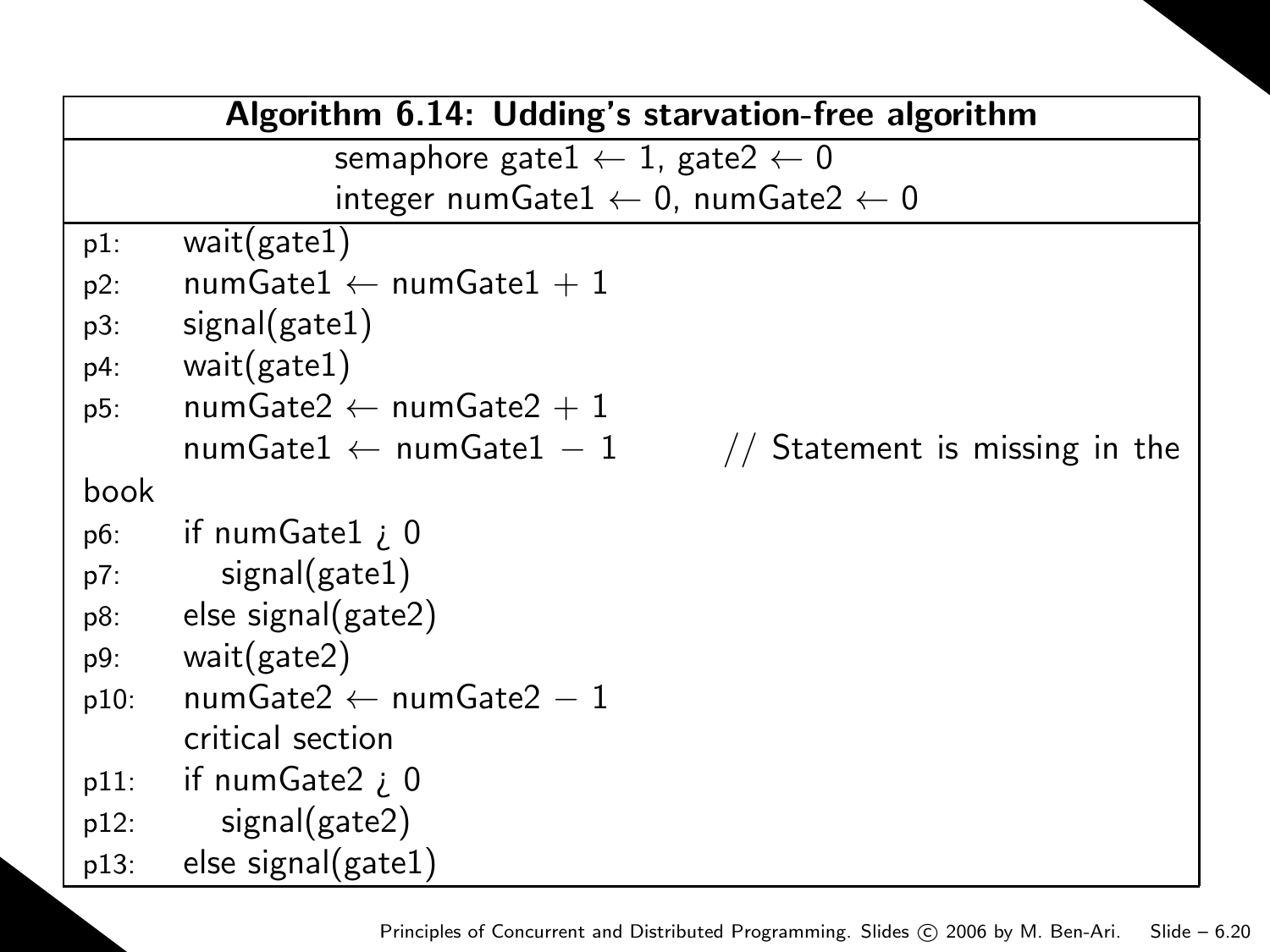## Udding's Starvation-Free Algorithm

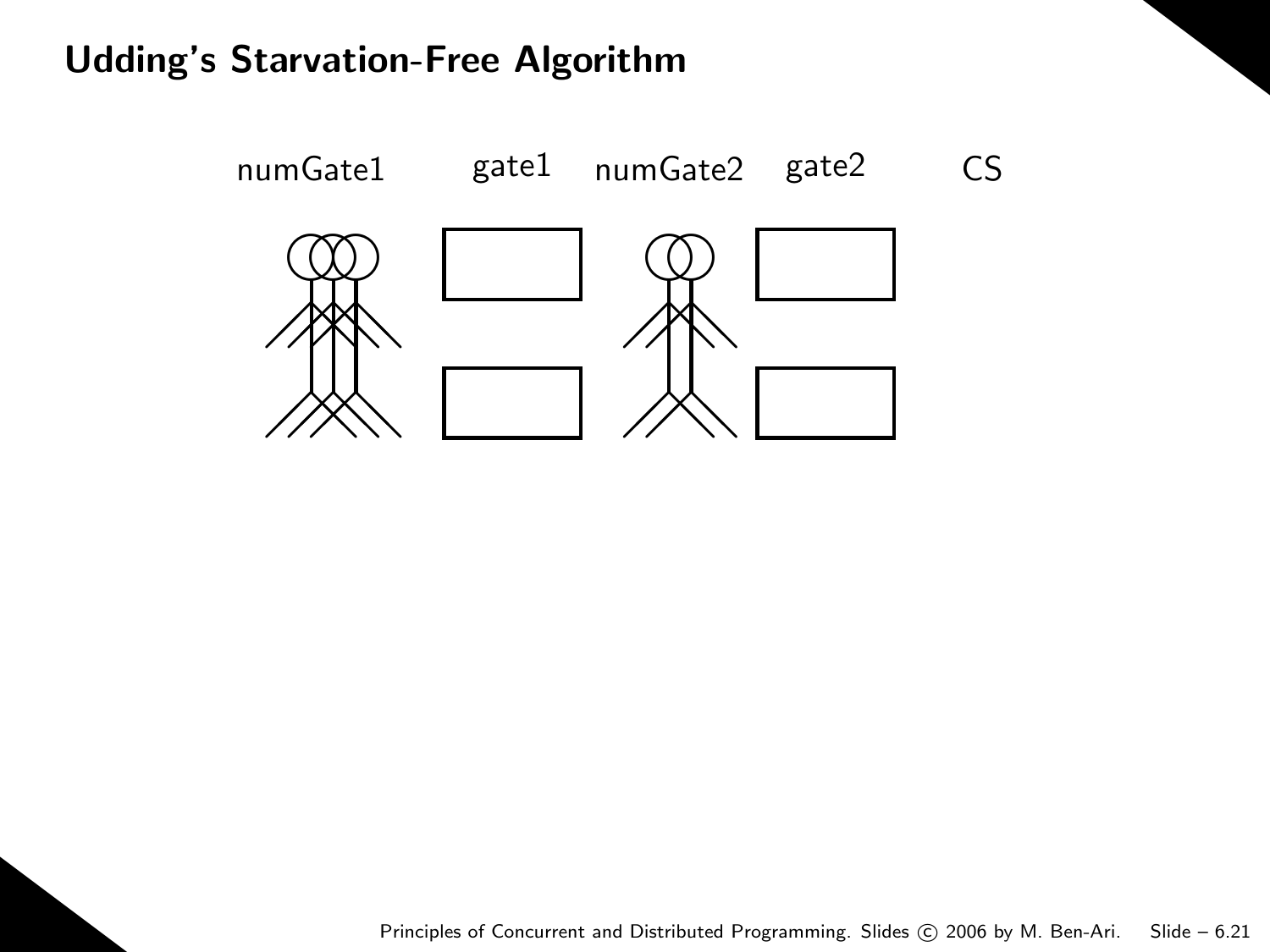#### Scenario for Starvation in Udding's Algorithm

| $\mathsf{n}$   | Process p          | Process q            | gate1          | gate $2 \mid$  | $\,$ nGate $1$ | nGate2         |
|----------------|--------------------|----------------------|----------------|----------------|----------------|----------------|
|                | p4: wait(g1)       | $q4$ : wait $(g1)$   |                | $\overline{0}$ |                |                |
| $\overline{2}$ | p9: wait(g2)       | q9: wait(g2)         | $\overline{0}$ |                |                | $\overline{2}$ |
| 3 <sup>1</sup> | <b>CS</b>          | q9: wait(g2)         | $\overline{0}$ | $\overline{0}$ |                |                |
| 4              | $p12:$ signal(g2)  | q9: wait(g2)         | $\overline{0}$ | $\overline{0}$ |                |                |
| 5              | p1: wait $(g1)$    | <b>CS</b>            | $\Omega$       | $\overline{0}$ |                |                |
| 6              | p1: wait(g1)       | $q13:$ signal(g1)    | $\overline{0}$ | $\overline{0}$ |                |                |
|                | p1: blocked        | $q13:$ signal $(g1)$ | $\overline{0}$ | $\overline{0}$ |                |                |
| 8              | $p4$ : wait $(g1)$ | q1: wait(g1)         |                | $\overline{0}$ |                |                |
| 9              | p4: wait(g1)       | $q4$ : wait $(g1)$   |                | $\Omega$       | $\Omega$       |                |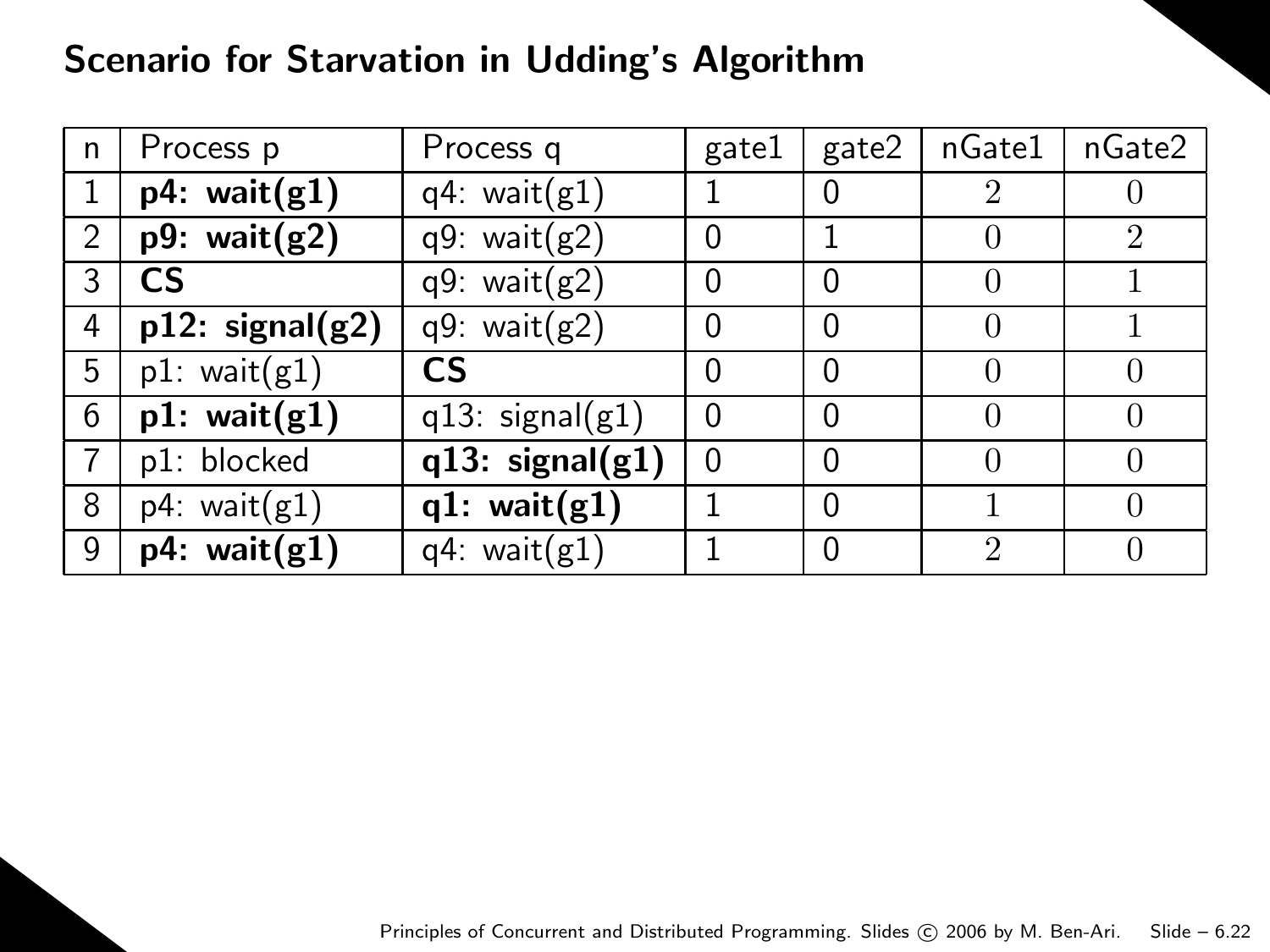## Semaphores in Java

```
1import java. util . concurrent. Semaphore;
 22 class CountSem extends Thread {
 3static volatile int n = 0;
 44   static Semaphore s = new Semaphore(1);<br><del>-</del>
 566 public void run() \{7 int temp;
88 for (int i = 0; i < 10; i++) {
99 \qquad \qquad \textbf{try} \; \{
 s. acquire ();
1011\begin{matrix} 1 & & \end{matrix}2 catch (InterruptedException e) {}
1213temp = n;
14n = temp + 1;
15 s. release ();
16 }17 }18
199 public static void main(String[] args) {
200 * As before */21 }22 }
```
Principles of Concurrent and Distributed Programming. Slides (c) 2006 by M. Ben-Ari. Slide - 6.23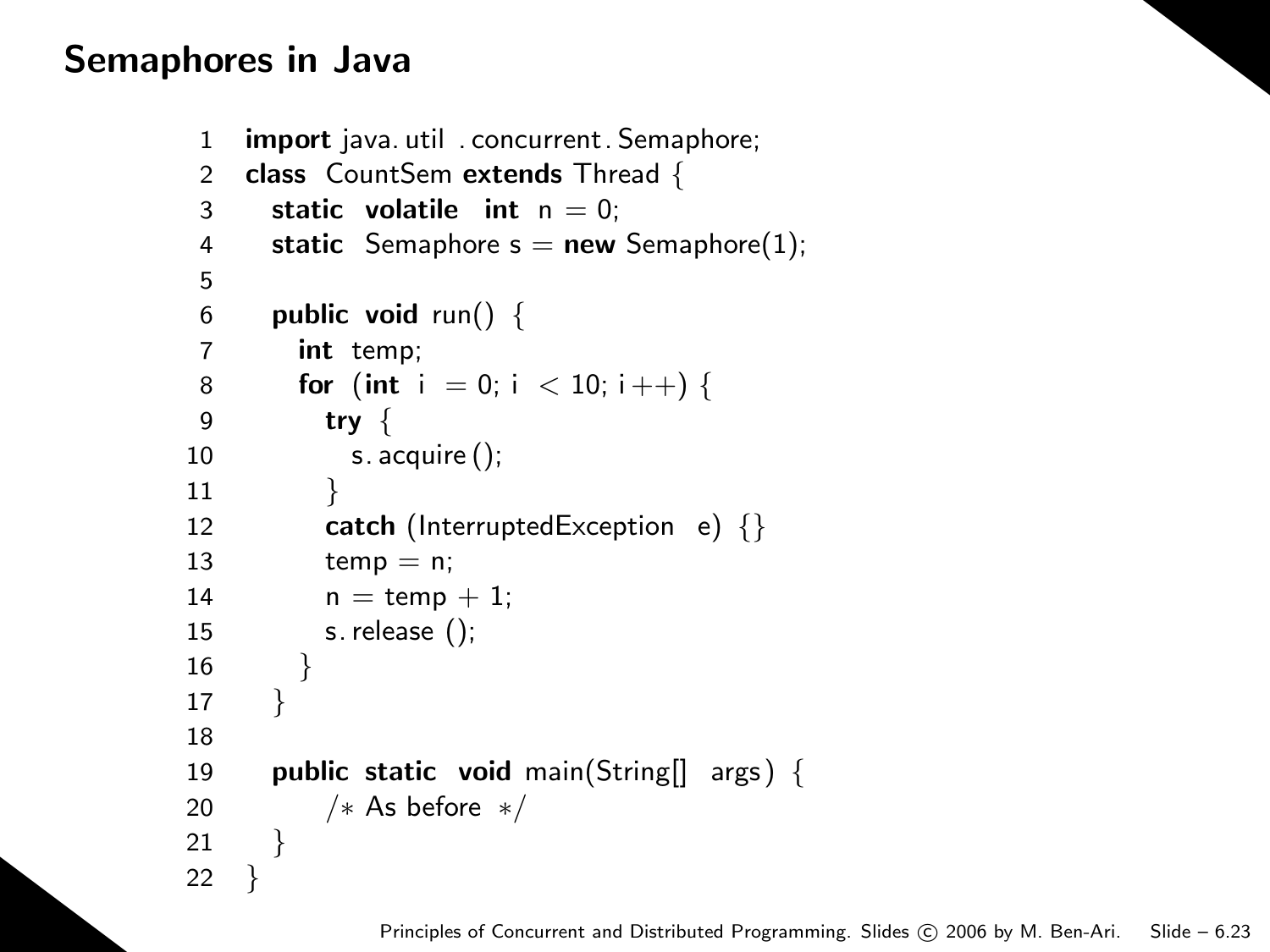#### Semaphores in Ada

```
1 protected type Semaphore(Initial : Natural) is
```

```
22 entry Wait;
```
**procedure** Signal;

```
4 private
```

```
5 Count: Natural := Initial ;
5
```

```
66     end Semaphore;
```

```

8 protected body Semaphore is
```

```
99 entry Wait when Count > 0 is
```

```
10 begin
```

```
\begin{array}{ll} 1 \qquad & \textup{Count} := \textup{Count} - 1; \end{array}11
```

```
122 end Wait;
```

```
13
```

```

144 procedure Signal is
```

```
15 begin
```

```
6 Count := Count + 1;
16
```

```
177 end Signal;
```

```
188     end Semaphore;
```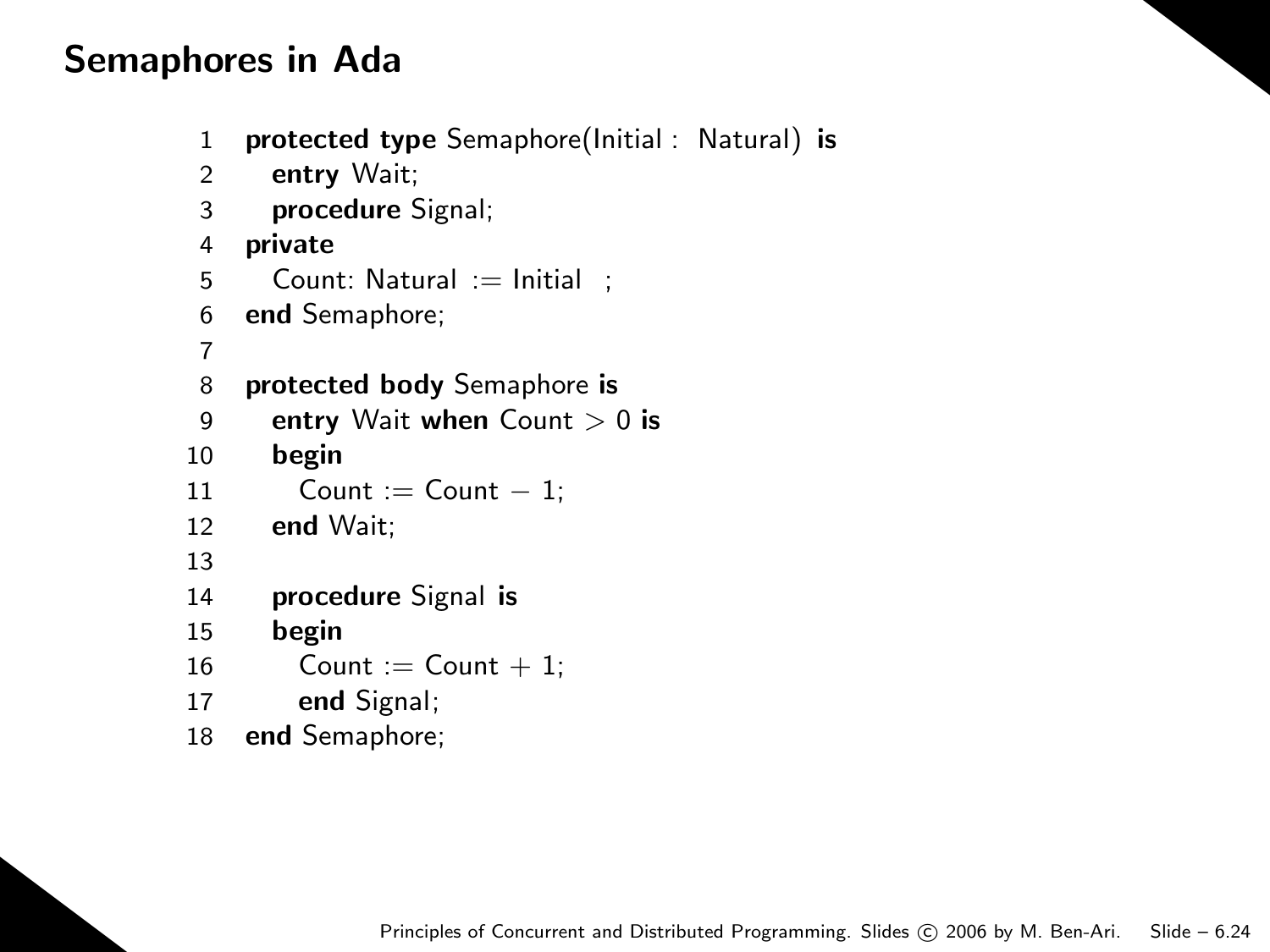#### Busy-Wait Semaphores in Promela

```
11 inline wait(s) \{2 atomic \{s > 0 ; s-- \}23
4}
55 inline signal (s) \{s++\}
```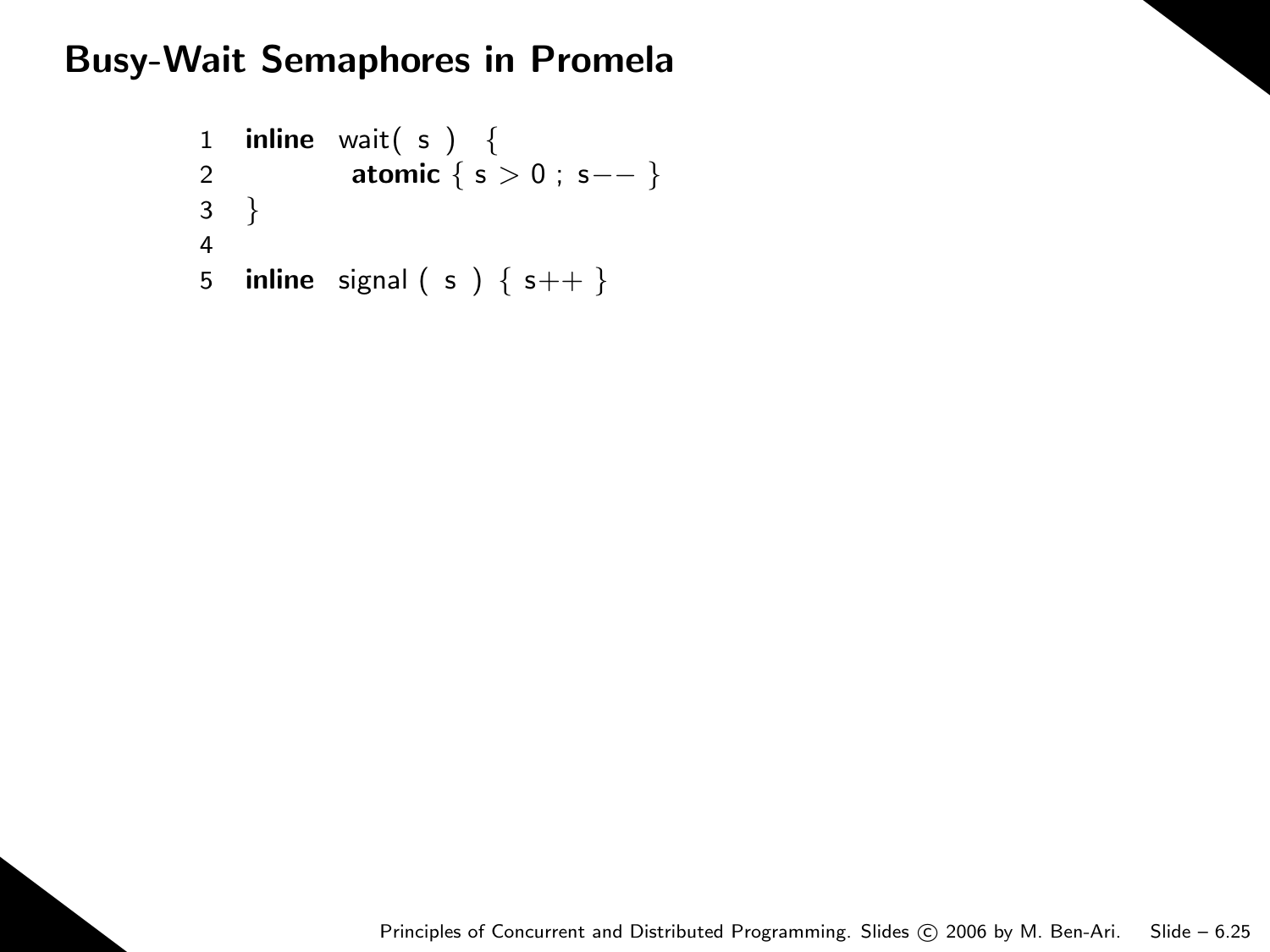#### Weak Semaphores in Promela (3 processes) (1)

```
11 typedef Semaphore {
2 byte count;
23 bool blocked[ NPROCS];
4
5};66 inline initSem(S, n) {
7S.count = n8}
```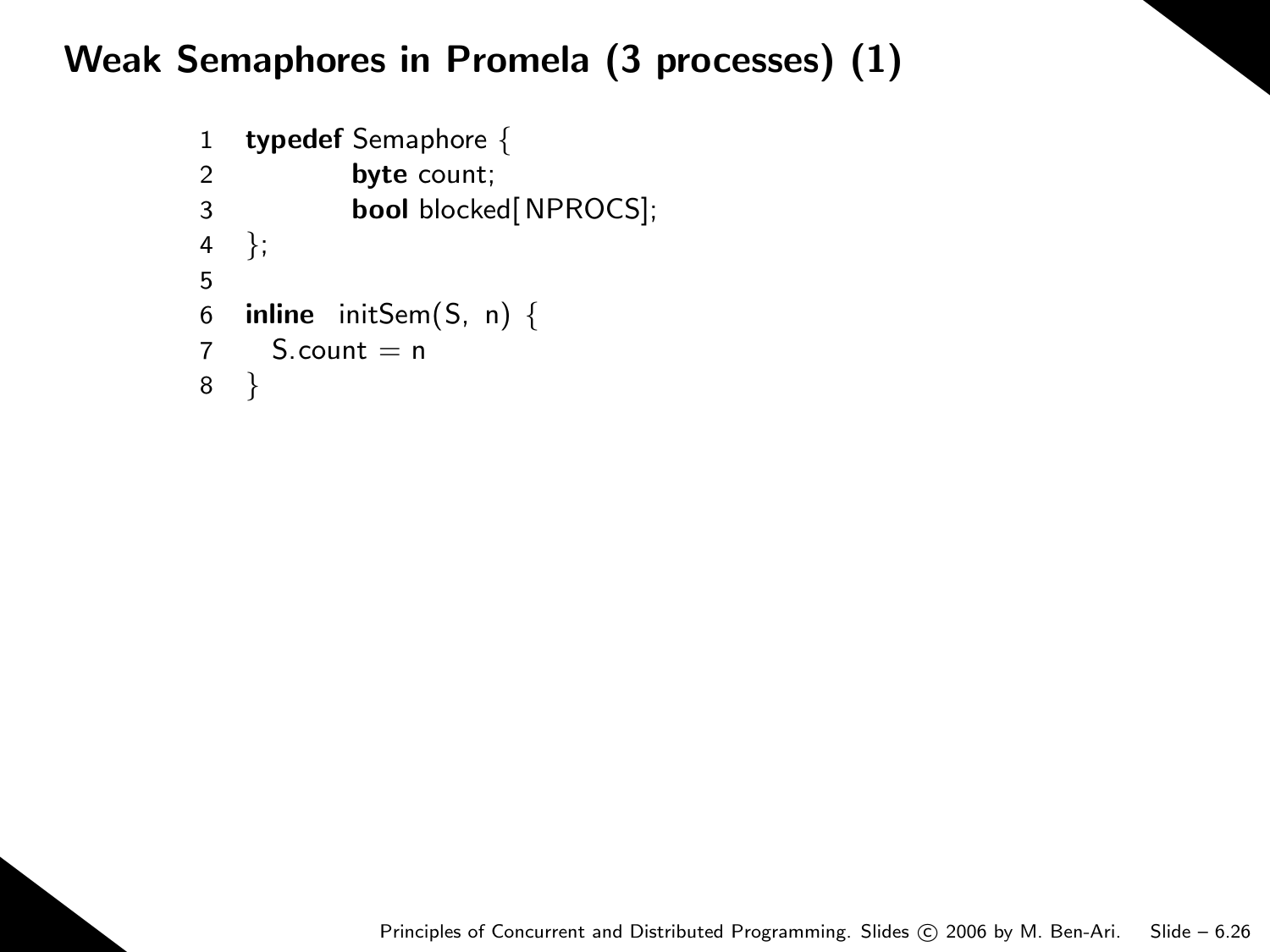# Weak Semaphores in Promela (3 processes) (2)

```
11 inline wait(S) \{22 atomic \{3 if
4 :: S.count
>= 1−> S.count−−
55 :: else −>
 S. blocked[ _pid -1] = true;
6
 ! S.blocked[ pid−1]78
9fi
10}}11
122 inline signal (S) {
133 atomic \{14 if
15 :: S.blocked[0]
                     -> S.blocked[0] = false
 6 \qquad :: \quad S. blocked[1]16-> S.blocked[1] = false

 :: S.blocked[2]
17-> S.blocked[2] = false

18 :: else−> S.count++
19fi20
21}}
```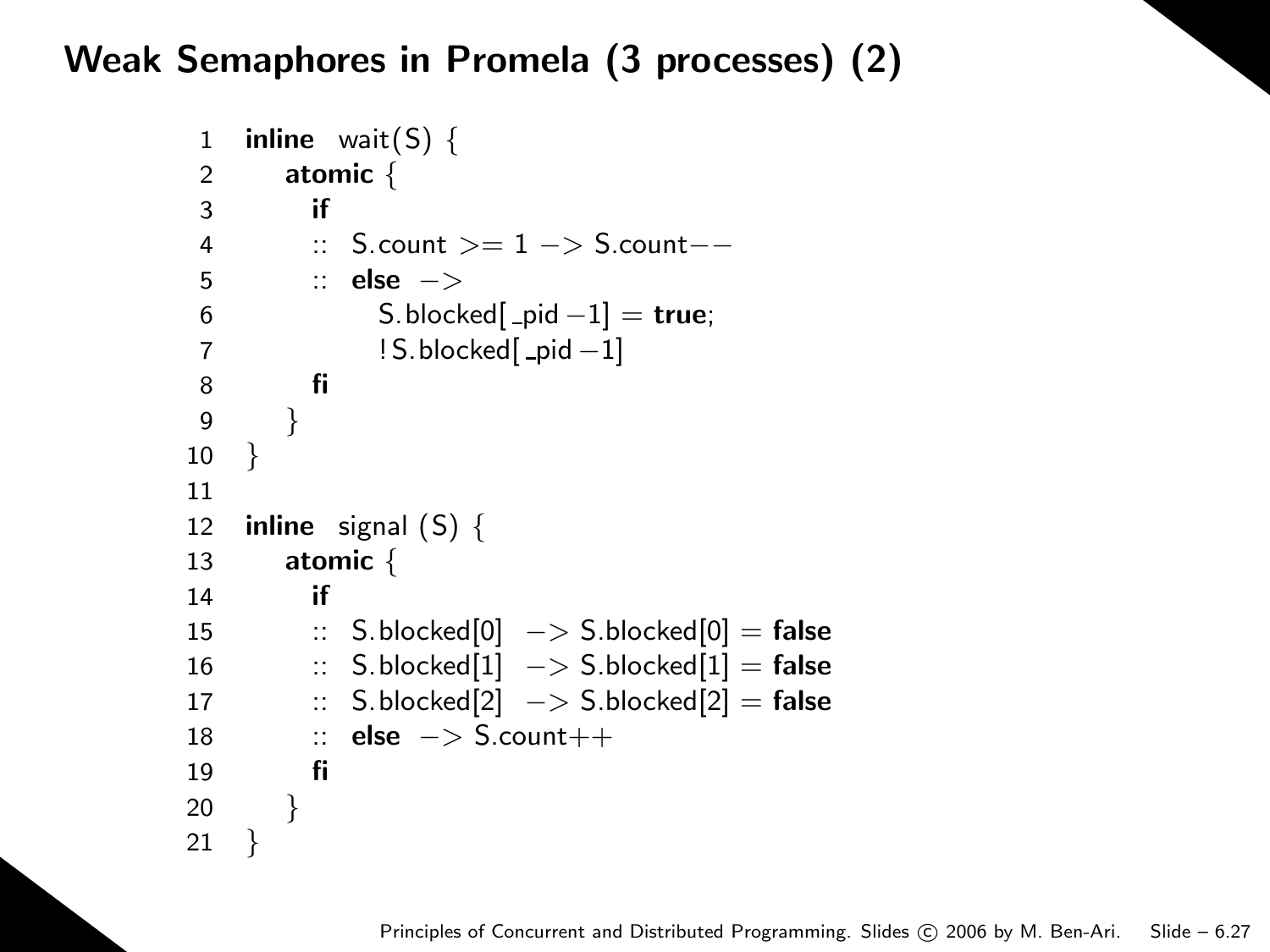# Weak Semaphores in Promela ( $N$  processes) (1)

```
11 typedef Semaphore {
 2 byte count;
23 bool blocked[ NPROCS];
44 byte i , choice ;
5};6
77 inline initSem(S, n) {
8S.count = n9
10}111 inline wait(S) \{122 atomic \{13 if
14 :: S.count
>= 1−> S.count−− 155 :: else −>
 S. blocked[ _pid −1] = true;
167                              ! S. blocked[ _pid −1]
1718
19fi}20}
```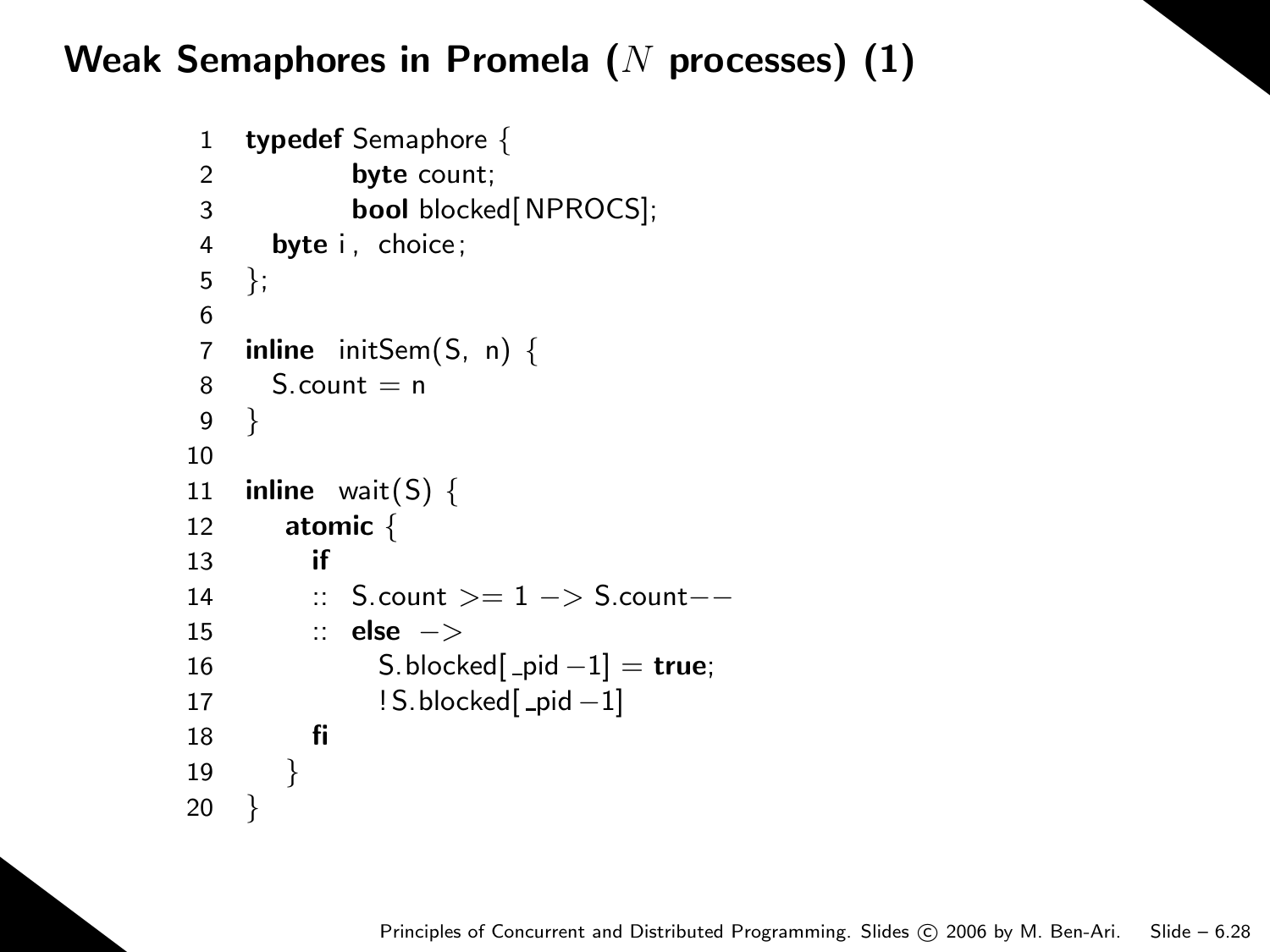# Weak Semaphores in Promela ( $N$  processes) (2)

```
11 inline signal (S) {
 22 atomic \{3 S.i = 0;34S.choice = 255;
 5 do6 \qquad \qquad \qquad ( \qquad \qquad ( \qquad \qquad \qquad \qquad \qquad \qquad \qquad \qquad \qquad \qquad \qquad \qquad \qquad \qquad \qquad \qquad \qquad \qquad \qquad \qquad \qquad \qquad \qquad \qquad \qquad \qquad \qquad \qquad \qquad \qquad6−> break<br>® JS bleak

 :: (S.i
< NPROCS) && !S.blocked[S.i]
 7−> S.i++
 8 :: else−>if
 99 if
100 :: (S.choice == 255)
                                              −> S.choice = S.i
 1 :: (S.choice != 255) -
11−> S.choice = S.i
 2 :: (S.choice != 255)
12−>13fi ;
14S.i++15 od;
16 if
17 :: S.choice == 255−> S.count++

 :: else−> S.blocked[S.choice] = false
1819fi20
21}}
```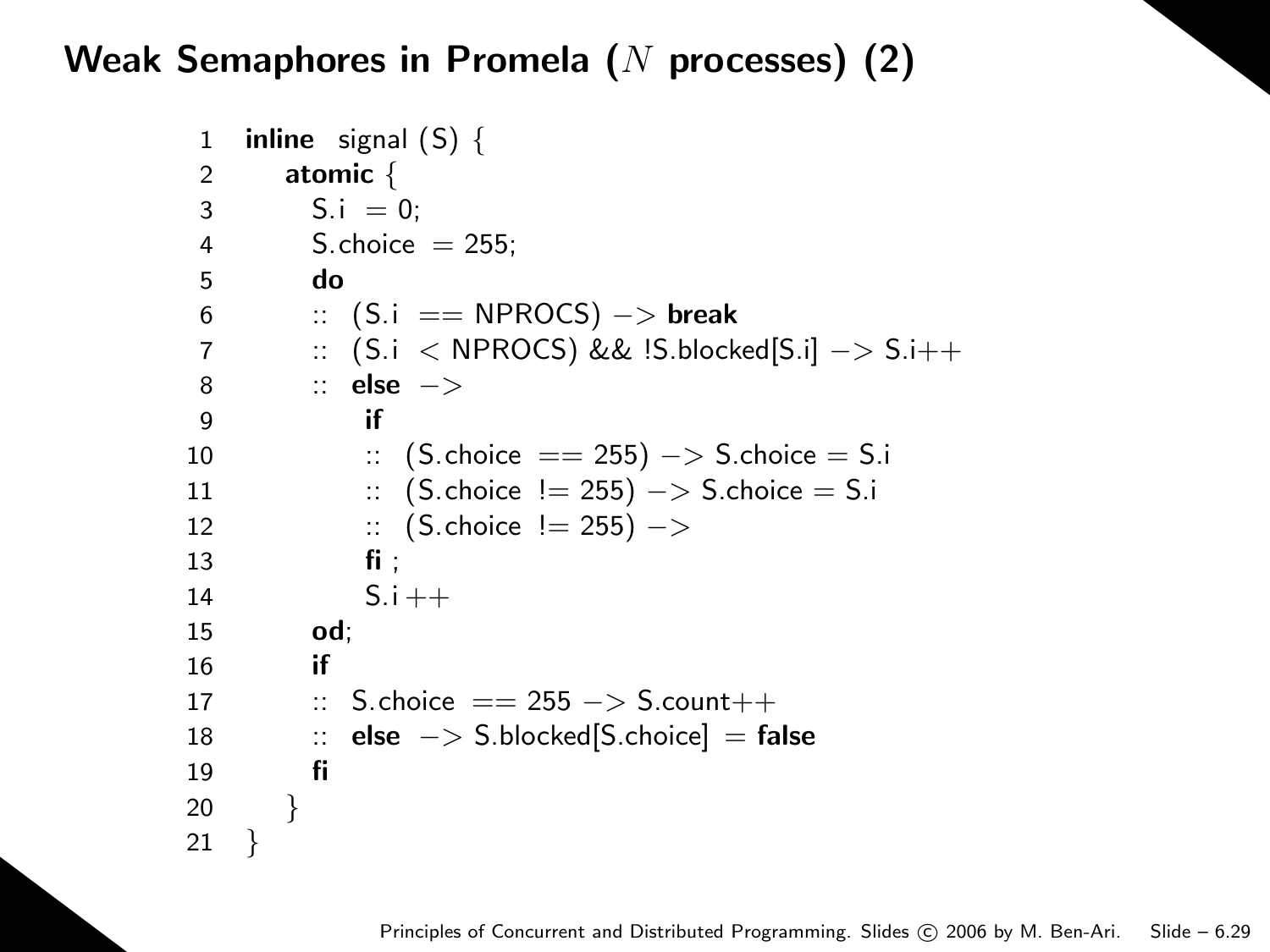Barz's Algorithm in Promela (N processes, <sup>K</sup> in CS)

```
11 byte gate = 1;
2int count = K;
344 active [N] proctype P() \{55 do ∷
6 atomic{ gate
> 0; gate−−; }
       d_step \{7
8
 count−−;
9 if
10 :: count
>0−> gate++
11 :: else12
13fi

14/∗ Critical section∗/}15 \mathbf{d}\_\mathbf{step} {
16count++;17 if
18 :: count == 1−> gate++
19 :: else20
21fi
22}2 \qquad \qquad od
23}
```
Principles of Concurrent and Distributed Programming. Slides  $\copyright$  2006 by M. Ben-Ari.  $\hspace{0.1cm}$  Slide – 6.30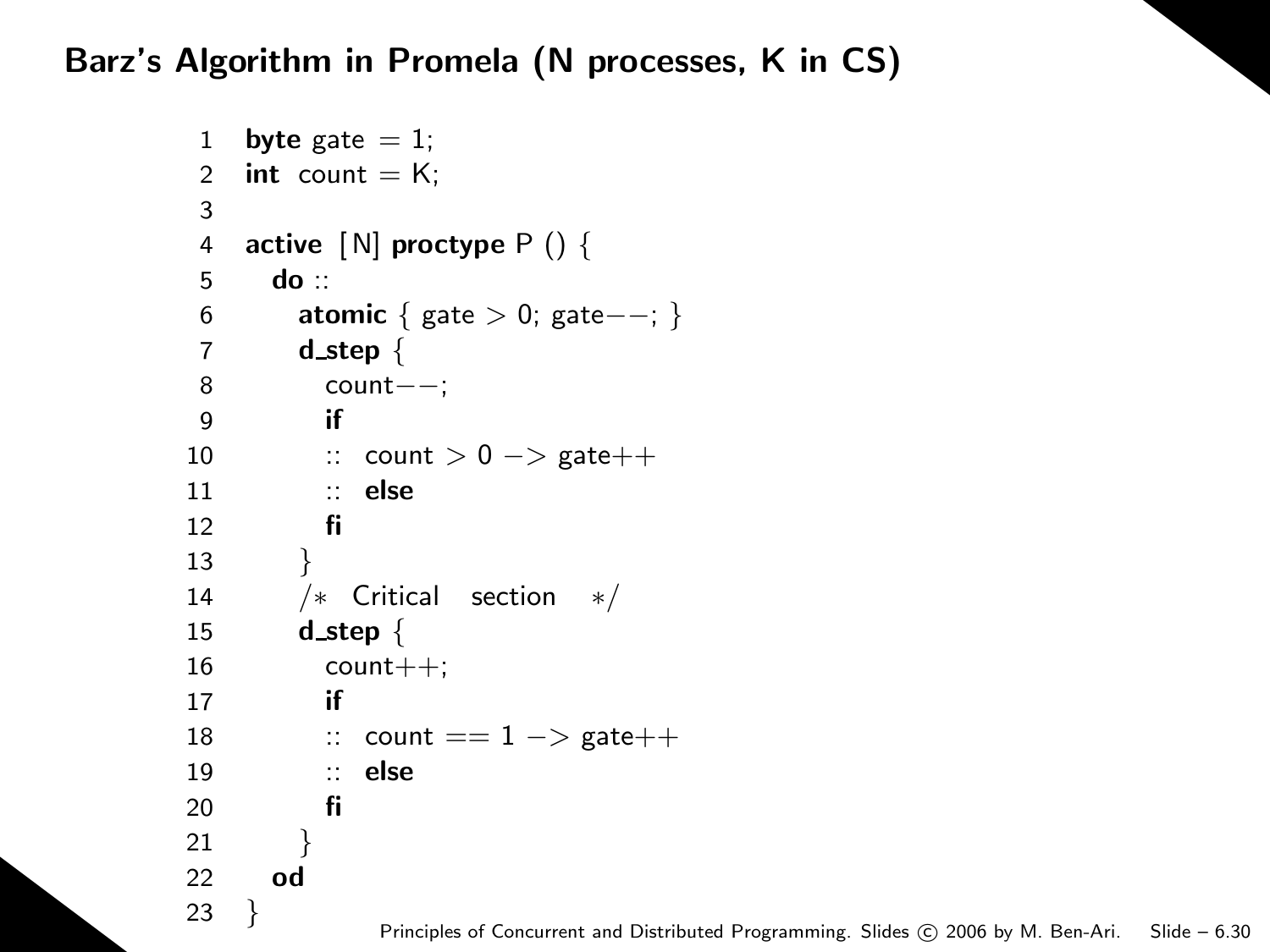| Algorithm 6.15: Semaphore algorithm A                   |                                     |  |  |
|---------------------------------------------------------|-------------------------------------|--|--|
| semaphore $S \leftarrow 1$ , semaphore $T \leftarrow 0$ |                                     |  |  |
|                                                         |                                     |  |  |
| $p1:$ wait $(S)$                                        | q1: wait $(T)$<br>q2: write $("q")$ |  |  |
| $p2:$ write("p")                                        |                                     |  |  |
| $p3:$ signal $(T)$                                      | $q3:$ signal $(S)$                  |  |  |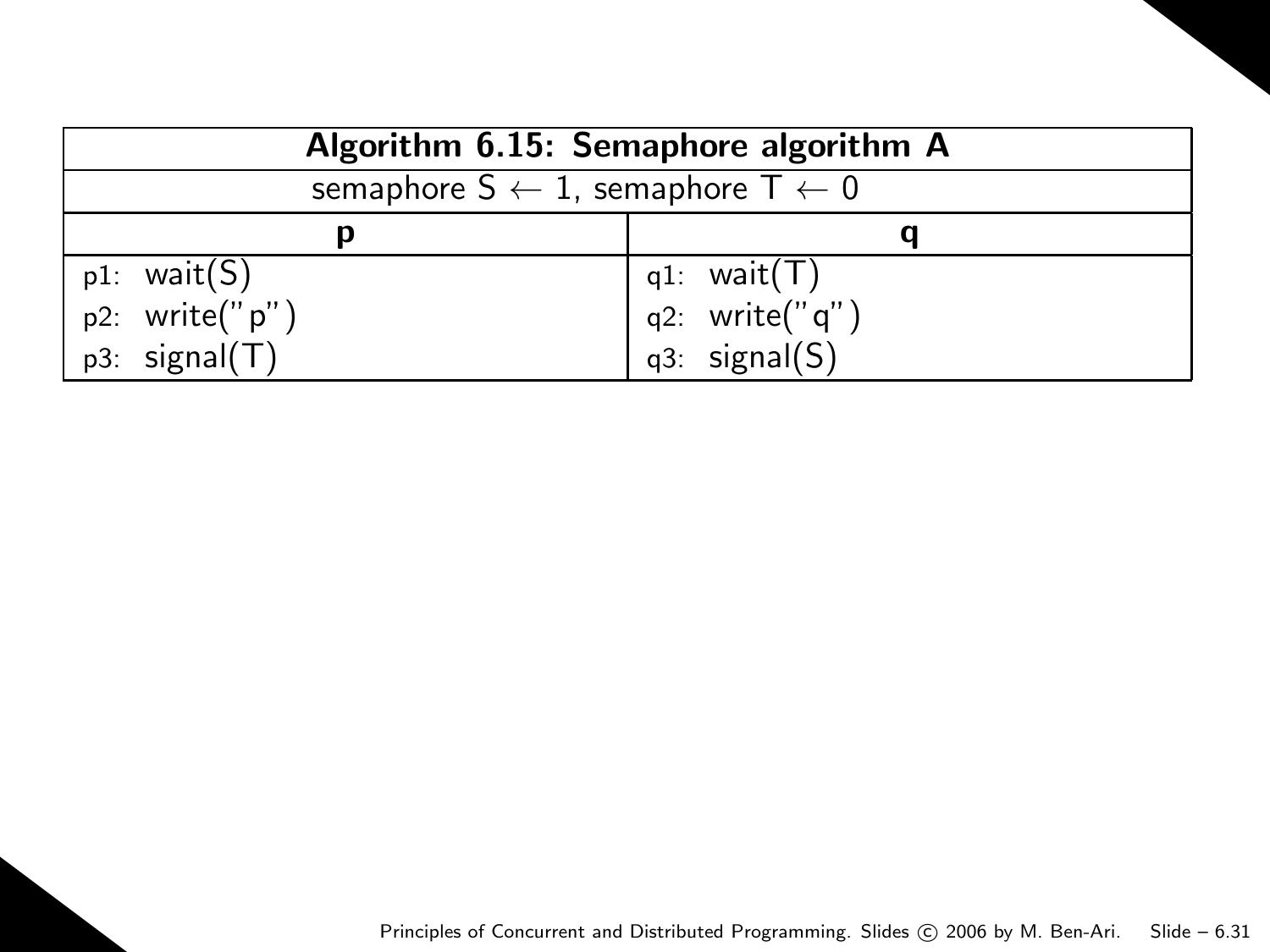| Algorithm 6.16: Semaphore algorithm B           |                |                  |  |  |
|-------------------------------------------------|----------------|------------------|--|--|
| semaphore $51 \leftarrow 0$ , $52 \leftarrow 0$ |                |                  |  |  |
| D                                               |                |                  |  |  |
| $p1:$ write(" $p"$ )                            | q1: $wait(S1)$ | $r1:$ wait(S2)   |  |  |
| $p2:$ signal $(S1)$                             | q2: write("q") | $r2:$ write("r") |  |  |
| $p3:$ signal(S2)                                | $q3$ :         | $r3$ :           |  |  |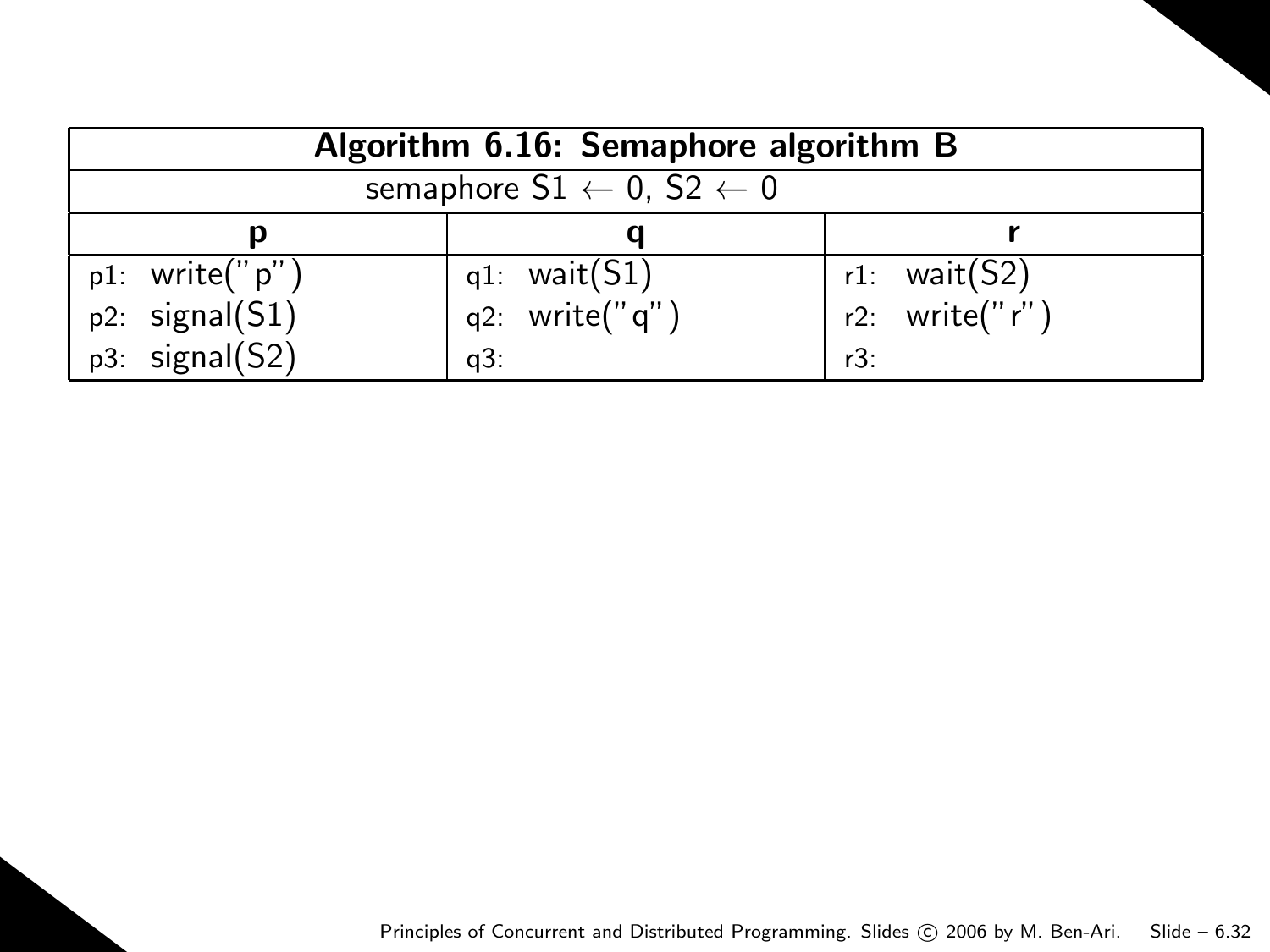| Algorithm 6.17: Semaphore algorithm with a loop |                   |  |  |
|-------------------------------------------------|-------------------|--|--|
| semaphore $S \leftarrow 1$                      |                   |  |  |
| boolean $B \leftarrow$ false                    |                   |  |  |
| p                                               | q                 |  |  |
| p1: wait(S)                                     | $q1:$ wait(S)     |  |  |
| $p2: B \leftarrow true$                         | q2: while not B   |  |  |
| $p3:$ signal $(S)$                              | q3: $write(" *")$ |  |  |
| $p4$ :                                          | $q4:$ signal(S)   |  |  |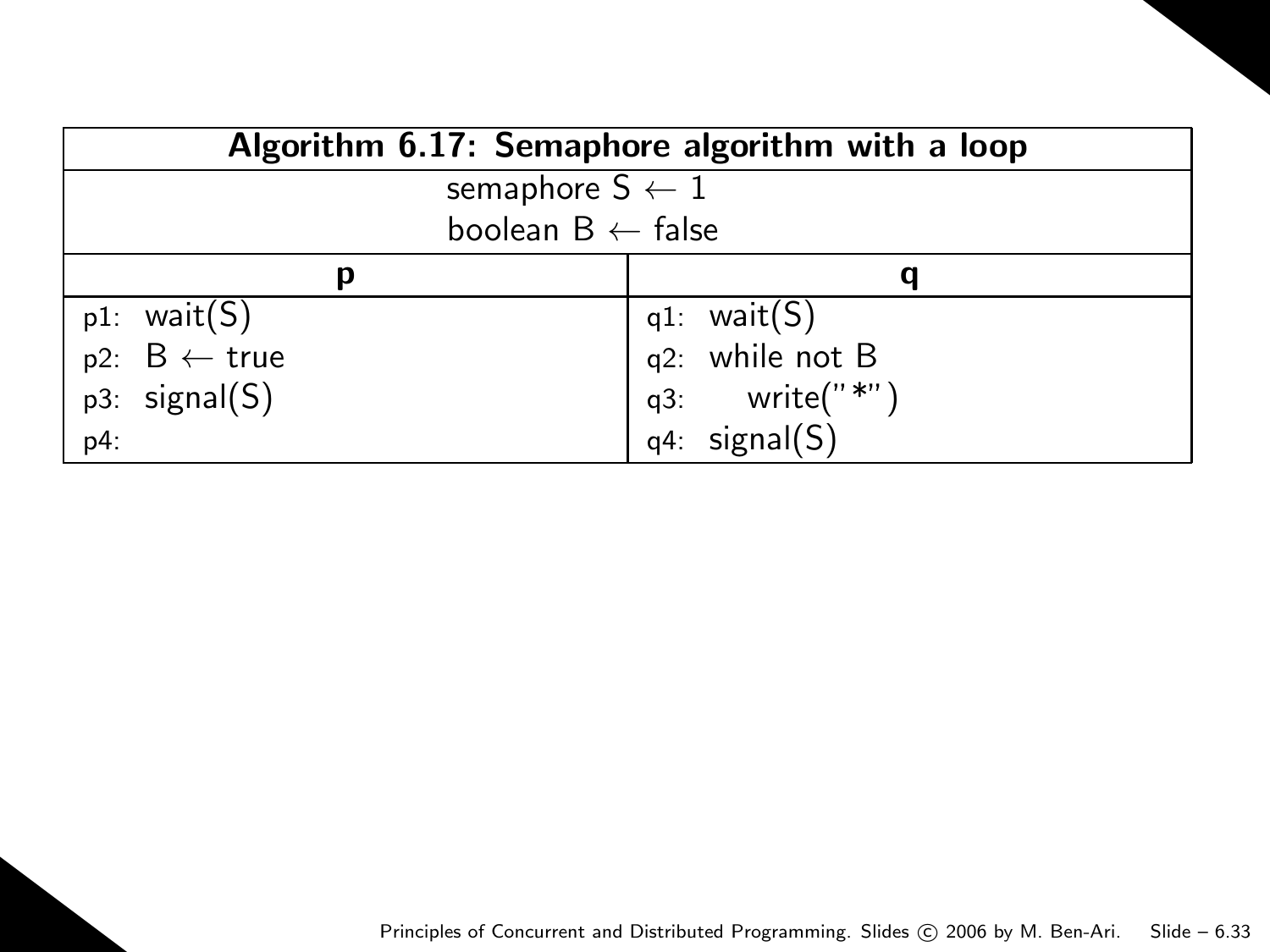|         | Algorithm 6.18: Critical section problem ( $k$ out of $N$ processes) |
|---------|----------------------------------------------------------------------|
|         | binary semaphore $S \leftarrow 1$ , delay $\leftarrow 0$             |
|         | integer count $\leftarrow$ k                                         |
|         | integer m                                                            |
|         | loop forever                                                         |
| $p1$ :  | non-critical section                                                 |
| $p2$ :  | wait $(\mathsf{S})$                                                  |
| $p3$ :  | count $\leftarrow$ count $-1$                                        |
| $p4$ :  | $m \leftarrow$ count                                                 |
| p5:     | signal(S)                                                            |
| p6:     | if $m \leq -1$ wait(delay)                                           |
| p7:     | critical section                                                     |
| p8:     | wait(S)                                                              |
| p9:     | count $\leftarrow$ count $+1$                                        |
| $p10$ : | if count $\leq 0$ signal(delay)                                      |
| $p11$ : | signal(S)                                                            |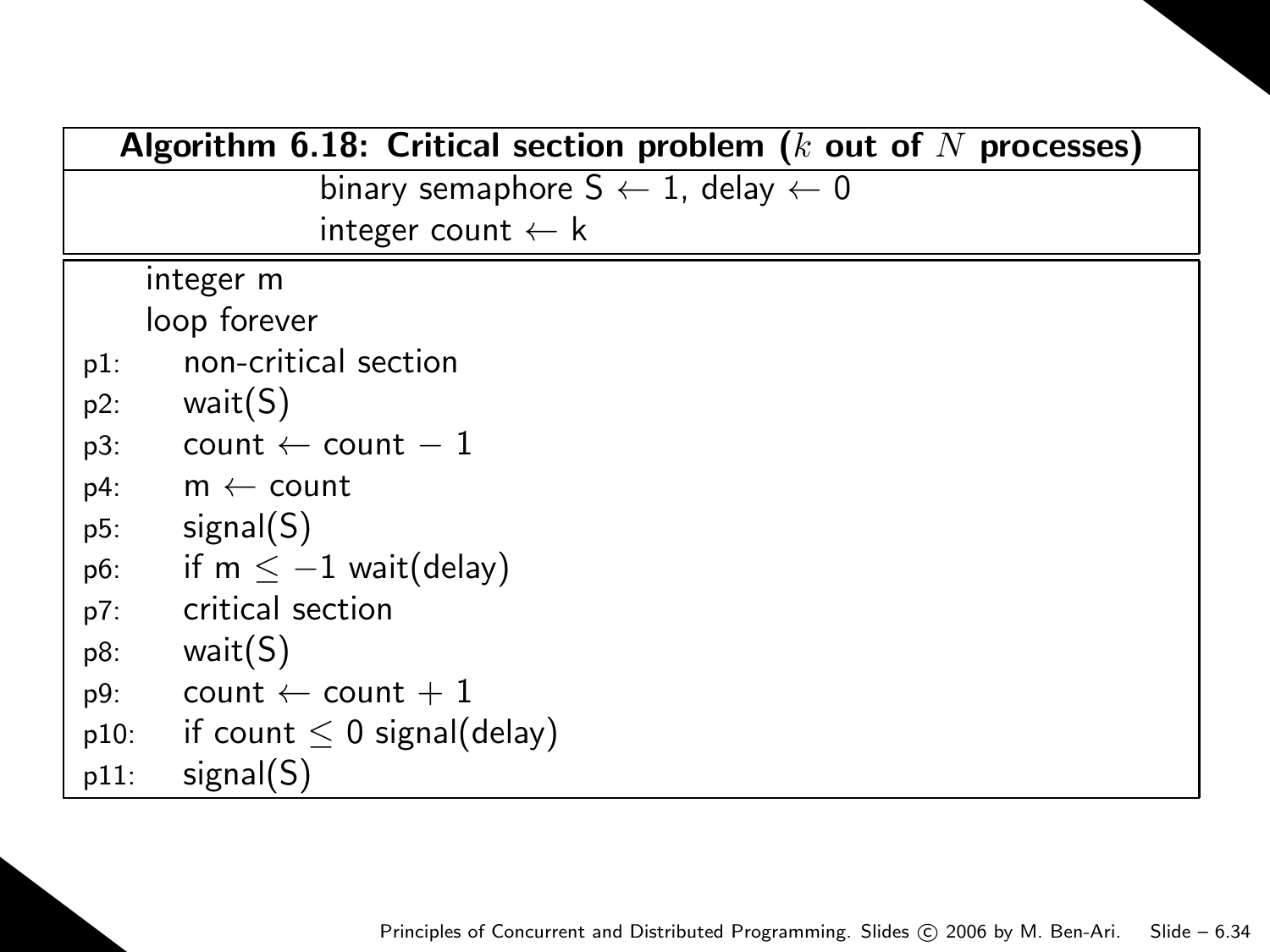#### Circular Buffer

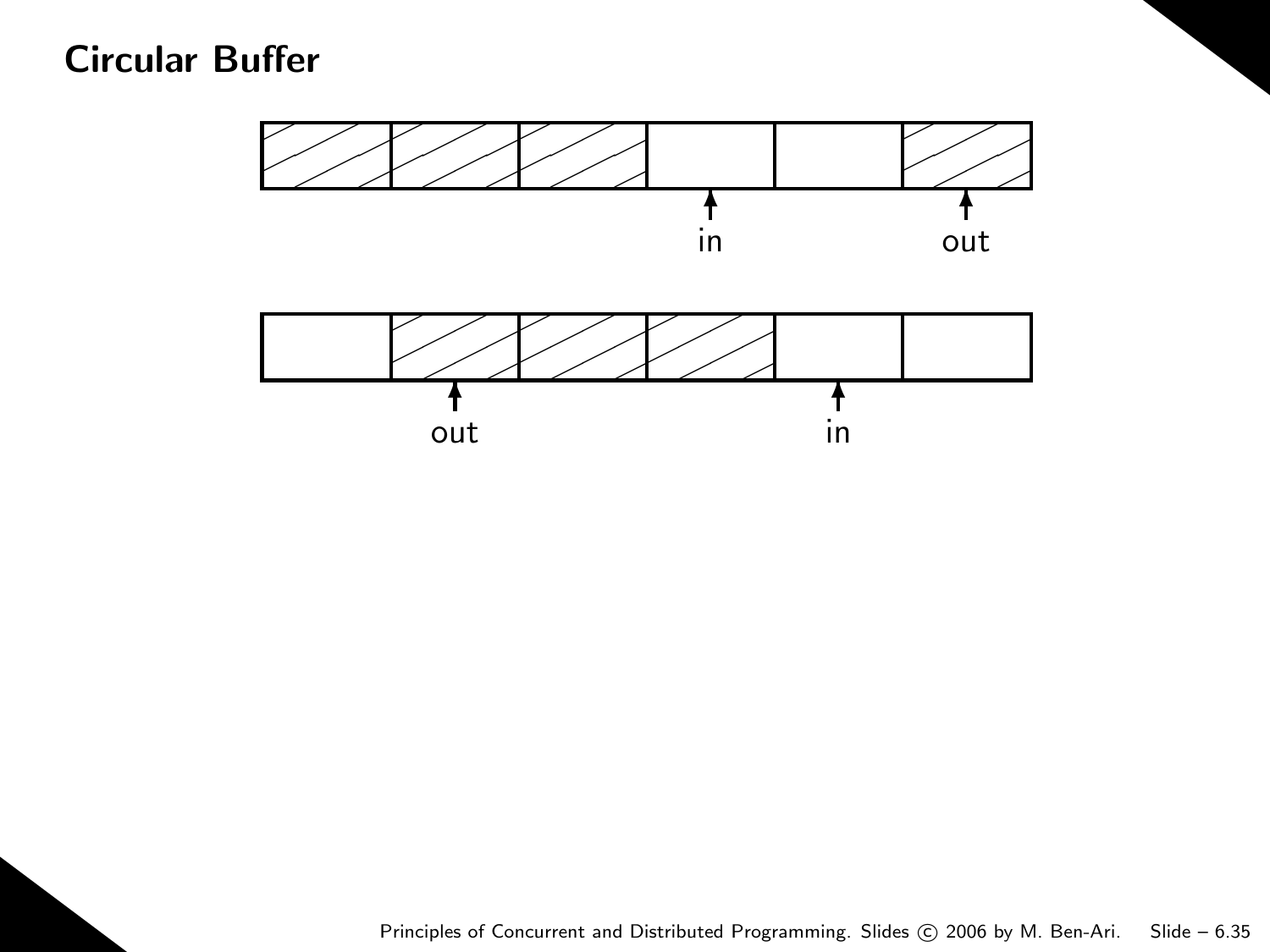|                                                | Algorithm 6.19: Producer-consumer (circular buffer) |        |                                                     |
|------------------------------------------------|-----------------------------------------------------|--------|-----------------------------------------------------|
|                                                | dataType array [0N] buffer                          |        |                                                     |
|                                                | integer in, out $\leftarrow 0$                      |        |                                                     |
| semaphore notEmpty $\leftarrow (0, \emptyset)$ |                                                     |        |                                                     |
| semaphore notFull $\leftarrow (N, \emptyset)$  |                                                     |        |                                                     |
|                                                | producer                                            |        | consumer                                            |
|                                                | dataType d                                          |        | dataType d                                          |
|                                                | loop forever                                        |        | loop forever                                        |
| $p1$ :                                         | $d \leftarrow$ produce                              | $q1$ : | wait(notEmpty)                                      |
| $p2$ :                                         | wait(notFull)                                       | $q2$ : | $\mathsf{d}\leftarrow\mathsf{buffer}[\mathsf{out}]$ |
| p3:                                            | buffer[in] $\leftarrow$ d                           | $q3$ : | out $\leftarrow$ (out+1) modulo N                   |
| $p4$ :                                         | in $\leftarrow$ (in+1) modulo N                     | $q4$ : | signal(notFull)                                     |
| $p5$ :                                         | signal(notEmpty)                                    | $q5$ : | consume(d)                                          |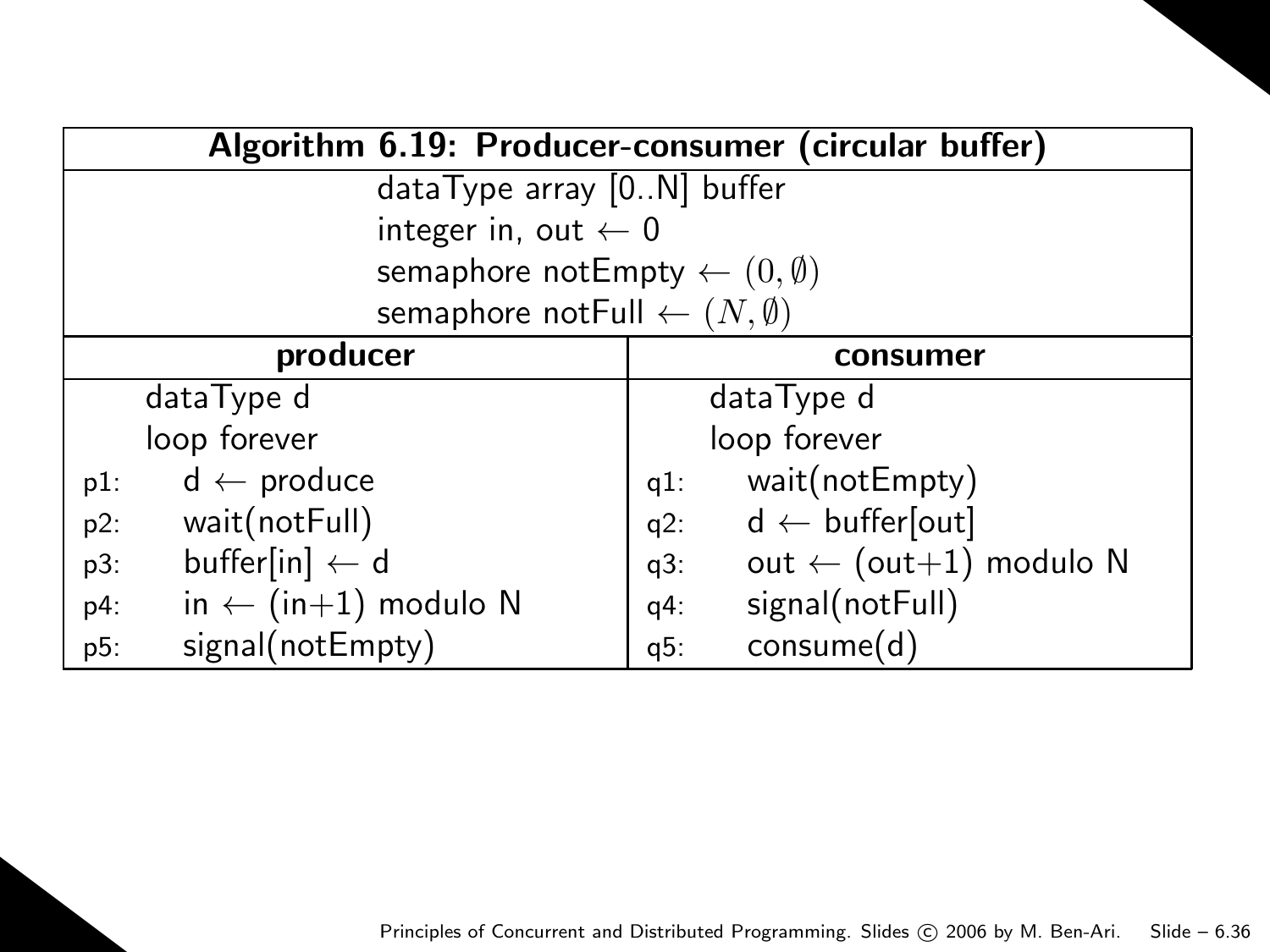| Algorithm 6.20: Simulating general semaphores                                   |
|---------------------------------------------------------------------------------|
| binary semaphore $S \leftarrow 1$ , gate $\leftarrow 0$                         |
| integer count $\leftarrow 0$                                                    |
| wait                                                                            |
| $p1:$ wait(S)                                                                   |
| <code>count</code> $\leftarrow$ <code>count</code> $-$ <code>1</code><br>$p2$ : |
| p3: if count $< 0$                                                              |
| $p4:$ signal(S)                                                                 |
| p5: wait(gate)                                                                  |
| $p6:$ else signal $(S)$                                                         |
| signal                                                                          |
| $p7:$ wait $(S)$                                                                |
| p8: count $\leftarrow$ count $+$ 1                                              |
| p9: if count $< 0$                                                              |
| $p10:$ signal(gate)                                                             |
| p11: signal(S)                                                                  |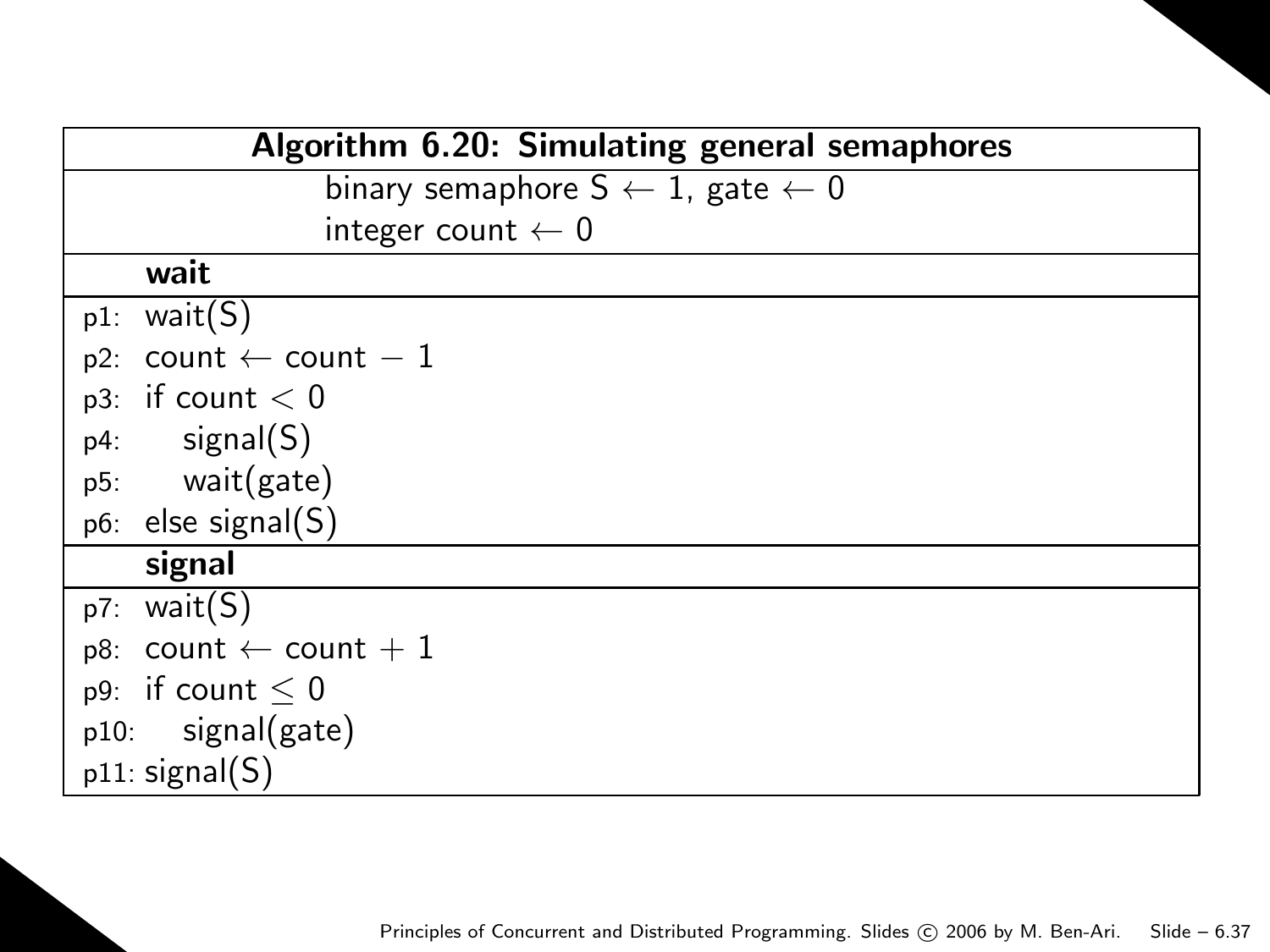#### Weak Semaphores in Promela with Channels

```
Principles of Concurrent and Distributed Programming. Slides

c 2006 by M. Ben-Ari. Slide – 6.3811 typedef Semaphore {
22 byte count;
33 chan ch = [NPROCS] of \{pid\};
44 byte temp, i;
5};66 inline initSem(S, n) \{ S.count = n \}77 inline wait(S) \{88 atomic \{99 if
10 :: S.count
>= 1−> S.count−−;

 :: else−> S.ch ! pid; !( S.ch ?? [ eval
( pid )])
1112fi13}14}5 inline signal (S) \{15166 atomic \{S.i = \text{len}(S.ch);1718 if
19 :: S.i == 0−> S.count++ /
∗No blocked process, increment count
∗/0 :: else −>
20---
21 do
 :: S.i == 1−> S.ch ? ; break
/∗Remove only blocked process
∗/223 \therefore else \Rightarrow S.i––;<br>Principles of Concurrent and Distributed Pros
23> S.i−−;
24\alpha S.ch ? S.temp;
```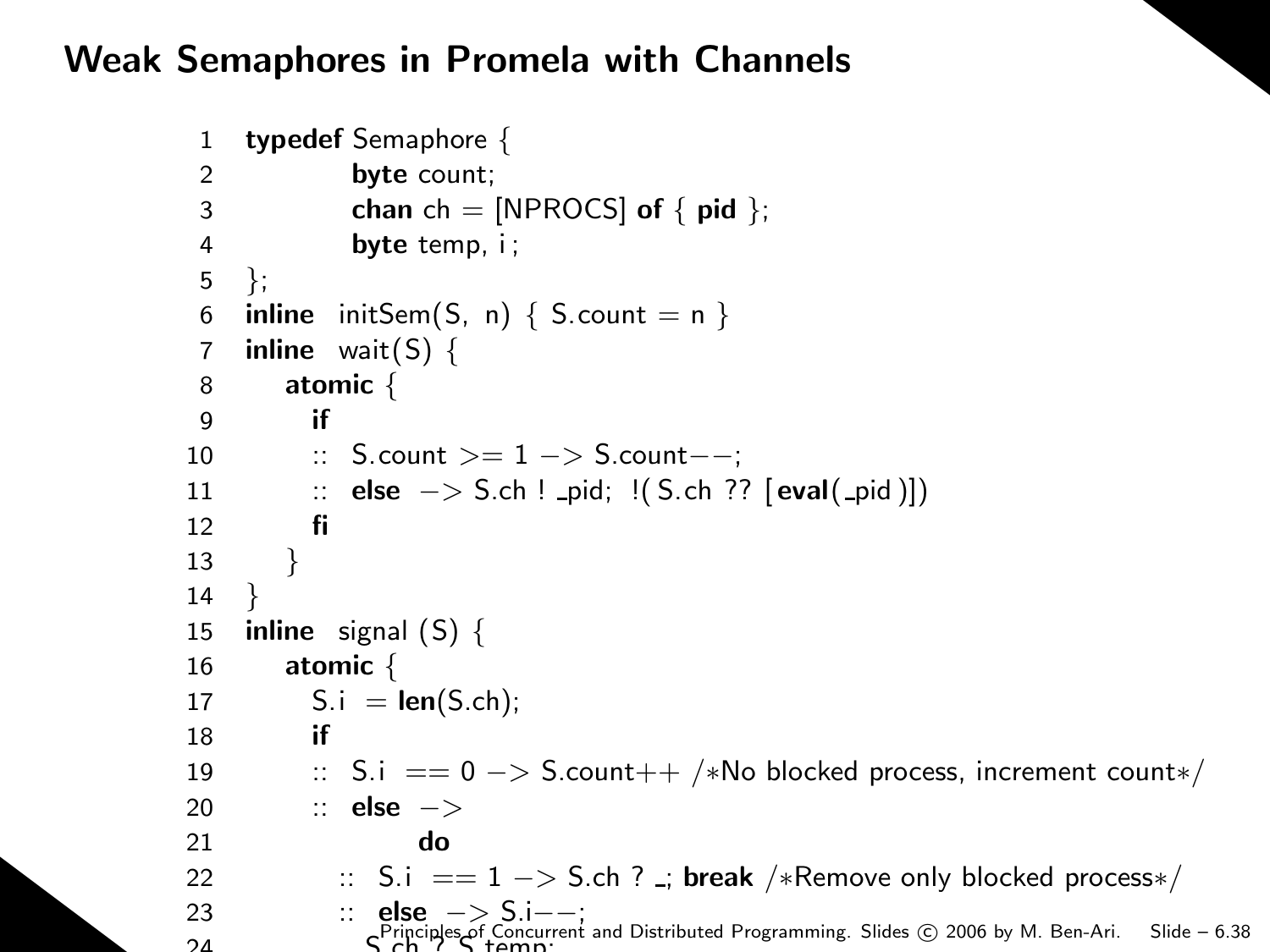```
Algorithm 6.21: Readers and writers with semaphores
                  semaphore readerSem ← 0, writerSem ← 0<br>integer delavedReaders ← 0, delavedWriters
                                             \overline{P}rs \leftarrow U deiaved vir
                  integer delayedReaders ← 0, delayedWriters ← 0<br>semanhore entry ← 1
                  semaphore entry \leftarrow 1\frac{\mathsf{integer}\,\, \mathsf{readers}}{\mathsf{ss}} \leftarrow 0,\,\, \mathsf{writes}\leftarrow 0SignalProcess
    if writers
= 0 or delayedReaders
>0delayedReaders ← delayedReaders<br>signal(readerSem)

signal(readerSem)−1else if readers
= 0 and writers
= 0 and delayedWriters
>0delayedWriters ← delayedWriters<br>signal(writerSem)

signal(writerSem)−1else signal(entry)
```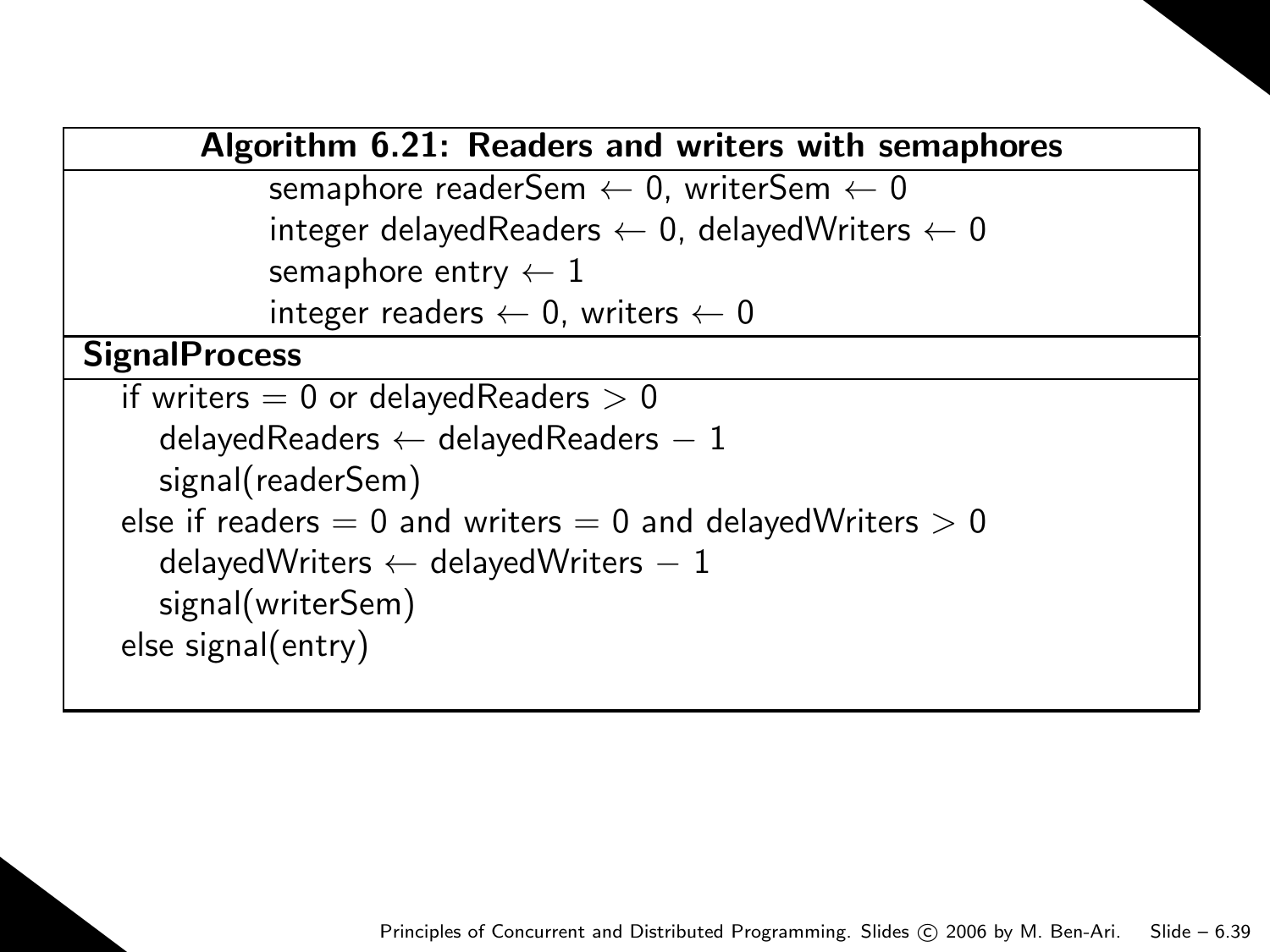#### Algorithm 6.21: Readers and writers with semaphores **StartRead**  wait(entry)p1: p2: if writers >0: delayedReaders ← delayedReaders + 1<br>· signal(entry) p3:p4: signal(entry) p5: wait(readerSem)p6: readers ← readers + 1<br>p7: SignalProcess p7: SignalProcess**EndRead**  p8: wait(entry)p9: readers← readers<br>p10: SignalProcess p10: SignalProcess−1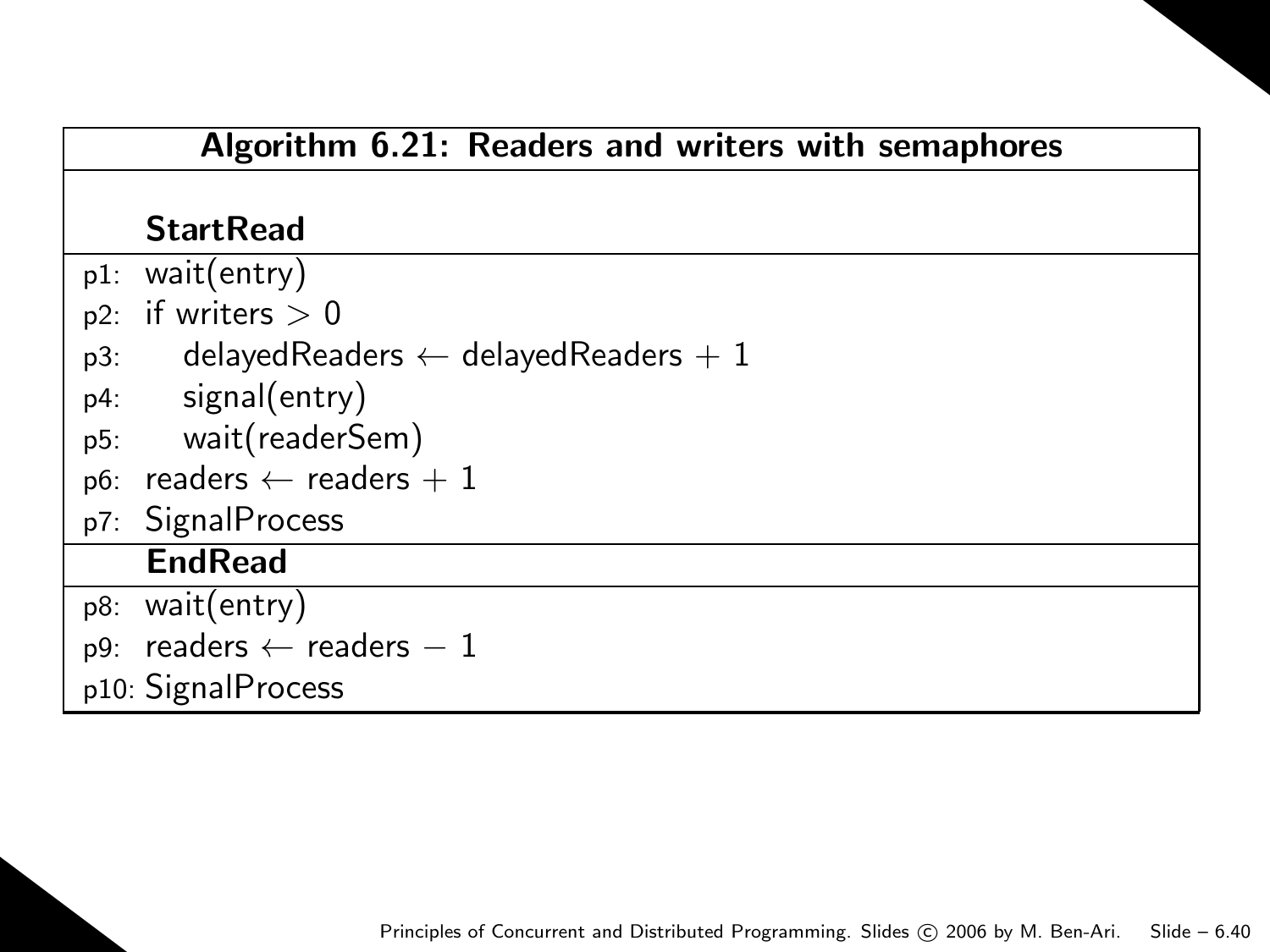#### Algorithm 6.21: Readers and writers with semaphores

#### **StartWrite**

p11: wait(entry)

p12: if writers > 0 or readers > 0

: delayedWriters ← delayedWriters + 1<br>· signal(entry) p13:

p14: signal(entry)

- p15: wait(writerSem)
- p16: writers ← writers + 1<br>p17: SignalProcess

p17: SignalProcess

#### **EndWrite**

p18: wait(entry)

p19: writers ← writers<br>p20: SignalProcess −1

p20: SignalProcess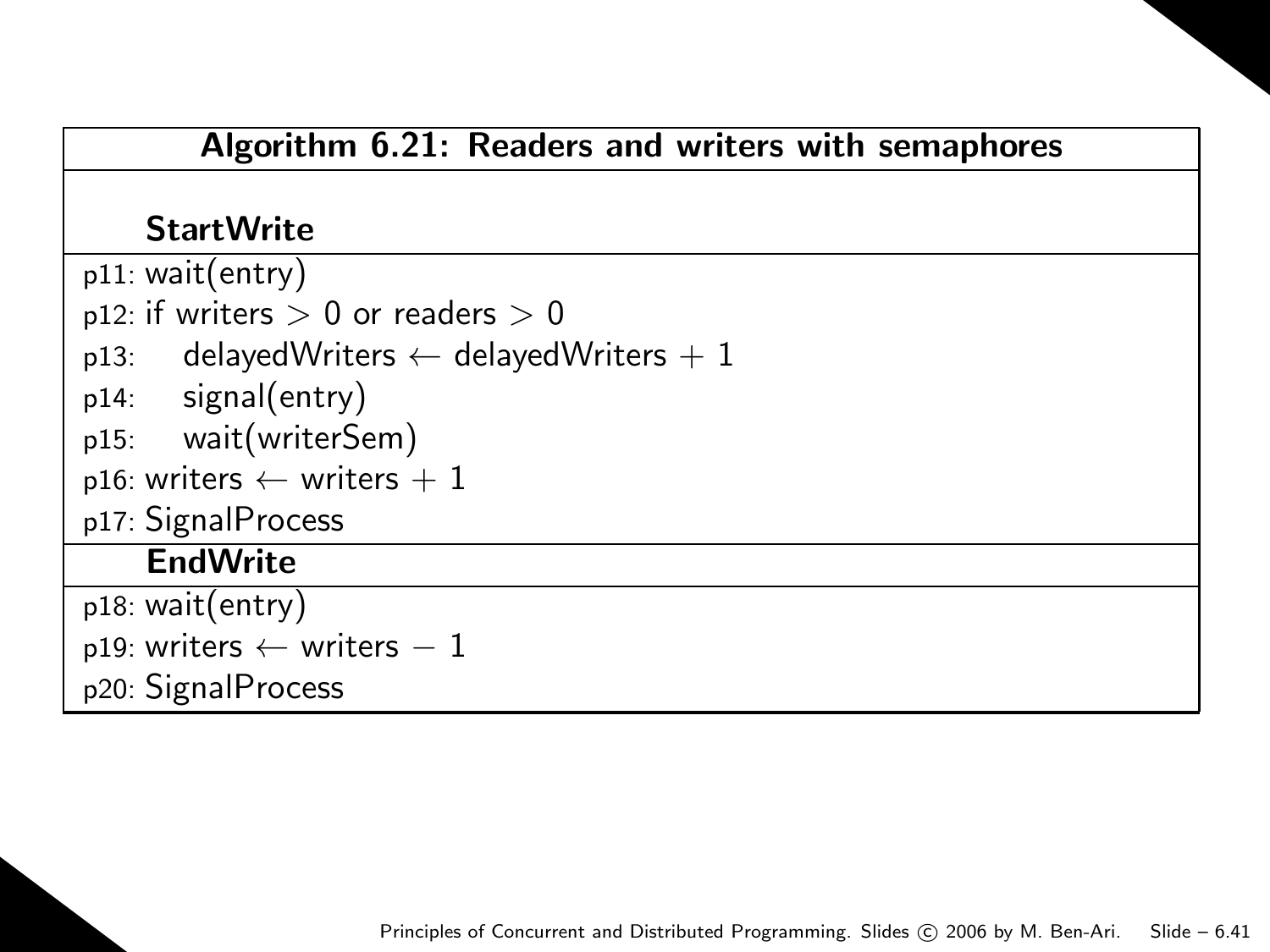| <b>Algorithm 7.1: Atomicity of monitor operations</b>                                 |                        |  |  |
|---------------------------------------------------------------------------------------|------------------------|--|--|
| monitor CS<br>integer $n \leftarrow 0$                                                |                        |  |  |
| operation increment<br>integer temp<br>temp $\leftarrow$ n<br>$n \leftarrow temp + 1$ |                        |  |  |
| р                                                                                     |                        |  |  |
| CS.increment                                                                          | CS.increment<br>$q1$ : |  |  |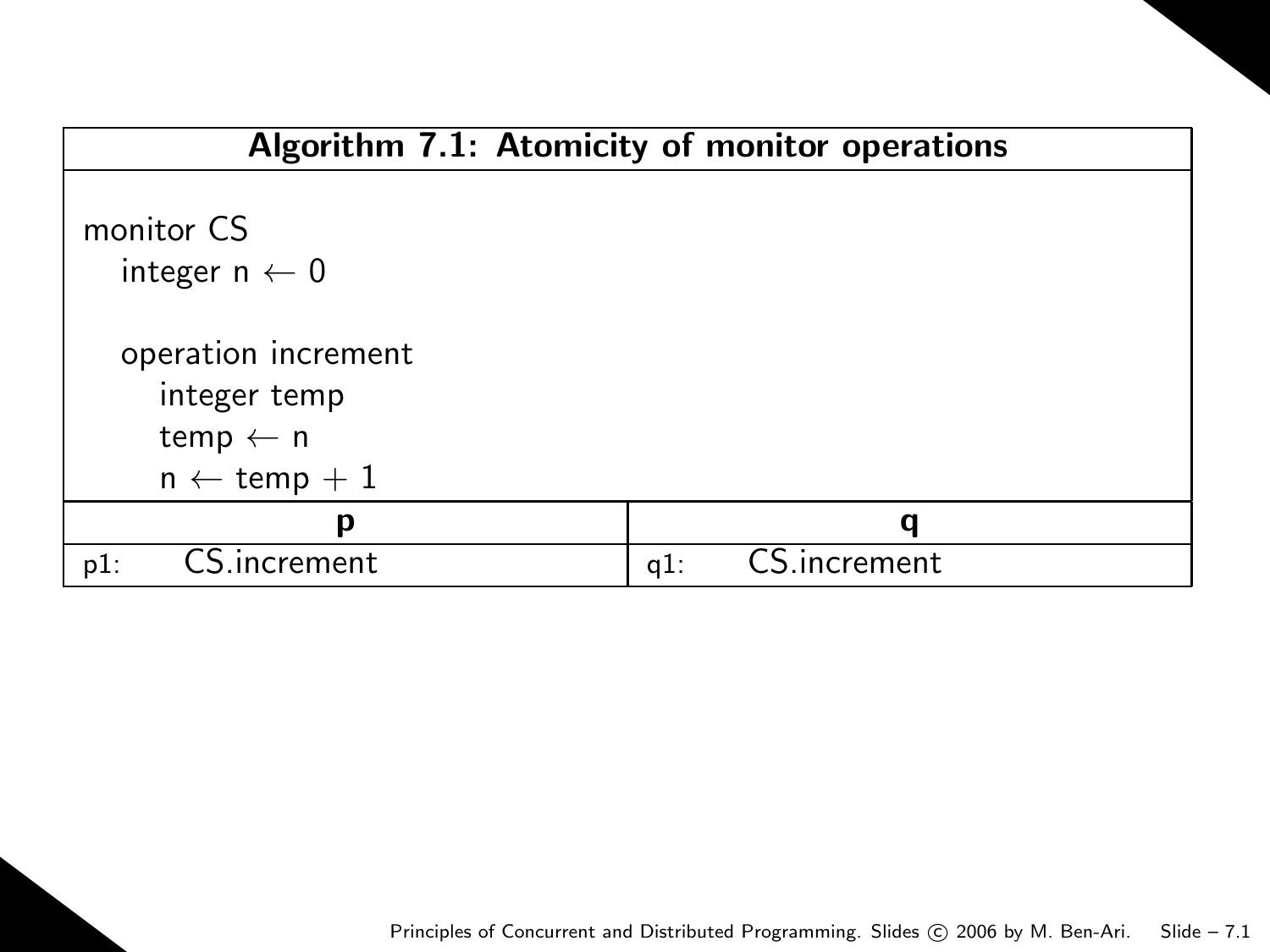#### Executing <sup>a</sup> Monitor Operation

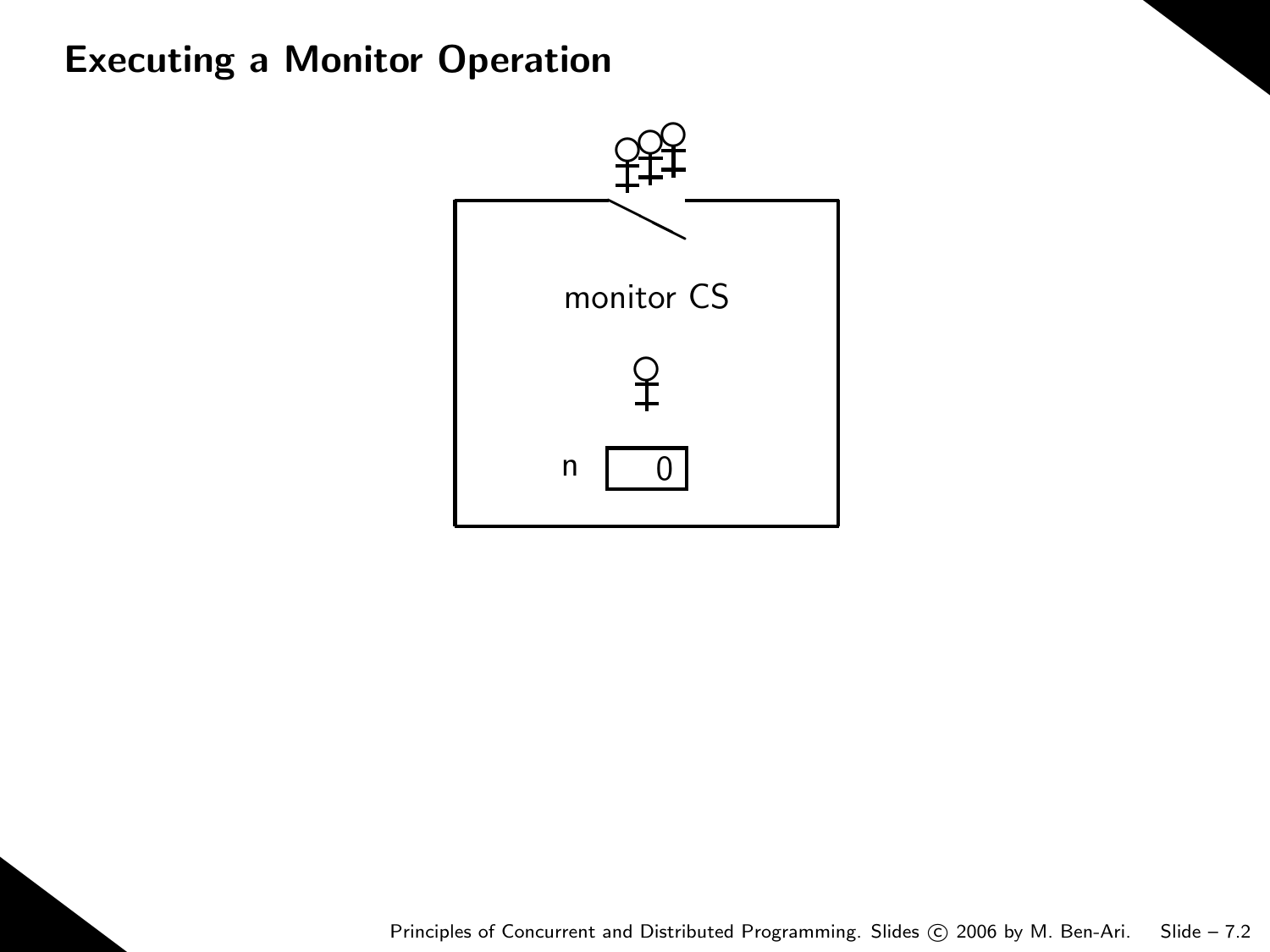#### Algorithm 7.2: Semaphore simulated with <sup>a</sup> monitor

| monitor Sem              |                      |
|--------------------------|----------------------|
| integer $s \leftarrow k$ |                      |
| condition notZero        |                      |
| operation wait           |                      |
| if $s = 0$               |                      |
| waitC(notZero)           |                      |
| $s \leftarrow s - 1$     |                      |
| operation signal         |                      |
| $s \leftarrow s + 1$     |                      |
| signalC(notZero)         |                      |
| p                        | q                    |
| loop forever             | loop forever         |
| non-critical section     | non-critical section |
| Sem wait<br>$p1$ :       | Sem wait<br>$q1$ :   |
| critical section         | critical section     |
| Sem signal<br>$p2$ :     | Sem signal<br>$q2$ : |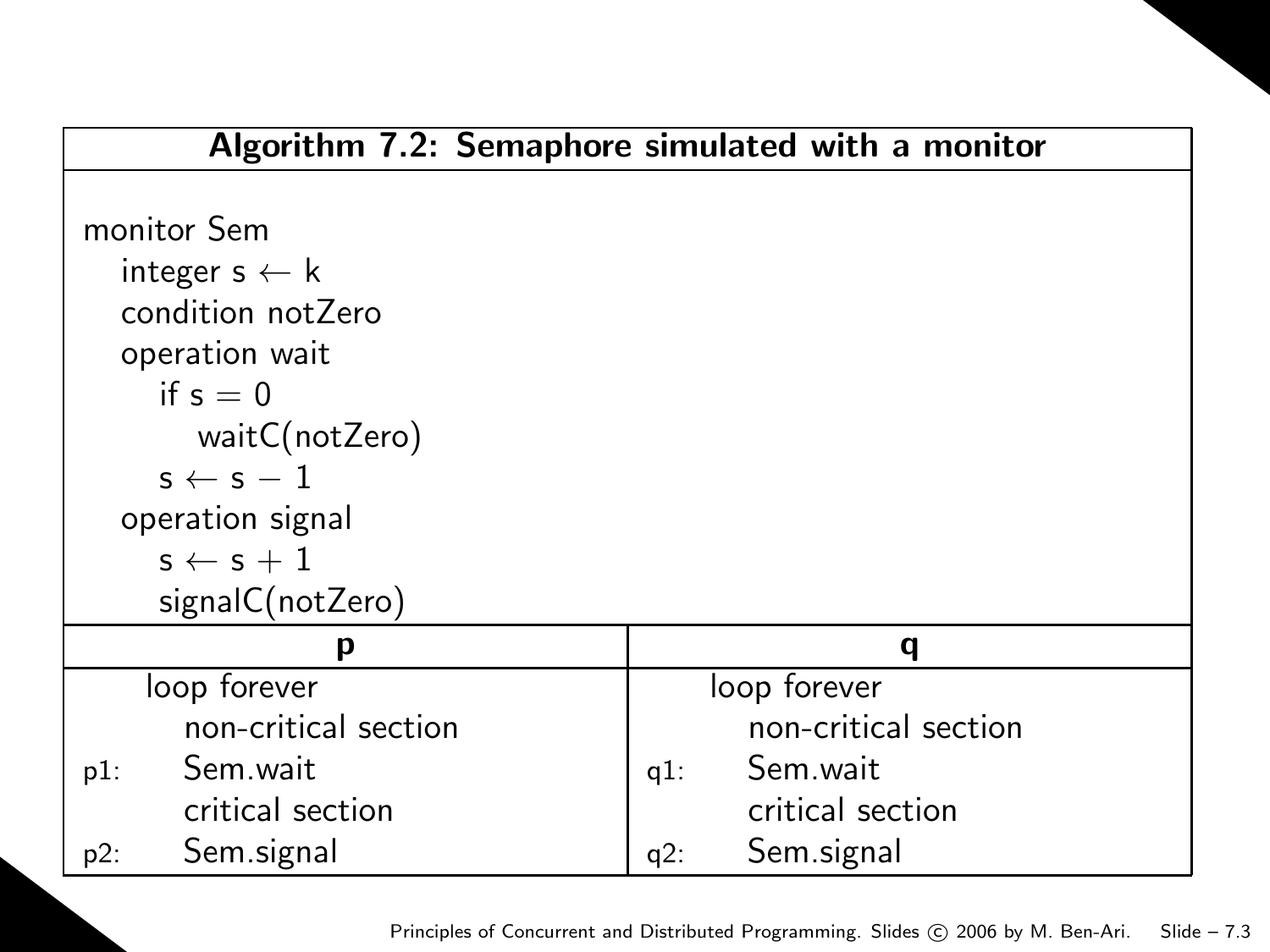#### Condition Variable in <sup>a</sup> Monitor

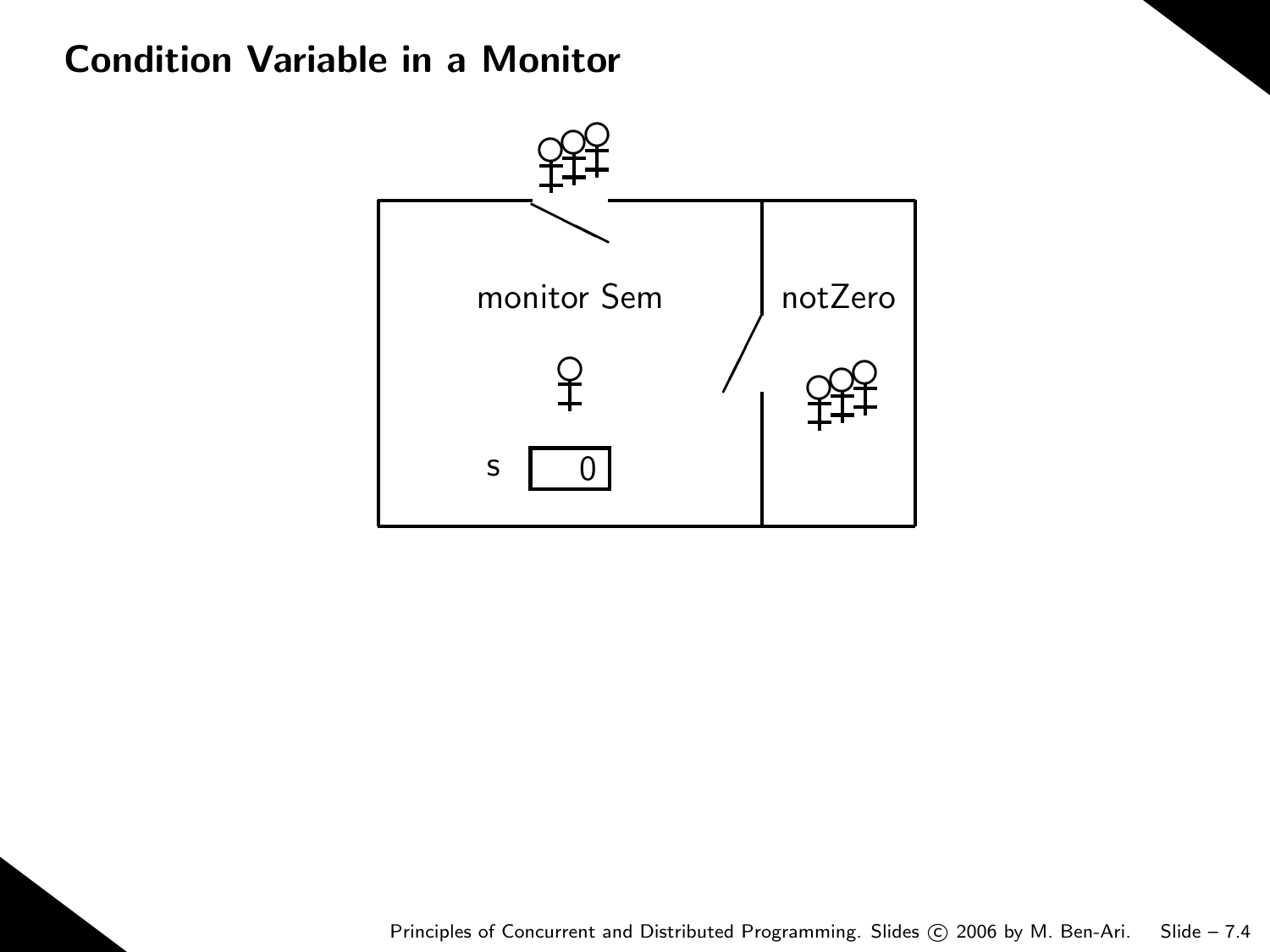#### State Diagram for the Semaphore Simulation

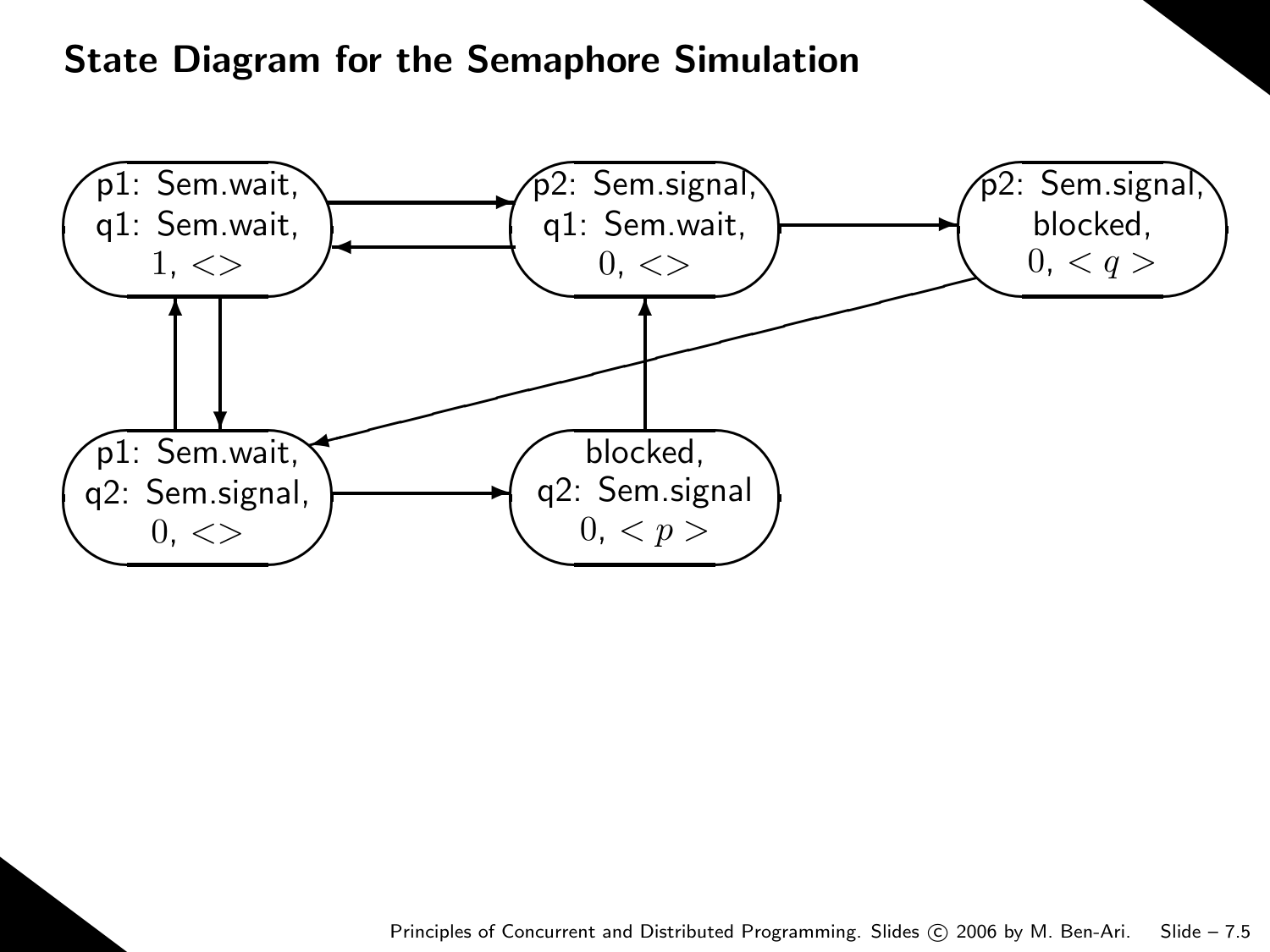#### Algorithm 7.3: Producer-consumer (finite buffer, monitor)

```
monitor PCbufferType buffer ← empty<br>condition notEmpty
  condition notEmpty
  condition notFull
  operation append(datatype V)
     if buffer is full
        waitC(notFull)
append(V, buffer)
     signalC(notEmpty)operation take()
     datatype Wif buffer is empty
        waitC(notEmpty)W ← head(buffer)<br>signalC(notEull)
      signalC(notFull)return W
```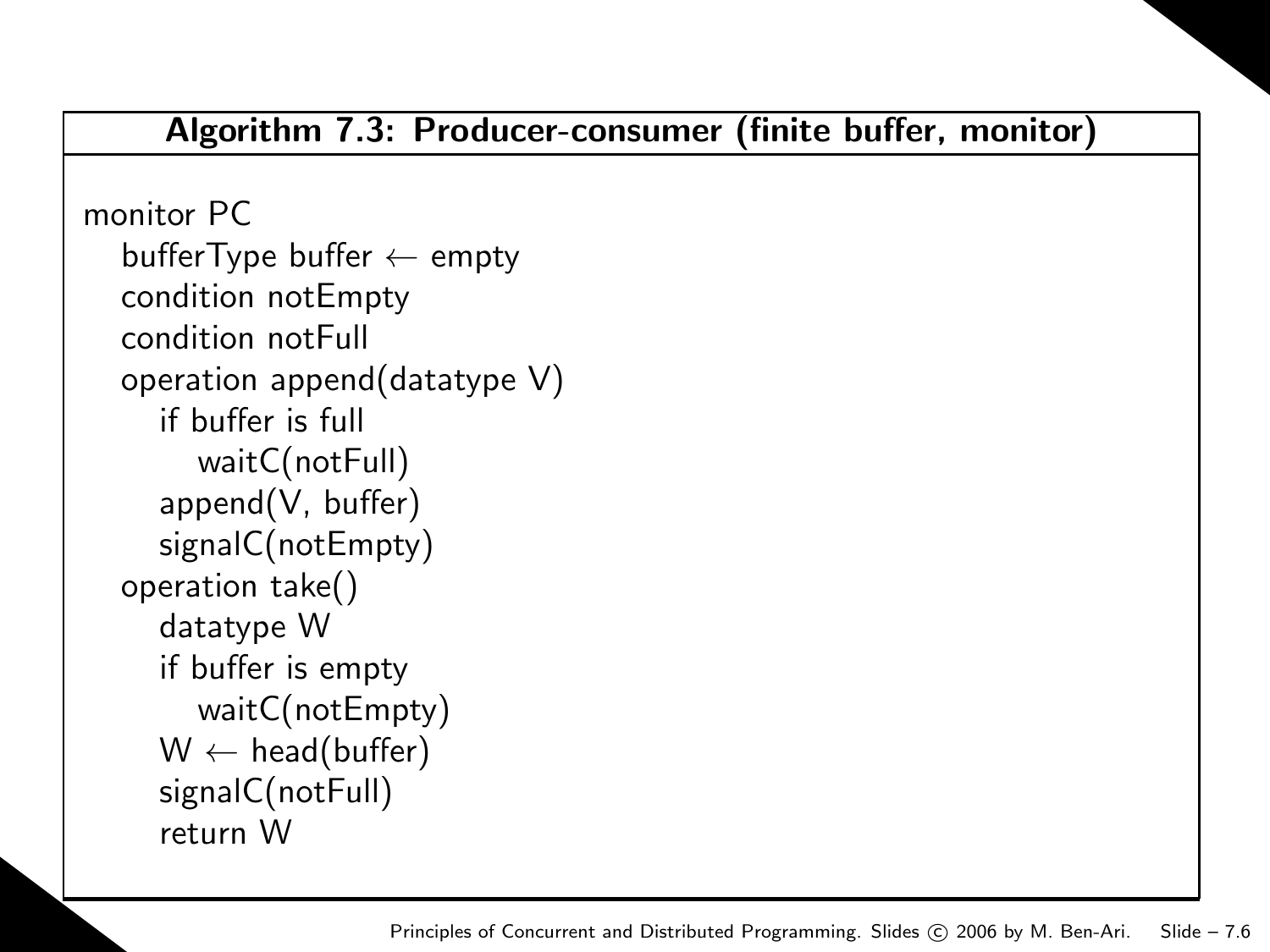| Algorithm 7.3: Producer-consumer (finite buffer, monitor) (continued) |                                   |  |  |
|-----------------------------------------------------------------------|-----------------------------------|--|--|
|                                                                       |                                   |  |  |
| producer                                                              | consumer                          |  |  |
| datatype D                                                            | datatype D                        |  |  |
| loop forever                                                          | loop forever                      |  |  |
| $D \leftarrow$ produce<br>$p1$ :                                      | $D \leftarrow PC$ .take<br>$q1$ : |  |  |
| PC.append(D)<br>$p2$ :                                                | consume(D)<br>$q2$ :              |  |  |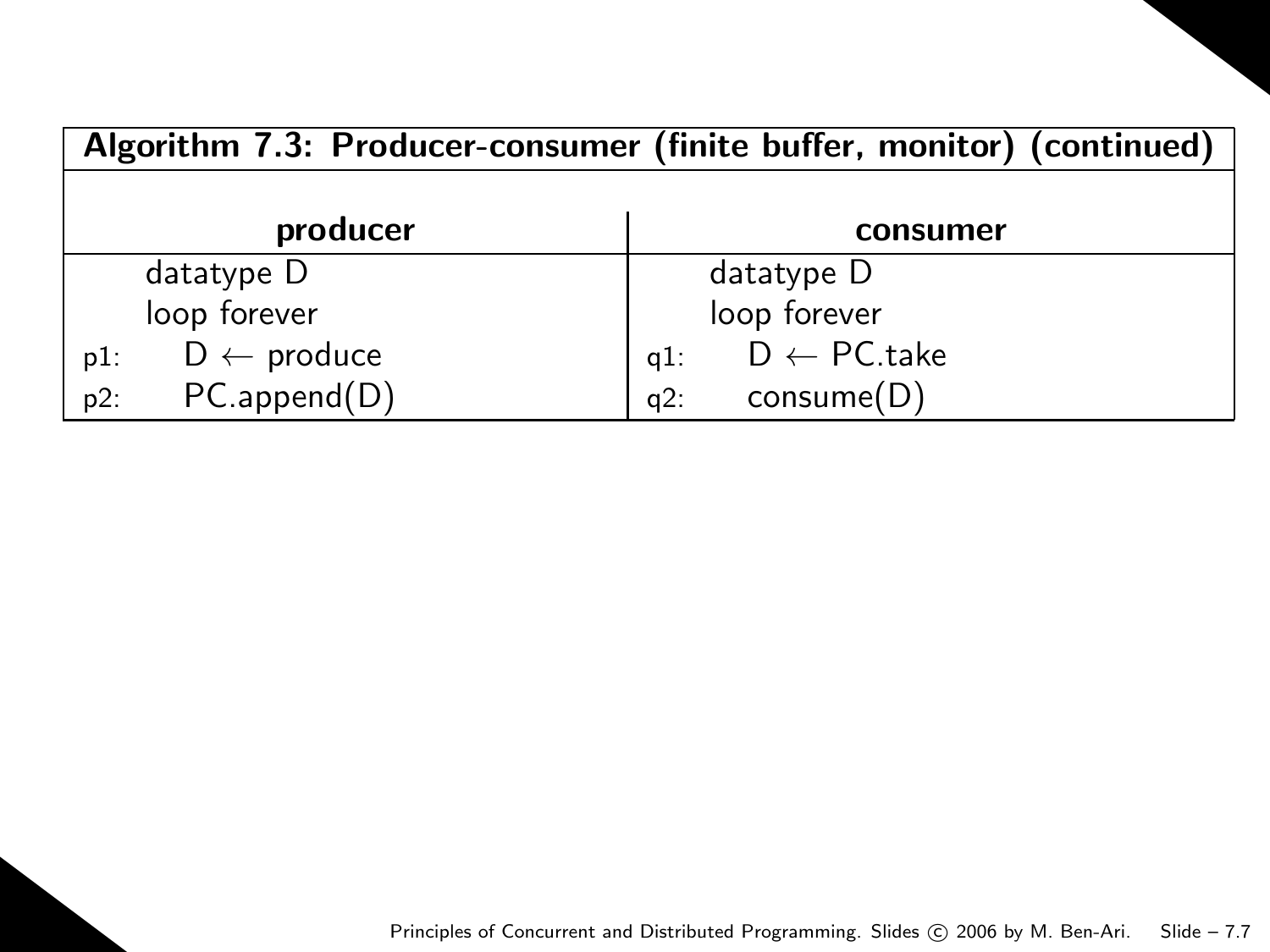## The Immediate Resumption Requirement

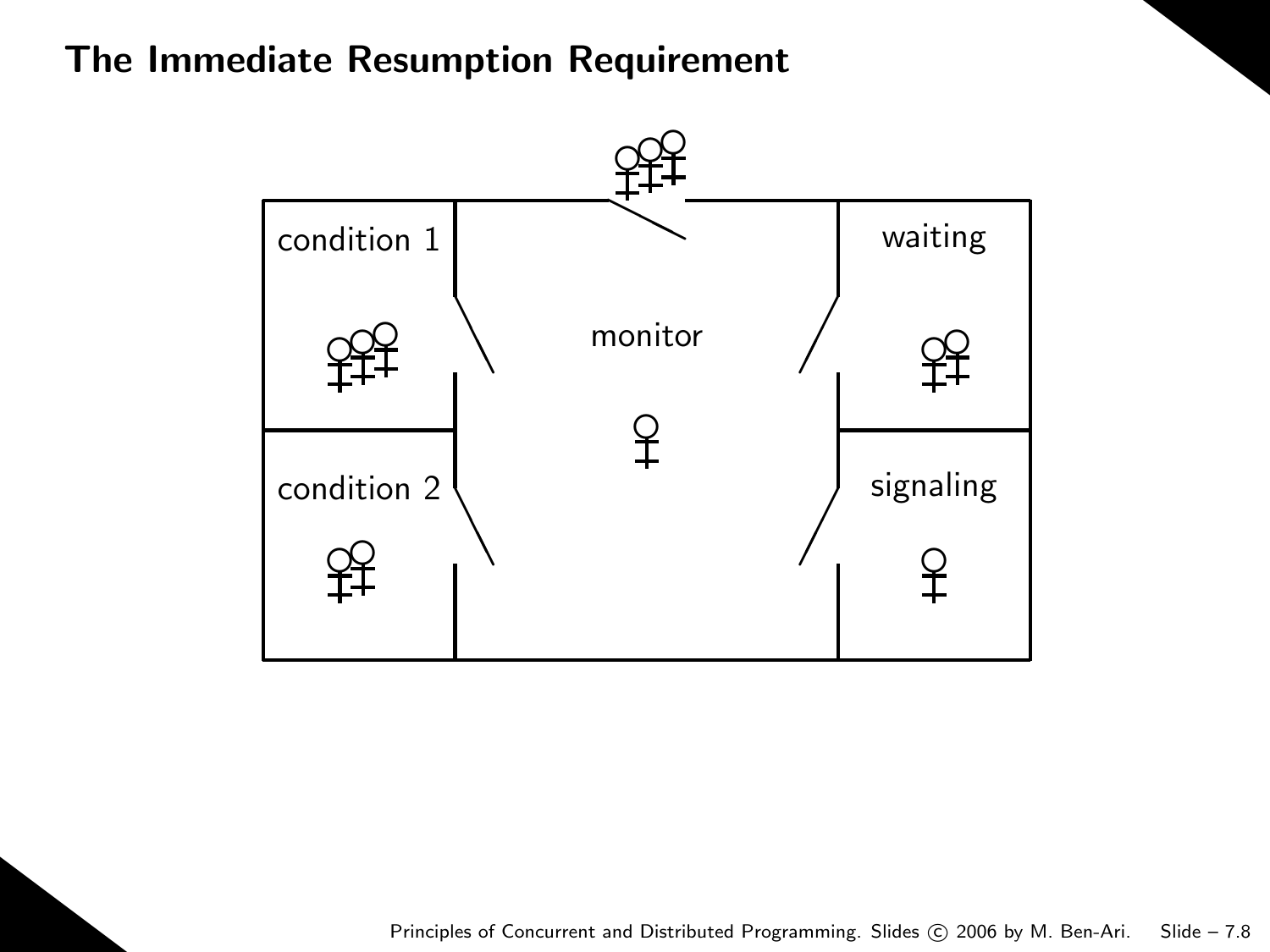#### Algorithm 7.4: Readers and writers with <sup>a</sup> monitor

```
monitor RW\mathsf{integer}\ \mathsf{readers}\leftarrow\mathsf{0}\mathsf{integer} writers \leftarrow 0
condition OKtoRead, OKtoWrite
   operation StartReadif writers \neq 0 or not empty(OKtoWrite)<br>writC(OKtoBead)
           waitC(OKtoRead)readers ← readers + 1<br>signalC(OKtoRead)

signalC(OKtoRead)operation EndReadreaders ← readers<br>if readers — 0
        \mathsf{if} \;\mathsf{readers} = 0−1

signalC(OKtoWrite)
```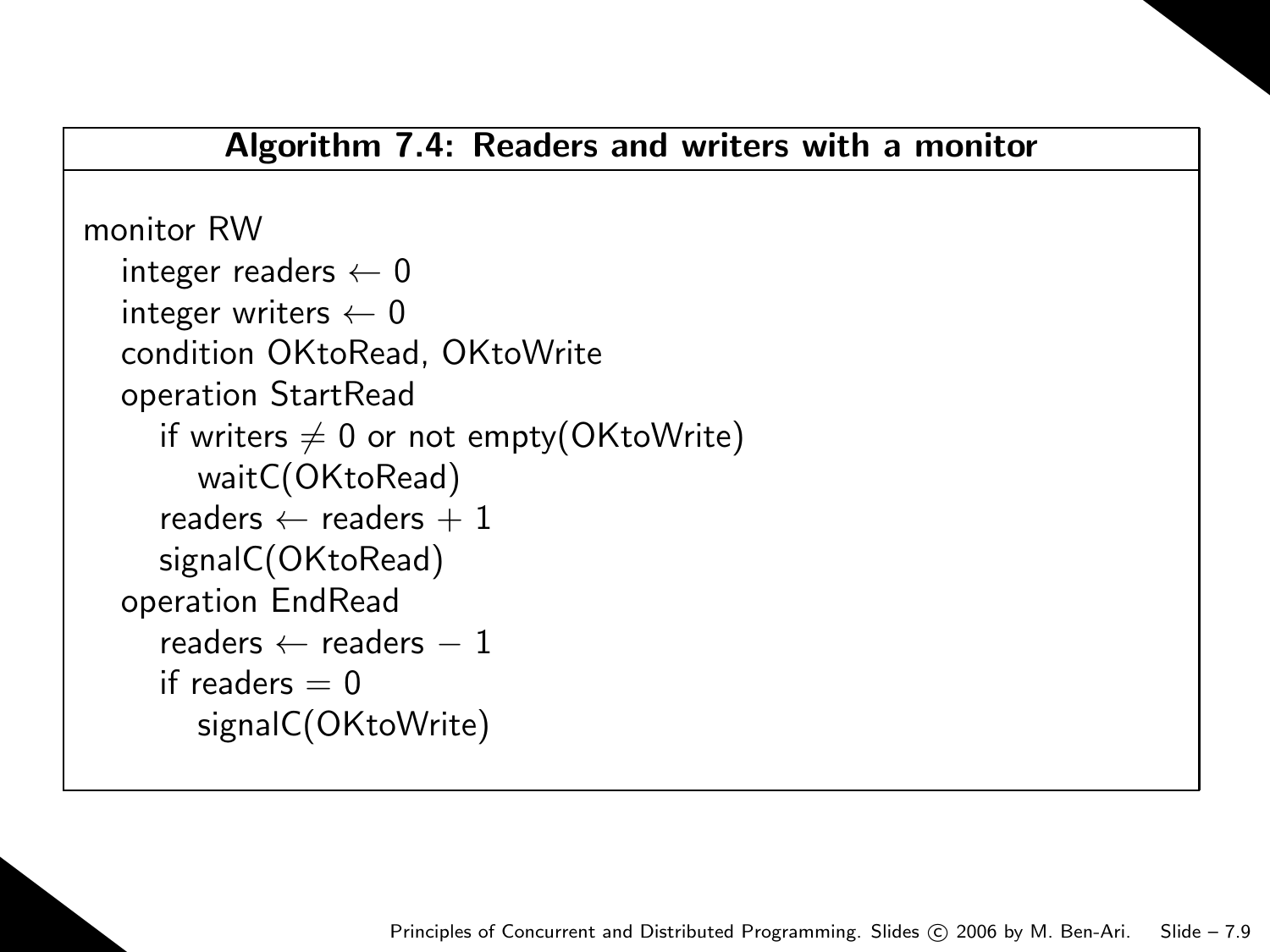#### Algorithm 7.4: Readers and writers with <sup>a</sup> monitor (continued)

```
operation StartWrite
      \text{if writers} \neq 0 \text{ or readers} \neq 0waitC(OKtoWrite)writers \leftarrow writers + 1
  operation EndWrite
      writers ← writers<br>if emntv(OKtoRe
                          −1
if empty(OKtoRead)
        then signalC(OKtoWrite)
        else signalC(OKtoRead)
               reader writer
p1: RW.StartRead q1: RW.StartWrite
p2: read the database
                                          q2: write to the database
p3: RW.EndRead q3: RW.EndWrite
```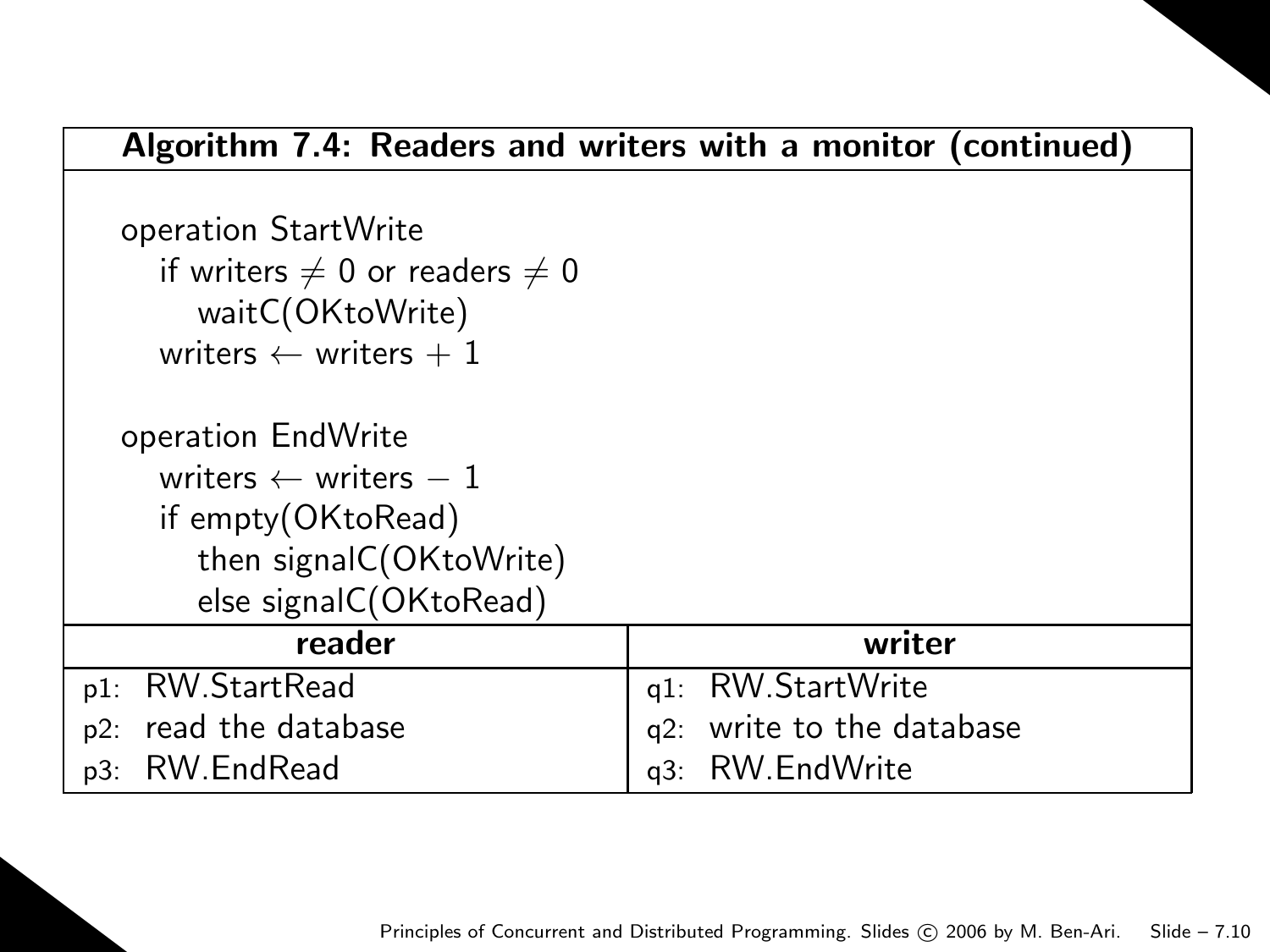#### Algorithm 7.5: Dining philosophers with <sup>a</sup> monitor

```
monitor ForkMonitor
      {\sf integer} array[0..4] fork \leftarrow [2,\ \dots,\ 2]condition array[0\ \ A] \capKtoEat
     condition array[0..4] OKtoEat
    operation takeForks(integer i)
           if fork[i] \neq 2

waitC(OKtoEat[i])fork[i+1] ← fork[i+1]<br>fork[i=1] ← fork[i=1]
                                                        −1{\sf fork}[{\sf i}{-}1] \leftarrow {\sf fork}[{\sf i}{-}1] - \emptyset−1operation releaseForks(integer i)
           {\sf fork}[{\sf i+1}] \leftarrow {\sf fork}[{\sf i+1}] + 1 \nonumber \\\text{\sf fork}[{\sf i-1}] \leftarrow {\sf fork}[{\sf i-1}] + 1 \nonumberfork[i-1] \leftarrow \textsf{fork}[i{-}1] + 1if fork[i+1] - 2
           if fork[i+1] = 2\mathsf{signalC}(\mathsf{OKto}\mathsf{Ext}[\mathsf{i}{+}1])\textsf{if fork}[i{-}1] = 2signal\mathsf{C}(\mathsf{OKto}\mathsf{Eat}[\mathsf{i}{-}1])
```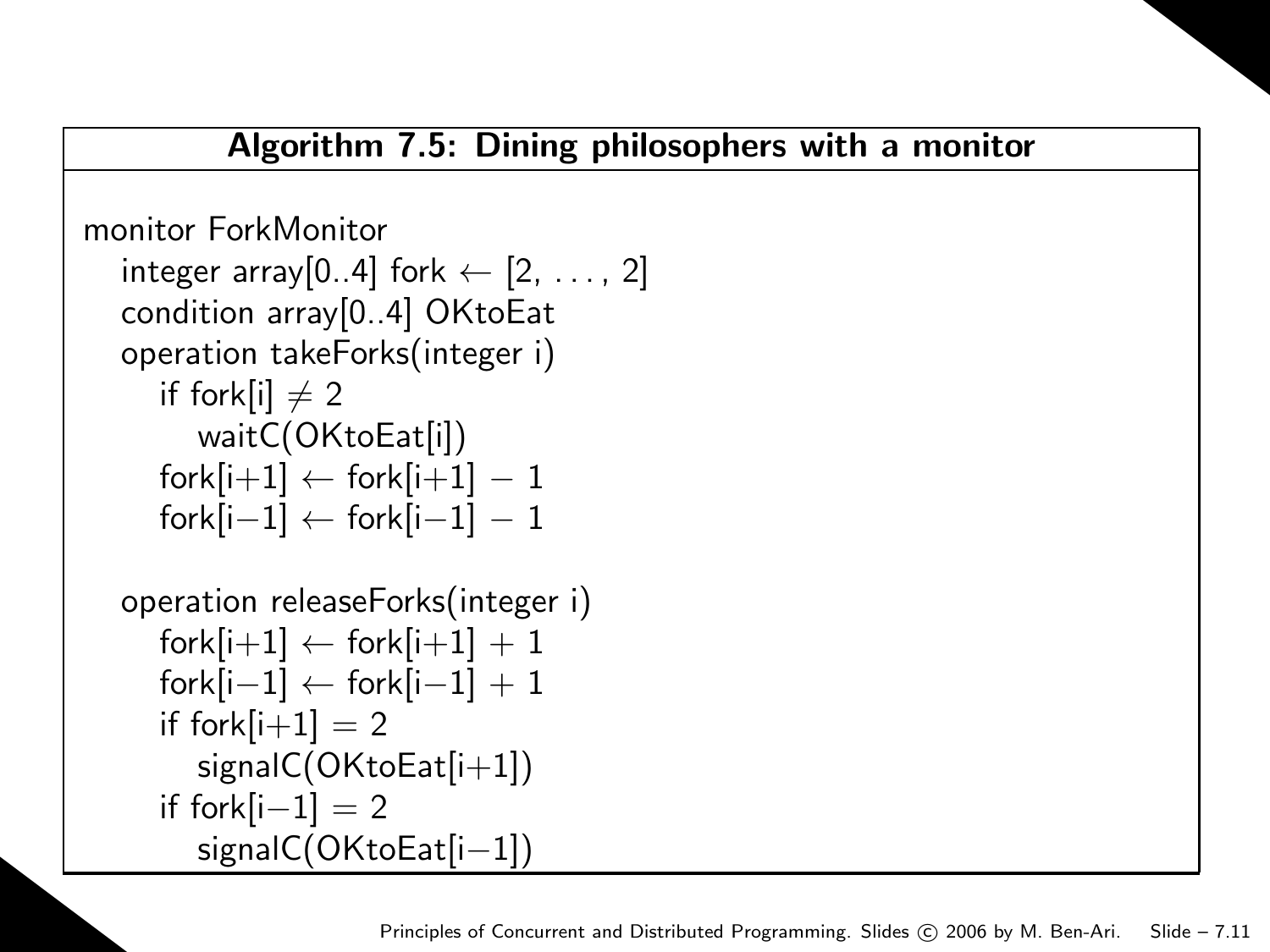|        |                 | Algorithm 7.5: Dining philosophers with a monitor (continued) |
|--------|-----------------|---------------------------------------------------------------|
|        |                 |                                                               |
|        |                 | philosopher i                                                 |
|        | loop forever    |                                                               |
| $p1$ : | think           |                                                               |
| $p2$ : | takeForks(i)    |                                                               |
| p3:    | eat             |                                                               |
| $p4$ : | releaseForks(i) |                                                               |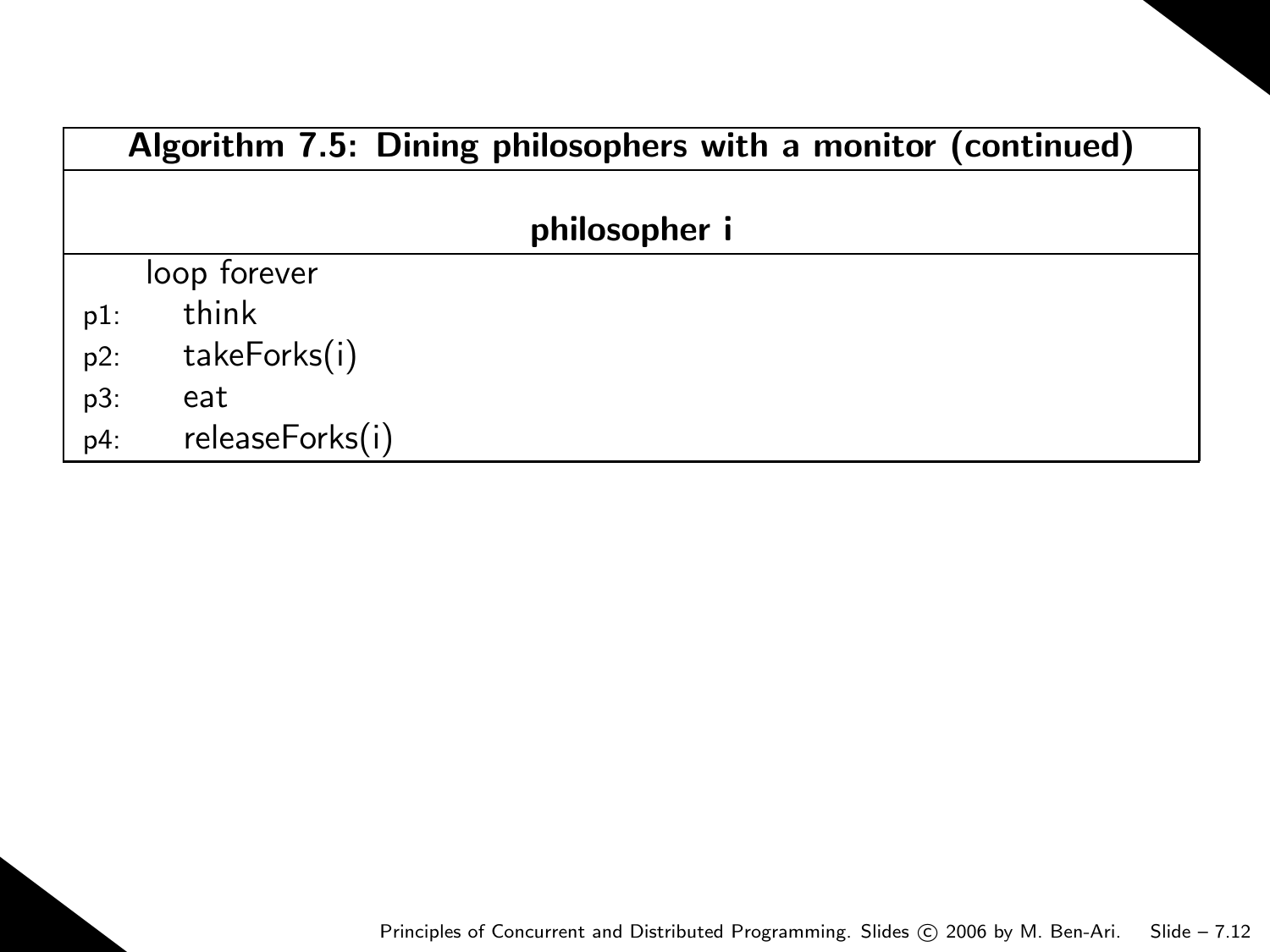#### Scenario for Starvation of Philosopher <sup>2</sup>

| n              | phil1      | phil2           | phil3      | $f_{\rm 0}$    | f1             | f2               | f3                          | f4             |
|----------------|------------|-----------------|------------|----------------|----------------|------------------|-----------------------------|----------------|
|                | take(1)    | take(2)         | take(3)    | $\overline{2}$ | $\overline{2}$ | $\overline{2}$   | $\overline{2}$              | $\overline{2}$ |
| 2              | release(1) | take(2)         | take(3)    |                | $\overline{2}$ | 1                | $\overline{2}$              | $\overline{2}$ |
| $\mathfrak{Z}$ | relcase(1) | $take(2)$ and   | release(3) |                | $\overline{2}$ | $\left( \right)$ | $\overline{2}$              |                |
|                |            | wait $C(OK[2])$ |            |                |                |                  |                             |                |
| $\overline{4}$ | relcase(1) | (blocked)       | relesse(3) |                | $\overline{2}$ | $\left( \right)$ | $\mathcal{D}$               |                |
| 5              | take(1)    | (blocked)       | release(3) | $\overline{2}$ | $\overline{2}$ |                  | $\mathcal{D}_{\mathcal{A}}$ |                |
| 6              | relesse(1) | (blocked)       | release(3) |                | $\overline{2}$ | $\left( \right)$ | $\overline{2}$              |                |
|                | relesse(1) | (blocked)       | take(3)    |                | $\overline{2}$ |                  | $\mathcal{D}_{\mathcal{A}}$ | $\mathcal{D}$  |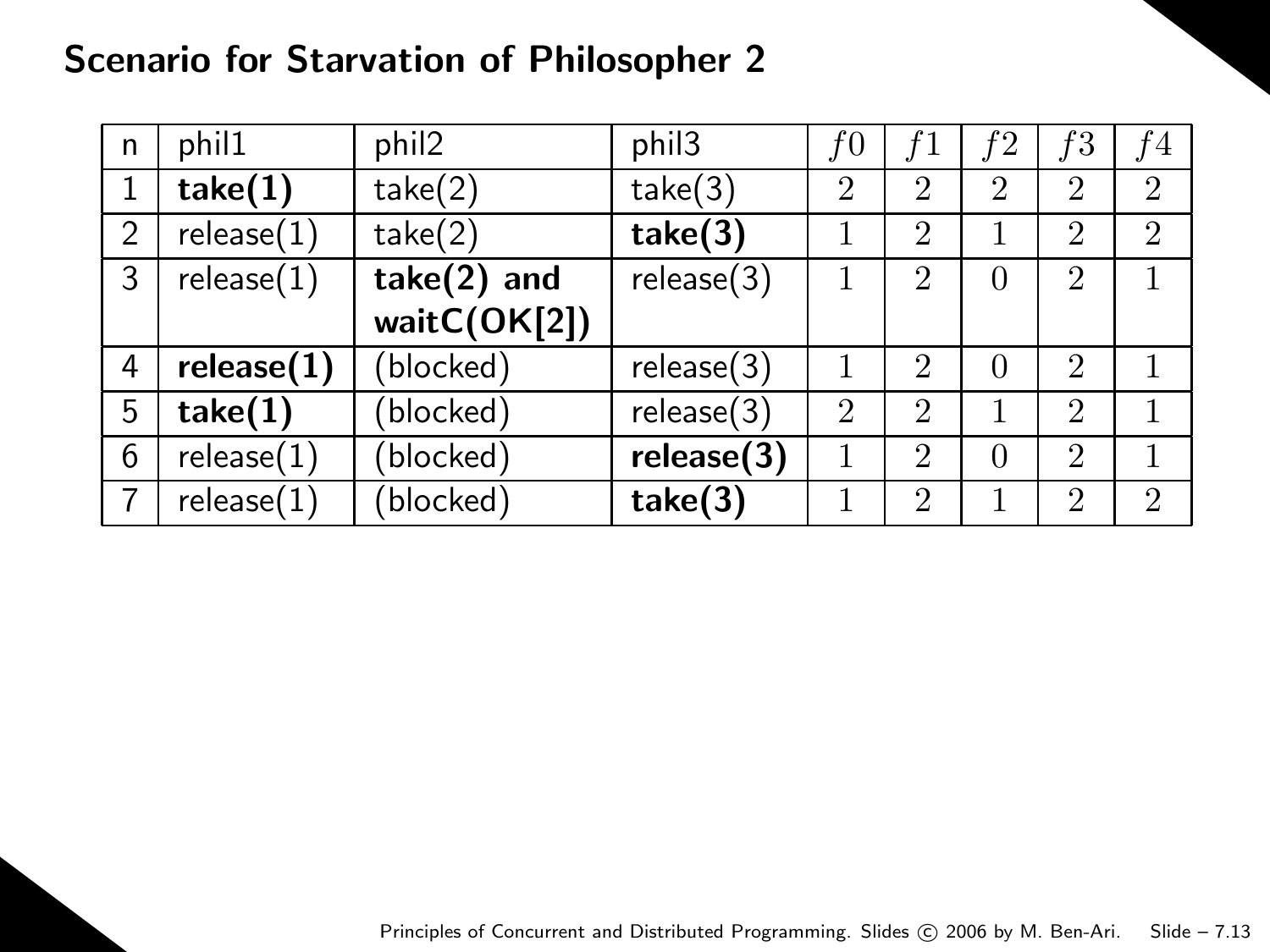## Readers and Writers in <sup>C</sup>

```
Principles of Concurrent and Distributed Programming. Slides (c) 2006 by M. Ben-Ari. Slide - 7.14
 11 monitor RW {<br>2 int readers
 2int readers = 0, writing = 1;
 3 condition OKtoRead, OKtoWrite;
 455 void StartRead() {
 6 if (writing || ! empty(OKtoWrite)) waitc(OKtoRead);
 7readers = readers +1;
 8 signalc (OKtoRead);
 9 }0 \bullet void EndRead() {
1011\begin{array}{lll} 1 & \quad \text{readers} \, = \, \text{readers} \, - \, 1; \ \end{array}12if (readers == 0) signalc (OKtoWrite);
13 }14155 void StartWrite() {
166 \quad if (writing || (readers !=0)) waitc(OKtoWrite);
17writing = 1;
18 }9 void EndWrite() {
1920writing = 0;
21 if (empty(OKtoRead)) signalc(OKtoWrite);
22 else signalc (OKtoRead);
23 }24 }
```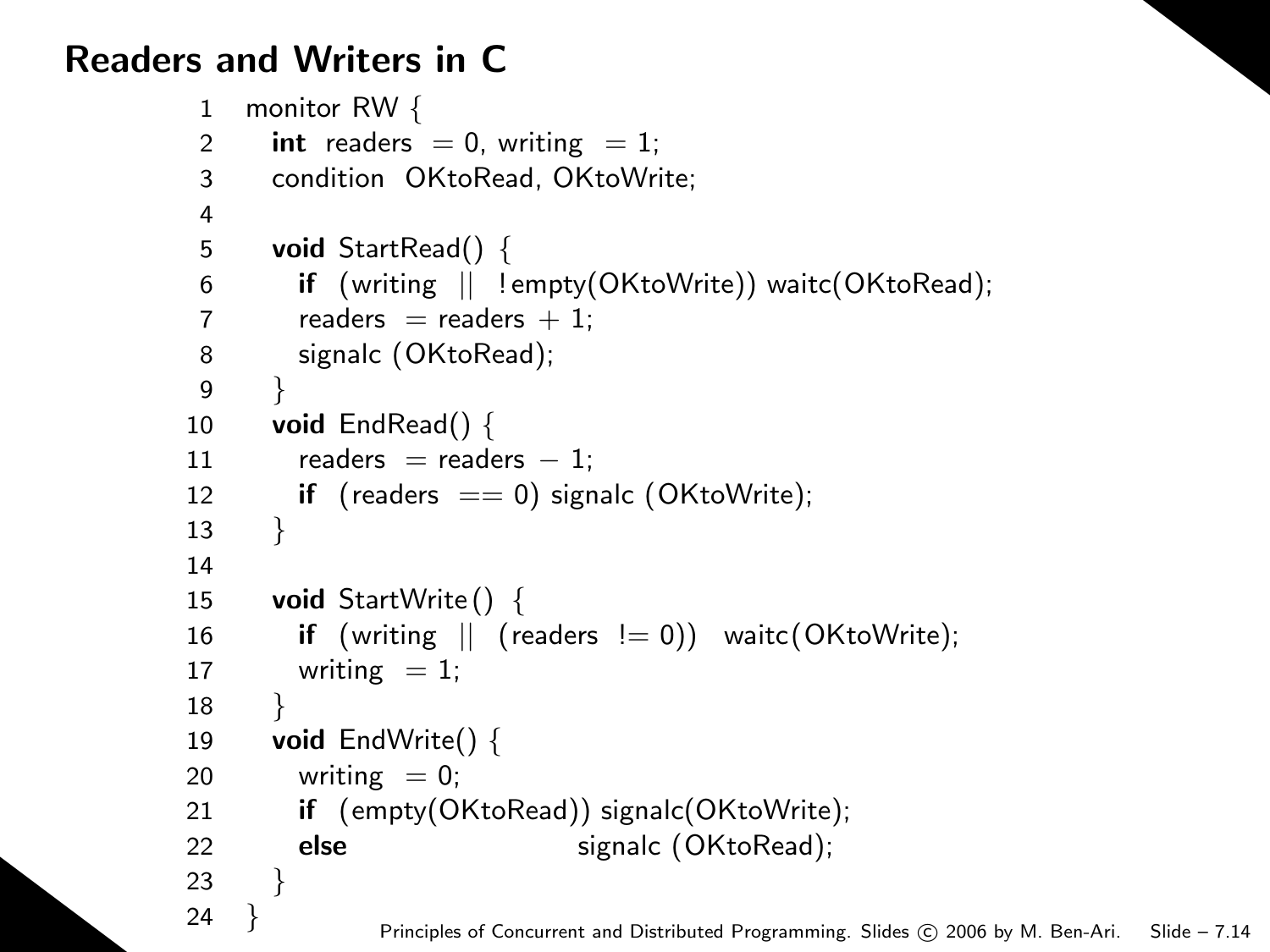#### Algorithm 7.6: Readers and writers with <sup>a</sup> protected object

```
protected object RW\mathsf{integer}\ \mathsf{readers}\leftarrow\mathsf{0}boolean writing ← false<br>operation StartRead wh
   operation StartRead when not writing
       readers ← readers + 1<br>eration EndRead
   operation EndReadreaders ← readers<br>eration StartWrite
                               −1operation \sf StartWrite when not writing and readers =0writing← true
   operation EndWrite
       \frac{\text{writing} \gets \text{false}}{\text{reade}}reader writer
     loop forever and loop forever
p1: RW.StartReadRW StartRead<br>read the database \begin{vmatrix} q1: & RW \end{vmatrix} write to the data
p2:q2: write to the database
p3: RW.EndRead q3: RW.EndWrite
```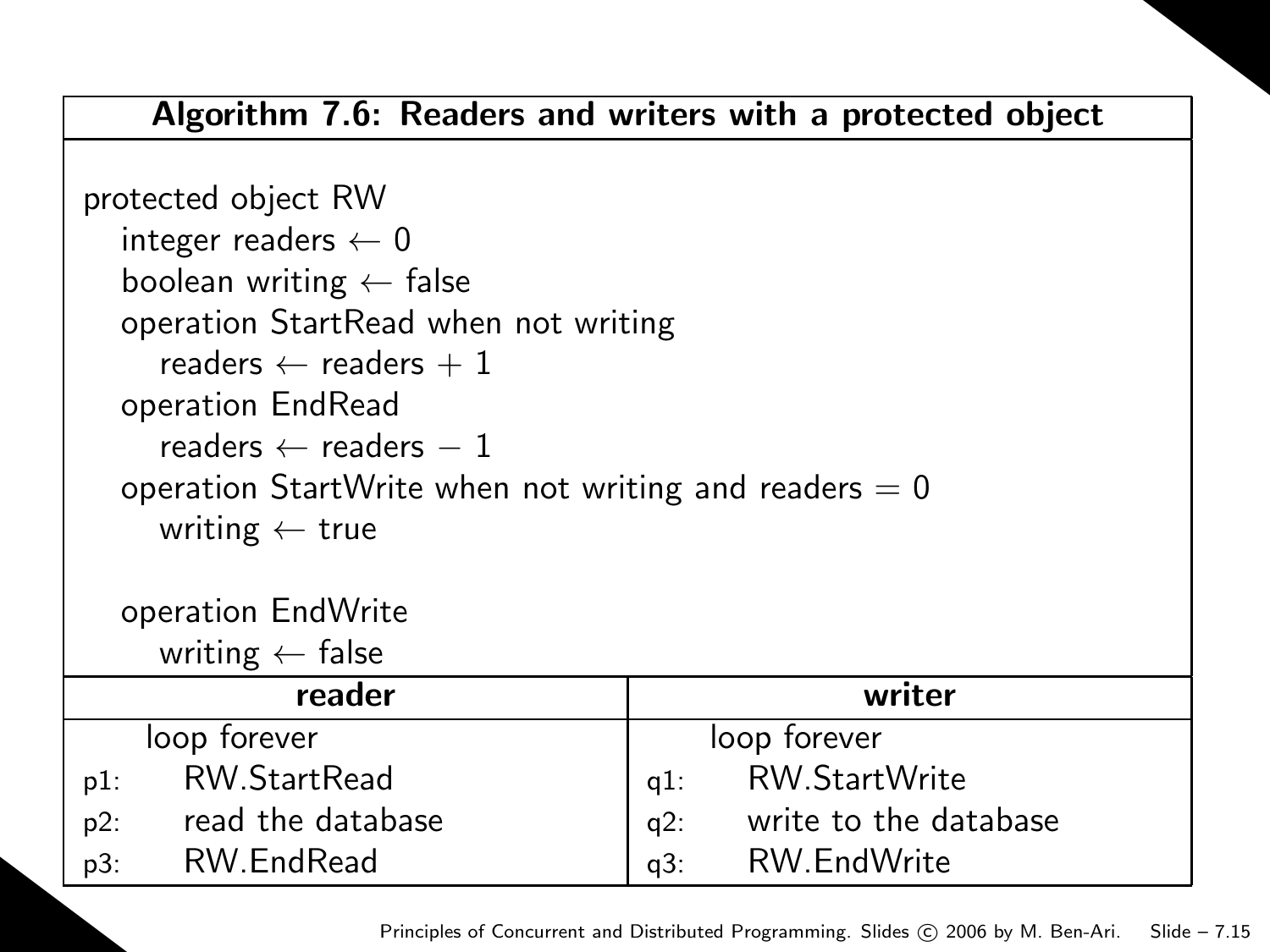#### Context Switches in <sup>a</sup> Monitor

| Process reader                     | Process writer             |  |
|------------------------------------|----------------------------|--|
| waitC(OKtoRead)                    | operation EndWrite         |  |
| (blocked)                          | writing $\leftarrow$ false |  |
| (blocked)                          | signalC(OKtoRead)          |  |
| readers $\leftarrow$ readers $+$ 1 | return from EndWrite       |  |
| signalC(OKtoRead)                  | return from EndWrite       |  |
| read the data                      | return from EndWrite       |  |
| read the data                      |                            |  |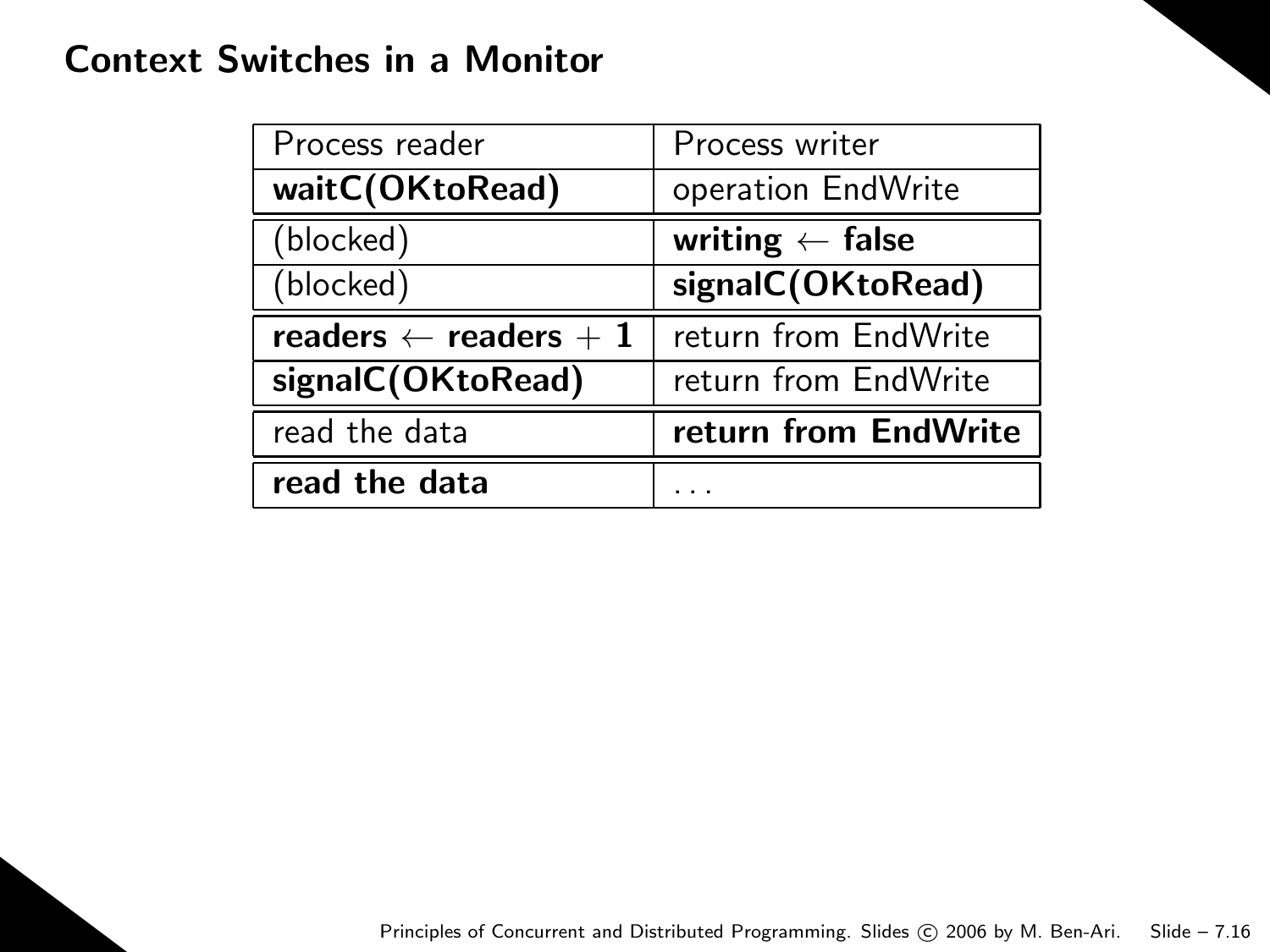#### Context Switches in <sup>a</sup> Protected Object

| Process reader   | Process writer                     |
|------------------|------------------------------------|
| when not writing | operation EndWrite                 |
| (blocked)        | writing $\leftarrow$ false         |
| (blocked)        | when not writing                   |
| (blocked)        | readers $\leftarrow$ readers $+$ 1 |
| read the data    |                                    |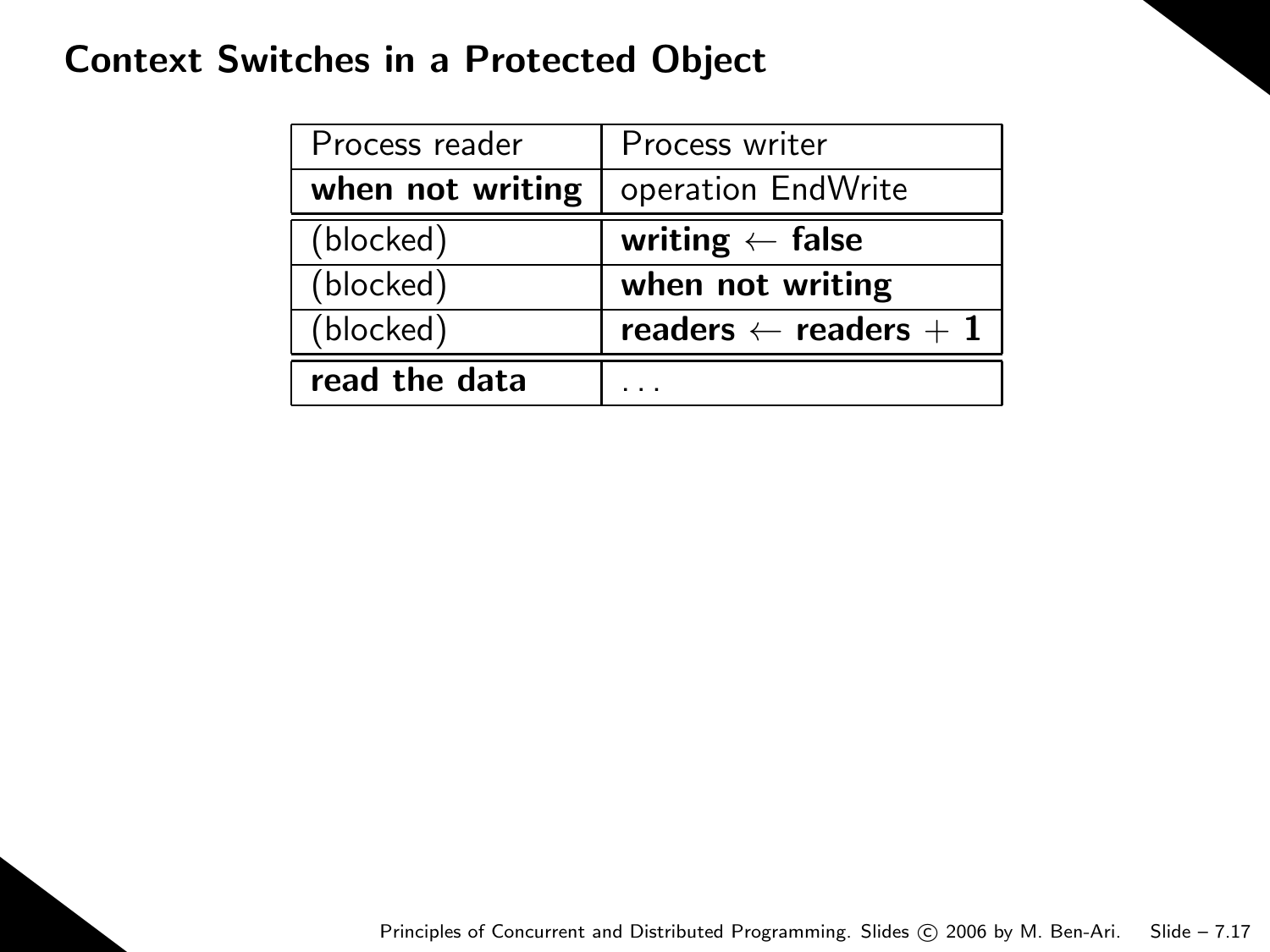#### Simple Readers and Writers in Ada

```
11 \, protected RW is<br>2 \, procedure \rm{M/ri}22 procedure Write(I: Integer);
 33 function Read return Integer ;
4 private5 N: Integer := 0;566 \, end RW;
 7
88 protected body RW is<br>0  procodure \\/rite(1:_l
9 procedure Write(I: Integer ) is
10 begin1 N := I;11122 end Write;
133 function Read return Integer is
14 begin5 return N;
15166 end Read;
177 end RW;
```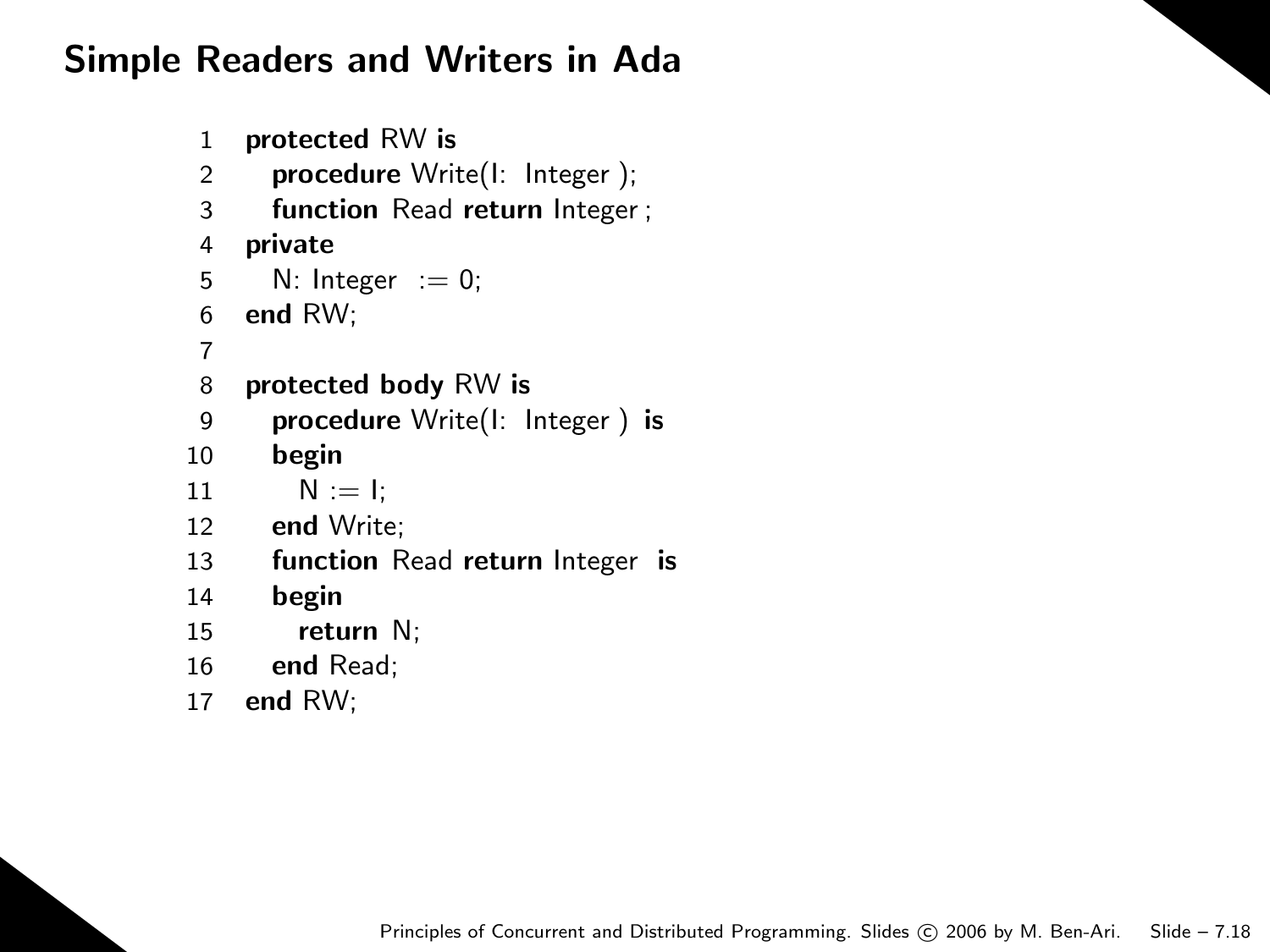#### Readers and Writers in Ada (1)

|   | protected RW is               |
|---|-------------------------------|
| 2 | entry StartRead;              |
| 3 | procedure EndRead;            |
| 4 | entry Startwrite ;            |
| 5 | procedure EndWrite;           |
| 6 | private                       |
| 7 | Readers: Natural $:=0$ ;      |
| 8 | Writing: Boolean : $=$ false; |
|   | end RW;                       |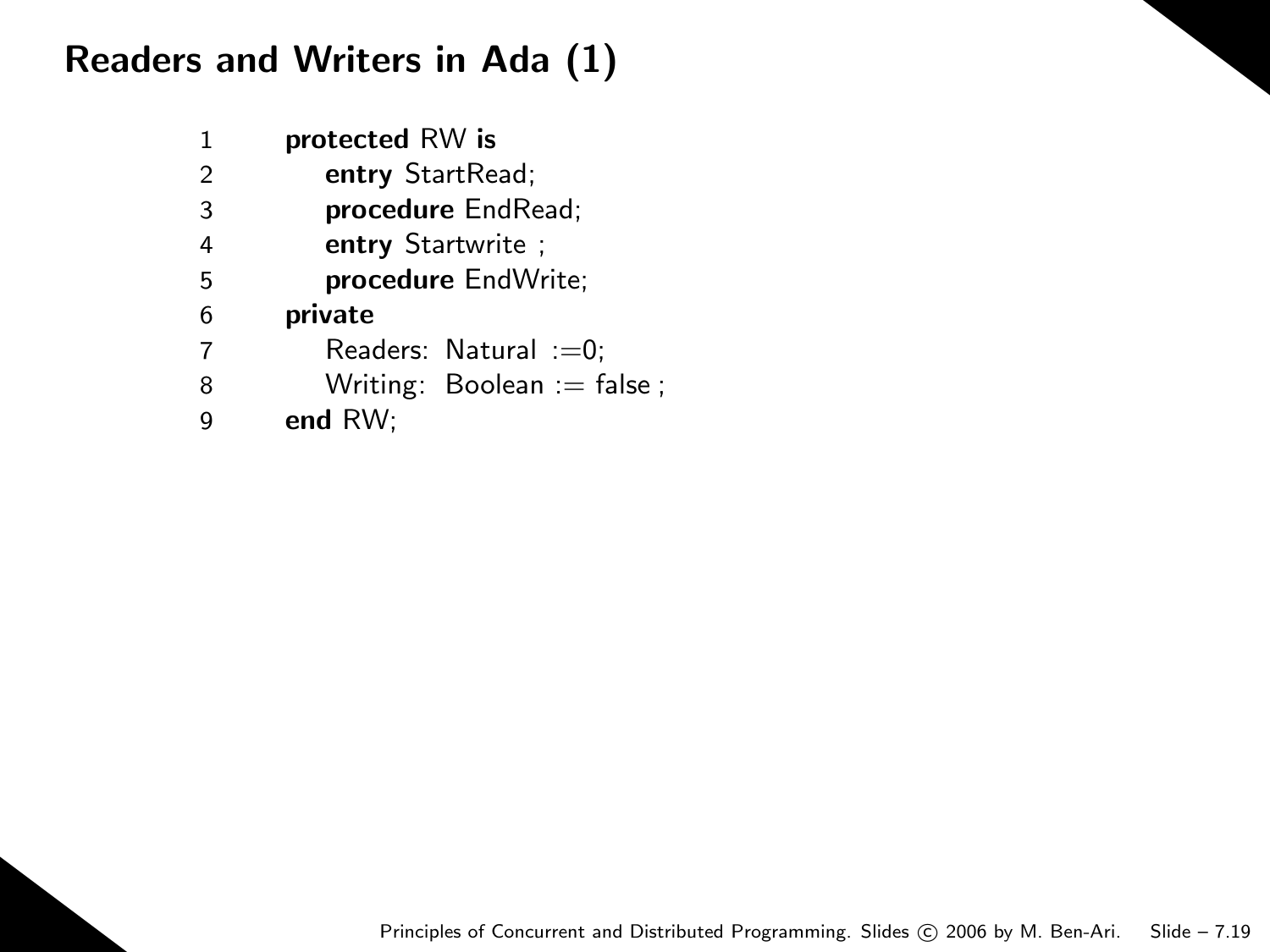## Readers and Writers in Ada (2)

| $\mathbf{1}$   | protected body RW is                                                                 |
|----------------|--------------------------------------------------------------------------------------|
| $\overline{2}$ | entry StartRead                                                                      |
| 3              | when not Writing is                                                                  |
| $\overline{4}$ | begin                                                                                |
| 5              | Readers := Readers $+1$ ;                                                            |
| 6              | end StartRead;                                                                       |
| $\overline{7}$ |                                                                                      |
| 8              | procedure EndRead is                                                                 |
| 9              | begin                                                                                |
| 10             | Readers := Readers $-1$ ;                                                            |
| 11             | end EndRead;                                                                         |
| 12             |                                                                                      |
| 13             | entry StartWrite                                                                     |
| 14             | when not Writing and Readers $= 0$ is                                                |
| 15             | begin                                                                                |
| 16             | Writing $:=$ true;                                                                   |
| 17             | end StartWrite;                                                                      |
| 18             |                                                                                      |
| 19             | procedure EndWrite is                                                                |
| 20             | begin                                                                                |
| 21             | Writing $:=$ false;                                                                  |
| 22             | end EndWrite;                                                                        |
| 23             | end RW:<br>Principles of Concurrent and Distributed Programming. Slides © 2006 by M. |

Ben-Ari. Slide  $-7.20$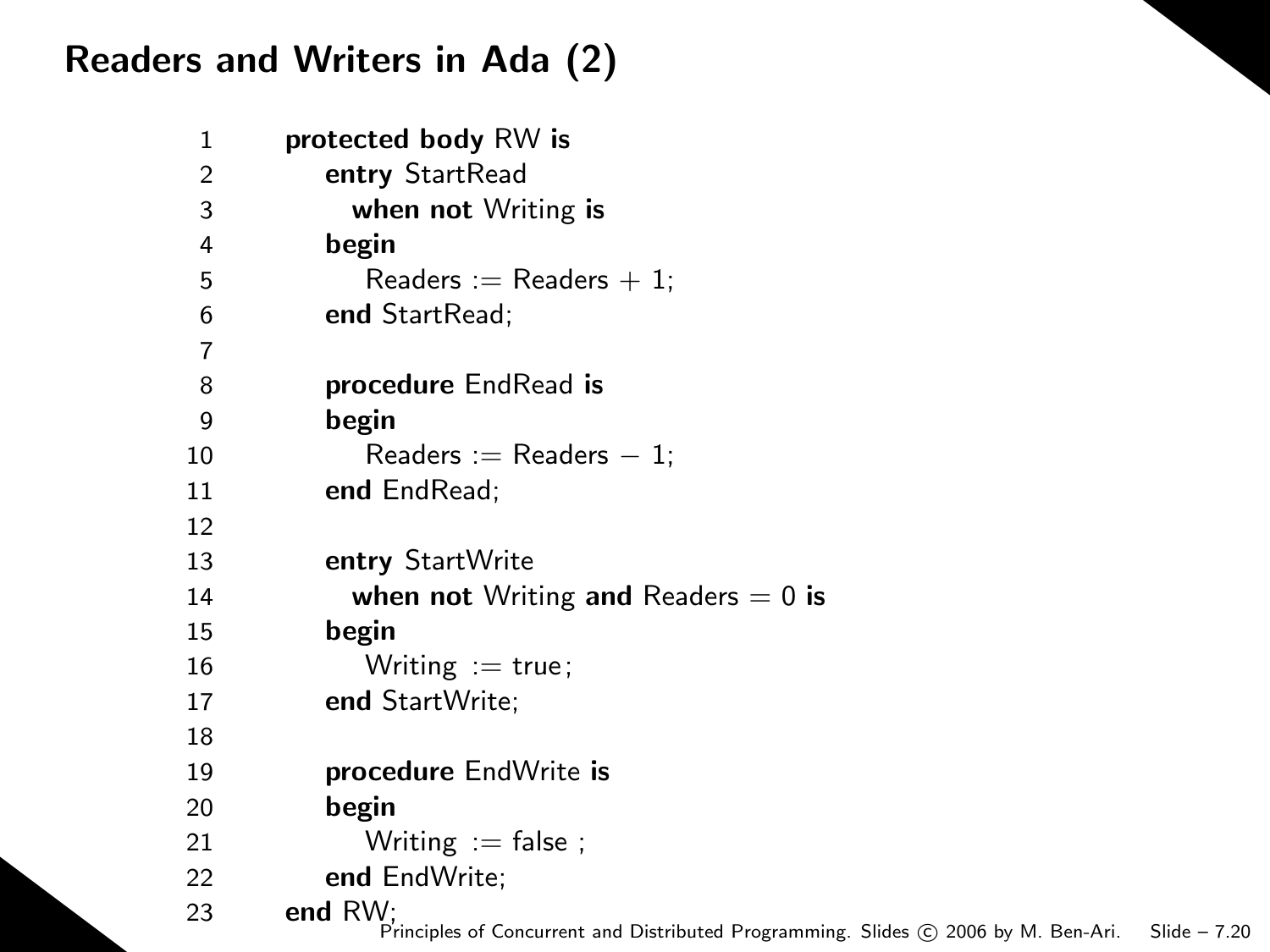## Producer-Consumer in Java (1)

```
11 class PCMonitor {
 2 final int N = 5;
23int Oldest = 0, Newest = 0;
4volatile int Count = 0;
55 int Buffer[] = new int[N];
6
77 synchronized void Append(int V) {
88 while ( Count == N)99 \qquad \qquad \textbf{try} \; \{0 wait();
1011
12\} catch (InterruptedException e) \{\}Buffer [ Newest] = V;13Newest = (Newest + 1) % N;
14Count = Count +1;
15 notifyAll ();
16}
```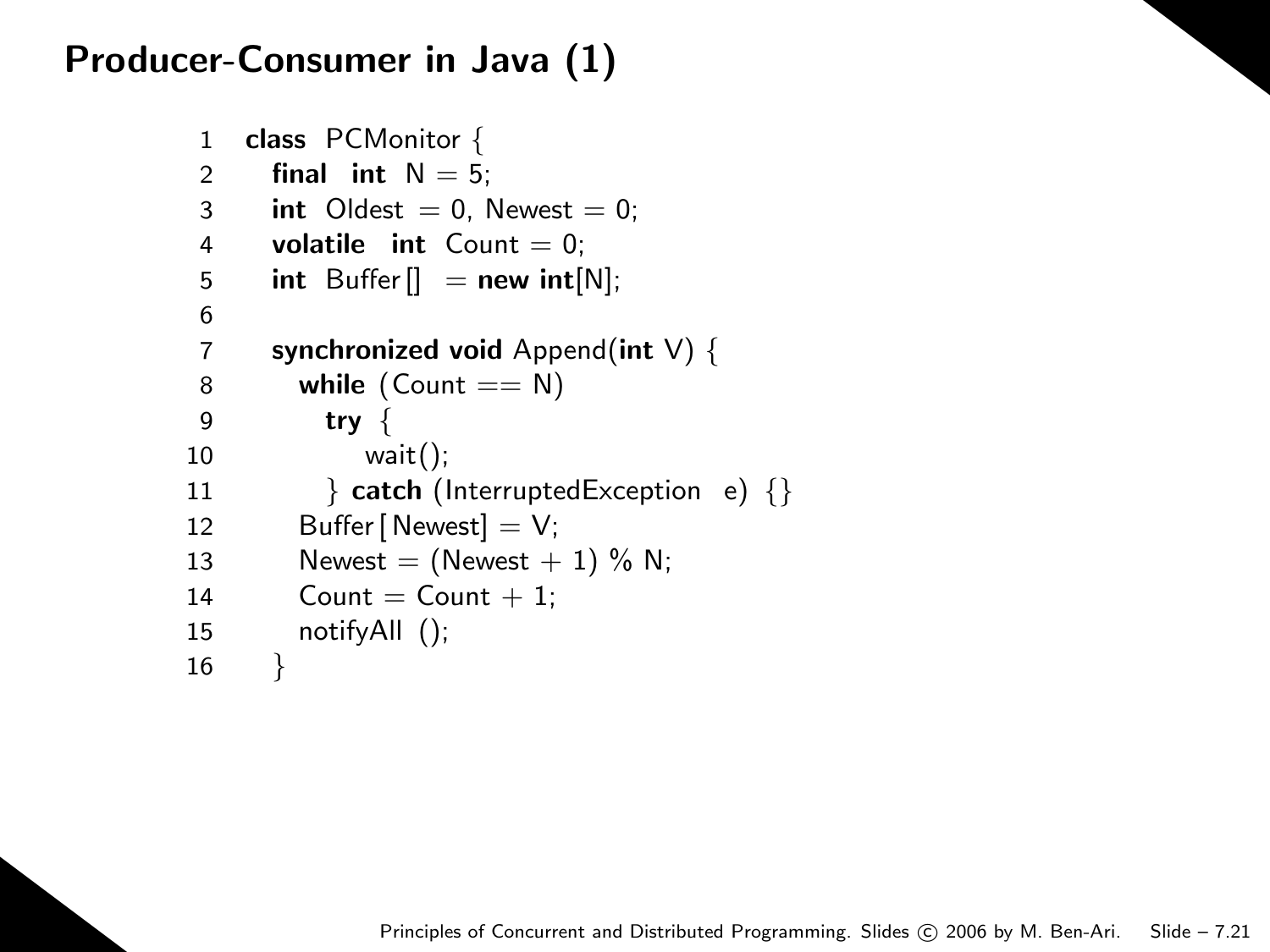## Producer-Consumer in Java (2)

```
11 Synchronized int Take() {
2 int temp;
33 while ( Count == 0)44 try \{
 wait();
56
7\} catch (InterruptedException e) \{\}temp = Buffer[Oldest];8Oldest = (Oldest + 1) % N;
9 Count = Count
− 1;
10 notifyAll ();
111 return temp;
12
13}}
```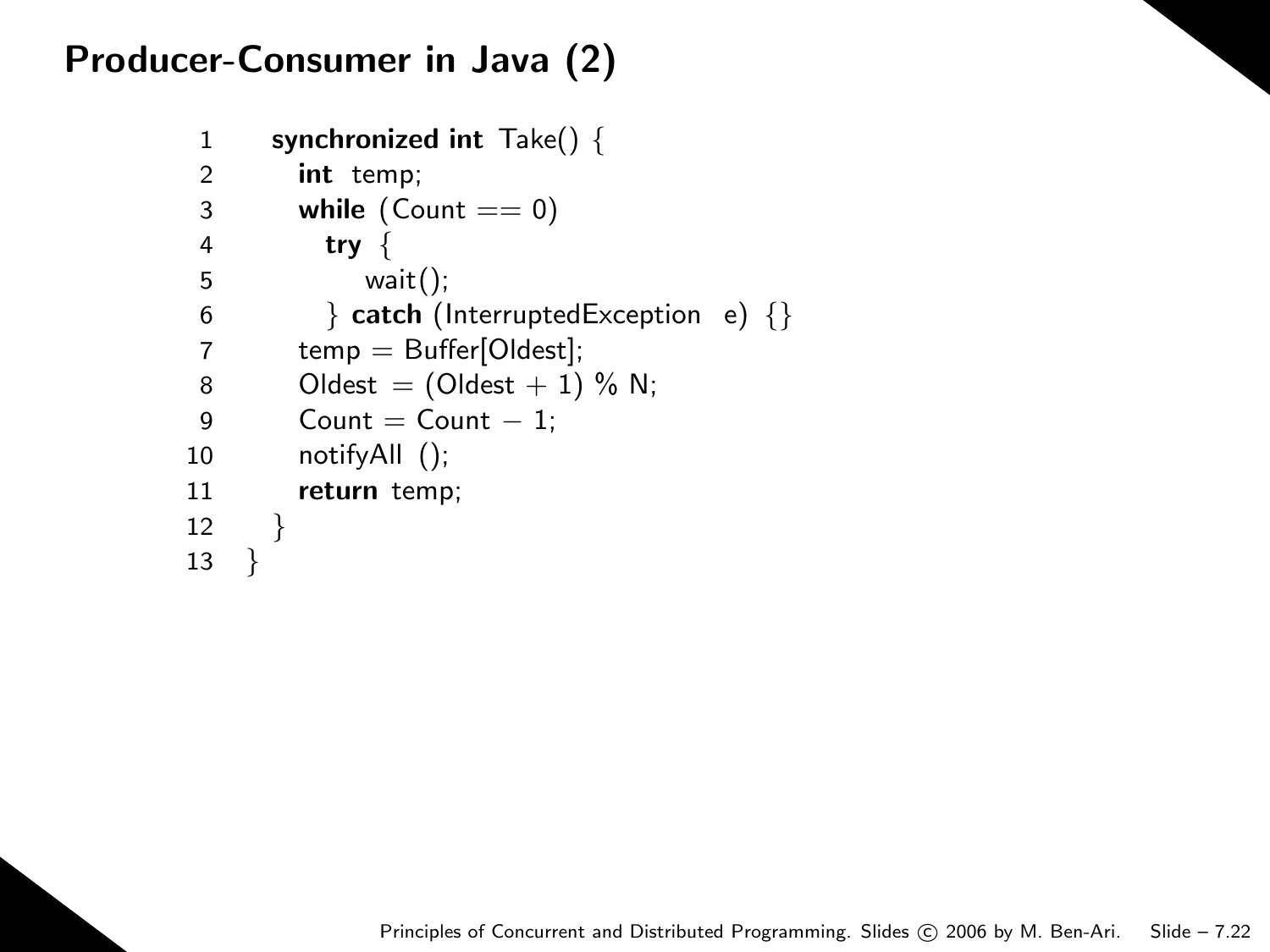#### <sup>A</sup> Monitor in Java With notifyAll

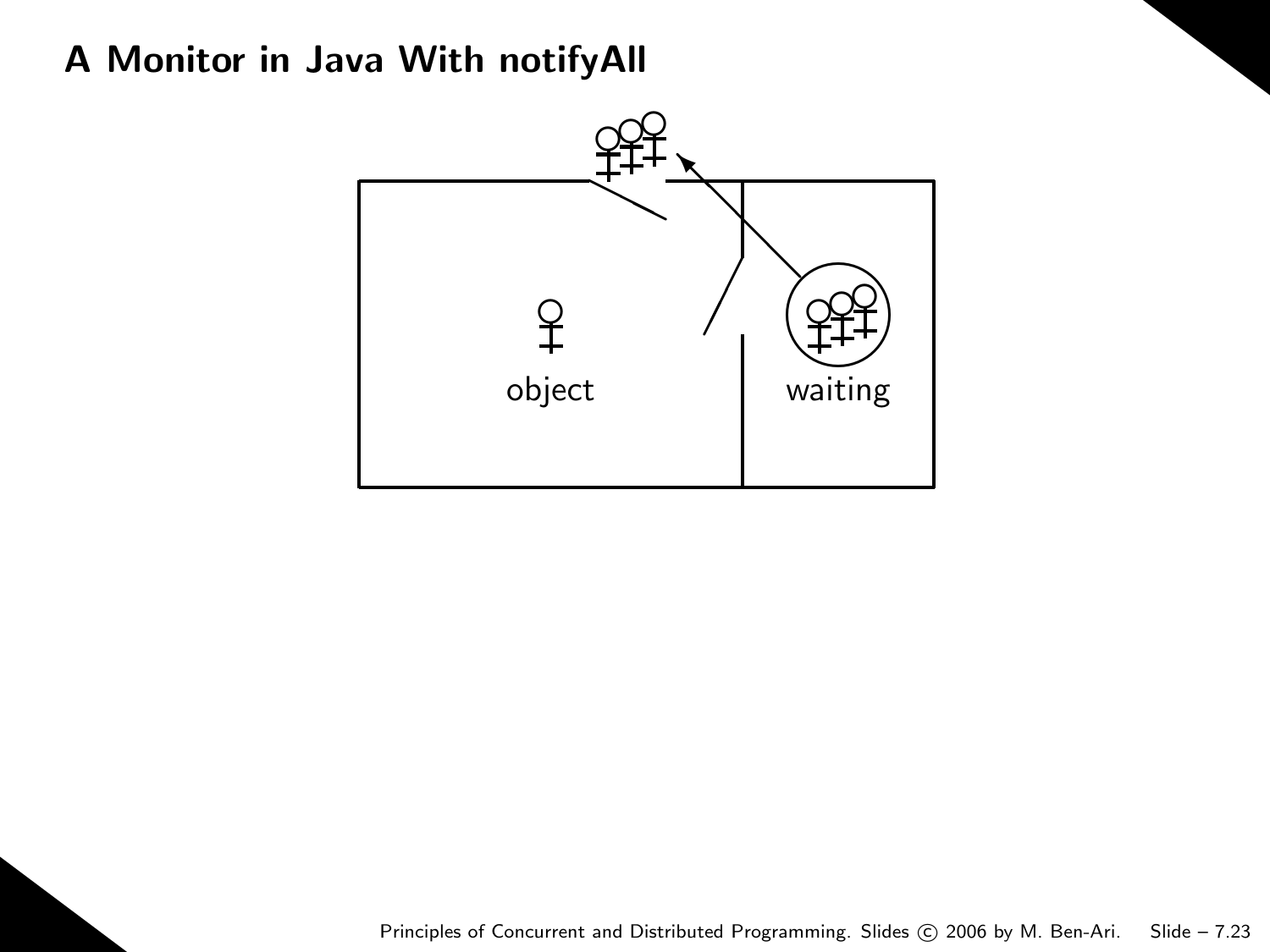# Java Monitor for  ${\sf RW}$   $({\tt try\text{-}catch}$  omitted)

```
1 class RWMonitor {2 volatile int readers = 0;
 233 volatile boolean writing = false;<br>4
 455 synchronized void StartRead() {
 66 while (writing ) wait();
 7readers = readers +1;
8 notifyAll ();
9 }0 synchronized void EndRead() {
1011r = 1; readers r = 1;12if (readers == 0) notifyAll();
13 }14155 synchronized void StartWrite() {
166 while (writing || (readers != 0)) wait();
17 writing = true;
18 }19200 synchronized void EndWrite() {
21\begin{array}{lll} 1 & \text{writing} & = \textsf{false}; \end{array}22notifyAll ();<br>}
23 }24 }
```
Principles of Concurrent and Distributed Programming. Slides (c) 2006 by M. Ben-Ari. Slide - 7.24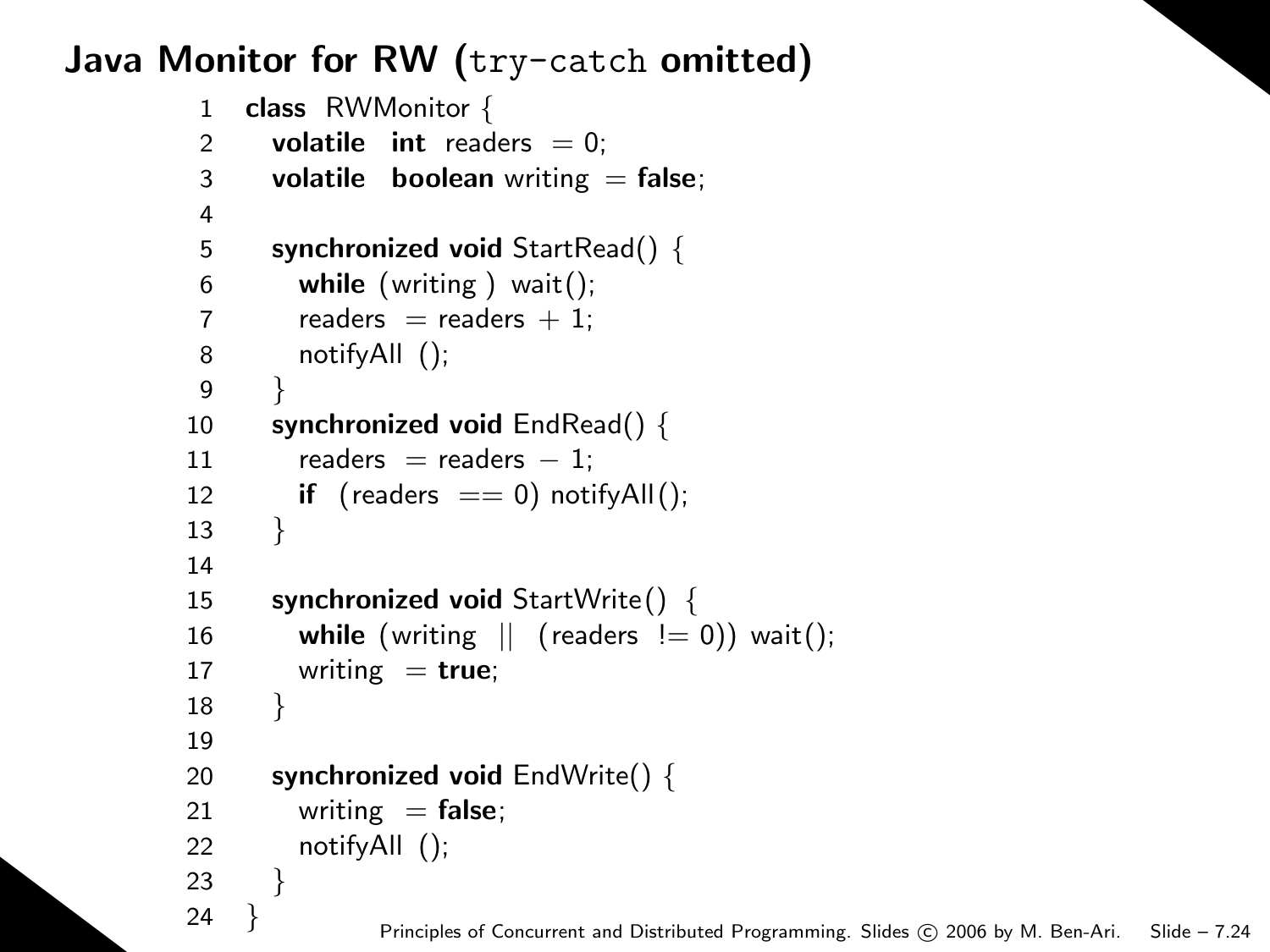## Simulating Monitors in Promela (1)

```
1\begin{array}{ll} 1 & \textbf{bool lock} \ = \textbf{false}; \end{array}2
33 typedef Condition {
 4 bool gate;
 55 byte waiting;
 6
7}
88 \#define empty\mathsf{C}(\mathsf{C}) (\mathsf{C} waiting ==0)9
100 inline enterMon() {
111 atomic \{2 llock;
1213\begin{aligned} \texttt{3} \qquad & \textsf{lock} \, = \textsf{true}; \end{aligned}14
15}
16}
177 inline leaveMon() {
18\begin{array}{lll} 8 & \quad \textsf{lock} \, = \textsf{false}; \end{array}19}
```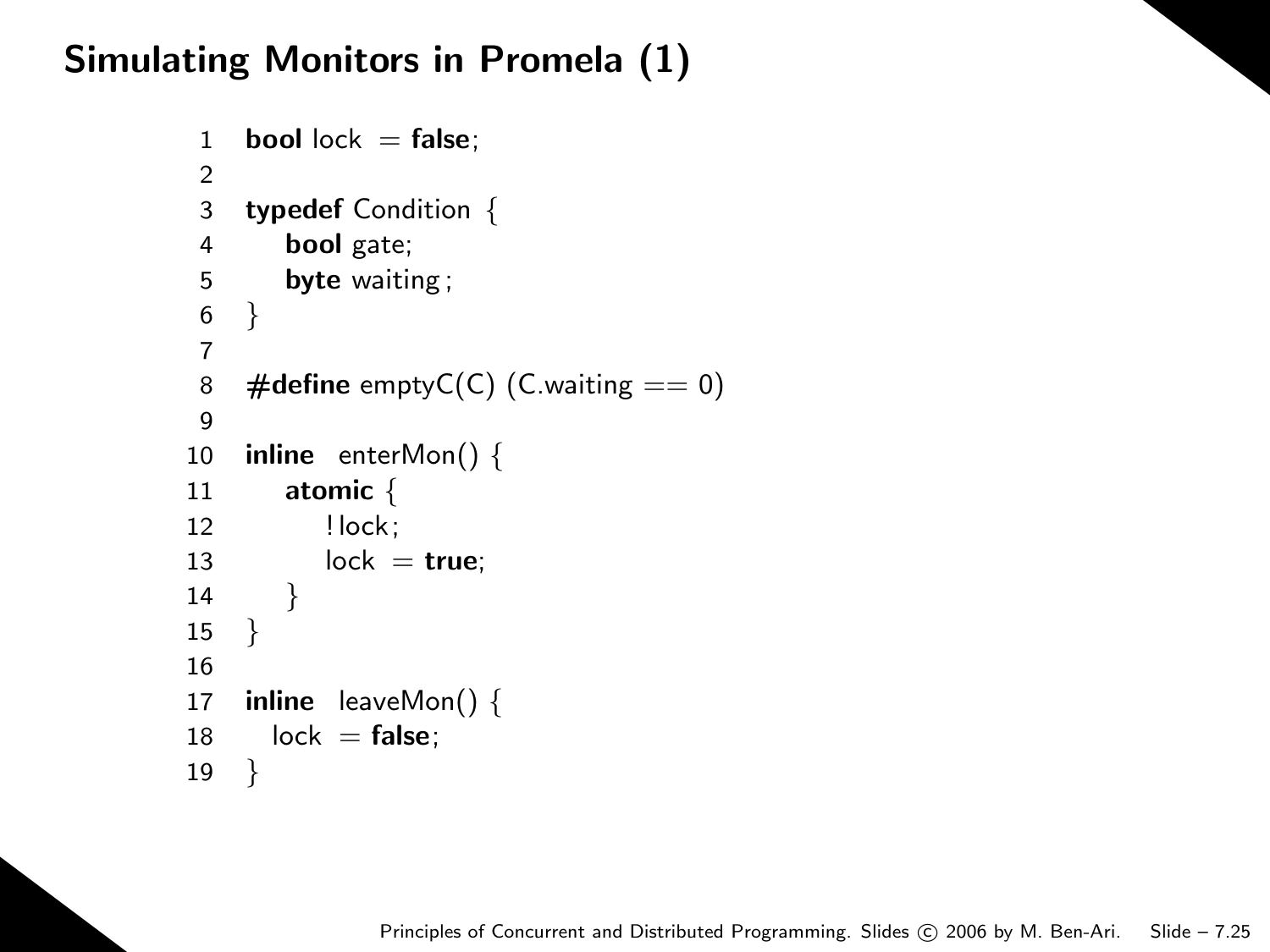## Simulating Monitors in Promela (2)

```
Principles of Concurrent and Distributed Programming. Slides \copyright 2006 by M. Ben-Ari. \hspace{0.1cm} Slide – 7.26
 11 inline waitC(C) {
 22 atomic \{3 C.waiting ++;34\begin{array}{ccc} 4 & \quad & \mathsf{lock} = \mathsf{false}; \end{array} \quad \mathsf{/*} \; \mathsf{Exit} \; \mathsf{monitor} \; *\mathsf{?} \end{array}

 C.gate; /∗ Wait for gate
∗/5\begin{array}{ccc} 6 & \quad & \mathsf{lock} = \mathsf{true}; \ \mathsf{r} & \quad & \mathsf{AR} \ast / \ \mathsf{r} & \quad & \mathsf{f} \ast \mathsf{lex} & \mathsf{f} \ast \mathsf{lex} \end{array}67 C.gate = false; /* Reset gate */78 C.waiting−−;
 9
10}}11
122 inline signalC(C) {
133 atomic \{144 if
15/* Signal only if waiting */\begin{array}{lll} 6 & \hspace{1.5mm} : \hspace{1.5mm} \text{(C.waiting $>0$)} \ \end{array}167 C.gate = true;
                                           −>1718 ! lock; /∗ IRR− wait for released lock
∗/

 lock = true; /
∗ Take lock again∗/1920 :: else21fi ;
22
23}}
```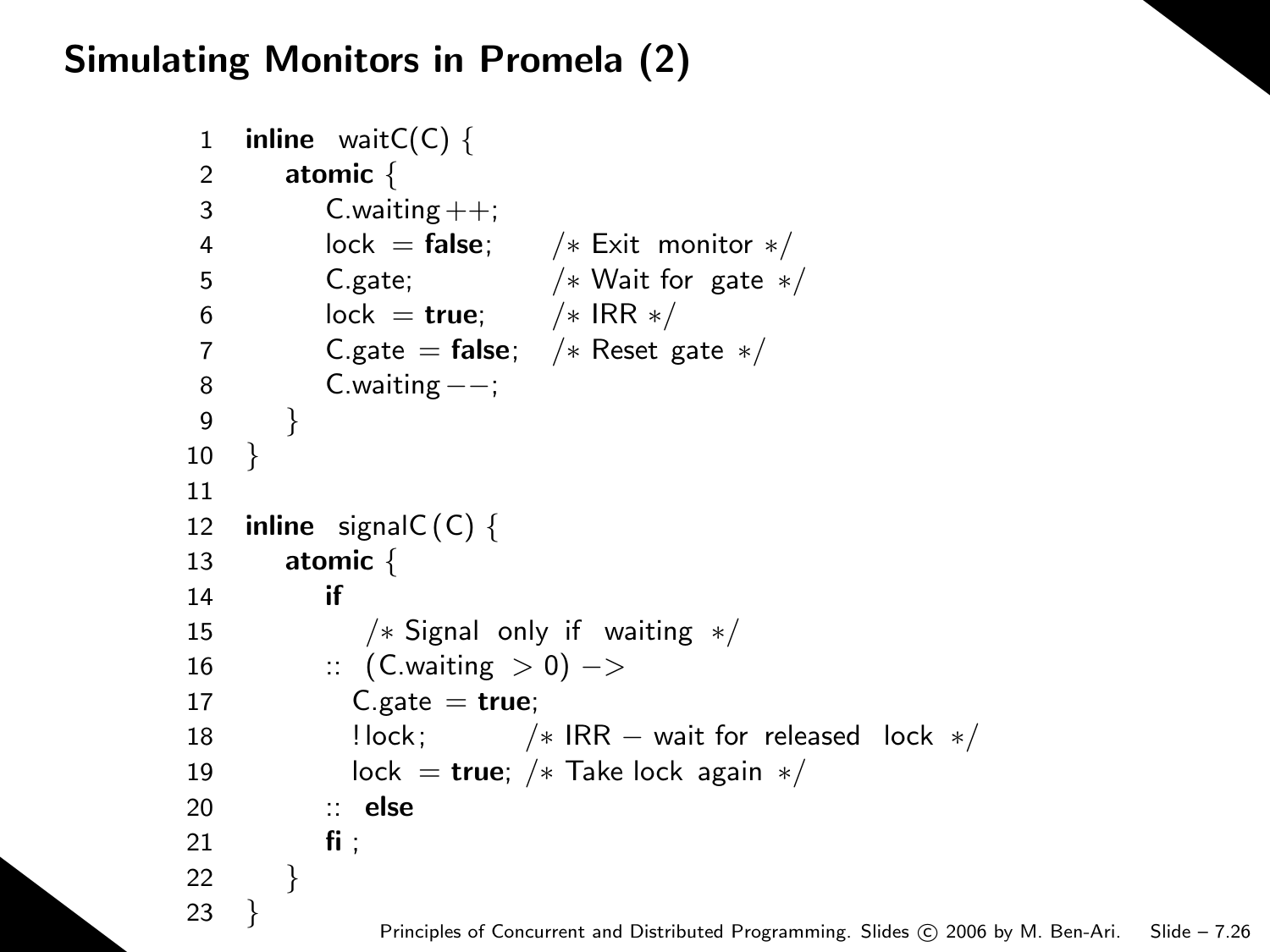#### Readers and Writers in Ada (1)

| $\mathbf 1$    | protected RW is                   |
|----------------|-----------------------------------|
| 2              | entry Start_Read;                 |
| 3              | procedure End_Read;               |
| $\overline{4}$ | entry Start_Write;                |
| 5              | procedure End_Write;              |
| 6              | private                           |
| 7              | Waiting_To_Read : integer $:= 0;$ |
| 8              | Readers : Natural $:= 0$ ;        |
| 9              | Writing : Boolean := false;       |
| 10             | end RW;                           |
|                |                                   |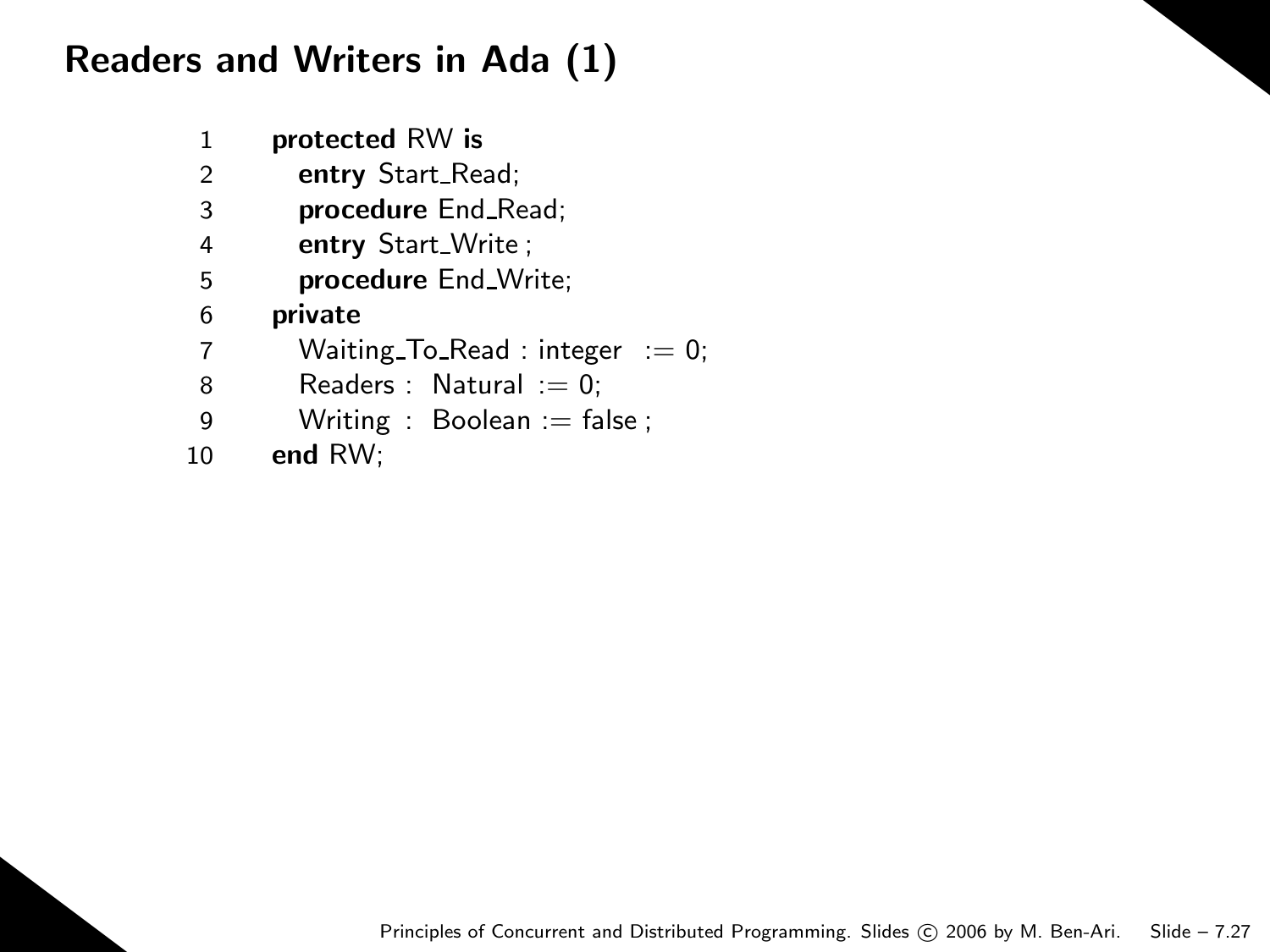## Readers and Writers in Ada (2)

| 1 | protected RW is        |
|---|------------------------|
| ⌒ | $\alpha$ ntry $StortR$ |

- 2 entry StartRead;
- **procedure** EndRead;
- **entry** Startwrite;
- **procedure** EndWrite;
- **function** NumberReaders return Natural;

#### private

- entry ReadGate;
- **entry** WriteGate;
- Readers: Natural  $:=0;$
- Writing: Boolean  $:=$  false;
- 2 end RW;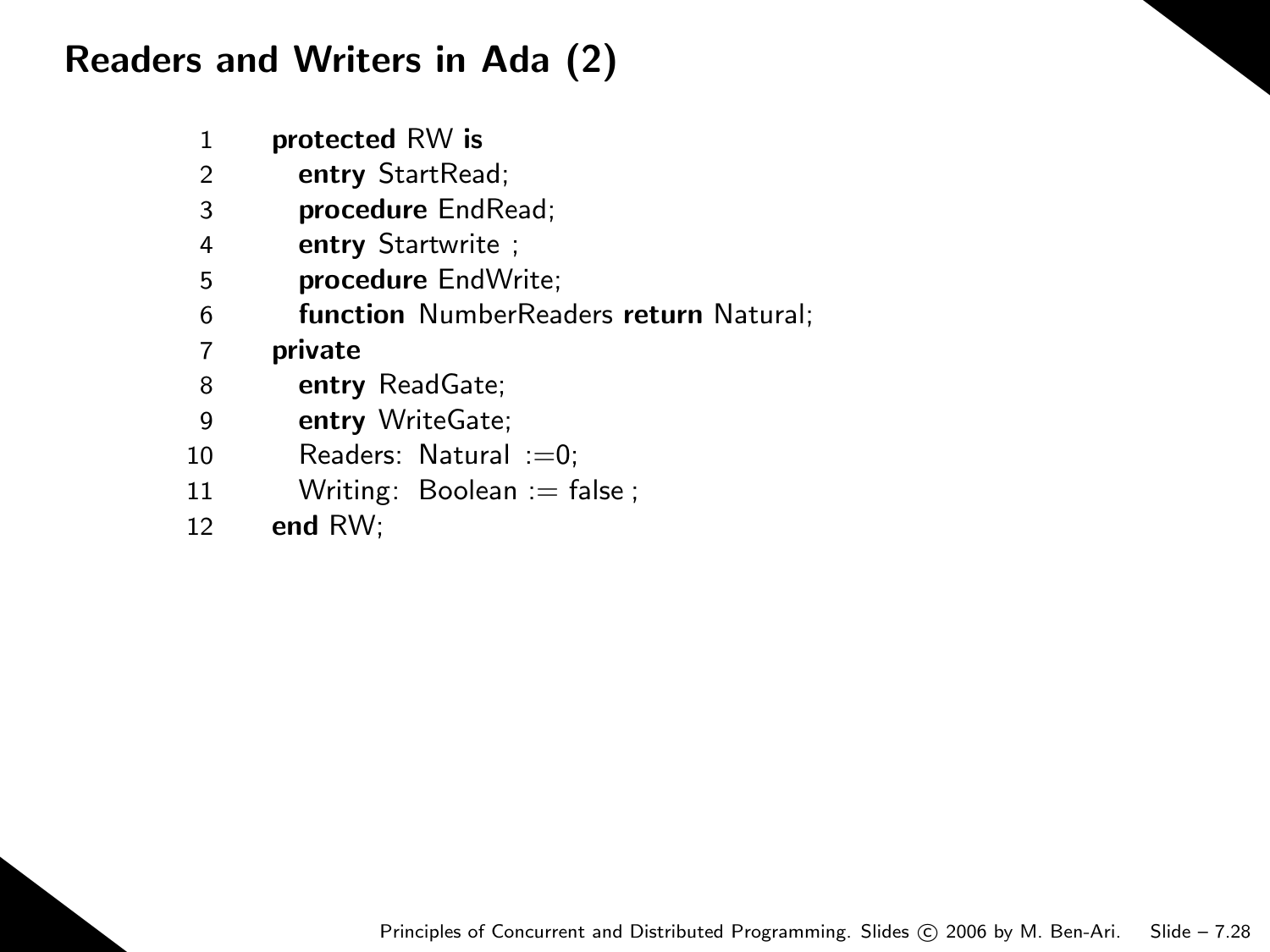| Algorithm 8.1: Producer-consumer (channels) |                                         |  |
|---------------------------------------------|-----------------------------------------|--|
| channel of integer ch                       |                                         |  |
| producer                                    | consumer                                |  |
| integer $\times$                            | integer y                               |  |
| loop forever                                | loop forever                            |  |
| $x \leftarrow$ produce<br>$p1$ :            | $ch \Rightarrow y$<br>$q1$ :            |  |
| $p2$ :<br>$ch \Leftarrow x$                 | $\mathsf{cosume}(\mathsf{y})$<br>$q2$ : |  |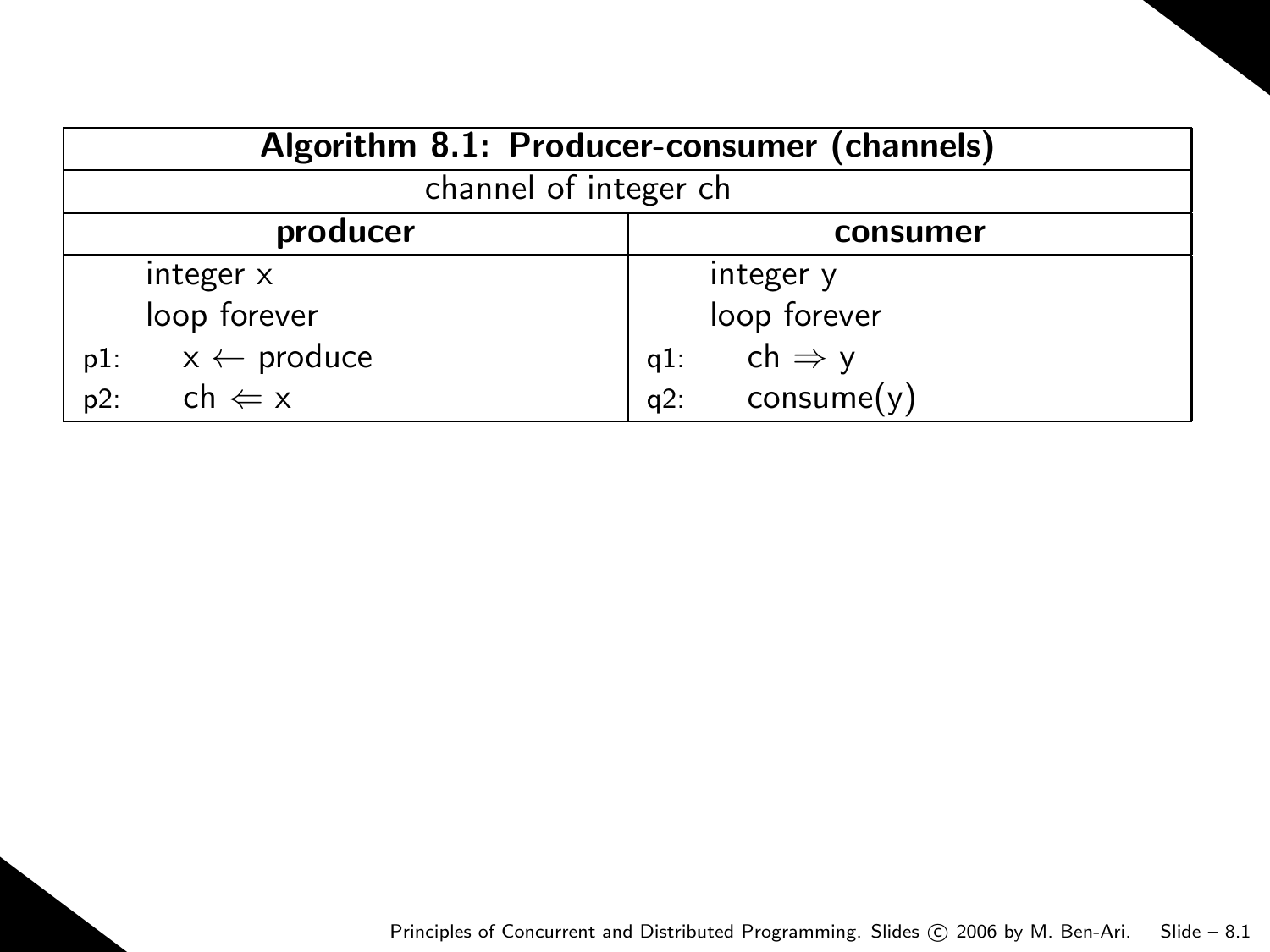| Algorithm 8.2: Conway's problem     |                                       |        |                           |  |
|-------------------------------------|---------------------------------------|--------|---------------------------|--|
| constant integer MAX $\leftarrow$ 9 |                                       |        |                           |  |
| constant integer $K \leftarrow 4$   |                                       |        |                           |  |
| channel of integer inC, pipe, outC  |                                       |        |                           |  |
|                                     | compress                              |        | output                    |  |
|                                     | char c, previous $\leftarrow 0$       |        | char c                    |  |
|                                     | integer $n \leftarrow 0$              |        | integer m $\leftarrow 0$  |  |
|                                     | in $C \Rightarrow$ previous           |        |                           |  |
|                                     | loop forever                          |        | loop forever              |  |
| $p1$ :                              | $\mathsf{inc} \Rightarrow \mathsf{c}$ |        | q1: $pipe \Rightarrow c$  |  |
| $p2$ :                              | if (c $=$ previous) and               |        | q2: outC $\Leftarrow$ c   |  |
|                                     | $(n < MAX-1)$                         |        |                           |  |
| $p3$ :                              | $n \leftarrow n + 1$                  | $q3$ : | $m \leftarrow m + 1$      |  |
|                                     | else                                  |        |                           |  |
| $p4$ :                              | if $n > 0$                            | $q4$ : | if m $>=$ K               |  |
| p5:                                 | $pipe \Leftarrow intToChar(n+1)$      | q5:    | $outC \Leftarrow$ newline |  |
| p6:                                 | $n \leftarrow 0$                      | $q6$ : | $m \leftarrow 0$          |  |
| p7:                                 | $pipe \Leftarrow$ previous            | $q7$ : |                           |  |
| p8:                                 | previous $\leftarrow$ c               | q8:    |                           |  |

Principles of Concurrent and Distributed Programming. Slides  $\copyright$  2006 by M. Ben-Ari.  $\hspace{0.1cm}$  Slide – 8.2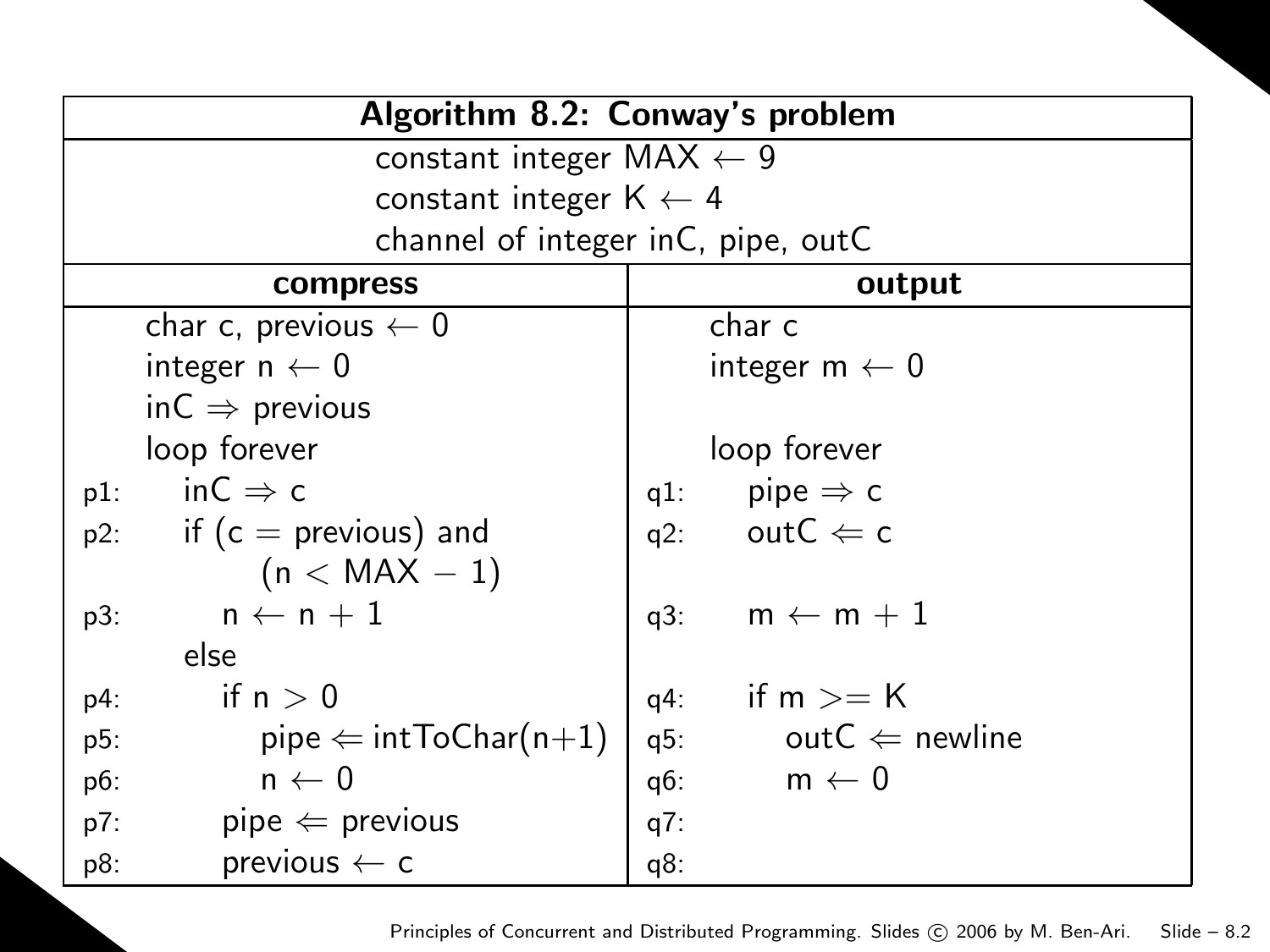Conway's Problem

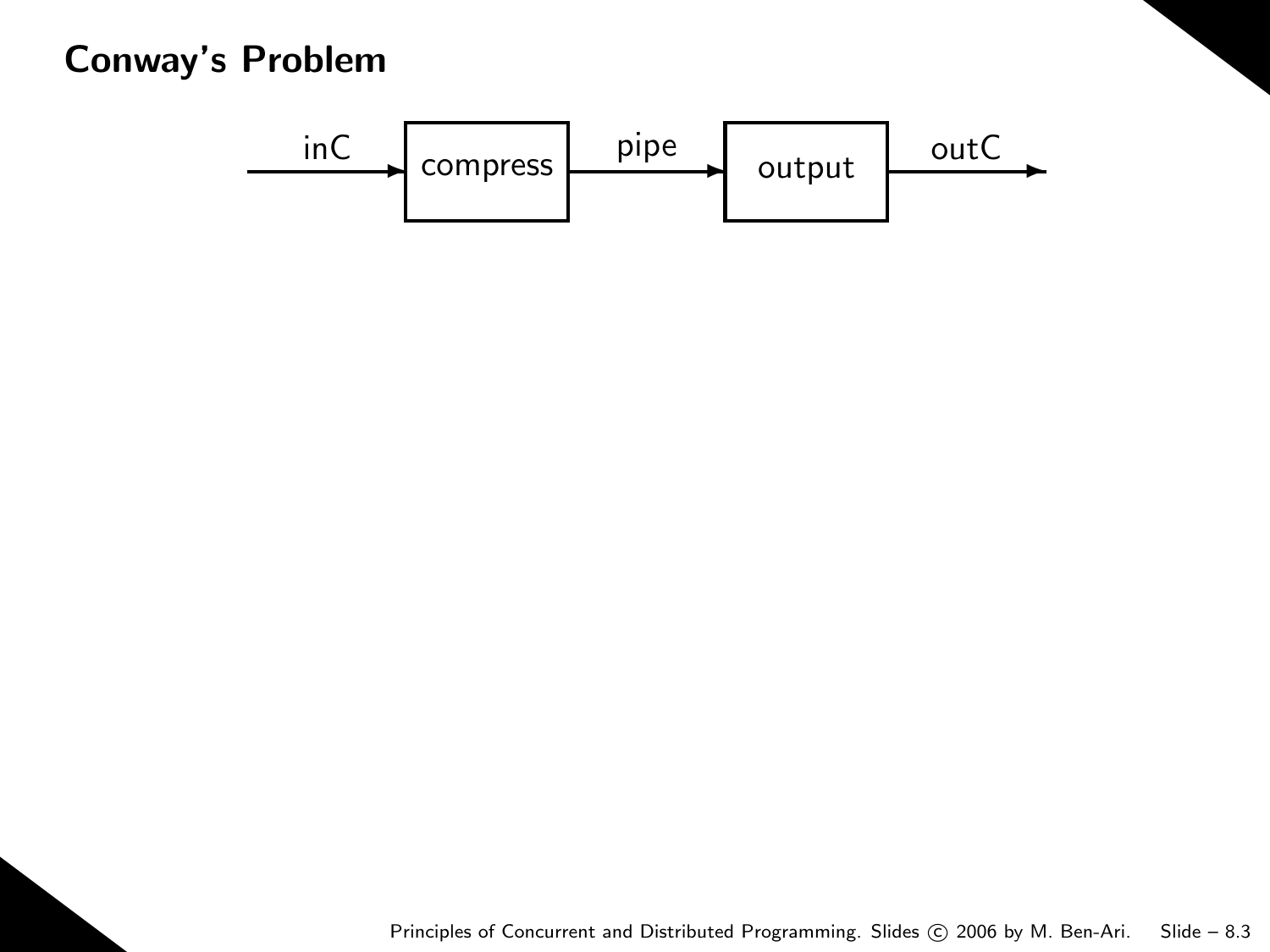#### Process Array for Matrix Multiplication



Principles of Concurrent and Distributed Programming. Slides  $\copyright$  2006 by M. Ben-Ari.  $\hspace{0.1cm}$  Slide – 8.4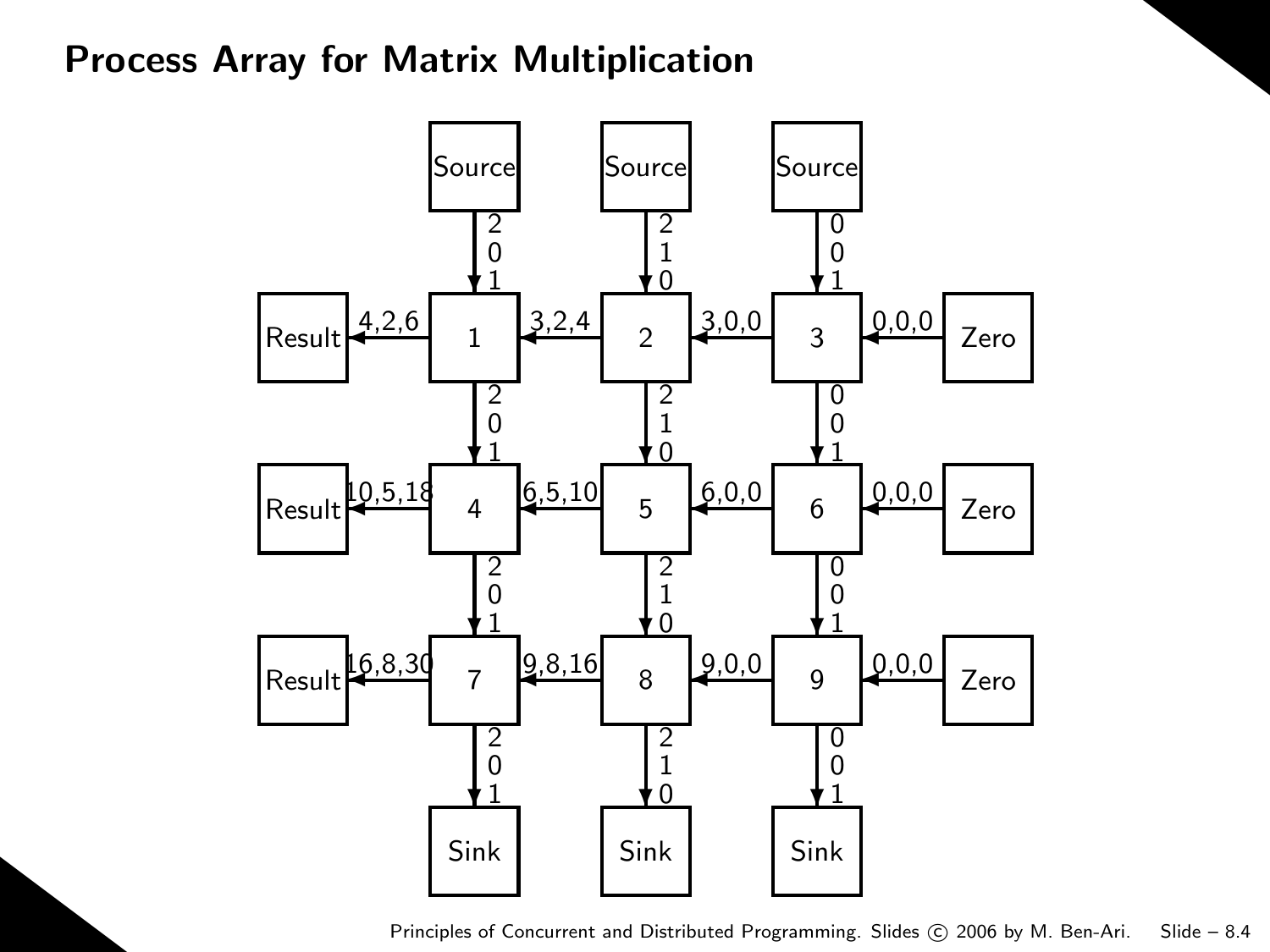#### Computation of One Element

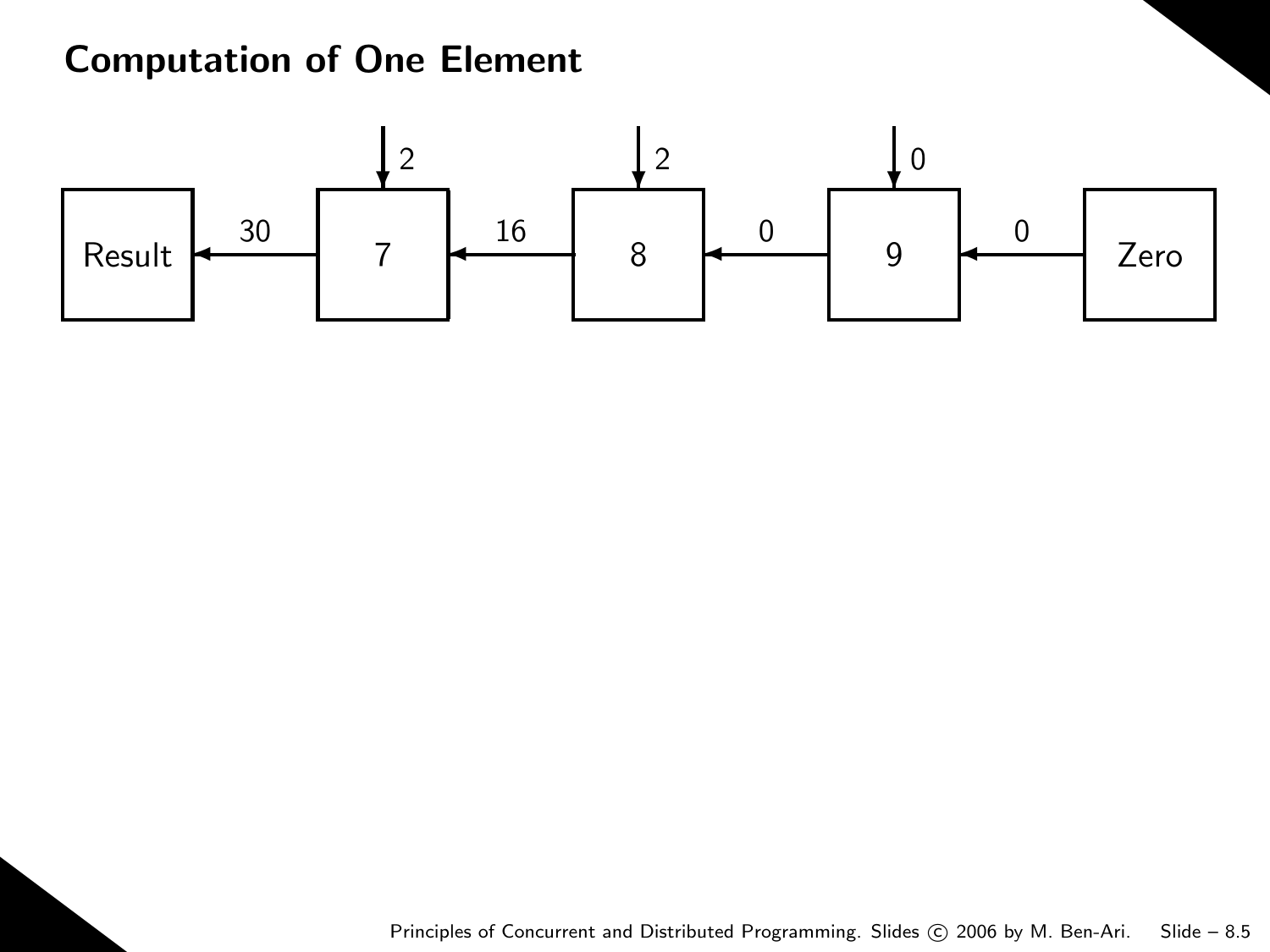| Algorithm 8.3: Multiplier process with channels |                                                         |  |
|-------------------------------------------------|---------------------------------------------------------|--|
|                                                 | integer FirstElement                                    |  |
|                                                 | channel of integer North, East, South, West             |  |
|                                                 | integer Sum, integer SecondElement                      |  |
|                                                 | loop forever                                            |  |
| $p1$ :                                          | North $\Rightarrow$ Second Element                      |  |
| $p2$ :                                          | East $\Rightarrow$ Sum                                  |  |
| p3:                                             | $Sum \leftarrow Sum + FirstElement \cdot SecondElement$ |  |
| $p4$ :                                          | South $\Leftarrow$ Second Element                       |  |
| $p5$ :                                          | West $\Leftarrow$ Sum                                   |  |
|                                                 |                                                         |  |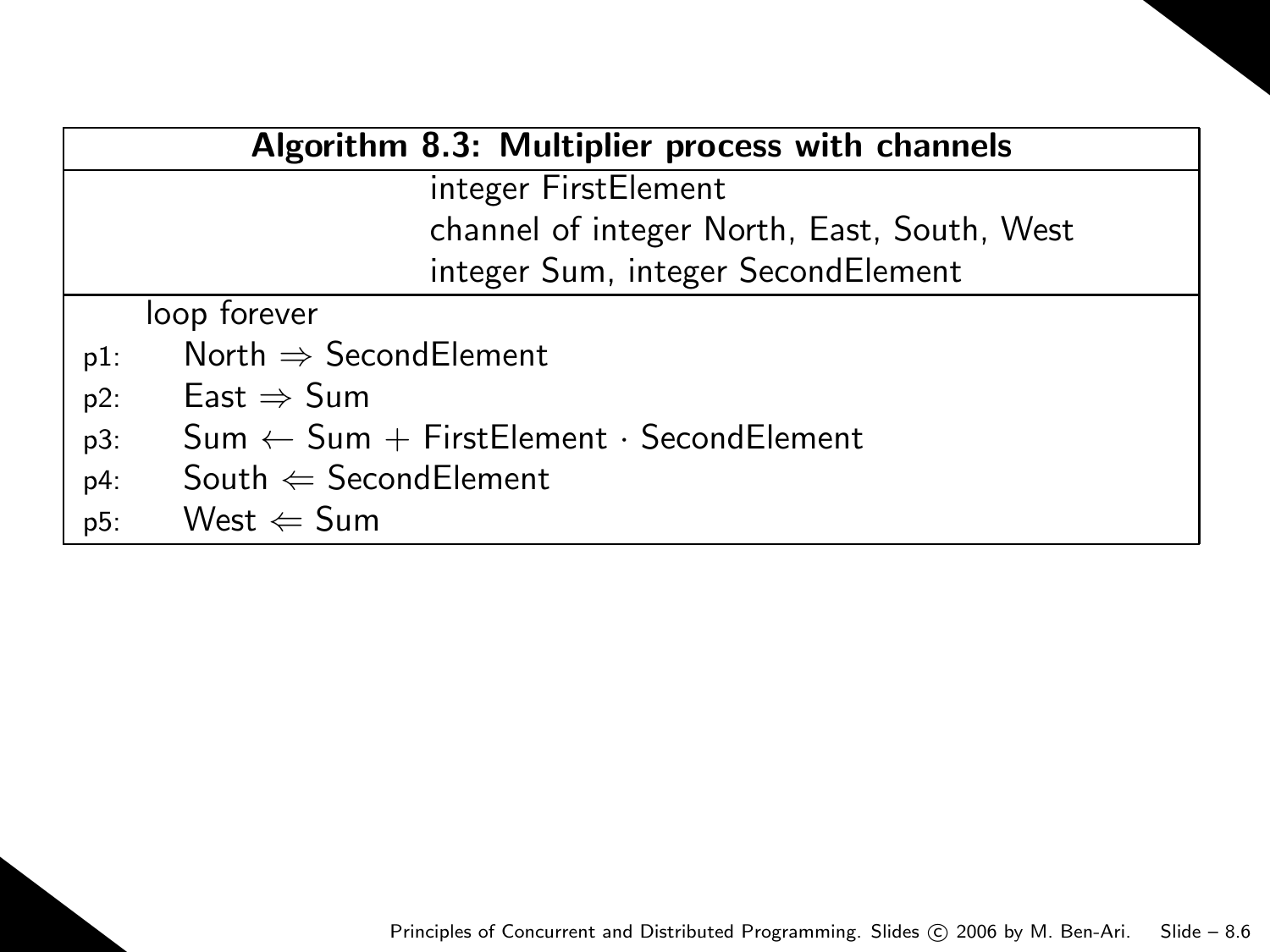|        | Algorithm 8.4: Multiplier with channels and selective input |
|--------|-------------------------------------------------------------|
|        | integer FirstElement                                        |
|        | channel of integer North, East, South, West                 |
|        | integer Sum, integer SecondElement                          |
|        | loop forever                                                |
|        | either                                                      |
| $p1$ : | North $\Rightarrow$ Second Element                          |
| $p2$ : | East $\Rightarrow$ Sum                                      |
|        | <b>or</b>                                                   |
| $p3$ : | East $\Rightarrow$ Sum                                      |
| $p4$ : | North $\Rightarrow$ Second Element                          |
| $p5$ : | South $\Leftarrow$ Second Element                           |
| $p6$ : | $Sum \leftarrow Sum + FirstElement \cdot SecondElement$     |
| p7:    | West $\Leftarrow$ Sum                                       |
|        |                                                             |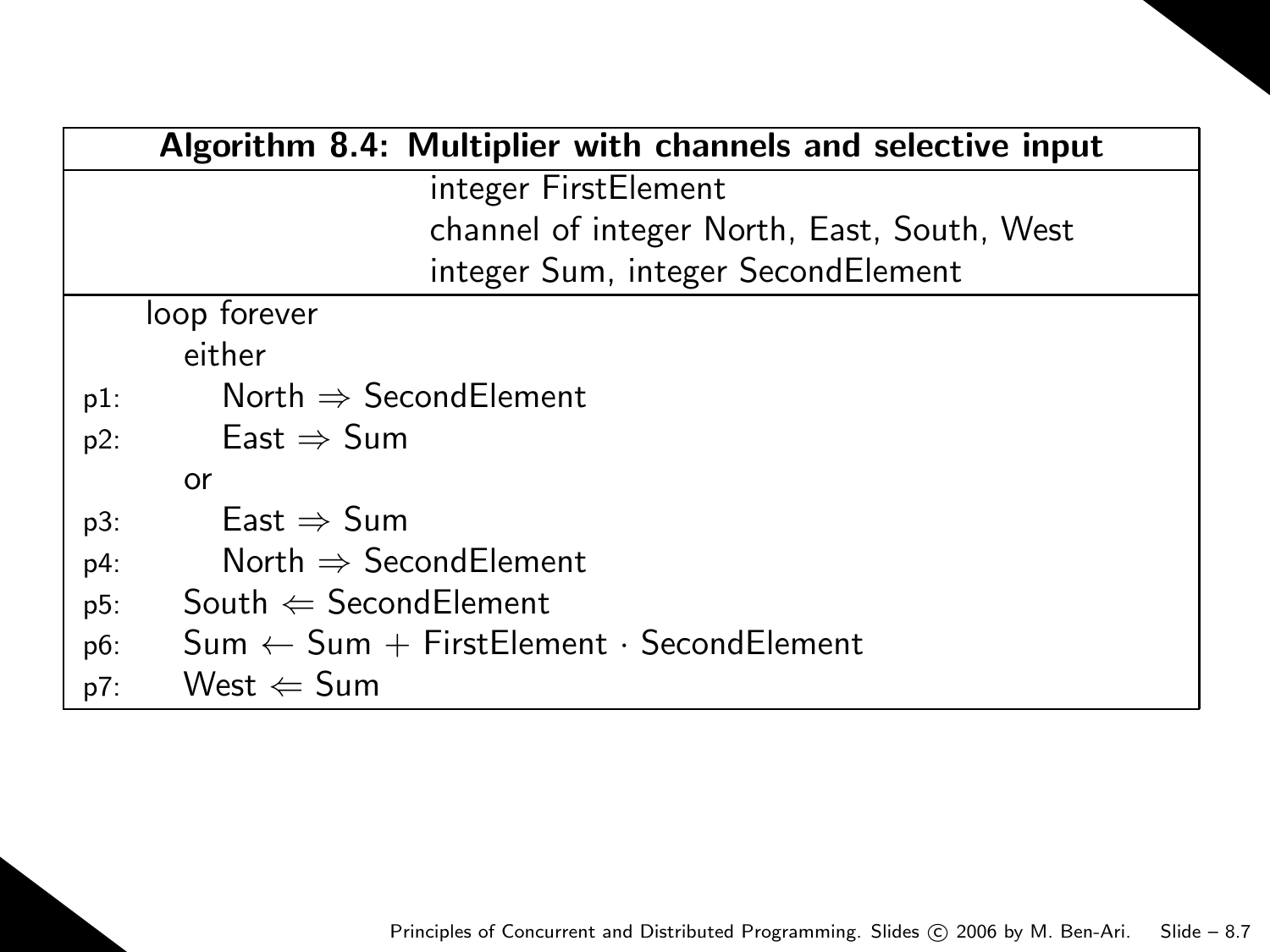| Algorithm 8.5: Dining philosophers with channels |                                        |
|--------------------------------------------------|----------------------------------------|
| channel of boolean forks[5]                      |                                        |
| philosopher i                                    | fork i                                 |
| boolean dummy                                    | boolean dummy                          |
| loop forever                                     | loop forever                           |
| think<br>$p1$ :                                  | forks[i] $\Leftarrow$ true<br>$q1$ :   |
| $p2$ :<br>forks $[i] \Rightarrow$ dummy          | forks[i] $\Rightarrow$ dummy<br>$q2$ : |
| p3:<br>forks $[i+1] \Rightarrow$ dummy           | $q3$ :                                 |
| p4:<br>eat                                       | $q4$ :                                 |
| p5:<br>forks[i] $\Leftarrow$ true                | q5:                                    |
| forks $[i+1] \Leftarrow$ true<br>p6:             | q6:                                    |
|                                                  |                                        |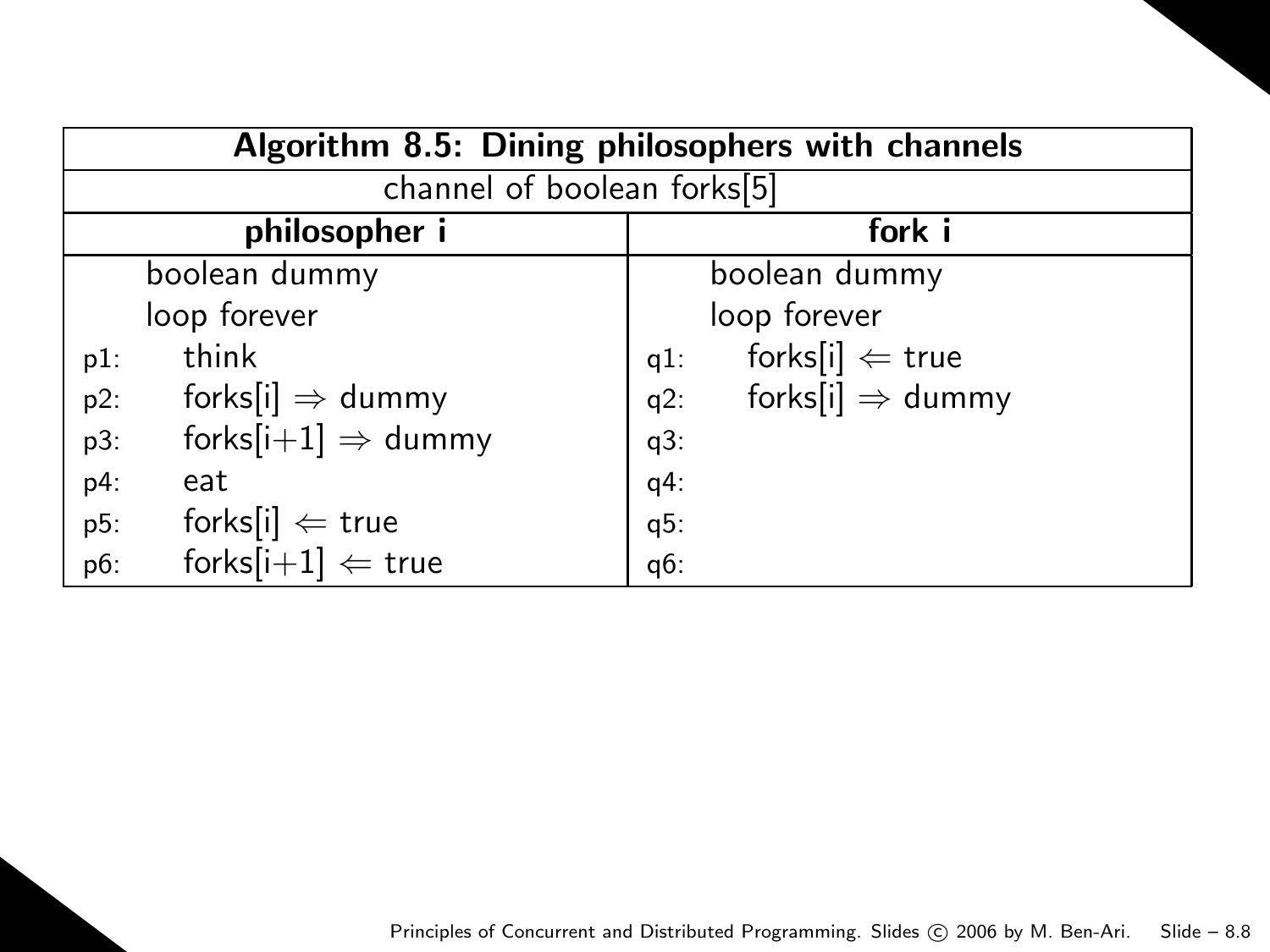# Conway's Problem in Promela (1)

```
Principles of Concurrent and Distributed Programming. Slides \copyright 2006 by M. Ben-Ari. \hspace{0.1cm} Slide - 8.9
 11 \#define N 9
 2 #define K 4
 2344 chan inC, pipe, outC =[0] of \{ byte \};566 \, active \, proctype \, Compress() \, \{byte previous, c, count = 0;
 78 inC ? previous ;
 9 do0 \therefore inC ? c \rightarrow1011 if
12 :: (c == previous) && (count
<N−1)-> count++133 :: else −>
144 if
155 \cdots count >0 ->\begin{aligned} 6 \quad \text{pipe} \quad ! \quad \text{count+1}; \end{aligned}1617count = 018 :: else19
20fi ;
               pipe ! previous ;
21previous = c;
22
23fi od24}
```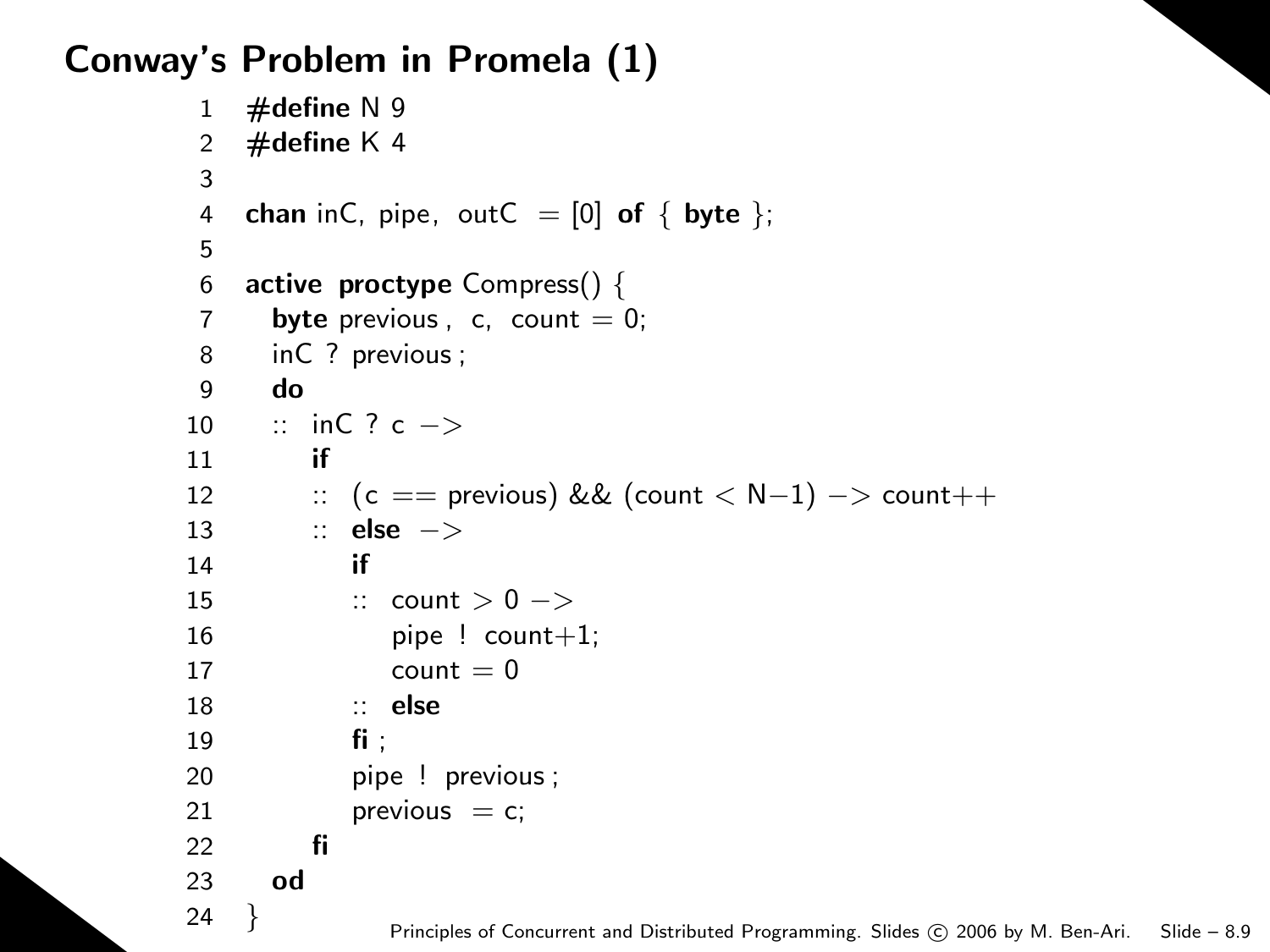# Conway's Problem in Promela (2)

```
11 active proctype Output() {
22 byte c, count = 0;
3 do
 :: pipe ? c;
45outC ! c;
6count++;7 if
88 \therefore count >= K -
 outC ! '
\n';910count = 011 :: else12
13fi od14}
```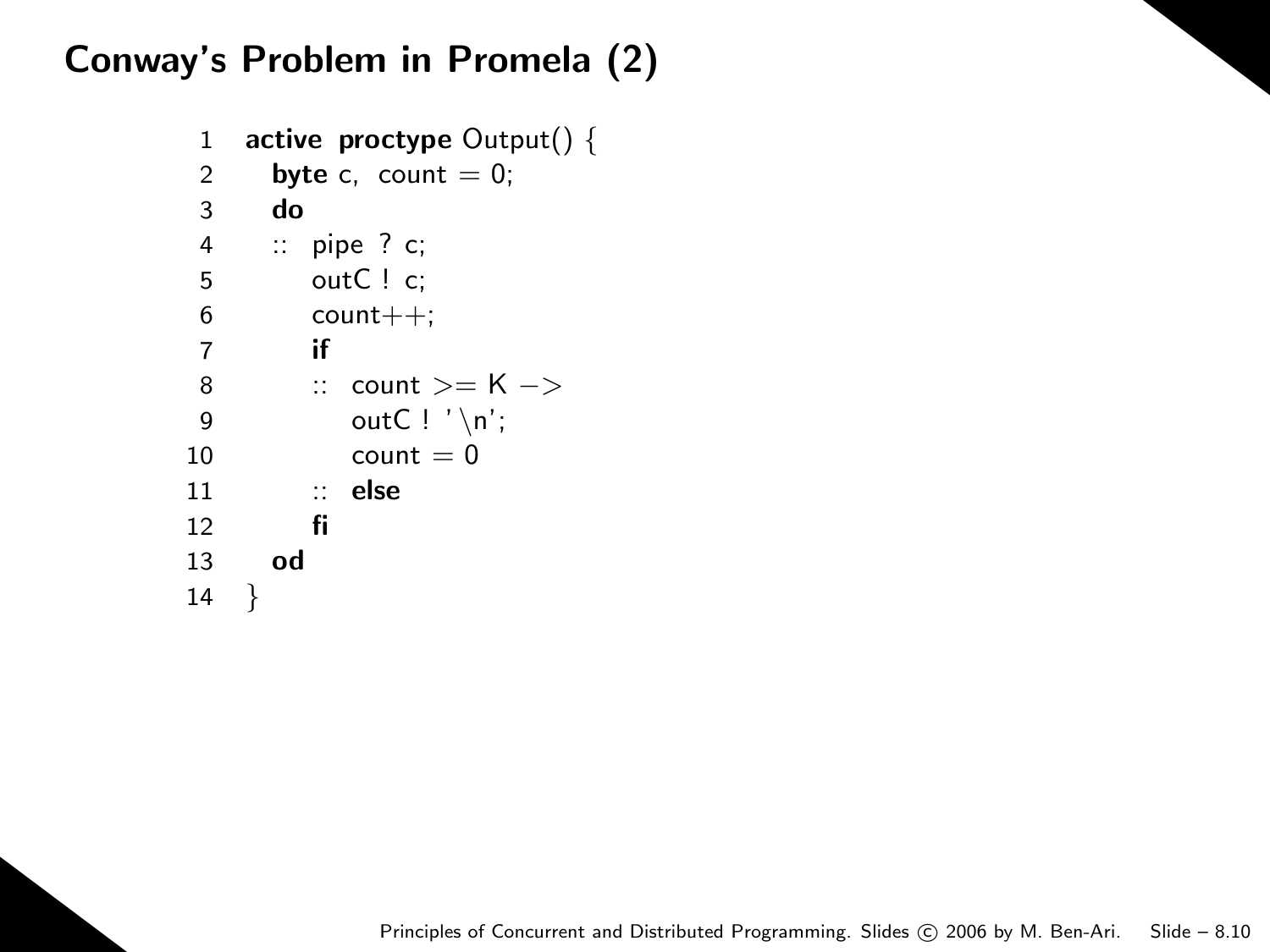### Multiplier Process in Promela

```
11 proctype Multiplier (byte Coeff;
22 chan North; chan East; chan South; chan West) {
33 byte Sum, X;
4 for (i ,0, SIZE−1)

 if :: North ? X−> East ? Sum;
5

 :: East ? Sum−> North ? X;
67
8fi ;
       South ! X;
99 Sum = Sum + X*Coeff;
10West ! Sum;
11 rof (i )
12}
```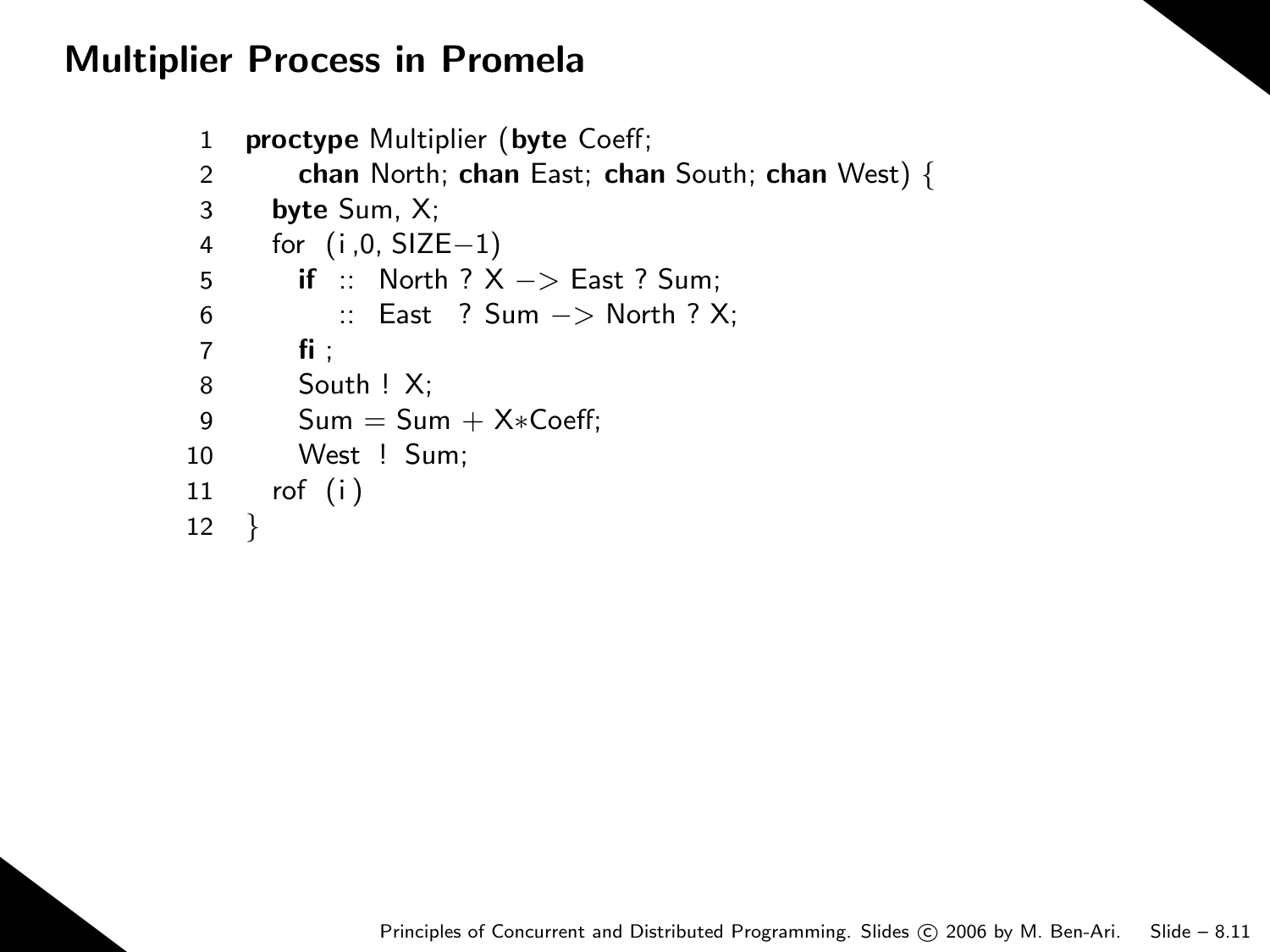| <b>Algorithm 8.6: Rendezvous</b> |                                            |
|----------------------------------|--------------------------------------------|
|                                  |                                            |
| client                           | server                                     |
| integer parm, result             | integer p, r                               |
| loop forever                     | loop forever                               |
| parm $\leftarrow \dots$          | $q1$ :                                     |
| server.service(parm, result)     | $accept$ service(p, r)<br>$q2$ :           |
| p1:<br>p2:<br>p3:<br>use(result) | $r \leftarrow$ do the service(p)<br>$q3$ : |
|                                  |                                            |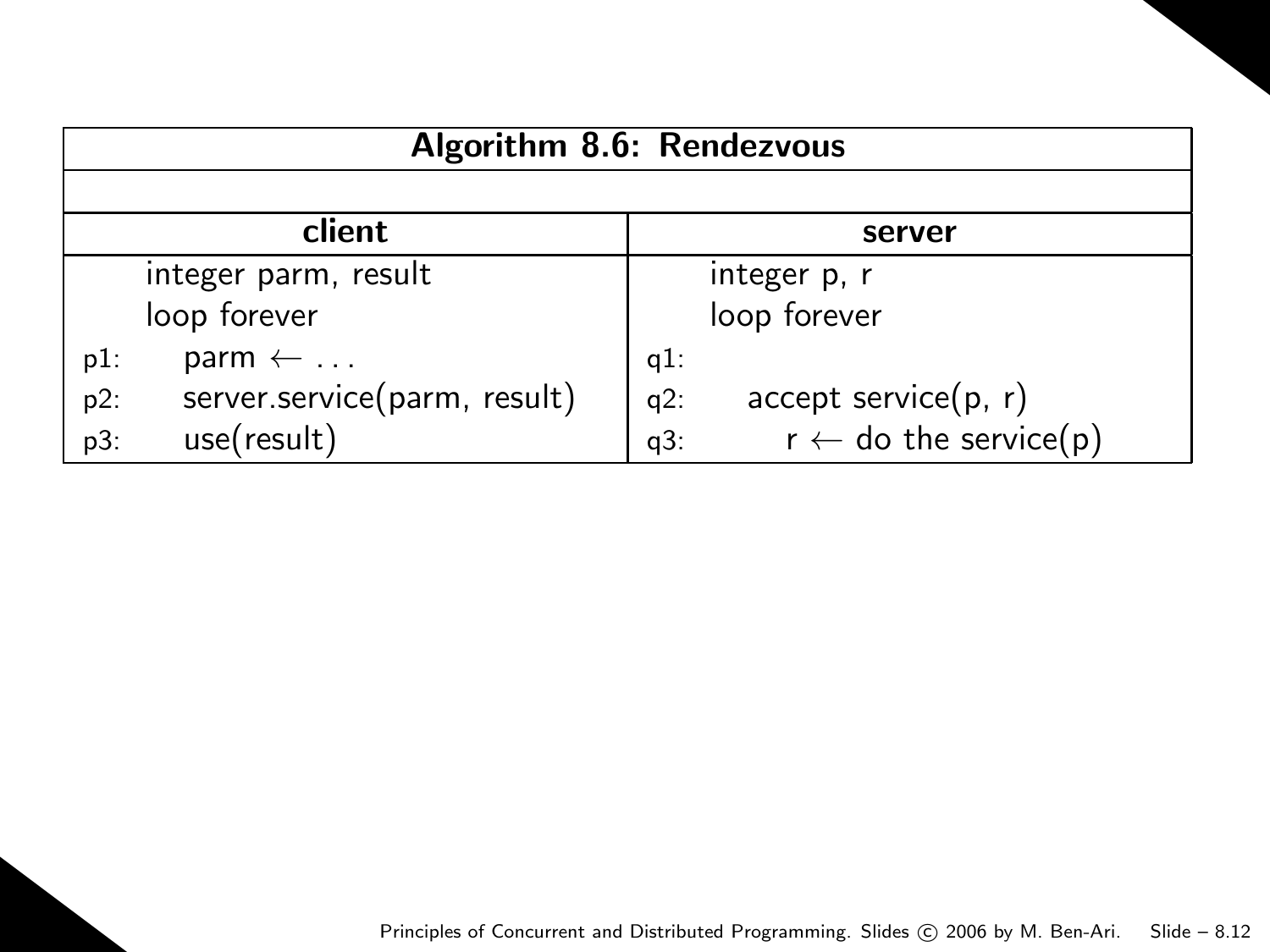#### Timing Diagram for <sup>a</sup> Rendezvous



Principles of Concurrent and Distributed Programming. Slides  $\copyright$  2006 by M. Ben-Ari.  $\hspace{0.1cm}$  Slide – 8.13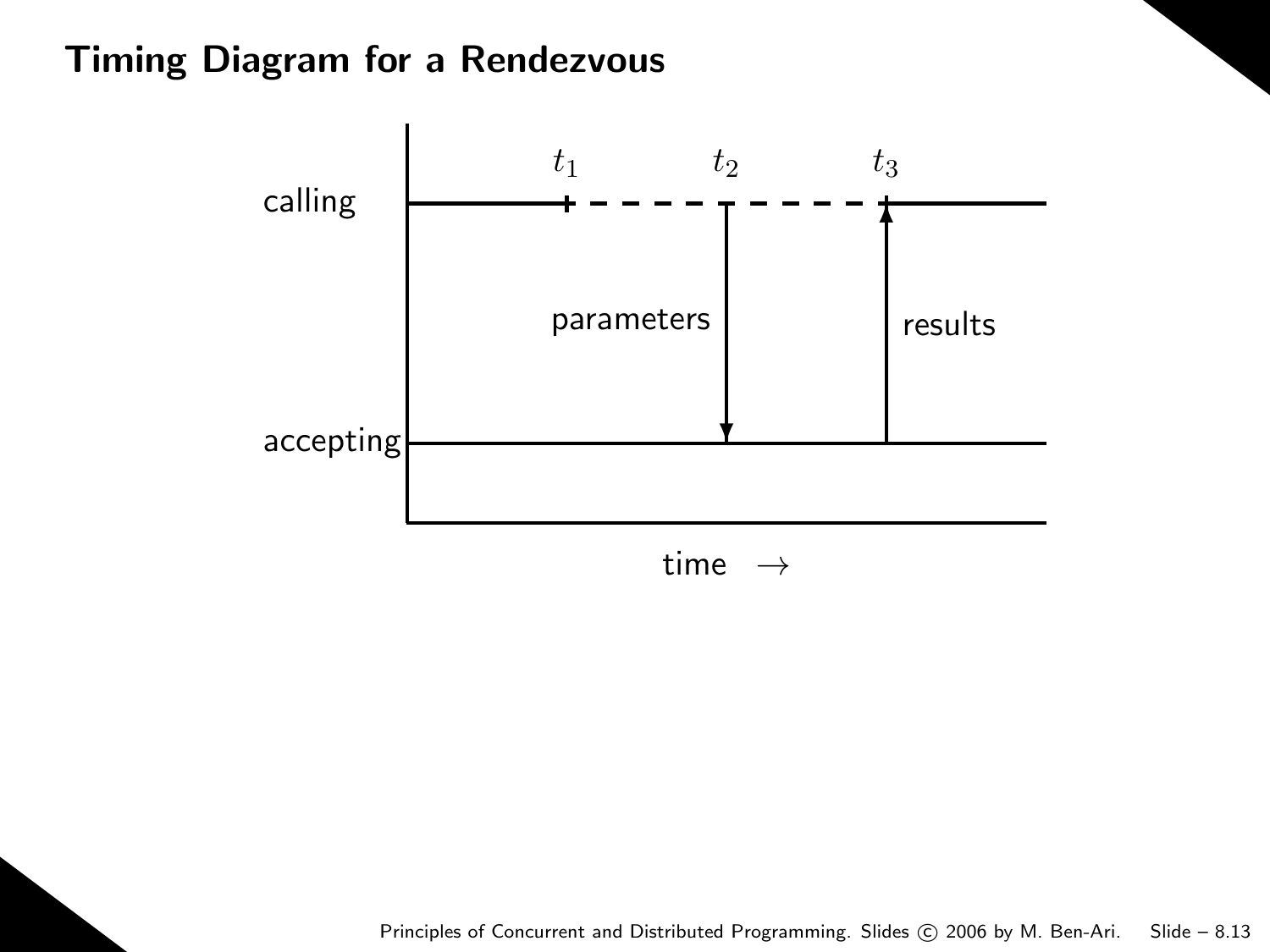# Bounded Buffer in Ada

```
Principles of Concurrent and Distributed Programming. Slides \odot 2006 by M. Ben-Ari. Slide – 8.14
1 task body Buffer is
2 B: Buffer Array ;
33 In Ptr, Out Ptr, Count: Index := 0;4
5 begin6 loop
67 select
788 when \text{Count} < \text{Index}' Last = >99 accept Append(I: in Integer ) do
100 B(ln_Ptr) := 1;111 end Append;
122   Count := Count + 1; ln_Ptr := ln_Ptr + 1;13 or
144 when Count > 0 =>15 accept Take(I: out Integer ) do16I := B(Out_Ptr);177 end Take;
18 Count := Count − 1; Out Ptr := Out Ptr + 1;
19 or
20 terminate;
21 end select;
22 end loop;
233 end Buffer;
```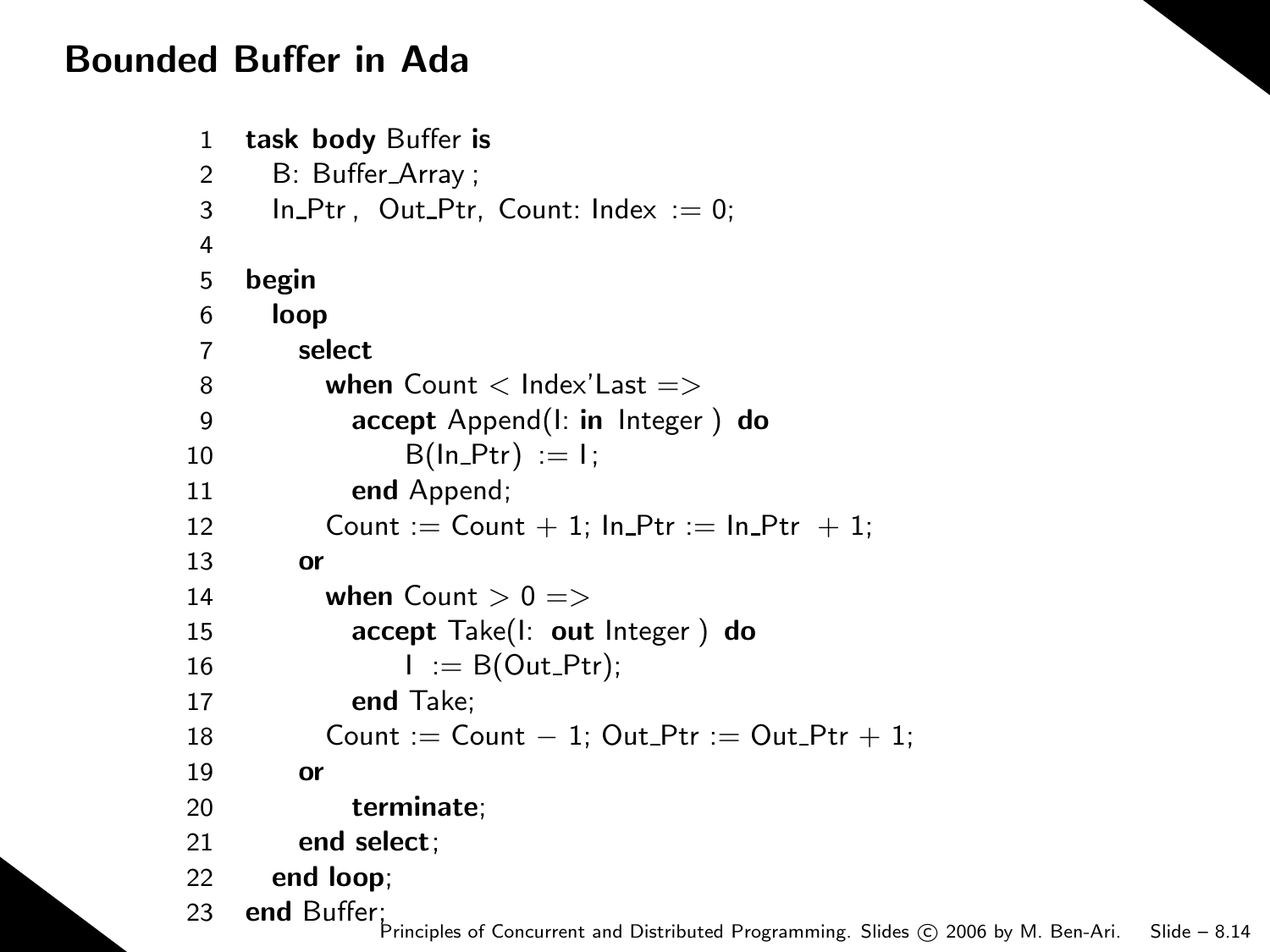### Remote Procedure Call

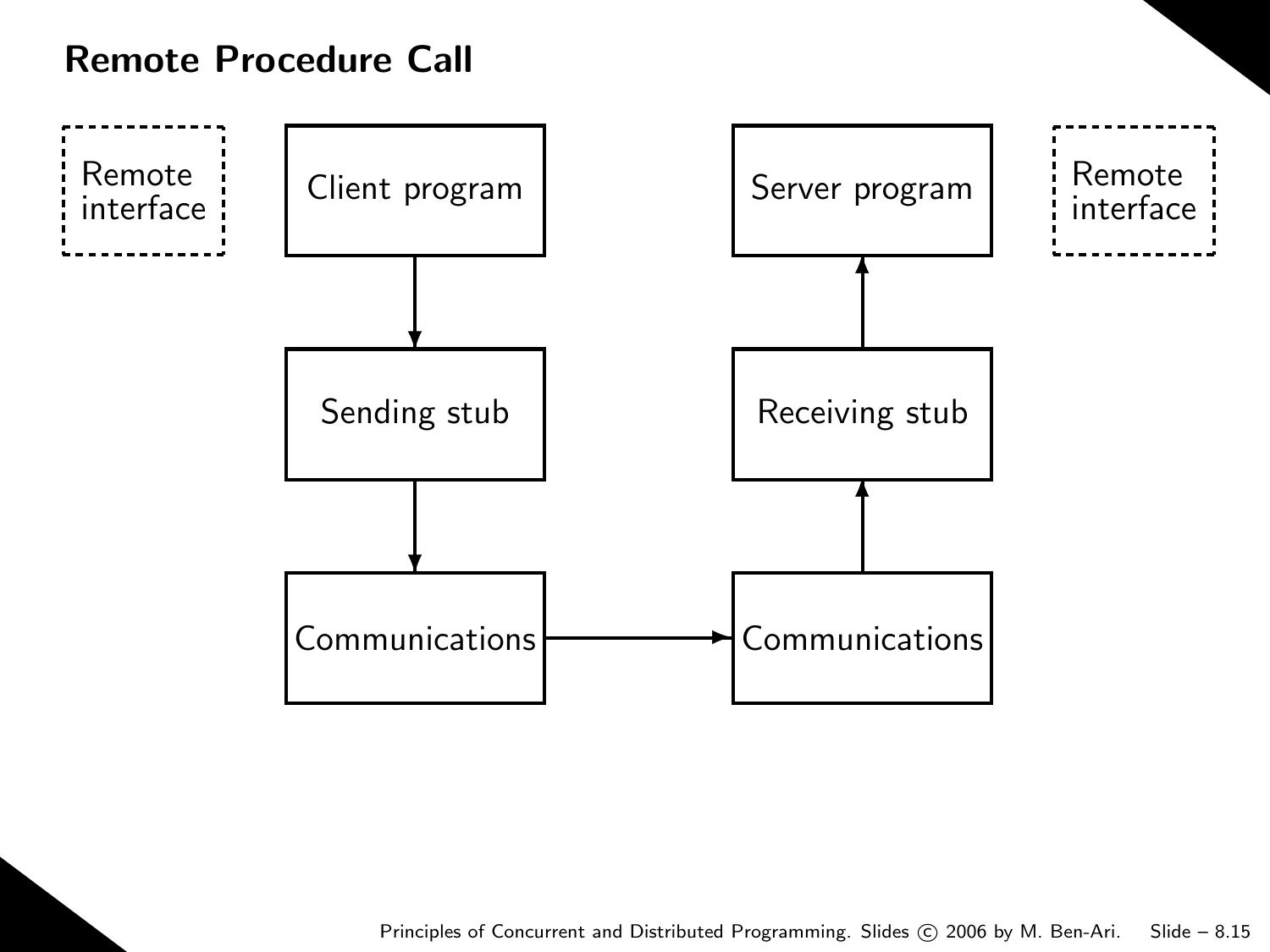Pipeline Sort

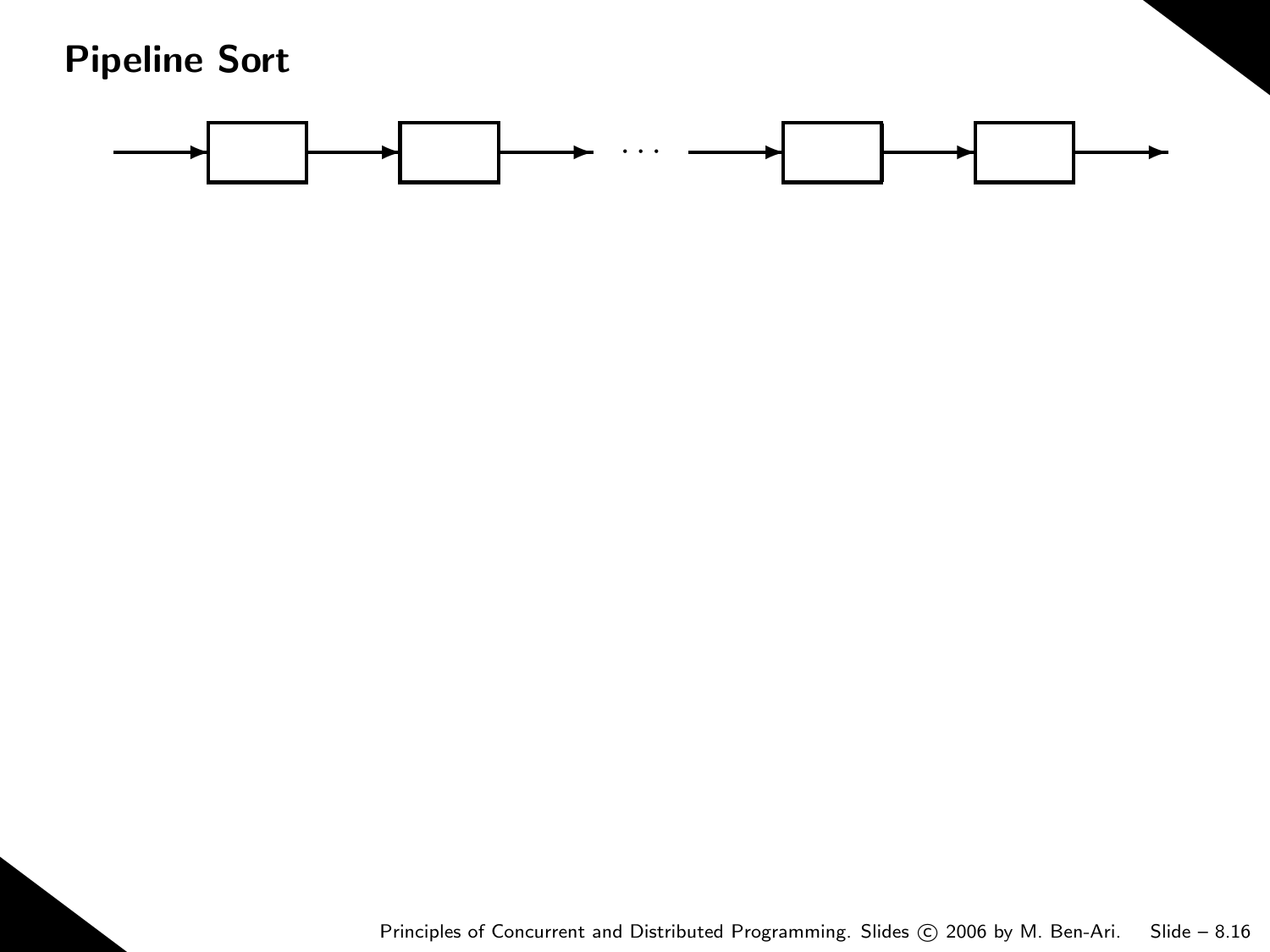#### Hoare's Game

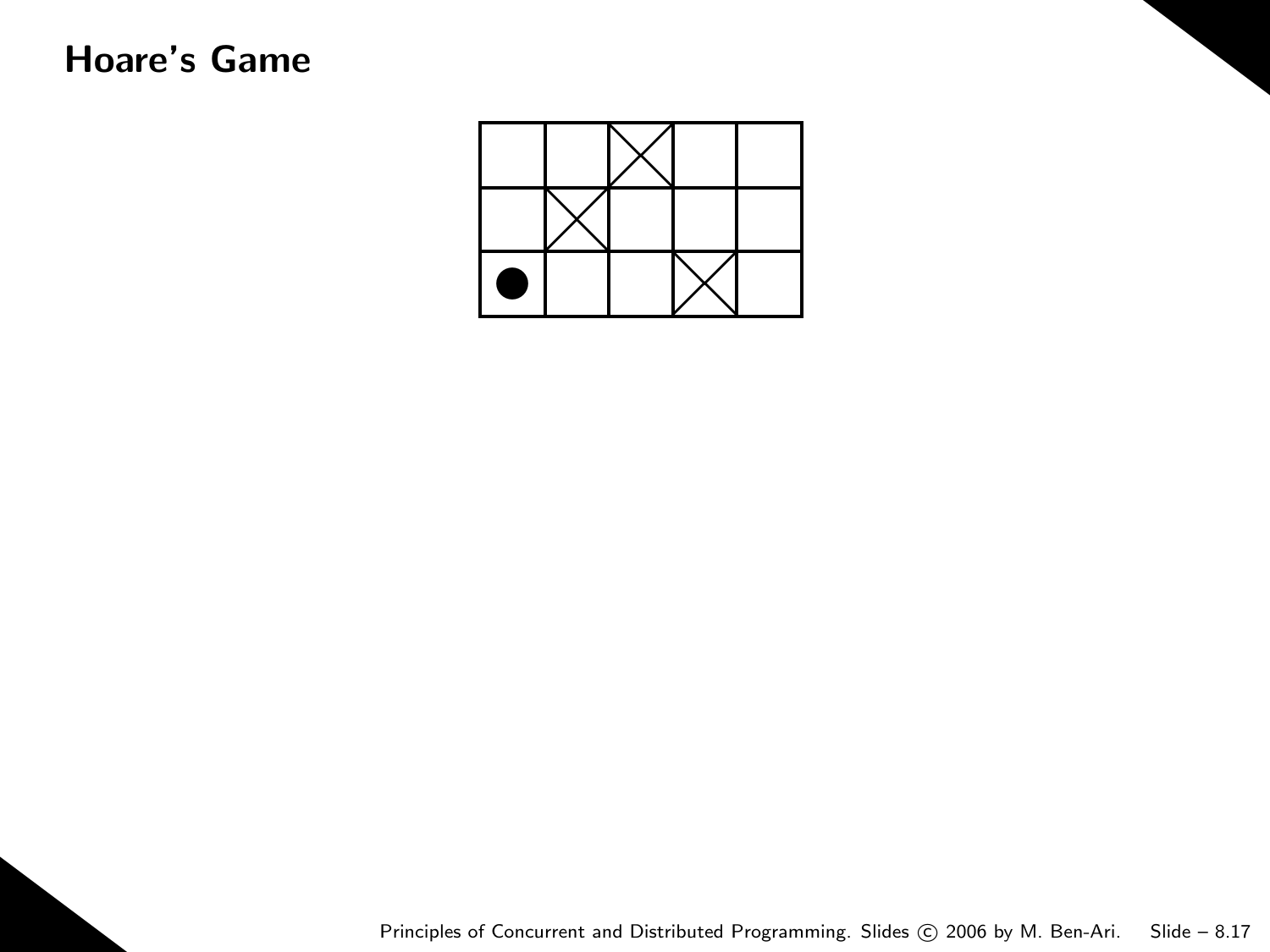<sup>A</sup> Space

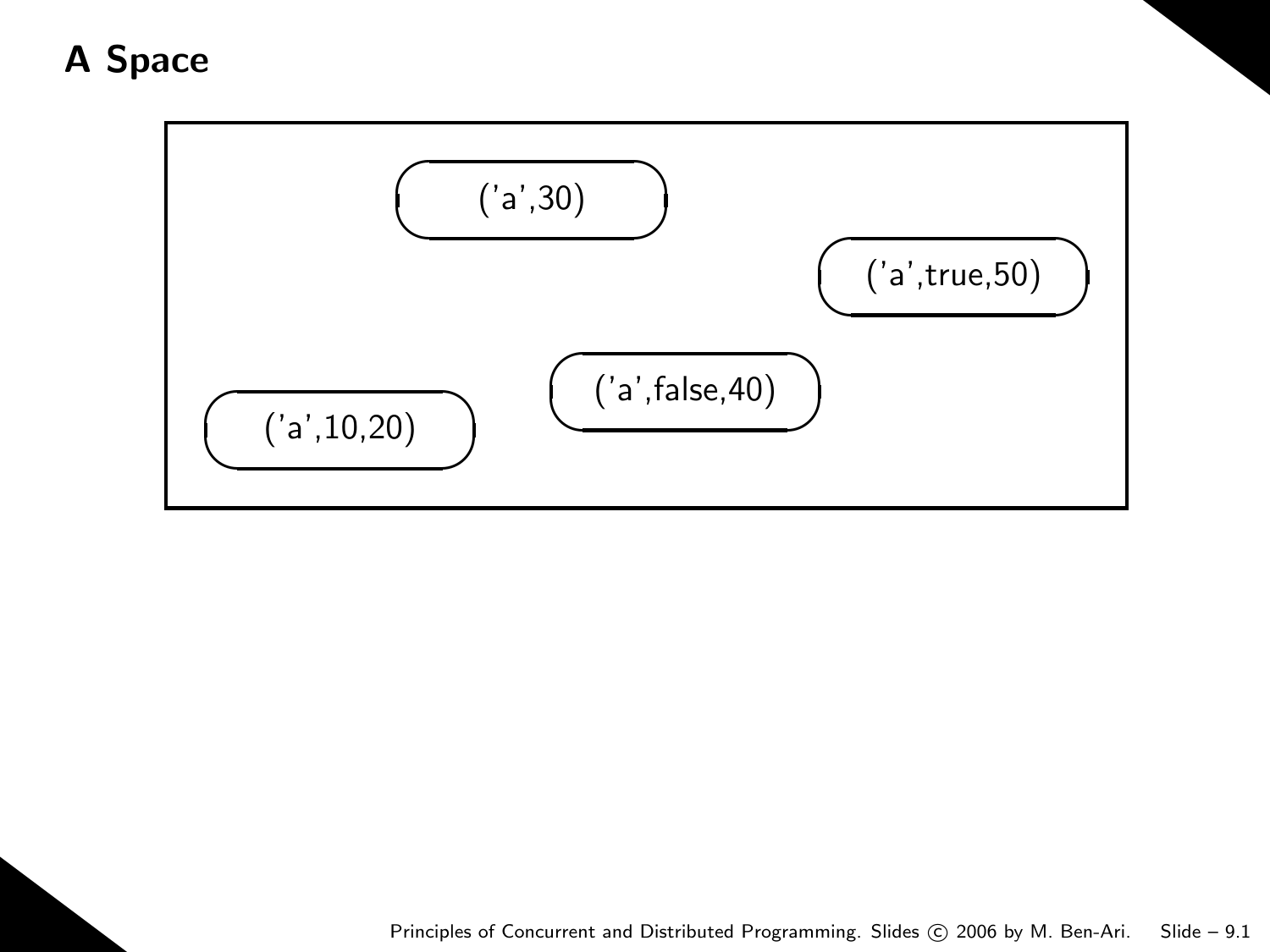#### Algorithm 9.1: Critical section problem in Linda

loop forever

- p1:non-critical section
- p2:removenote('s')
- p3:critical section

p4:postnote('s')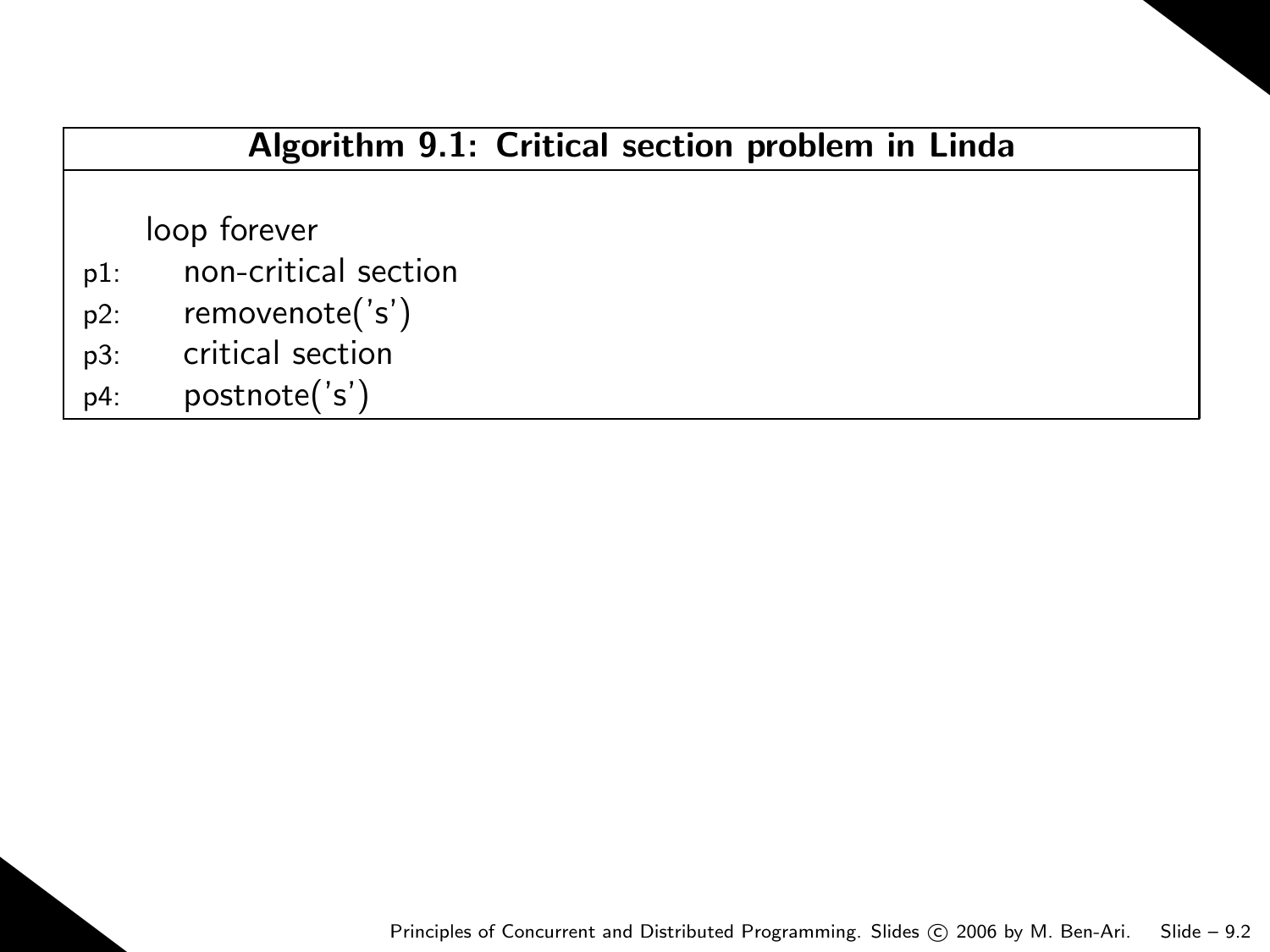| Algorithm 9.2: Client-server algorithm in Linda |                                   |
|-------------------------------------------------|-----------------------------------|
|                                                 |                                   |
| client                                          | server                            |
| constant integer me $\leftarrow \dots$          | integer client                    |
| serviceType service                             | serviceType s                     |
| dataType result, parm                           | dataType r, p                     |
| p1: service $\leftarrow$ // Service requested   | q1: removenote('S', client, s, p) |
| p2: postnote('S', me, service, parm)            | q2: $r \leftarrow$ do (s, p)      |
| p3: removenote('R', me, result)                 | q3: postnote('R', client, r)      |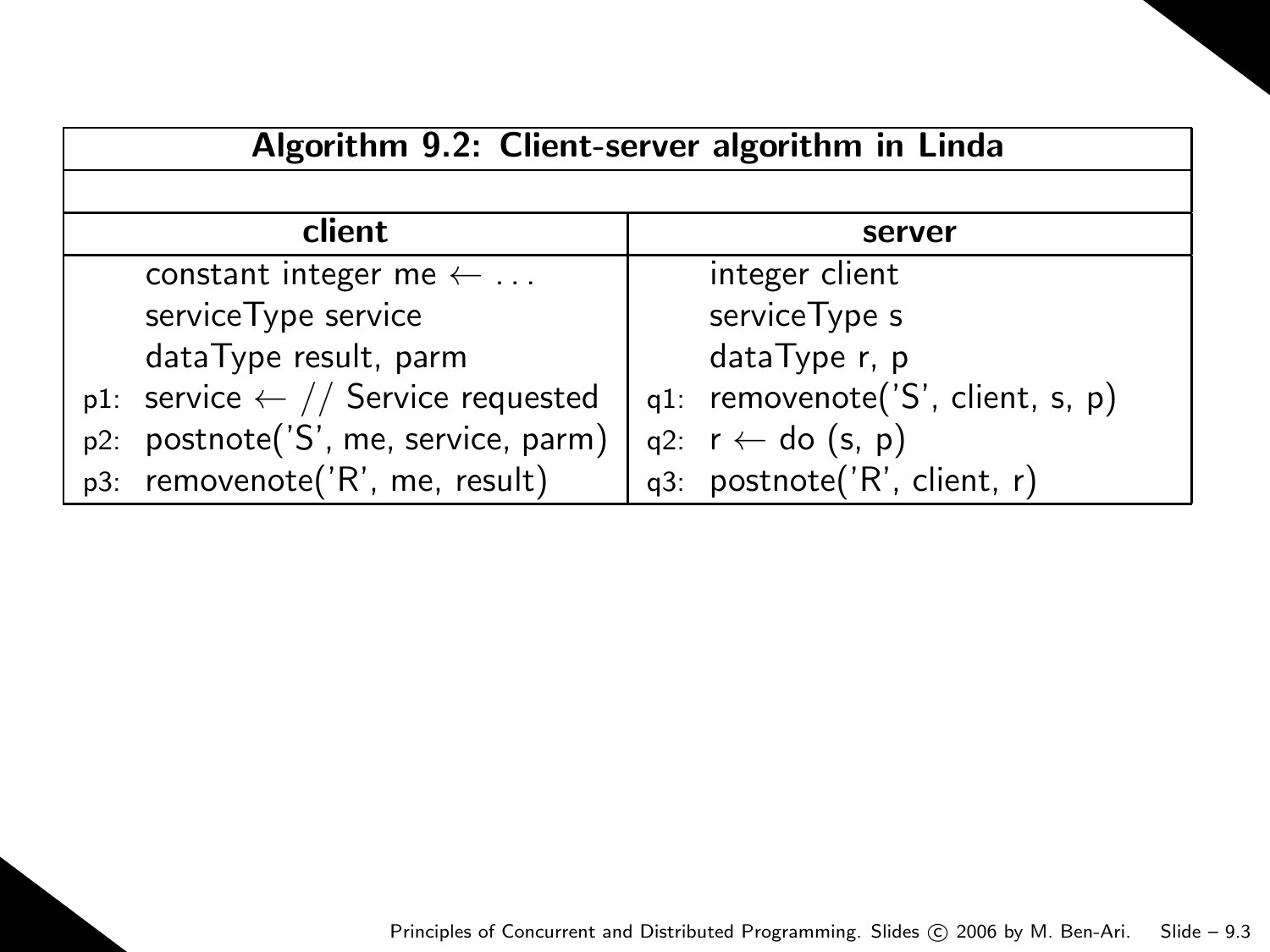| <b>Algorithm 9.3: Specific service</b>        |                                        |
|-----------------------------------------------|----------------------------------------|
|                                               |                                        |
| client                                        | server                                 |
| constant integer me $\leftarrow \dots$        | integer client                         |
| serviceType service                           | serviceType s                          |
| dataType result, parm                         | dataType r, p                          |
| p1: service $\leftarrow$ // Service requested | q1: $s \leftarrow //$ Service provided |
| p2: postnote('S', me, service, parm)          | $q2:$ removenote('S', client, s=, p)   |
| $p3$ :                                        | q3: $r \leftarrow do (s, p)$           |
| p4: removenote('R', me, result)               | q4: postnote('R', client, r)           |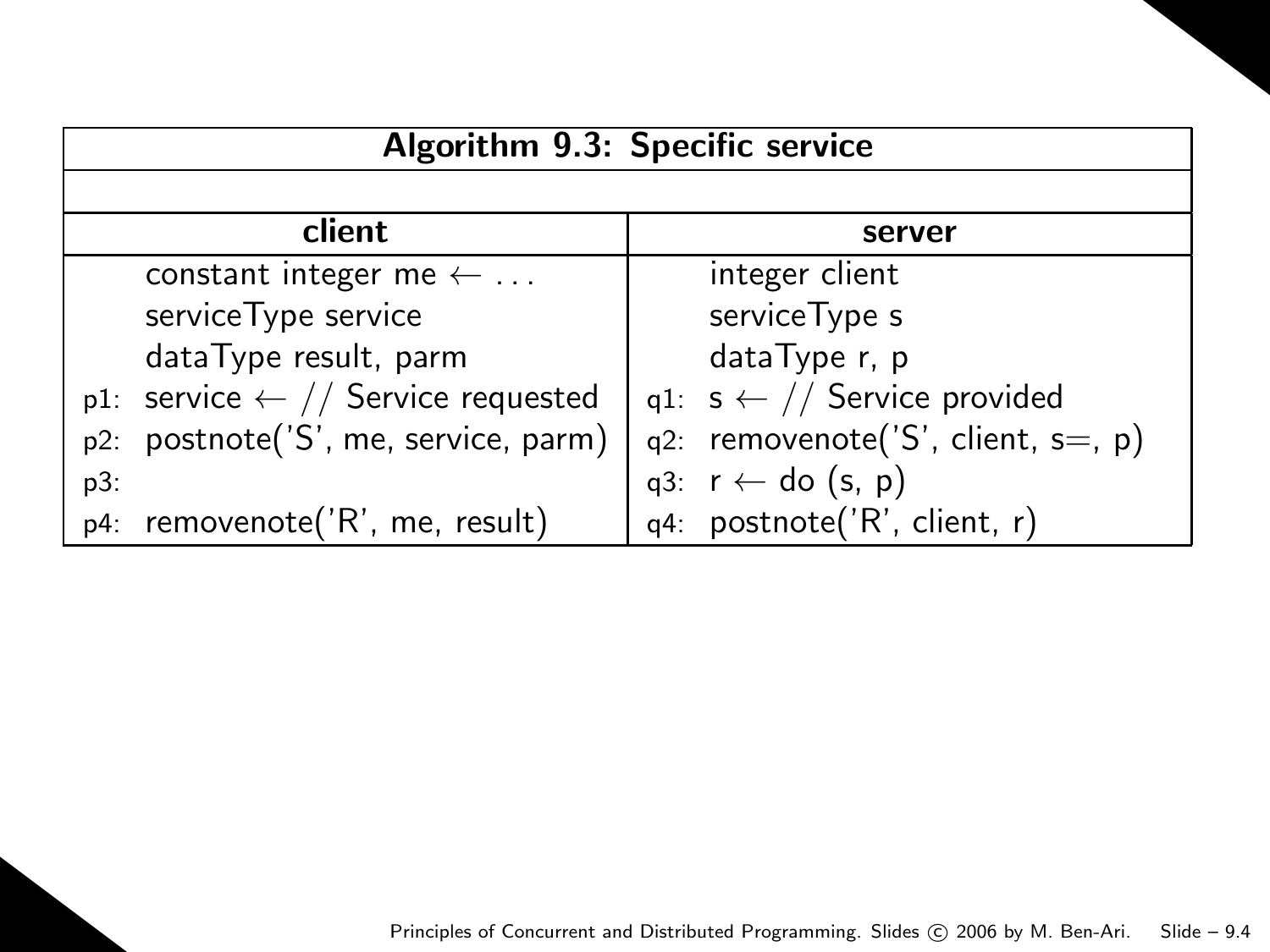| consumer                                 |
|------------------------------------------|
| integer count $\leftarrow 0$             |
| integer v                                |
| loop forever                             |
| removenote( $B'$ , count=, v)<br>$q1$ :  |
| consume(v)<br>$q2$ :                     |
| count $\leftarrow$ count $+$ 1<br>$q3$ : |
|                                          |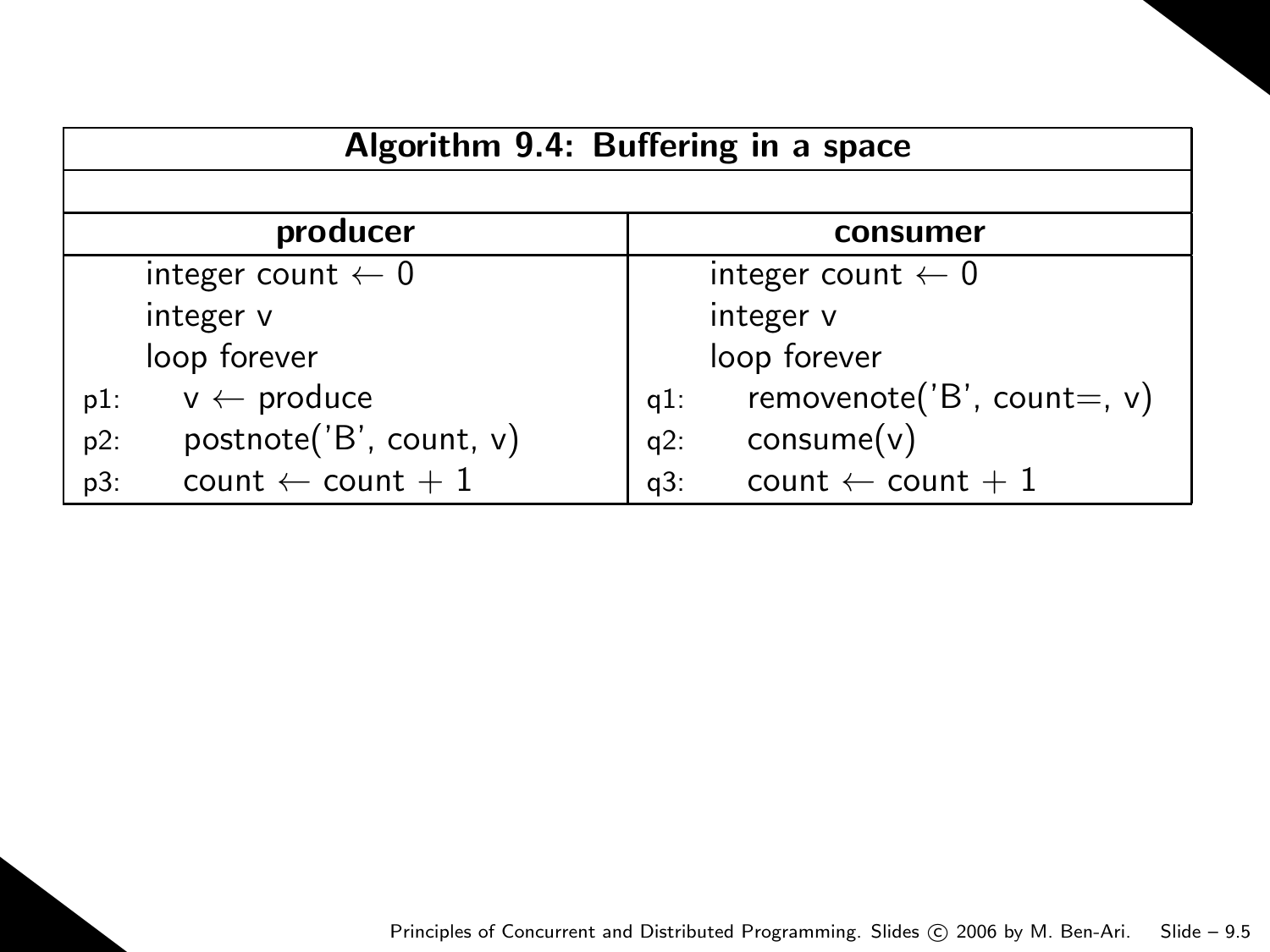| Algorithm 9.5: Multiplier process with channels in Linda |                                                         |  |
|----------------------------------------------------------|---------------------------------------------------------|--|
|                                                          | parameters: integer FirstElement                        |  |
|                                                          | parameters: integer North, East, South, West            |  |
|                                                          | integer Sum, integer SecondElement                      |  |
|                                                          | integer Sum, integer SecondElement                      |  |
|                                                          | loop forever                                            |  |
| $p1$ :                                                   | removenote('E', North=, SecondElement)                  |  |
| $p2$ :                                                   | removenote('S', $East=$ , Sum)                          |  |
| p3:                                                      | $Sum \leftarrow Sum + FirstElement \cdot SecondElement$ |  |
| p4:                                                      | postnote('E', South, SecondElement)                     |  |
| p5:                                                      | postnote('S', West, Sum)                                |  |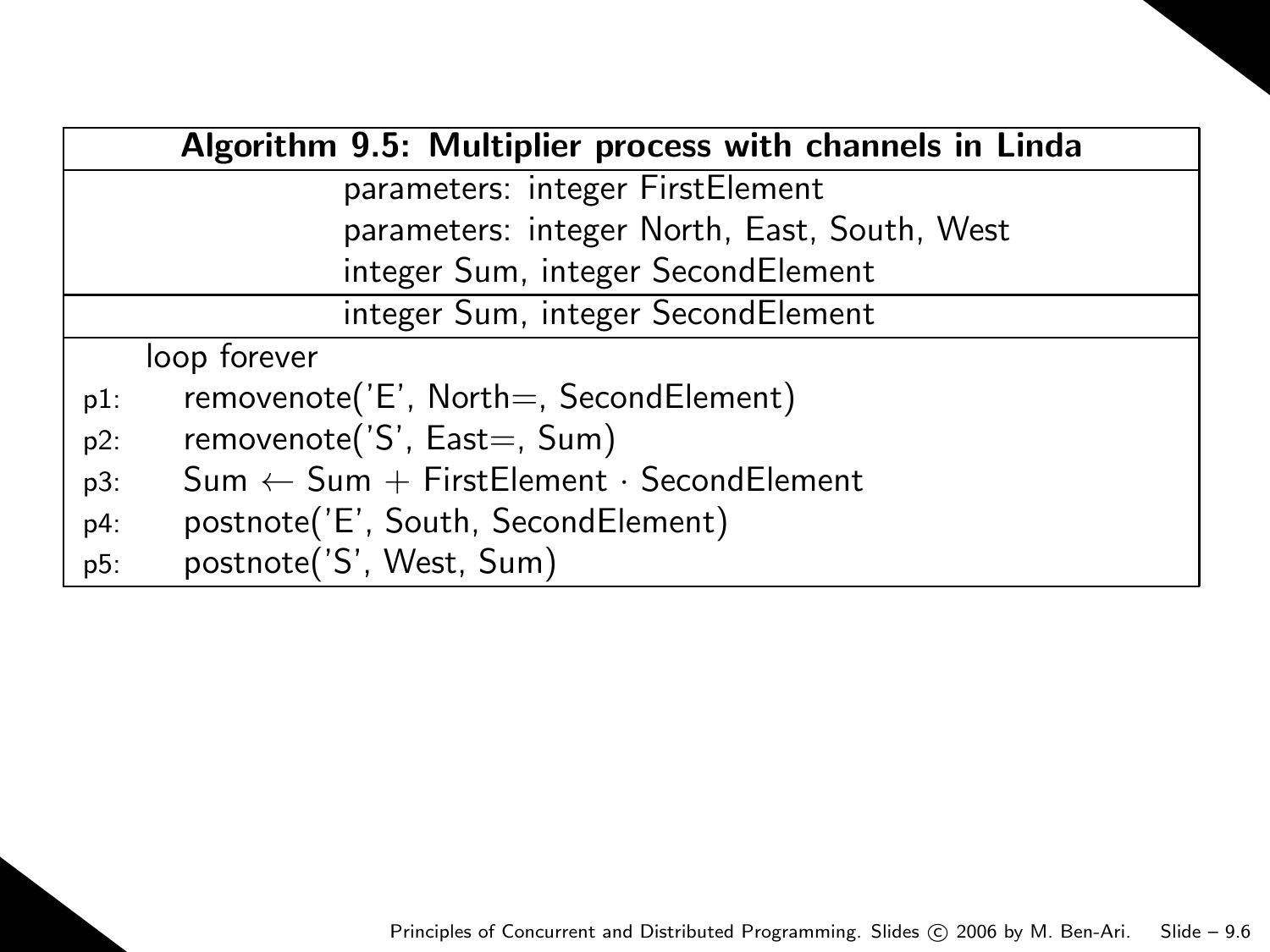| Algorithm 9.6: Matrix multiplication in Linda |                                                 |
|-----------------------------------------------|-------------------------------------------------|
| constant integer $n \leftarrow \dots$         |                                                 |
| master                                        | worker                                          |
| integer i, j, result                          | integer r, c, result                            |
| integer r, c                                  | integer $array[1.n]$ vec1, vec2                 |
|                                               | loop forever                                    |
| $p1:$ for i from 1 to n                       | removenote('T', r, c)<br>$q1$ :                 |
| for $j$ from $1$ to $n$<br>$p2$ :             | readnote('A', $r=$ , $vec1)$<br>$q2$ :          |
| postnote( $'T'$ , i, j)<br>p3:                | readnote(' $B'$ , c=, vec2)<br>$q3$ :           |
| for i from 1 to n<br>$p4$ :                   | result $\leftarrow$ vec1 $\cdot$ vec2<br>$q4$ : |
| for j from 1 to n<br>$p5$ :                   | postnote( $'R'$ , r, c, result)<br>q5:          |
| removenote( $'R'$ , r, c, re-<br>p6:          | $q6$ :                                          |
| sult)                                         |                                                 |
| print r, c, result<br>$p7$ :                  | $q7$ :                                          |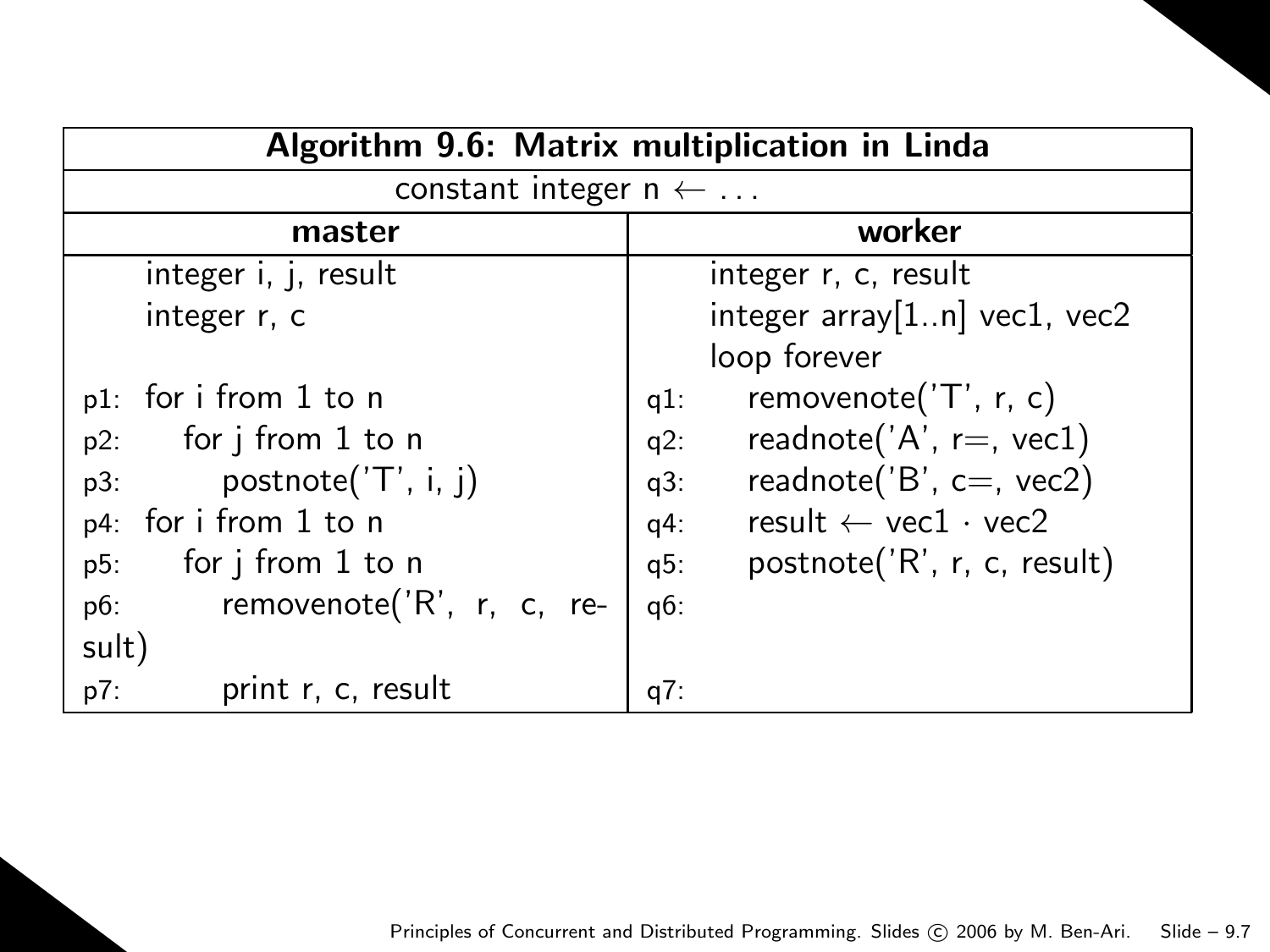| Algorithm 9.7: Matrix multiplication in Linda with granularity |                                                 |
|----------------------------------------------------------------|-------------------------------------------------|
| constant integer $n \leftarrow \dots$                          |                                                 |
| constant integer chunk $\leftarrow \dots$                      |                                                 |
| worker<br>master                                               |                                                 |
| integer i, j, result                                           | integer r, c, k, result                         |
| integer r, c                                                   | integer $array[1n]$ vec1, vec2                  |
|                                                                | loop forever                                    |
| p1: for i from 1 to n                                          | removenote( $'T'$ , r, k)<br>$q1$ :             |
| for j from 1 to n step by chunk<br>$p2$ :                      | readnote('A', $r=$ , $vec1)$<br>$q2$ :          |
| postnote( $'T'$ , i, j)<br>p3:                                 | for c from $k$ to $k+$ chunk-1<br>$q3$ :        |
| for i from 1 to n<br>$p4$ :                                    | readnote( $'B'$ , c=, vec2)<br>$q4$ :           |
| for $j$ from 1 to n<br>$p5$ :                                  | result $\leftarrow$ vec1 $\cdot$ vec2<br>$q5$ : |
| removenote('R', r, c, re-<br>p6:                               | postnote('R', r, c, result)<br>$q6$ :           |
| sult)                                                          |                                                 |
| print r, c, result<br>p7:                                      | q7:                                             |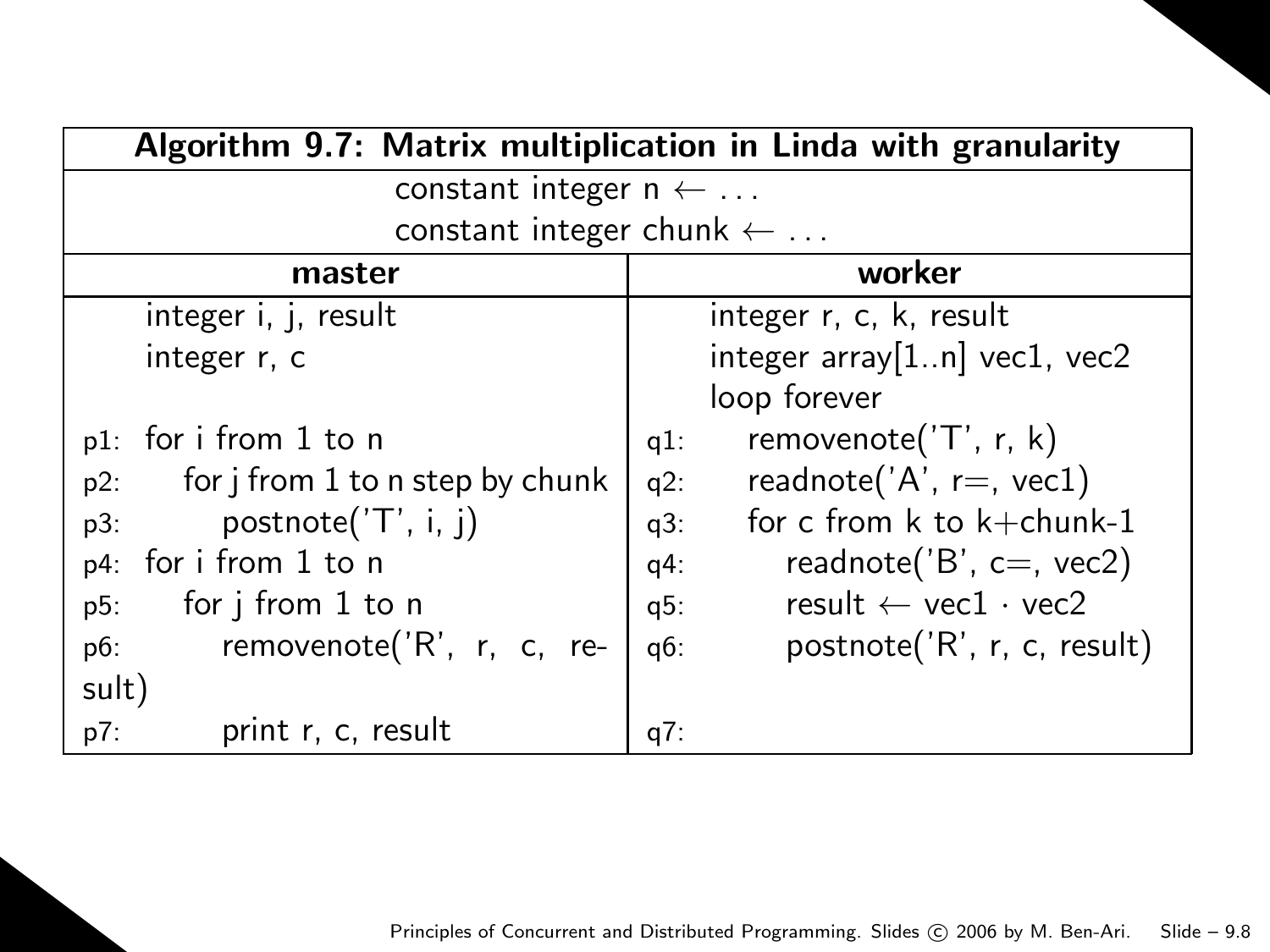## Definition of Notes in Java

```
11 public class Note {
 2 public String id;
233 public Object[] p;
4
5 // Constructor for an array of objects
66 public Note (String id, Object[] p) {
7this id = id;
8 if (p != null
) this . p = p.clone();
9
10}11 // Constructor for a single integer
122 public Note (String id, int p1) {
 3 this (id , new Object[]{new Integer(p1)});
1314
15}16 // Accessor for a single integer value
177 public int get(int i) {
 8 return ((Integer )p[i]). intValue ();
1819}20}
```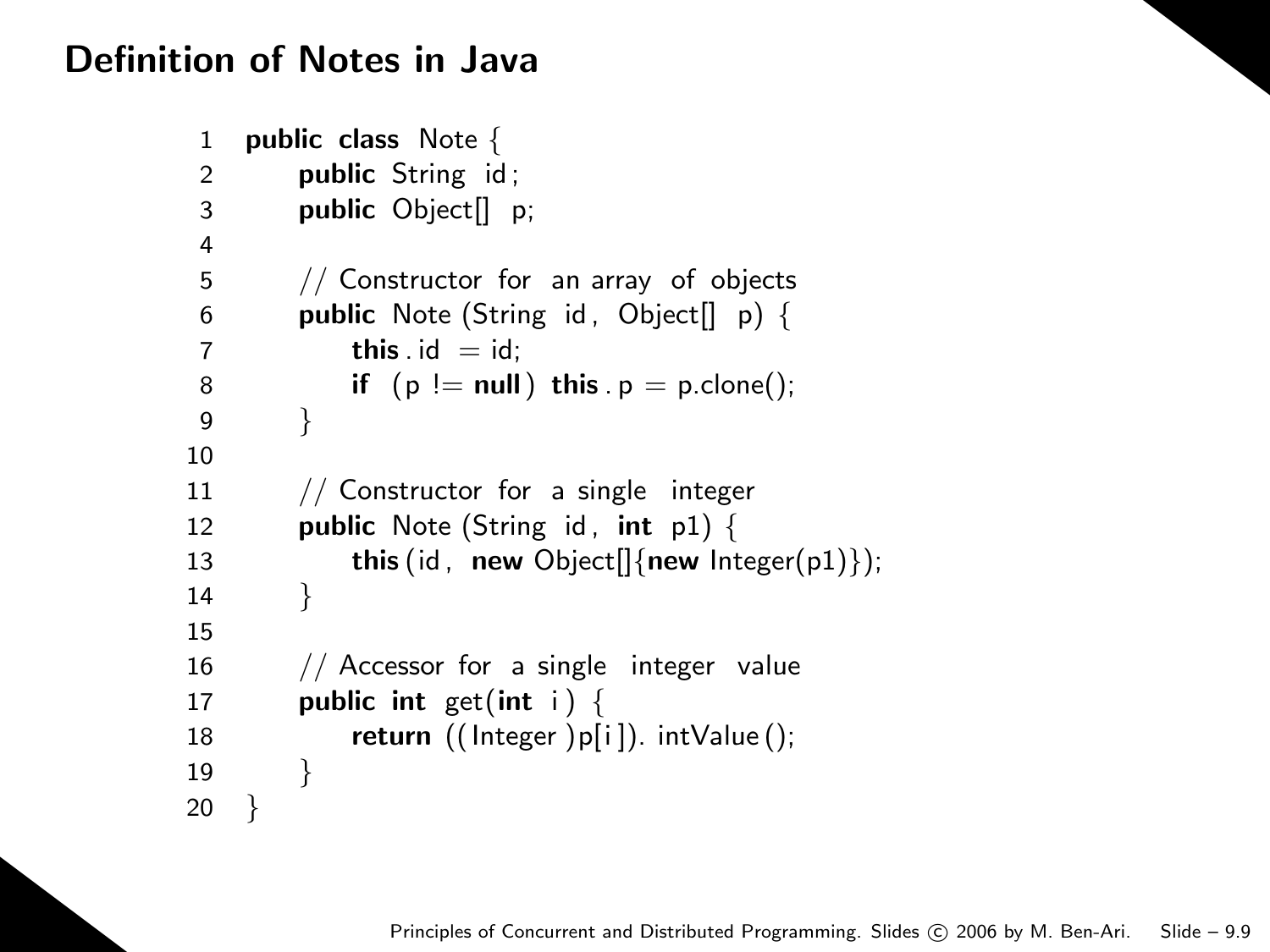### Matrix Multiplication in Java

```
11 private class Worker extends Thread {
22 public void run() \{3 Note task = new Note("task");
344 while (\mathsf{true}) {
 5 Note t = space.removenote(task);
56int row = t.get(0), col = t.get(1);
7Note r = space.readnote(match("a", row));8Note c = space.readnote(match("b", col));9int ip = 0;
100 for (int i = 1; i \le 5lZE; i++)
111 ip = ip + r.get(i)*c.get(i);12space. postnote(new Note("result", row, col, ip));<br>c
13
14}
15}}
```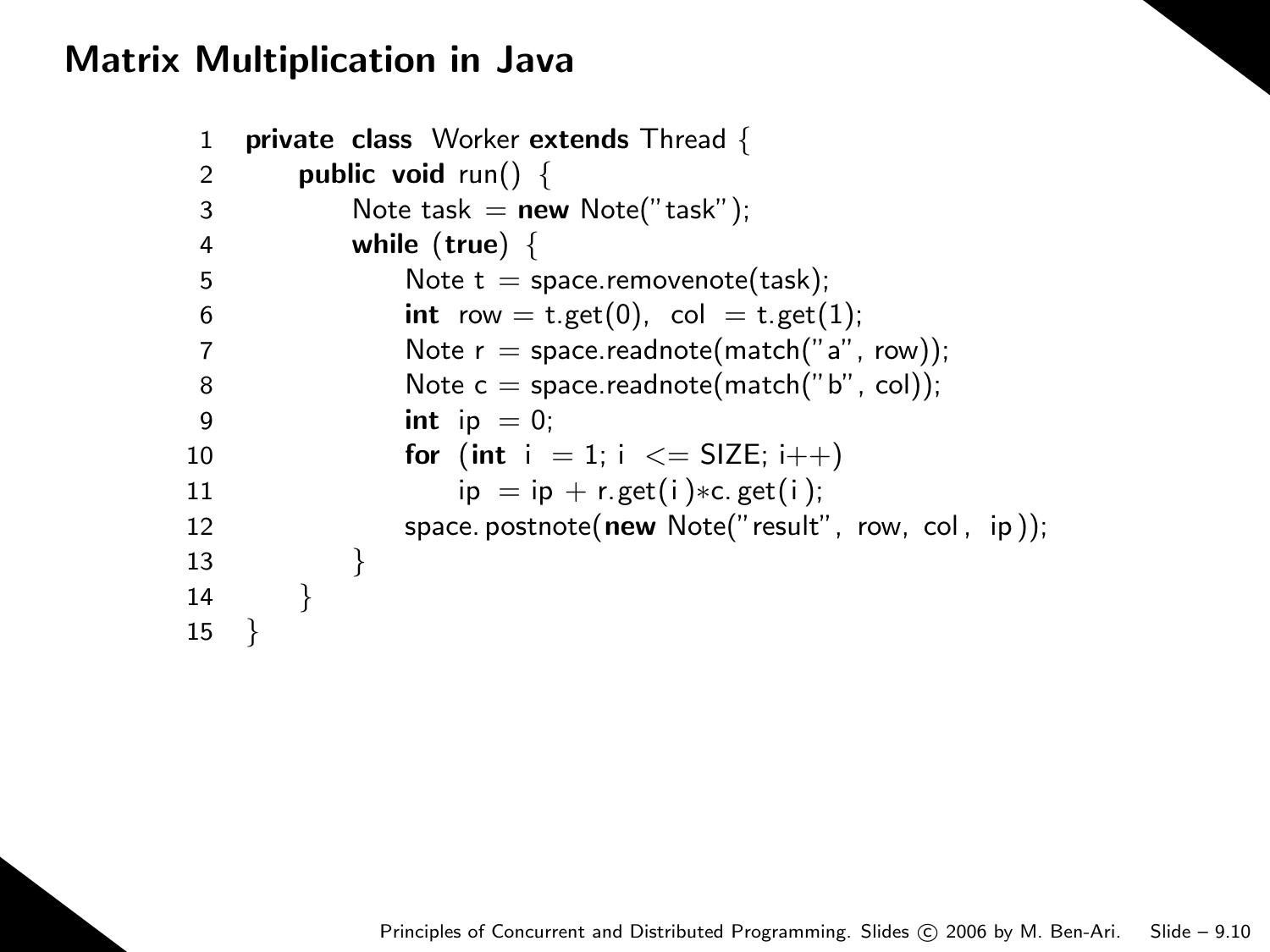### Matrix Multiplication in Promela

```
11 chan space = [25] of \{ byte, short, short, short, short \};2
33 active [WORKERS] proctype Worker() {
 4 short row, col, ip, r1, r2, r3, c1, c2, c3;
 45 do
 :: space ?? ' t' , row, col , , ;
 67\begin{aligned} 7 \qquad \qquad \text{space} \,\,\,? \,\,\, \langle a', \,\, \text{eval}(\text{row}), \,\, \text{r1}, \,\, \text{r2}, \,\, \text{r3} \rangle; \end{aligned}8 space ?? <'b', eval(col), c1, c2, c3>;
 899 ip = r1 * c1 + r2 * c2 + r3 * c3;0 space ! 'r', row, col, ip, 0;
1011 od;
12 }
```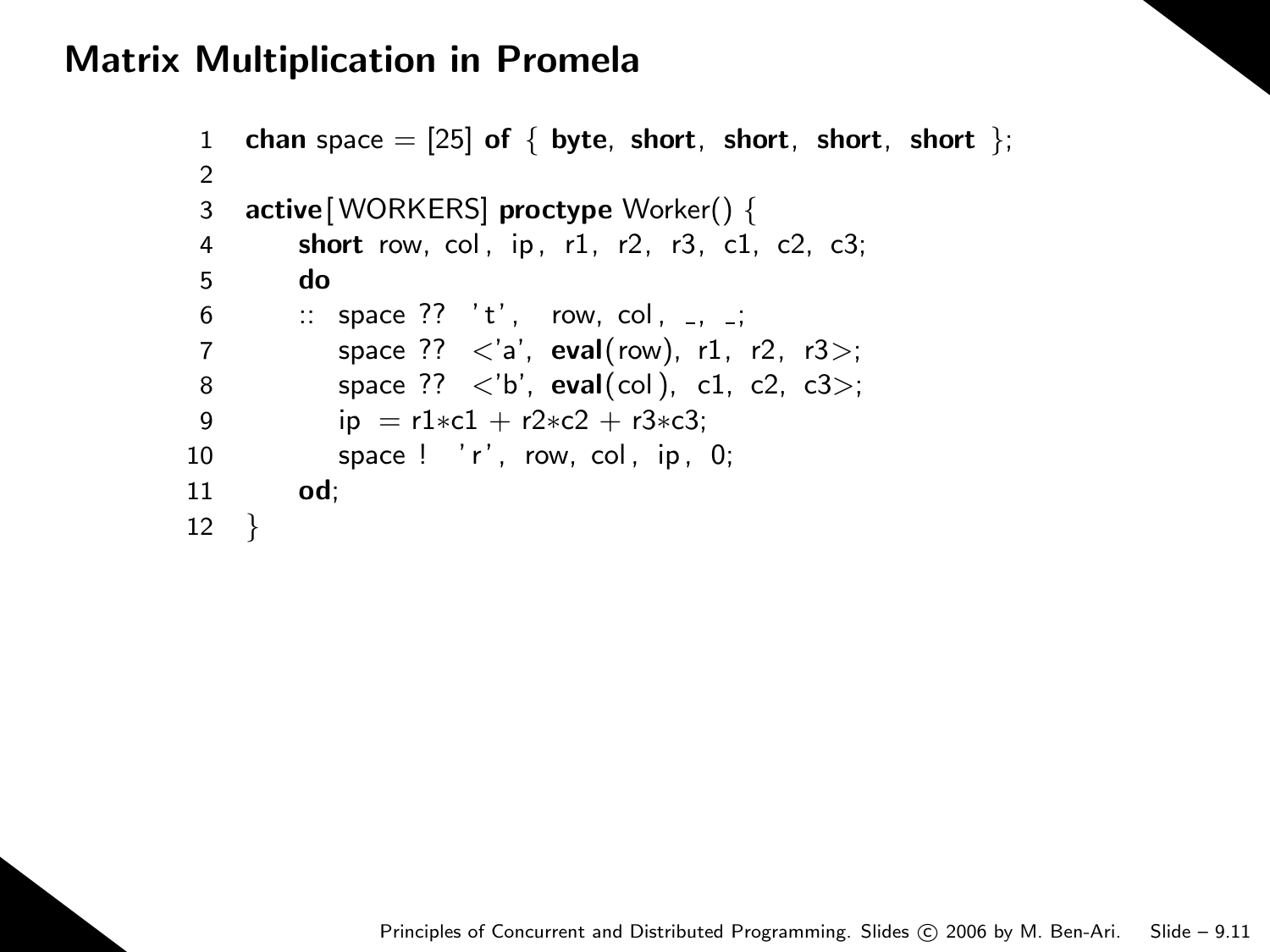| Algorithm 9.8: Matrix multiplication in Linda (exercise) |                                                 |
|----------------------------------------------------------|-------------------------------------------------|
| constant integer $n \leftarrow \dots$                    |                                                 |
| master                                                   | worker                                          |
| integer i, j, result                                     | integer i, r, c, result                         |
| integer r, c                                             | integer $array[1.n]$ vec1, vec2                 |
|                                                          | loop forever                                    |
| p1: postnote('T', 0)                                     | removenote $('T' i)$<br>$q1$ :                  |
| $p2$ :                                                   | if i $(n \cdot n) - 1$<br>$q2$ :                |
| p3:                                                      | postnote( $'T'$ , $i+1$ )<br>$q3$ :             |
| $p4$ :                                                   | $r \leftarrow (i / n) + 1$<br>q4:               |
| $p5$ :                                                   | $c \leftarrow (i \text{ modulo } n) + 1$<br>q5: |
| p6: for i from 1 to n                                    | readnote('A', $r=$ , $vec1)$<br>q6:             |
| for $j$ from 1 to n<br>p7:                               | readnote('B', $c=$ , $vec2)$ )<br>$q7$ :        |
| removenote('R', r, c, re-<br>p8:                         | result $\leftarrow$ vec1 $\cdot$ vec2<br>q8:    |
| sult)                                                    |                                                 |
| print r, c, result<br>p9:                                | postnote('R', r, c, result)<br>$q9$ :           |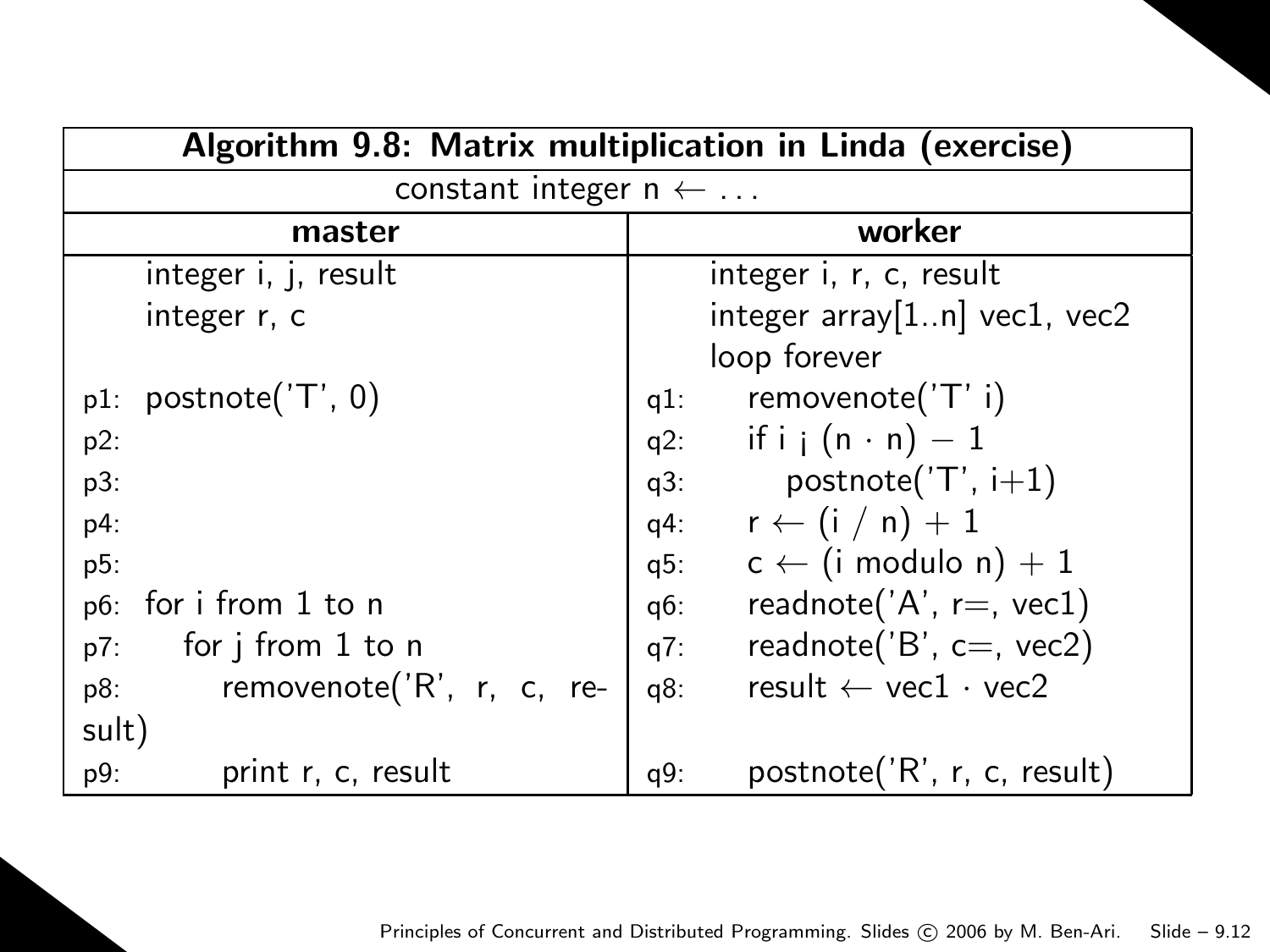### Sending and Receiving Messages

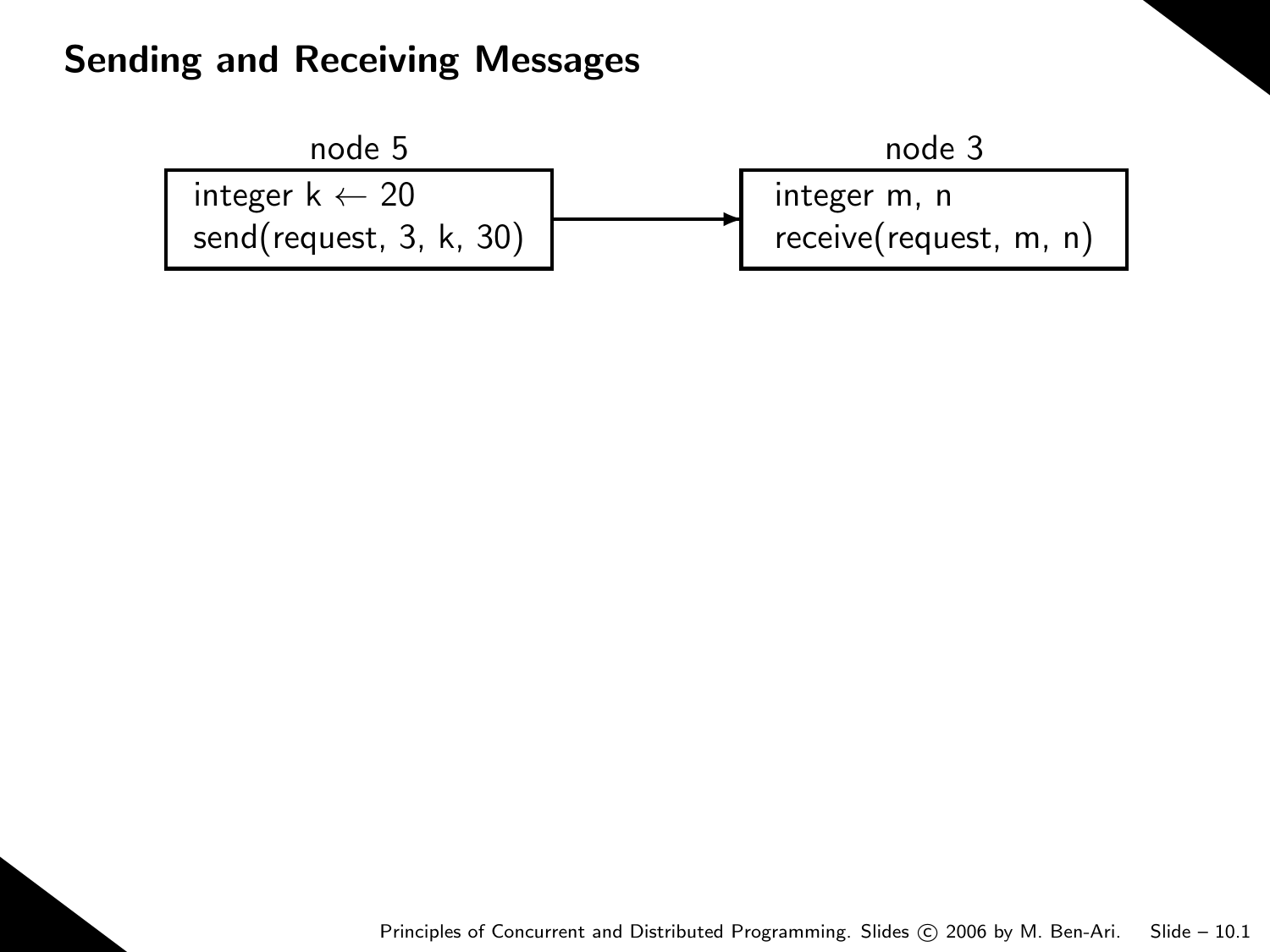#### Sending <sup>a</sup> Message and Expecting <sup>a</sup> Reply

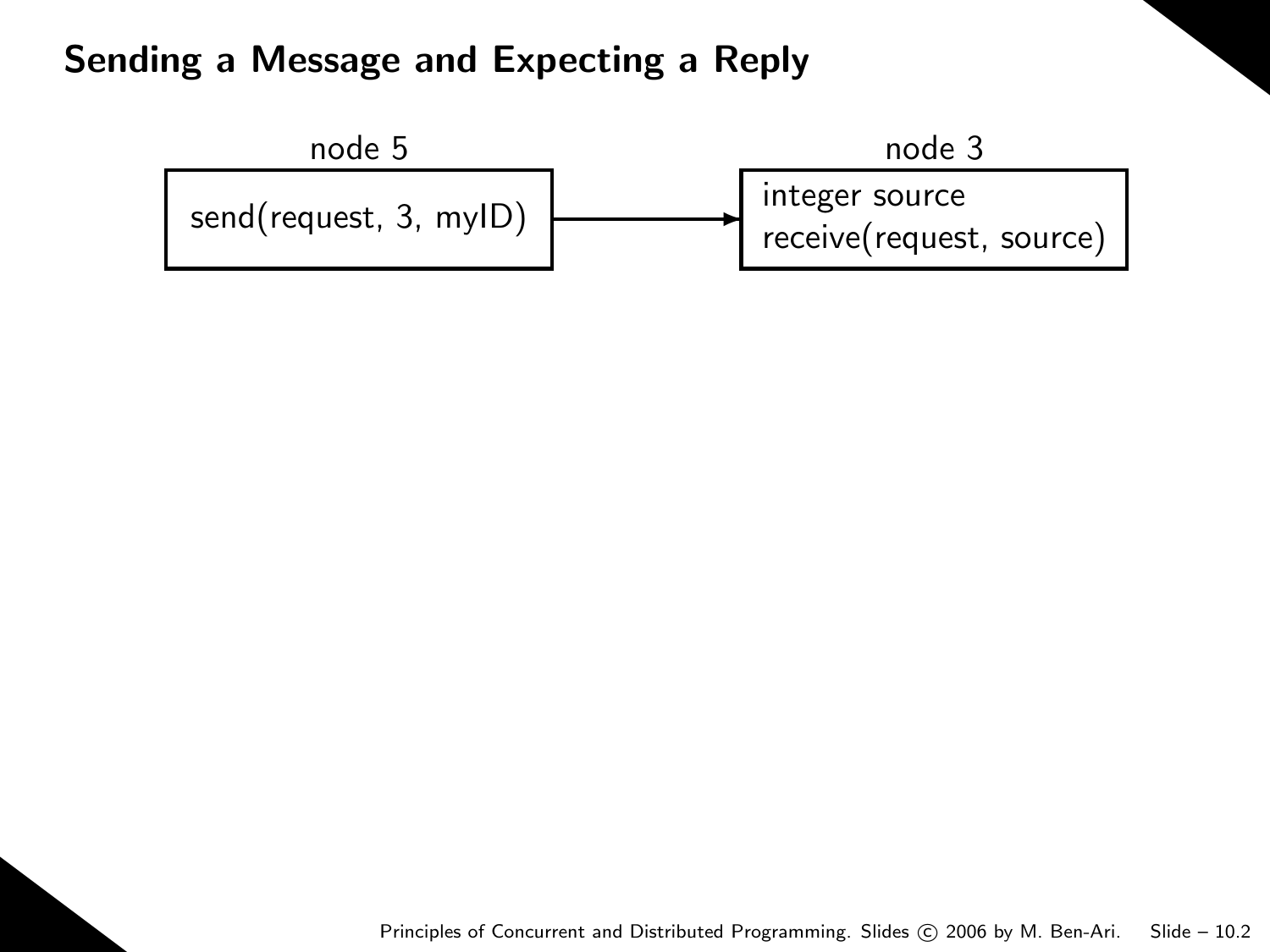|                                                 | Algorithm 10.1: Ricart-Agrawala algorithm (outline) |
|-------------------------------------------------|-----------------------------------------------------|
| integer myNum $\leftarrow$ 0                    |                                                     |
| set of node IDs deferred $\leftarrow$ empty set |                                                     |
|                                                 | main                                                |
| $p1$ :                                          | non-critical section                                |
| $p2$ :                                          | $myNum \leftarrow chooseNumber$                     |
| $p3$ :                                          | for all <i>other</i> nodes N                        |
| $p4$ :                                          | send(request, N, myID, myNum)                       |
| p5:                                             | await reply's from all other nodes                  |
| p6:                                             | critical section                                    |
| p7:                                             | for all nodes N in deferred                         |
| p8:                                             | remove N from deferred                              |
| p9:                                             | send(reply, N, myID)                                |
| receive                                         |                                                     |
| integer source, reqNum                          |                                                     |
| $p10$ :                                         | receive(request, source, reqNum)                    |
| $p11$ :                                         | if reqNum $<$ myNum                                 |
| p12:                                            | send(reply, source, myID)                           |
| $p13$ :                                         | else add source to deferred                         |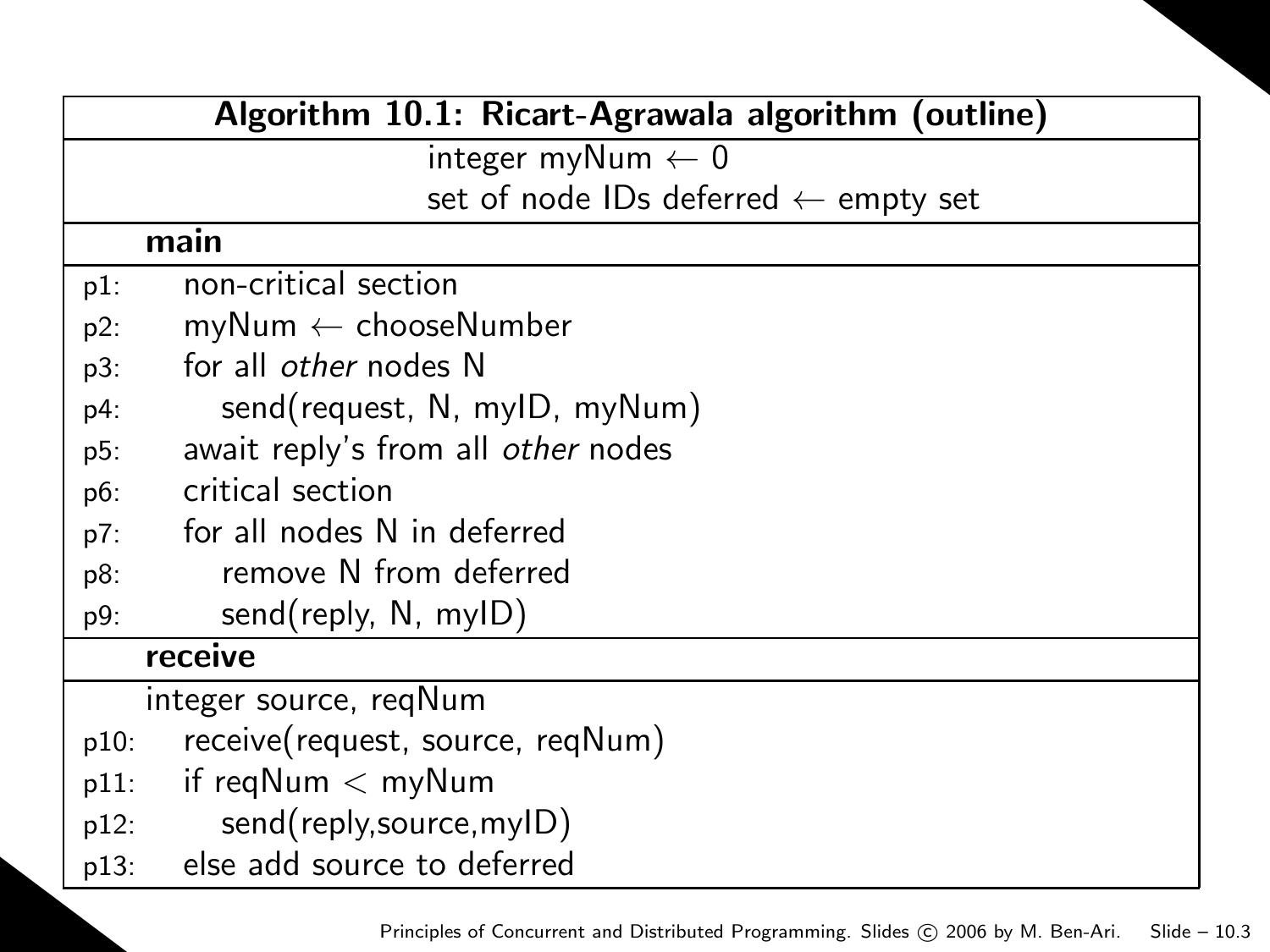RA Algorithm (1)

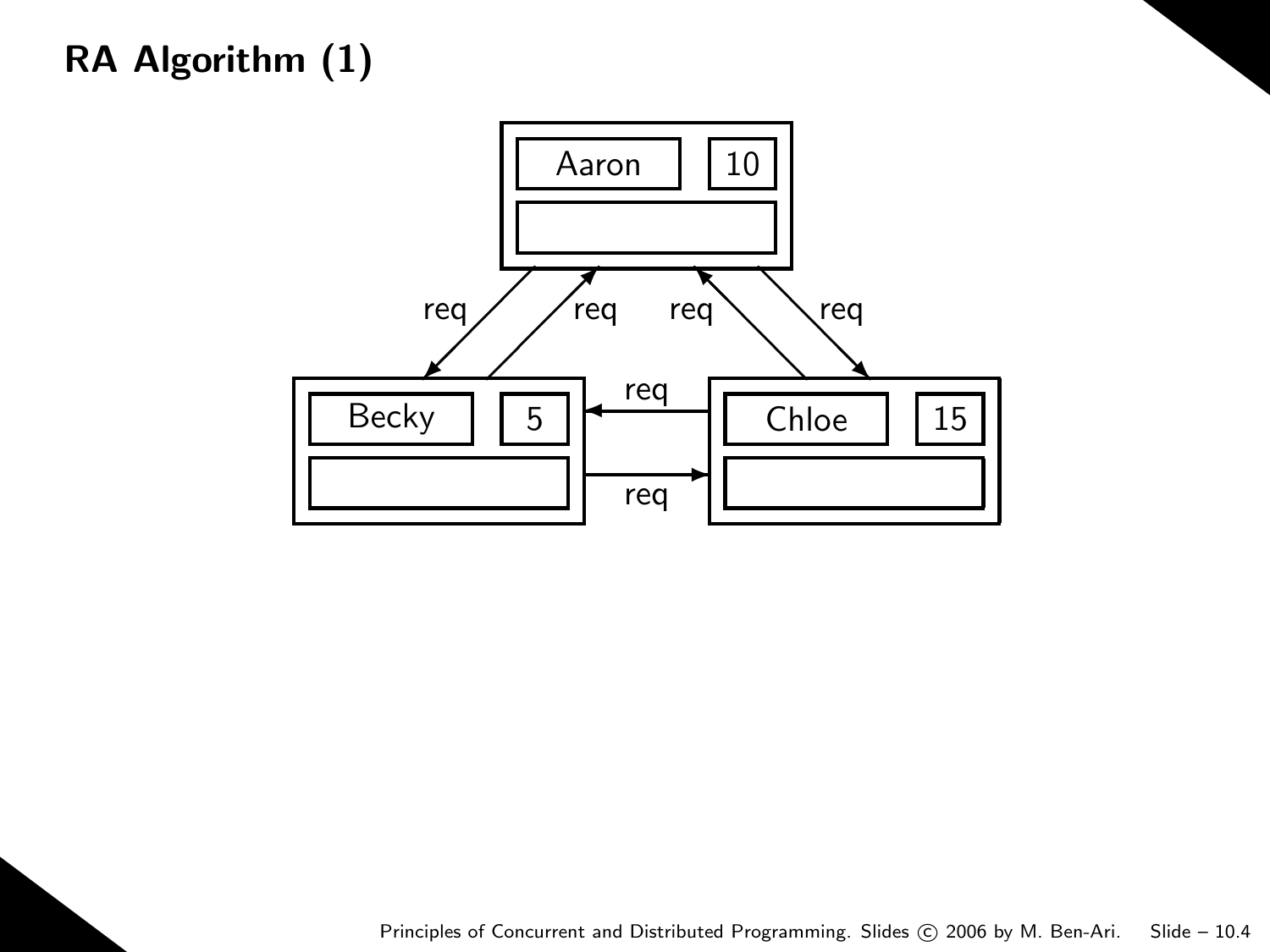RA Algorithm (2)

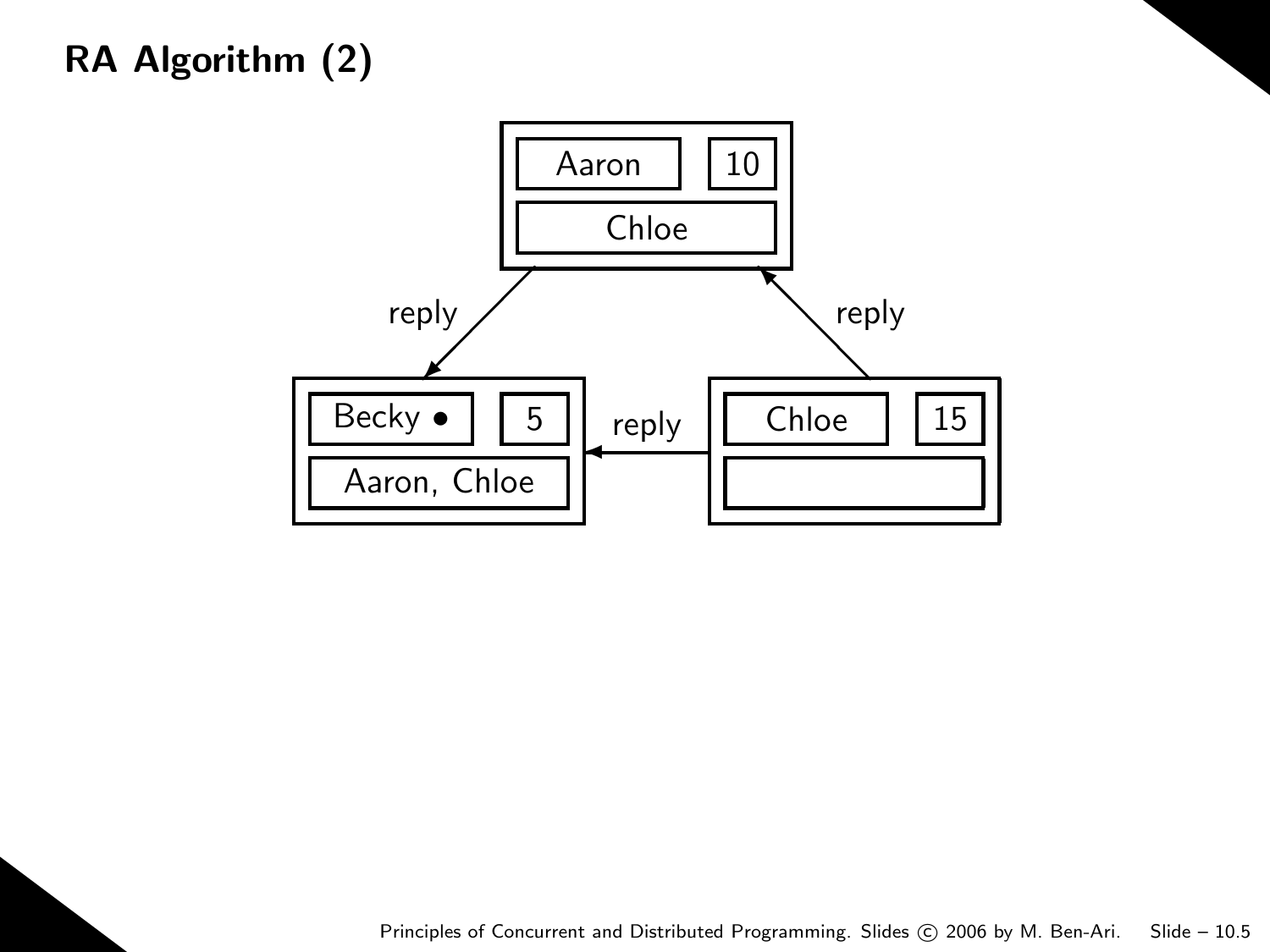# Virtual Queue in the RA Algorithm

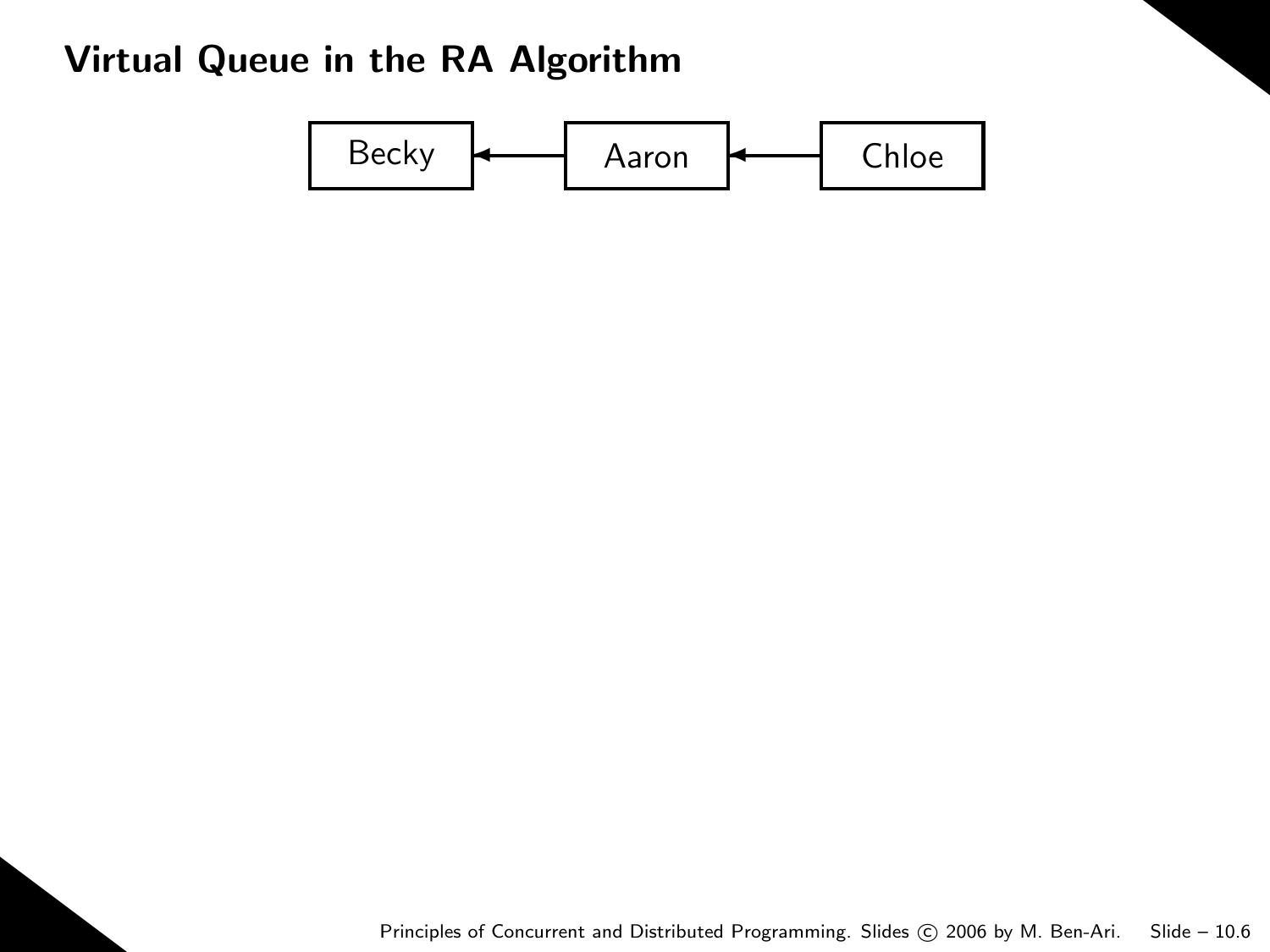RA Algorithm (3)

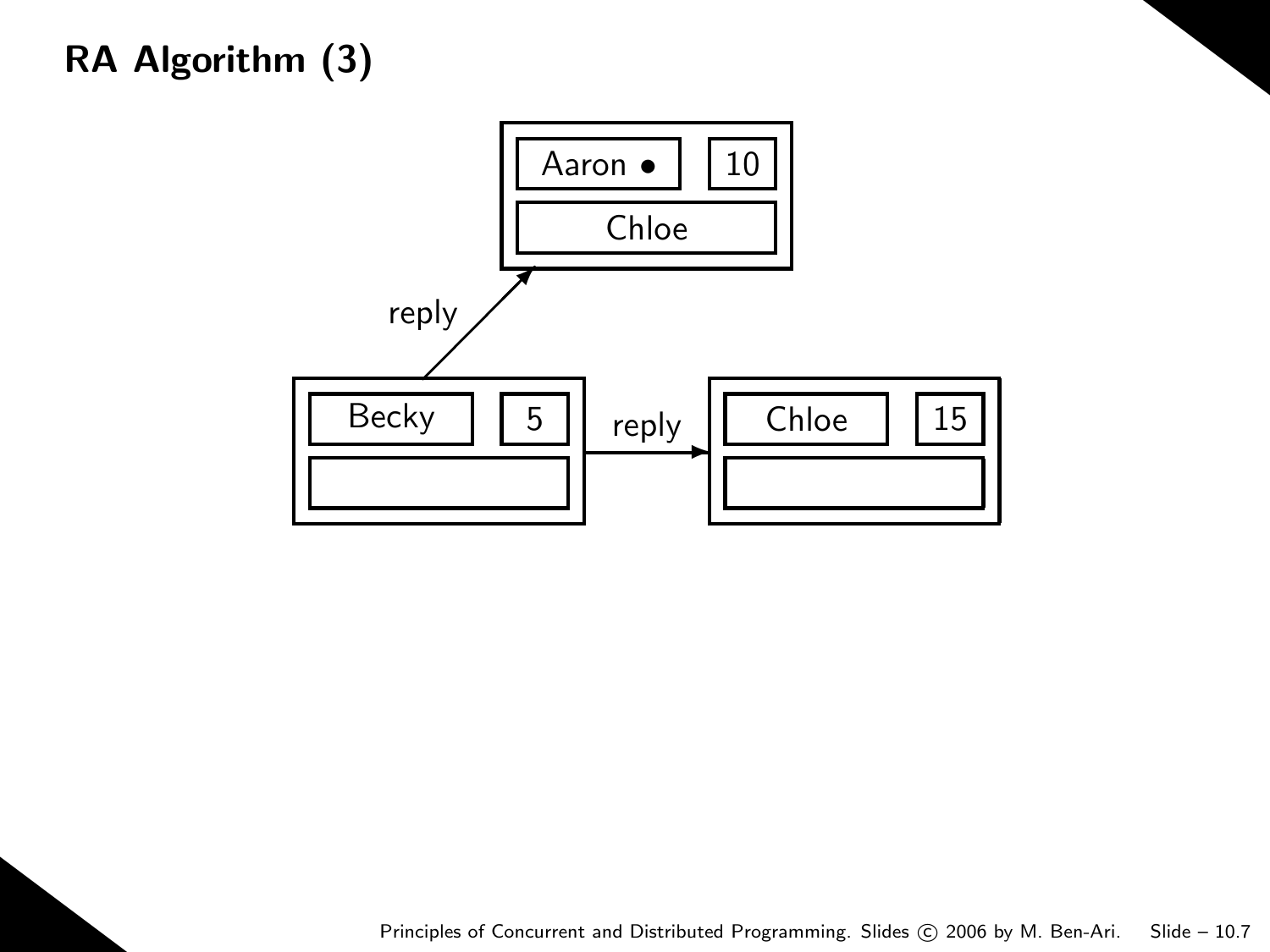RA Algorithm (4)

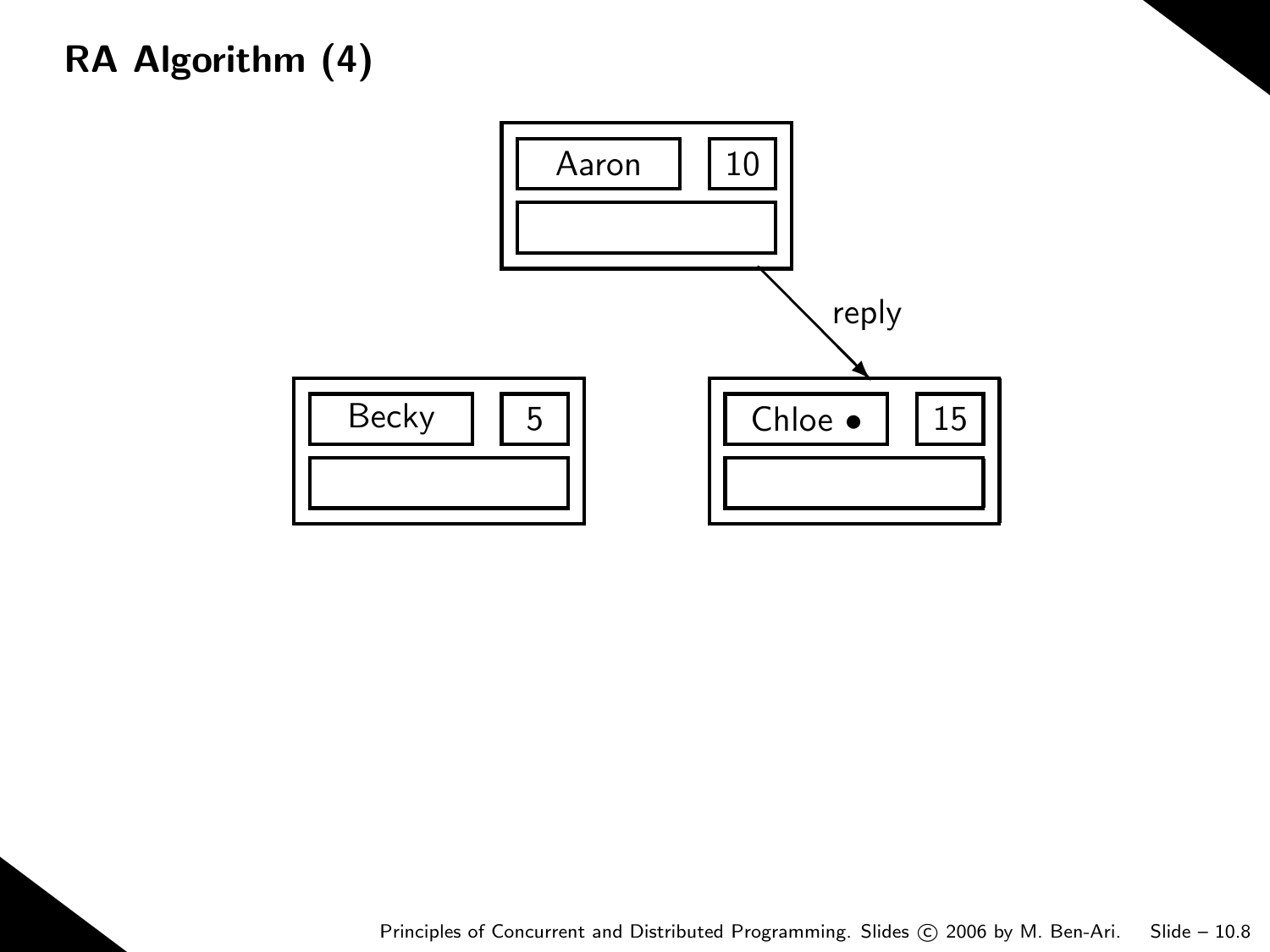## Equal Ticket Numbers



Note: This figure is not in the book.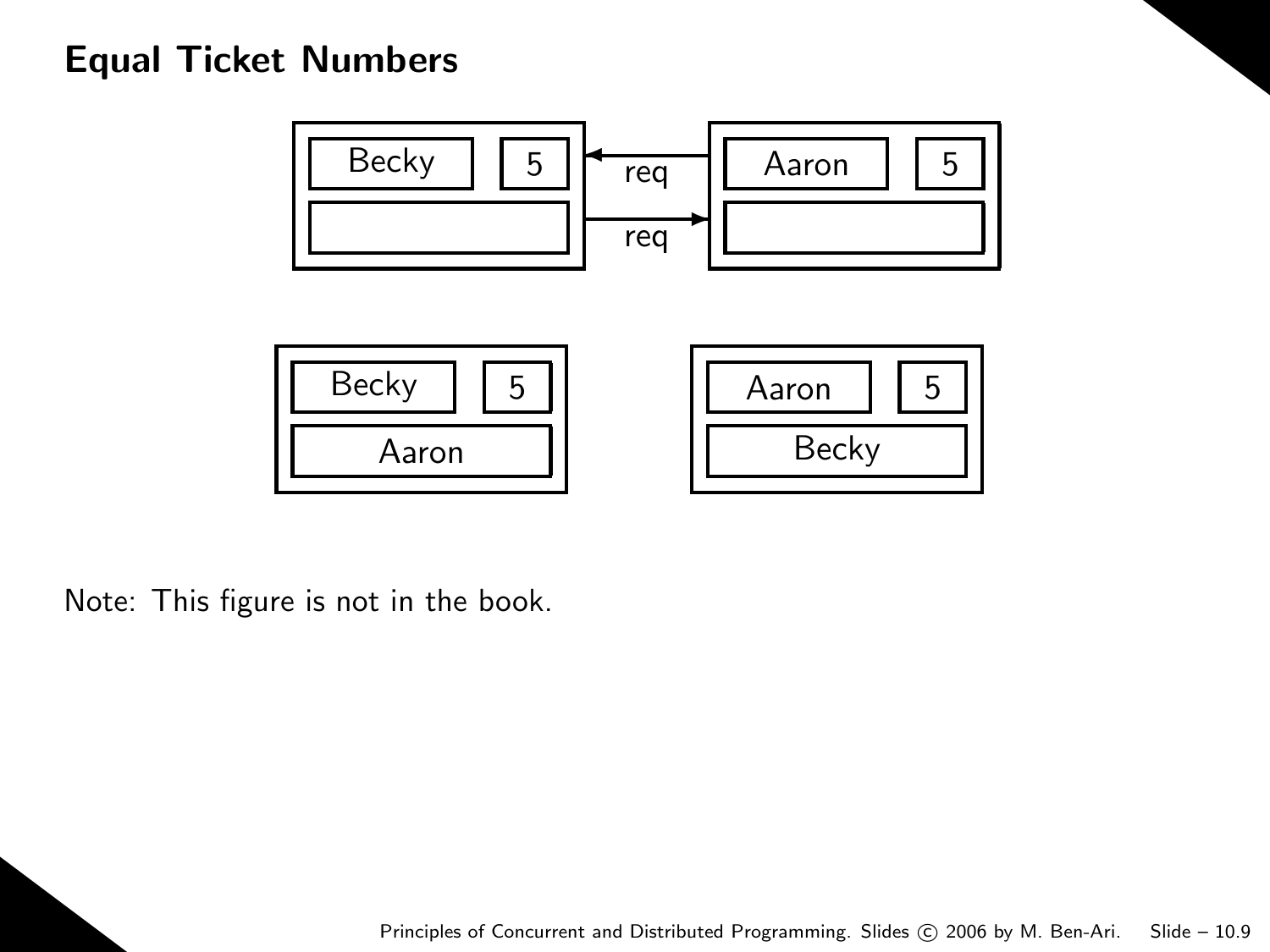# Choosing Ticket Numbers (1)

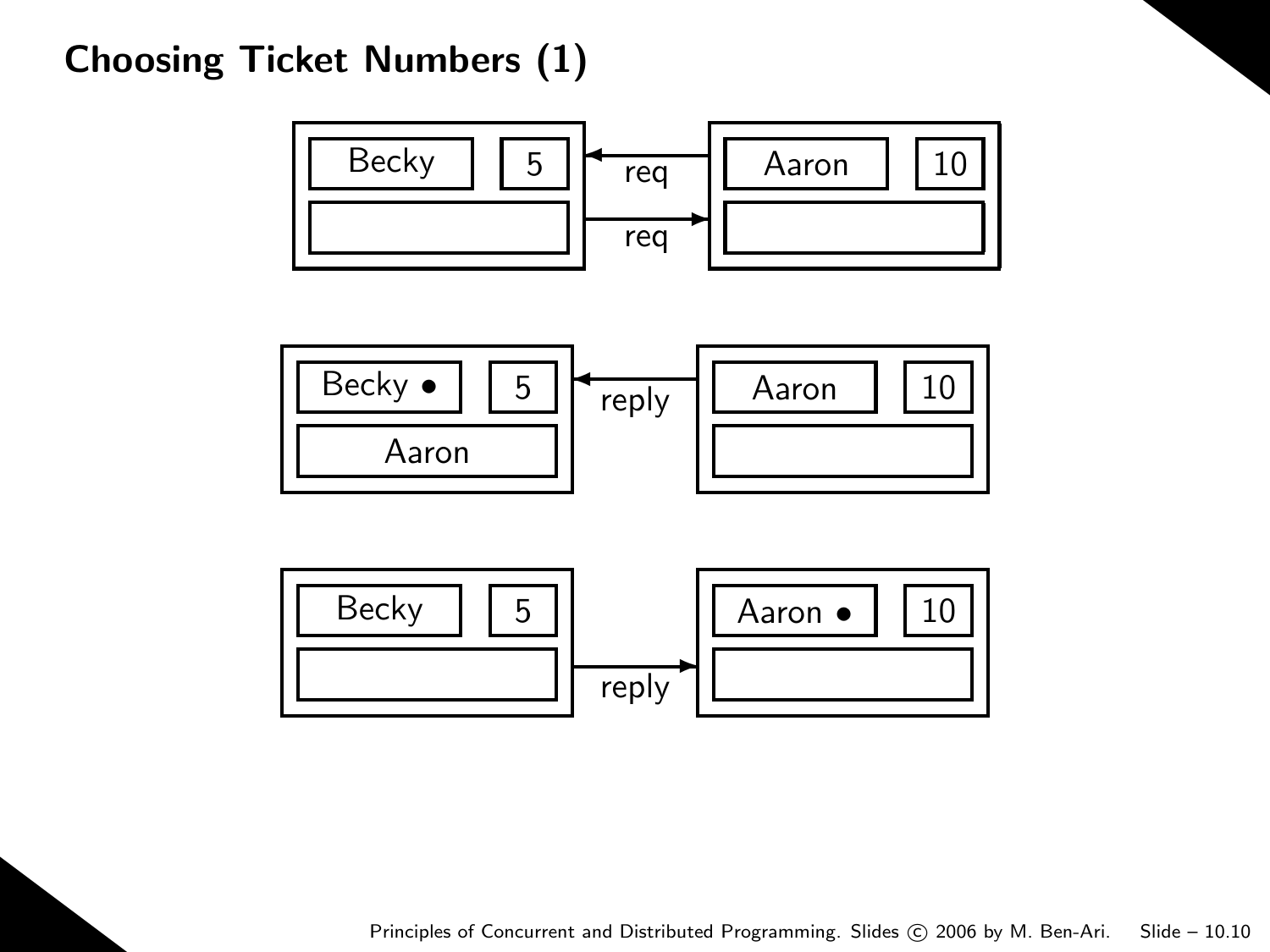# Choosing Ticket Numbers (2)



Principles of Concurrent and Distributed Programming. Slides  $\copyright$  2006 by M. Ben-Ari.  $\hspace{0.1cm}$  Slide  $-$  10.11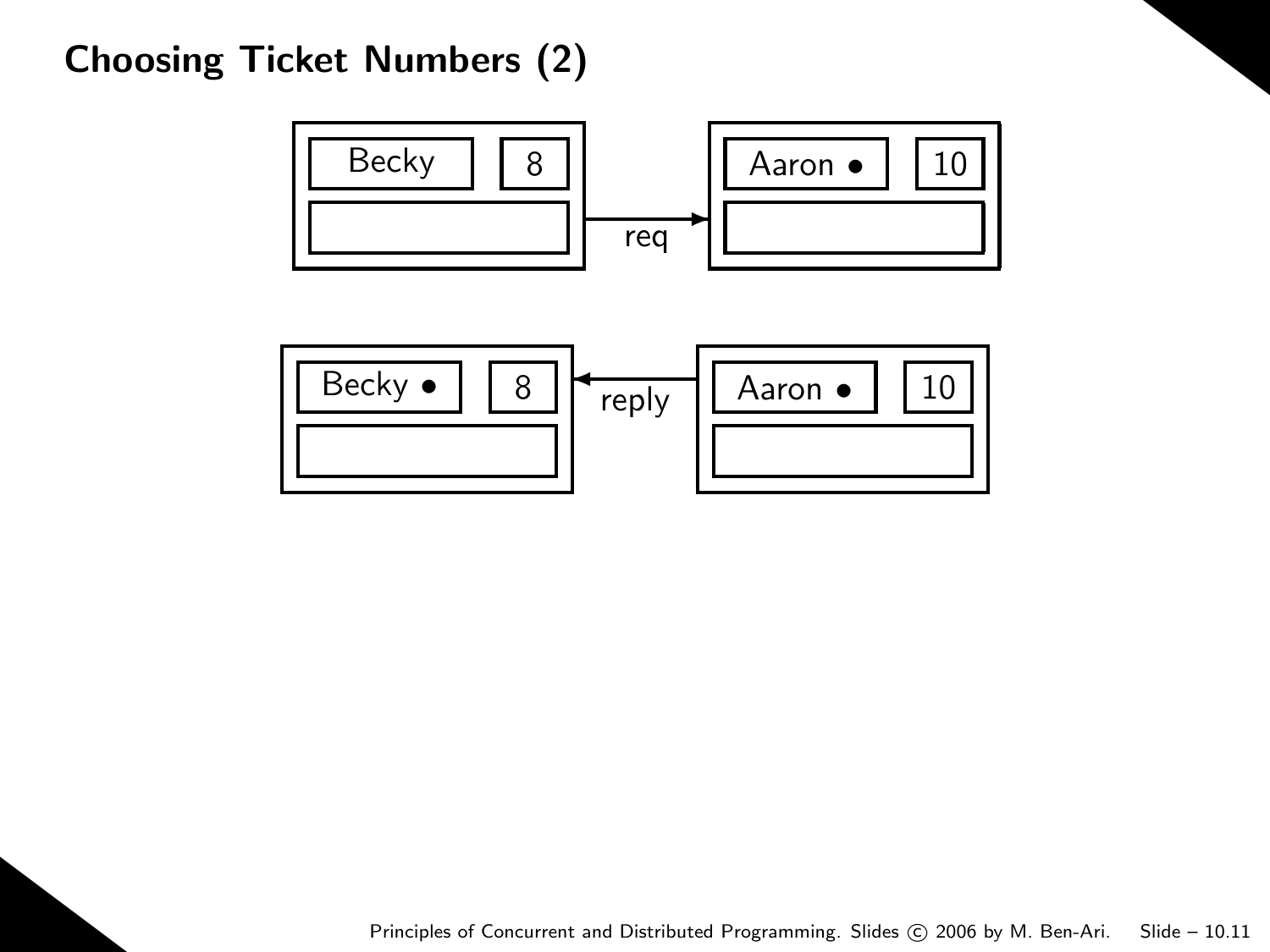### Quiescent Nodes

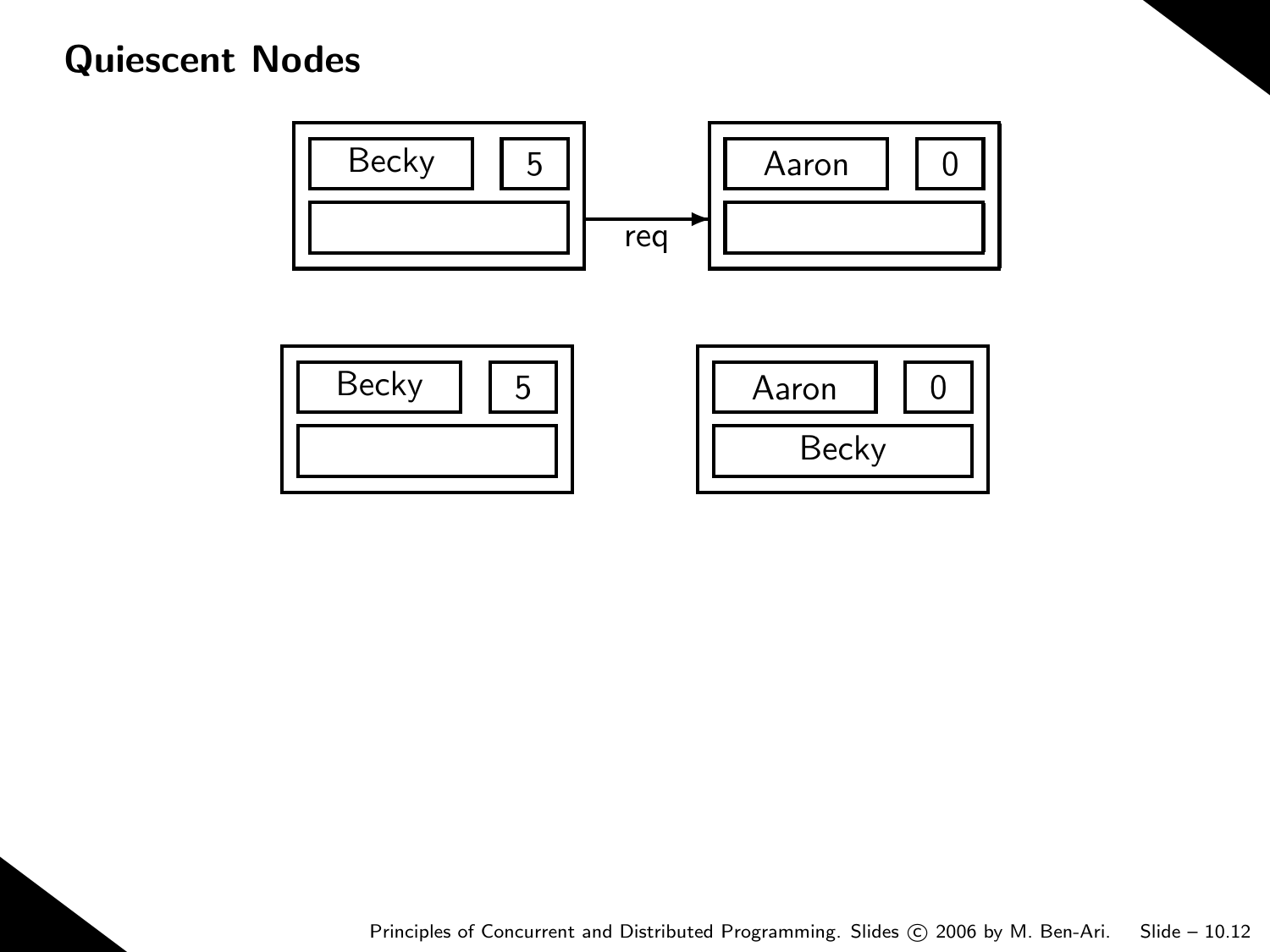| Algorithm 10.2: Ricart-Agrawala algorithm       |  |
|-------------------------------------------------|--|
| integer myNum $\leftarrow$ 0                    |  |
| set of node IDs deferred $\leftarrow$ empty set |  |
| integer highestNum $\leftarrow 0$               |  |
| boolean requestCS $\leftarrow$ false            |  |
| <b>Main</b>                                     |  |
| loop forever                                    |  |
| non-critical section<br>$p1$ :                  |  |
| requestCS $\leftarrow$ true<br>$p2$ :           |  |
| $myNum \leftarrow highestNum + 1$<br>$p3$ :     |  |
| for all <i>other</i> nodes N<br>$p4$ :          |  |
| send(request, N, myID, myNum)<br>$p5$ :         |  |
| await reply's from all other nodes<br>p6:       |  |
| critical section<br>p7:                         |  |
| requestCS $\leftarrow$ false<br>p8:             |  |
| for all nodes N in deferred<br>p9:              |  |
| remove N from deferred<br>$p10$ :               |  |
| send(reply, N, myID)<br>$p11$ :                 |  |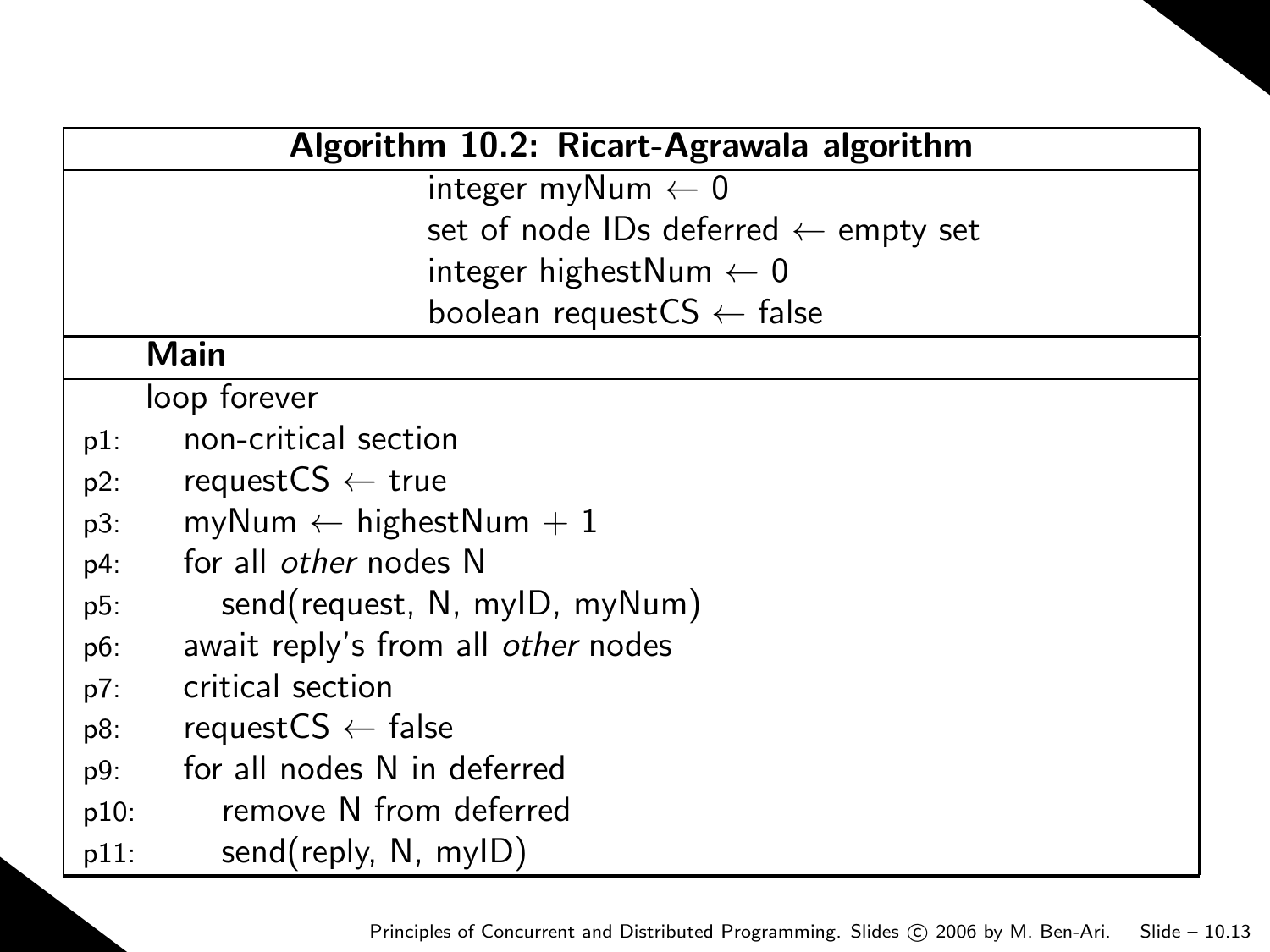| Algorithm 10.2: Ricart-Agrawala algorithm (continued) |                                                       |
|-------------------------------------------------------|-------------------------------------------------------|
|                                                       | <b>Receive</b>                                        |
|                                                       | integer source, requestedNum                          |
|                                                       | loop forever                                          |
| $p1$ :                                                | receive(request, source, requestedNum)                |
| $p2$ :                                                | highestNum $\leftarrow$ max(highestNum, requestedNum) |
| p3:                                                   | if not request CS or requested Num $\ll$ my Num       |
| p4:                                                   | send(reply, source, myID)                             |
| $p5$ :                                                | else add source to deferred                           |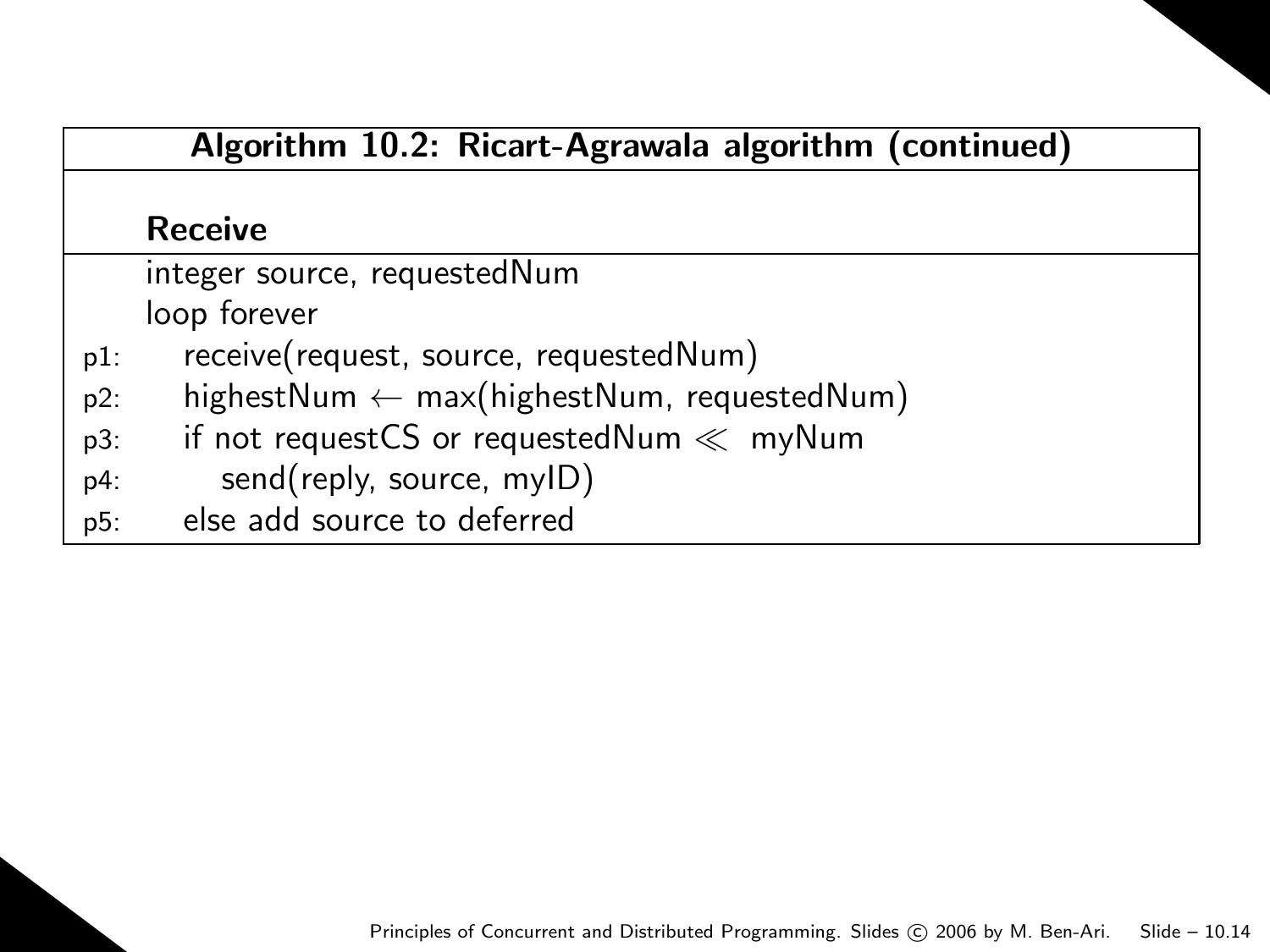## Correct of the RA Algorithm (Case 1)

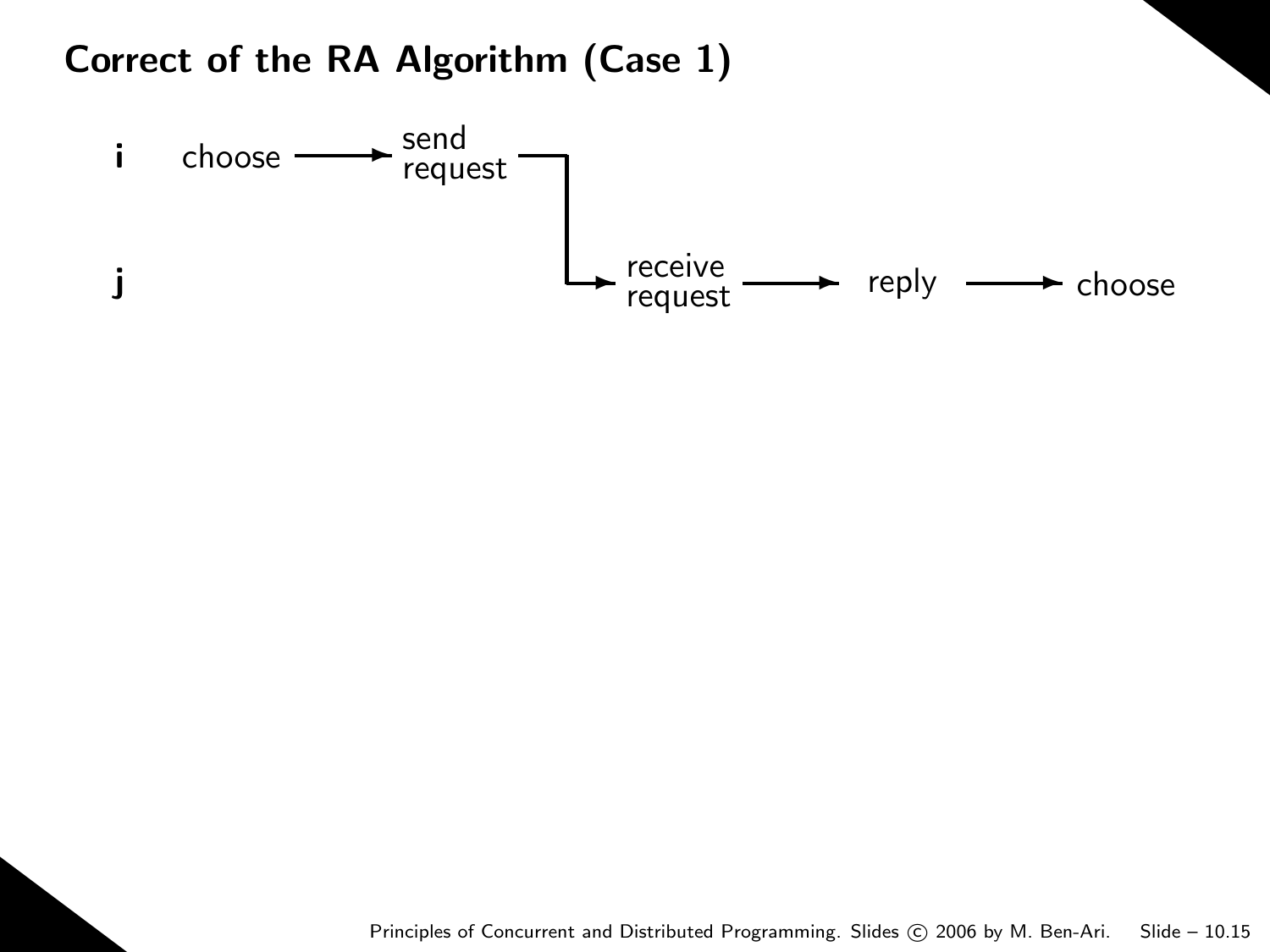Correct of the RA Algorithm (Case 2)

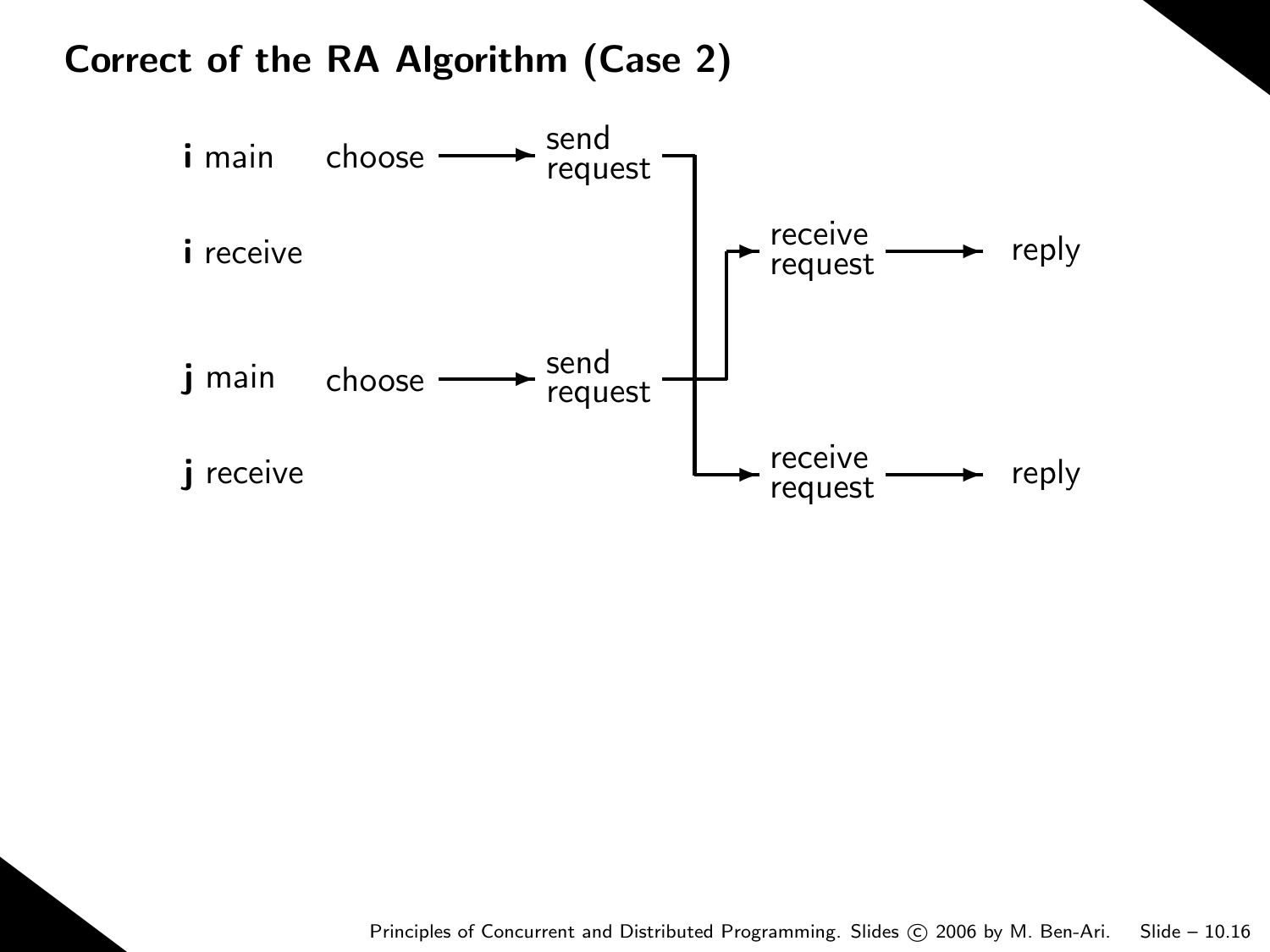## Channels in RA Algorithm in Promela

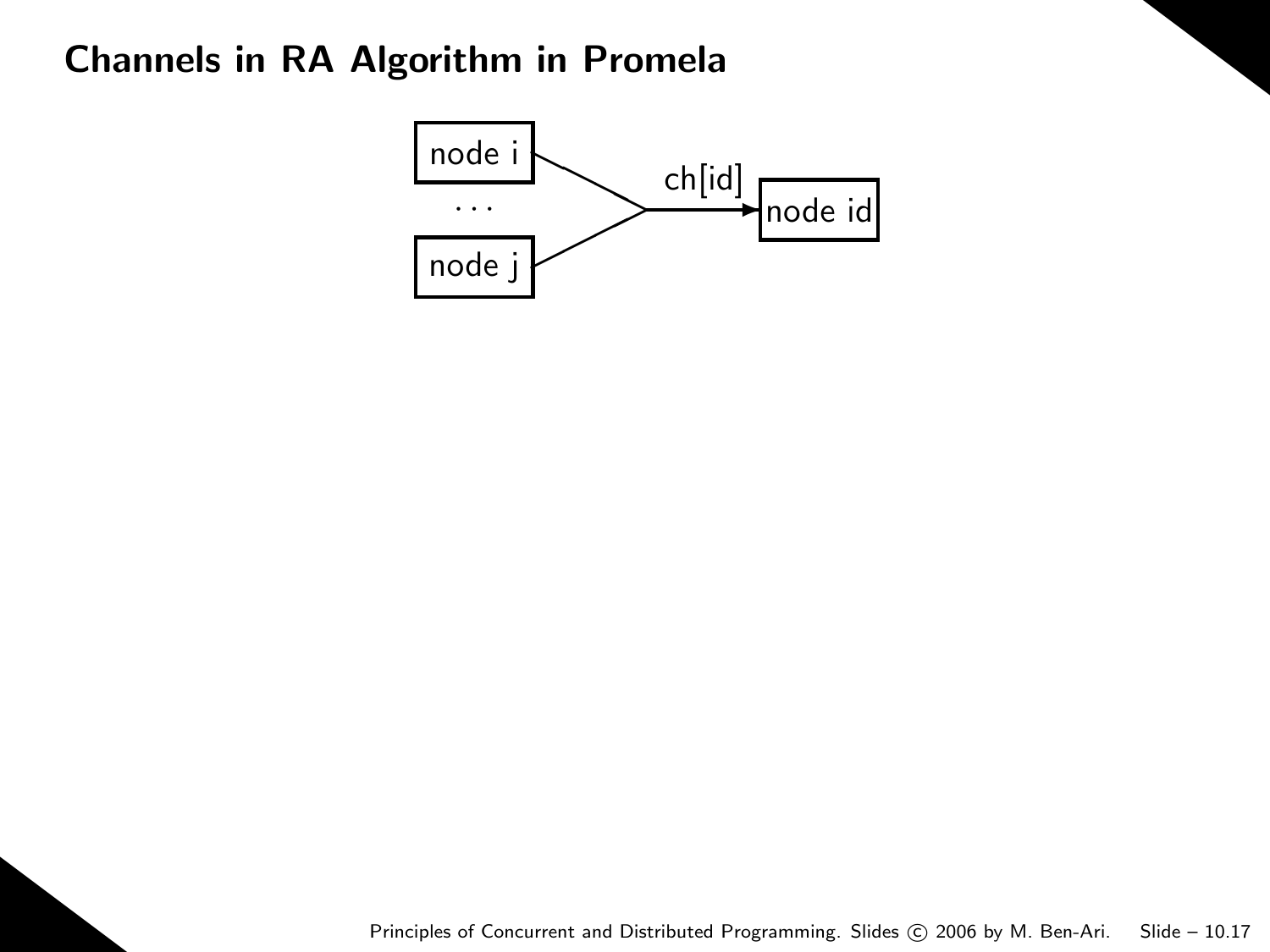## RA Algorithm in Promela – Main Process

```
Principles of Concurrent and Distributed Programming. Slides \copyright 2006 by M. Ben-Ari. \hspace{0.1cm} Slide - 10.18
 11 proctype Main( byte myID) {
 22 do ::
 33 atomic \{r = \frac{1}{2} \left[ \frac{1}{2} \left[ \frac{1}{2} \left[ \frac{1}{2} \left[ \frac{1}{2} \left[ \frac{1}{2} \left[ \frac{1}{2} \left[ \frac{1}{2} \right] \right] \right] \right] + \frac{1}{2} \left[ \frac{1}{2} \left[ \frac{1}{2} \left[ \frac{1}{2} \left[ \frac{1}{2} \right] \right] \right] \right] \right]45myNum[myID] = highestNum[myID] + 1;
 6
7}\begin{array}{cc} 7 & \quad \text{for} \quad (\textsf{J},\textsf{0}, \, \textsf{NPROCS}\!-\!1) \end{array}88 if
 9 :: J != myID−>

 ch[J] ! request , myID, myNum[myID];
1011 :: else12
13fi
 rof (J);
14 for (K,0,NPROCS−2)5 ch[myID] ?? reply, \overline{\phantom{a}}, \overline{\phantom{a}}1516rof (K);
17 critical section ();
18 requestCS[myID] = false;
199 byte N;
20 do211 \cdots empty(\text{deferred}[\text{myID}])−> break;<br>--<sup>+ [N] +</sup> --
  2 \therefore deferred [myID] ? N - >22−> ch[N] ! reply, 0, 0
23 od24 od25}
```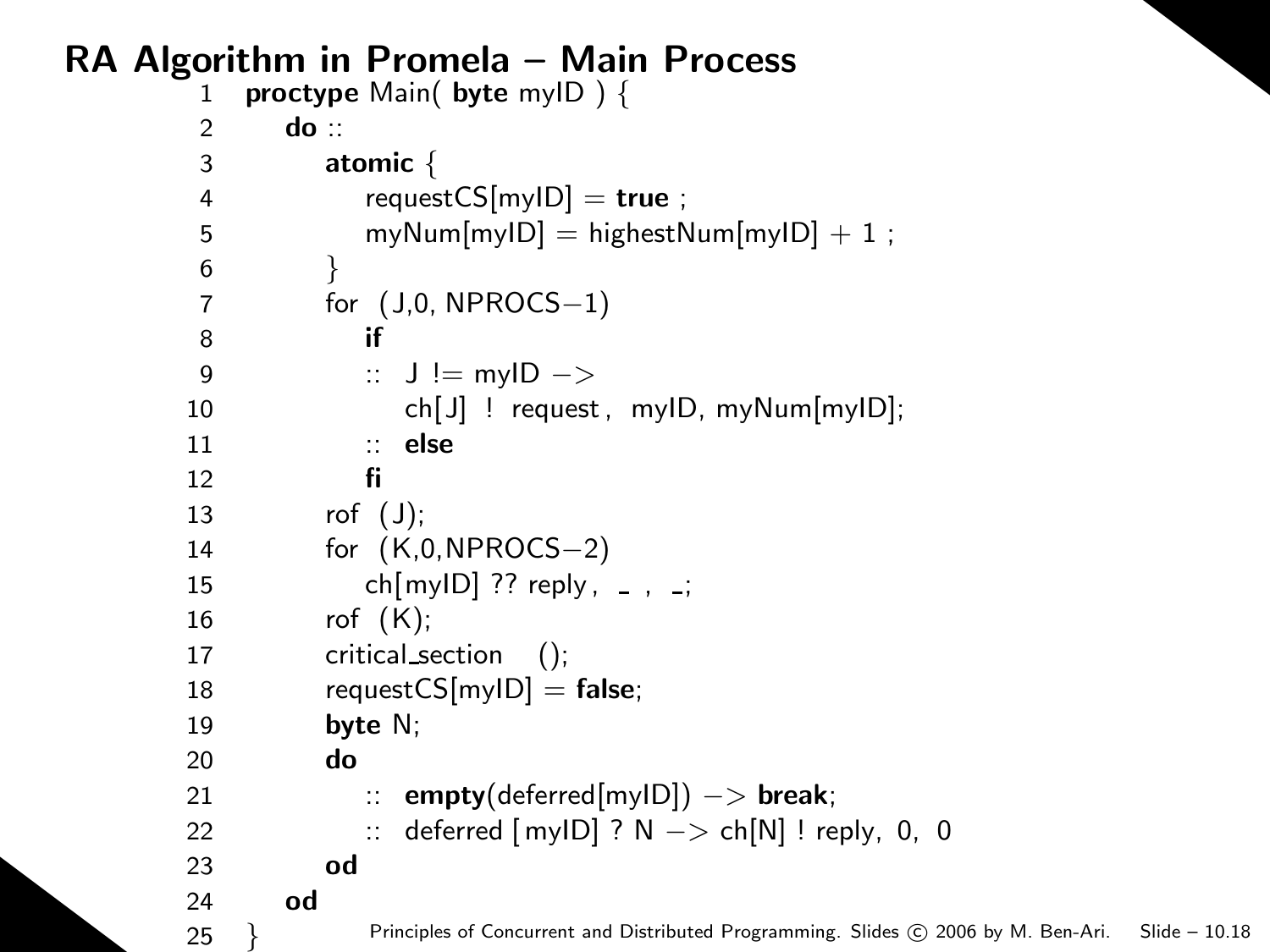# RA Algorithm in Promela – Receive Process

```
11 proctype Receive( byte myID) {
22 byte reqNum, source;
33 \qquad \qquad \mathbf{do} ::4 ch[myID] ?? request, source, reqNum;
5highestNum[myID] =
 (( reqNum> highestNum[myID])
6

 reqNum : highestNum[myID]);
                                       −>788 atomic {
99 if
10 :: requestCS[myID] &&1 ( (myNum[myID] < reqNum) ||<br>( (myNum[myID] < reqNum) ||
1112( (myNum[myID] == reqNum) &&
13\left( \text{myID} < \text{source} \right)14 ) )
                     −>

 deferred [ myID] ! source
15166 :: else −>

 ch[ source] ! reply , 0, 01718
19fi}20 od21}
```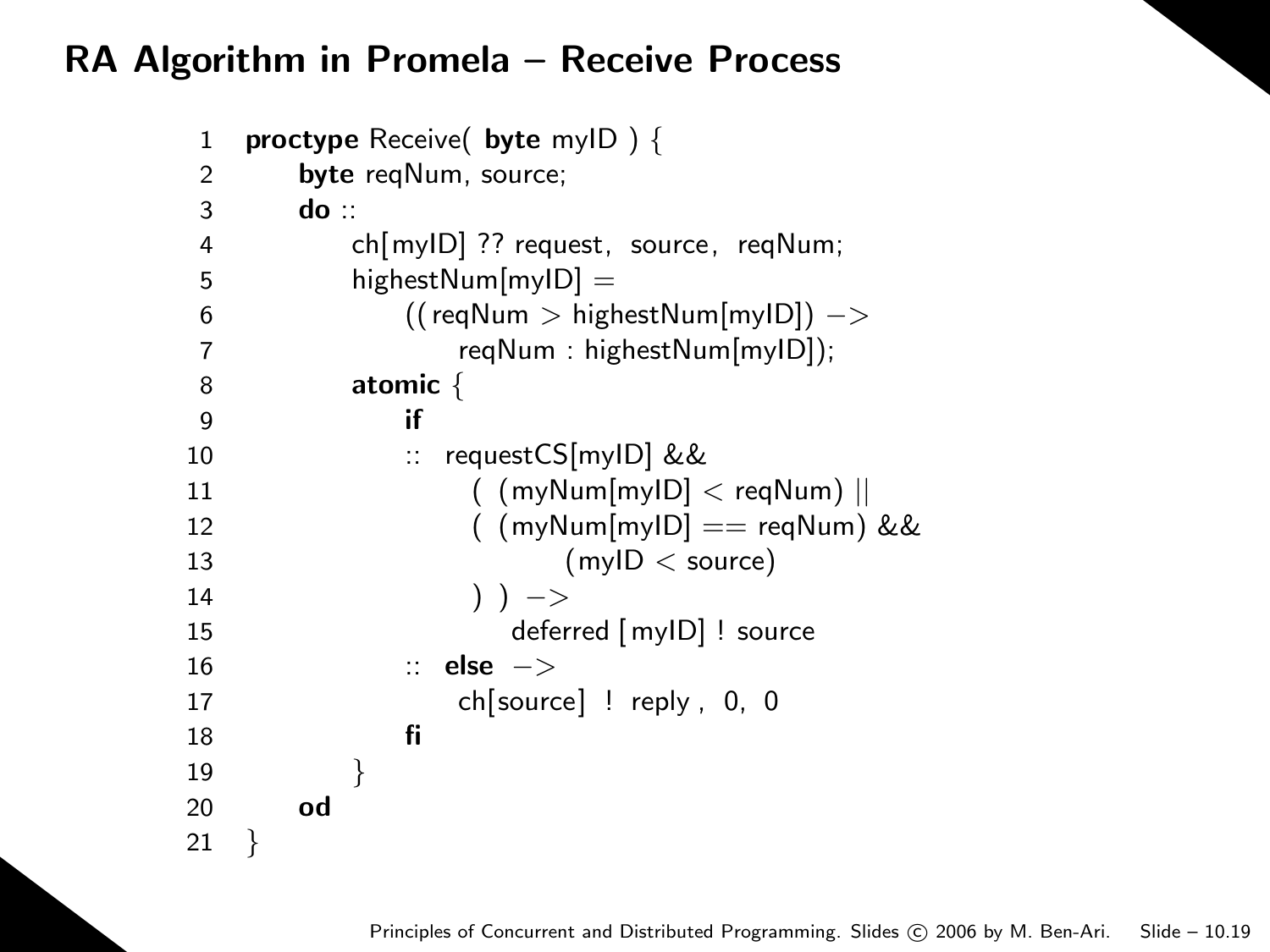| Algorithm 10.3: Ricart-Agrawala token-passing algorithm         |
|-----------------------------------------------------------------|
| boolean have Token $\leftarrow$ true in node 0, false in others |
| integer array [NODES] requested $\leftarrow$ [0, ,0]            |
| integer array [NODES] granted $\leftarrow$ [0, , 0]             |
| integer myNum $\leftarrow$ 0                                    |
| boolean inCS $\leftarrow$ false                                 |
| <b>sendToken</b>                                                |
| if exists N such that requested $[N] >$ granted $[N]$           |
| for some such N                                                 |
| send(token, N, granted)                                         |
| haveToken $\leftarrow$ false                                    |
|                                                                 |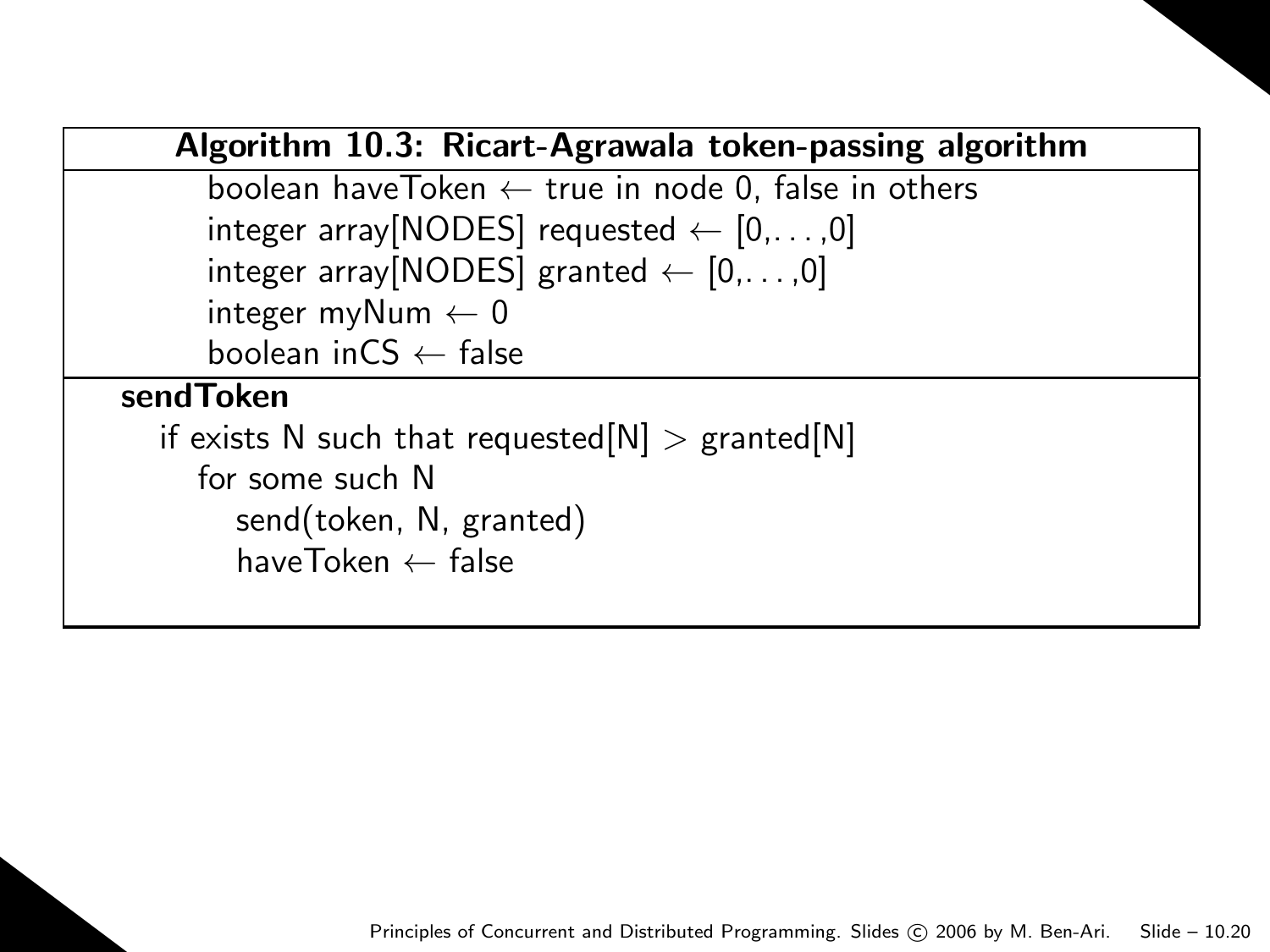|         | Algorithm 10.3: Ricart-Agrawala token-passing algorithm (continued) |
|---------|---------------------------------------------------------------------|
|         | <b>Main</b>                                                         |
|         | loop forever                                                        |
|         |                                                                     |
| $p1$ :  | non-critical section                                                |
| $p2$ :  | if not haveToken                                                    |
| $p3$ :  | $myNum \leftarrow myNum + 1$                                        |
| $p4$ :  | for all other nodes N                                               |
| p5:     | send(request, N, myID, myNum)                                       |
| p6:     | receive(token, granted)                                             |
| p7:     | haveToken $\leftarrow$ true                                         |
| p8:     | $\mathsf{incS} \leftarrow \mathsf{true}$                            |
| p9:     | critical section                                                    |
| $p10$ : | $granted[myID] \leftarrow myNum$                                    |
| $p11$ : | $\mathsf{incS} \leftarrow \mathsf{false}$                           |
| $p12$ : | sendToken                                                           |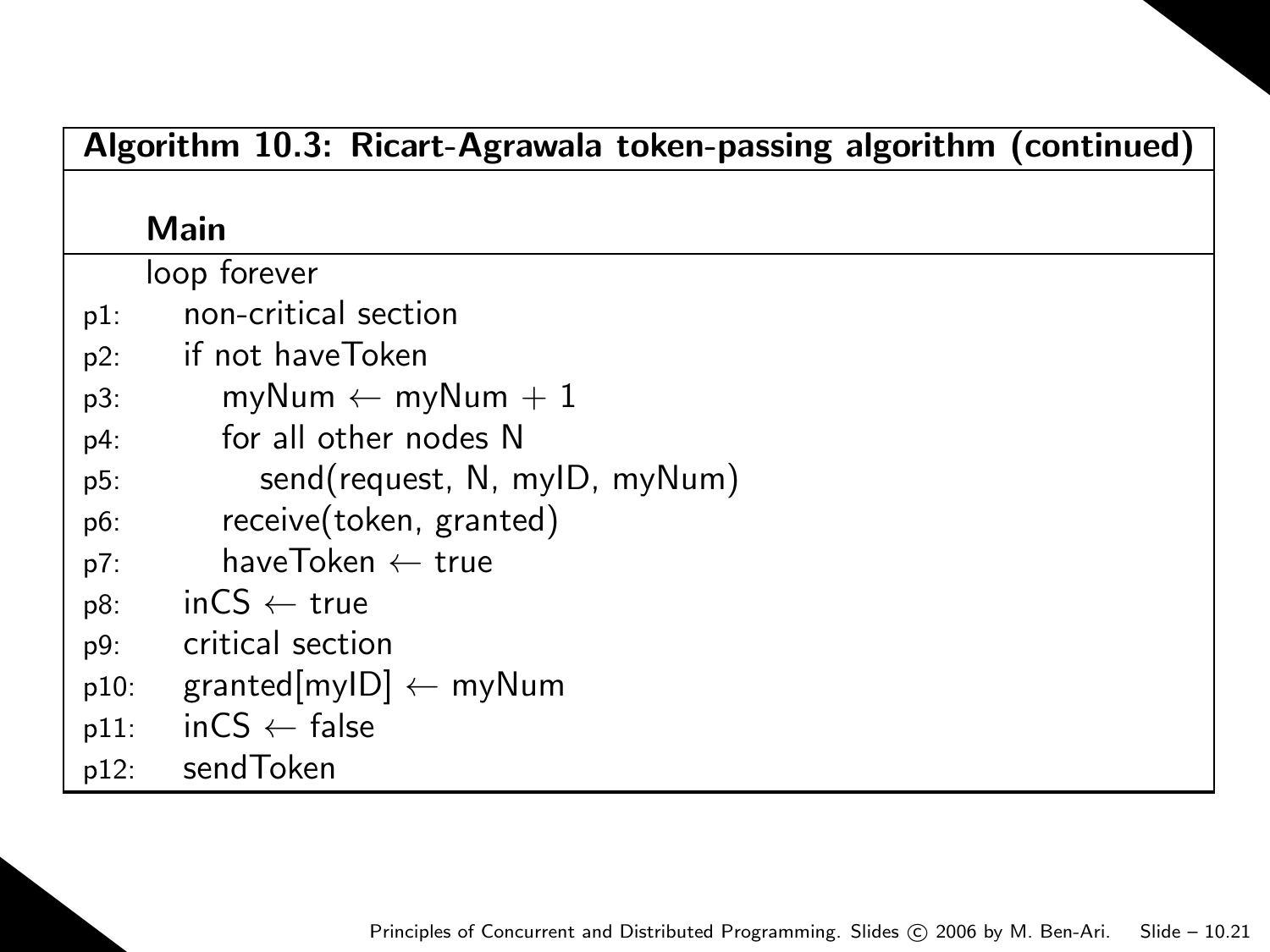### Algorithm 10.3: Ricart-Agrawala token-passing algorithm (continued) Receive integer source, reqNumloop forever p13: receive(request, source, reqNum) p14:requested[source] ← max(requested[source], reqNum)<br>· if haveToken and not inCS p15: if haveToken and not inCS p16:sendToken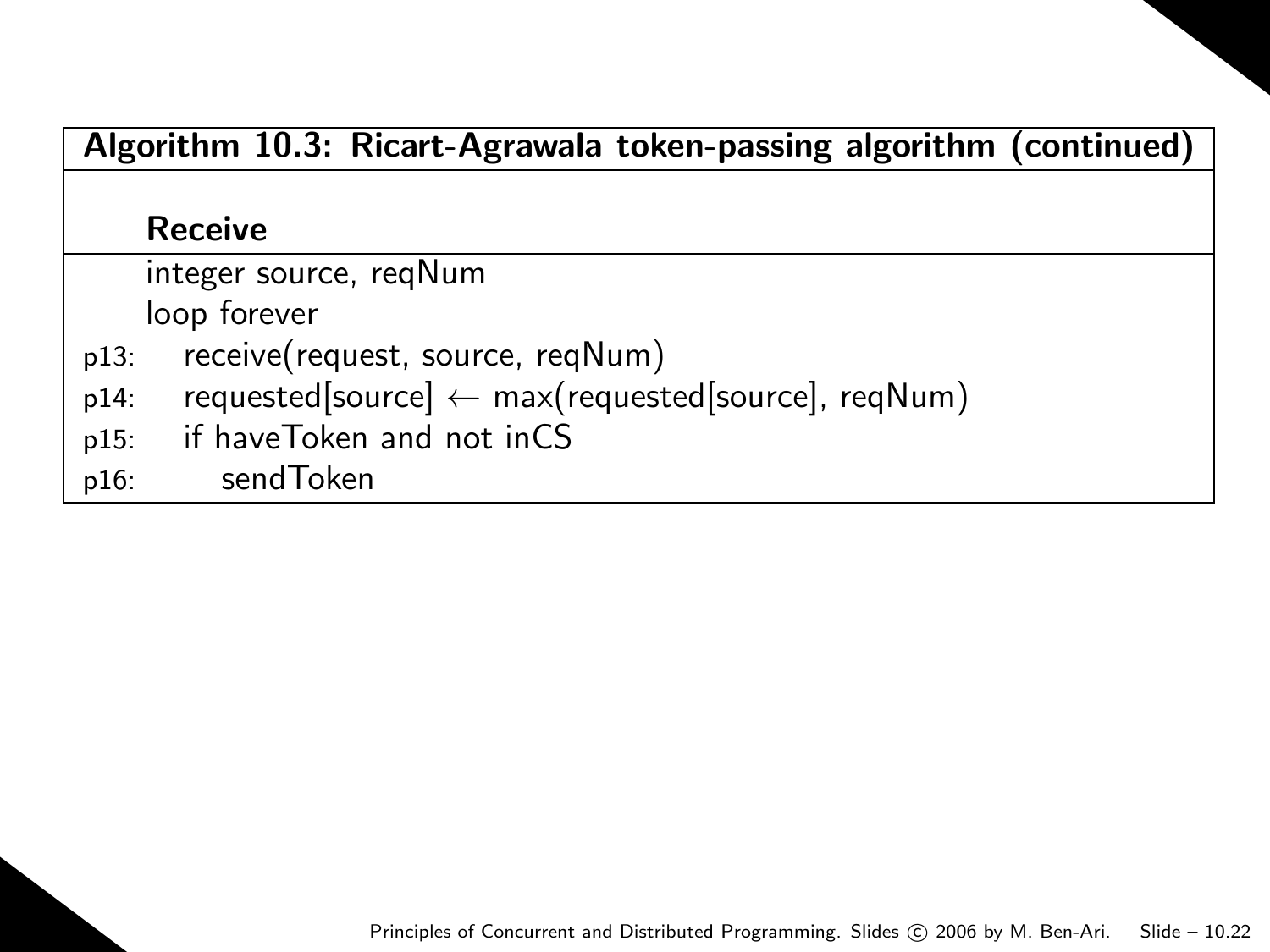## Data Structures for RA Token-Passing Algorithm

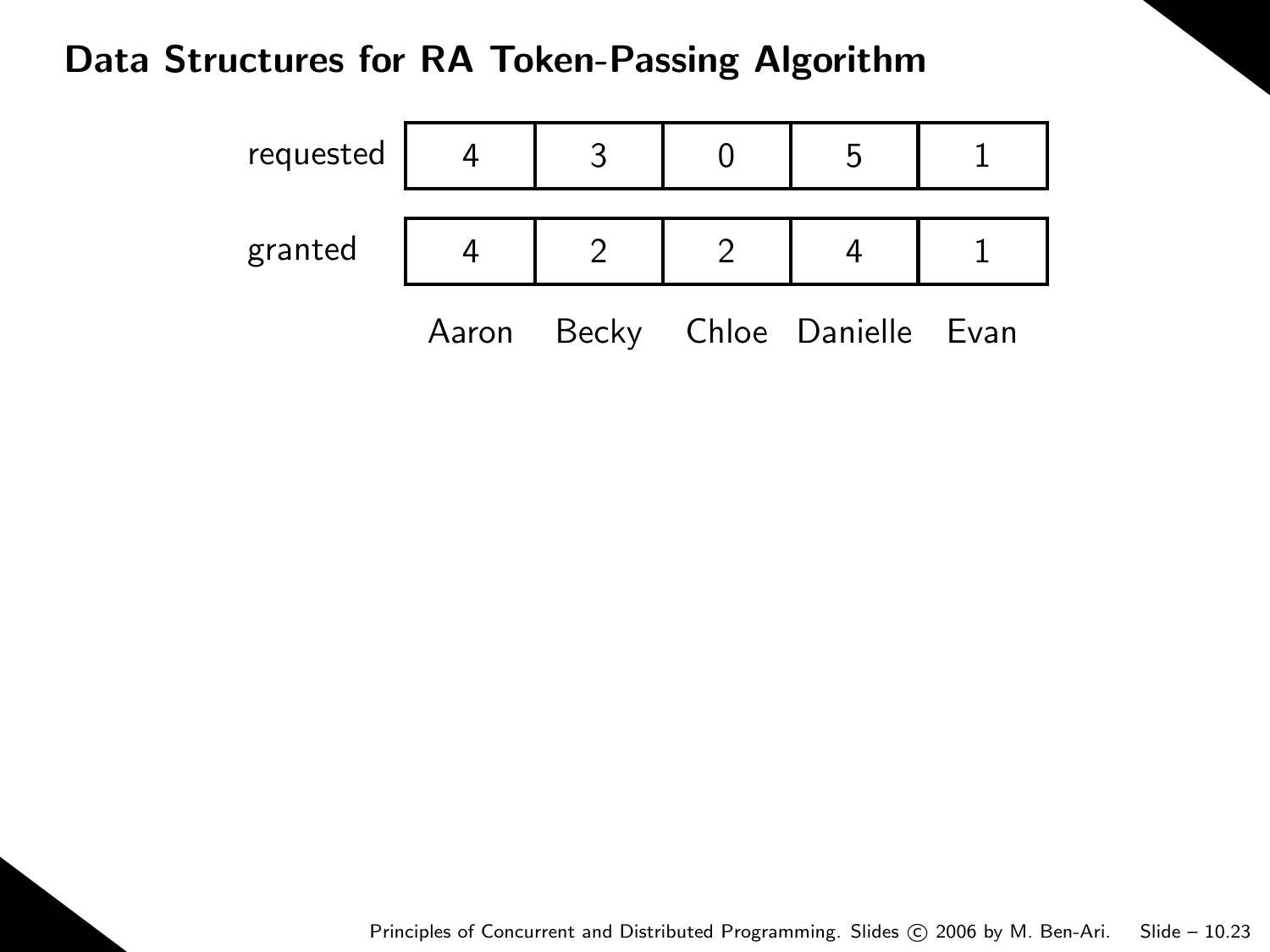### Distributed System for Neilsen-Mizuno Algorithm

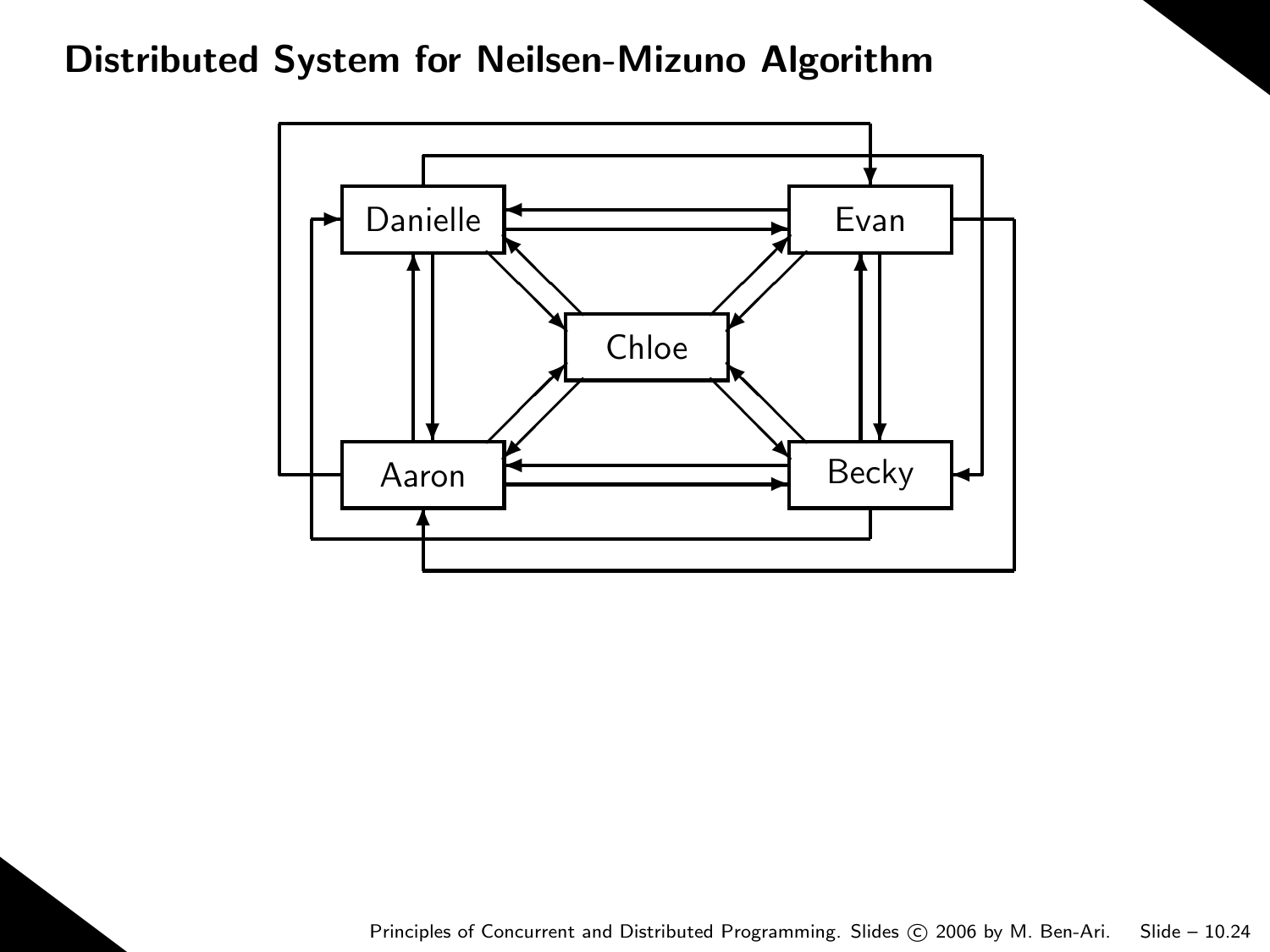## Spanning Tree in Neilsen-Mizuno Algorithm

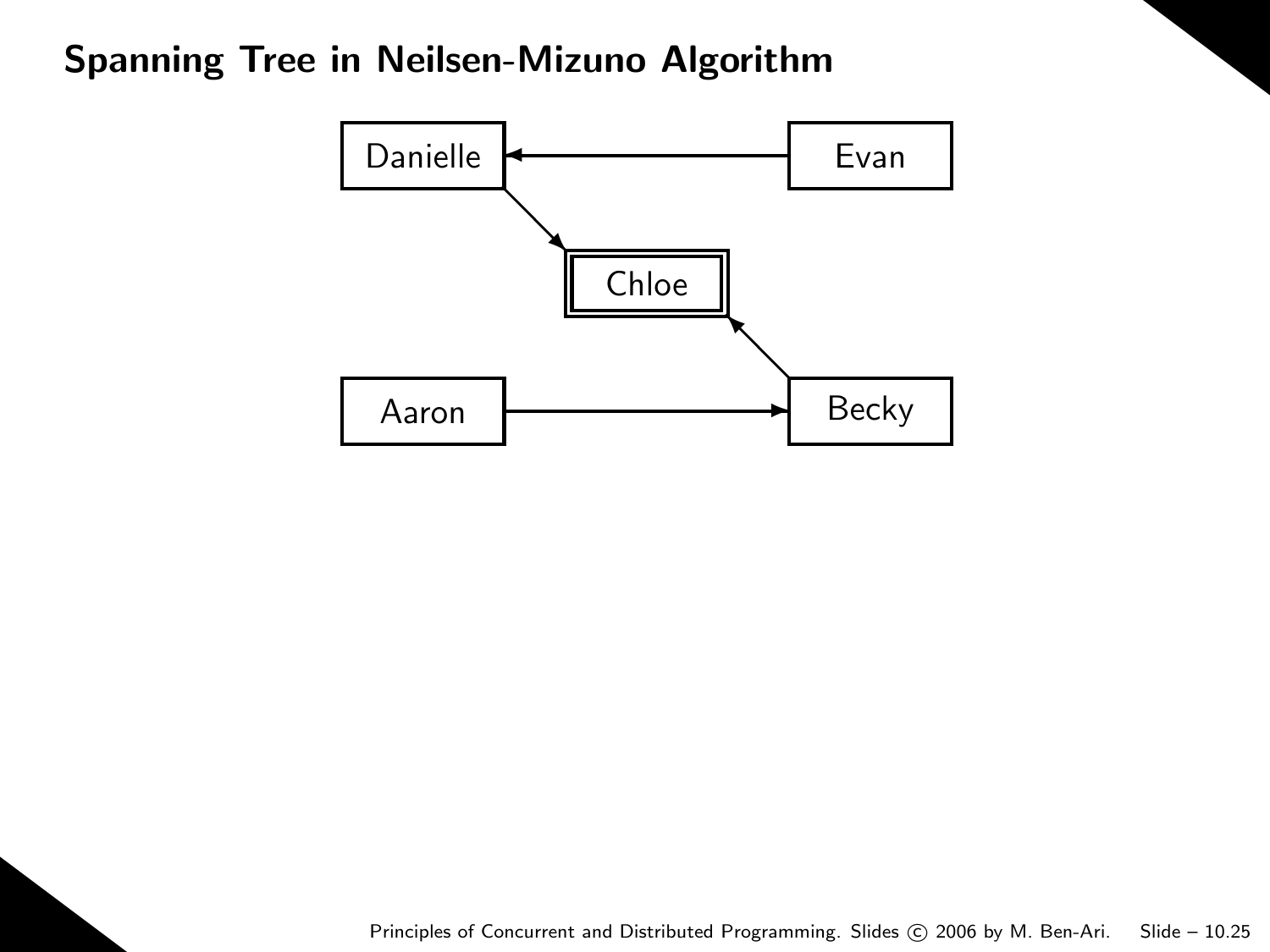Neilsen-Mizuno Algorithm (1)

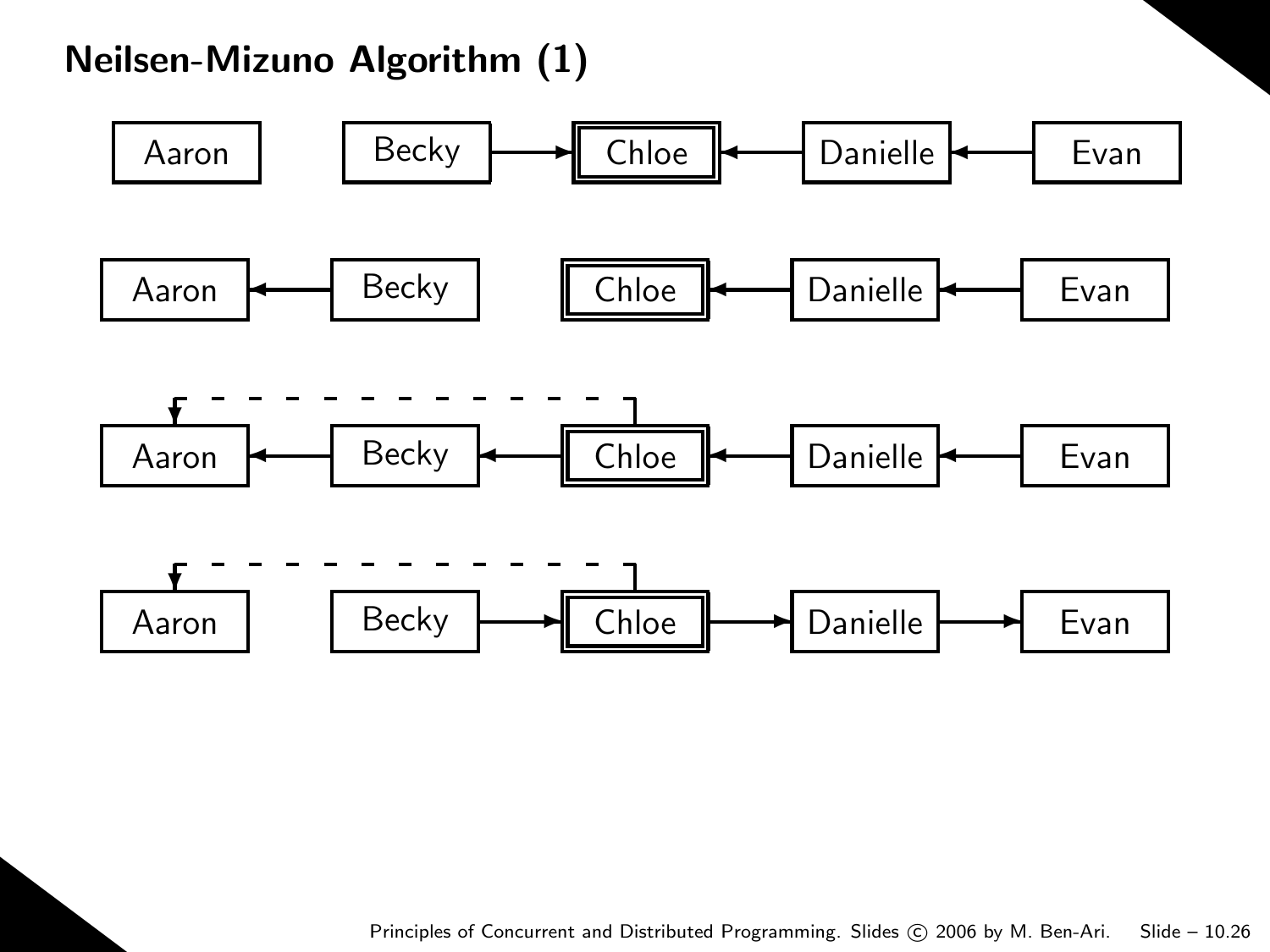Neilsen-Mizuno Algorithm (2)

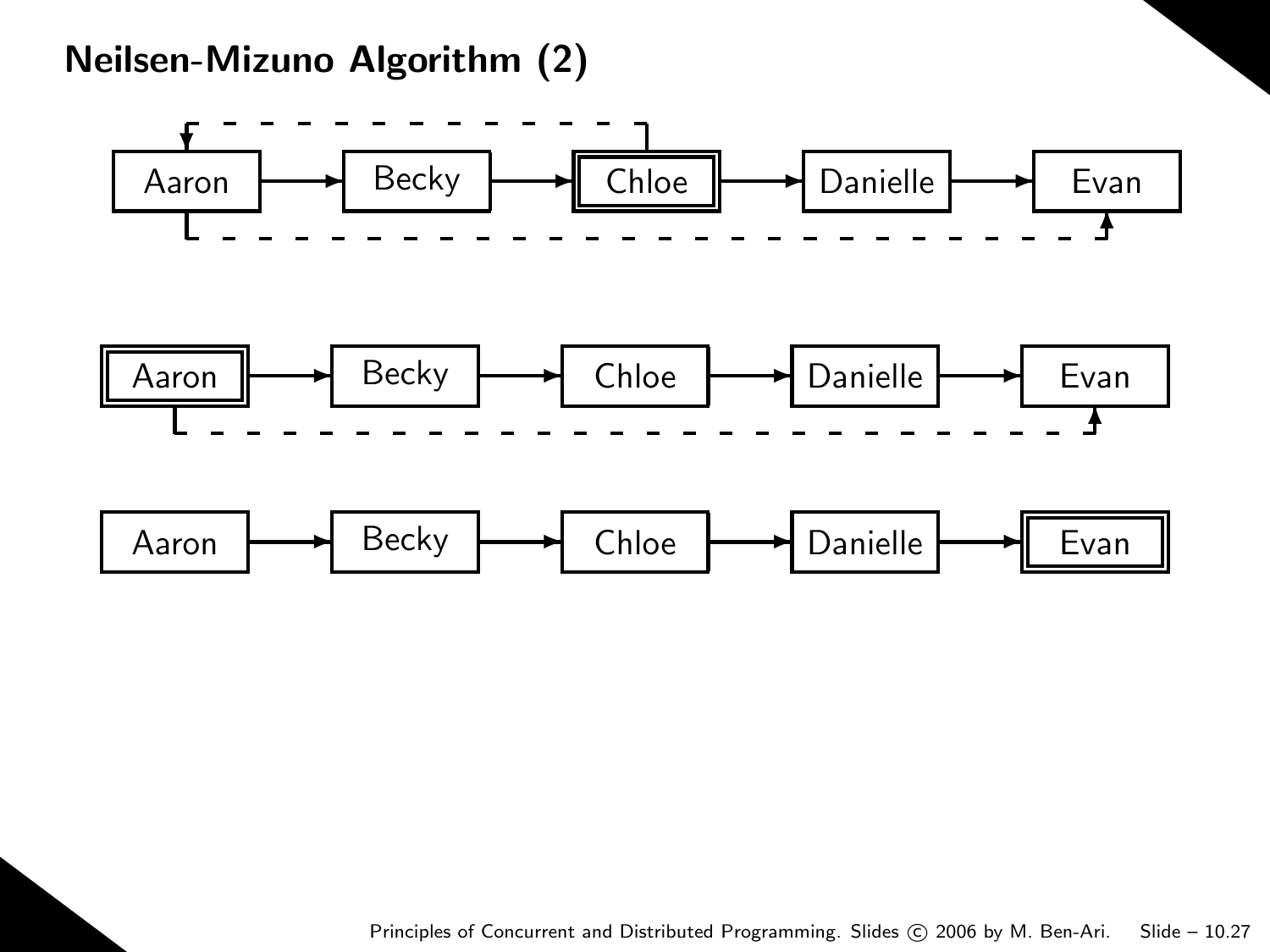| Algorithm 10.4: Neilsen-Mizuno token-passing algorithm         |  |  |  |  |  |  |  |
|----------------------------------------------------------------|--|--|--|--|--|--|--|
| integer parent $\leftarrow$ (initialized to form a tree)       |  |  |  |  |  |  |  |
| integer deferred $\leftarrow 0$                                |  |  |  |  |  |  |  |
| boolean holding $\leftarrow$ true in the root, false in others |  |  |  |  |  |  |  |
| <b>Main</b>                                                    |  |  |  |  |  |  |  |
| loop forever                                                   |  |  |  |  |  |  |  |
| non-critical section<br>$p1$ :                                 |  |  |  |  |  |  |  |
| if not holding<br>$p2$ :                                       |  |  |  |  |  |  |  |
| send(request, parent, myID, myID)<br>$p3$ :                    |  |  |  |  |  |  |  |
| parent $\leftarrow 0$<br>$p4$ :                                |  |  |  |  |  |  |  |
| receive(token)<br>p5:                                          |  |  |  |  |  |  |  |
| holding $\leftarrow$ false<br>p6:                              |  |  |  |  |  |  |  |
| critical section<br>p7:                                        |  |  |  |  |  |  |  |
| if deferred $\neq 0$<br>$p8$ :                                 |  |  |  |  |  |  |  |
| send(token, deferred)<br>p9:                                   |  |  |  |  |  |  |  |
| deferred $\leftarrow 0$<br>$p10$ :                             |  |  |  |  |  |  |  |
| else holding $\leftarrow$ true<br>$p11$ :                      |  |  |  |  |  |  |  |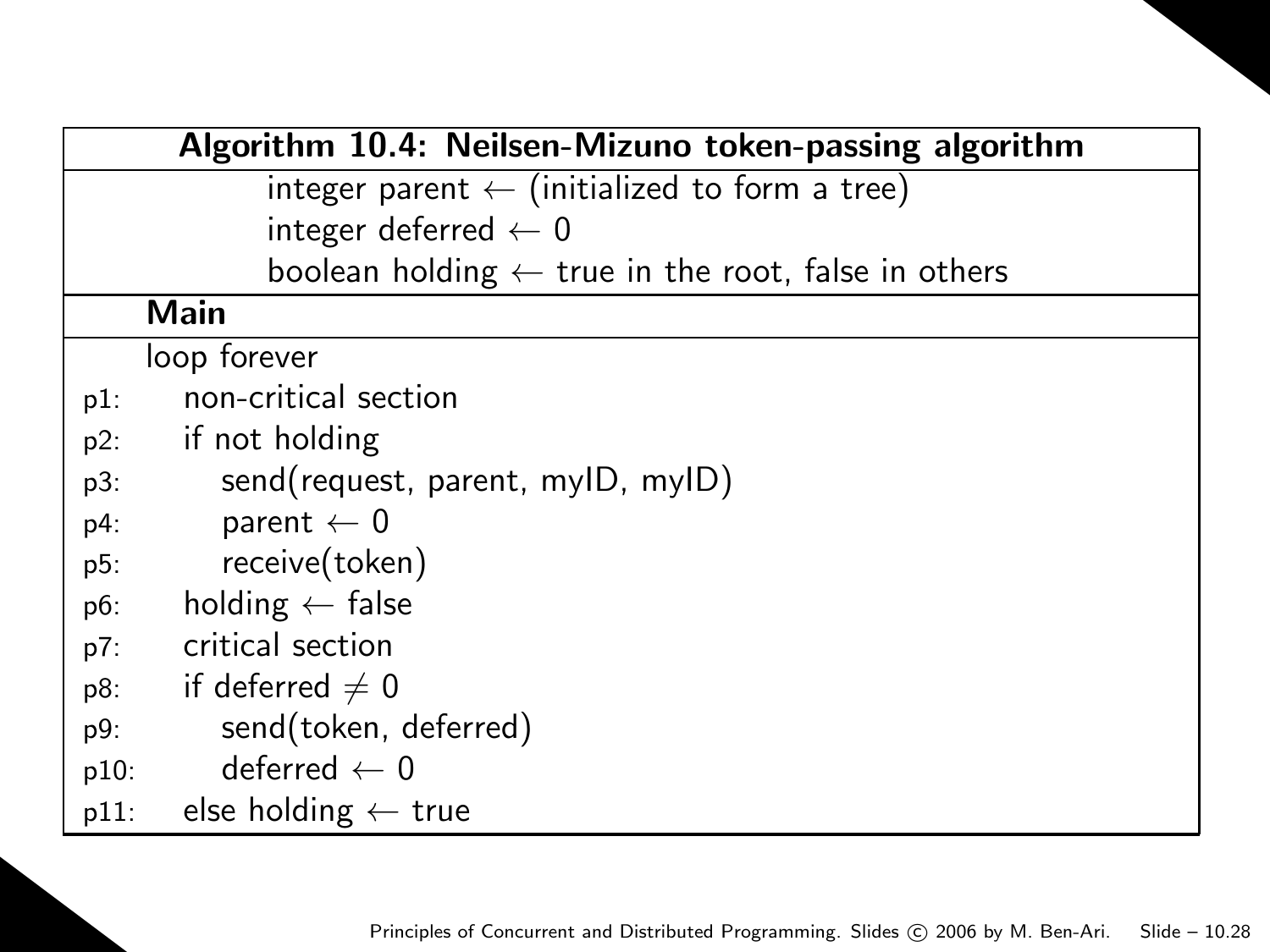| Algorithm 10.4: Neilsen-Mizuno token-passing algorithm (continued) |
|--------------------------------------------------------------------|
|                                                                    |
| <b>Receive</b>                                                     |
| integer source, originator                                         |
| loop forever                                                       |
| receive(request, source, originator)<br>$p12$ :                    |
| if parent $= 0$<br>$p13$ :                                         |
| if holding<br>$p14$ :                                              |
| send(token, originator)<br>$p15$ :                                 |
| holding $\leftarrow$ false<br>$p16$ :                              |
| else deferred $\leftarrow$ originator<br>$p17$ :                   |
| else send(request, parent, myID, originator)<br>$p18$ :            |
| parent $\leftarrow$ source<br>$p19$ :                              |
|                                                                    |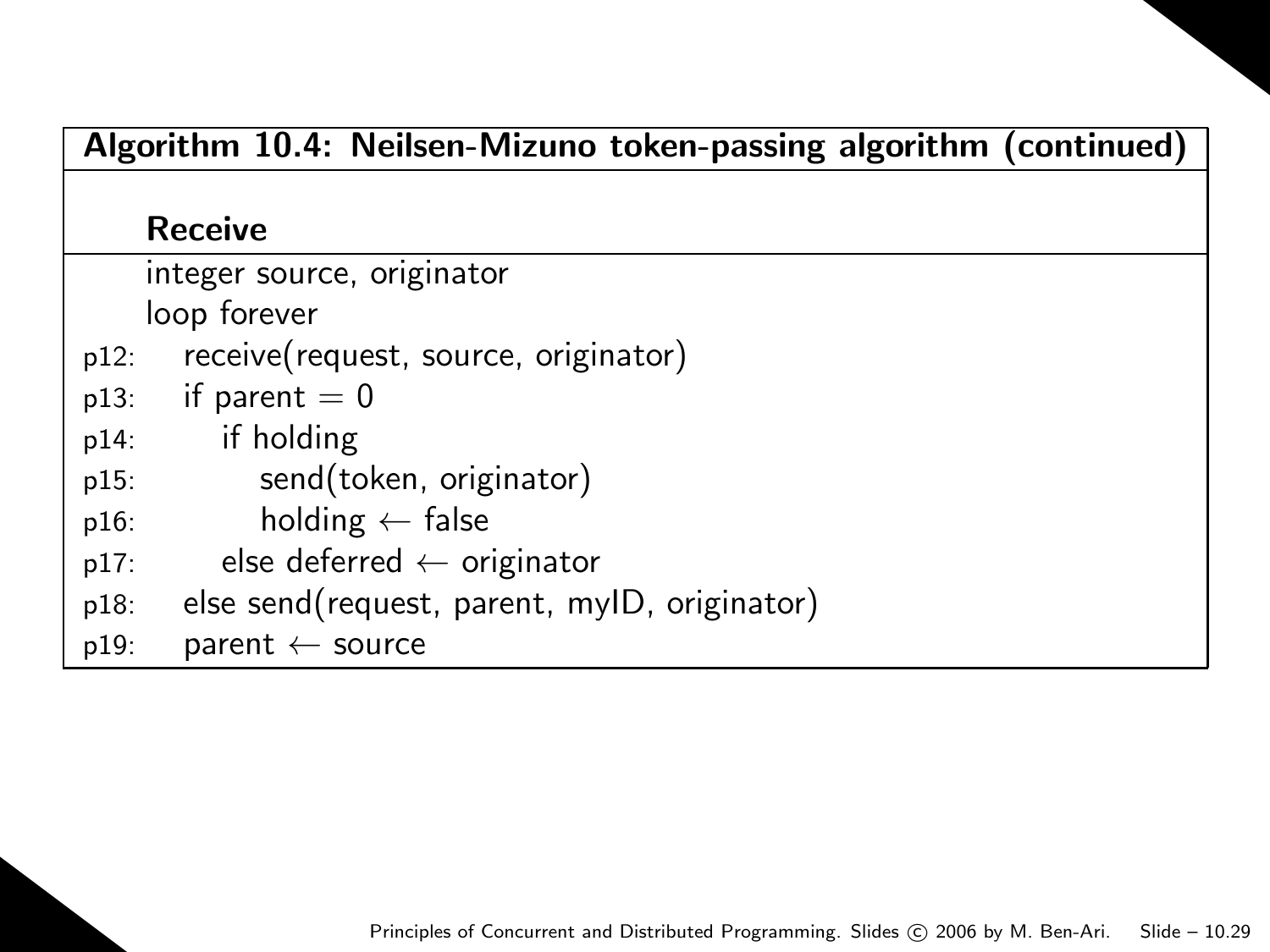### Distributed System with an Environment Node

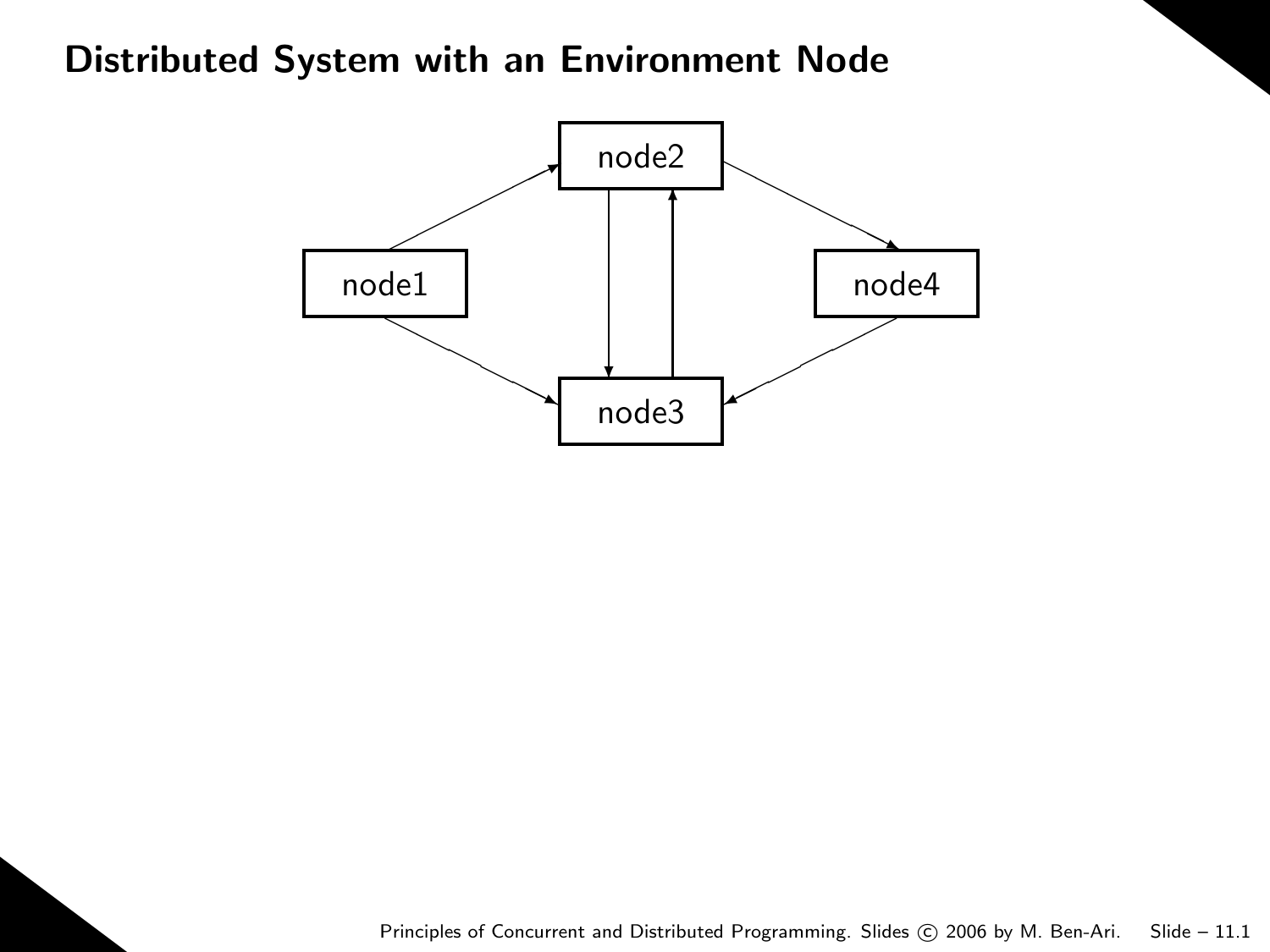# Back Edges

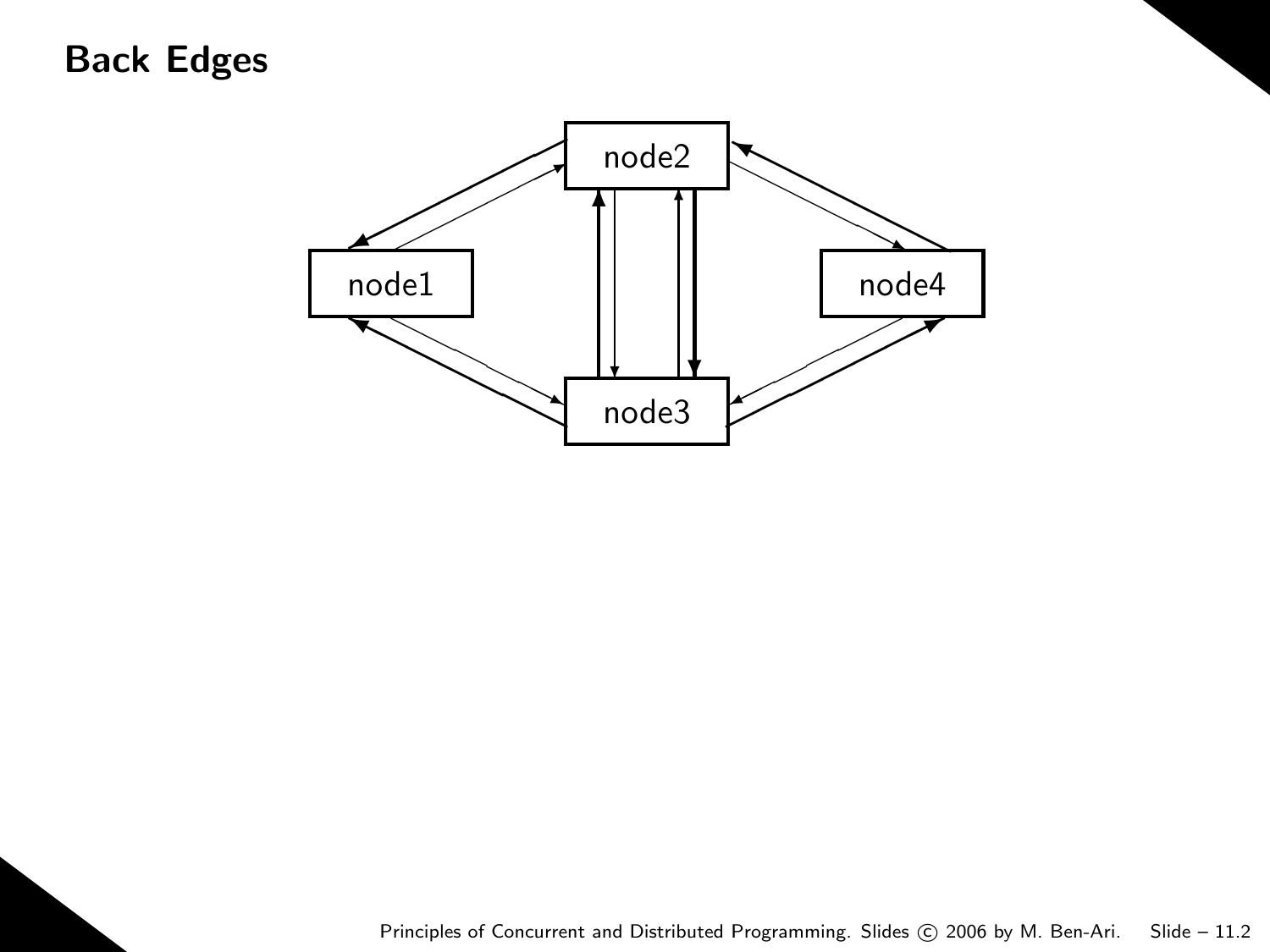|        | Algorithm 11.1: Dijkstra-Scholten algorithm (preliminary)                                 |
|--------|-------------------------------------------------------------------------------------------|
|        | integer array [incoming] in Deficit $\leftarrow [0, \ldots, 0]$                           |
|        | integer in Deficit $\leftarrow 0$ , integer out Deficit $\leftarrow 0$                    |
|        | send message                                                                              |
|        | $p1:$ send(message, destination, myID)                                                    |
| $p2$ : | increment outDeficit                                                                      |
|        | receive message                                                                           |
|        | p3: receive(message, source)                                                              |
| $p4$ : | increment inDeficit[source] and inDeficit                                                 |
|        | send signal                                                                               |
|        | p5: when inDeficit $> 1$ or                                                               |
|        | (inDeficit $= 1$ and isTerminated and outDeficit $= 0$ )                                  |
| p6:    | $\mathsf{E}\leftarrow$ some edge $\mathsf E$ with in $\mathsf{Deficit}[\mathsf{E}]\neq 0$ |
| p7:    | send(signal, E, myID)                                                                     |
| p8:    | decrement in Deficit <sup>[E]</sup> and in Deficit                                        |
|        | receive signal                                                                            |
|        | $p9:$ receive(signal, $-$ )                                                               |
|        | p10: decrement outDeficit                                                                 |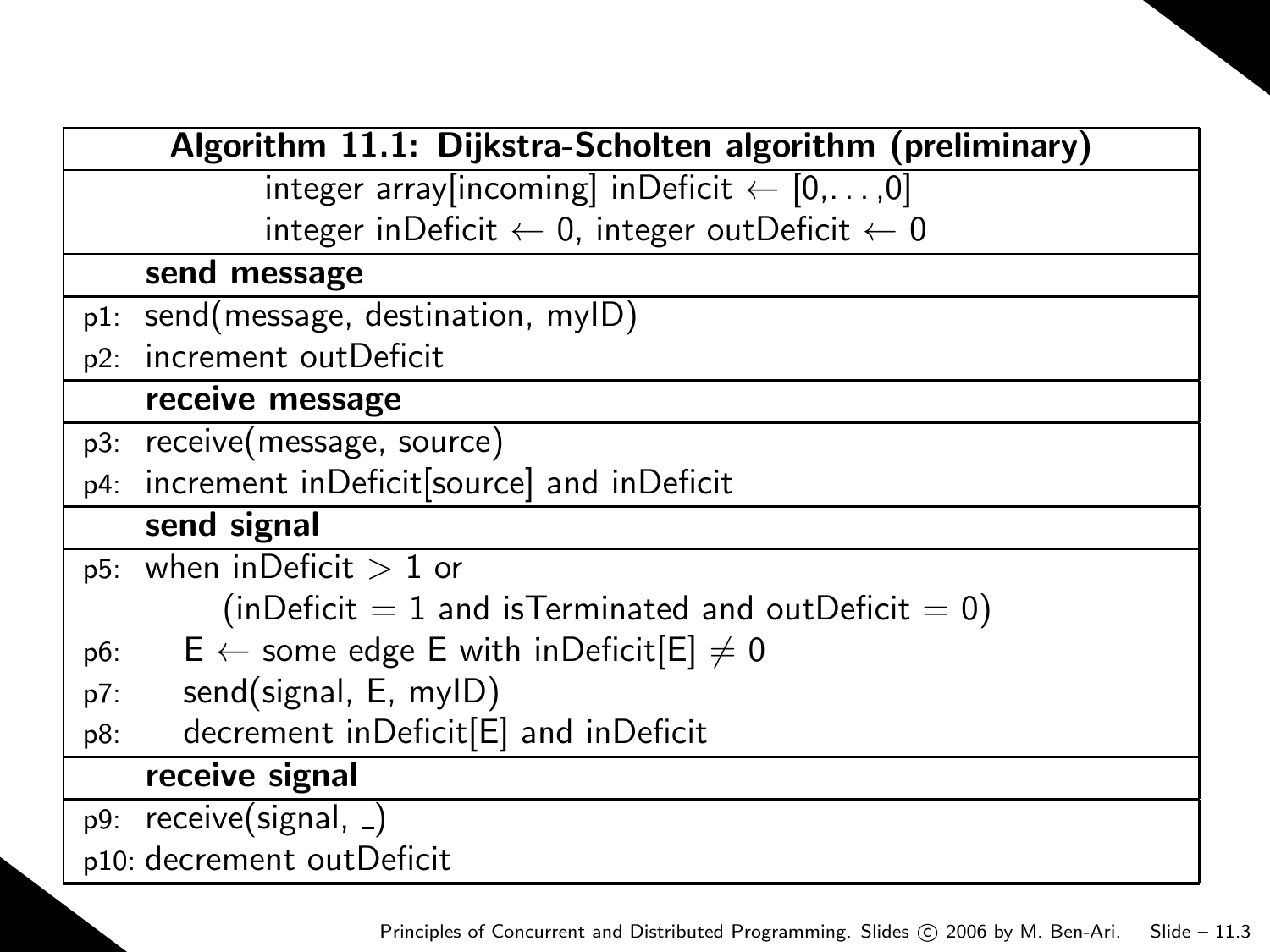|        | Algorithm 11.2: Dijkstra-Scholten algorithm (env., preliminary) |  |  |  |  |  |  |
|--------|-----------------------------------------------------------------|--|--|--|--|--|--|
|        | integer outDeficit $\leftarrow 0$                               |  |  |  |  |  |  |
|        | computation                                                     |  |  |  |  |  |  |
|        | p1: for all outgoing edges $\overline{E}$                       |  |  |  |  |  |  |
| $p2$ : | send(message, E, myID)                                          |  |  |  |  |  |  |
| p3:    | increment outDeficit                                            |  |  |  |  |  |  |
|        | $p4$ : await out Deficit = 0                                    |  |  |  |  |  |  |
|        | p5: announce system termination                                 |  |  |  |  |  |  |
|        | receive signal                                                  |  |  |  |  |  |  |
|        | p6: receive(signal, source)                                     |  |  |  |  |  |  |
|        | p7: decrement outDeficit                                        |  |  |  |  |  |  |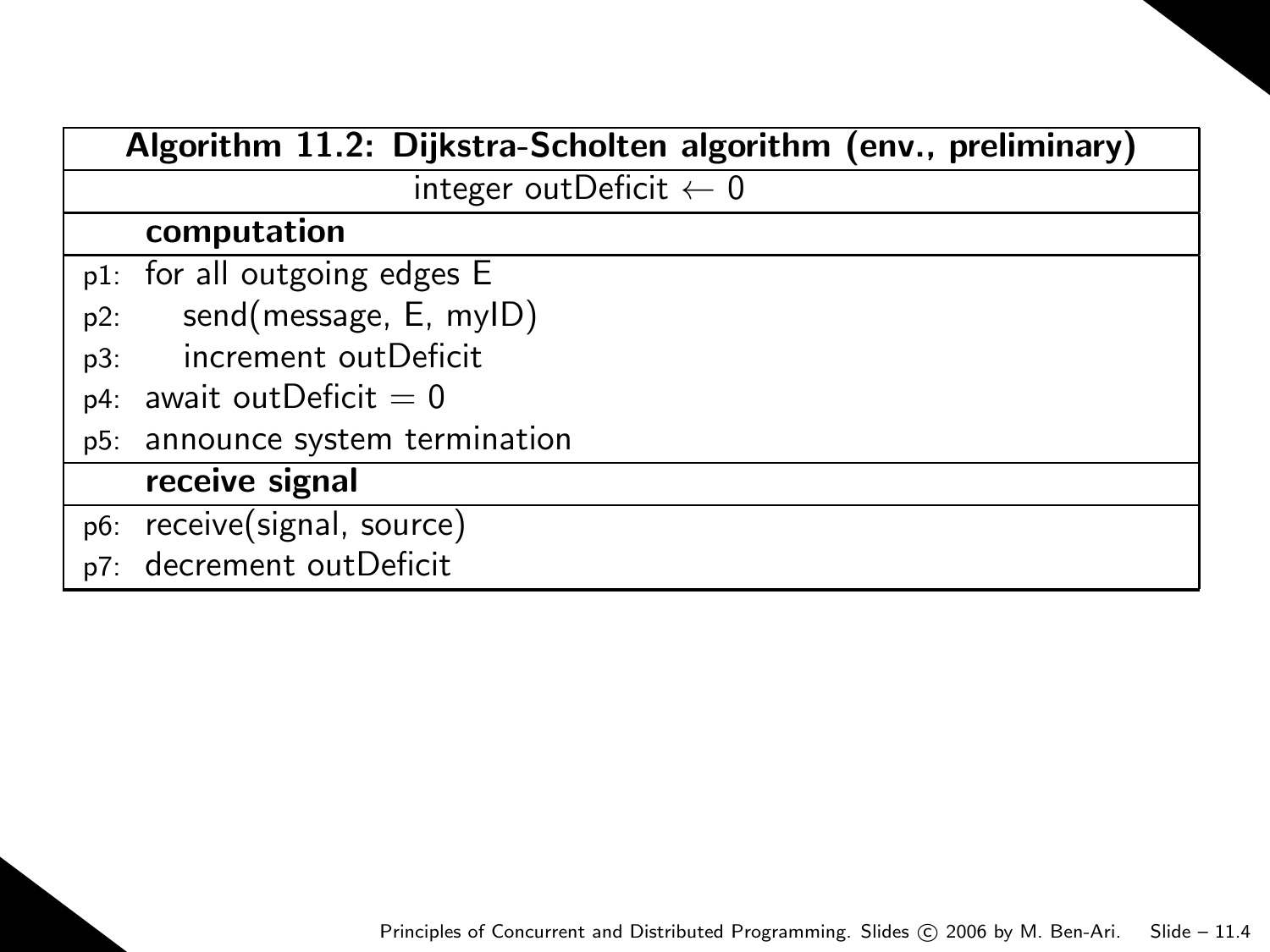## The Preliminary DS Algorithm is Unsafe

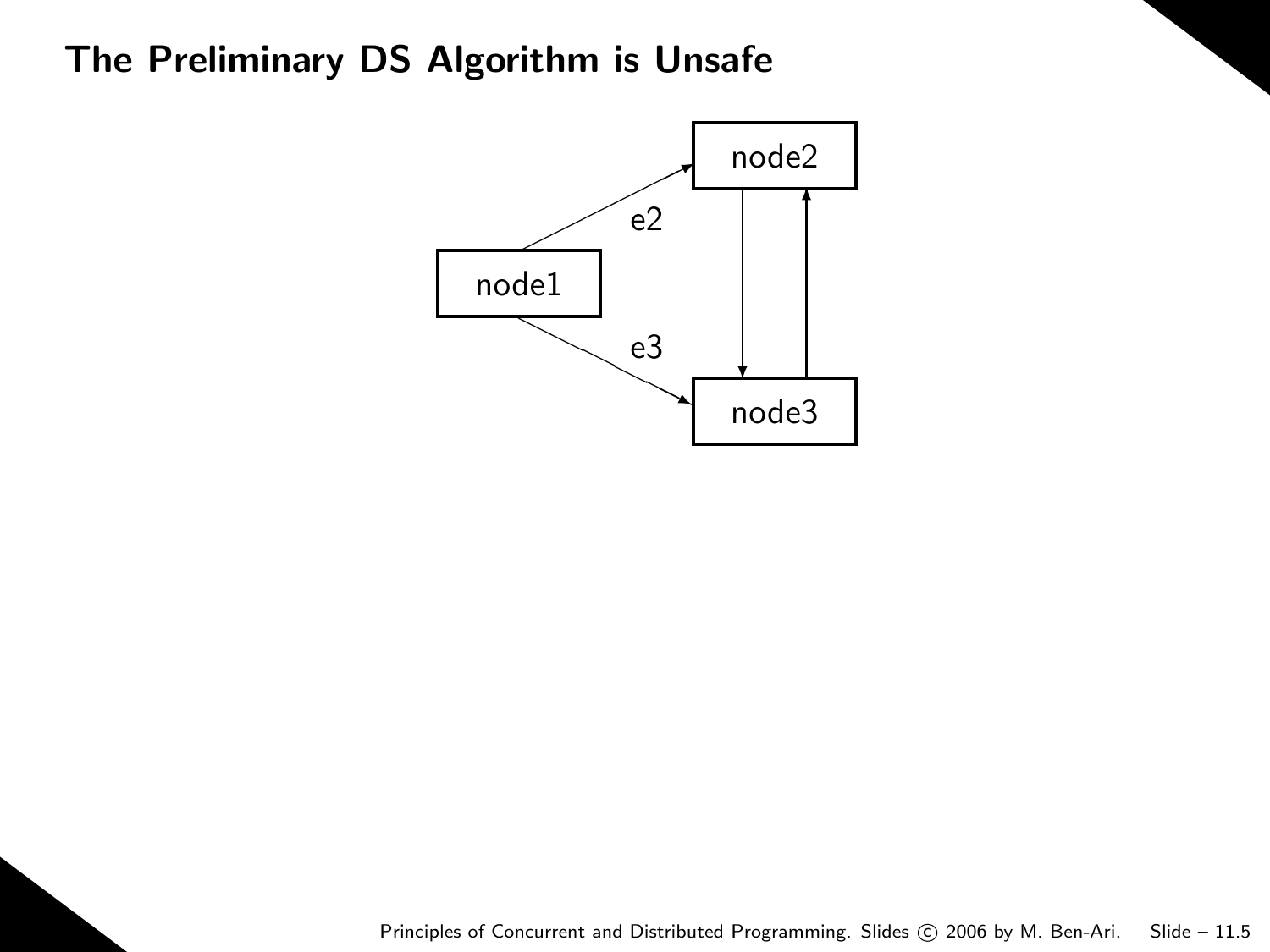# Spanning Tree

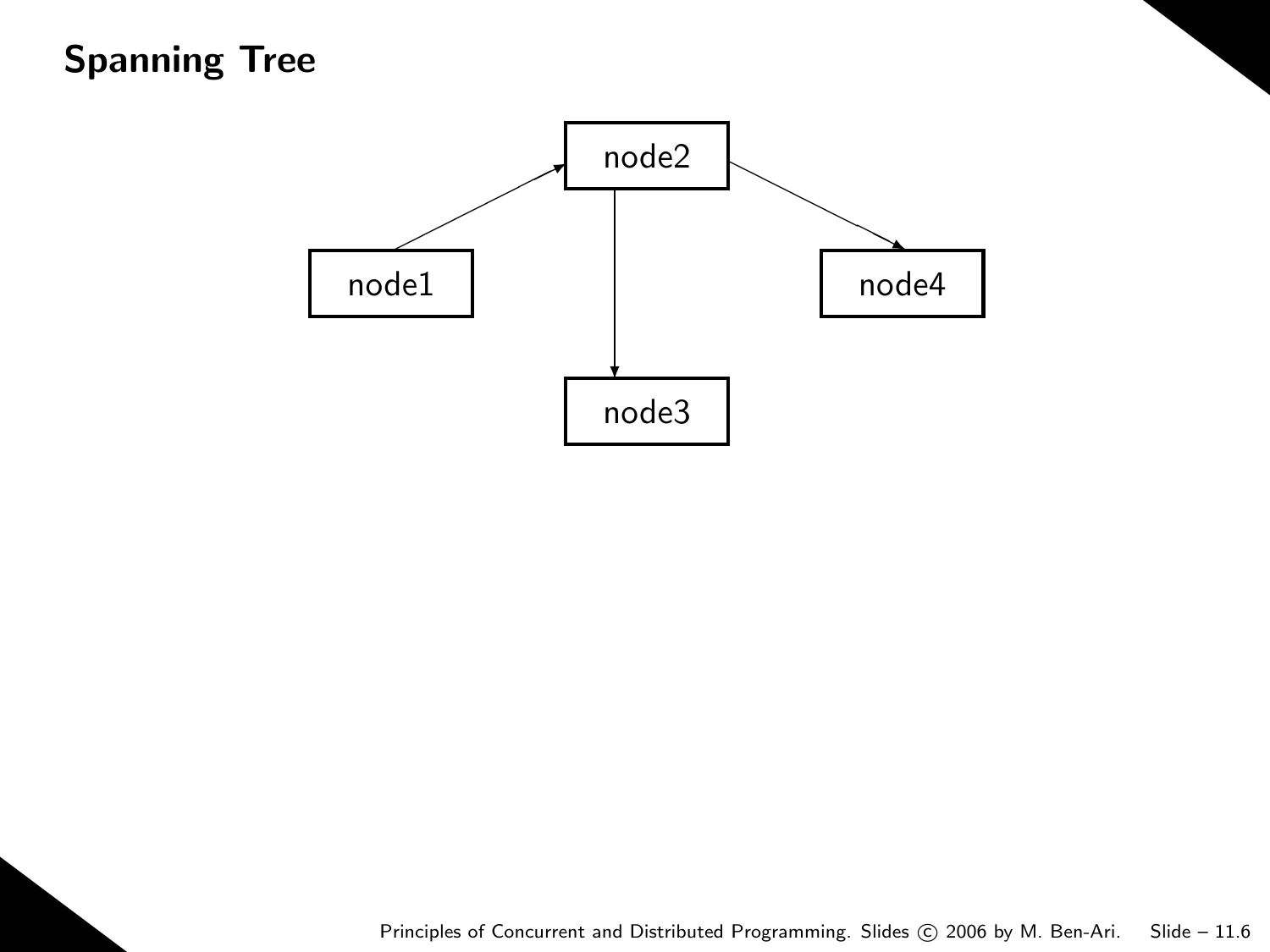| Algorithm 11.3: Dijkstra-Scholten algorithm                                 |
|-----------------------------------------------------------------------------|
| integer array [incoming] in Deficit $\leftarrow$ [0, , 0]                   |
| integer in Deficit $\leftarrow 0$                                           |
| integer outDeficit $\leftarrow 0$                                           |
| integer parent $\leftarrow -1$                                              |
| send message                                                                |
| $\prime$ Only active nodes send messages<br>when parent $\neq -1$<br>$p1$ : |
| send(message, destination, myID)<br>$p2$ :                                  |
| increment outDeficit<br>$p3$ :                                              |
| receive message                                                             |
| p4: receive(message, source)                                                |
| p5: if parent $=-1$                                                         |
| parent $\leftarrow$ source<br>p6:                                           |
| p7: increment inDeficit[source] and inDeficit                               |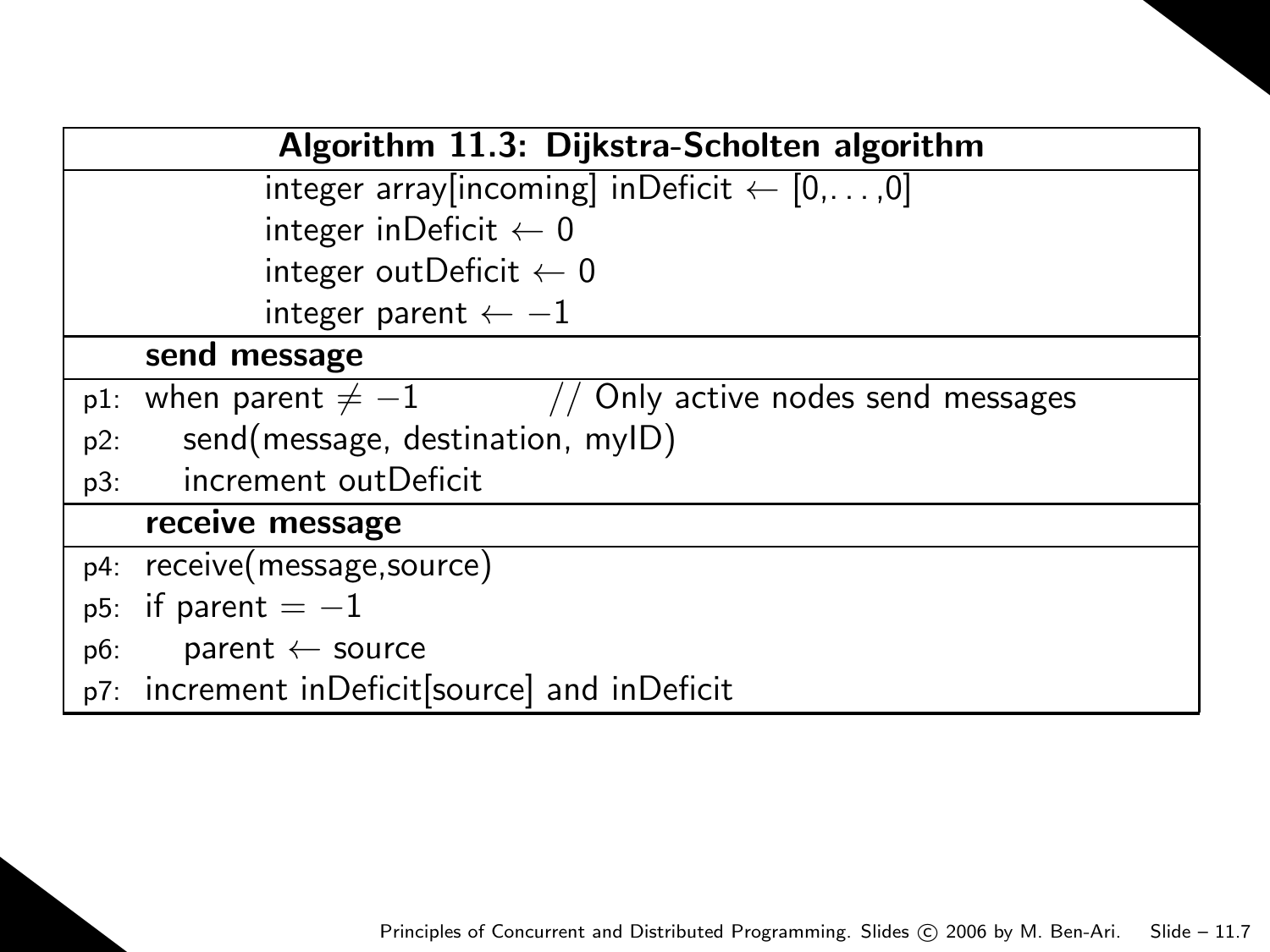#### Algorithm 11.3: Dijkstra-Scholten algorithm (continued) send signal p8: $:$  when in $\textsf{Deficit}>1$  $\mathsf{E}\leftarrow$  some edge  $\mathsf E$  for which<br>inDeficit[E]  $>$  1) or (inD p9: $(\mathsf{inDeficit}[\mathsf{E}]>1)$  or  $(\mathsf{inDeficit}[\mathsf{E}])$  $= 1$  and  $\mathsf{E} \neq \mathsf{parent}$ ) p10: send(signal, E, myID) p11: decrement inDeficit[E] and inDeficit <code>p12</code>: or when inDeficit  $= 1$  and isTerminated and outDeficit  $= 0$ p13: send(signal, parent, myID) p14:  $\quad$  in $\textsf{Deficit}[\textsf{parent}] \leftarrow 0$ p15:  $\quad$  in $\textsf{Deficit}\leftarrow\textsf{0}$ p16: parent ←  $-1$ receive signal p17: receive(signal, <sub>-</sub>) p18: decrement outDeficit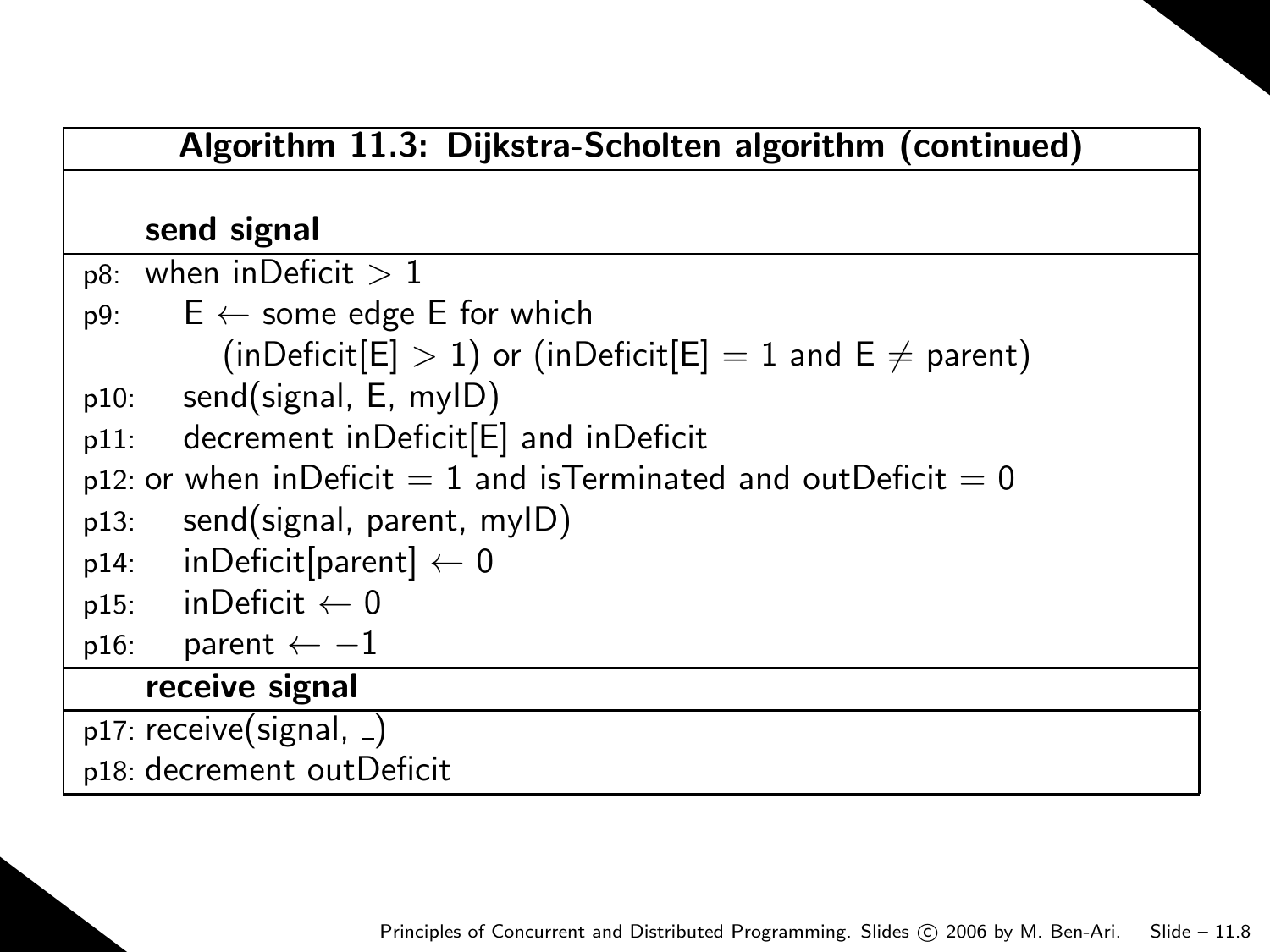# Partial Scenario for DS Algorithm

| Action<br>node1   |                | node2             | node3                | node4          |  |
|-------------------|----------------|-------------------|----------------------|----------------|--|
| $1 \Rightarrow 2$ | $(-1, [], 0)$  | $(-1, [0, 0], 0)$ | $(-1, [0, 0, 0], 0)$ | $(-1, [0], 0)$ |  |
| $2 \Rightarrow 4$ | $(-1, [], 1)$  | (1,[1,0],0)       | $(-1, [0, 0, 0], 0)$ |                |  |
| $2 \Rightarrow 3$ | $(-1, [], 1)$  | (1,[1,0],1)       | $(-1, [0, 0, 0], 0)$ | (2,[1],0)      |  |
| $2 \Rightarrow 4$ | $(-1, [], 1)$  | (1,[1,0],2)       | (2,[0,1,0],0)        | (2,[1],0)      |  |
| $1 \Rightarrow 3$ | $(-1, [], 1)$  | (1,[1,0],3)       | (2,[0,1,0],0)        | (2,[2],0)      |  |
| $3 \Rightarrow 2$ | $(-1, [], 2)$  | (1,[1,0],3)       | (2,[1,1,0],0)        | (2,[2],0)      |  |
| $4 \Rightarrow 3$ | $(-1, [], 2)$  | (1,[1,1],3)       | (2,[1,1,0],1)        | (2,[2],0)      |  |
|                   | $(-1, []$ , 2) | (1,[1,1],3)       | (2,[1,1,1],1)        | (2,[2],1)      |  |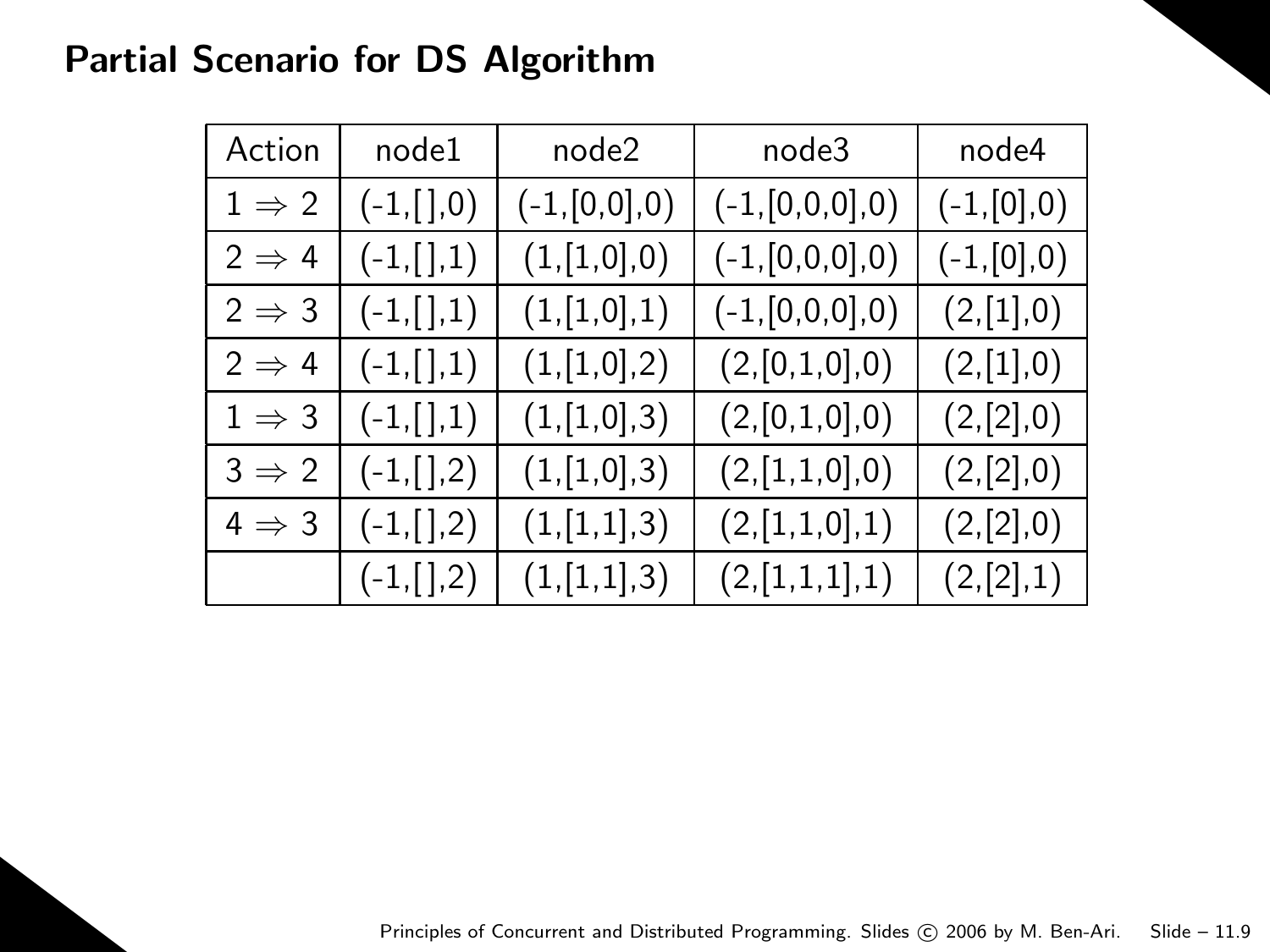### Data Structures After Partial Scenario

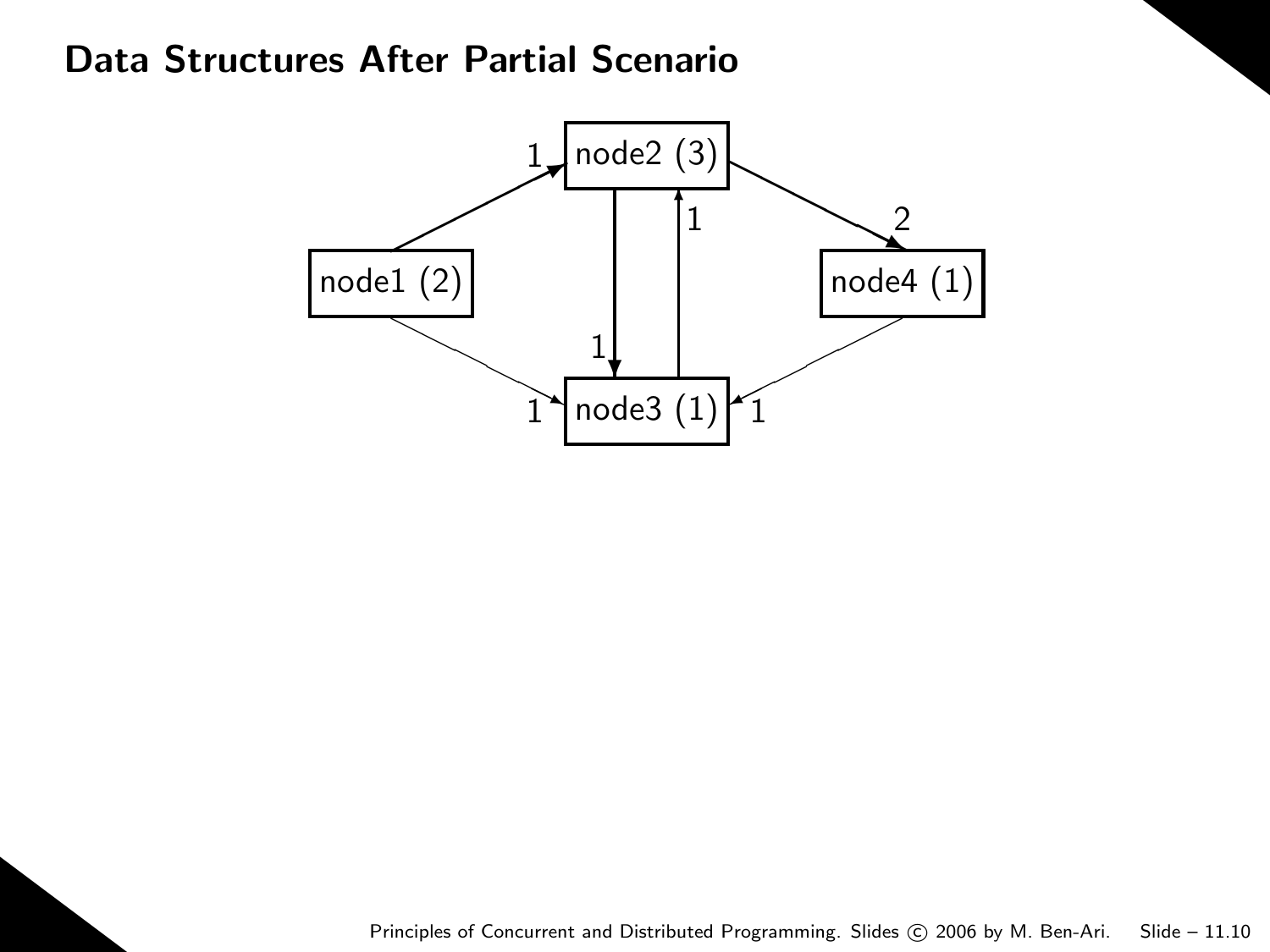|        | Algorithm 11.4: Credit-recovery algorithm (environment node) |  |  |  |  |  |  |  |
|--------|--------------------------------------------------------------|--|--|--|--|--|--|--|
|        | float weight $\leftarrow$ 1.0                                |  |  |  |  |  |  |  |
|        | computation                                                  |  |  |  |  |  |  |  |
|        | p1: for all outgoing edges $\overline{E}$                    |  |  |  |  |  |  |  |
| $p2$ : | weight $\leftarrow$ weight / 2.0                             |  |  |  |  |  |  |  |
|        | p3: send(message, E, weight)                                 |  |  |  |  |  |  |  |
| $p4$ : | await weight $= 1.0$                                         |  |  |  |  |  |  |  |
|        | p5: announce system termination                              |  |  |  |  |  |  |  |
|        | receive signal                                               |  |  |  |  |  |  |  |
|        | p6: receive(signal, w)                                       |  |  |  |  |  |  |  |
|        | p7: weight $\leftarrow$ weight $+$ w                         |  |  |  |  |  |  |  |
|        |                                                              |  |  |  |  |  |  |  |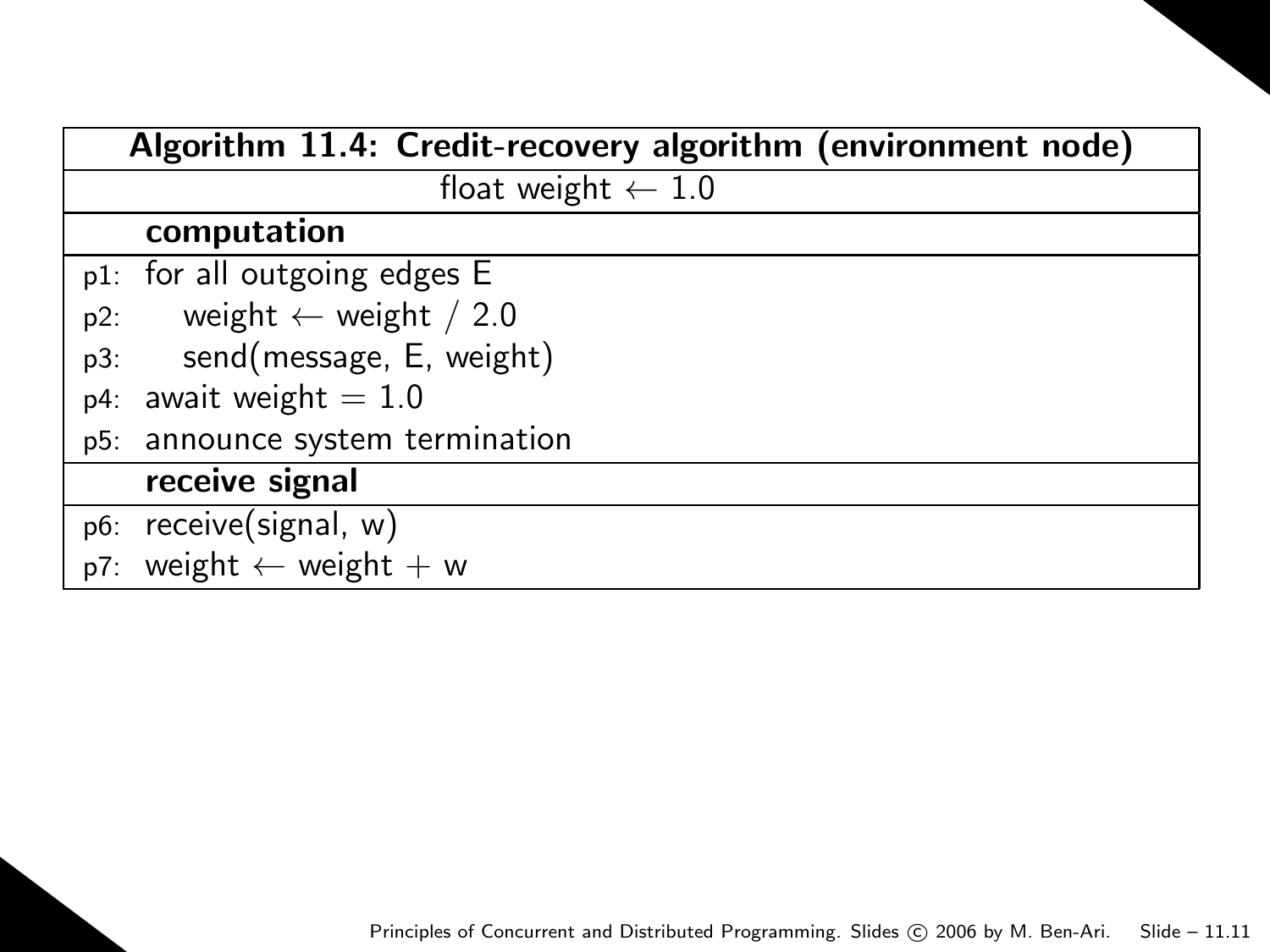| Algorithm 11.5: Credit-recovery algorithm (non-environment node) |
|------------------------------------------------------------------|
| constant integer parent $\leftarrow$ 0 // Environment node       |
| boolean active $\leftarrow$ false                                |
| float weight $\leftarrow 0.0$                                    |
| send message                                                     |
| // Only active nodes send messages<br>p1: if active              |
| weight $\leftarrow$ weight / 2.0<br>$p2$ :                       |
| send(message, destination, myID, weight)<br>$p3$ :               |
| receive message                                                  |
| p4: receive(message, source, w)                                  |
| $p5:$ active $\leftarrow$ true                                   |
| p6: weight $\leftarrow$ weight $+$ w                             |
| send signal                                                      |
| when terminated<br>p7:                                           |
| send(signal, parent, weight)<br>p8:                              |
| weight $\leftarrow 0.0$<br>p9:                                   |
| $\mathsf{active} \leftarrow \mathsf{false}$<br>$p10$ :           |
|                                                                  |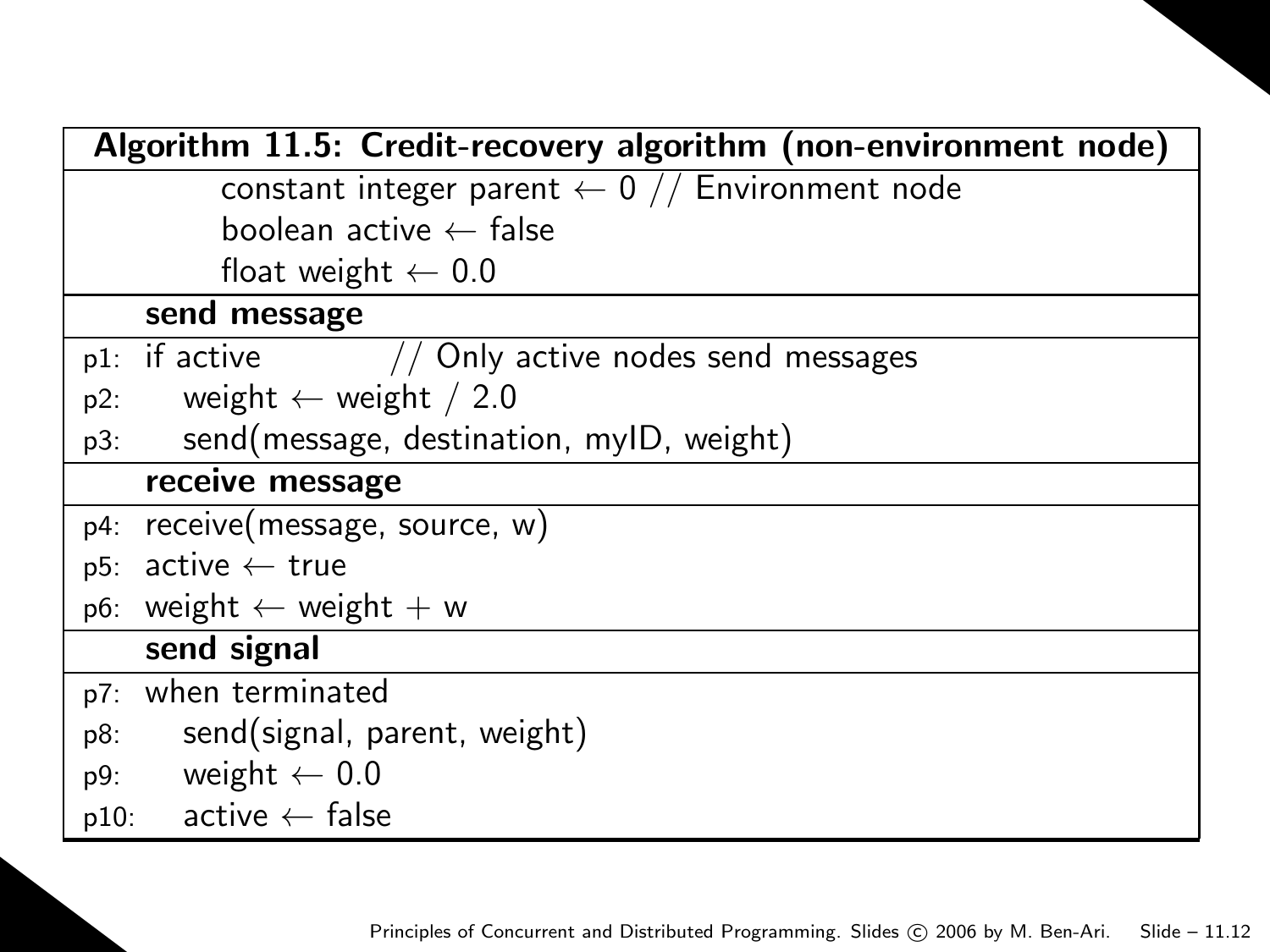### Messages on <sup>a</sup> Channel

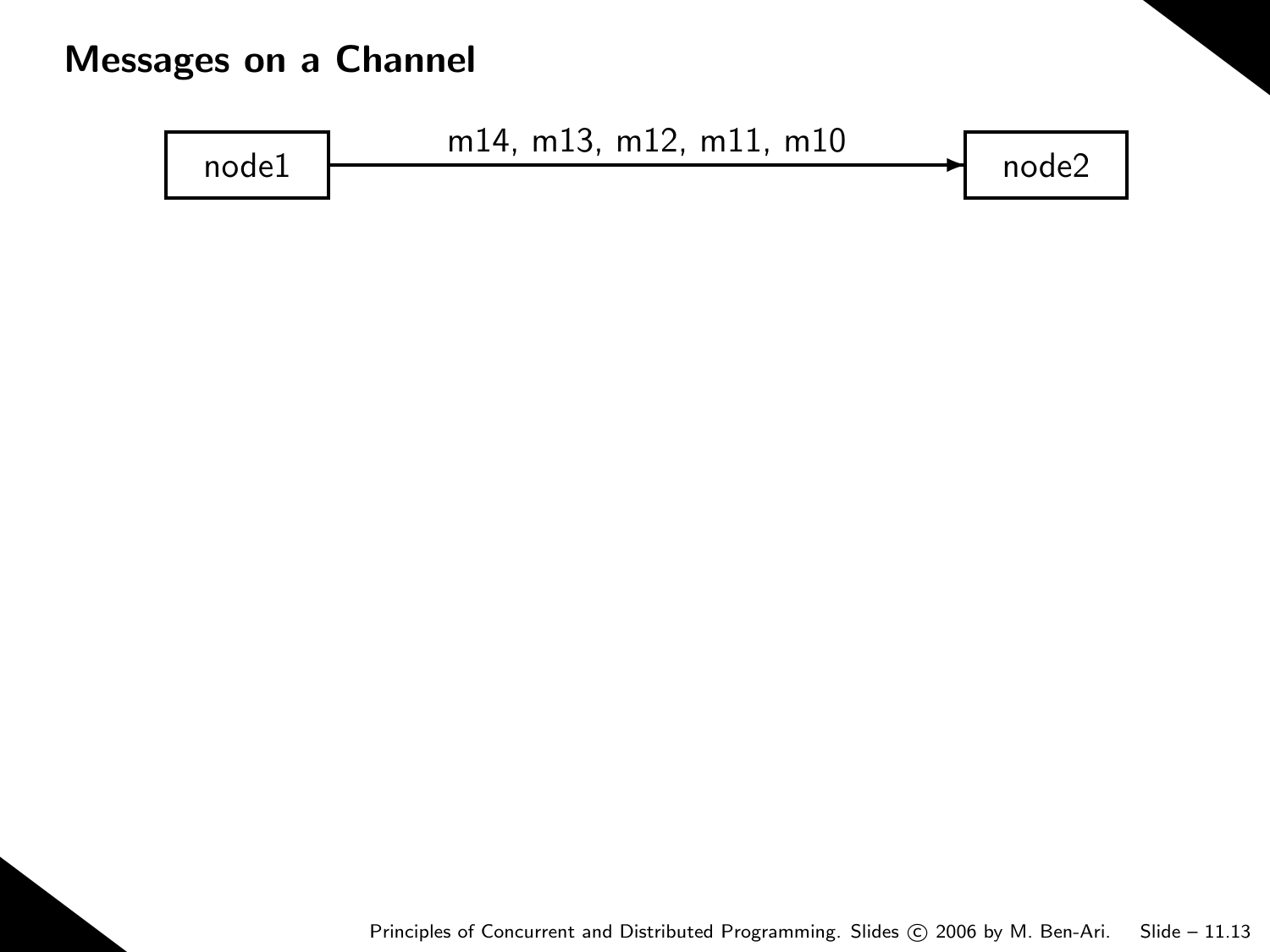### Sending <sup>a</sup> Marker

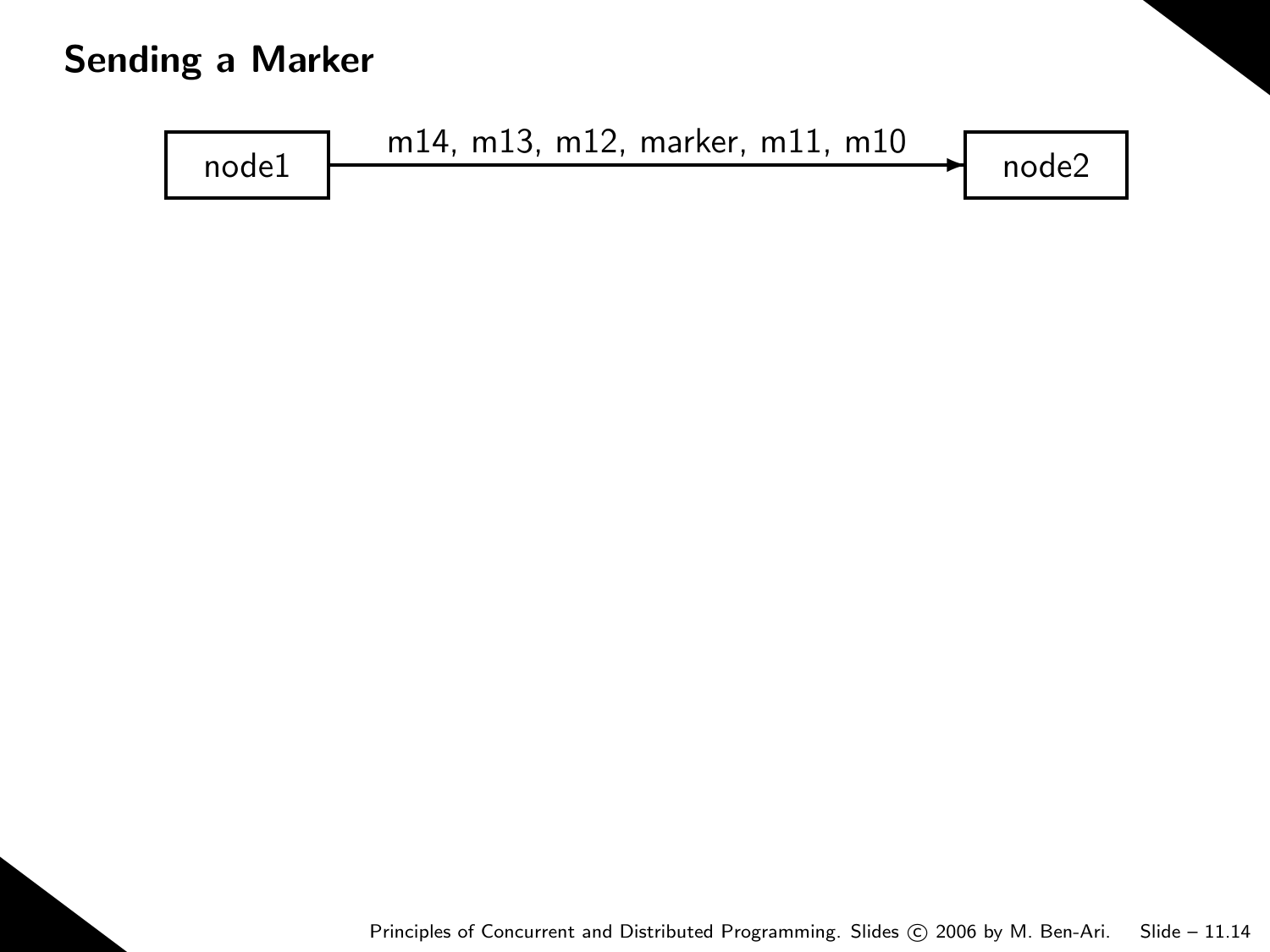| integer array [outgoing] lastSent $\leftarrow$ [0, , 0]<br>integer array [incoming] last Received $\leftarrow$ [0, , 0]<br>integer array [outgoing] stateAtRecord $\leftarrow$ [-1, , -1]<br>integer array[incoming] messageAtRecord $\leftarrow$ [-1, , -1]<br>integer array [incoming] messageAtMarker $\leftarrow$ [-1, , -1]<br>send message<br>p1: send(message, destination, myID)<br>$p2:$ lastSent[destination] $\leftarrow$ message<br>receive message<br>p3: receive(message, source) | Algorithm 11.6: Chandy-Lamport algorithm for global snapshots |                                                  |  |  |  |  |  |
|-------------------------------------------------------------------------------------------------------------------------------------------------------------------------------------------------------------------------------------------------------------------------------------------------------------------------------------------------------------------------------------------------------------------------------------------------------------------------------------------------|---------------------------------------------------------------|--------------------------------------------------|--|--|--|--|--|
|                                                                                                                                                                                                                                                                                                                                                                                                                                                                                                 |                                                               |                                                  |  |  |  |  |  |
|                                                                                                                                                                                                                                                                                                                                                                                                                                                                                                 |                                                               |                                                  |  |  |  |  |  |
|                                                                                                                                                                                                                                                                                                                                                                                                                                                                                                 |                                                               |                                                  |  |  |  |  |  |
|                                                                                                                                                                                                                                                                                                                                                                                                                                                                                                 |                                                               |                                                  |  |  |  |  |  |
|                                                                                                                                                                                                                                                                                                                                                                                                                                                                                                 |                                                               |                                                  |  |  |  |  |  |
|                                                                                                                                                                                                                                                                                                                                                                                                                                                                                                 |                                                               |                                                  |  |  |  |  |  |
|                                                                                                                                                                                                                                                                                                                                                                                                                                                                                                 |                                                               |                                                  |  |  |  |  |  |
|                                                                                                                                                                                                                                                                                                                                                                                                                                                                                                 |                                                               |                                                  |  |  |  |  |  |
|                                                                                                                                                                                                                                                                                                                                                                                                                                                                                                 |                                                               |                                                  |  |  |  |  |  |
|                                                                                                                                                                                                                                                                                                                                                                                                                                                                                                 |                                                               |                                                  |  |  |  |  |  |
|                                                                                                                                                                                                                                                                                                                                                                                                                                                                                                 |                                                               | $p4$ : lastReceived[source] $\leftarrow$ message |  |  |  |  |  |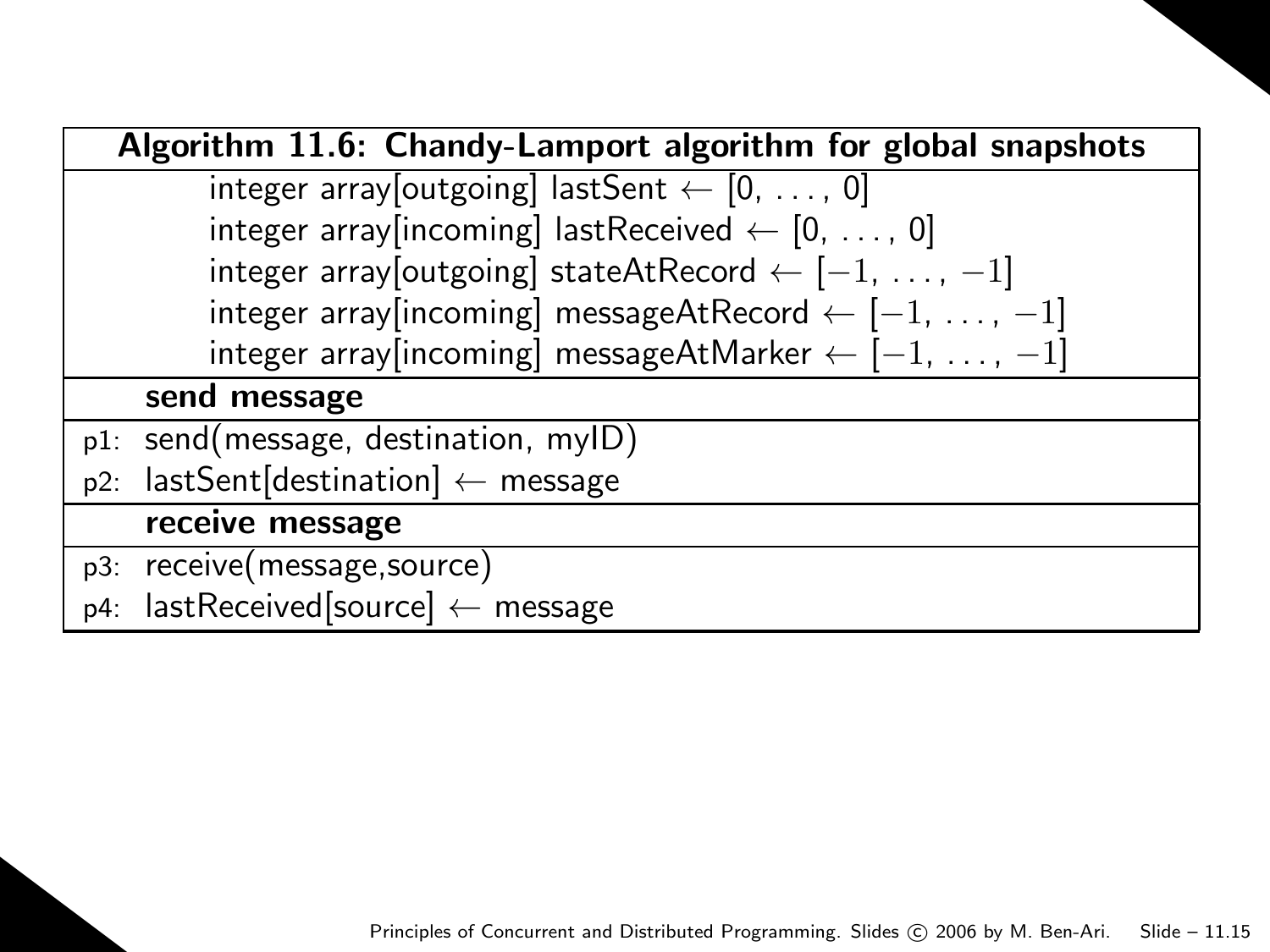### Algorithm 11.6: Chandy-Lamport algorithm (continued) receive marker p6: receive(marker, source) p7: messageAtMarker[source]← lastReceived[source]  $p8:$  if state $\mathsf{AtRecord} = [-$  stateAtRecord← lastSent  $1, \ldots, 1]$   $\quad$   $\,/$   $\,$  Not yet recorded p9:p10: messageAtRecord ← lastReceived<br>p11: for all outgoing edges F p11: for all outgoing edges <sup>E</sup>p12: send(marker, E, myID) record state p13: await markers received on all incoming edges p14: recordState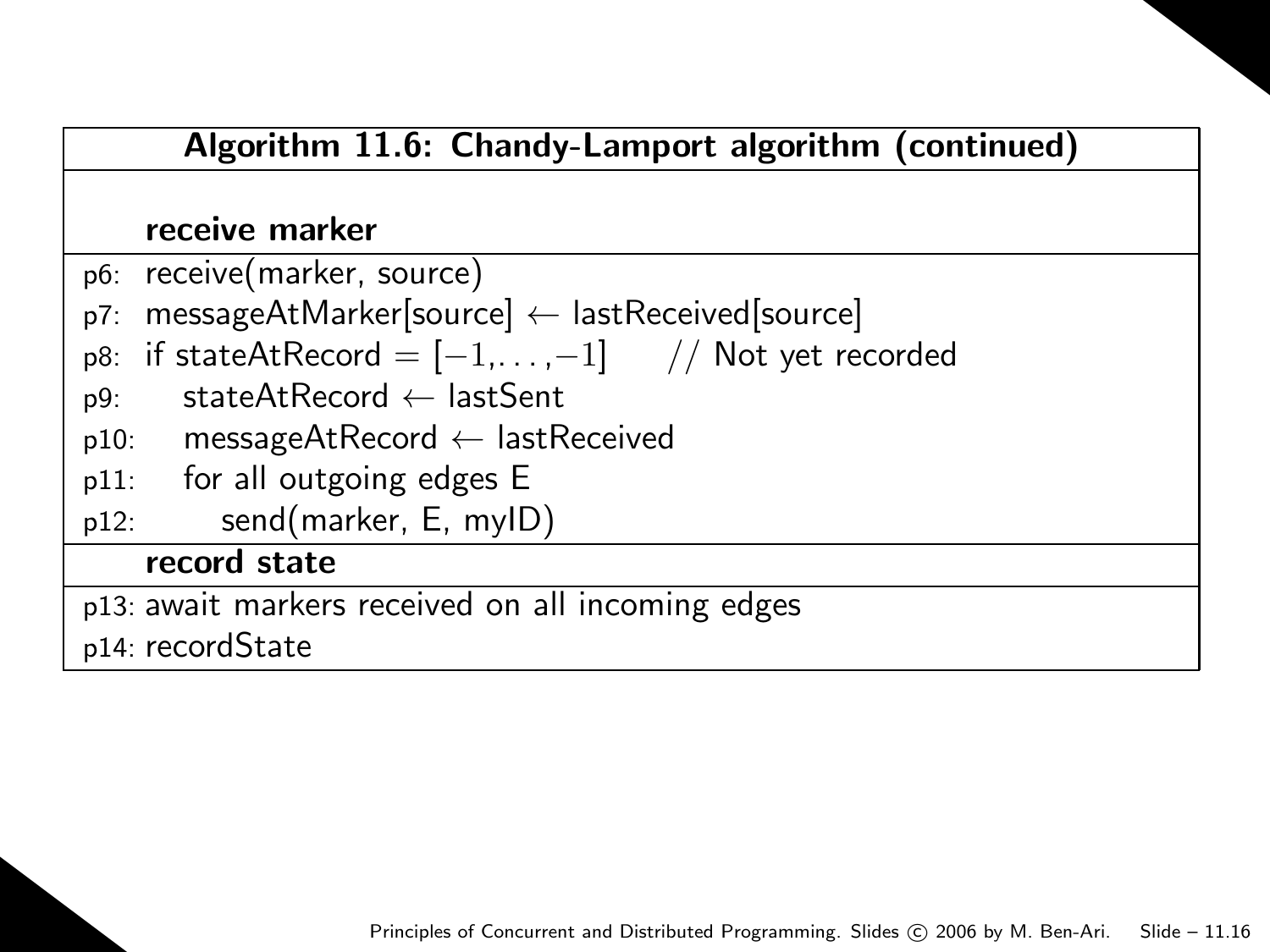## Messages and Markers for <sup>a</sup> Scenario

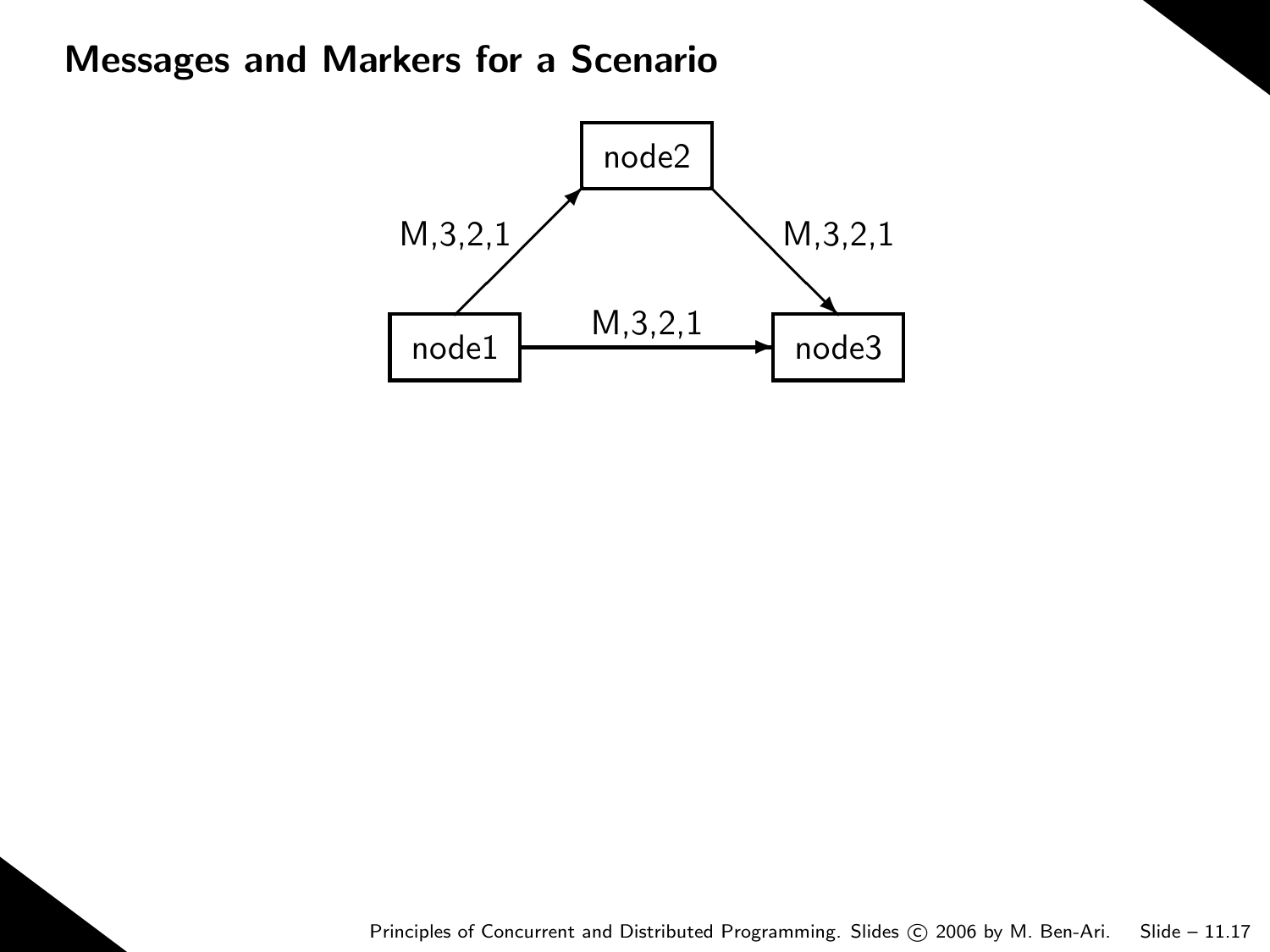# Scenario for CL Algorithm (1)

| Action             | node1 |                        |       |    | node2 |                |                |                   |     |                  |
|--------------------|-------|------------------------|-------|----|-------|----------------|----------------|-------------------|-----|------------------|
|                    | ls    | $\mathsf{I}\mathsf{r}$ | st    | rc | mk    | ls.            | <u>Ir</u>      | st                | rc  | mk               |
|                    | [3,3] |                        |       |    |       | ΓЗ,            | [3]            |                   |     |                  |
| $1M \Rightarrow 2$ | [3,3] |                        | [3,3] |    |       | [3]            | 3              |                   |     |                  |
| $1M \Rightarrow 3$ | [3,3] |                        | [3,3] |    |       | '3)            | [3]            |                   |     |                  |
| $2 \leftarrow 1$ M | [3,3] |                        | [3,3] |    |       | [3]            | [3]            |                   |     |                  |
| $2M \Rightarrow 3$ | [3,3] |                        | [3,3] |    |       | <sup>[3]</sup> | <sup>[3]</sup> | $\lceil 3 \rceil$ | [3] | $\left[3\right]$ |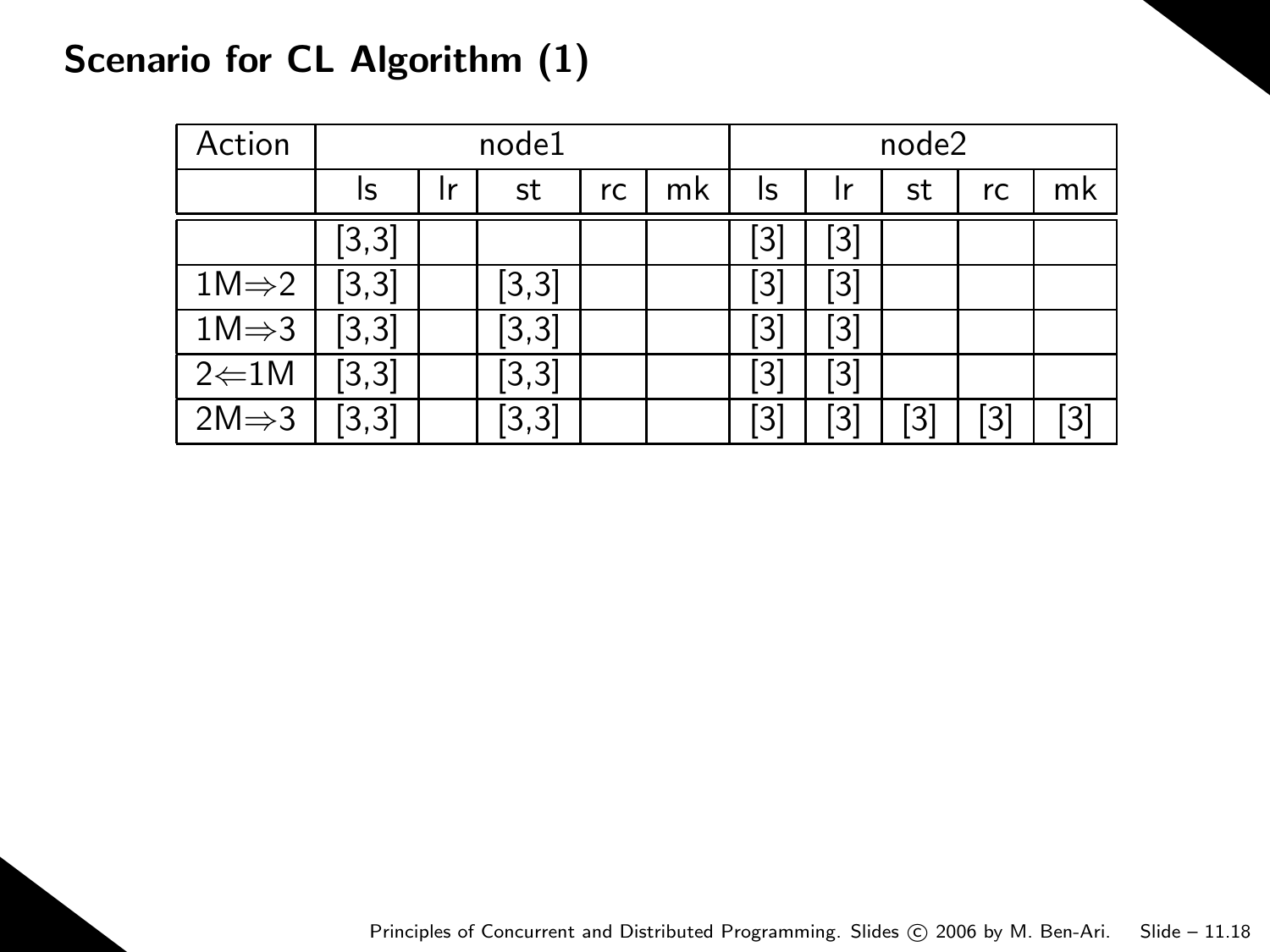# Scenario for CL Algorithm (2)

| Action                   | node3 |                    |    |       |       |
|--------------------------|-------|--------------------|----|-------|-------|
|                          | ls    | Ir                 | st | rc    | mk    |
| $3 \leftarrow 2$         |       |                    |    |       |       |
| $3 \rightleftharpoons 2$ |       | [0,1]              |    |       |       |
| $3 \rightleftharpoons 2$ |       | [0,2]              |    |       |       |
| $3 \leftarrow 2M$        |       | [0,3]              |    |       |       |
| $3\rightleftarrows 1$    |       | [0,3]              |    | [0,3] | [0,3] |
| $3\rightleftarrows 1$    |       | $\left[1,3\right]$ |    | [0,3] | [0,3] |
| $3 \leftarrow 1$         |       | [2,3]              |    | [0,3] | [0,3] |
| $3 \leftarrow 1$ M       |       | [3,3]              |    | [0,3] | [0,3] |
|                          |       | [3,3]              |    | [0,3] | [3,3] |

Principles of Concurrent and Distributed Programming. Slides  $\copyright$  2006 by M. Ben-Ari.  $\hspace{0.1cm}$  Slide  $-$  11.19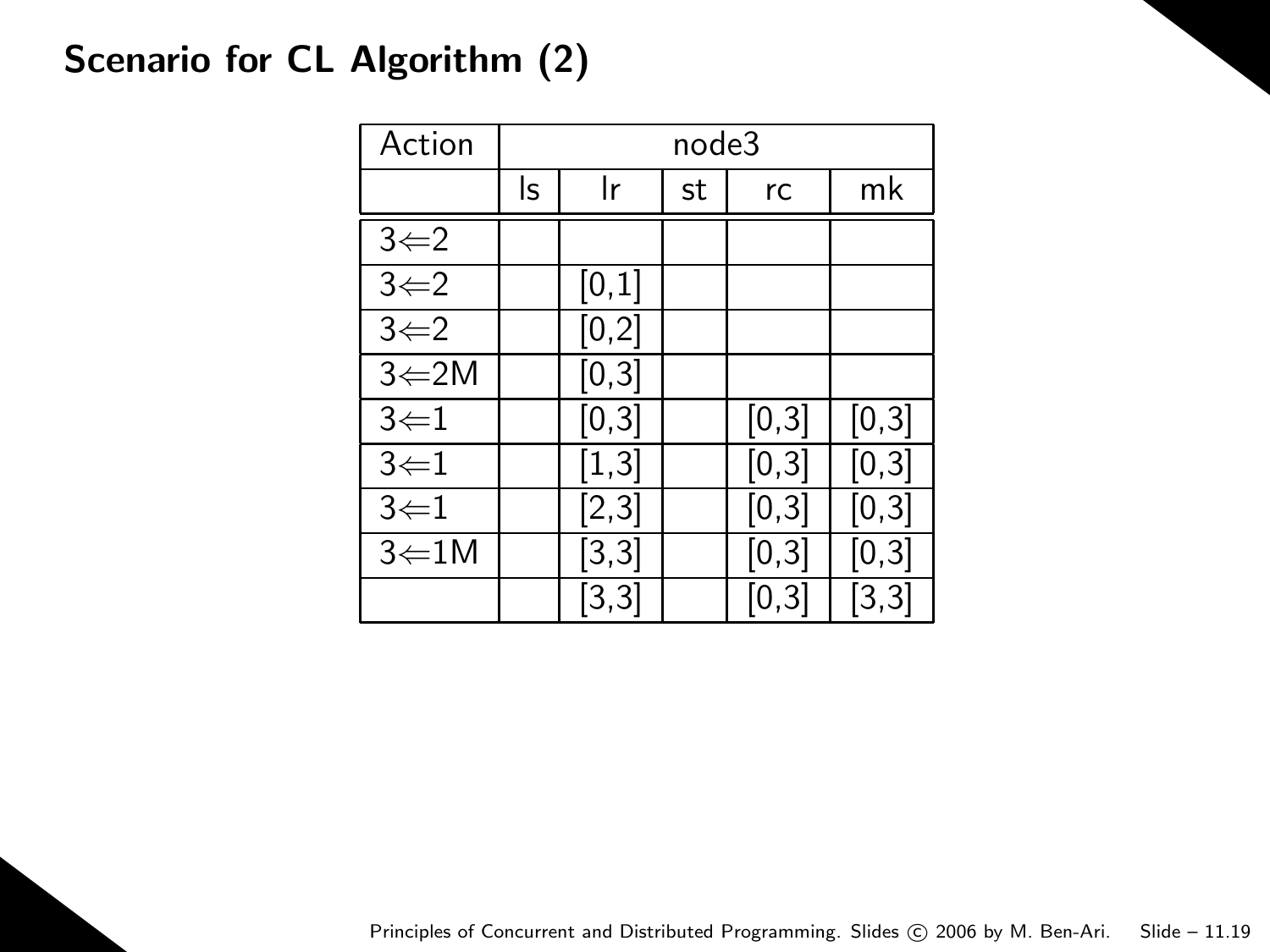## Architecture for <sup>a</sup> Reliable System

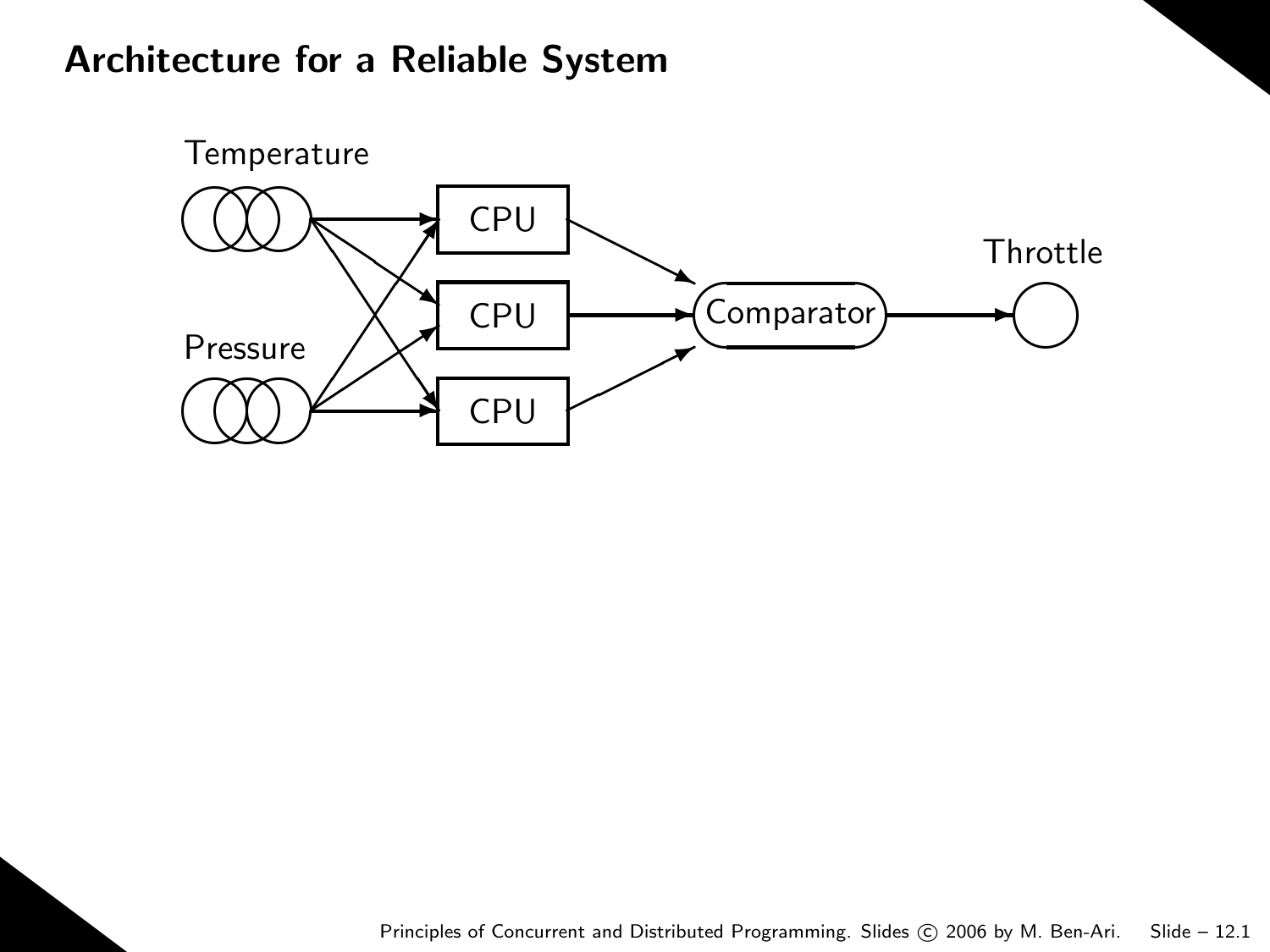| Algorithm 12.1: Consensus - one-round algorithm |                                                     |  |  |  |
|-------------------------------------------------|-----------------------------------------------------|--|--|--|
|                                                 | planType finalPlan                                  |  |  |  |
|                                                 | planType array[generals] plan                       |  |  |  |
|                                                 | $p1:$ plan[myID] $\leftarrow$ chooseAttackOrRetreat |  |  |  |
|                                                 | p2: for all <i>other</i> generals G                 |  |  |  |
|                                                 | p3: send(G, myID, plan[myID])                       |  |  |  |
|                                                 | p4: for all other generals G                        |  |  |  |
|                                                 | $p5:$ receive(G, plan[G])                           |  |  |  |
|                                                 | p6: finalPlan $\leftarrow$ majority(plan)           |  |  |  |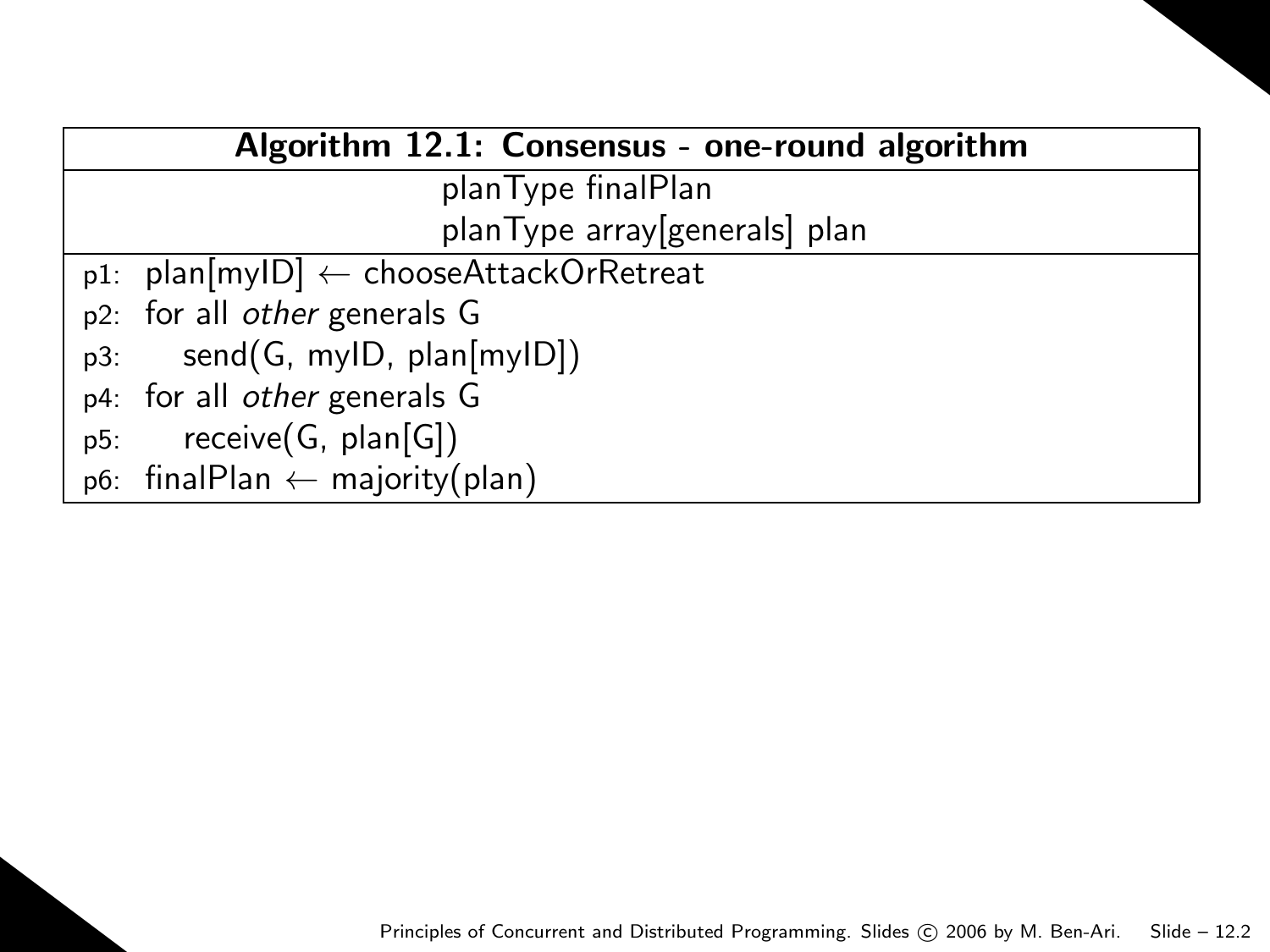#### Messages Sent in <sup>a</sup> One-Round Algorithm

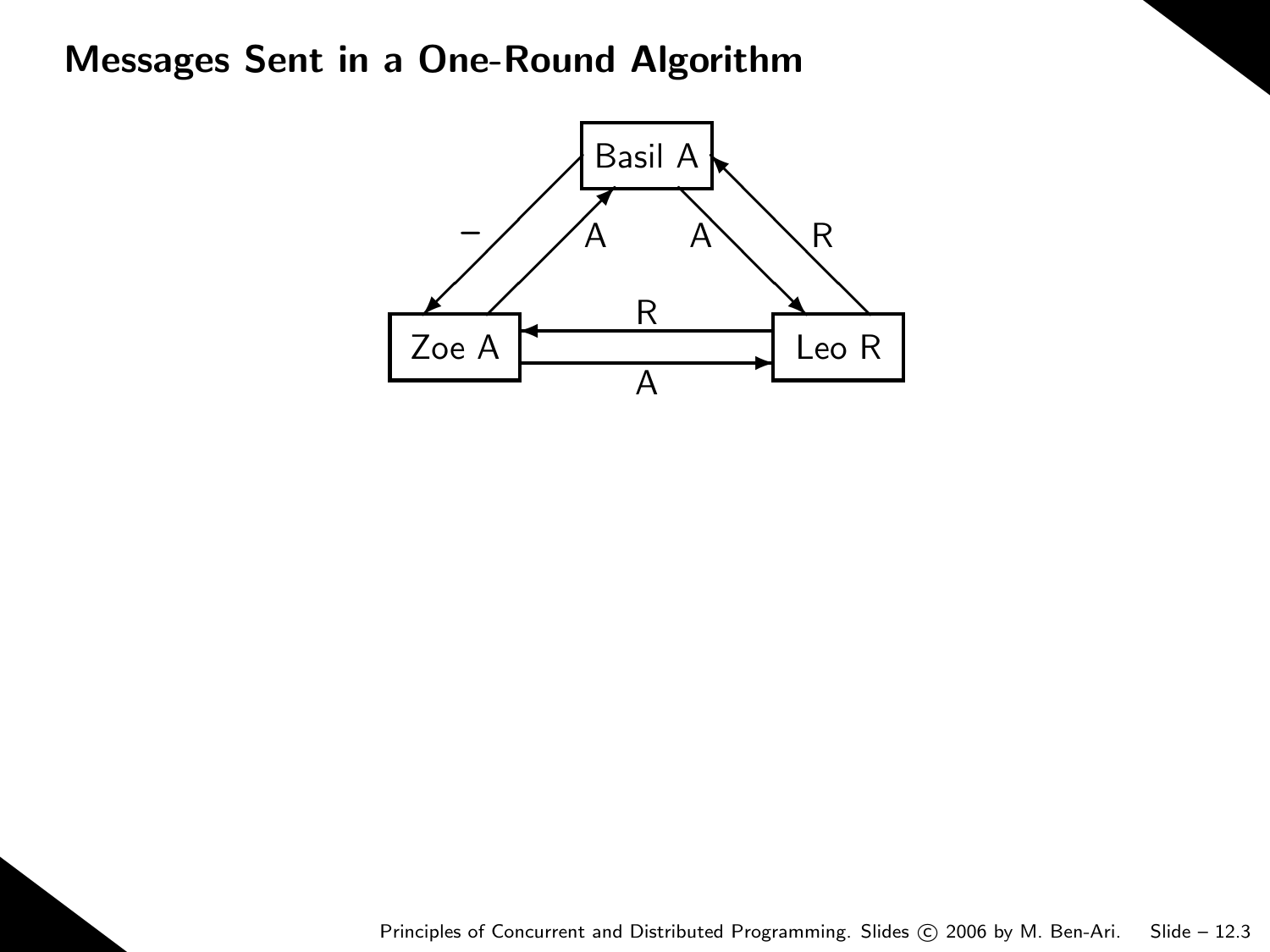## Data Structures in <sup>a</sup> One-Round Algorithm

| Leo      |      |  |  |
|----------|------|--|--|
| general  | plan |  |  |
| Basil    |      |  |  |
| Leo      | R    |  |  |
| Zoe      |      |  |  |
| majority |      |  |  |

| Zoe      |       |  |  |
|----------|-------|--|--|
| general  | plans |  |  |
| Basil    |       |  |  |
| Leo      | R     |  |  |
| Zoe      |       |  |  |
| majority | K     |  |  |

Principles of Concurrent and Distributed Programming. Slides  $\copyright$  2006 by M. Ben-Ari.  $\hspace{0.1cm}$  Slide  $-$  12.4  $\hspace{0.1cm}$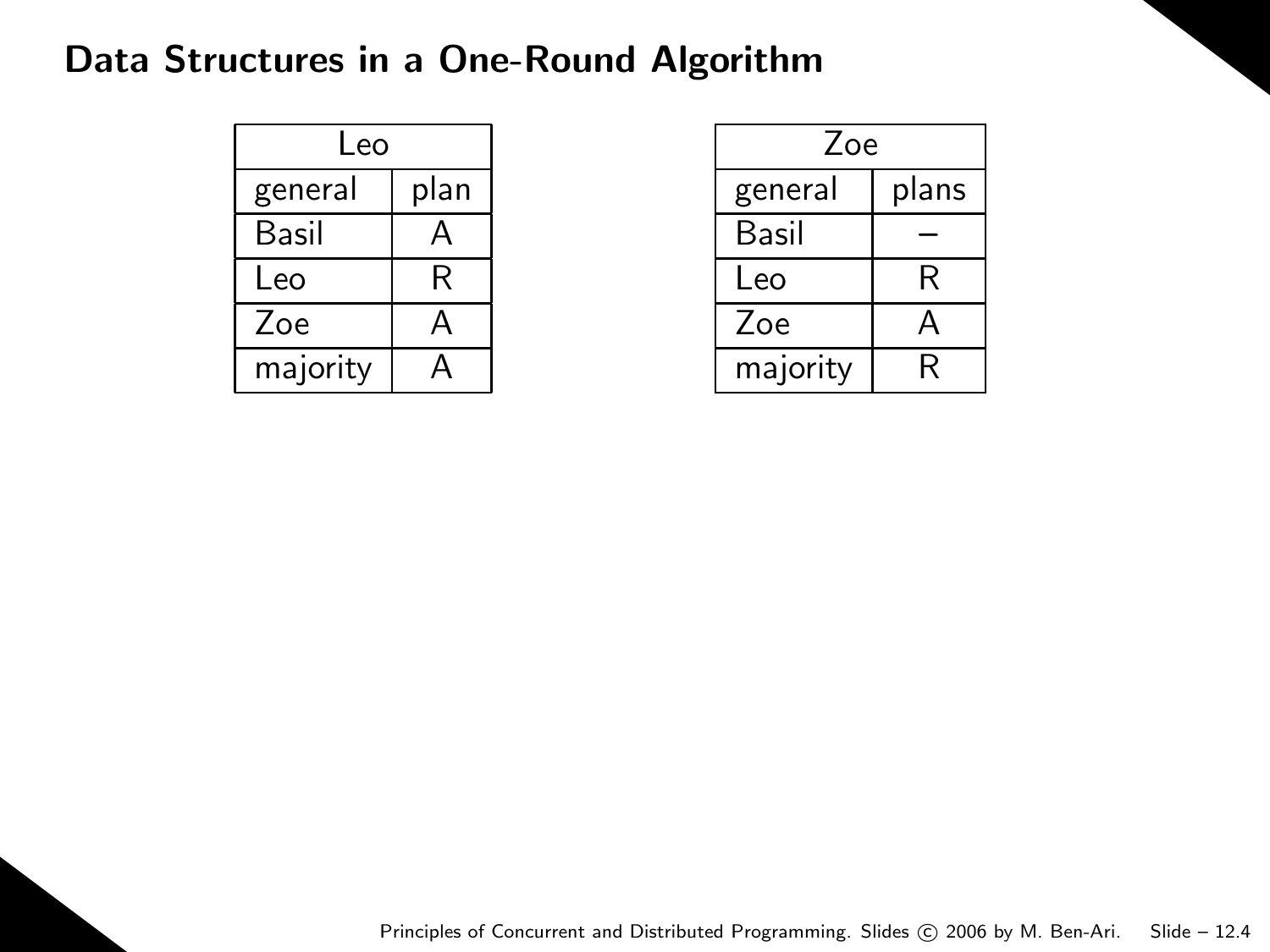| Algorithm 12.2: Consensus - Byzantine Generals algorithm                                                      |  |  |  |  |
|---------------------------------------------------------------------------------------------------------------|--|--|--|--|
| planType finalPlan                                                                                            |  |  |  |  |
| planType array [generals] plan, majority Plan                                                                 |  |  |  |  |
| planType array [generals, generals] reported Plan                                                             |  |  |  |  |
| $p1:$ plan[myID] $\leftarrow$ chooseAttackOrRetreat                                                           |  |  |  |  |
| for all <i>other</i> generals G<br>$//$ First round<br>$p2$ :                                                 |  |  |  |  |
| send(G, myID, plan(myID])<br>$p3$ :                                                                           |  |  |  |  |
| p4: for all <i>other</i> generals G                                                                           |  |  |  |  |
| $\mathsf{receive}(G, \mathsf{plan}[G])$<br>p5:                                                                |  |  |  |  |
| for all <i>other</i> generals G<br>$//$ Second round<br>p6:                                                   |  |  |  |  |
| for all <i>other</i> generals G' except G<br>$p7$ :                                                           |  |  |  |  |
| send(G', myID, G, plan[G])<br>p8:                                                                             |  |  |  |  |
| p9: for all <i>other</i> generals G                                                                           |  |  |  |  |
| p10: for all <i>other</i> generals G' except G                                                                |  |  |  |  |
| receive(G, G', reportedPlan $[G, G']$ )<br>$p11$ :                                                            |  |  |  |  |
| p12: for all <i>other</i> generals G<br>$//$ First vote                                                       |  |  |  |  |
| $\mathsf{majorityPlan[G]} \leftarrow \mathsf{majority(plan[G]} \cup \mathsf{reportedPlan[*},\,G])$<br>$p13$ : |  |  |  |  |
| $p14$ : majorityPlan[myID] $\leftarrow$ plan[myID]<br>// Second vote                                          |  |  |  |  |
| $p15$ : finalPlan $\leftarrow$ majority(majorityPlan)                                                         |  |  |  |  |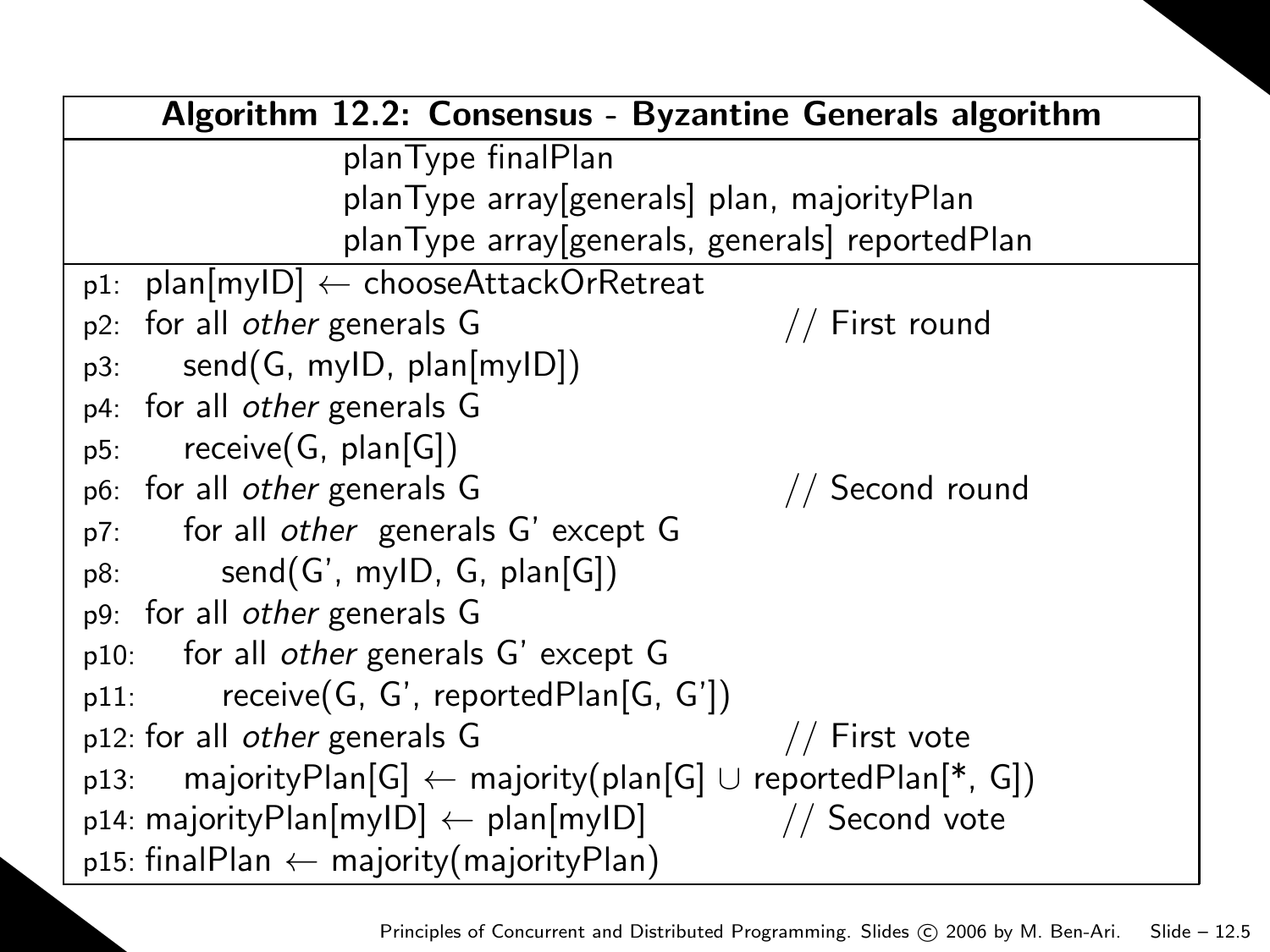# Crash Failure - First Scenario (Leo)

| Leo          |      |              |     |              |  |
|--------------|------|--------------|-----|--------------|--|
| general      | plan | reported by  |     | majority     |  |
|              |      | <b>Basil</b> | Zoe |              |  |
| <b>Basil</b> |      |              |     |              |  |
| Leo          | R    |              |     | $\mathbf{R}$ |  |
| Zoe          |      |              |     |              |  |
| majority     |      |              |     |              |  |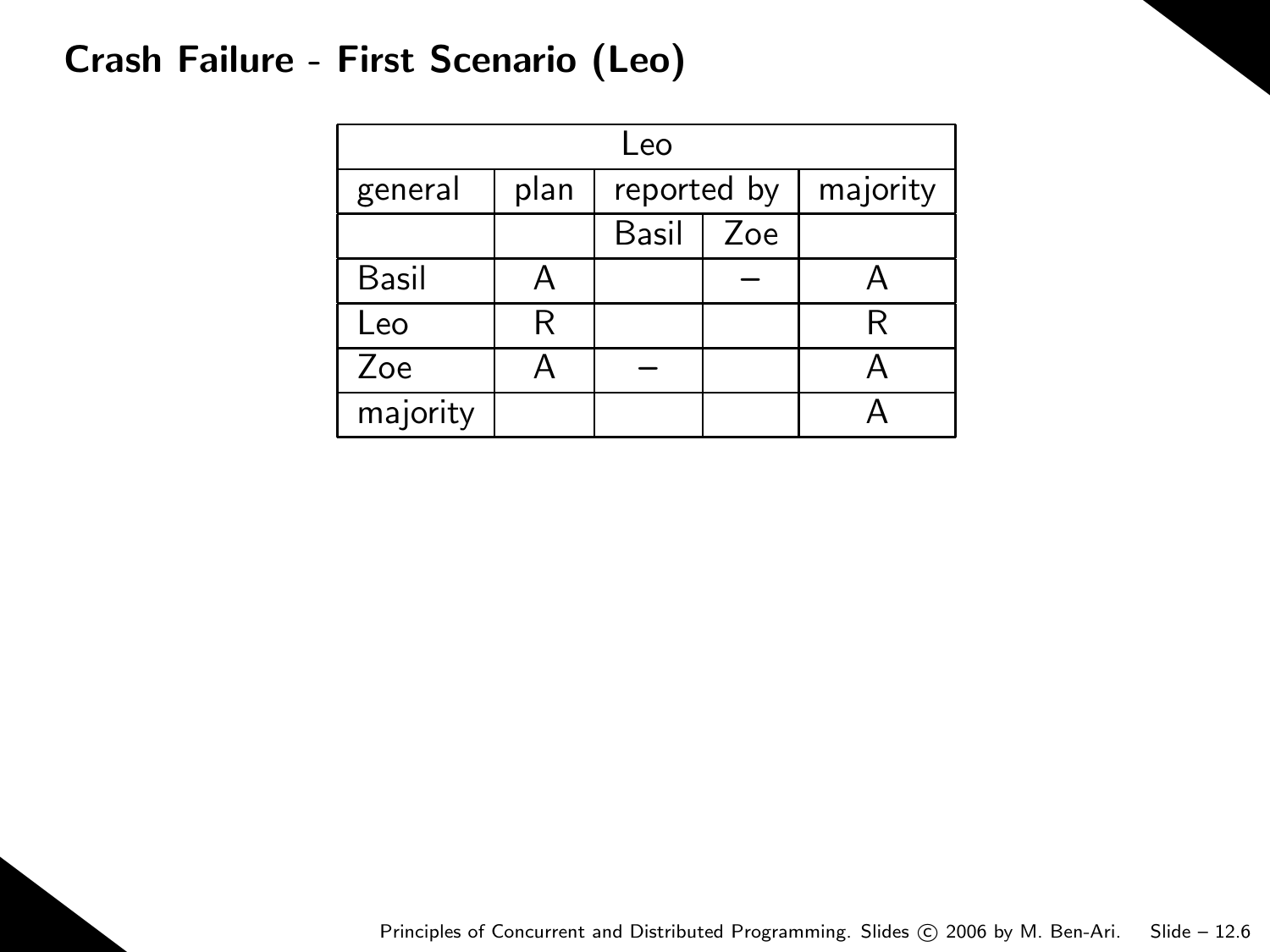# Crash Failure - First Scenario (Zoe)

| Zoe          |      |              |     |          |  |
|--------------|------|--------------|-----|----------|--|
| general      | plan | reported by  |     | majority |  |
|              |      | <b>Basil</b> | Leo |          |  |
| <b>Basil</b> |      |              |     |          |  |
| Leo          | R    |              |     | К        |  |
| Zoe          |      |              |     |          |  |
| majority     |      |              |     |          |  |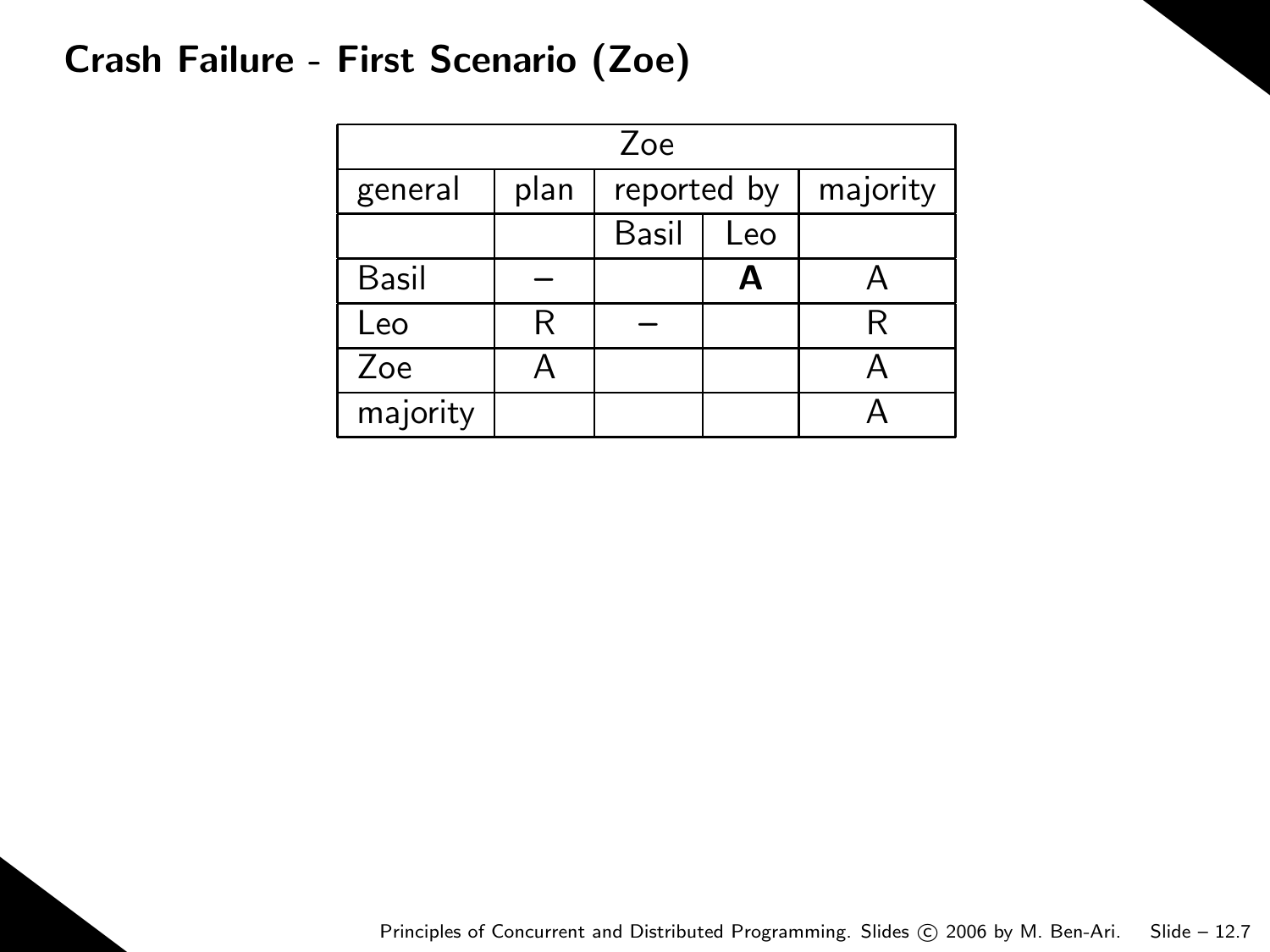## Crash Failure - Second Scenario (Leo)

| Leo          |      |              |     |          |  |
|--------------|------|--------------|-----|----------|--|
| general      | plan | reported by  |     | majority |  |
|              |      | <b>Basil</b> | Zoe |          |  |
| <b>Basil</b> |      |              |     |          |  |
| Leo          | R    |              |     | R        |  |
| Zoe          |      |              |     |          |  |
| majority     |      |              |     |          |  |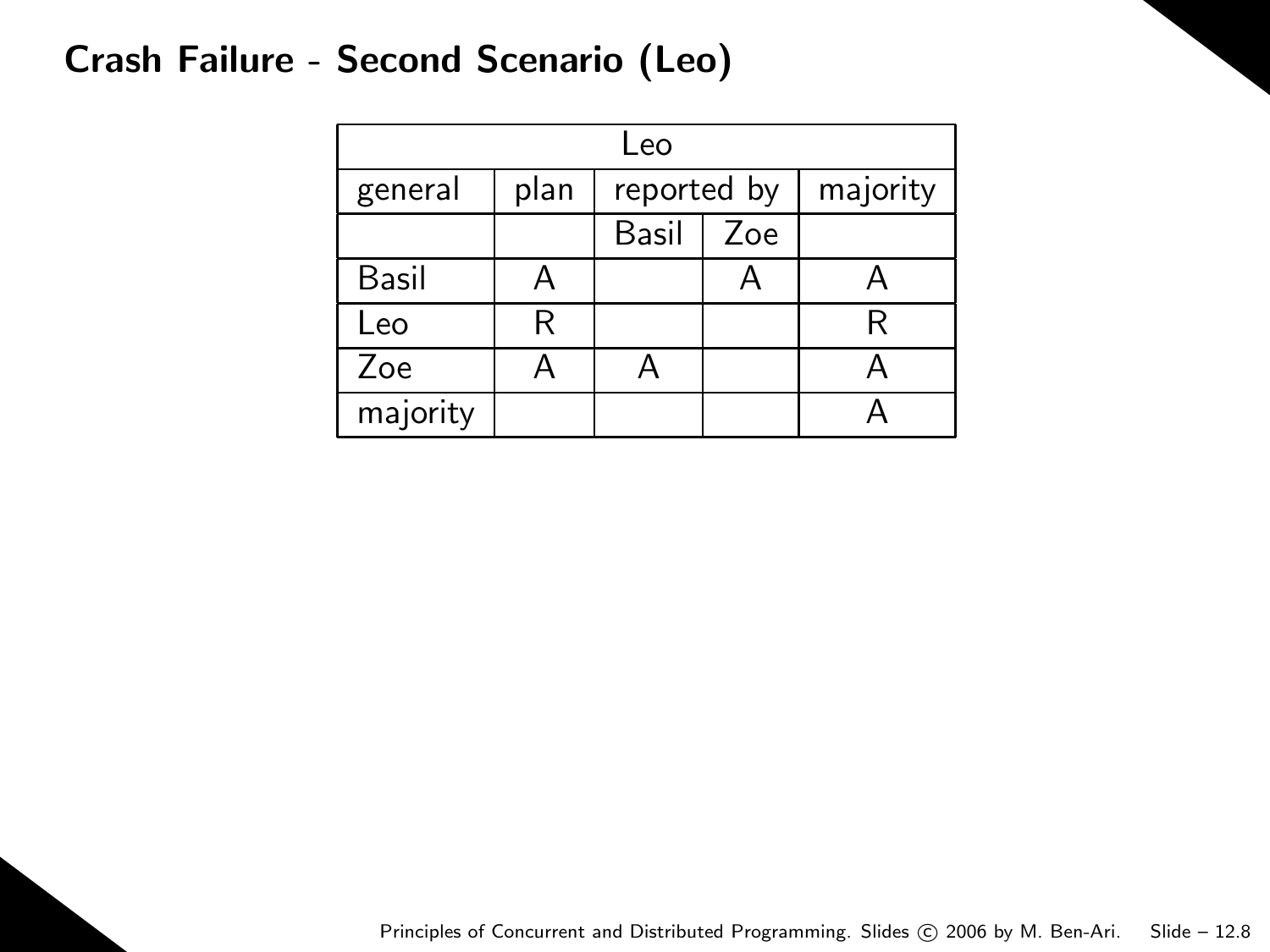## Crash Failure - Second Scenario (Zoe)

| Zoe          |      |              |     |          |  |
|--------------|------|--------------|-----|----------|--|
| general      | plan | reported by  |     | majority |  |
|              |      | <b>Basil</b> | Leo |          |  |
| <b>Basil</b> |      |              |     |          |  |
| Leo          | R    |              |     |          |  |
| Zoe          |      |              |     |          |  |
| majority     |      |              |     |          |  |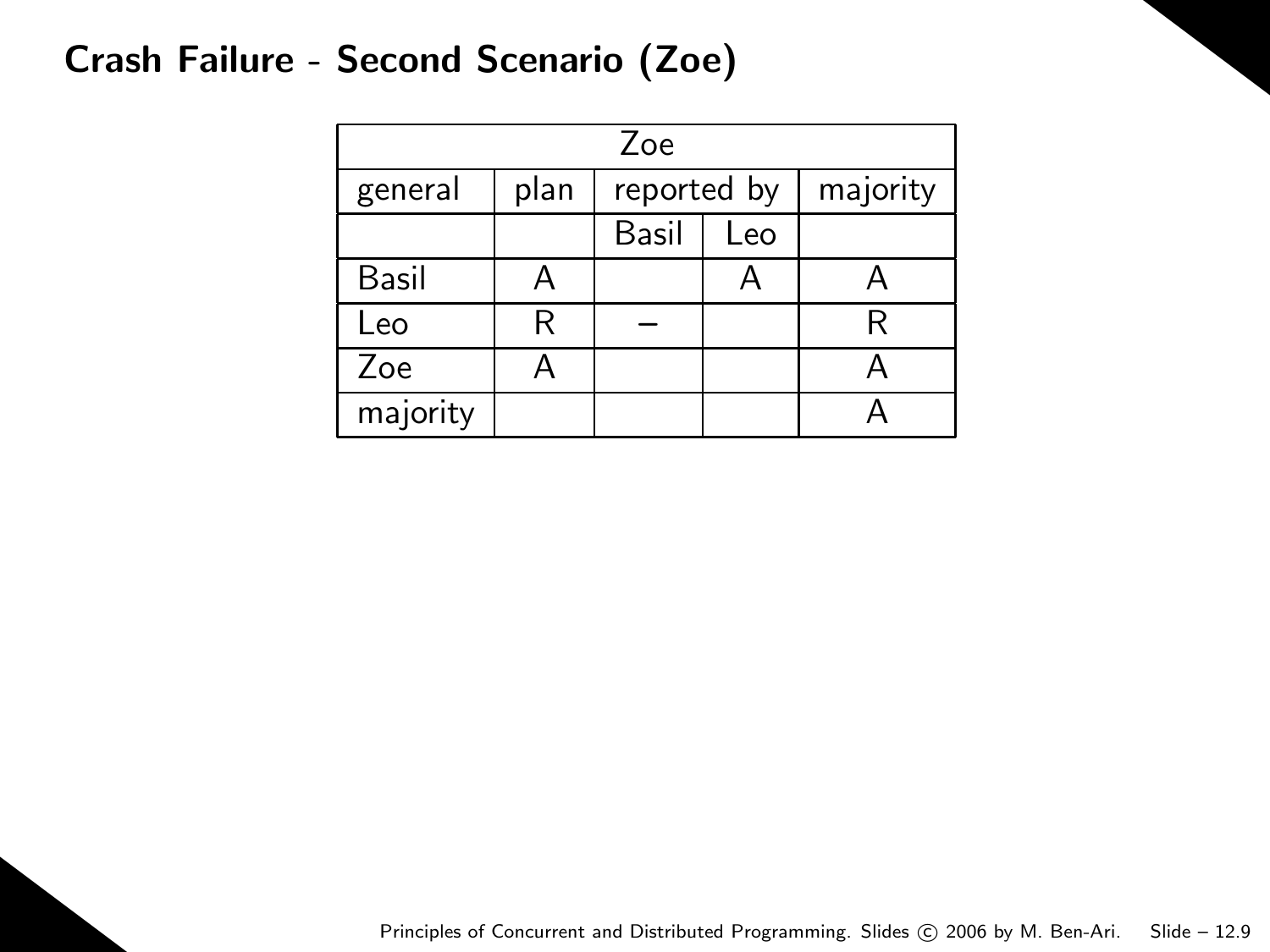Knowledge Tree about Basil - First Scenario

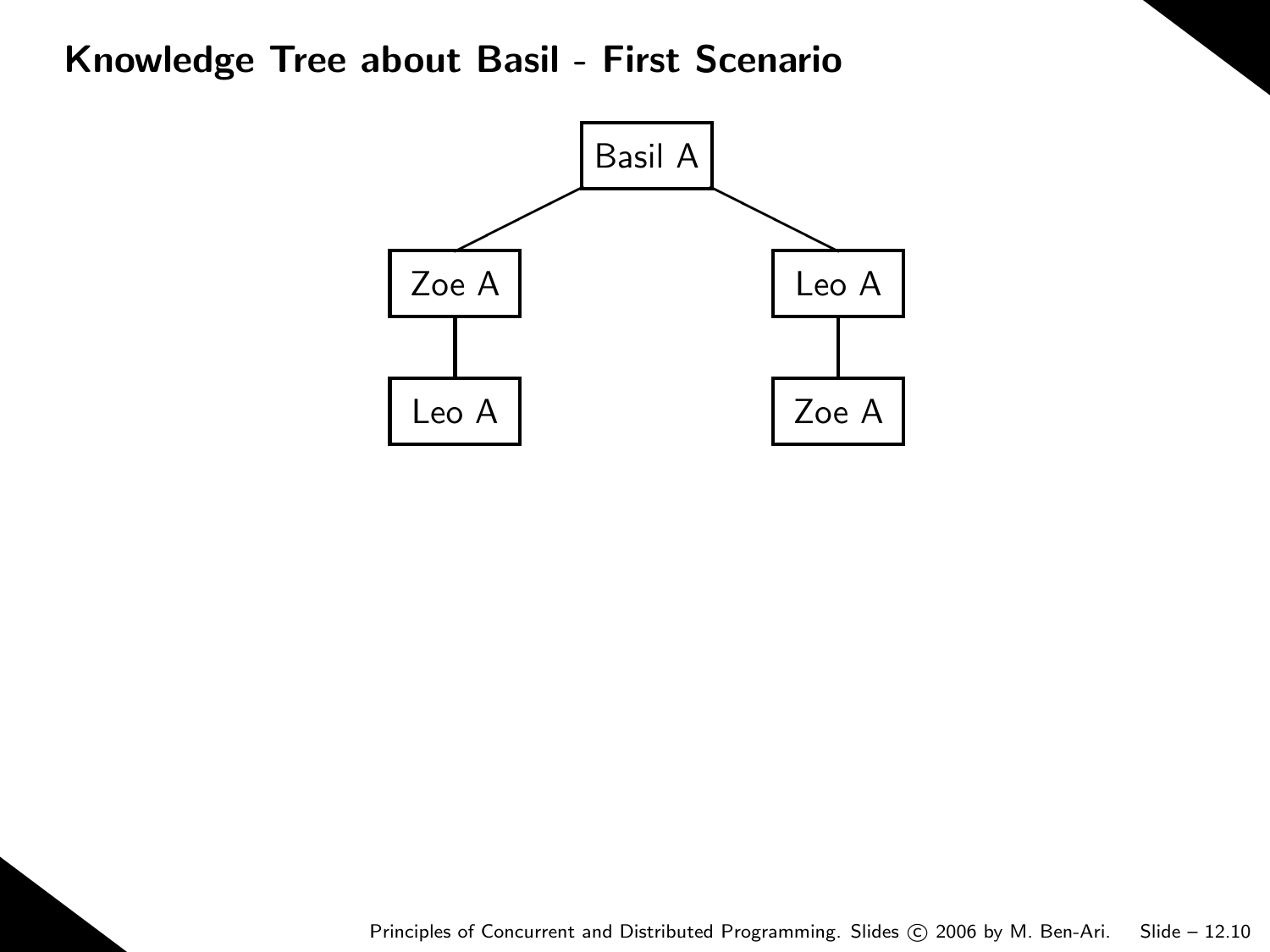Knowledge Tree about Basil - Second Scenario



Principles of Concurrent and Distributed Programming. Slides © 2006 by M. Ben-Ari. Slide - 12.11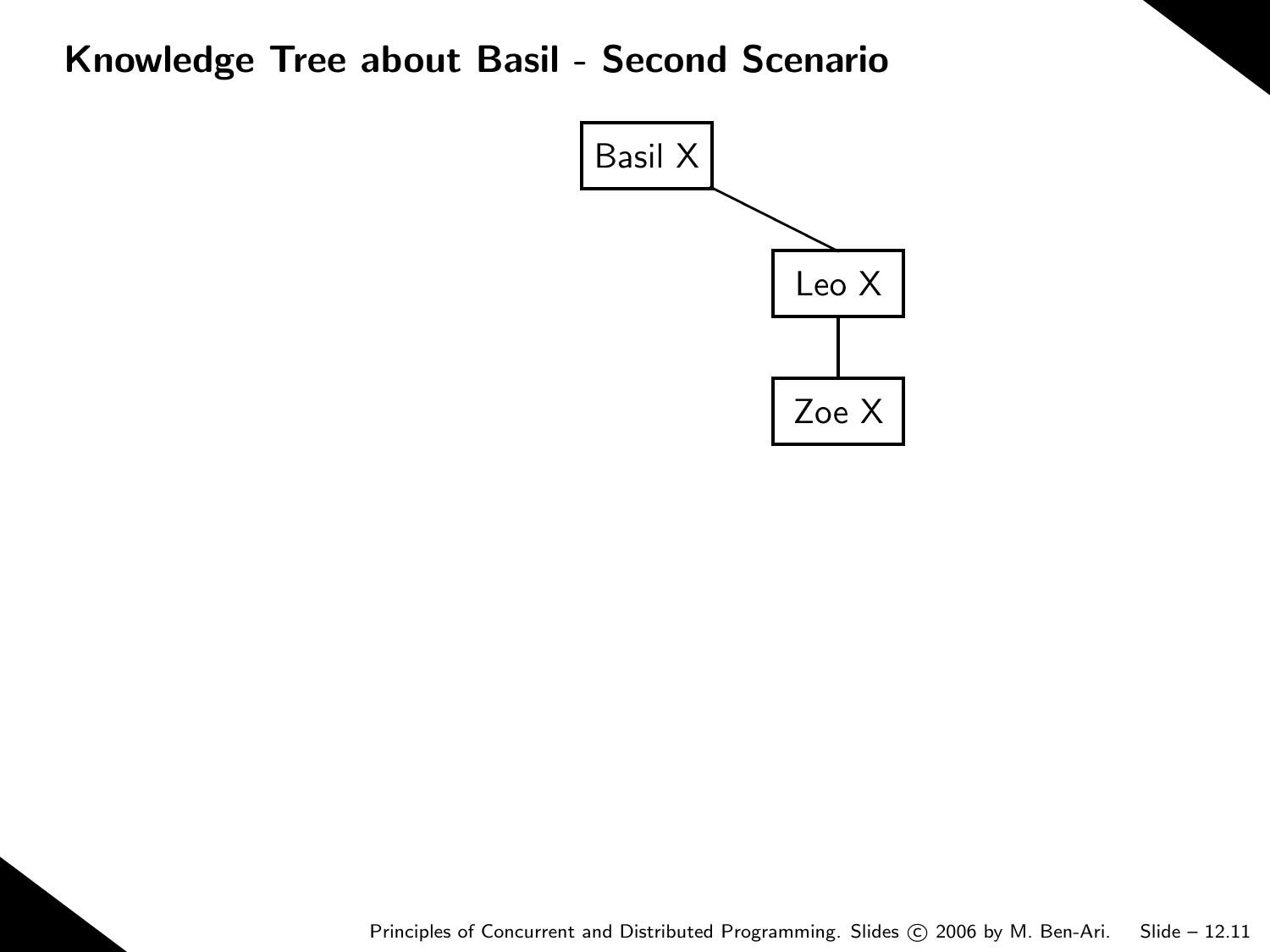## Knowledge Tree about Leo

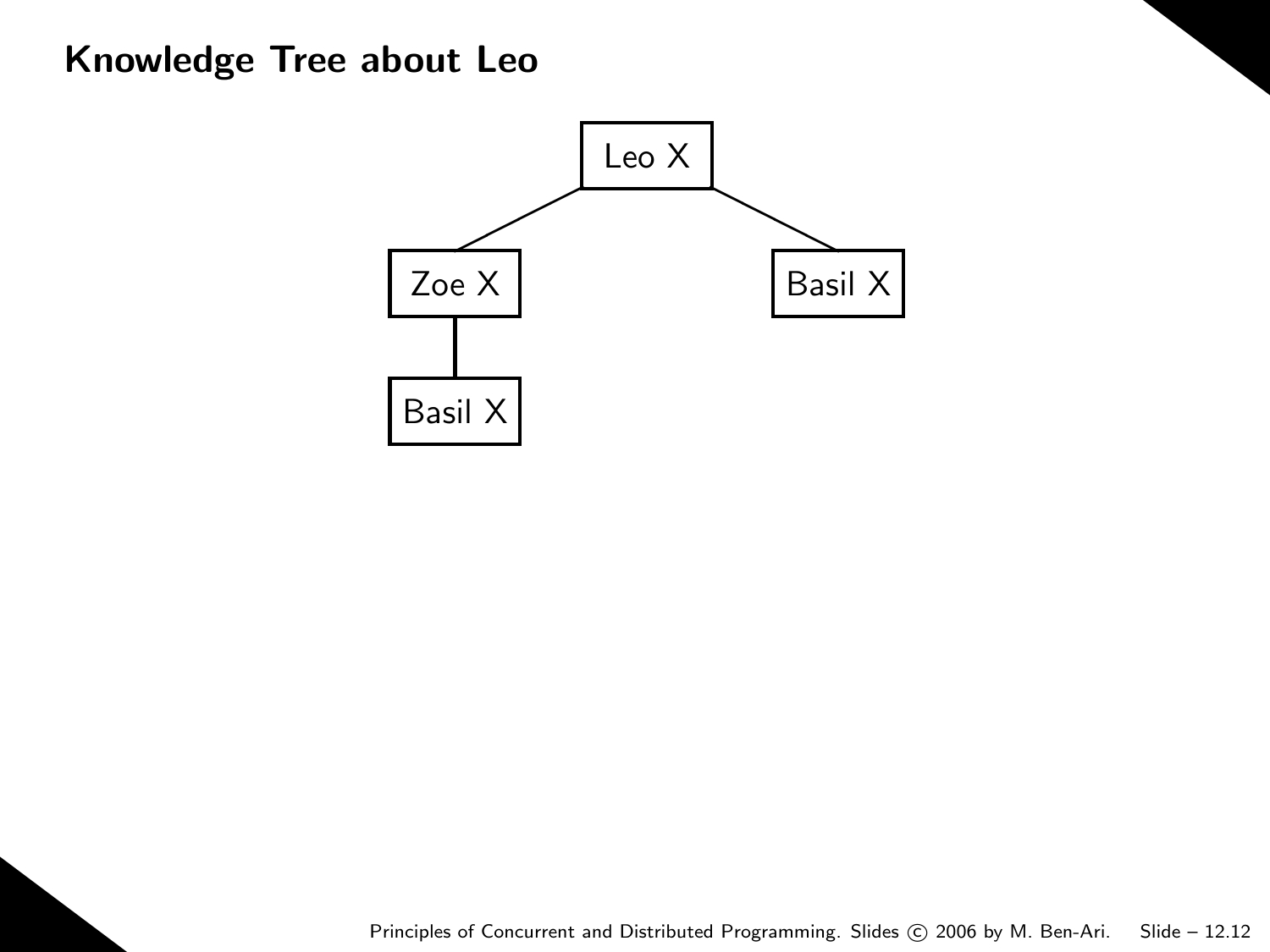Byzantine Failure with Three Generals

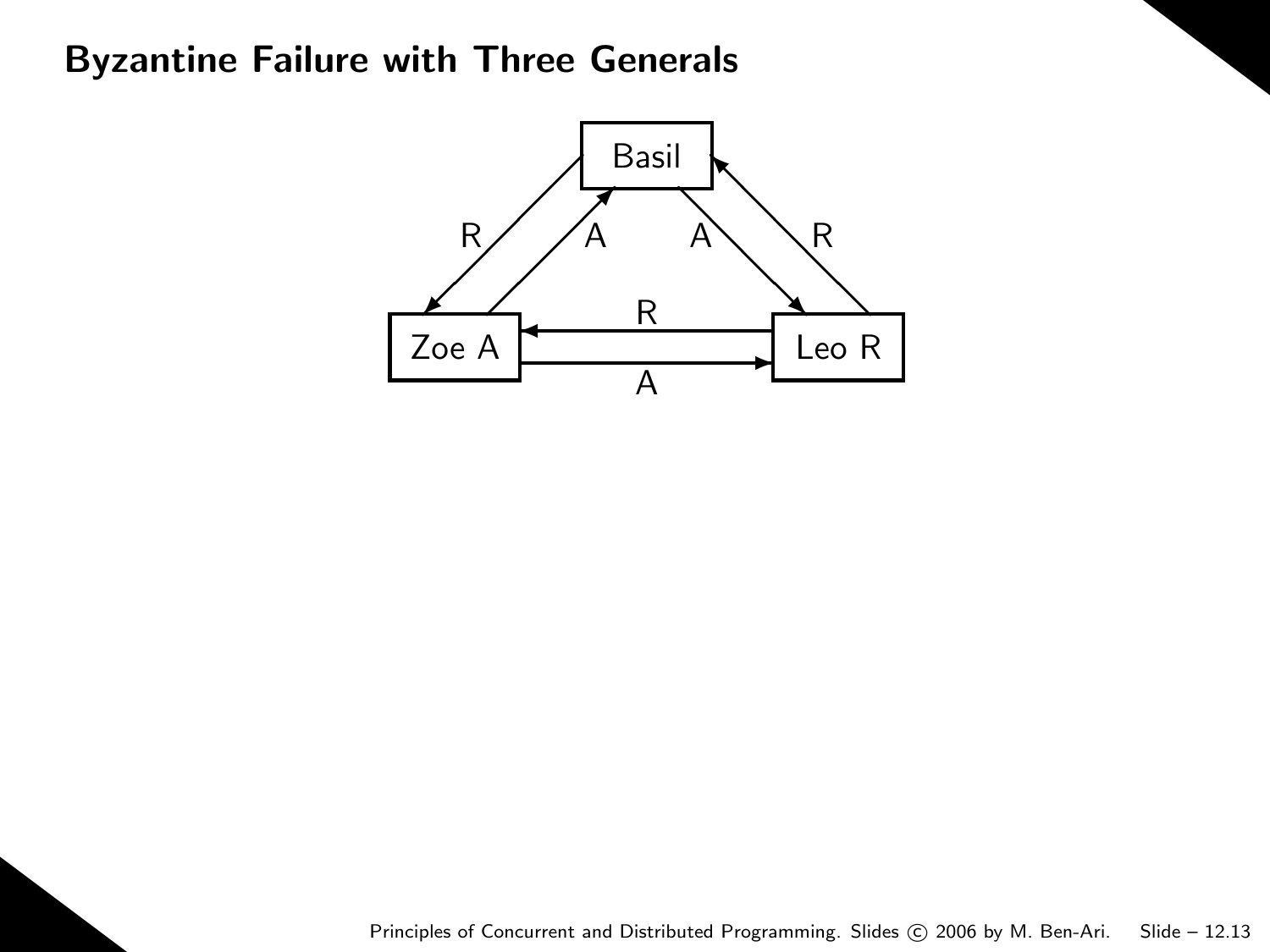## Data Stuctures for Leo and Zoe After First Round

| Leo      |             |  |  |
|----------|-------------|--|--|
| general  | plans       |  |  |
| Basil    |             |  |  |
| Leo      | $\mathsf R$ |  |  |
| Zoe      |             |  |  |
| majority |             |  |  |

| Zoe      |       |  |  |
|----------|-------|--|--|
| general  | plans |  |  |
| Basil    | R     |  |  |
| Leo      | R     |  |  |
| Zoe      |       |  |  |
| majority | R     |  |  |

Principles of Concurrent and Distributed Programming. Slides  $\copyright$  2006 by M. Ben-Ari.  $\hspace{0.1cm}$  Slide  $-$  12.14  $\hspace{0.1cm}$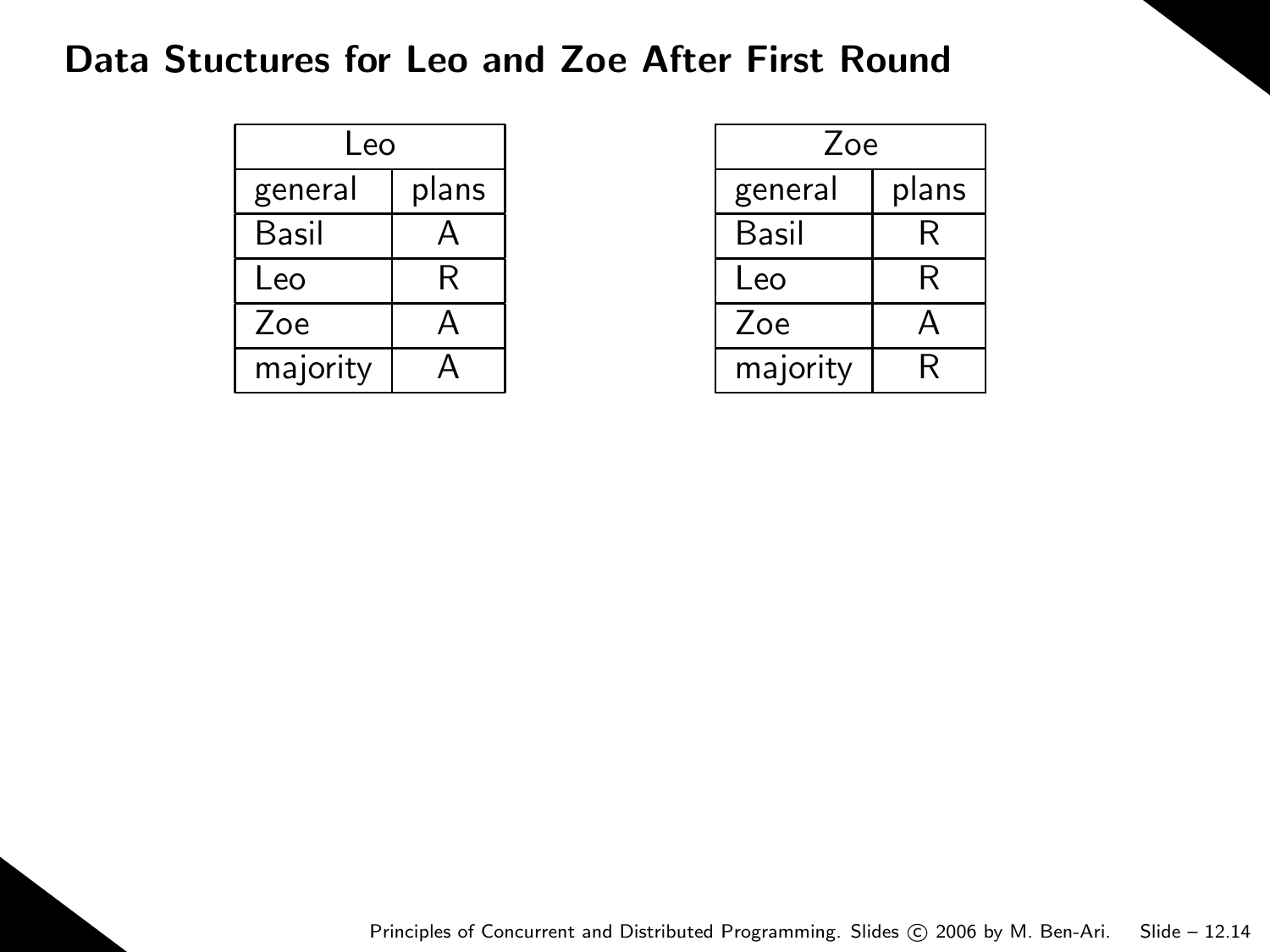## Data Stuctures for Leo After Second Round

| Leo          |       |              |     |          |  |
|--------------|-------|--------------|-----|----------|--|
| general      | plans | reported by  |     | majority |  |
|              |       | <b>Basil</b> | Zoe |          |  |
| <b>Basil</b> |       |              |     |          |  |
| Leo          | R     |              |     | R        |  |
| Zoe          |       | R            |     |          |  |
| majority     |       |              |     |          |  |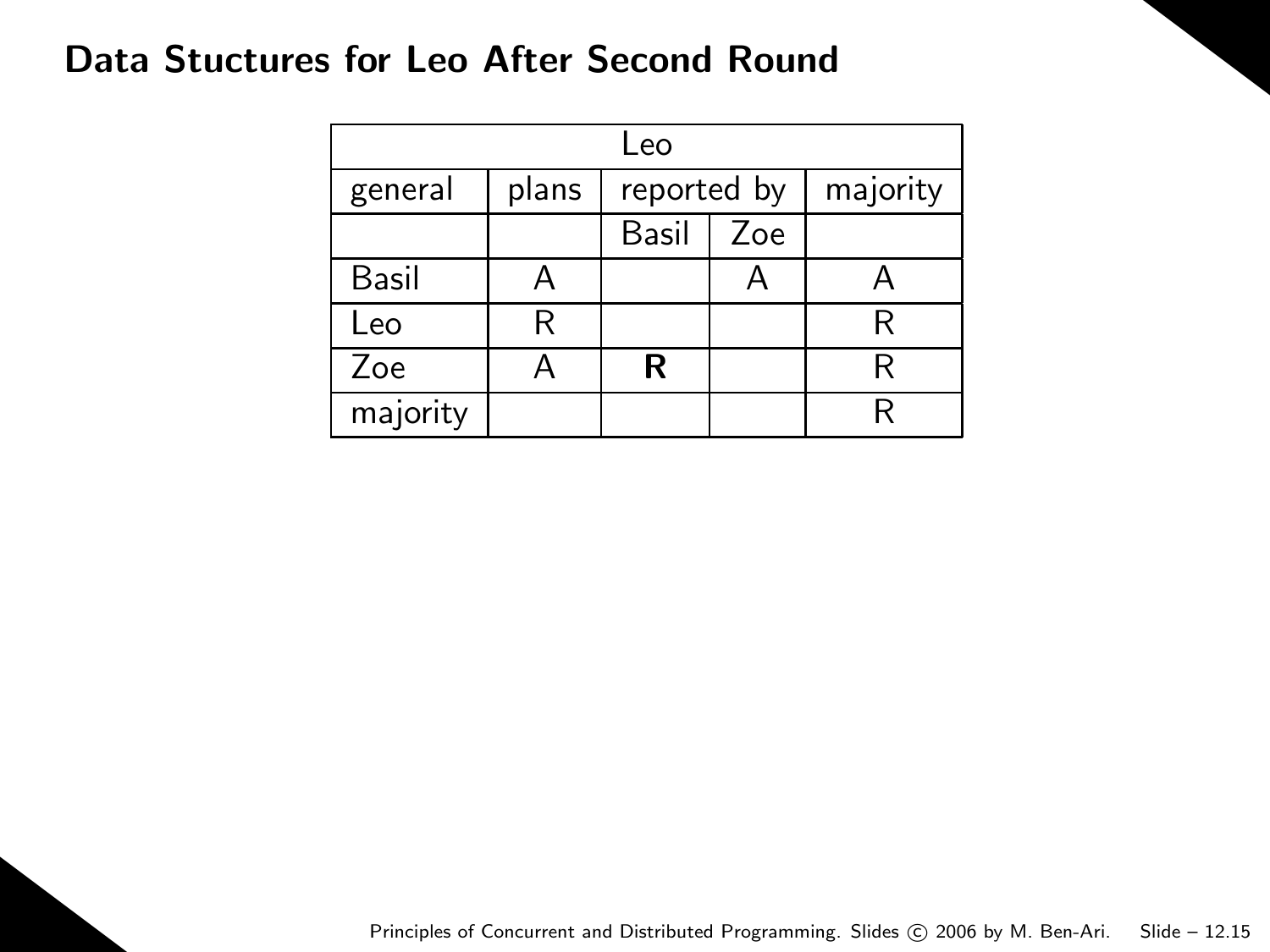## Data Stuctures for Zoe After Second Round

| Zoe          |       |              |     |          |  |
|--------------|-------|--------------|-----|----------|--|
| general      | plans | reported by  |     | majority |  |
|              |       | <b>Basil</b> | Leo |          |  |
| <b>Basil</b> |       |              |     |          |  |
| Leo          | R     | R            |     | R        |  |
| Zoe          |       |              |     |          |  |
| majority     |       |              |     |          |  |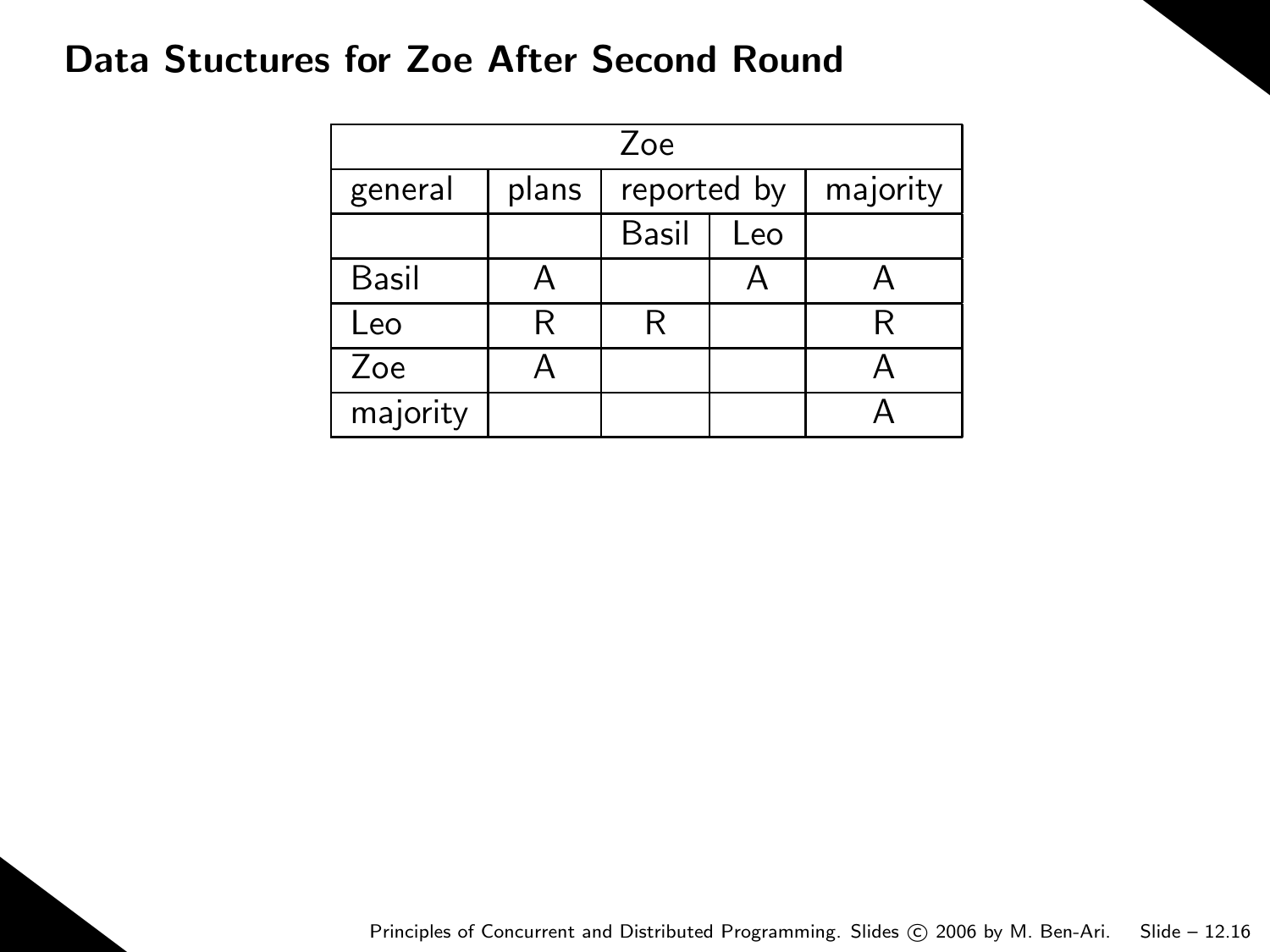#### Knowledge Tree About Zoe

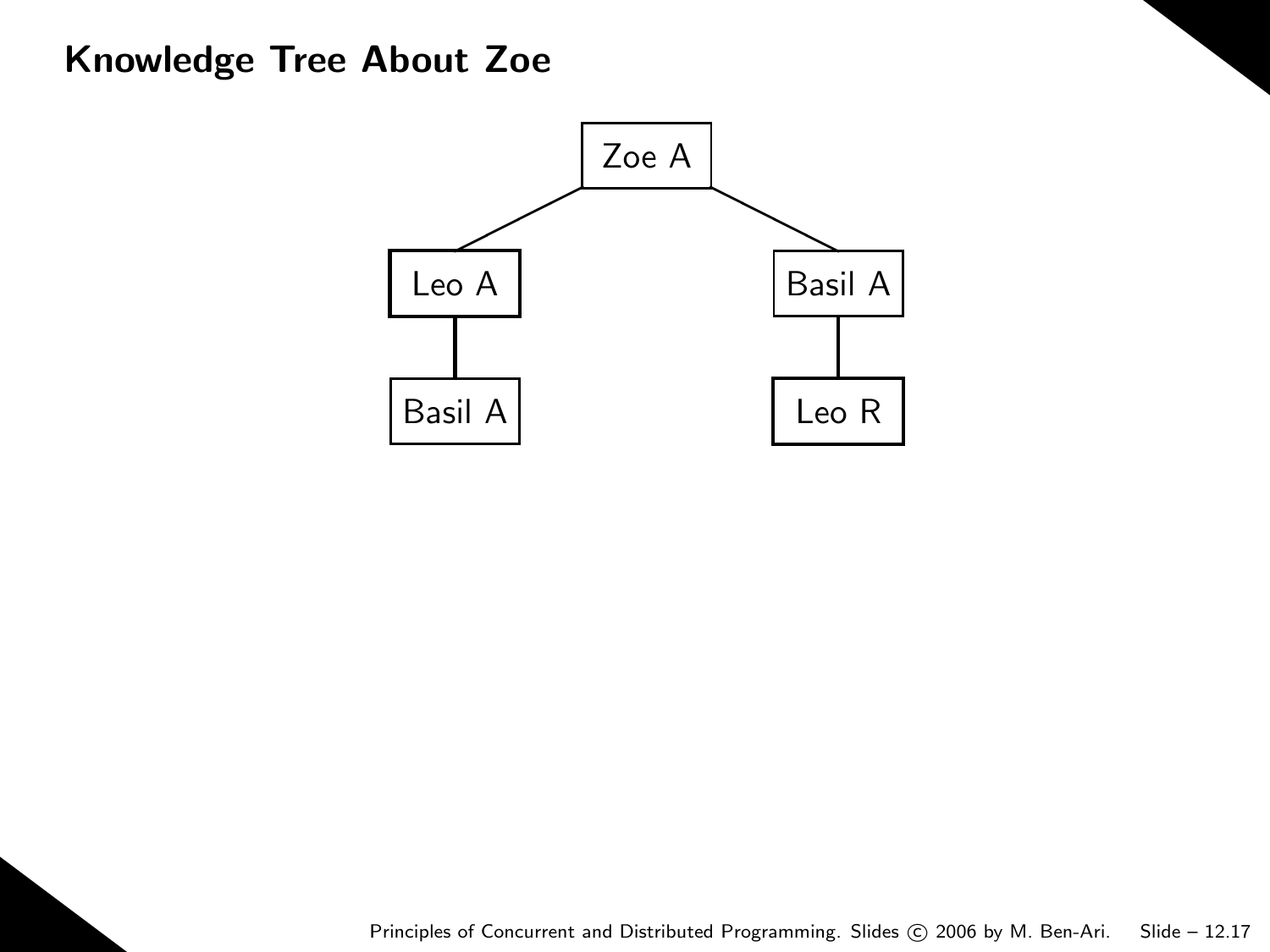### Four Generals: Data Structure of Basil (1)

| <b>Basil</b> |      |      |             |   |          |
|--------------|------|------|-------------|---|----------|
| general      | plan |      | reported by |   | majority |
|              |      | John | Zoe<br>Leo  |   |          |
| <b>Basil</b> |      |      |             |   |          |
| John         | A    |      | Д           | ? |          |
| Leo          | R    | R    |             | 7 | R        |
| Zoe          | 7    | 7    |             |   |          |
| majority     |      |      |             |   |          |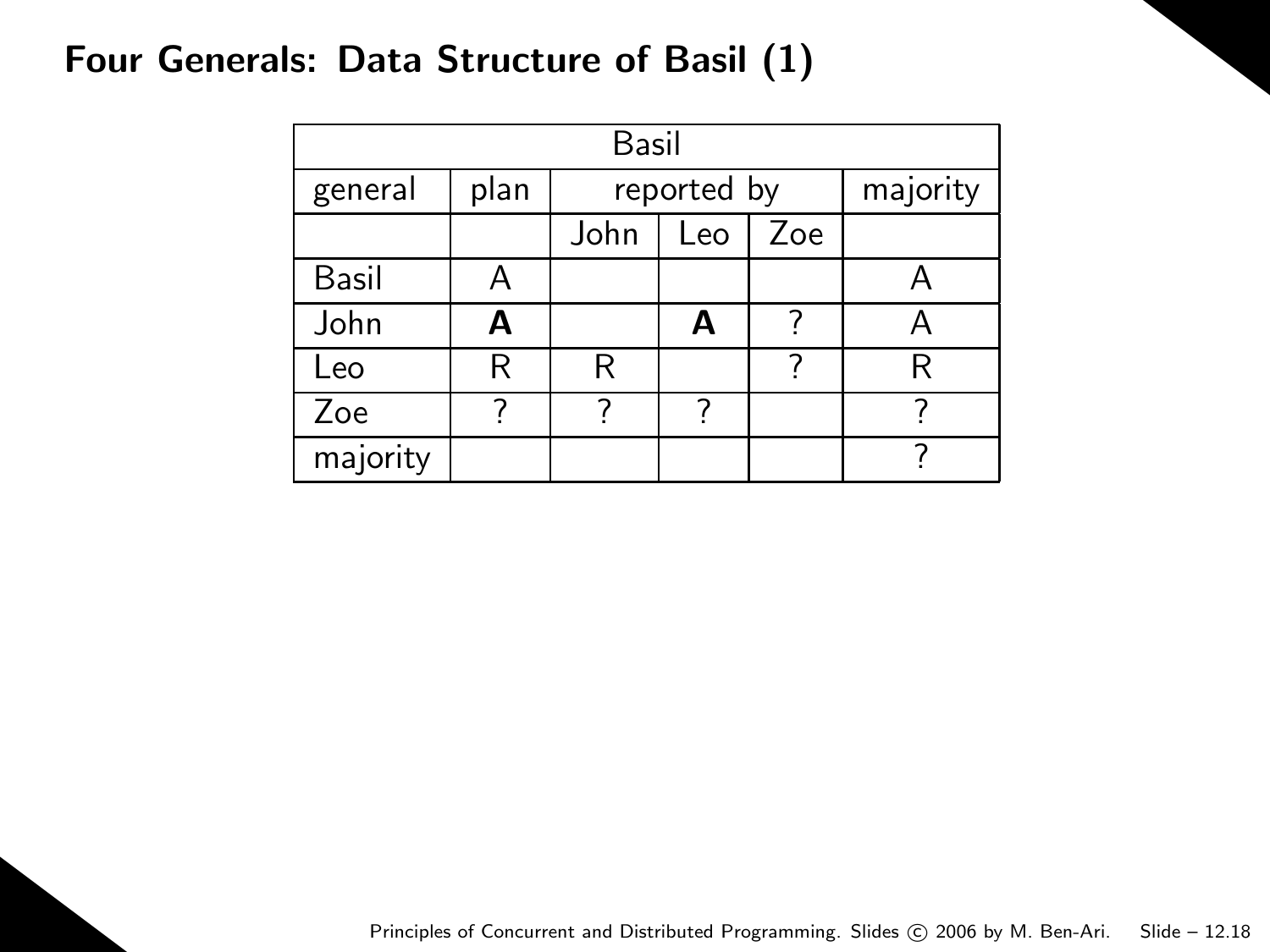## Four Generals: Data Structure of Basil (2)

|              |              | Basil       |          |     |   |
|--------------|--------------|-------------|----------|-----|---|
| general      | plans        | reported by | majority |     |   |
|              |              | John        | Leo      | Zoe |   |
| <b>Basil</b> | А            |             |          |     |   |
| John         | А            |             |          |     |   |
| Leo          | $\mathsf{R}$ | R           |          | 7   | R |
| Zoe          | R            | Д           | R        |     | R |
|              |              |             |          |     |   |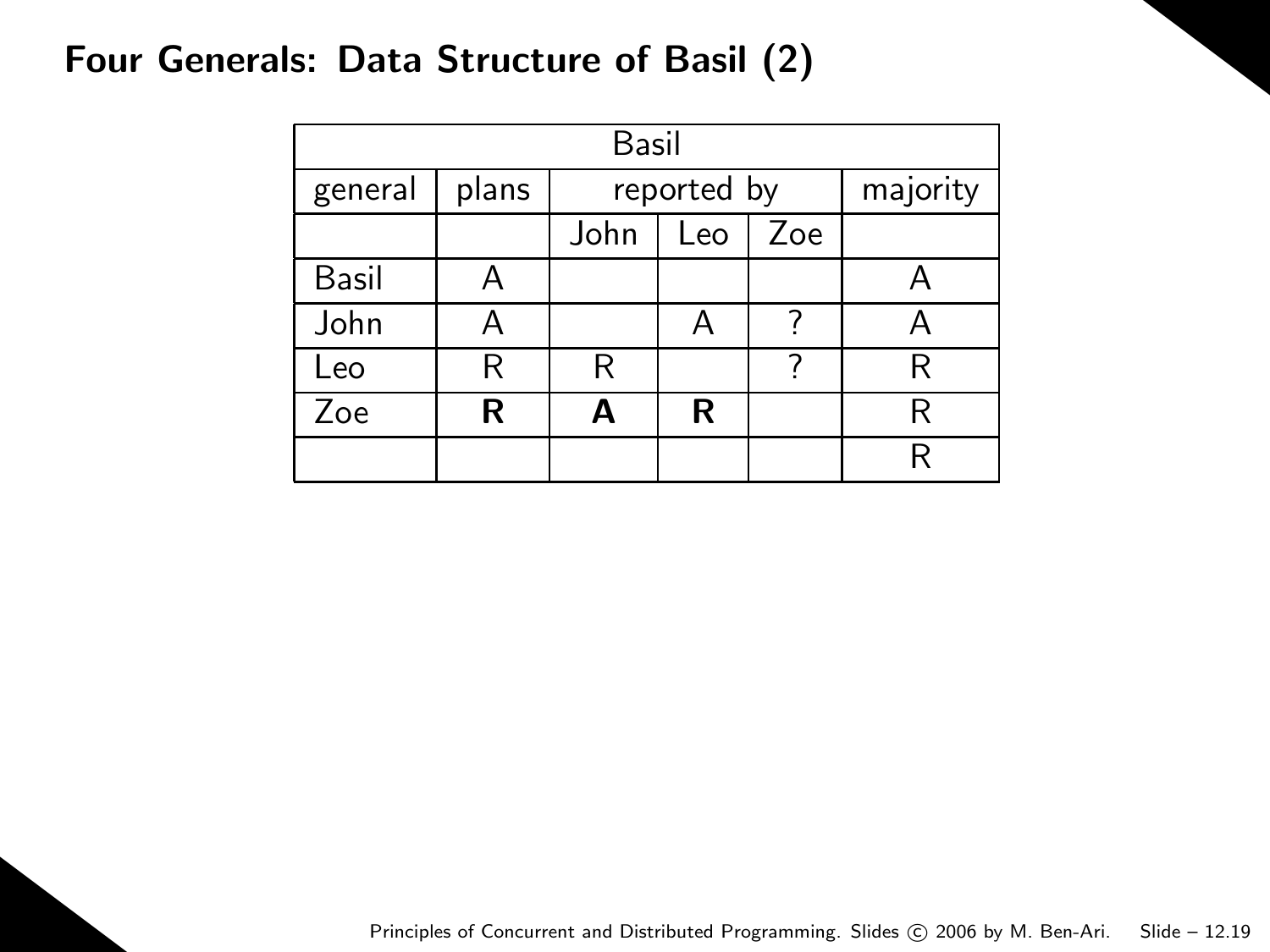Knowledge Tree About Loyal General Leo

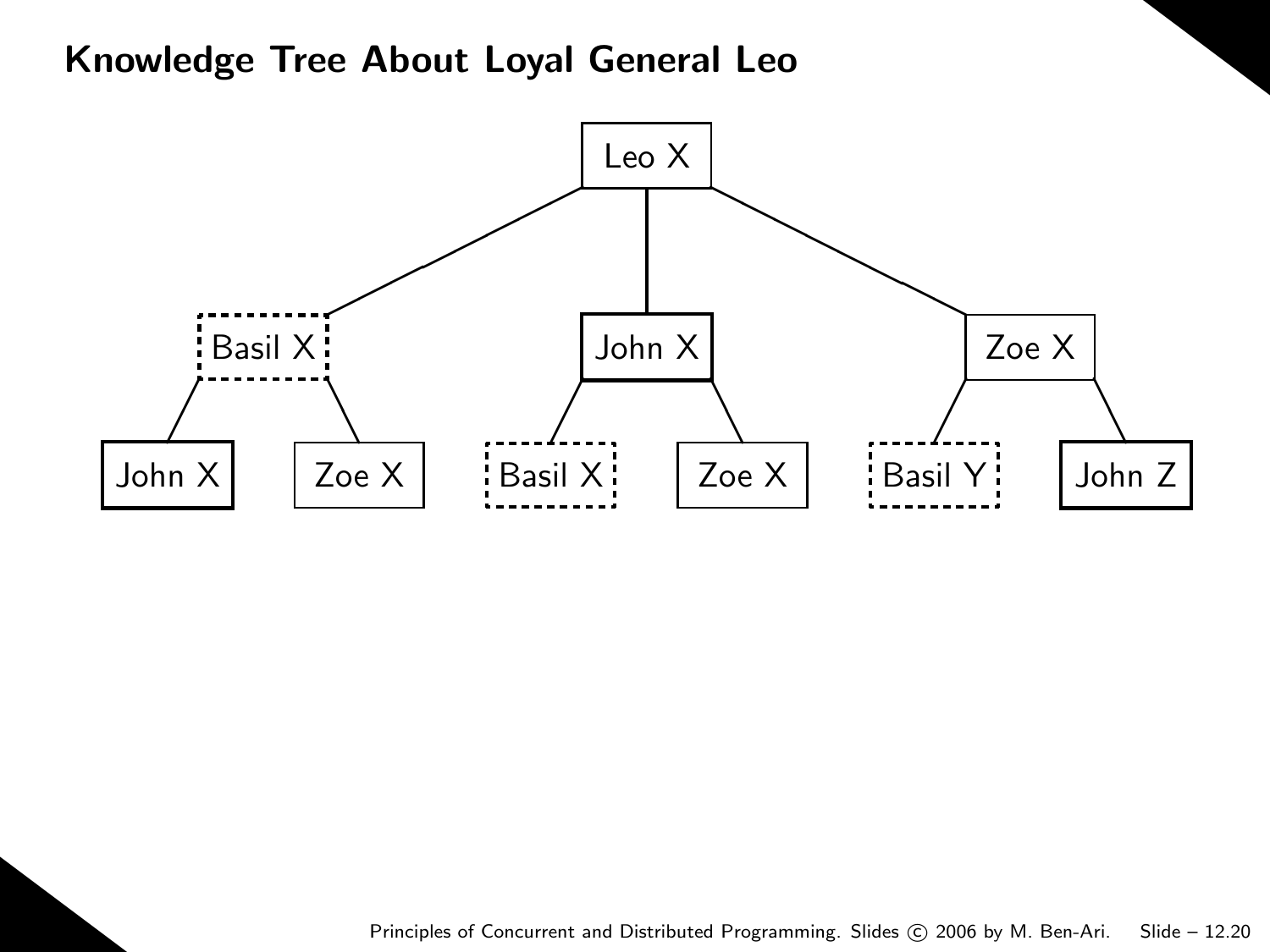## Knowledge Tree About Traitor Zoe

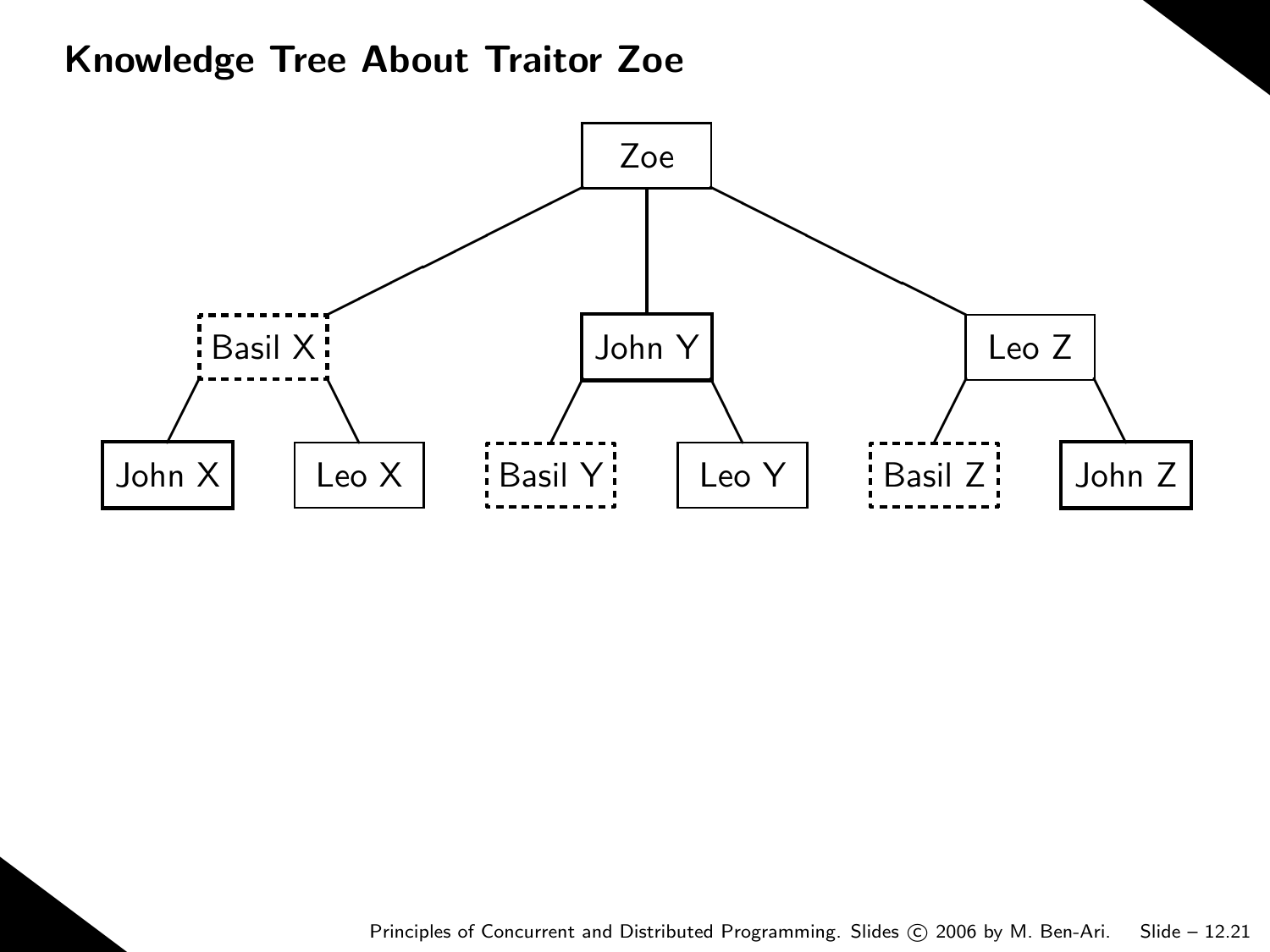## Complexity of the Byzantine Generals Algorithm

| traitors | generals | messages |
|----------|----------|----------|
|          |          | 36       |
|          |          | 392      |
| '-2      | 10       | 1790     |
|          | 13       | 5408     |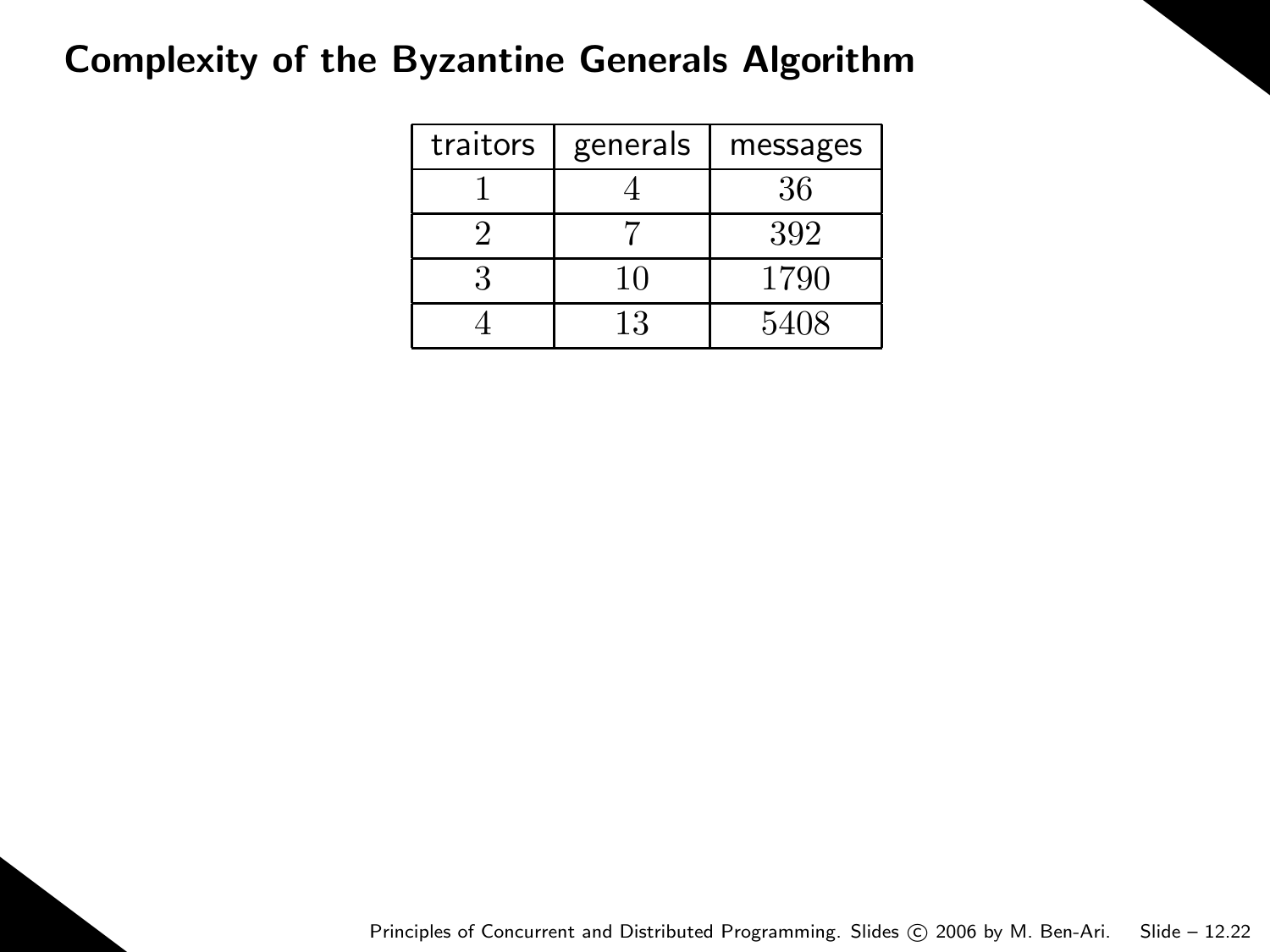|        | Algorithm 12.3: Consensus - flooding algorithm                  |
|--------|-----------------------------------------------------------------|
|        | planType finalPlan                                              |
|        | set of planType plan $\leftarrow \{$ chooseAttackOrRetreat $\}$ |
|        | set of planType receivedPlan                                    |
|        | p1: do $t+1$ times                                              |
| $p2$ : | for all <i>other</i> generals G                                 |
| p3:    | send(G, plan)                                                   |
| p4:    | for all other generals G                                        |
| p5:    | receive(G, receivedPlan)                                        |
| p6:    | plan $\leftarrow$ plan $\cup$ receivedPlan                      |
|        | $p7:$ finalPlan $\leftarrow$ majority(plan)                     |
|        |                                                                 |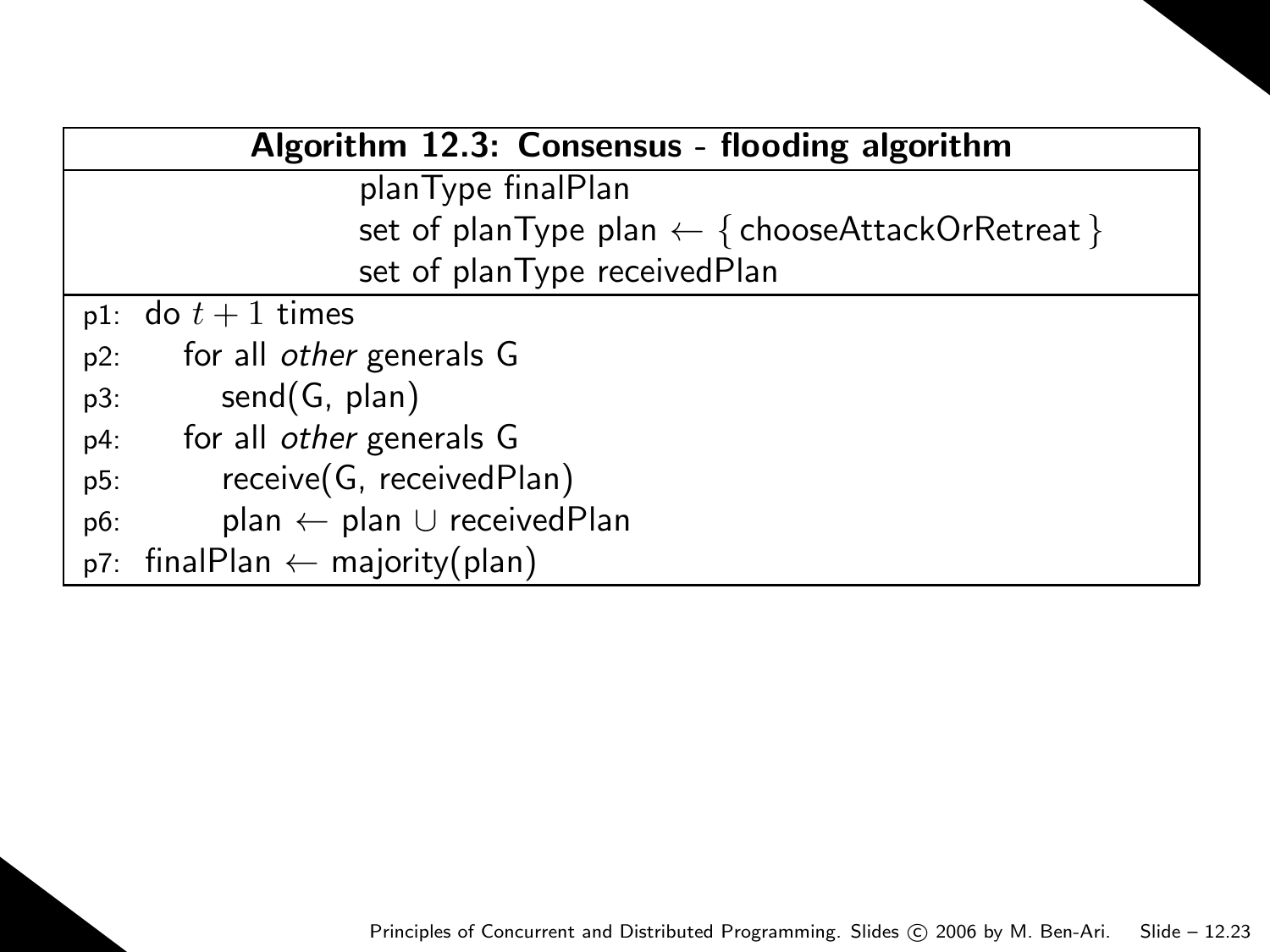# Flooding Algorithm with No Crash: Knowledge Tree About Leo

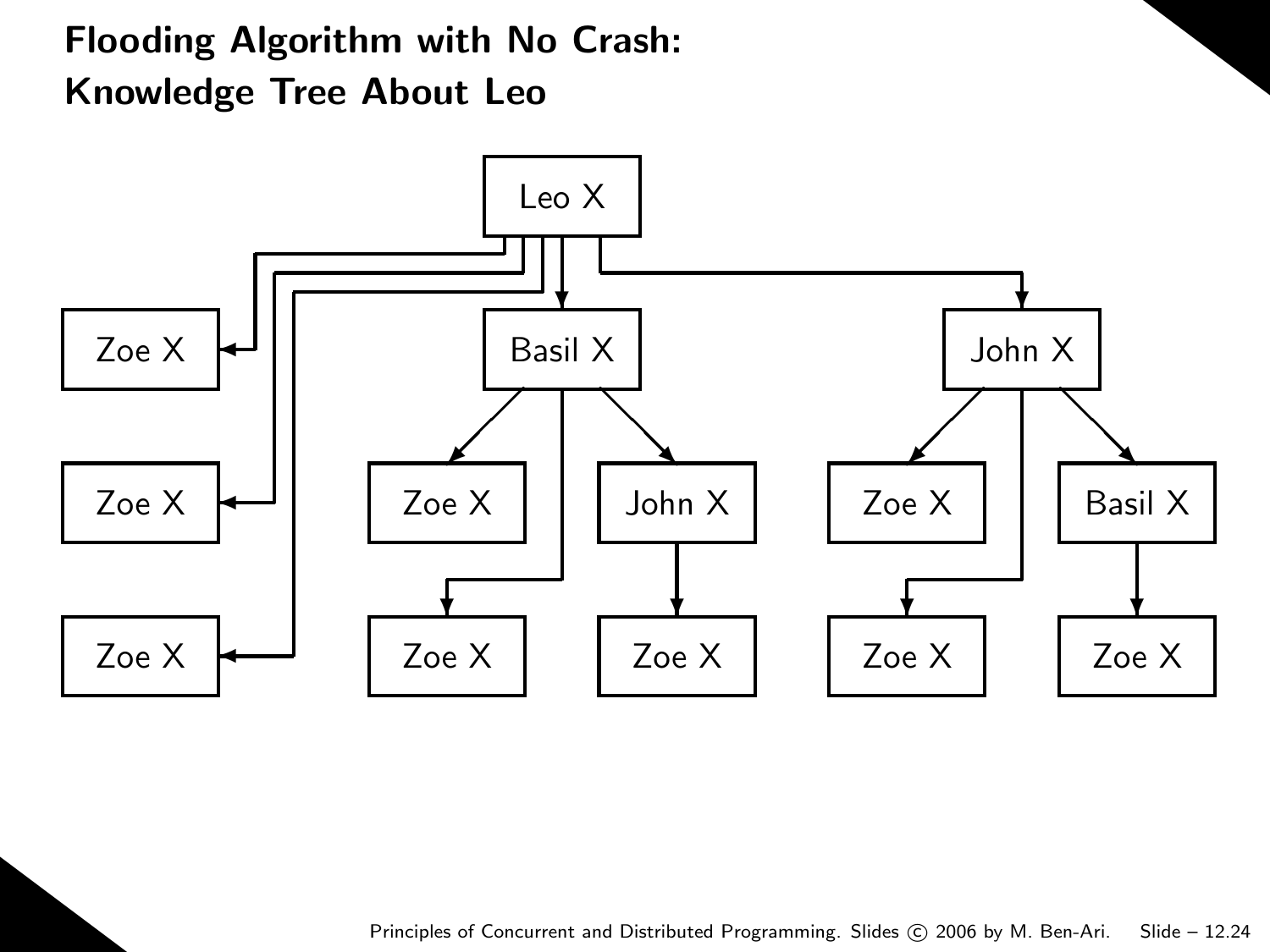**Flooding Algorithm with Crash:** Knowledge Tree About Leo (1)

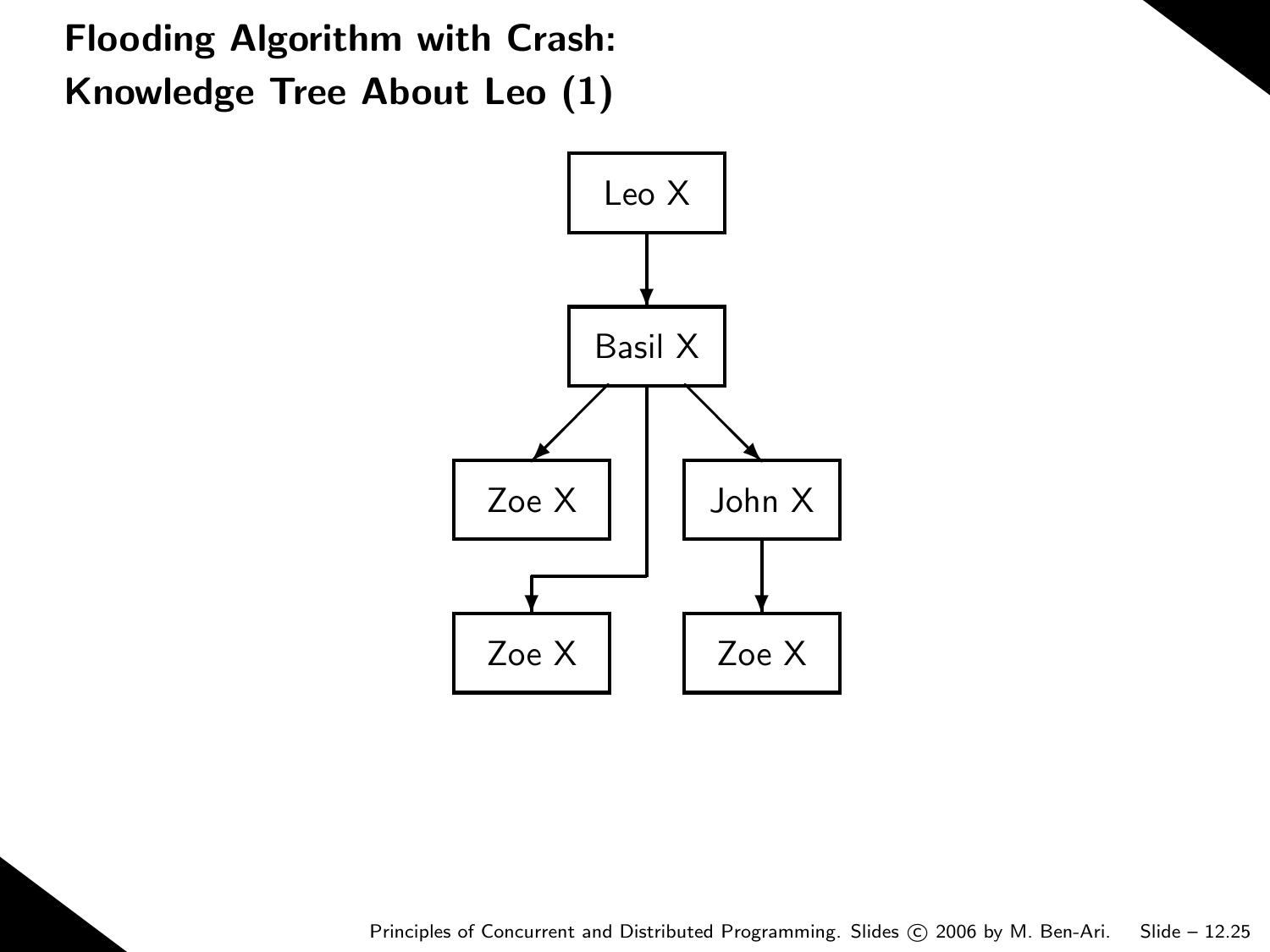**Flooding Algorithm with Crash:** Knowledge Tree About Leo (2)

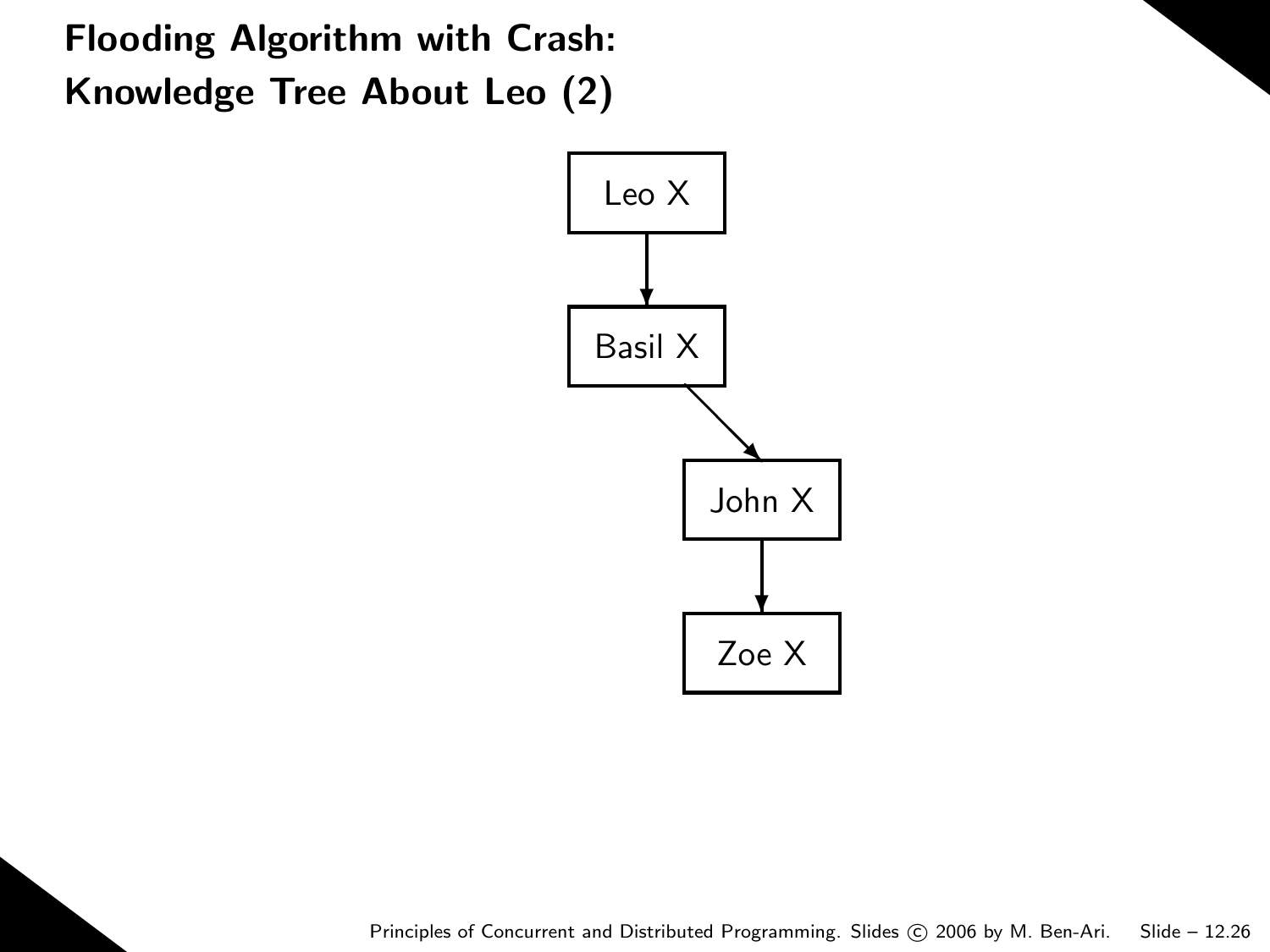| $//$ First and third rounds |
|-----------------------------|
|                             |
|                             |
|                             |
|                             |
|                             |
|                             |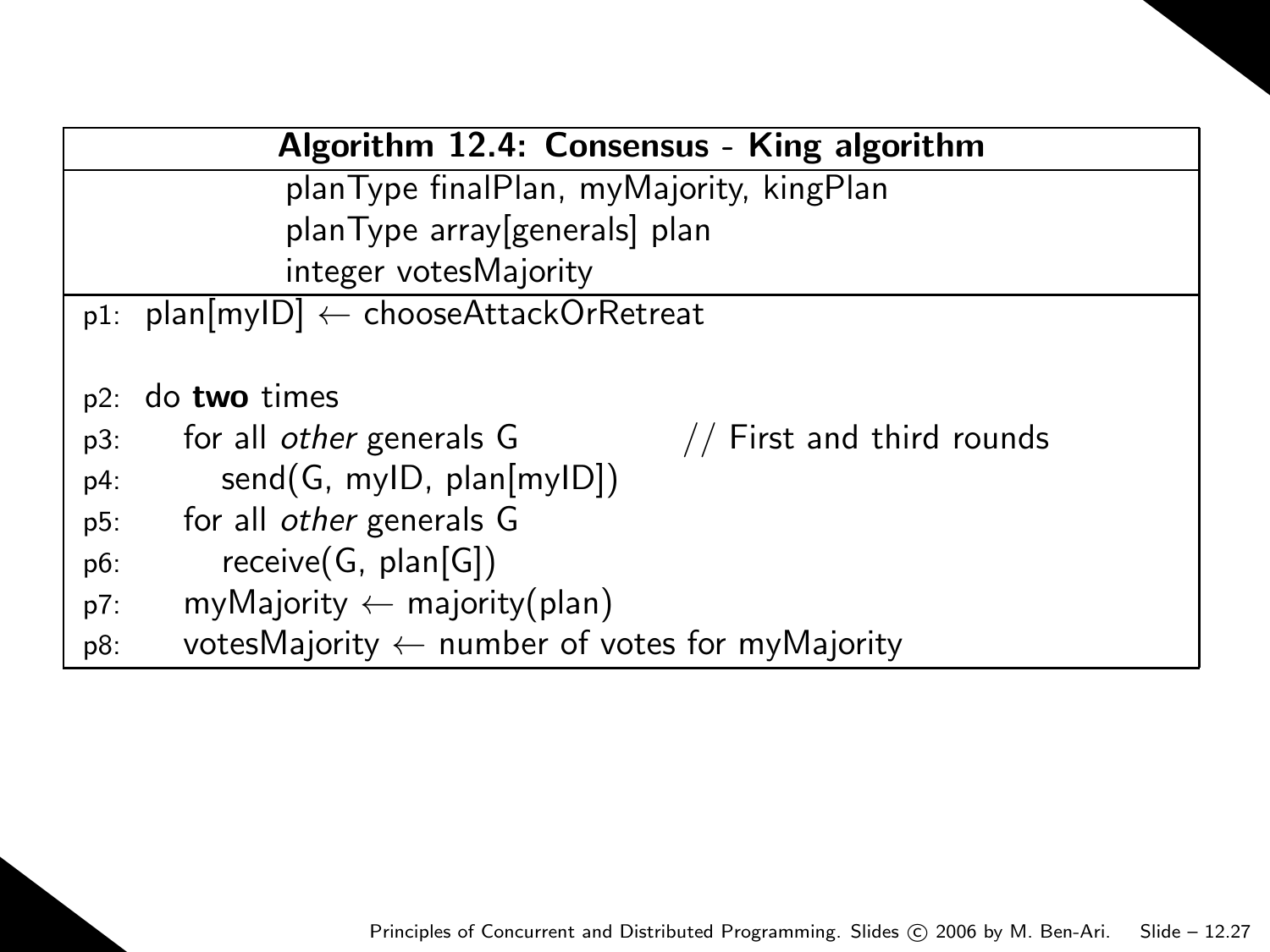|         | Algorithm 12.4: Consensus - King algorithm (continued) |                          |
|---------|--------------------------------------------------------|--------------------------|
|         |                                                        |                          |
| p9:     | if my turn to be king                                  | Second and fourth rounds |
| p10:    | for all other generals G                               |                          |
| $p11$ : | send(G, myID, myMajority)                              |                          |
| $p12$ : | $plan[myID] \leftarrow myMajority$                     |                          |
|         | else                                                   |                          |
| $p13$ : | receive(kingID, kingPlan)                              |                          |
| $p14$ : | if votes Majority $\mu$ 3                              |                          |
| p15:    | $plan[myID] \leftarrow myMajority$                     |                          |
|         | else                                                   |                          |
| $p16$ : | $plan[myID] \leftarrow kingPlan$                       |                          |
|         |                                                        |                          |
|         | $p17: final Plan \leftarrow plan[myID]$                | Final decision           |
|         |                                                        |                          |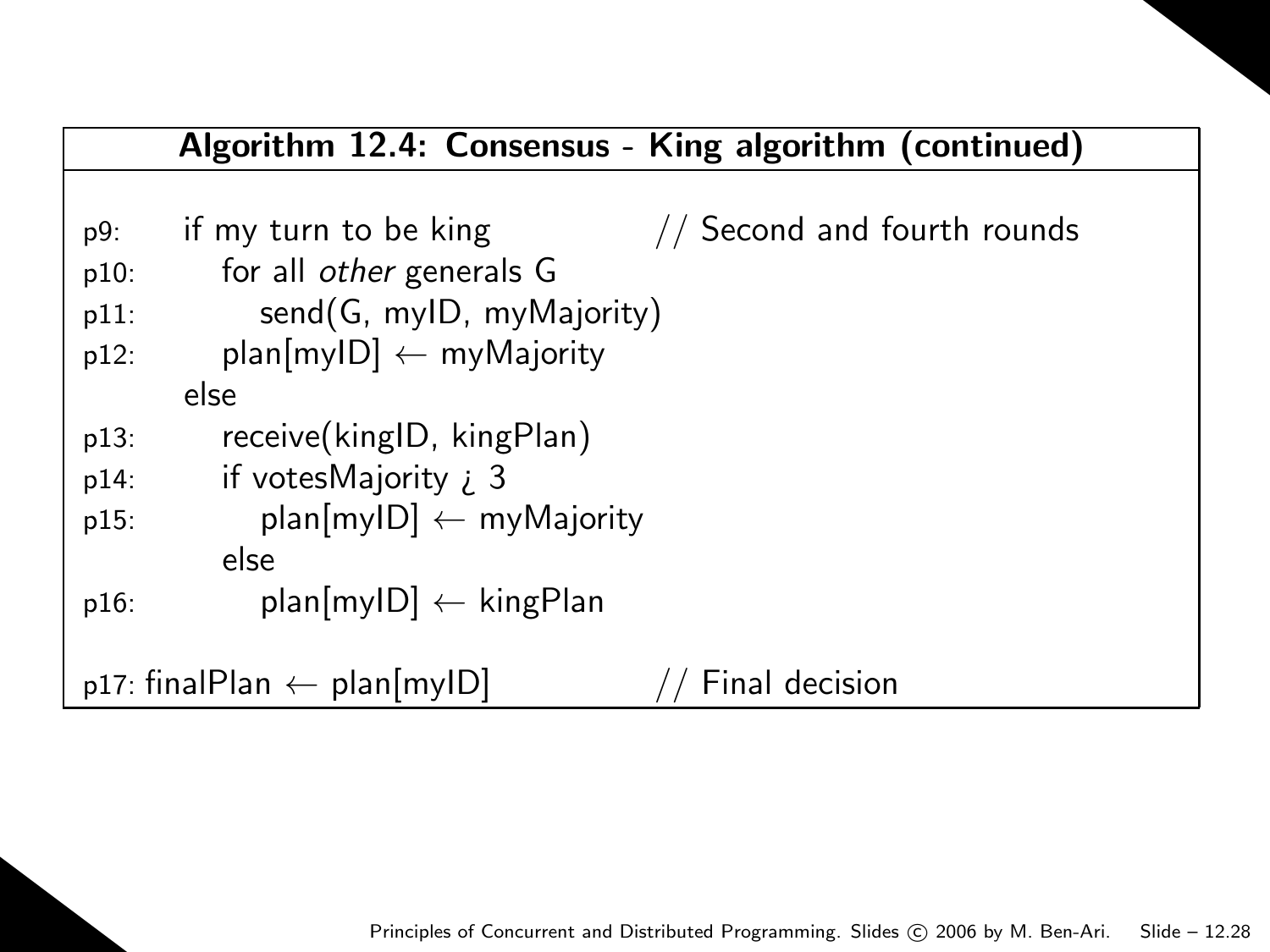## Scenario for King Algorithm:

# First King Loyal General Zoe (1)

|              |              |        |             |     | <b>Basil</b> |               |          |  |  |  |  |
|--------------|--------------|--------|-------------|-----|--------------|---------------|----------|--|--|--|--|
| <b>Basil</b> | John         | .eo    | <b>Mike</b> | Zoe | myMajority   | votesMajority | kingPlan |  |  |  |  |
| A            | $\mathsf{A}$ | R      | R           | R   | R            | 3             |          |  |  |  |  |
|              | John         |        |             |     |              |               |          |  |  |  |  |
| <b>Basil</b> | John         | $E$ eo | <b>Mike</b> | Zoe | myMajority   | votesMajority | kingPlan |  |  |  |  |
| $\mathsf{A}$ | A            | R      | A           | R   | A            | 3             |          |  |  |  |  |
|              |              |        |             |     | Leo          |               |          |  |  |  |  |
| <b>Basil</b> | John         | $E$ eo | <b>Mike</b> | Zoe | myMajority   | votesMajority | kingPlan |  |  |  |  |
| A            | A            | R      | A           | R   | A            | 3             |          |  |  |  |  |
|              |              |        |             |     | Zoe          |               |          |  |  |  |  |
| <b>Basil</b> | John         | Leo    | <b>Mike</b> | Zoe | myMajority   | votesMajority | kingPlan |  |  |  |  |
| $\mathsf{A}$ | A            | R      | R           | R   | R            | 3             |          |  |  |  |  |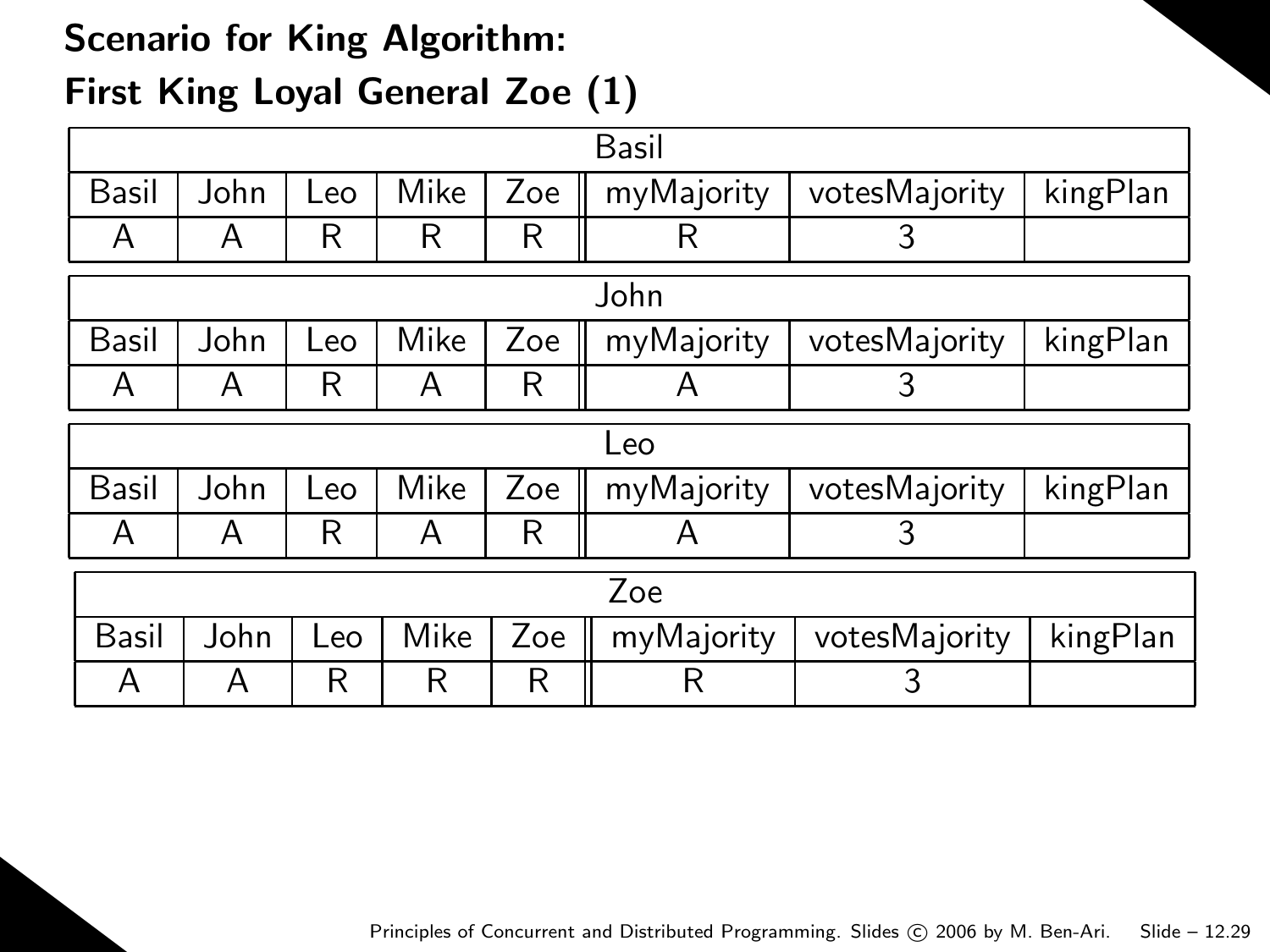# Scenario for King Algorithm:

# First King Loyal General Zoe (2)

|              |      |     |             |     | <b>Basil</b> |               |          |
|--------------|------|-----|-------------|-----|--------------|---------------|----------|
| <b>Basil</b> | John | Leo | <b>Mike</b> | Zoe | myMajority   | votesMajority | kingPlan |
| R            |      |     |             |     |              |               | R        |
|              |      |     |             |     | John         |               |          |
| <b>Basil</b> | John | Leo | <b>Mike</b> | Zoe | myMajority   | votesMajority | kingPlan |
|              | R    |     |             |     |              |               | R        |
|              |      |     |             |     | Leo          |               |          |
| <b>Basil</b> | John | Leo | <b>Mike</b> | Zoe | myMajority   | votesMajority | kingPlan |
|              |      | R   |             |     |              |               | R        |

|       |  |  | Zoe |                                                                  |  |
|-------|--|--|-----|------------------------------------------------------------------|--|
| Basil |  |  |     | John   Leo   Mike   Zoe    myMajority   votesMajority   kingPlan |  |
|       |  |  |     |                                                                  |  |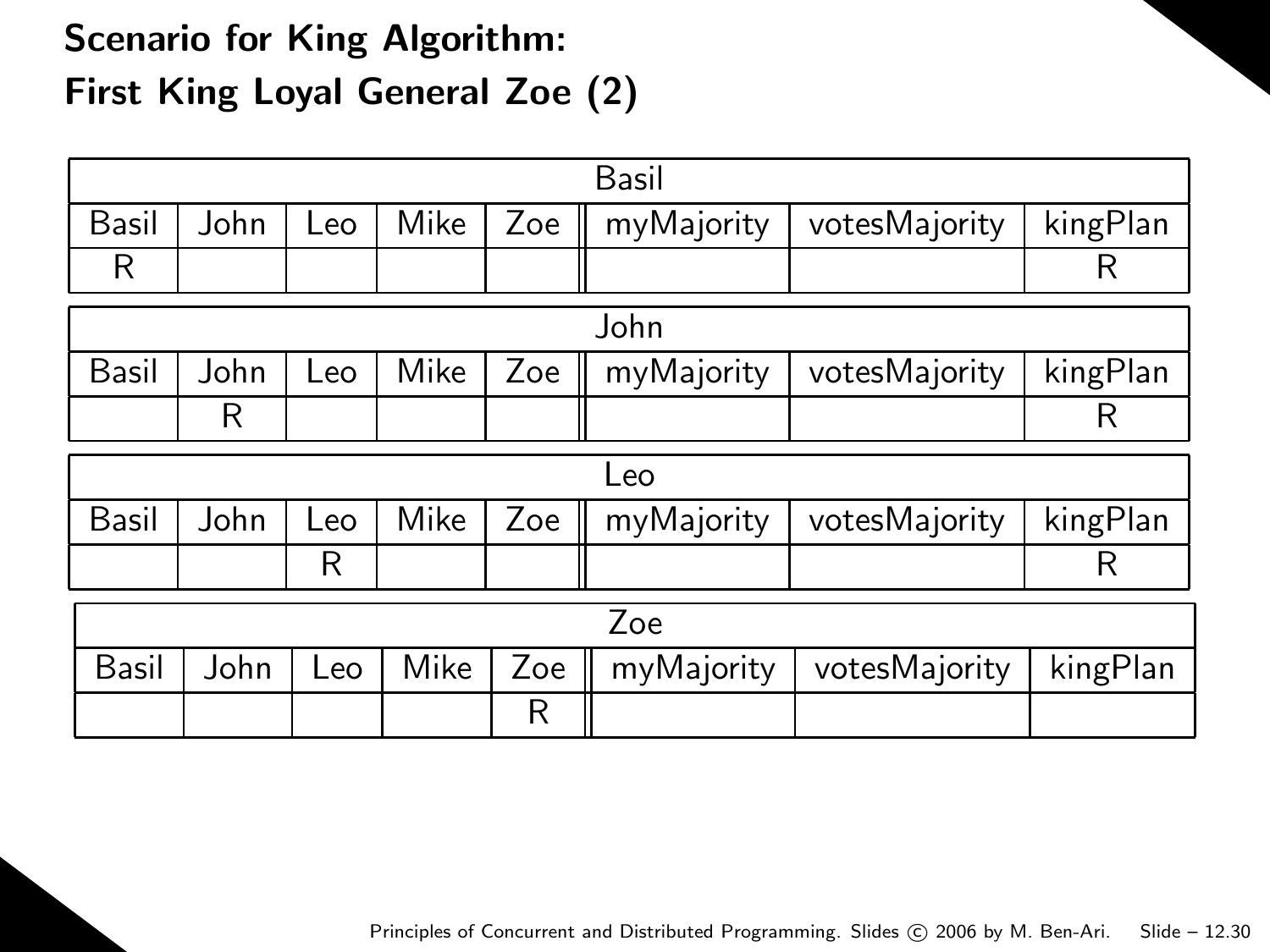# Scenario for King Algorithm:

# First King Loyal General Zoe (3)

|              |      |     |                          |     | Basil      |               |          |  |  |  |  |
|--------------|------|-----|--------------------------|-----|------------|---------------|----------|--|--|--|--|
| <b>Basil</b> | John | Leo | <b>Mike</b>              | Zoe | myMajority | votesMajority | kingPlan |  |  |  |  |
| R            | R    | R   | 7                        | R   | R          | $4 - 5$       |          |  |  |  |  |
|              | John |     |                          |     |            |               |          |  |  |  |  |
| <b>Basil</b> | John | Leo | <b>Mike</b>              | Zoe | myMajority | votesMajority | kingPlan |  |  |  |  |
| R            | R    | R   | 7                        | R   | R          | $4 - 5$       |          |  |  |  |  |
|              |      |     |                          |     | Leo        |               |          |  |  |  |  |
| <b>Basil</b> | John | Leo | <b>Mike</b>              | Zoe | myMajority | votesMajority | kingPlan |  |  |  |  |
| R            | R    | R   | ?                        | R   | R          | $4 - 5$       |          |  |  |  |  |
|              |      |     |                          |     | Zoe        |               |          |  |  |  |  |
| Basil        | John | .eo | <b>Mike</b>              | Zoe | myMajority | votesMajority | kingPlan |  |  |  |  |
| R            | R    | R   | $\overline{\mathcal{C}}$ | R   | R          | $4 - 5$       |          |  |  |  |  |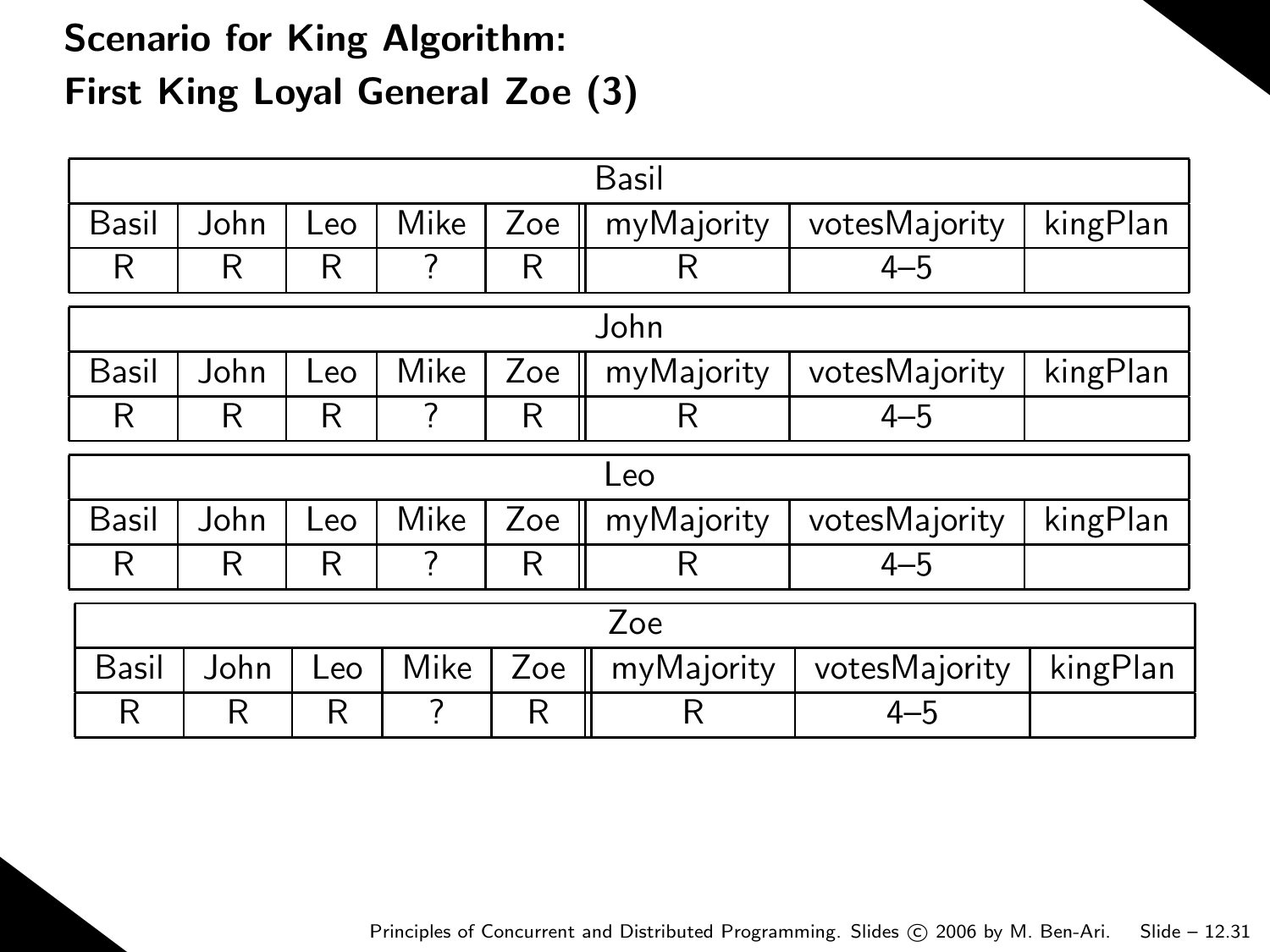# Scenario for King Algorithm: First King Traitor Mike (1)

|              |              |                           |             |     | <b>Basil</b> |               |              |
|--------------|--------------|---------------------------|-------------|-----|--------------|---------------|--------------|
| <b>Basil</b> | John         | Leo                       | Mike        | Zoe | myMajority   | votesMajority | kingPlan     |
| R            |              |                           |             |     |              |               | R            |
|              |              |                           |             |     | John         |               |              |
| <b>Basil</b> | John         | .eo                       | <b>Mike</b> | Zoe | myMajority   | votesMajority | kingPlan     |
|              | $\mathsf{A}$ |                           |             |     |              |               | $\mathsf{A}$ |
|              |              |                           |             |     |              |               |              |
|              |              |                           |             |     | Leo          |               |              |
| <b>Basil</b> | John         | Leo                       | <b>Mike</b> | Zoe | myMajority   | votesMajority | kingPlan     |
|              |              | $\boldsymbol{\mathsf{A}}$ |             |     |              |               | $\mathsf{A}$ |
|              |              |                           |             |     | Zoe          |               |              |
| <b>Basil</b> | John         | -eo                       | <b>Mike</b> | Zoe | myMajority   | votesMajority | kingPlan     |

 $\mathbf{\mathsf{I}}$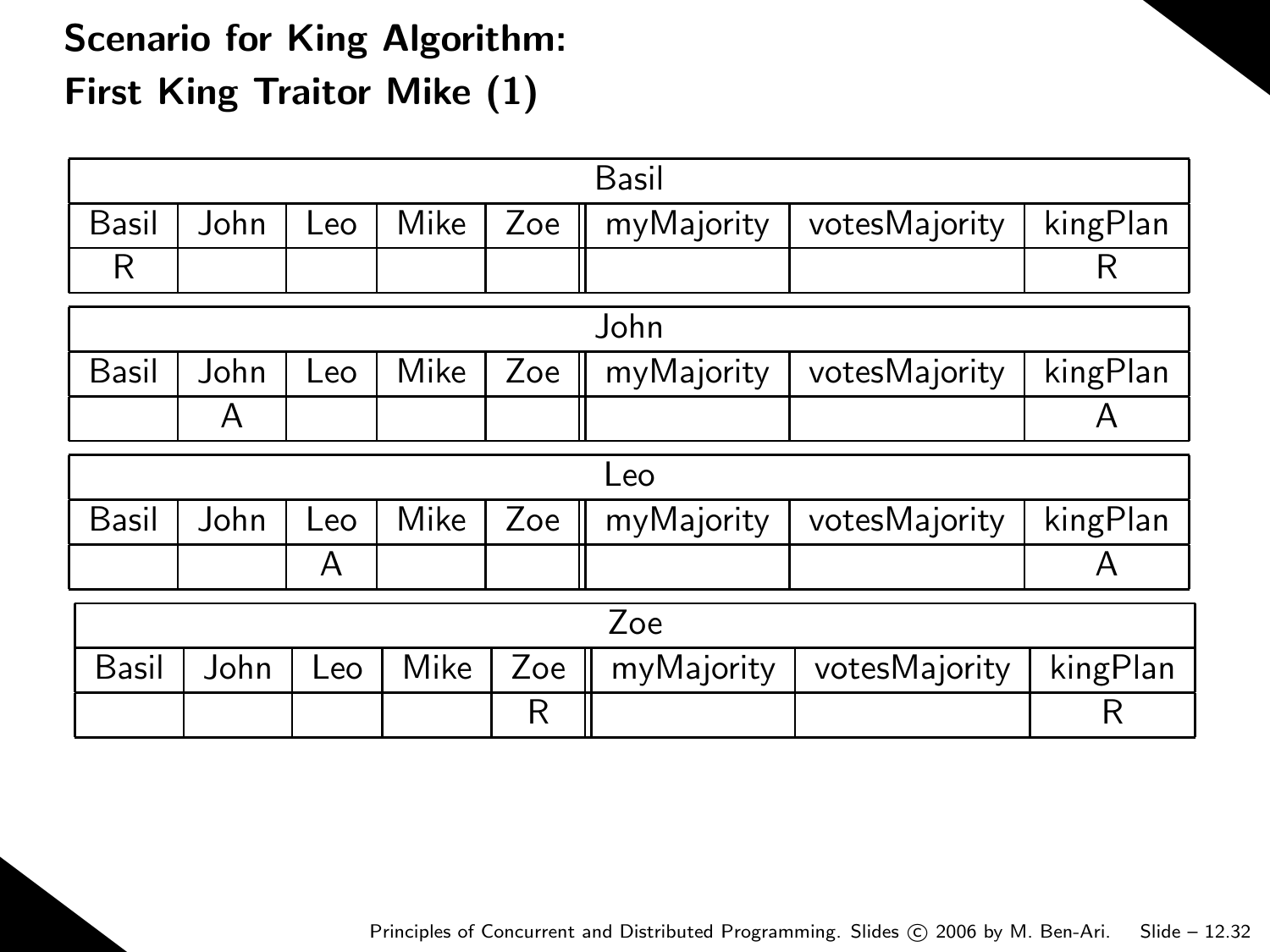# Scenario for King Algorithm: First King Traitor Mike (2)

|              |              |              |             |     | Basil      |               |          |  |  |  |  |  |
|--------------|--------------|--------------|-------------|-----|------------|---------------|----------|--|--|--|--|--|
| <b>Basil</b> | John         | Leo          | <b>Mike</b> | Zoe | myMajority | votesMajority | kingPlan |  |  |  |  |  |
| R            | $\mathsf{A}$ | $\mathsf{A}$ | 7           | R   |            | 3             |          |  |  |  |  |  |
|              | John         |              |             |     |            |               |          |  |  |  |  |  |
| Basil        | John         | Leo          | <b>Mike</b> | Zoe | myMajority | votesMajority | kingPlan |  |  |  |  |  |
| R            | A            | A            | ?           | R   |            | 3             |          |  |  |  |  |  |
|              |              |              |             |     | Leo        |               |          |  |  |  |  |  |
| <b>Basil</b> | John         | Leo          | <b>Mike</b> | Zoe | myMajority | votesMajority | kingPlan |  |  |  |  |  |
| R            | $\mathsf{A}$ | $\mathsf{A}$ | 7           | R   |            | 3             |          |  |  |  |  |  |
|              |              |              |             |     | Zoe        |               |          |  |  |  |  |  |
| <b>Basil</b> | John         | Leo          | <b>Mike</b> | Zoe | myMajority | votesMajority | kingPlan |  |  |  |  |  |
| R            | A            | A            | 7           | R   |            | 3             |          |  |  |  |  |  |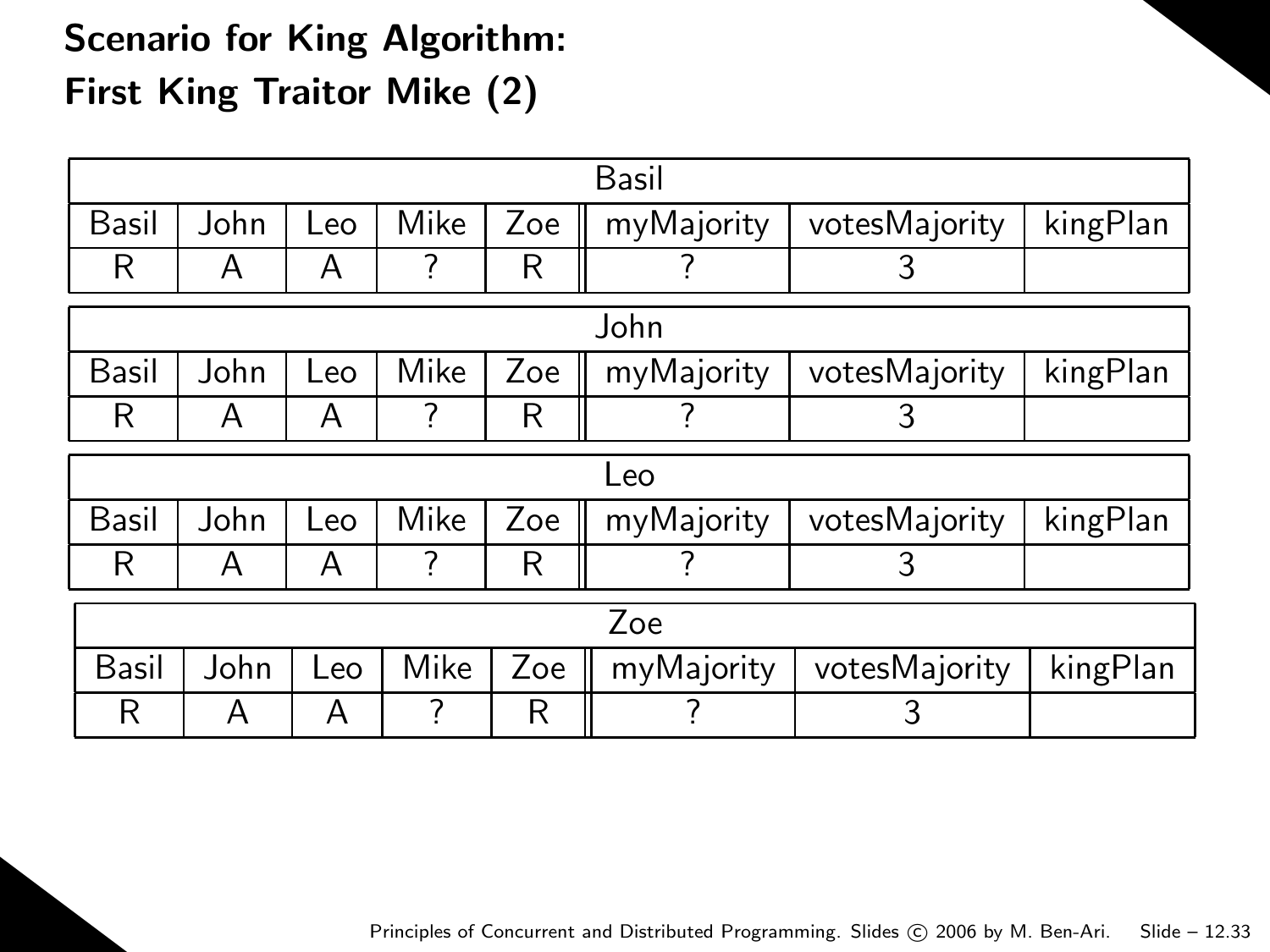# Scenario for King Algorithm: First King Traitor Mike (3)

|              |              |                           |             |     | <b>Basil</b> |               |              |
|--------------|--------------|---------------------------|-------------|-----|--------------|---------------|--------------|
| <b>Basil</b> | John         | Leo                       | <b>Mike</b> | Zoe | myMajority   | votesMajority | kingPlan     |
| A            |              |                           |             |     |              |               | $\mathsf{A}$ |
|              |              |                           |             |     | John         |               |              |
| <b>Basil</b> | John         | Leo                       | <b>Mike</b> | Zoe | myMajority   | votesMajority | kingPlan     |
|              | $\mathsf{A}$ |                           |             |     |              |               | $\mathsf{A}$ |
|              |              |                           |             |     |              |               |              |
|              |              |                           |             |     | Leo          |               |              |
| <b>Basil</b> | John         | .eo                       | <b>Mike</b> | Zoe | myMajority   | votesMajority | kingPlan     |
|              |              | $\boldsymbol{\mathsf{A}}$ |             |     |              |               | A            |
|              |              |                           |             |     | Zoe          |               |              |
| <b>Basil</b> | John         | .eo                       | <b>Mike</b> | Zoe | myMajority   | votesMajority | kingPlan     |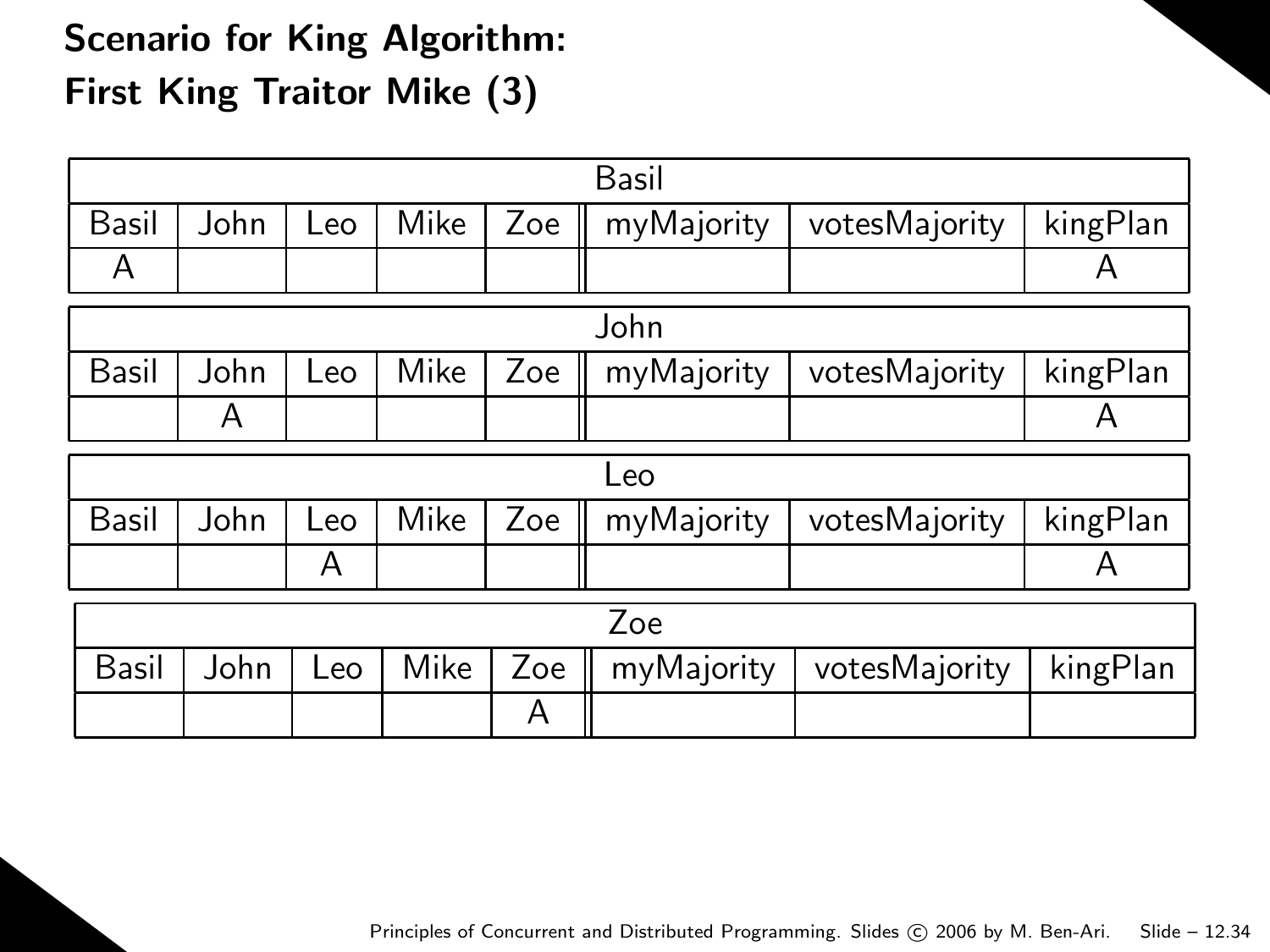# Complexity of Byzantine Generals and King Algorithms

| traitors | generals | messages |  |  |
|----------|----------|----------|--|--|
|          |          | 36       |  |  |
|          |          | 392      |  |  |
|          | 10       | 1790     |  |  |
|          | 13       | 5408     |  |  |

| traitors | generals | messages |  |  |
|----------|----------|----------|--|--|
|          |          | 48       |  |  |
|          |          | 240      |  |  |
| 3        | 13       | 672      |  |  |
|          | 17       | 1440     |  |  |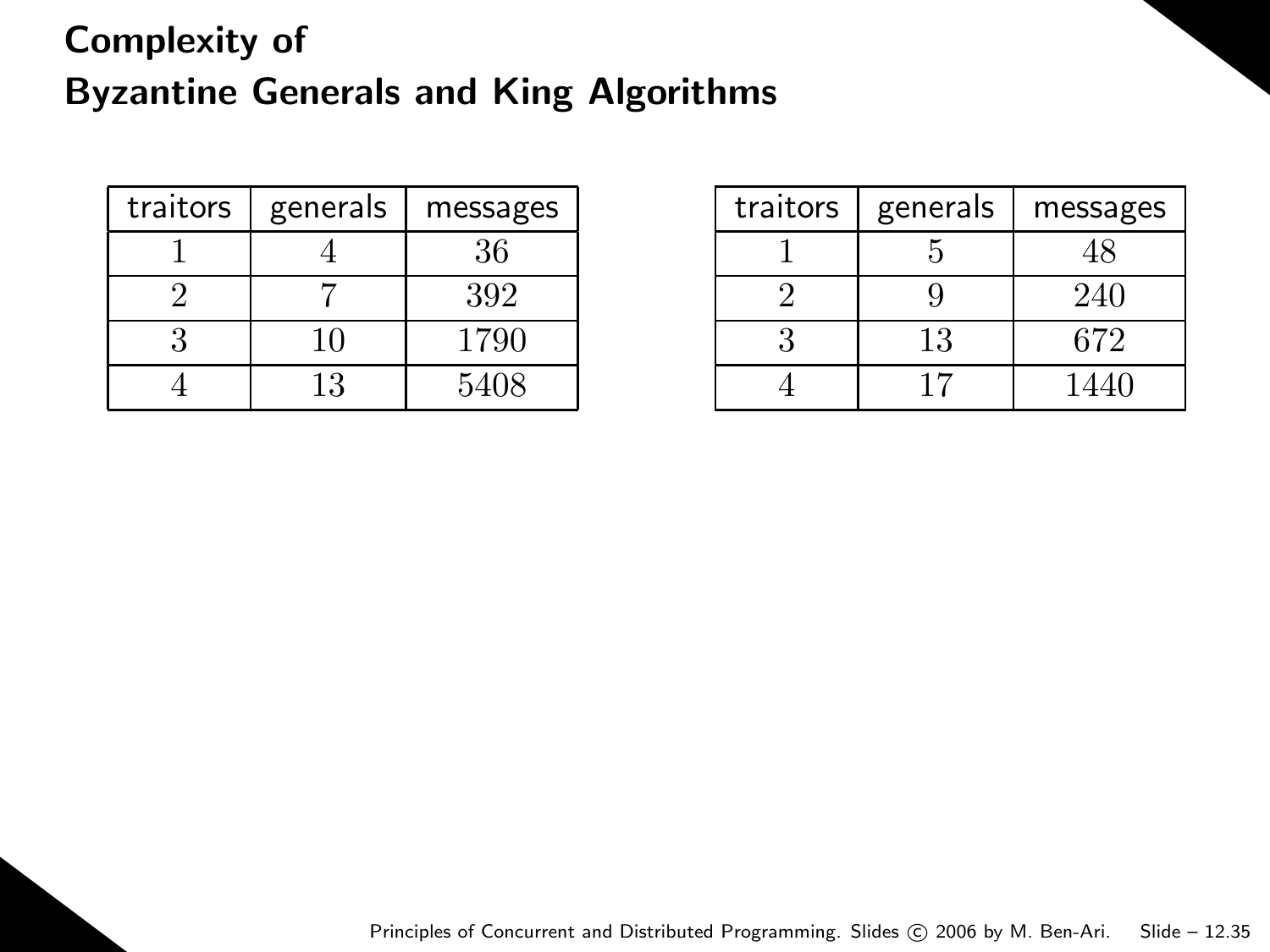## Impossibility with Three Generals (1)

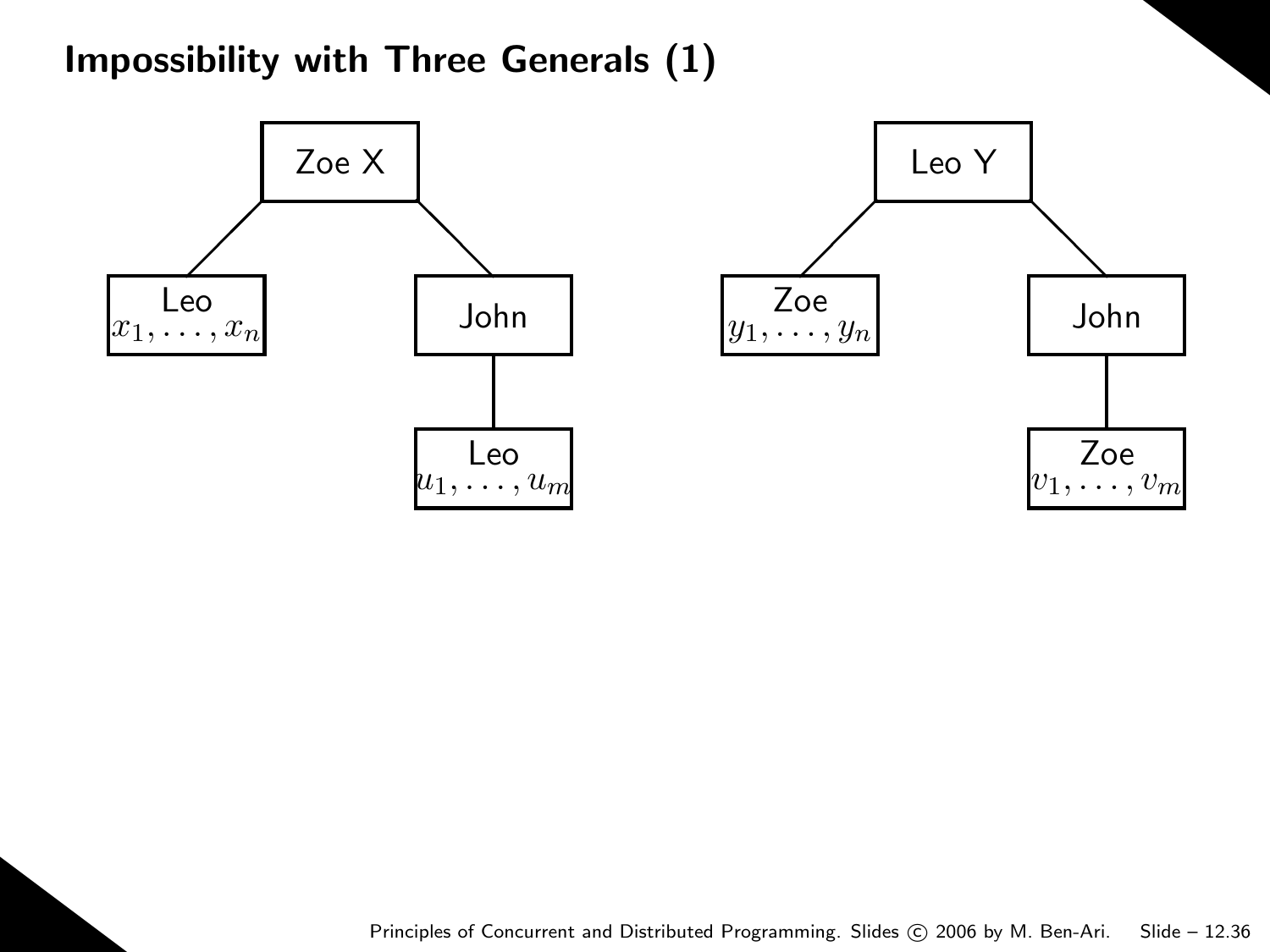## Impossibility with Three Generals (2)

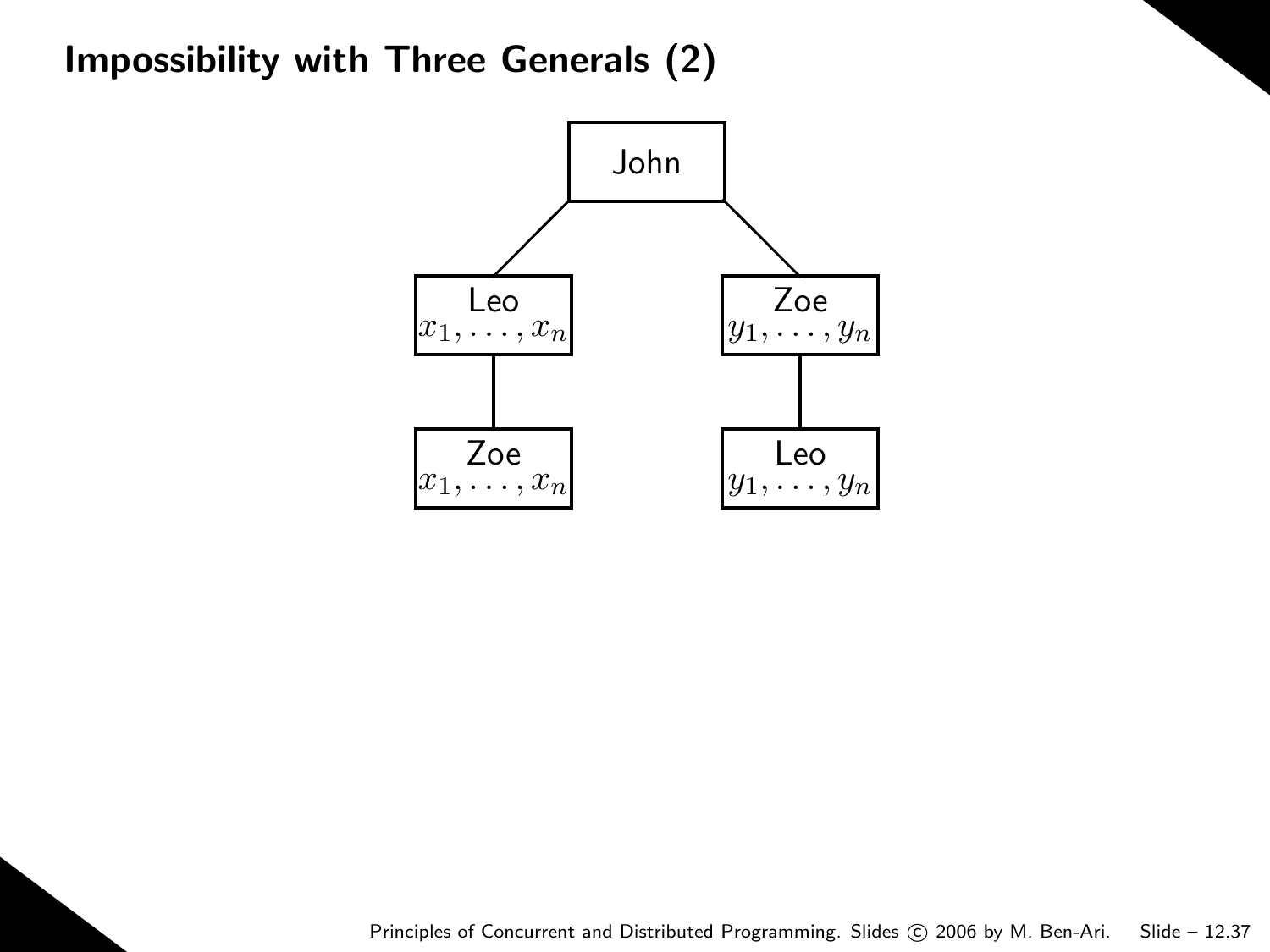#### Exercise for Byzantine Generals Algorithm

| Zoe          |      |              |      |     |          |  |  |
|--------------|------|--------------|------|-----|----------|--|--|
| general      | plan | reported by  |      |     | majority |  |  |
|              |      | <b>Basil</b> | John | Leo |          |  |  |
| <b>Basil</b> | R    |              |      | R   |          |  |  |
| John         | А    | R            |      |     |          |  |  |
| Leo          | R    |              |      |     |          |  |  |
| Zoe          | Д    |              |      |     |          |  |  |
|              |      |              |      |     |          |  |  |

Principles of Concurrent and Distributed Programming. Slides  $\copyright$  2006 by M. Ben-Ari.  $\hspace{0.1cm}$  Slide  $-$  12.38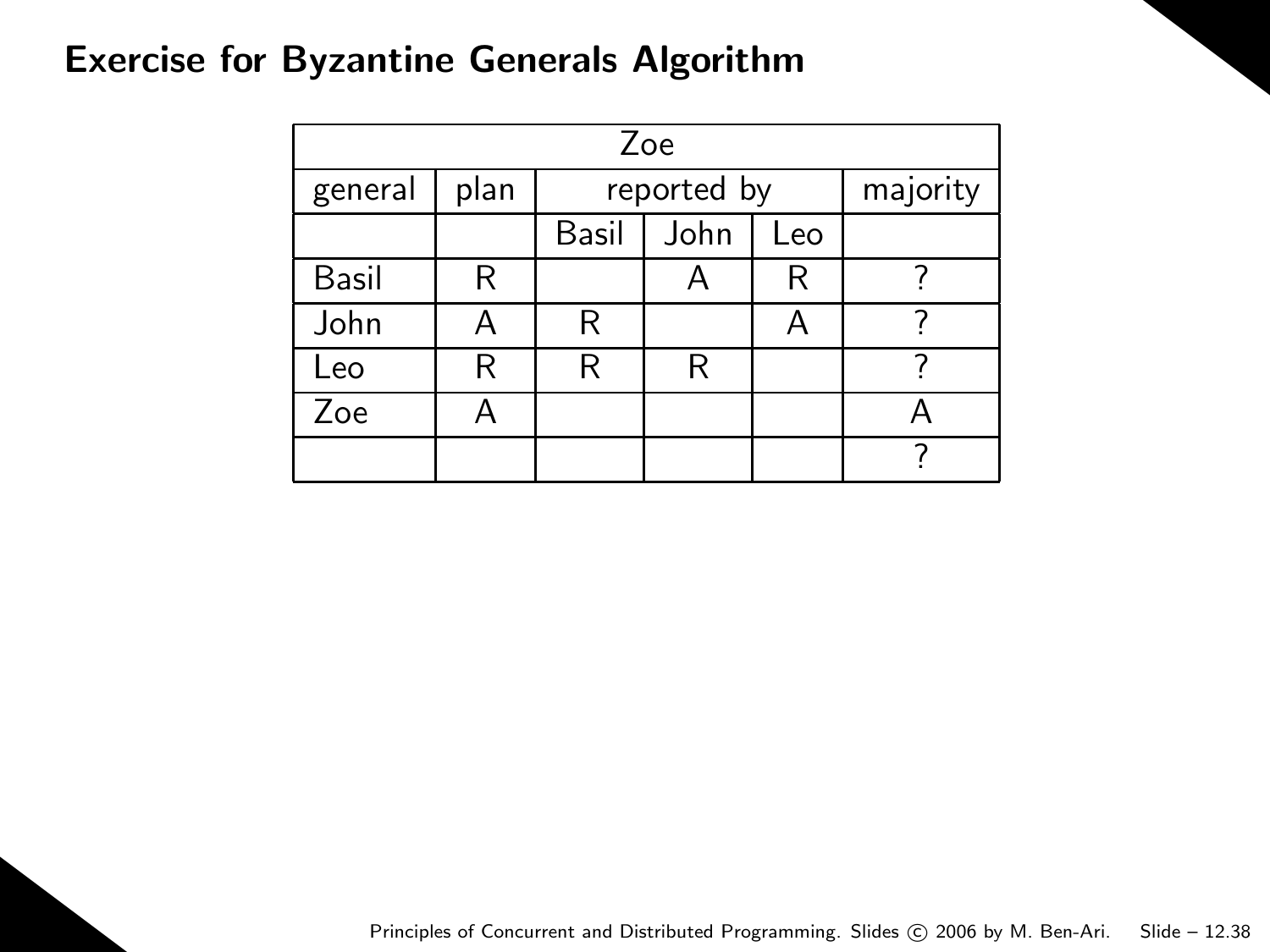# Release Time, Execution Time andRelative Deadline

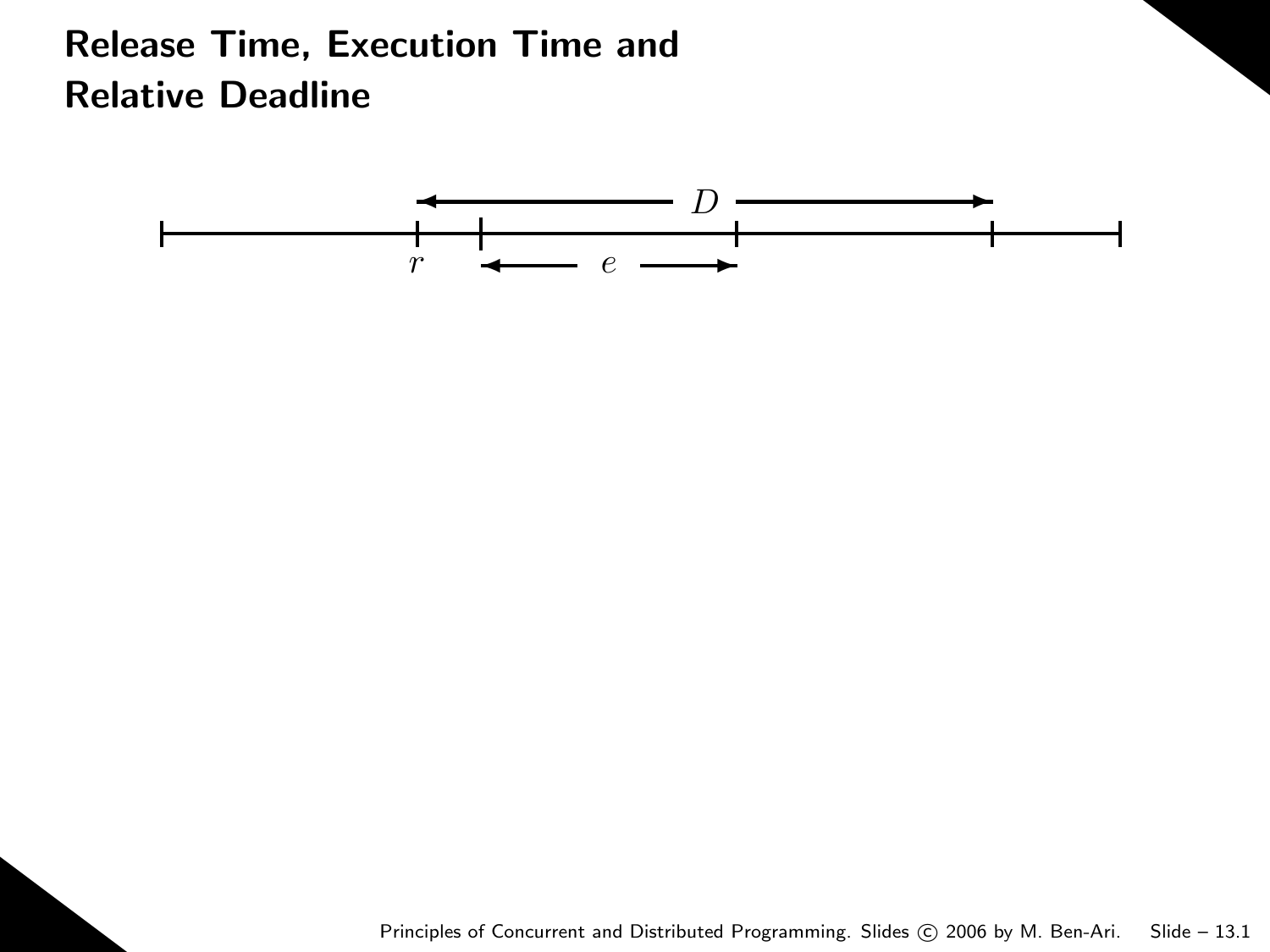### Periodic Task

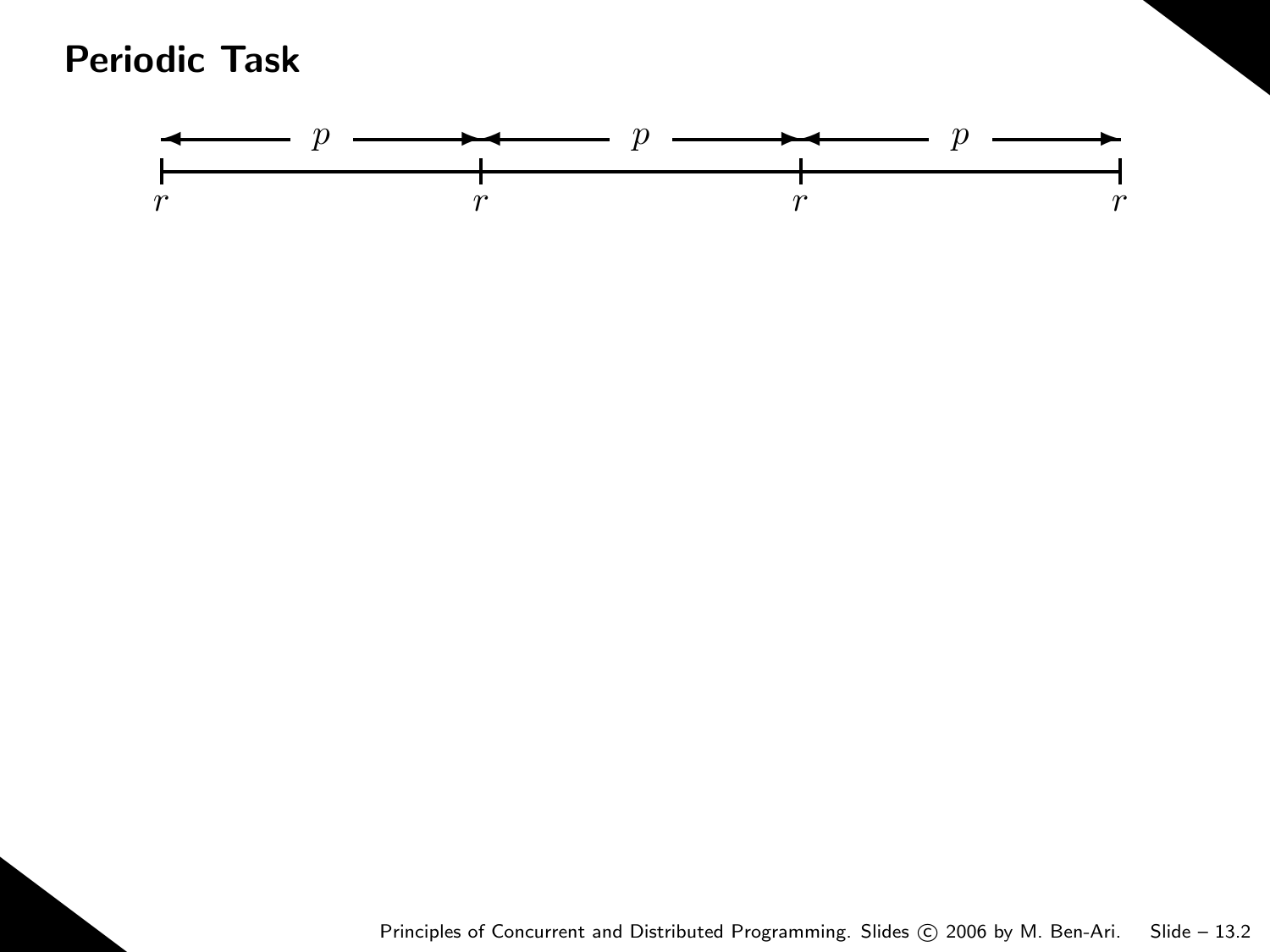#### Deadline is <sup>a</sup> Multiple of the Period

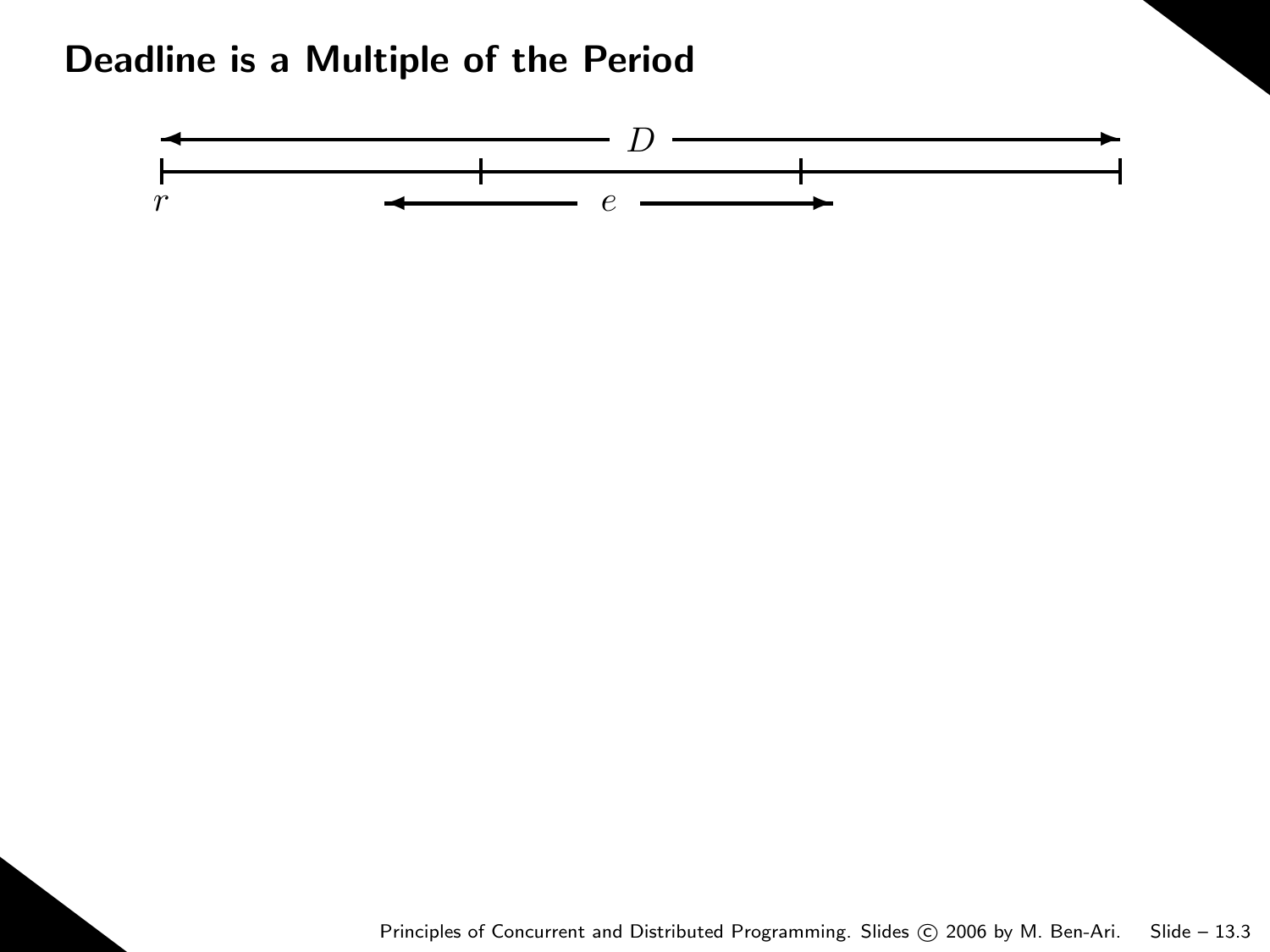### Architecture of Ariane Control System

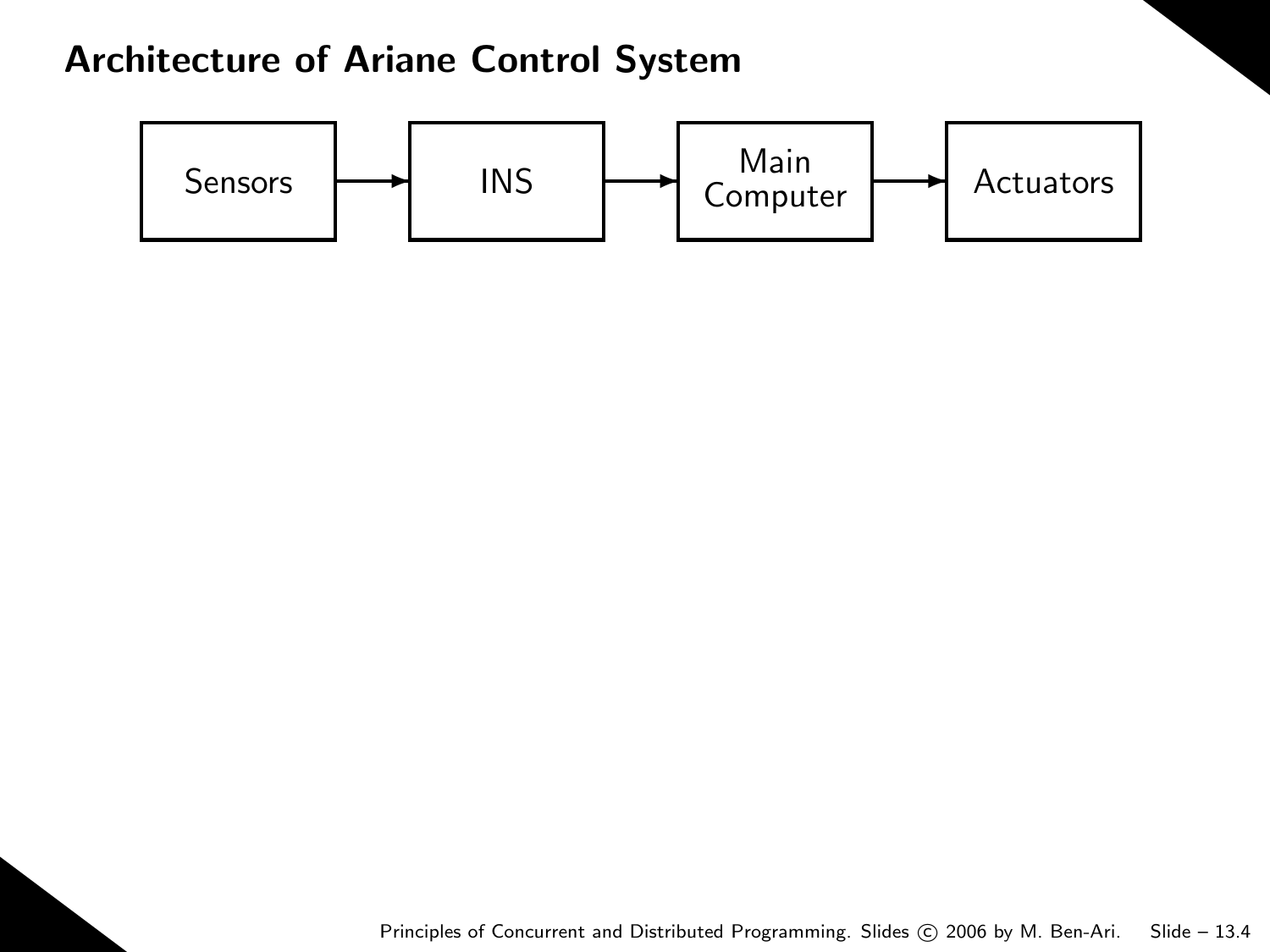### Synchronization Window in the Space Shuttle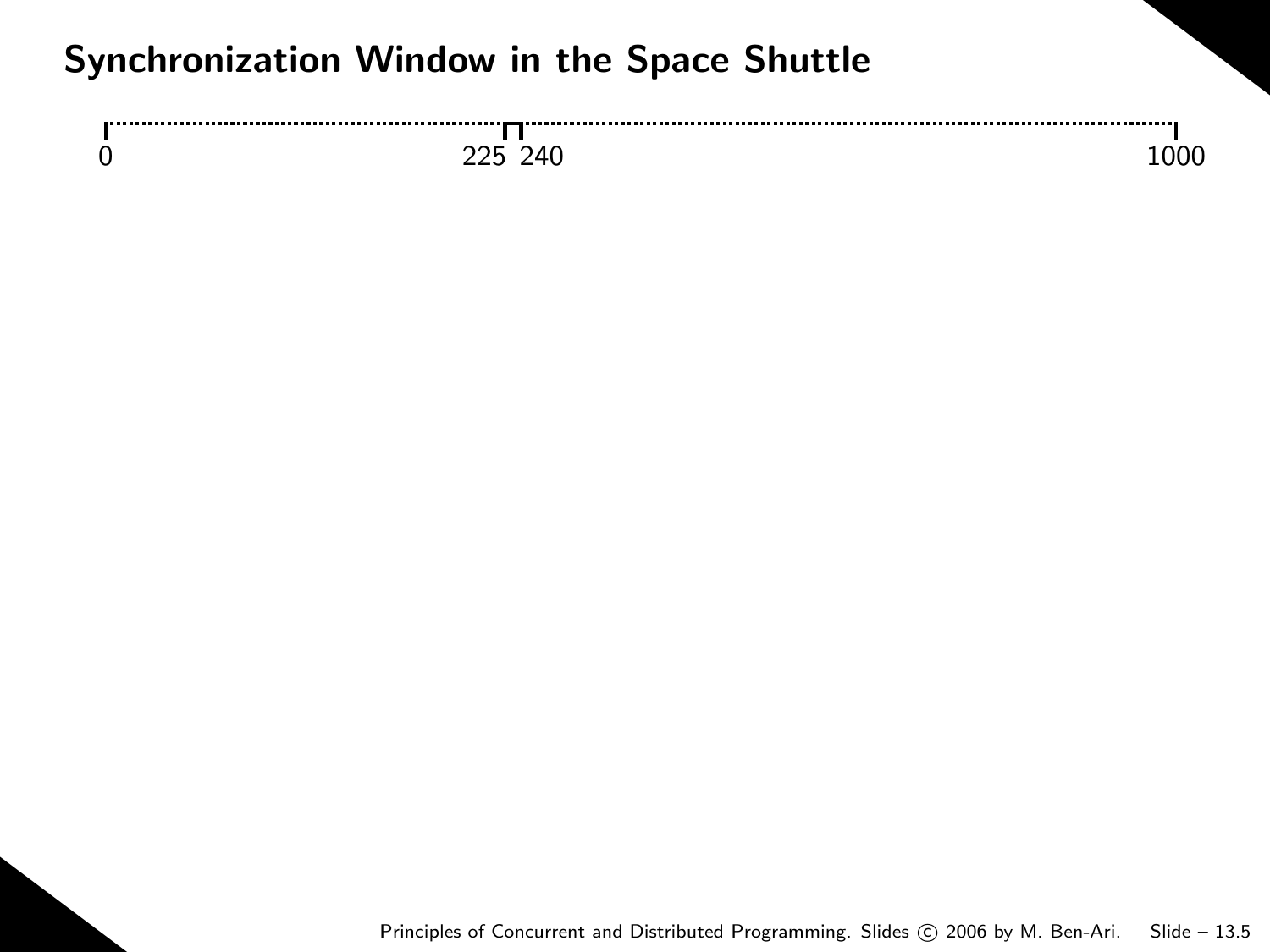### Synchronous System

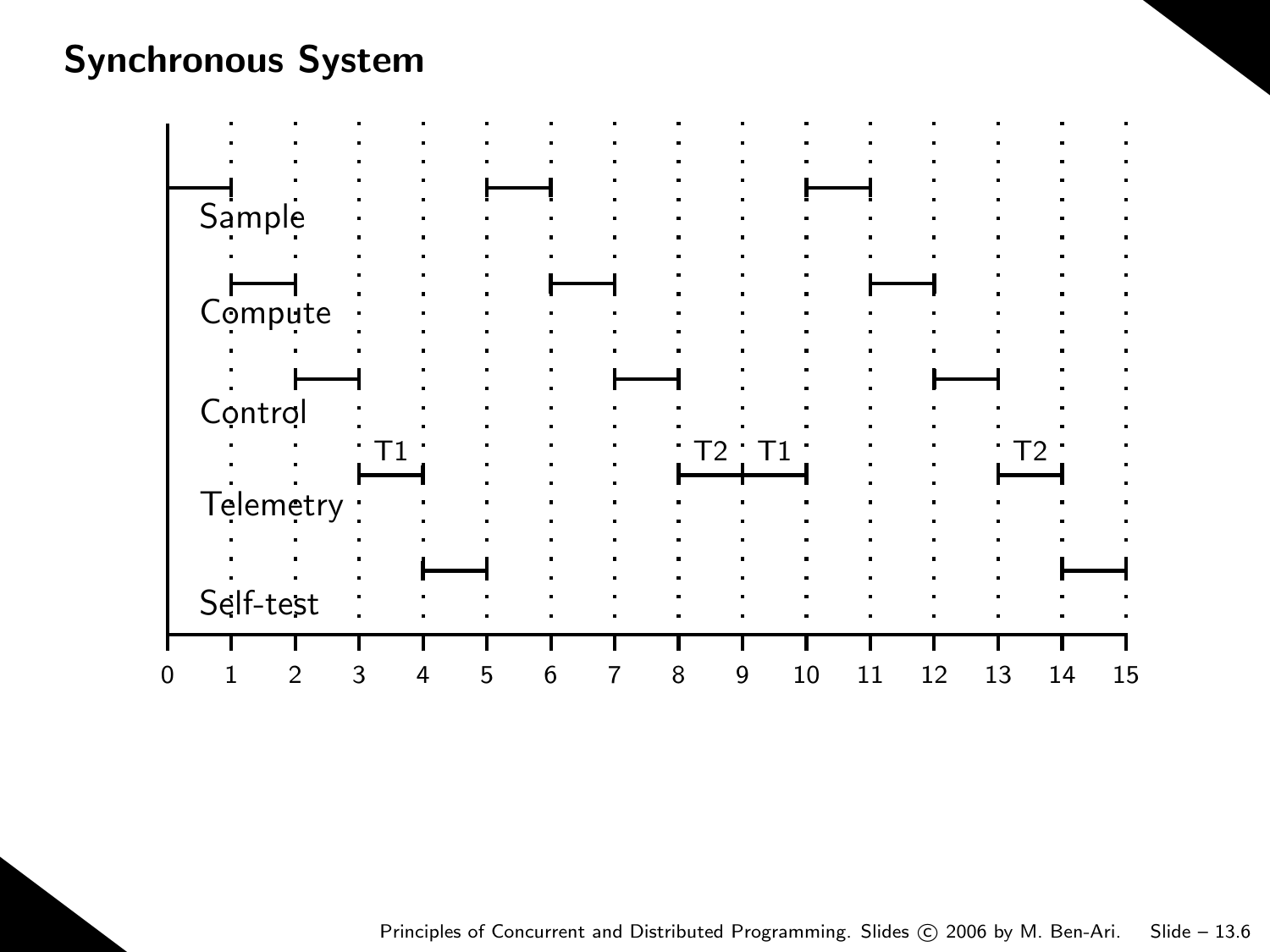## Synchronous System Scheduling Table

| Sample | Compute | Control | Telemetry $1$ | Self-test     |
|--------|---------|---------|---------------|---------------|
|        |         |         |               |               |
| 5      |         |         |               |               |
| Sample | Compute | Control | Telemetry 2   | Telemetry $1$ |
|        |         |         |               |               |
| 10     |         | 12      | 13            | 14            |
| Sample | Compute | Control | Telemetry 2   | Self-test     |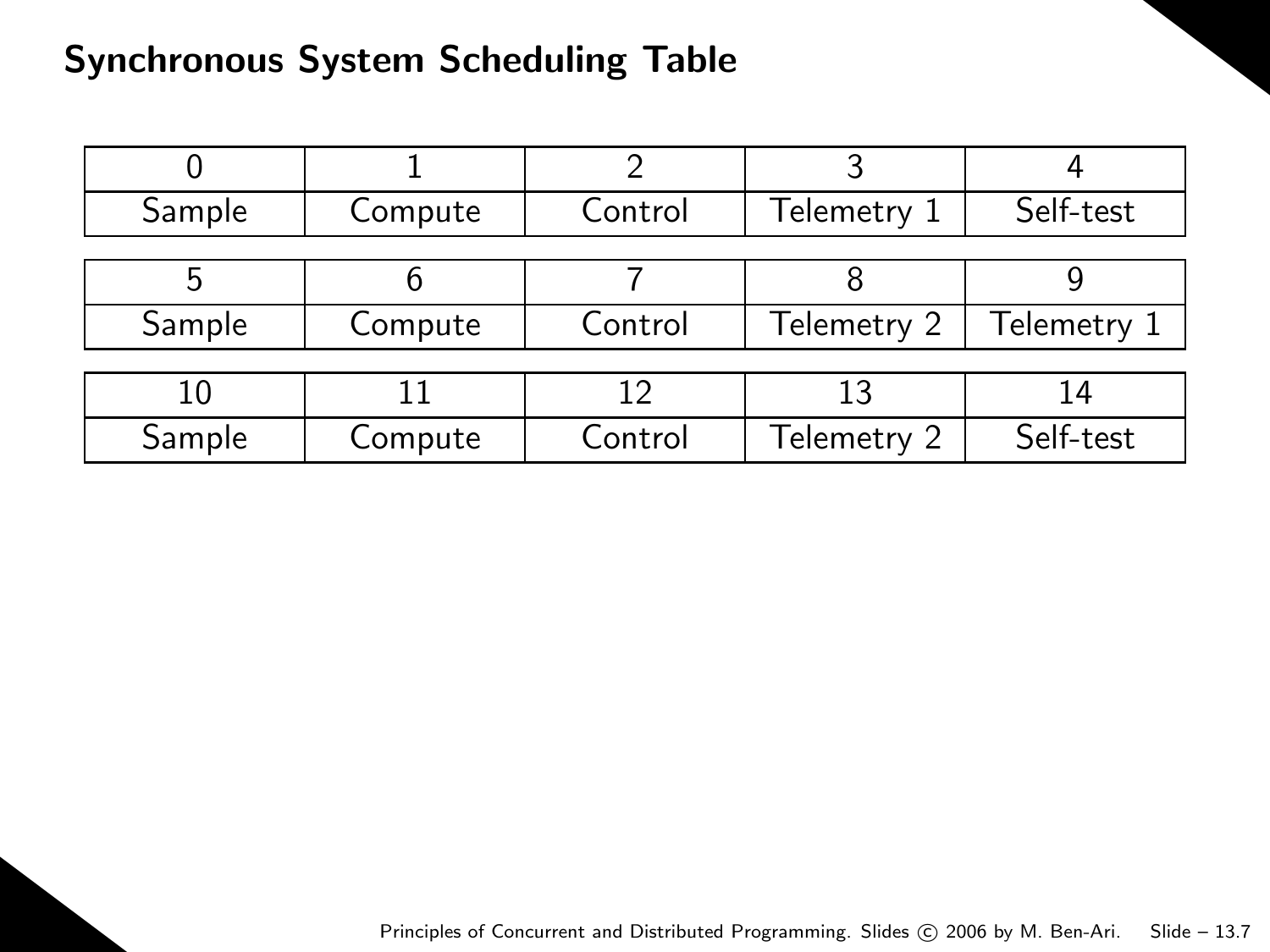|        | Algorithm 13.1: Synchronous scheduler                     |  |  |
|--------|-----------------------------------------------------------|--|--|
|        | taskAddressType array[0numberFrames-1] tasks $\leftarrow$ |  |  |
|        | [task address, , task address]                            |  |  |
|        | integer currentFrame $\leftarrow 0$                       |  |  |
|        | $p1:$ loop                                                |  |  |
| $p2$ : | await beginning of frame                                  |  |  |
| p3:    | invoke tasks[currentFrame]                                |  |  |
| $p4$ : | increment currentFrame modulo numberFrames                |  |  |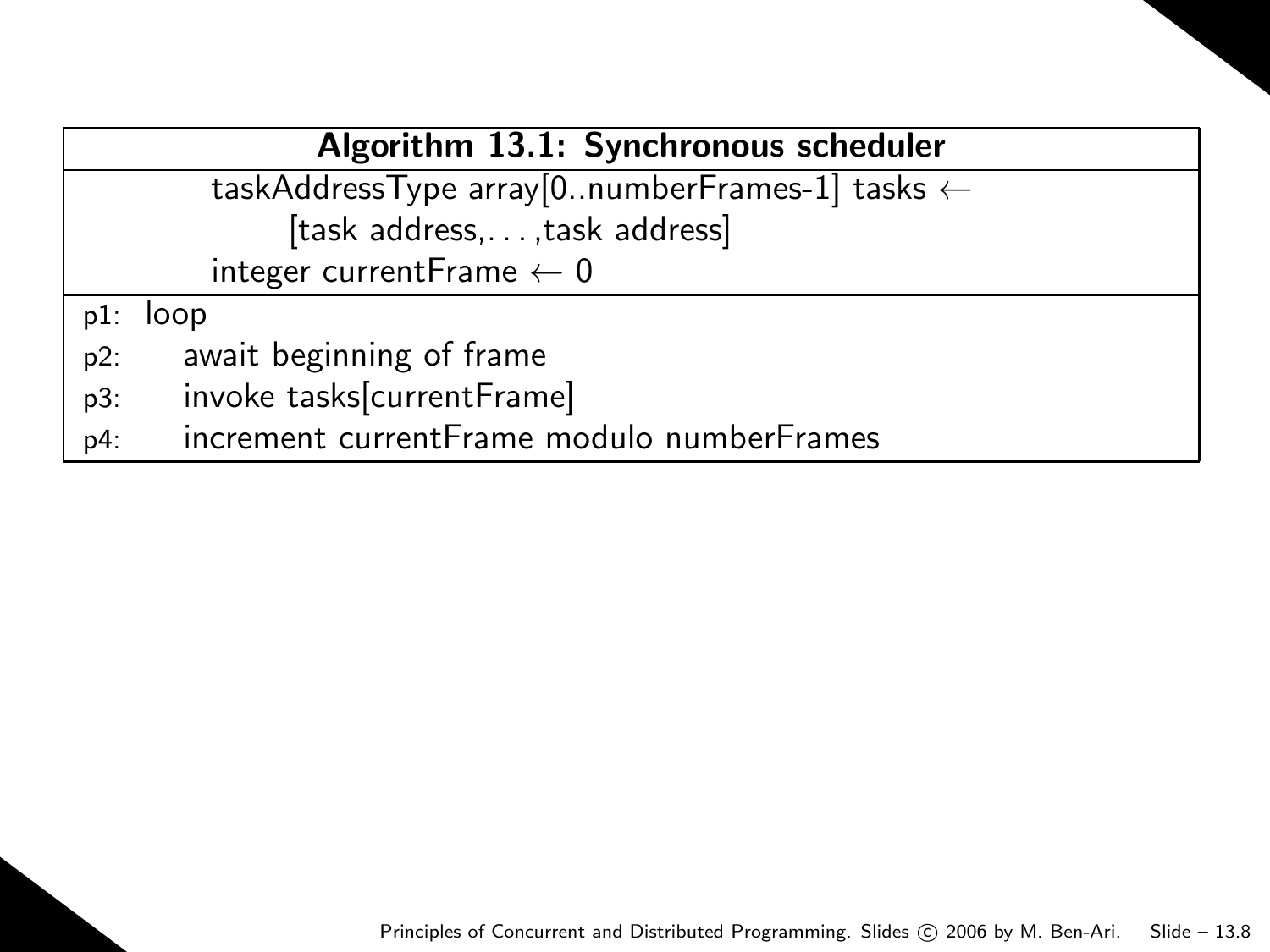| Algorithm 13.2: Producer-consumer (synchronous system) |                                    |                                  |  |
|--------------------------------------------------------|------------------------------------|----------------------------------|--|
|                                                        | queue of dataType buffer1, buffer2 |                                  |  |
| sample                                                 | control<br>compute                 |                                  |  |
| dataType d                                             | dataType d1, d2                    | dataType d                       |  |
| $p1: d \leftarrow$ sample                              | q1: $d1 \leftarrow$ take(buffer1)  | r1: $d \leftarrow$ take(buffer2) |  |
| p2: append(d, buffer1)                                 | q2: $d2 \leftarrow compute(d1)$    | $r2:$ control(d)                 |  |
| $p3$ :                                                 | $q3:$ append $(d2,$                | r3:                              |  |
|                                                        | buffer2)                           |                                  |  |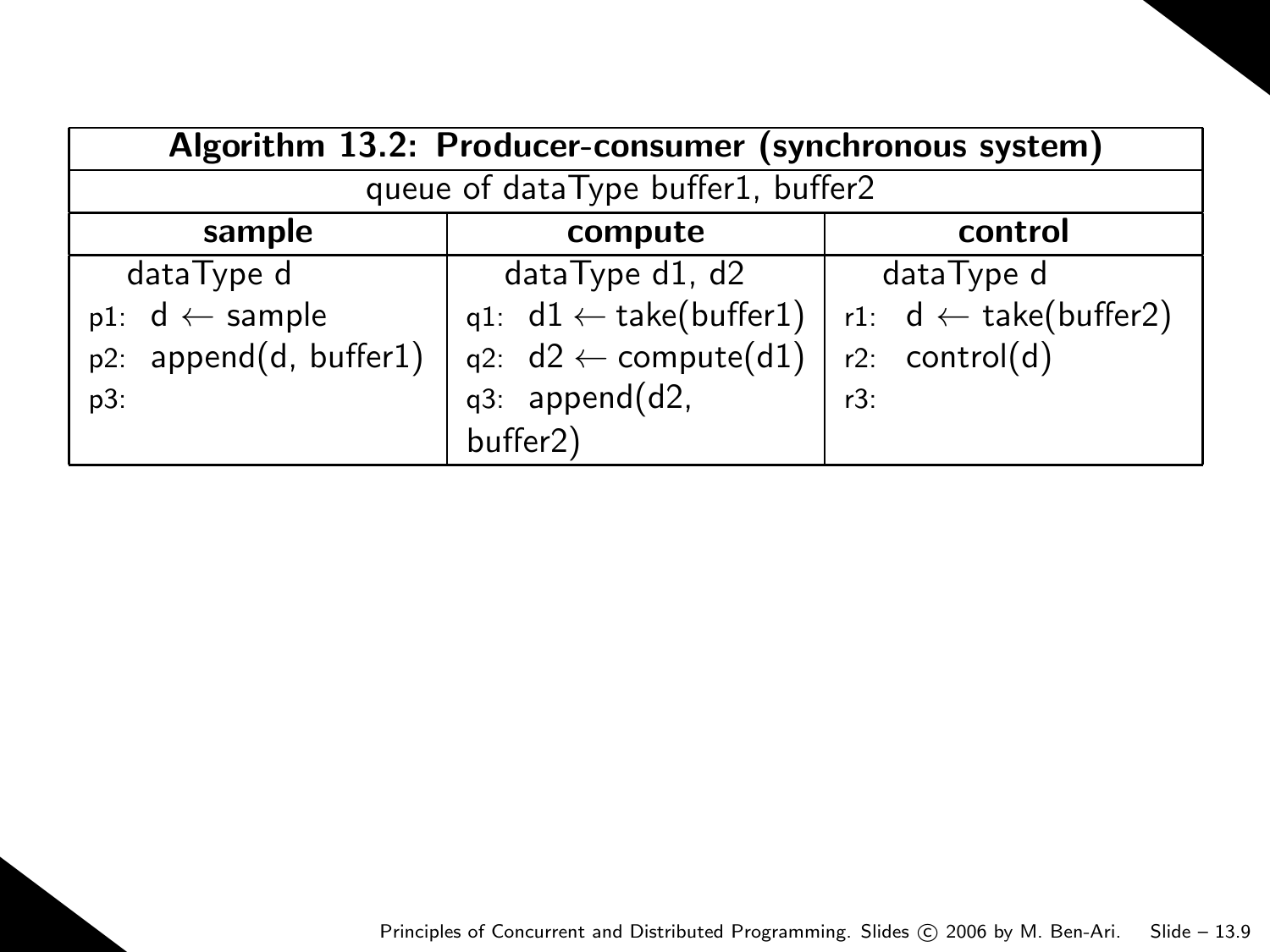#### Asynchronous System

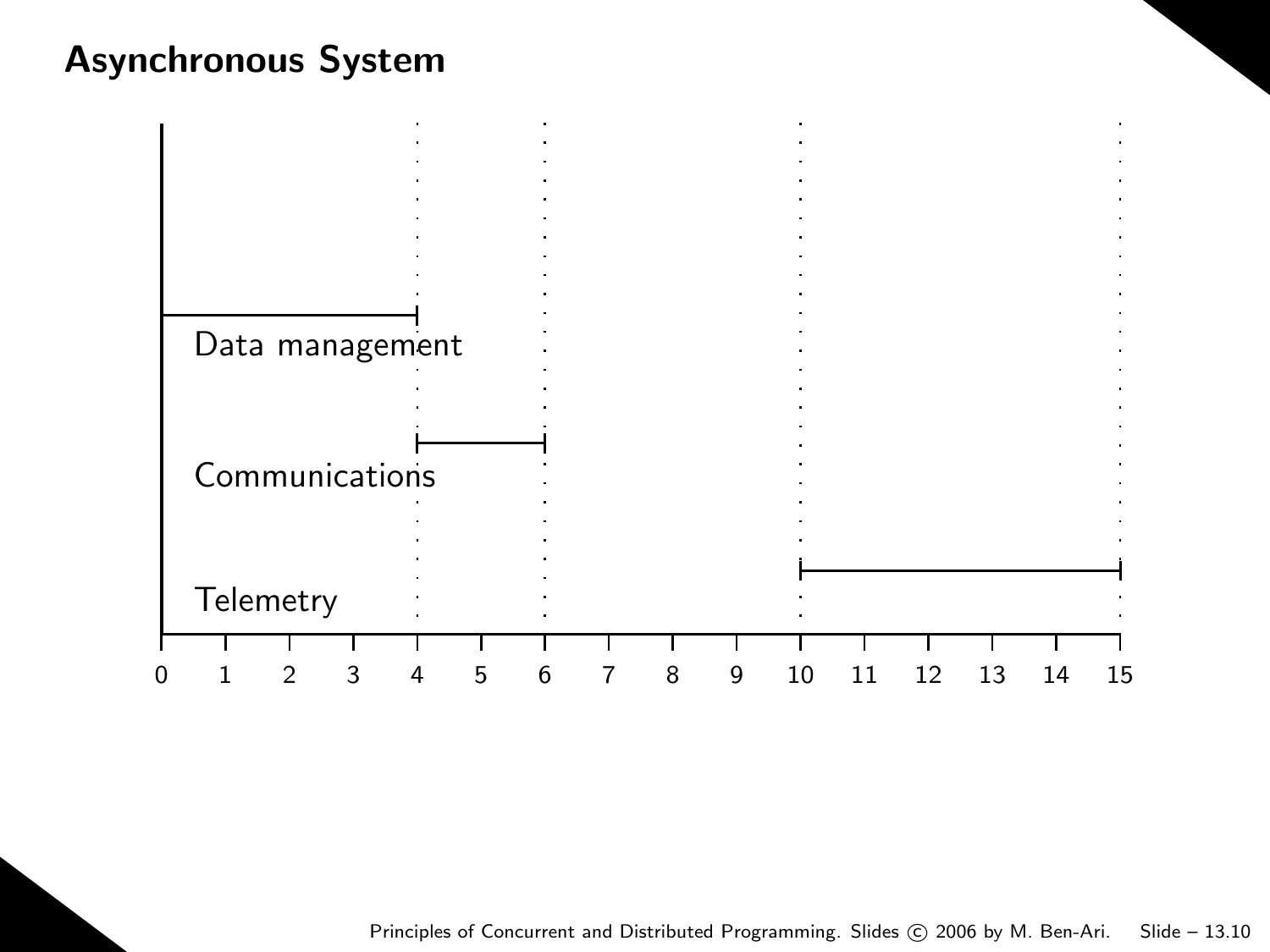| Algorithm 13.3: Asynchronous scheduler                 |                                                    |  |
|--------------------------------------------------------|----------------------------------------------------|--|
| queue of taskAddressType readyQueue $\leftarrow \dots$ |                                                    |  |
|                                                        | taskAddressType currentTask                        |  |
|                                                        | loop forever                                       |  |
| $p1$ :                                                 | await readyQueue not empty                         |  |
| $p2:$<br>$p3:$                                         | current Task $\leftarrow$ take head of ready Queue |  |
|                                                        | invoke current Task                                |  |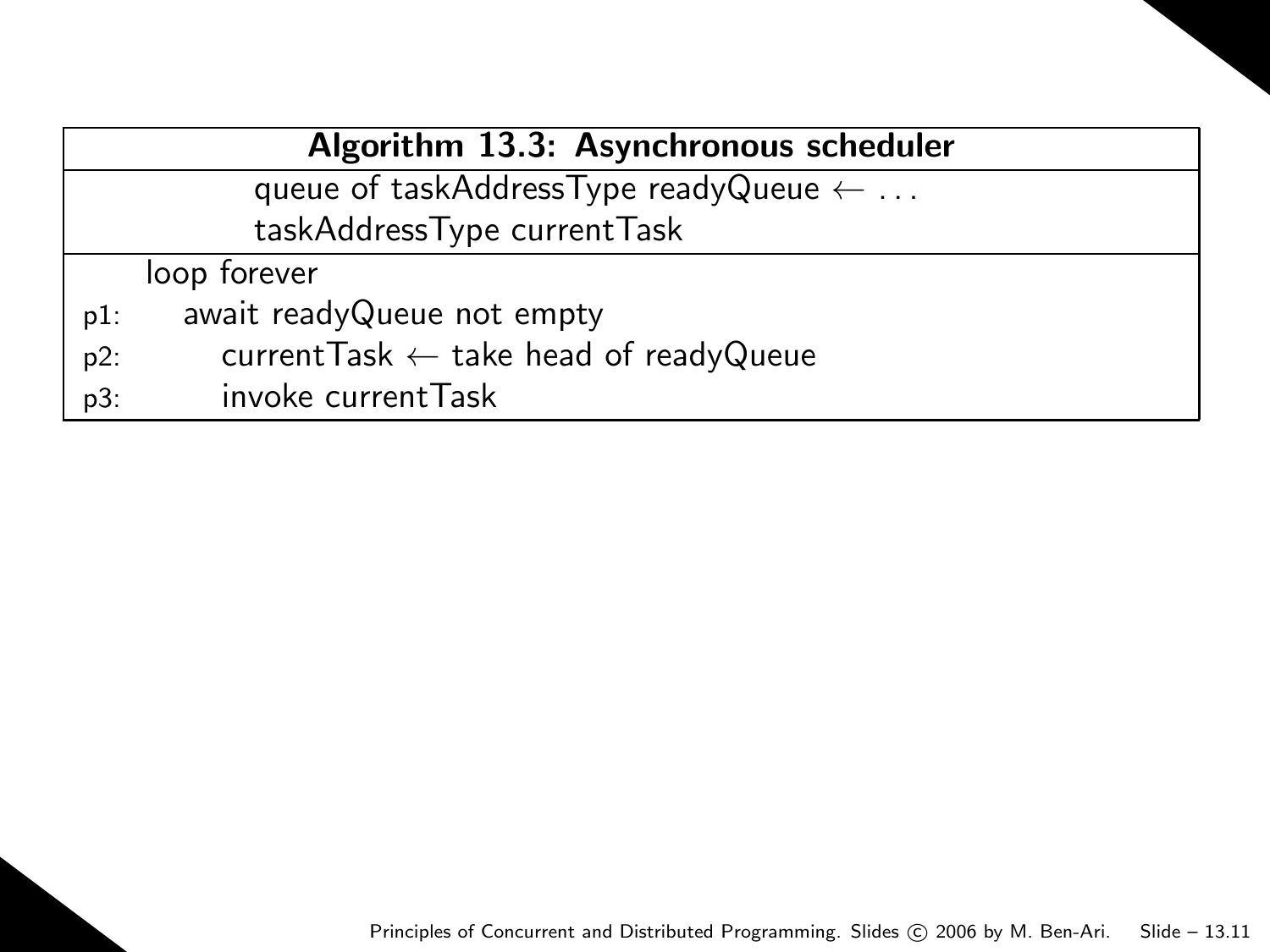| Algorithm 13.4: Preemptive scheduler |                                                                             |  |  |
|--------------------------------------|-----------------------------------------------------------------------------|--|--|
|                                      | queue of taskAddressType readyQueue $\leftarrow \dots$                      |  |  |
|                                      | taskAddressType currentTask                                                 |  |  |
|                                      | loop forever                                                                |  |  |
| $p1$ :                               | await a scheduling event                                                    |  |  |
| $p2$ :                               | if current Task priority ; highest priority of a task on ready Queue        |  |  |
| $p3$ :                               | save partial computation of current Task and place on ready Queue           |  |  |
| $p4$ :                               | current Task $\leftarrow$ take task of highest priority from ready Queue    |  |  |
| $p5$ :                               | invoke current Task                                                         |  |  |
| p6:                                  | else if current Task's timeslice is past and                                |  |  |
|                                      | current Task priority $=$ priority of some task on ready Queue              |  |  |
| p7:                                  | save partial computation of current Task and place on ready Queue           |  |  |
| $p8$ :                               | current Task $\leftarrow$ take a task of the same priority from ready Queue |  |  |
| p9:                                  | invoke current Task                                                         |  |  |
| $p10$ :                              | else resume currentTask                                                     |  |  |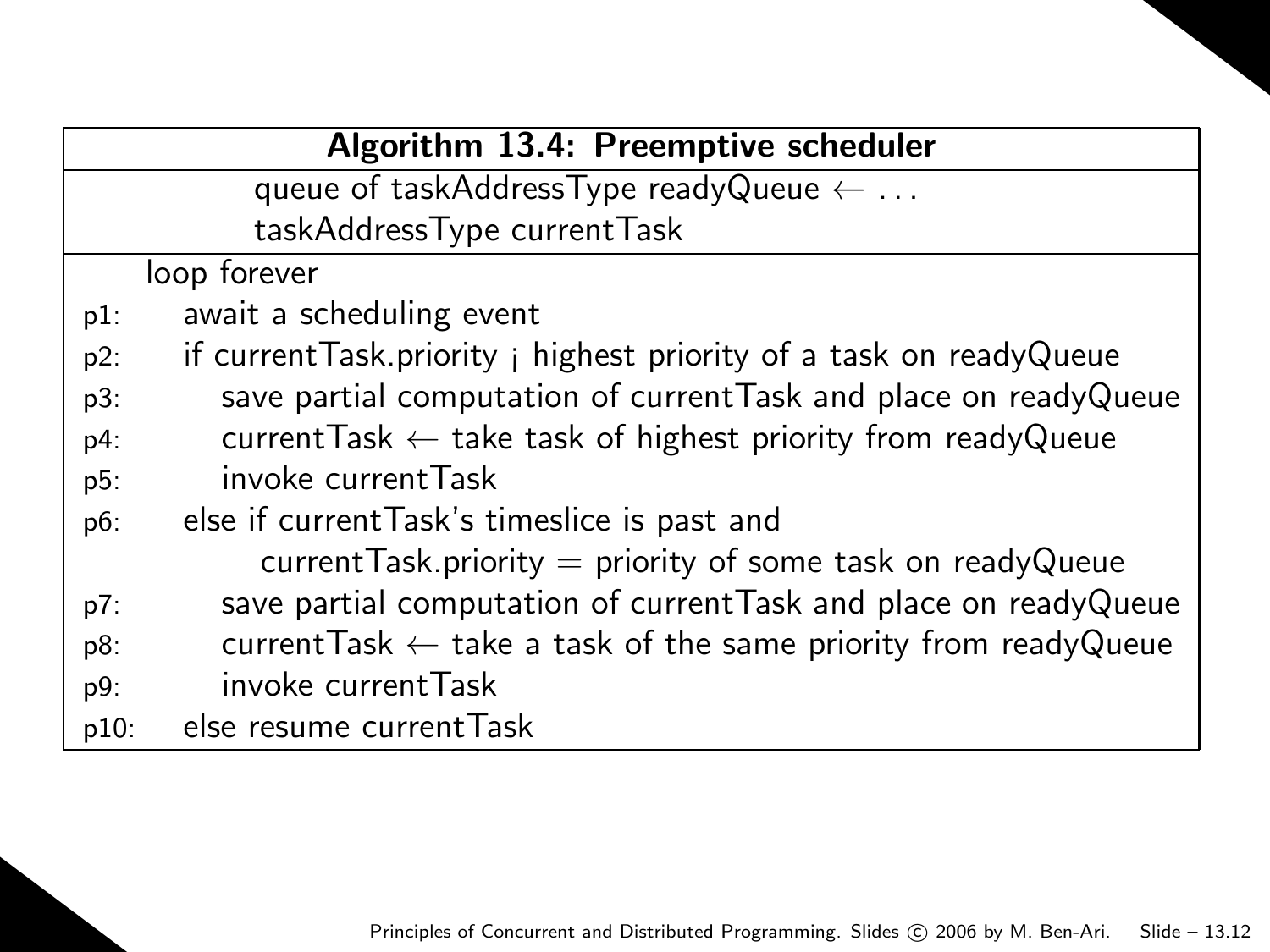## Preemptive Scheduling

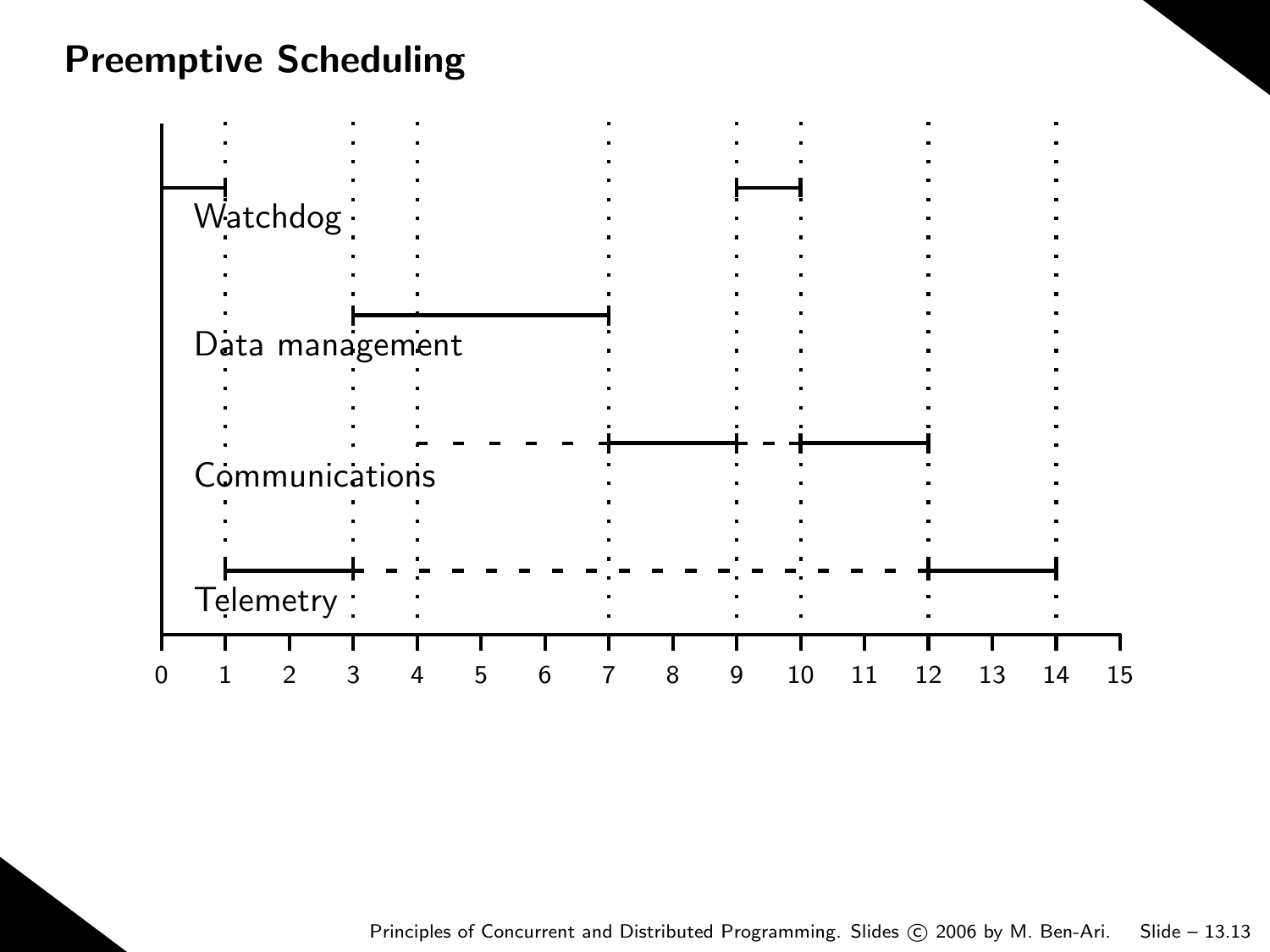|                                | Algorithm 13.5: Watchdog supervision of response time |        |                            |
|--------------------------------|-------------------------------------------------------|--------|----------------------------|
| boolean ran $\leftarrow$ false |                                                       |        |                            |
| data management                |                                                       |        | watchdog                   |
|                                | loop forever                                          |        | loop forever               |
| $p1$ :                         | do data management                                    | $q1$ : | await ninth frame          |
| $p2$ :                         | ran $\leftarrow$ true                                 |        | q2: if ran is false        |
| $p3$ :                         | rejoin readyQueue                                     | $q3$ : | notify response-time over- |
|                                |                                                       | flow   |                            |
|                                |                                                       | $q4$ : | $ran \leftarrow false$     |
| p4:<br>p5:                     |                                                       | $q5$ : | rejoin readyQueue          |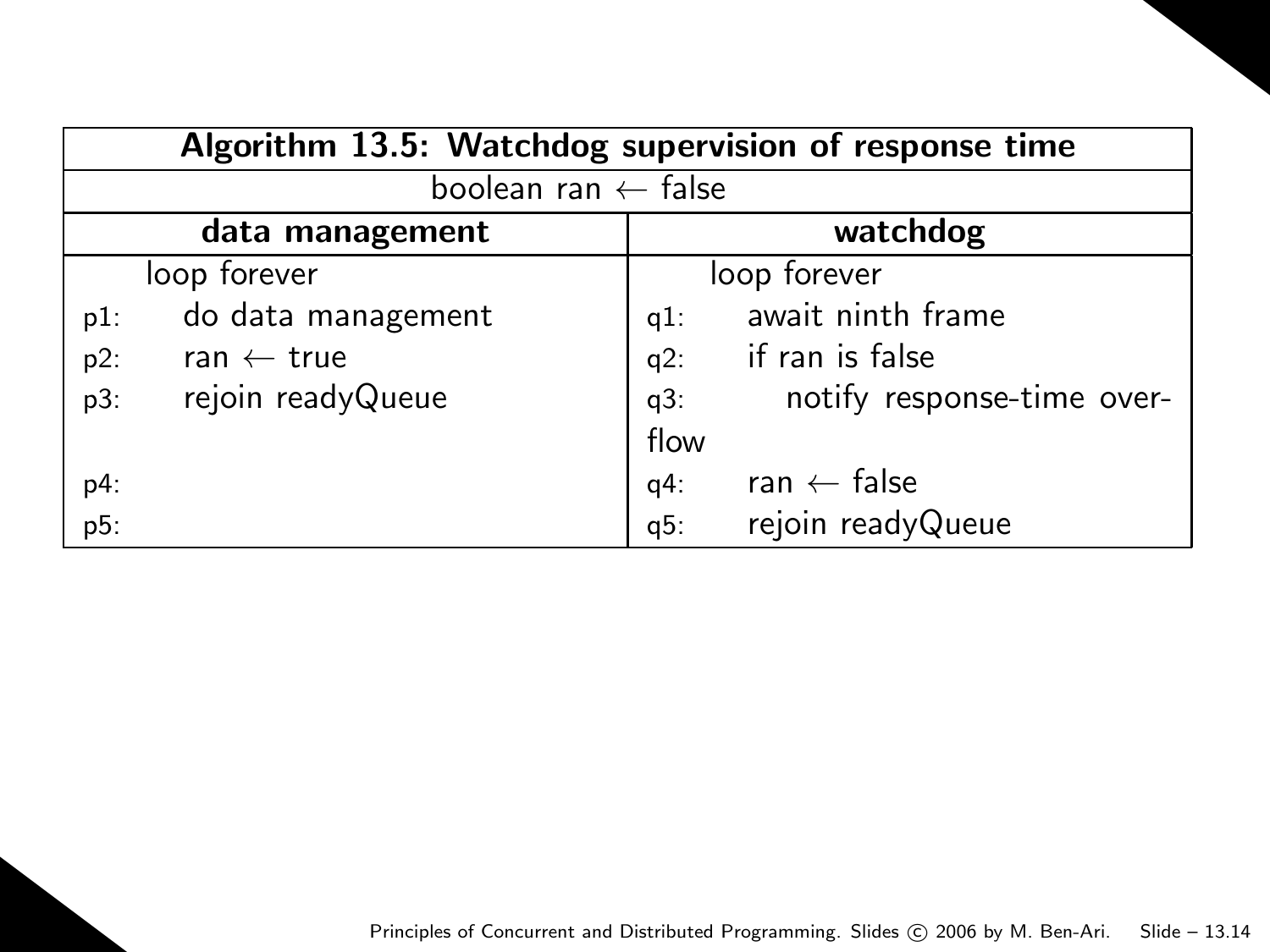|        | Algorithm 13.6: Real-time buffering - throw away new data |        |                             |
|--------|-----------------------------------------------------------|--------|-----------------------------|
|        | queue of dataType buffer $\leftarrow$ empty queue         |        |                             |
|        | sample<br>compute                                         |        |                             |
|        | dataType d                                                |        | dataType d                  |
|        | loop forever                                              |        | loop forever                |
| $p1$ : | $d \leftarrow$ sample                                     | $q1$ : | await buffer not empty      |
| $p2$ : | if buffer is full do nothing                              | $q2$ : | $d \leftarrow$ take(buffer) |
| p3:    | else append(d, buffer)                                    | $q3$ : | compute(d)                  |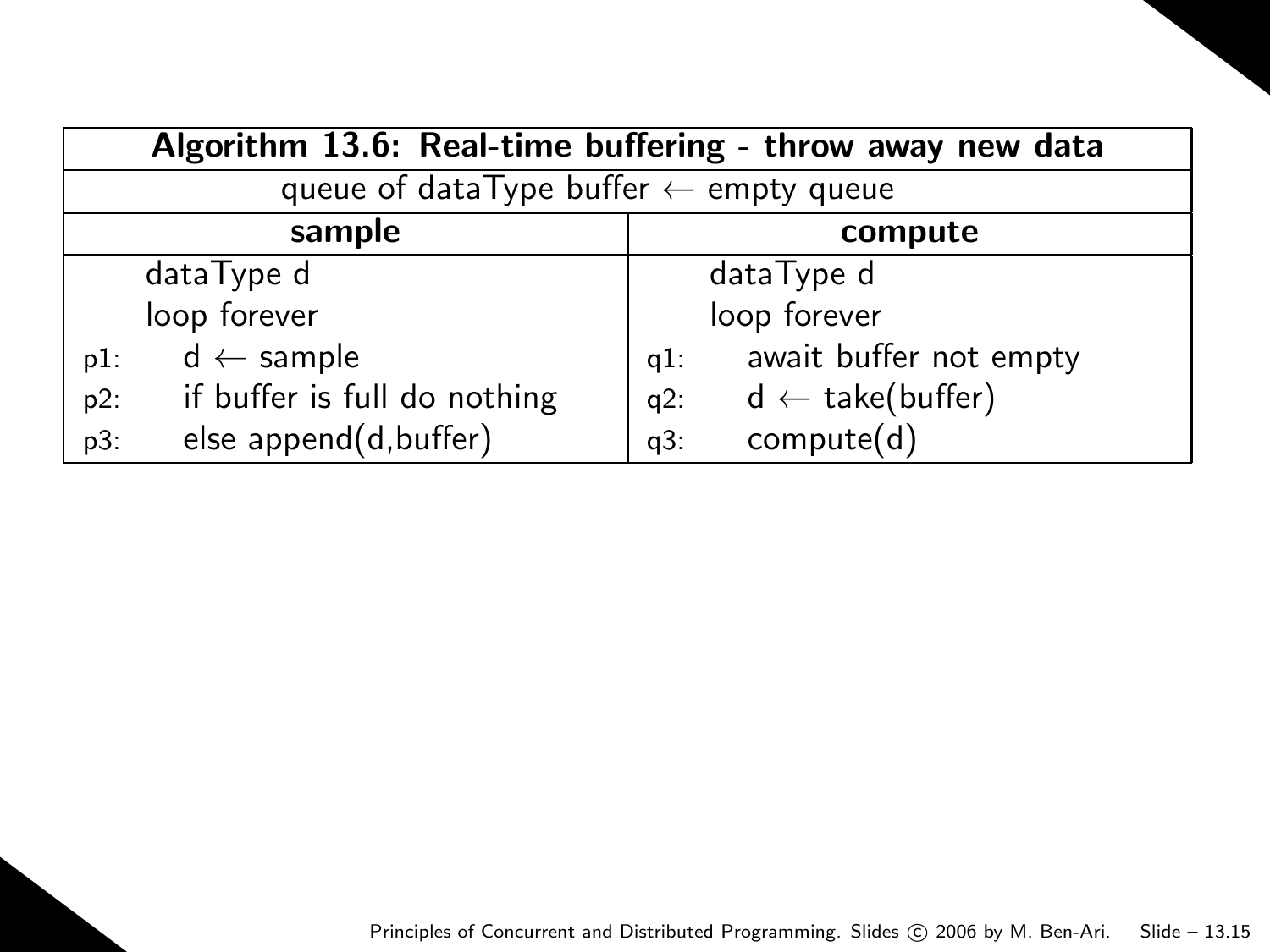| Algorithm 13.7: Real-time buffering - overwrite old data |                                       |  |
|----------------------------------------------------------|---------------------------------------|--|
| queue of dataType buffer $\leftarrow$ empty queue        |                                       |  |
| sample<br>compute                                        |                                       |  |
| dataType d                                               | dataType d                            |  |
| loop forever                                             | loop forever                          |  |
| $d \leftarrow$ sample<br>$p1$ :                          | await buffer not empty<br>$q1$ :      |  |
| $p2$ :<br>append(d, buffer)                              | $d \leftarrow$ take(buffer)<br>$q2$ : |  |
| p3:                                                      | compute(d)<br>$q3$ :                  |  |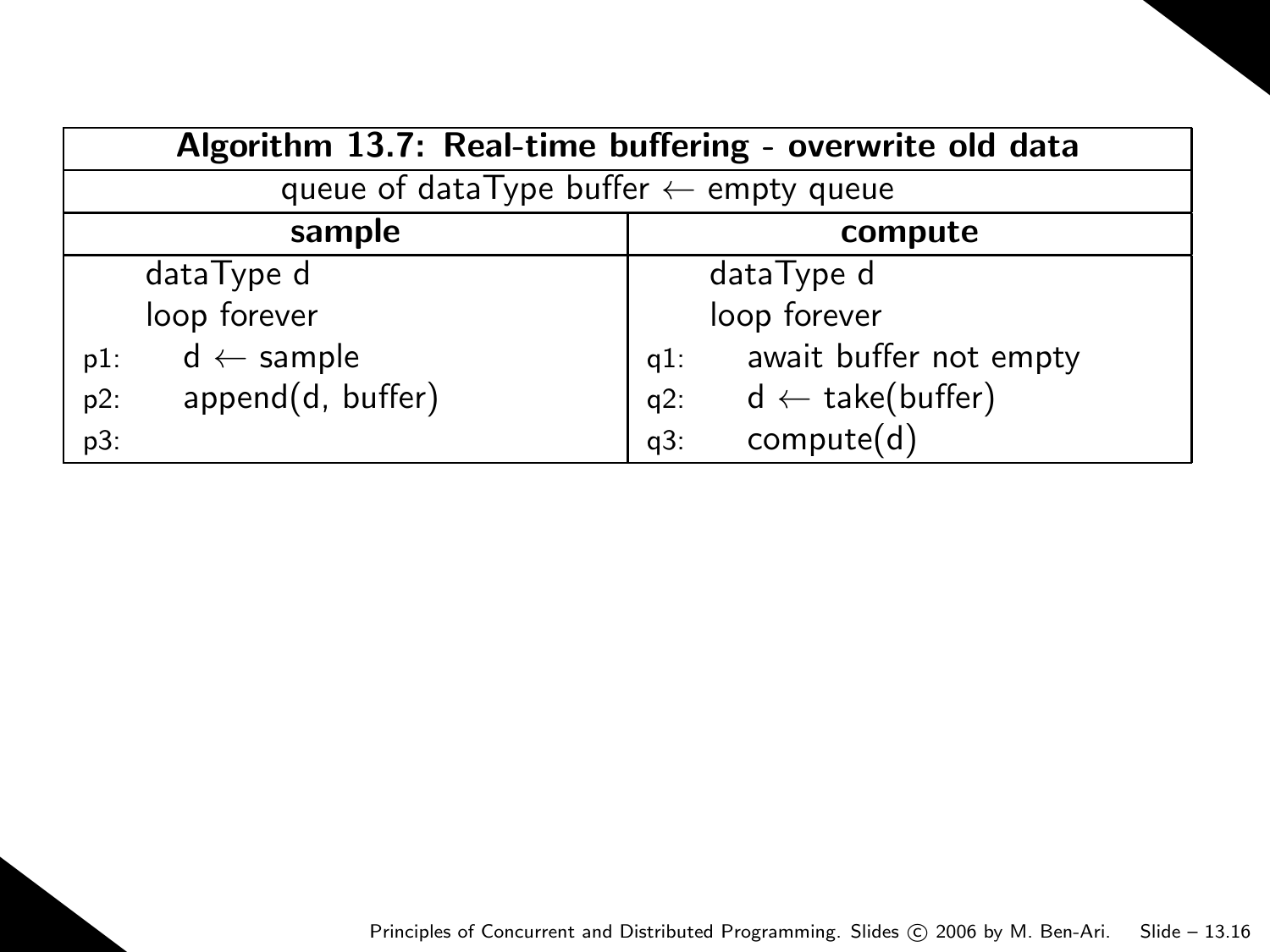### Interrupt Overflow on Apollo <sup>11</sup>

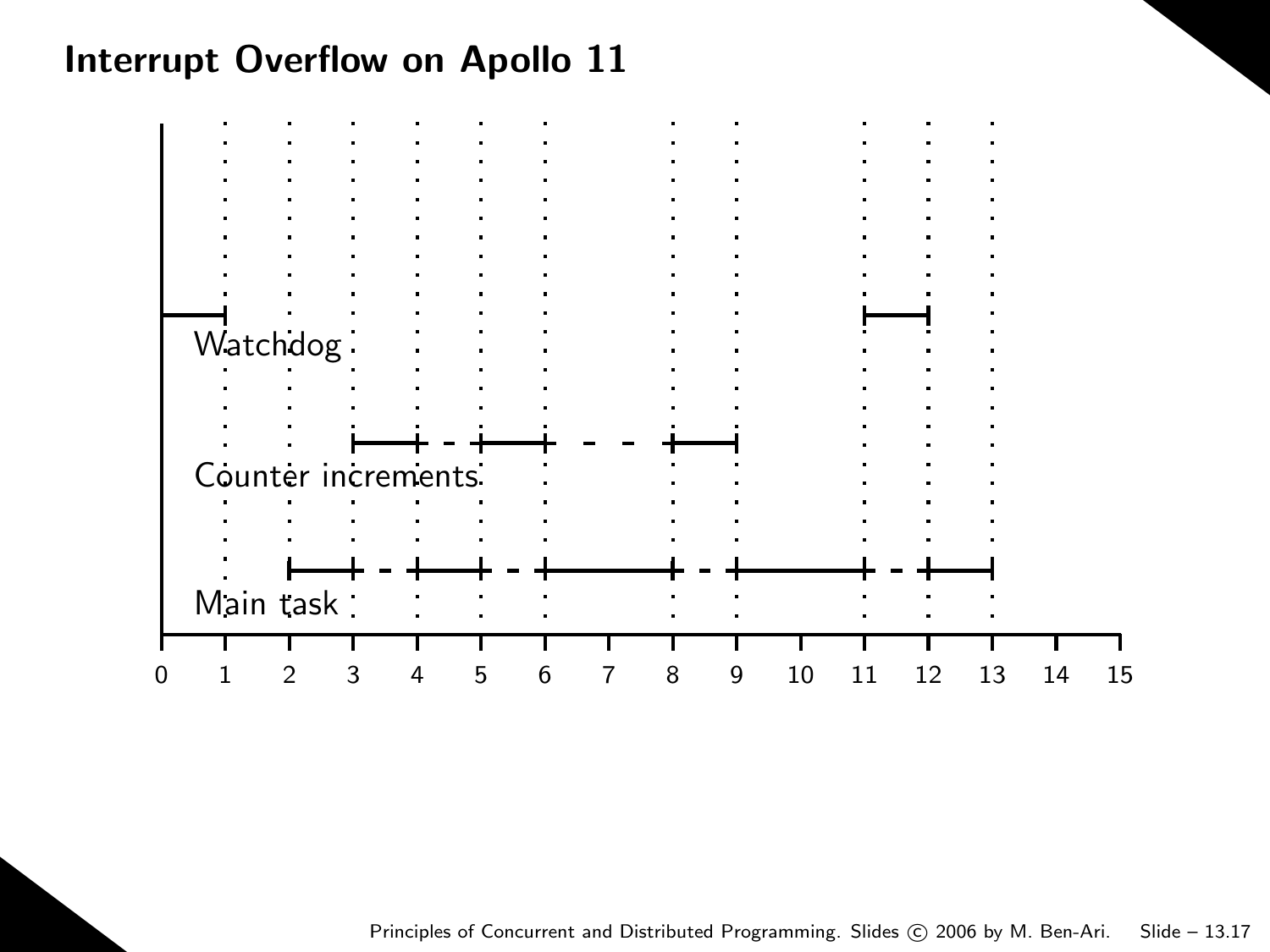# Priority Inversion (1)

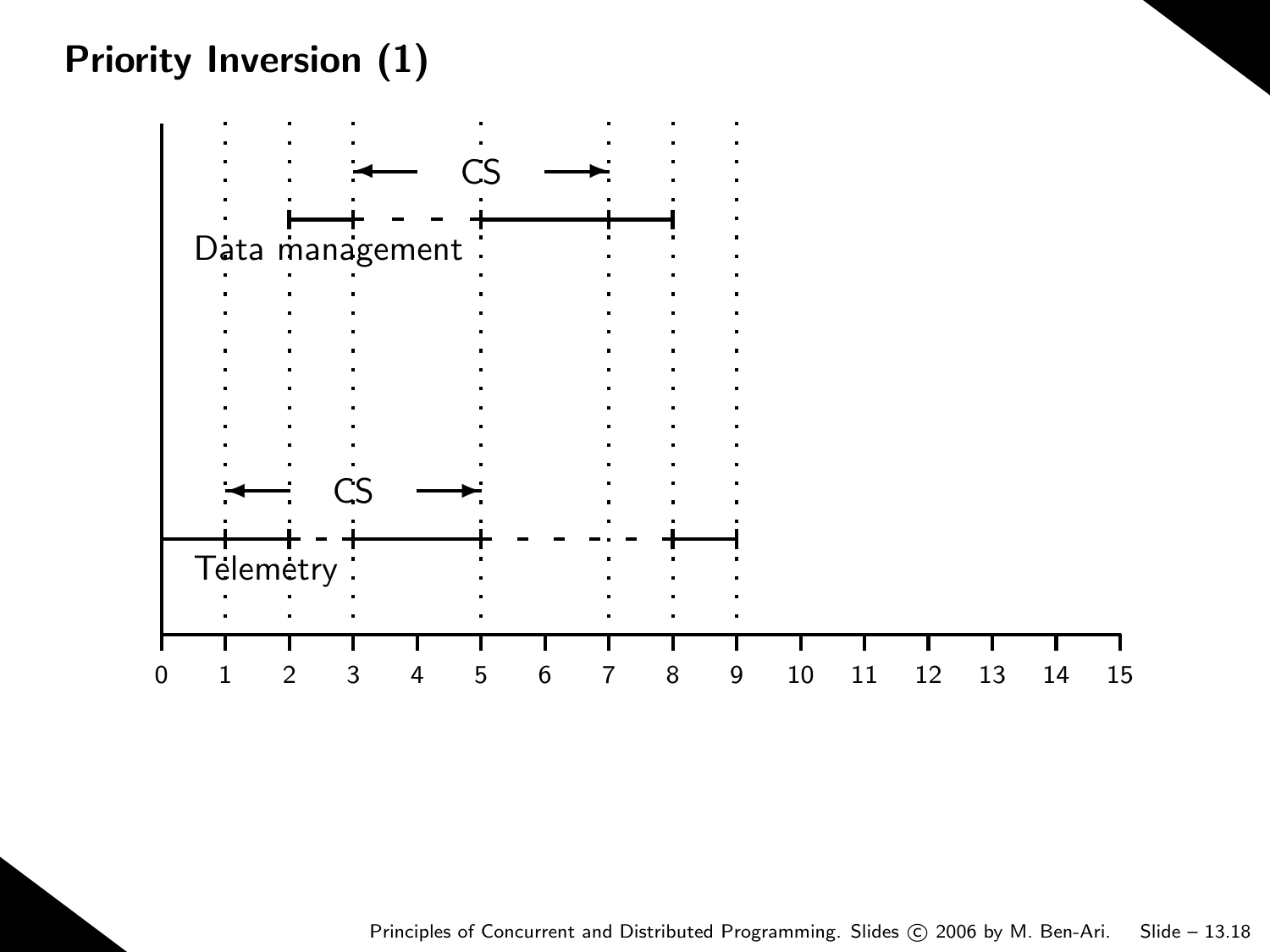# Priority Inversion (2)

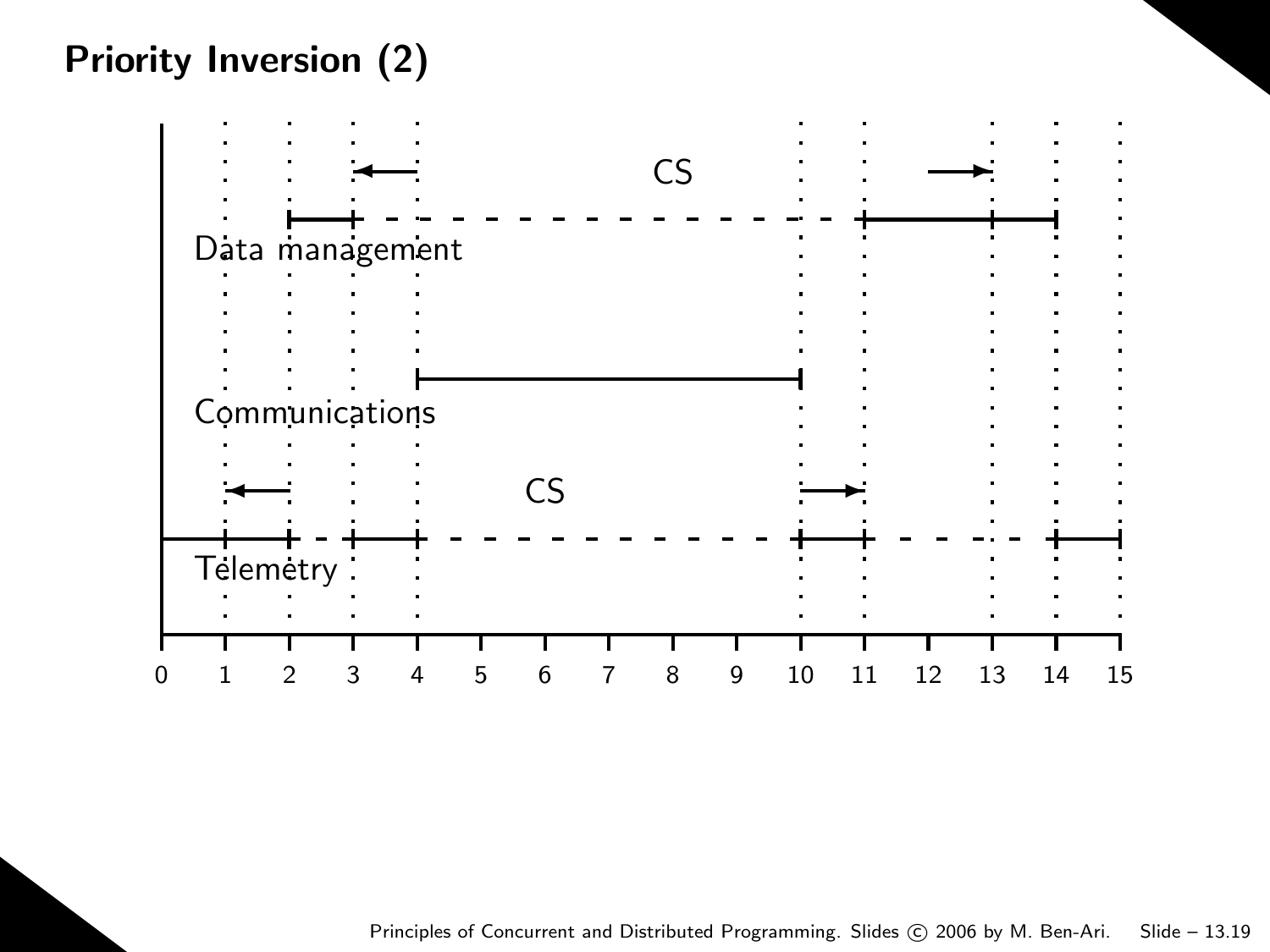### Priority Inheritance

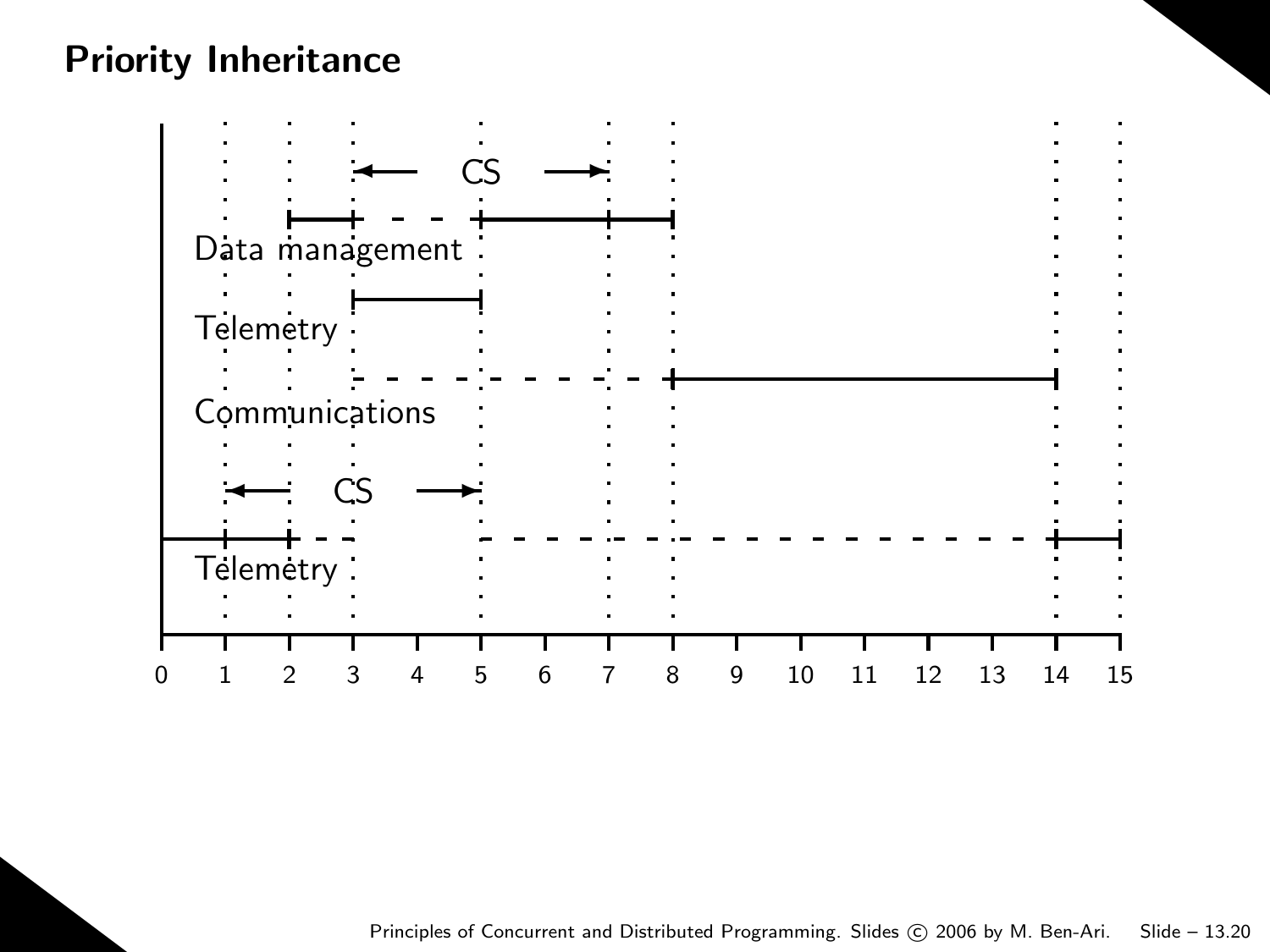# Priority Inversion in Promela (1)

```
11 mtype = \{ idle, blocked, nonCS, CS, long \};2
33 \, mtype data = idle, comm = idle, telem = idle;
4
55 \, \#define ready(p) \, (p != idle \, && p != blocked)
6
77 active proctype Data() \{8 do9 \therefore data = nonCS;
910 enterCS(data);
11 exitCS(data);
12data = idle;13 od14}
```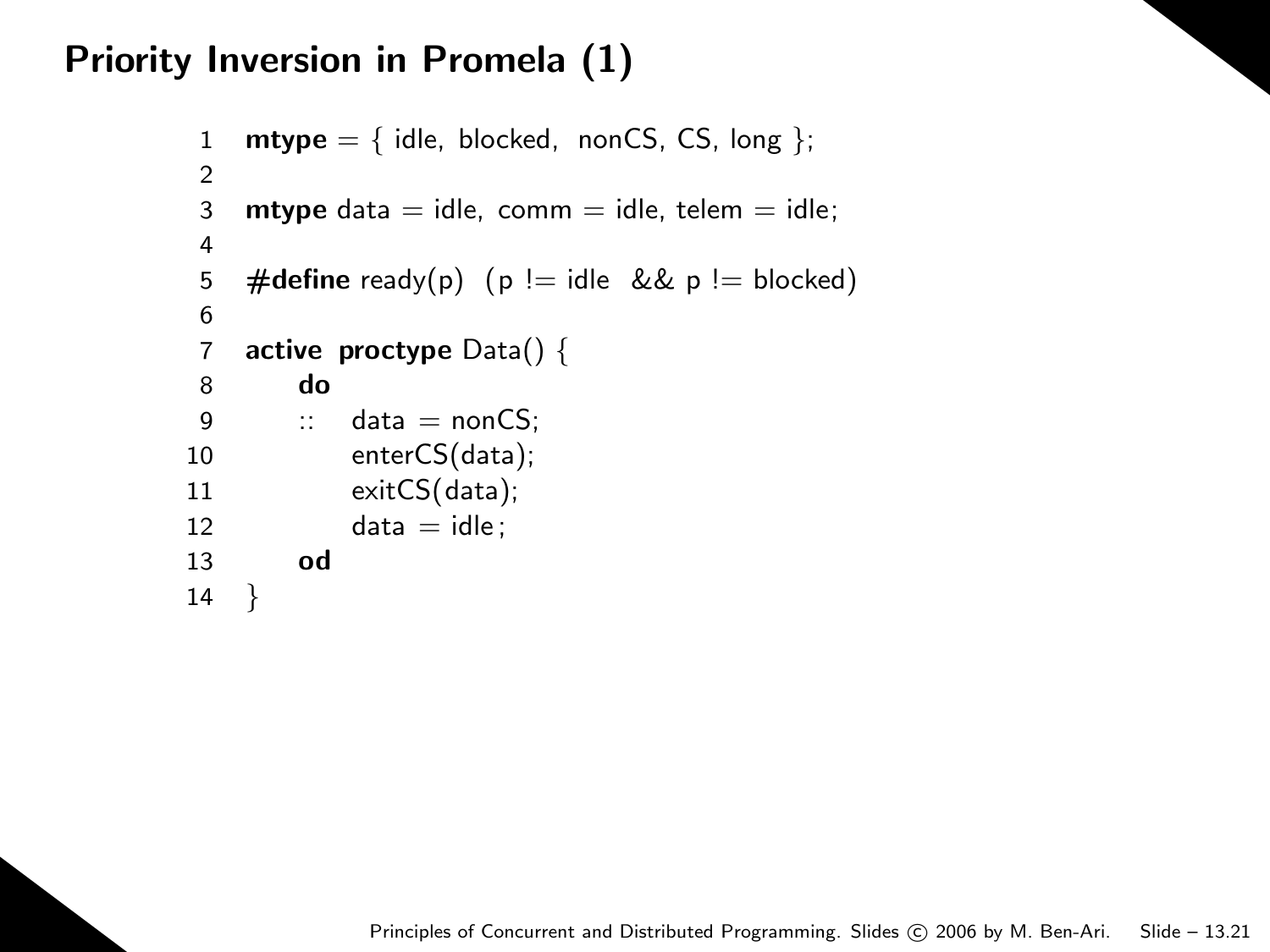# Priority Inversion in Promela (2)

```
11 active proctype Comm() provided (!ready(data)) {
 2 do\mathbb{R}^23comm = long;4comm = idle;5 od6
7}
8 active proctype Telem() provided (!ready(data) && !ready(comm))
{9 do\mathbb{R}^+10telem = nonCS;
11 enterCS(telem);
12 exitCS(telem);
13telem = idle;
14 od15}
```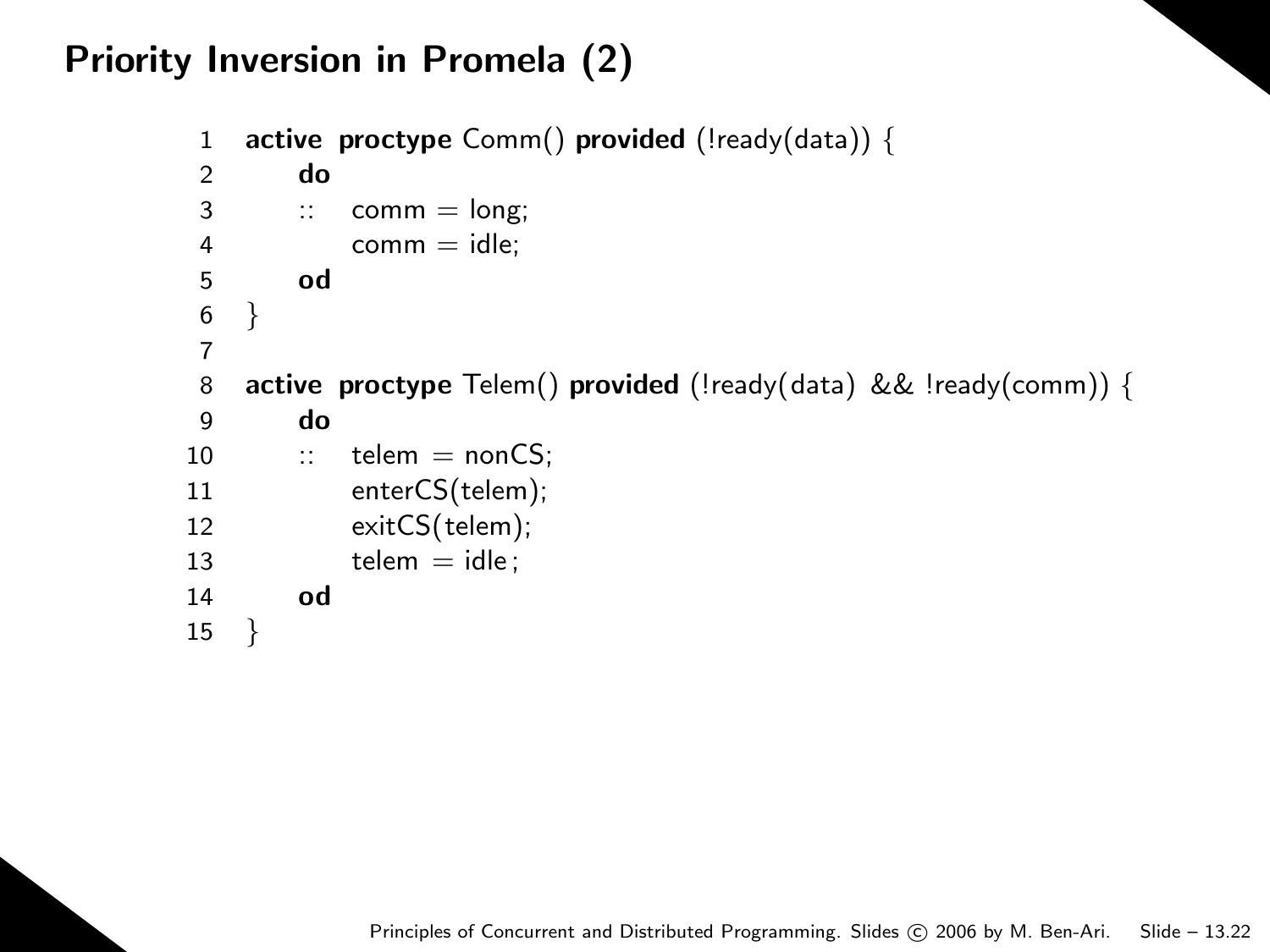## Priority Inversion in Promela (3)

```
1bit sem = 1;
2
33 inline enterCS(state) {
44 atomic \{if
55 if
66 \therefore sem == 0 ->
 7 state = blocked;
78sem != 0;
99 :: else −>
10
11fi ;
      sem = 0;12state = CS;
13
14}
15}166 inline ext{\text{CS}}(\text{state}) {
177 atomic \{8 sem = 1;
1819state = idle
20
21}}
```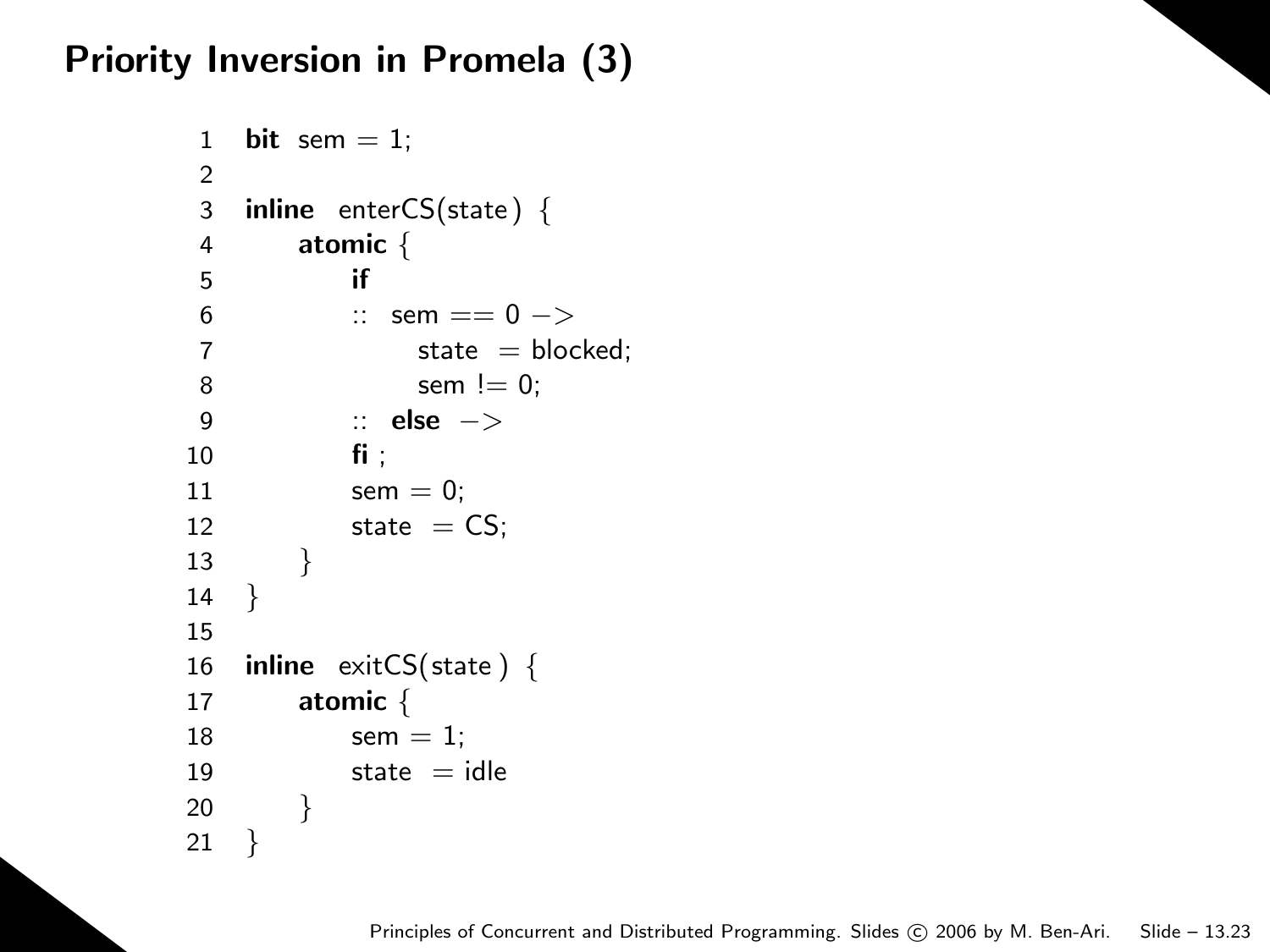## Priority Inheritance in Promela

```
11 \# define inherit (p) (p == CS)
2
33 active proctype Data() \{4 do5 \therefore data = nonCS;
56assert ( ! (telem == CS && comm == long) );
7 enterCS(data); exitCS(data);
8data = idle;9 od10}11
122 active proctype Comm()
13 provided (! ready(data) && !inherit (telem))
14
15{ ...
}166 active proctype \mathsf{Telem}()17 provided (! ready(data) && !ready(comm) || inherit (telem))
18{ ...
}
```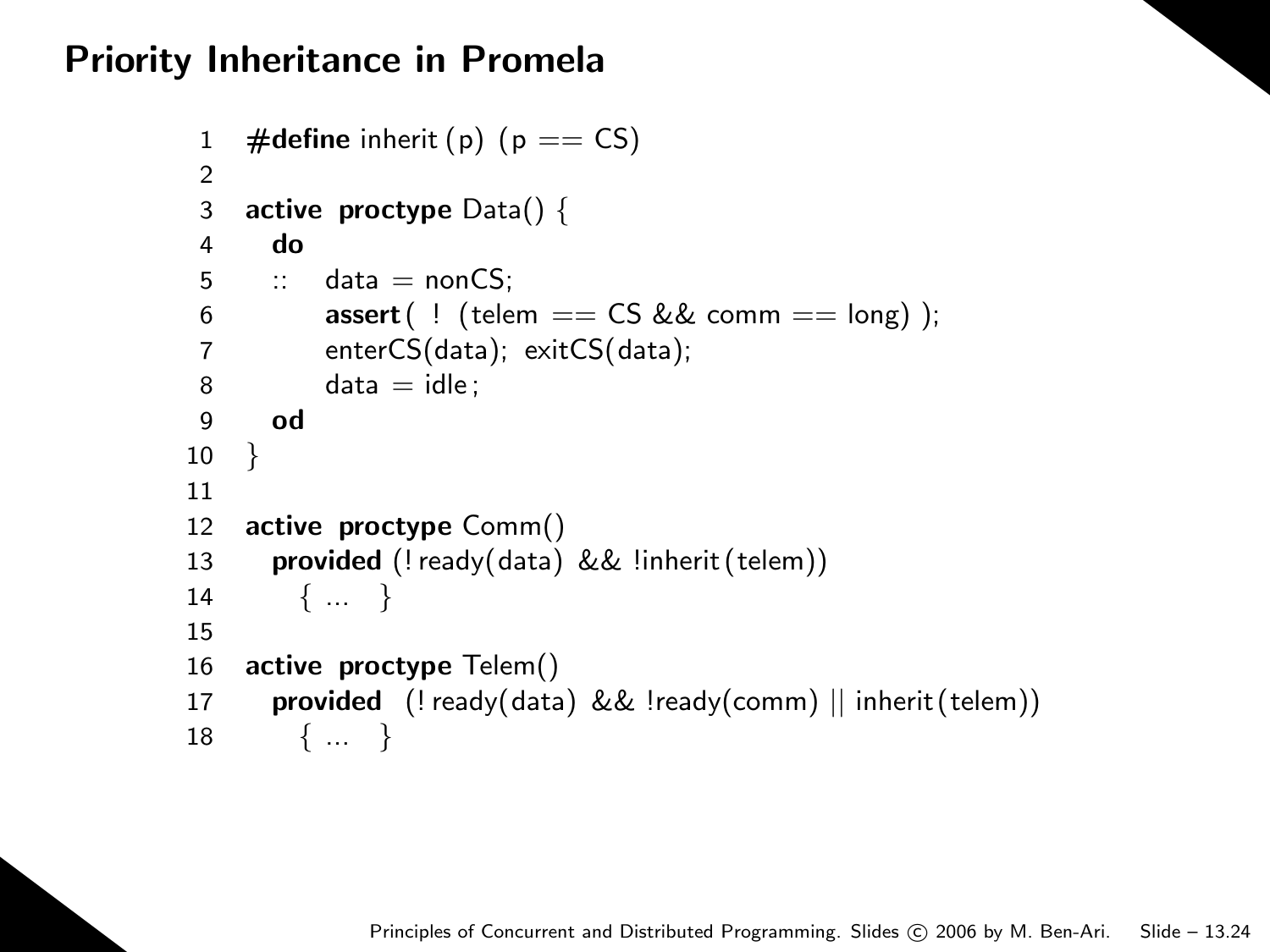# Data Structures in Simpson's Algorithm



Principles of Concurrent and Distributed Programming. Slides  $\copyright$  2006 by M. Ben-Ari.  $\hspace{0.1cm}$  Slide  $-$  13.25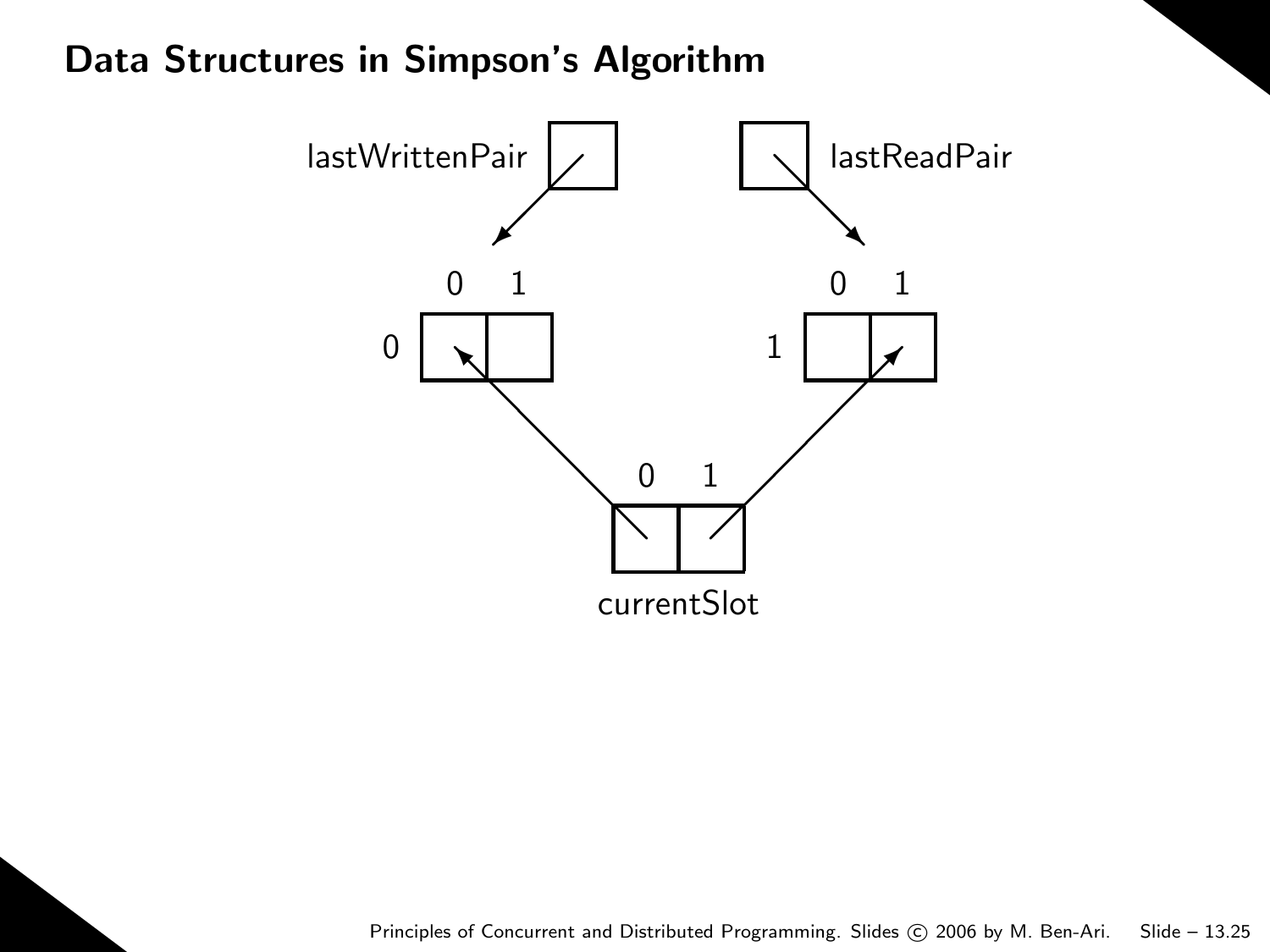| Algorithm 13.8: Simpson's four-slot algorithm                   |
|-----------------------------------------------------------------|
| dataType array [01,01] data $\leftarrow$ default initial values |
| bit array [01] current Slot $\leftarrow \{ 0, 0 \}$             |
| bit lastWrittenPair $\leftarrow$ 1, lastReadPair $\leftarrow$ 1 |
| writer                                                          |
| bit writePair, writeSlot                                        |
| dataType item                                                   |
| loop forever                                                    |
| item $\leftarrow$ produce<br>$p1$ :                             |
| writePair $\leftarrow$ 1- lastReadPair<br>$p2$ :                |
| writeSlot $\leftarrow 1$ – currentSlot[writePair]<br>$p3$ :     |
| $data[writePair, writeSlot] \leftarrow item$<br>$p4$ :          |
| currentSlot[writePair] ← writeSlot<br>$p5$ :                    |
| lastWrittenPair ← writePair<br>p6:                              |
|                                                                 |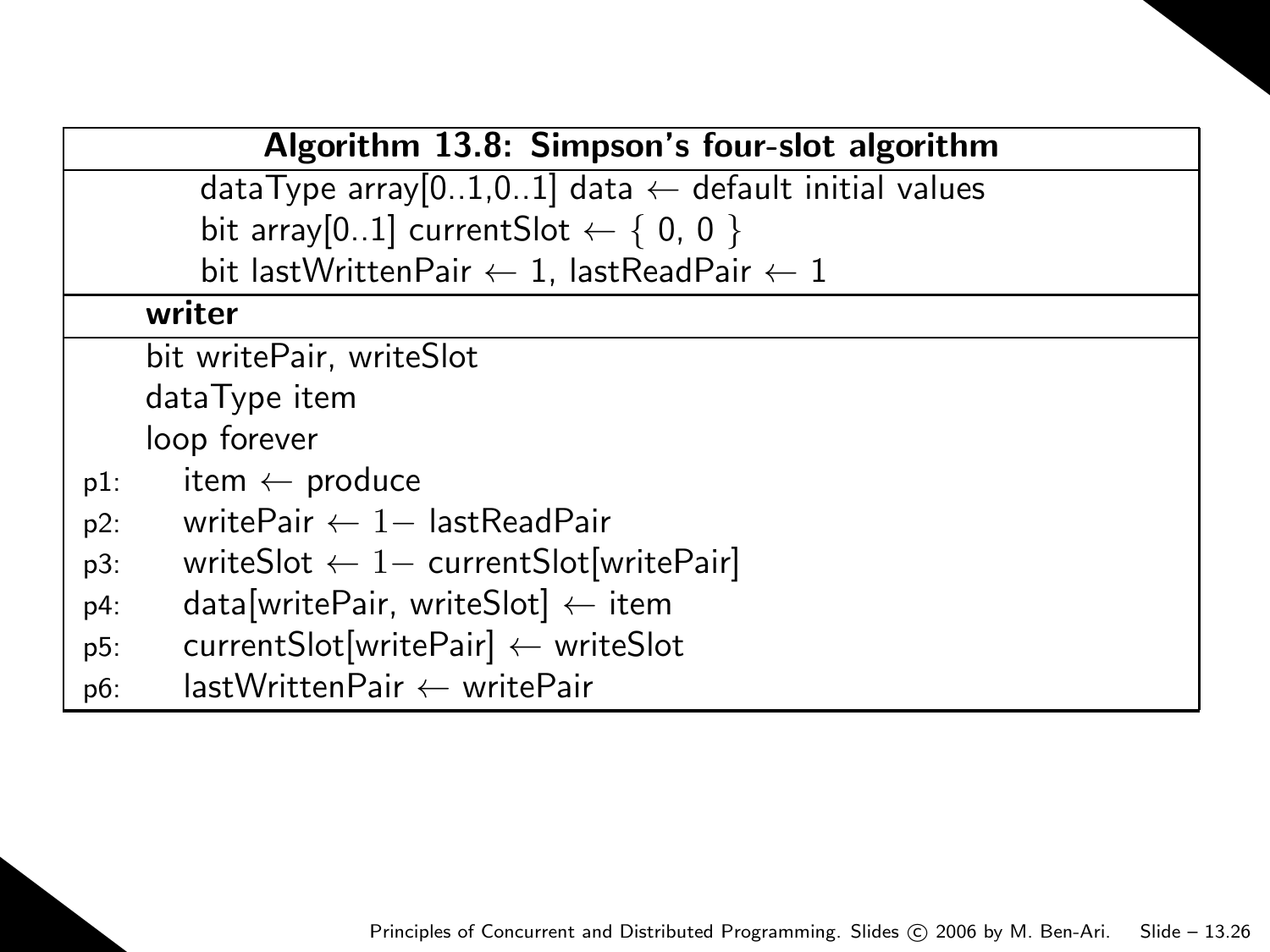| Algorithm 13.8: Simpson's four-slot algorithm (continued) |                                             |  |
|-----------------------------------------------------------|---------------------------------------------|--|
|                                                           |                                             |  |
|                                                           | reader                                      |  |
|                                                           | bit readPair, readSlot                      |  |
|                                                           | dataType item                               |  |
|                                                           | loop forever                                |  |
| $p7$ :                                                    | readPair ← lastWrittenPair                  |  |
| p8:                                                       | $lastReadPair \leftarrow readPair$          |  |
| p9:                                                       | readSlot $\leftarrow$ currentSlot[readPair] |  |
| $p10$ :                                                   | item $\leftarrow$ data[readPair, readSlot]  |  |
| $p11$ :                                                   | consume(item)                               |  |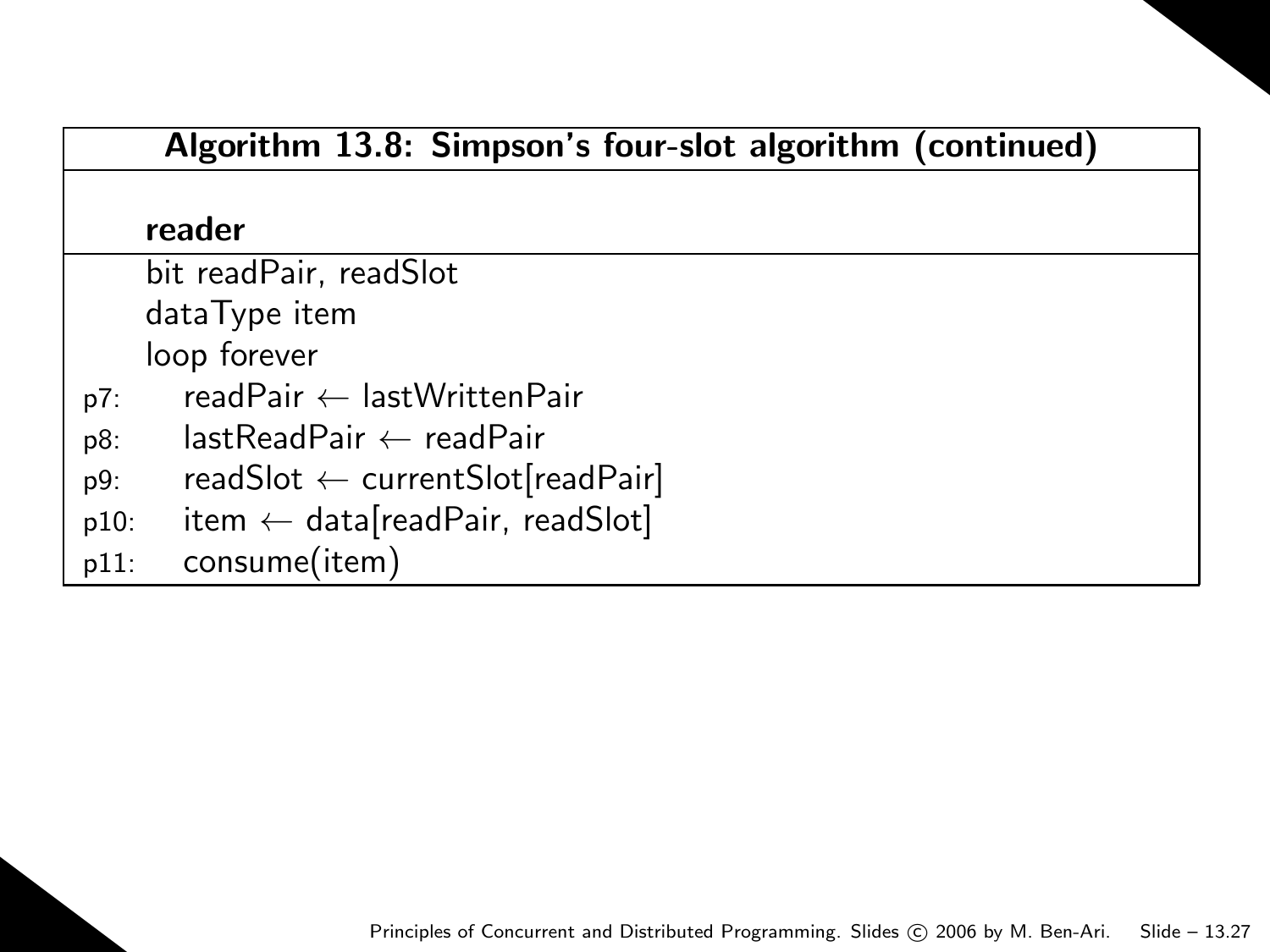| Algorithm 13.9: Event signaling      |                                 |  |
|--------------------------------------|---------------------------------|--|
| binary semaphore $s \leftarrow 0$    |                                 |  |
| D                                    |                                 |  |
| p1: if decision is to wait for event | q1: do something to cause event |  |
| $p2$ :<br>wait(s)                    | $q2:$ signal(s)                 |  |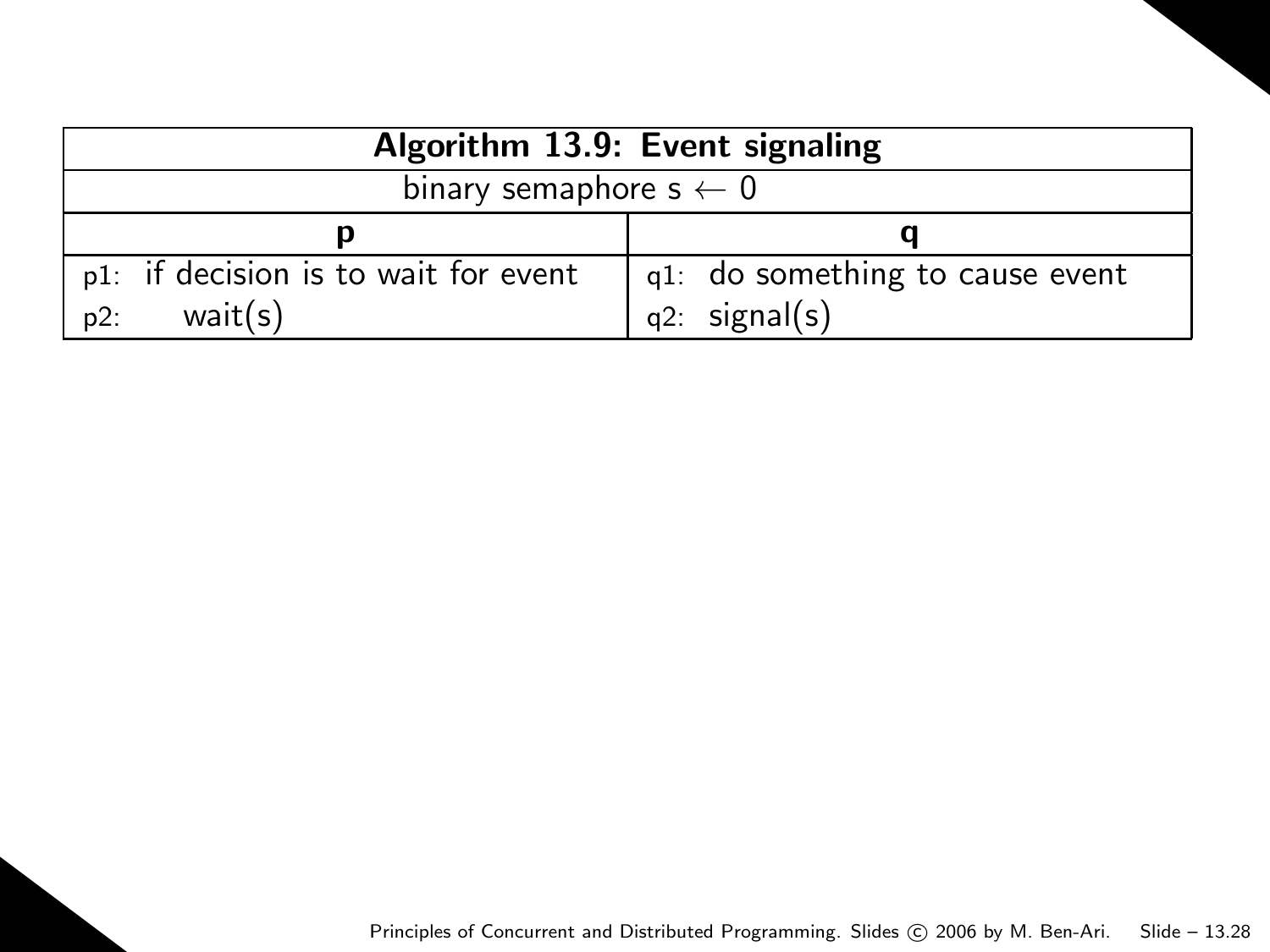## Suspension Objects in Ada

- 1 package Ada.Synchronous\_Task\_Control is
- 2 type Suspension Object is limited private;
- **procedure** Set\_True(S: in out Suspension\_Object);
- **procedure** Set\_False(S : **in out** Suspension\_Object);
- **function** Current\_State (S : Suspension\_Object)
- return Boolean;
- **procedure** Suspend\_Until\_True(
- 8 S : **in out** Suspension\_Object);
- private
- 0 −− not specified by the language<br>1 and Ade Sunshuancus Task Centurk
- 1 end Ada.Synchronous\_Task\_Control;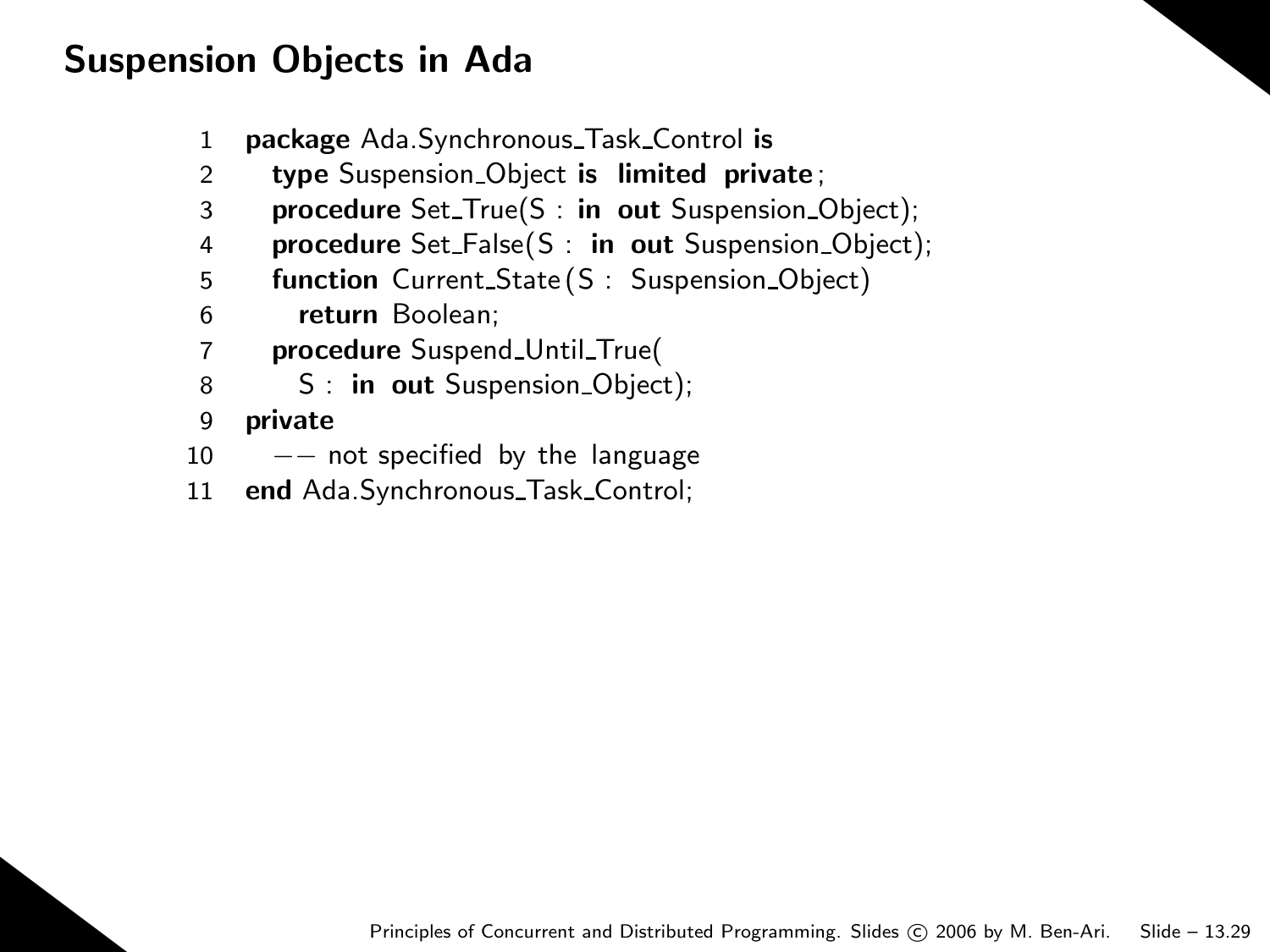| Algorithm 13.10: Suspension object - event signaling |                                 |  |  |  |
|------------------------------------------------------|---------------------------------|--|--|--|
| Suspension_Object $SO \leftarrow$ (false by default) |                                 |  |  |  |
|                                                      |                                 |  |  |  |
| p1: if decision is to wait for event                 | q1: do something to cause event |  |  |  |
| p2: Suspend_Until_True(SO)                           | $q2: Set=True(SO)$              |  |  |  |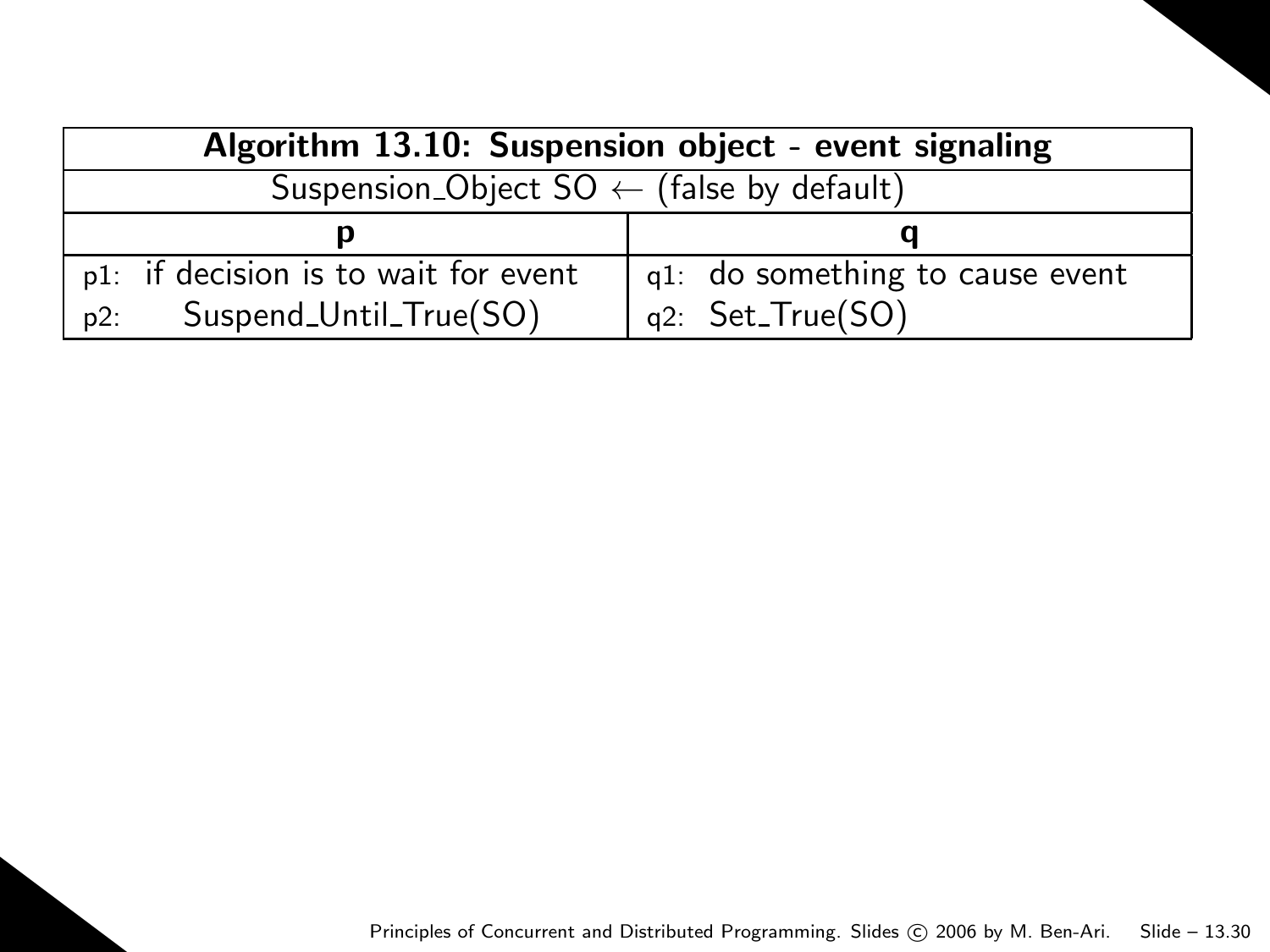### Transition in UPPAAL

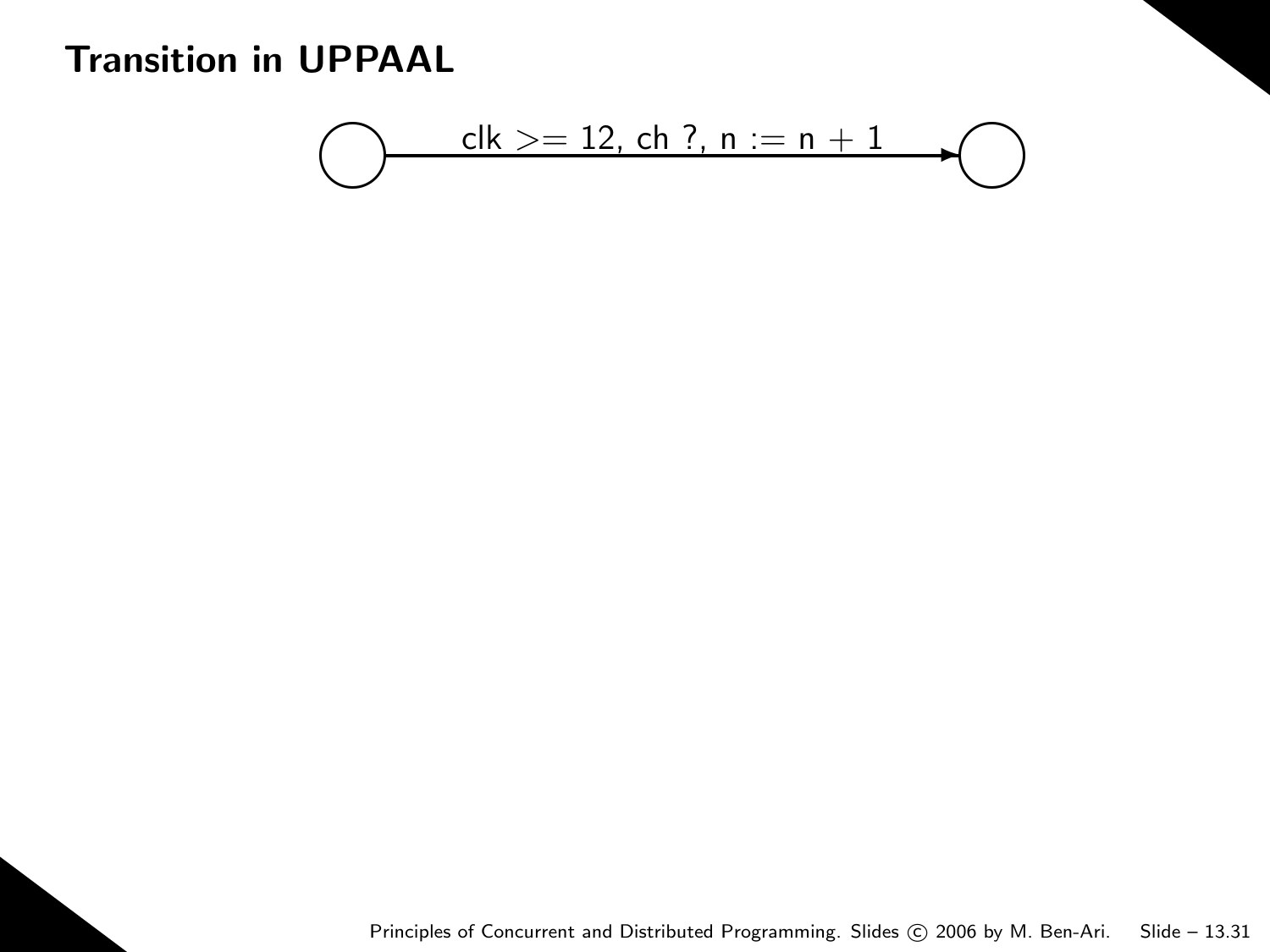## Feasible Priority Assignment

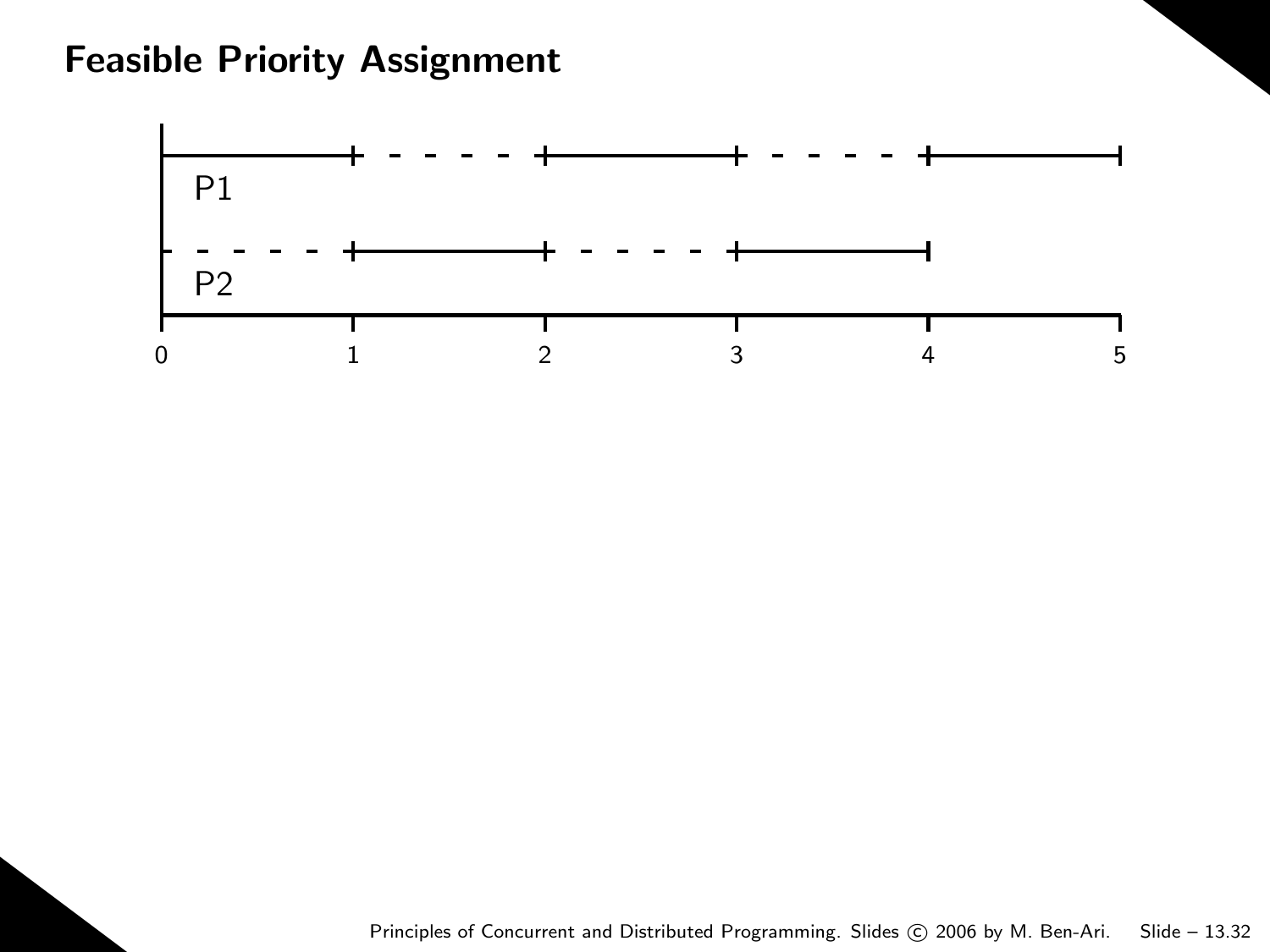## Infeasible Priority Assignment

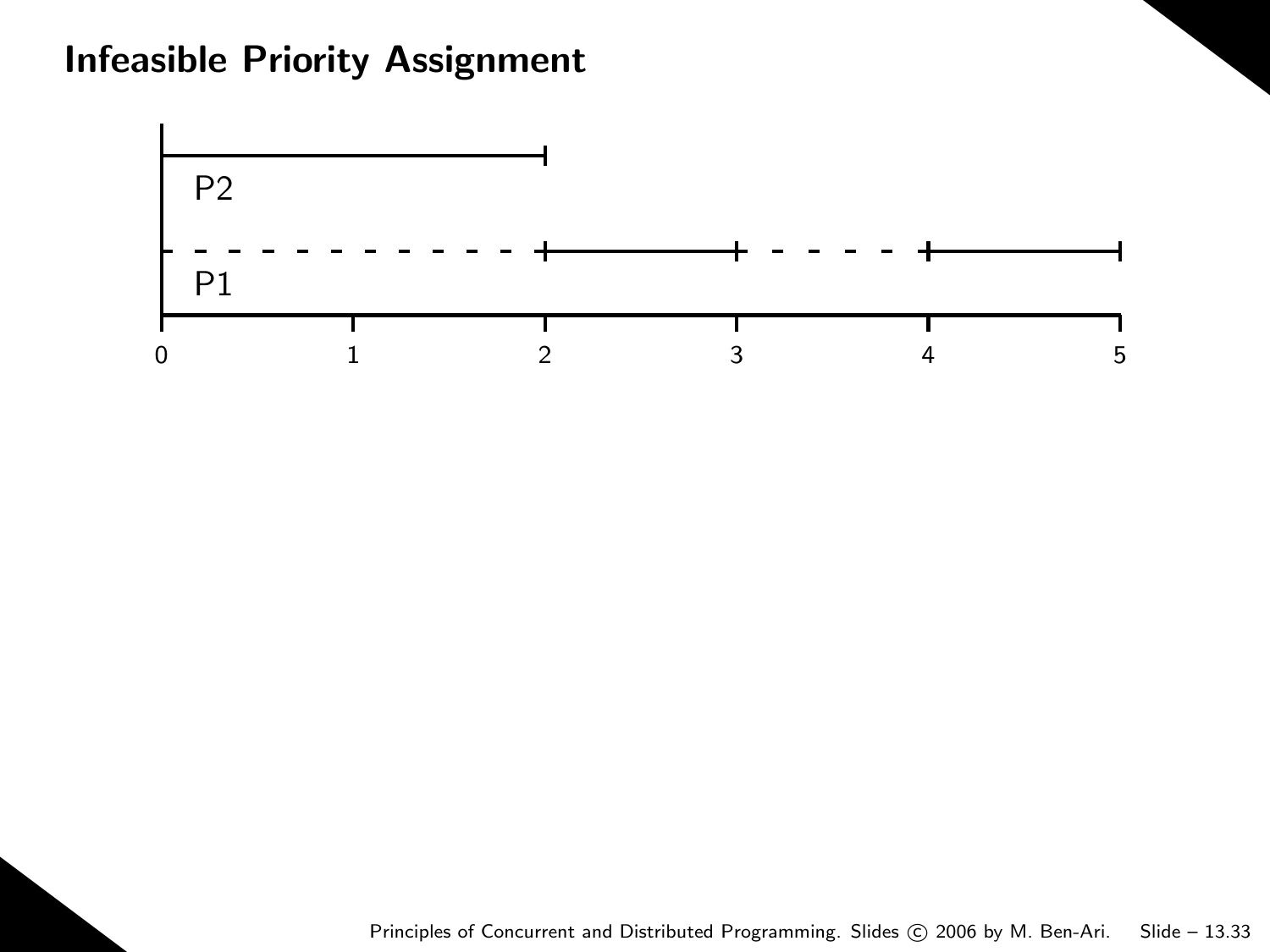| Algorithm 13.11: Periodic task             |                                 |  |  |  |
|--------------------------------------------|---------------------------------|--|--|--|
| constant integer period $\leftarrow \dots$ |                                 |  |  |  |
| integer next $\leftarrow$ current Time     |                                 |  |  |  |
|                                            | loop forever                    |  |  |  |
| $p1$ :                                     | delay $next - currentTime$      |  |  |  |
| $p2$ :                                     | compute                         |  |  |  |
| $p3$ :                                     | $next \leftarrow next + period$ |  |  |  |
|                                            |                                 |  |  |  |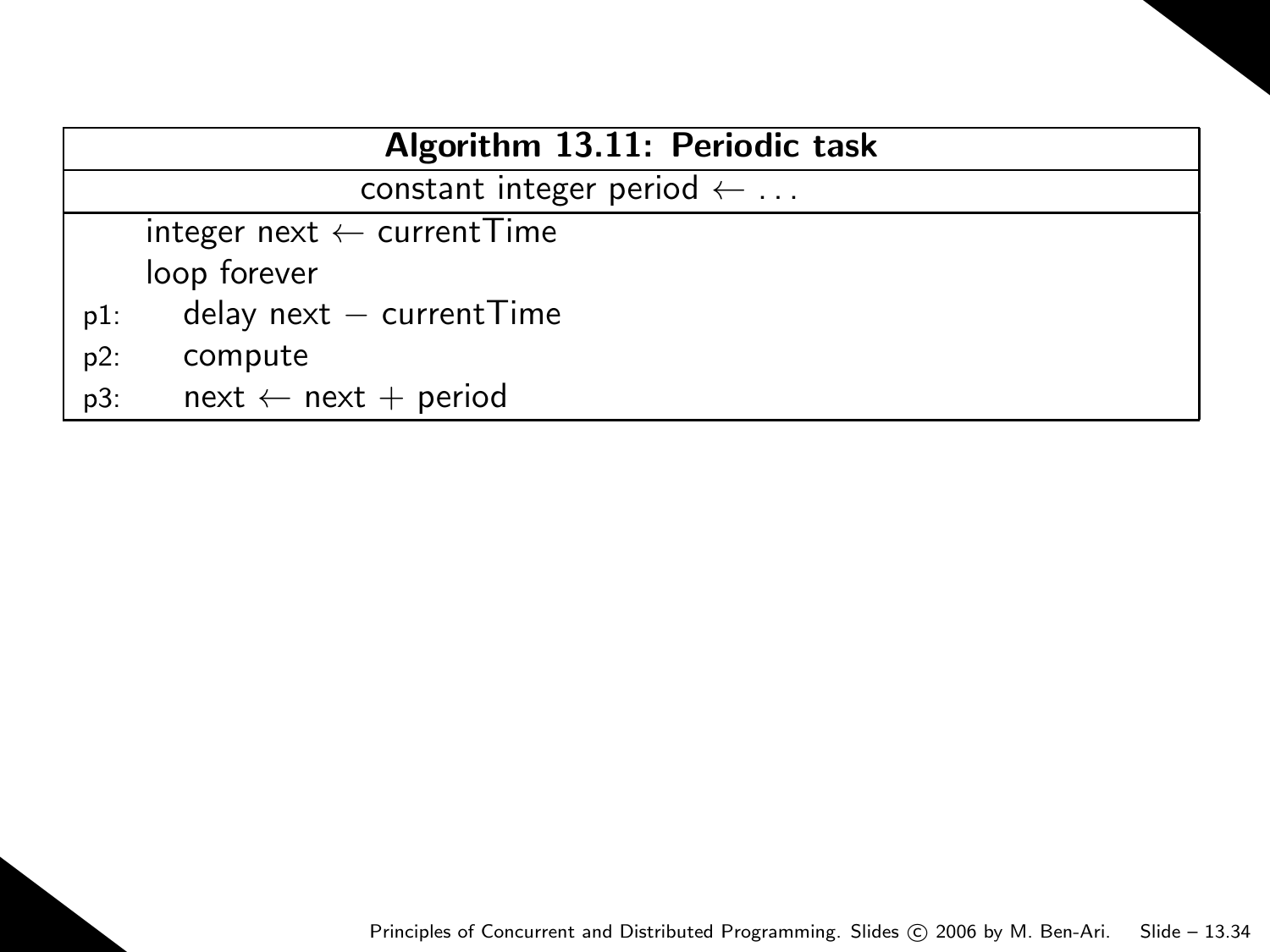## Semantics of Propositional Operators

| A                         | $v(A_1)$             | $v(A_2)$             | v(A)     |
|---------------------------|----------------------|----------------------|----------|
| $\neg A_1$                | $\top$               |                      | $\bm{F}$ |
| $\neg A_1$                | $\bm{F}$             |                      | T        |
| $A_1 \vee A_2$            | $F^-$                | $\perp$ F            | $\bm{F}$ |
| $A_1 \vee A_2$            | otherwise            |                      | T        |
| $A_1 \wedge A_2$          |                      | $\overline{T}$   $T$ | T        |
| $A_1 \wedge A_2$          | otherwise            |                      | $\,F$    |
| $A_1 \rightarrow A_2$     |                      | $T \quad   \quad F$  | $\,F$    |
| $A_1 \rightarrow A_2$     | otherwise            |                      | $T \$    |
| $A_1 \leftrightarrow A_2$ | $v(A_1) = v(A_2)$    |                      | T        |
| $A_1 \leftrightarrow A_2$ | $v(A_1) \neq v(A_2)$ |                      | $\,F$    |

Principles of Concurrent and Distributed Programming. Slides  $\copyright$  2006 by M. Ben-Ari.  $\hspace{0.1cm}$  Slide  $-$  2.1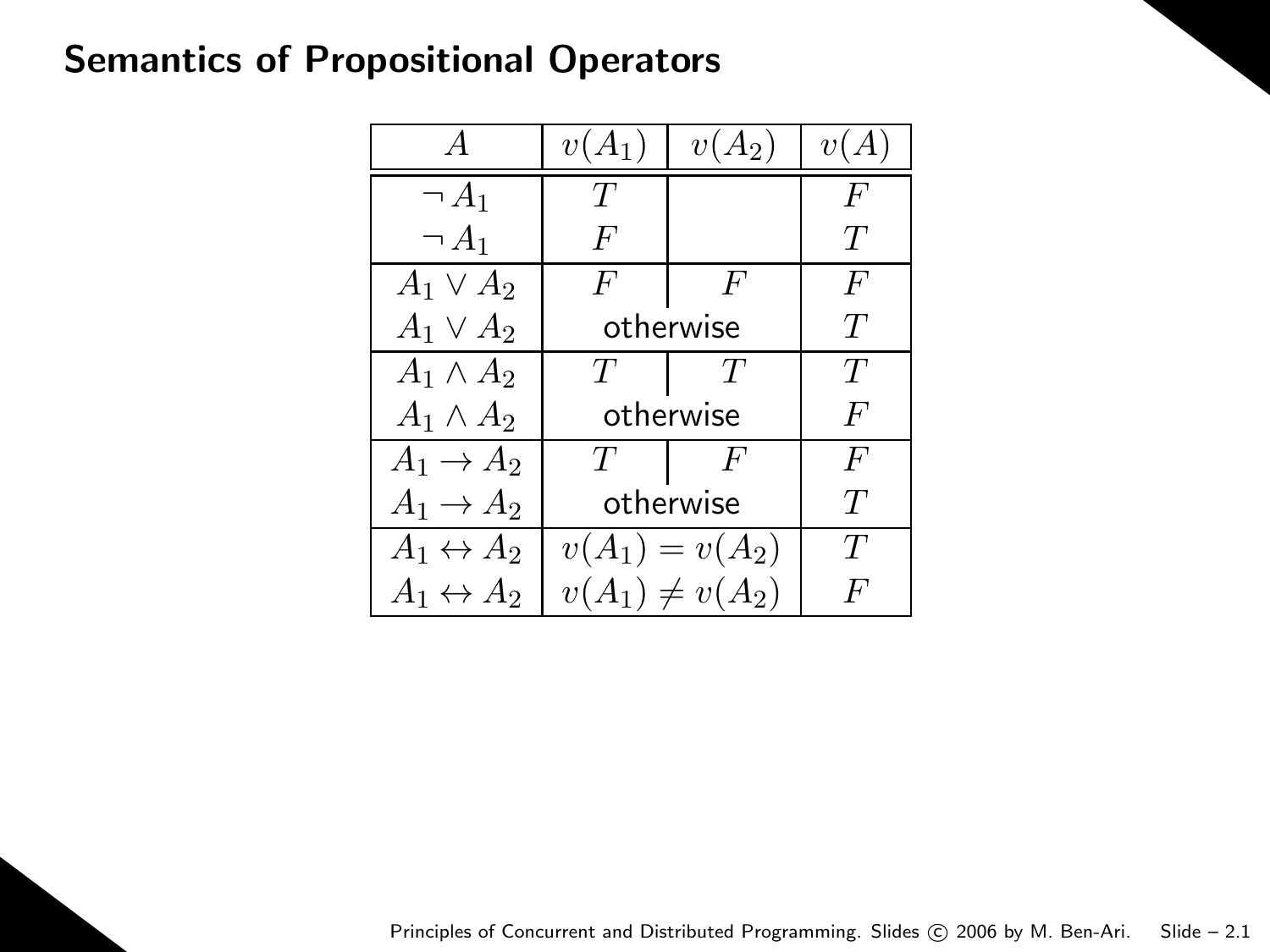#### Wason Selection Task

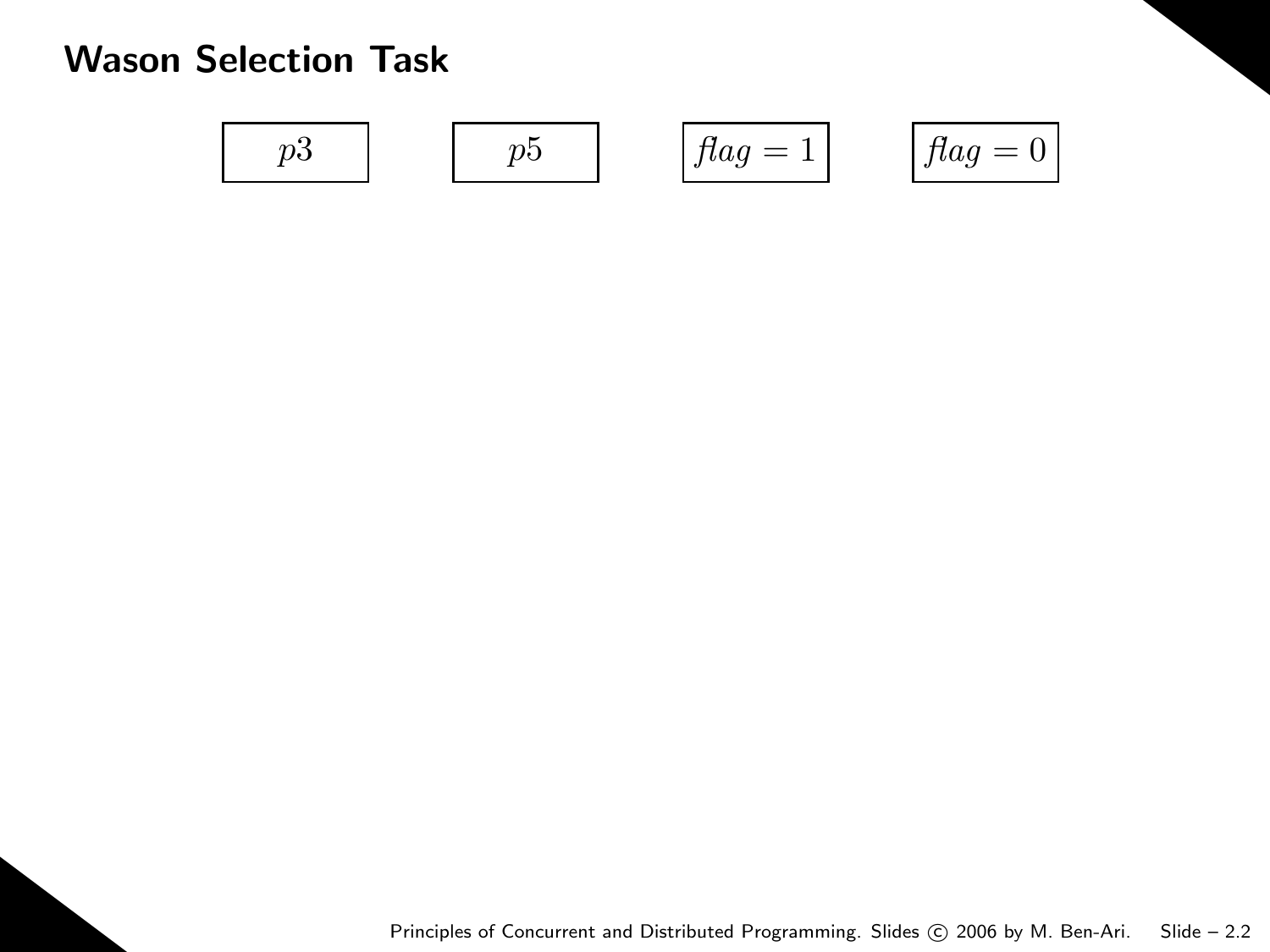| <b>Algorithm 2.1: Verification example</b>                       |
|------------------------------------------------------------------|
| integer $x1$ , integer $x2$                                      |
| integer y1 $\leftarrow$ 0, integer y2 $\leftarrow$ 0, integer y3 |
| p1: read $(x1,x2)$                                               |
| $p2: y3 \leftarrow x1$                                           |
| p3: while $y3 \neq 0$                                            |
| p4: if $y2+1 = x2$                                               |
| p5: $y1 \leftarrow y1 + 1$                                       |
| p6: $y2 \leftarrow 0$                                            |
| p7: else                                                         |
| $p8:$ $y2 \leftarrow y2 + 1$                                     |
| p9: $y3 \leftarrow y3 - 1$                                       |
| p10: write $(y1,y2)$                                             |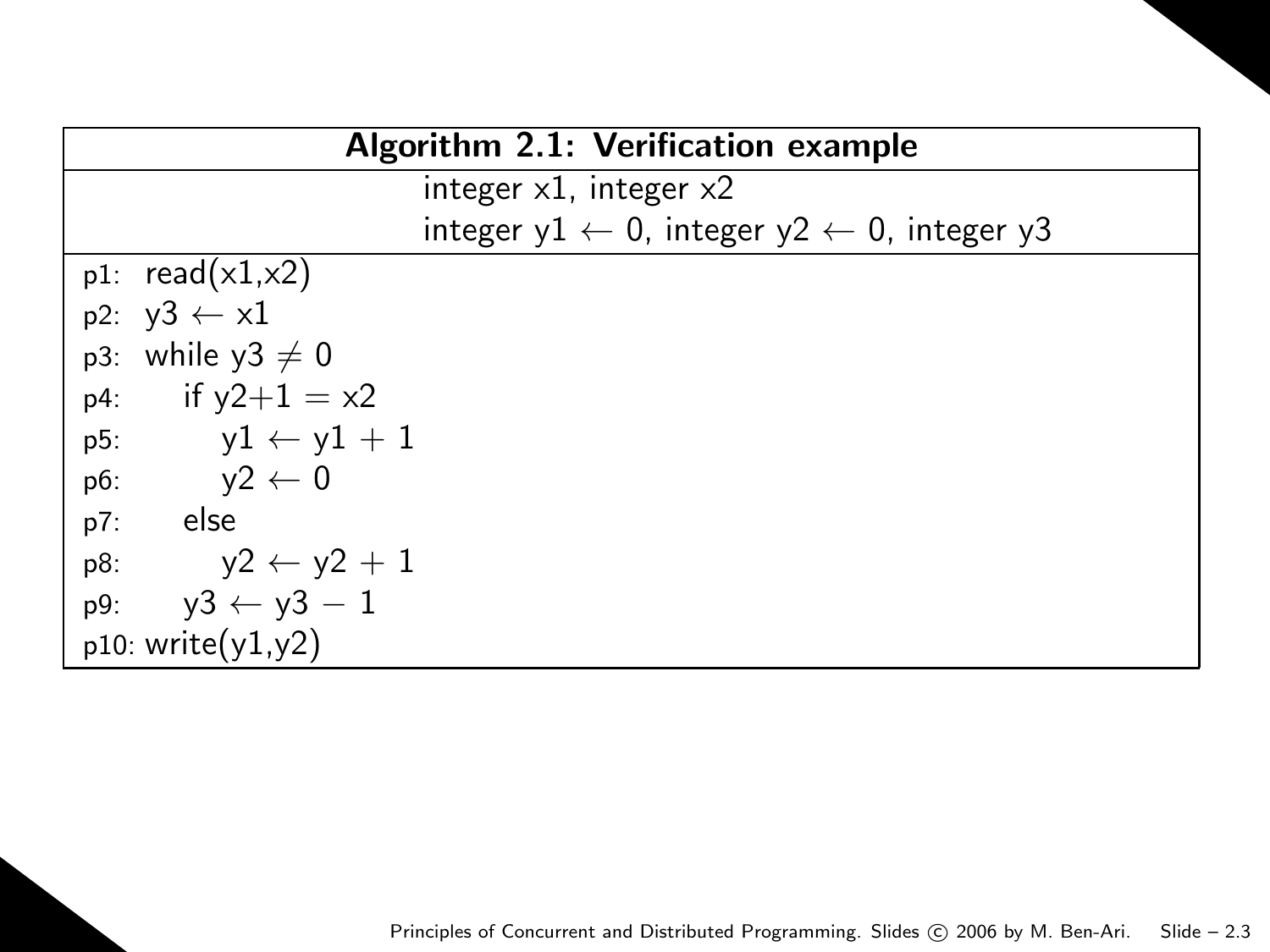# Spark Program for Integer Division

```
1 −−# main_program;<br>2     rueseduue Divide(M1
  2 procedure Divide(X1,X2: in Integer; Q,R: out Integer)
  \begin{array}{ll} 3 & - - \# \end{array} derives Q, R from X1,X2;<br>4 \begin{array}{ll} 4 & \# \end{array} are (X1 \geq -0) and (X2 \geq 0)\begin{array}{cc} 4 & - - \# \textbf{ pre (} & \times 1 > = 0 \textbf{) and (} & \times 2 > 0 \textbf{);} \\ & \text{if} & \# \textbf{ post (} & \times 1 & = 0 & \textbf{.} \end{array}\begin{align} 5 & \quad --\#\textbf{ post (X1 = Q * X2 + R) and (X2 > R) and (R >= 0);} \end{align}6 is
 67 N: Integer ;
 8 begin\mathsf{Q}\, \mathsf{\, :=\, } \mathsf{0}; \ \mathsf{R}\, \mathsf{:=}\, \mathsf{0}; \ \mathsf{N}\, \mathsf{:=}\, \mathsf{X}\mathsf{1};9100 while N \neq 01 -−# assert (X1 = Q*X2 + R+N) and (X2 > R) and (R ≥ = 0);
112 loop
123 if R+1 = X2 then
134 Q := Q + 1; R := 0;1415 else6 R := R + 1;1617end if ;
188 N := N - 1;9 end loop;
19200 end Divide;
```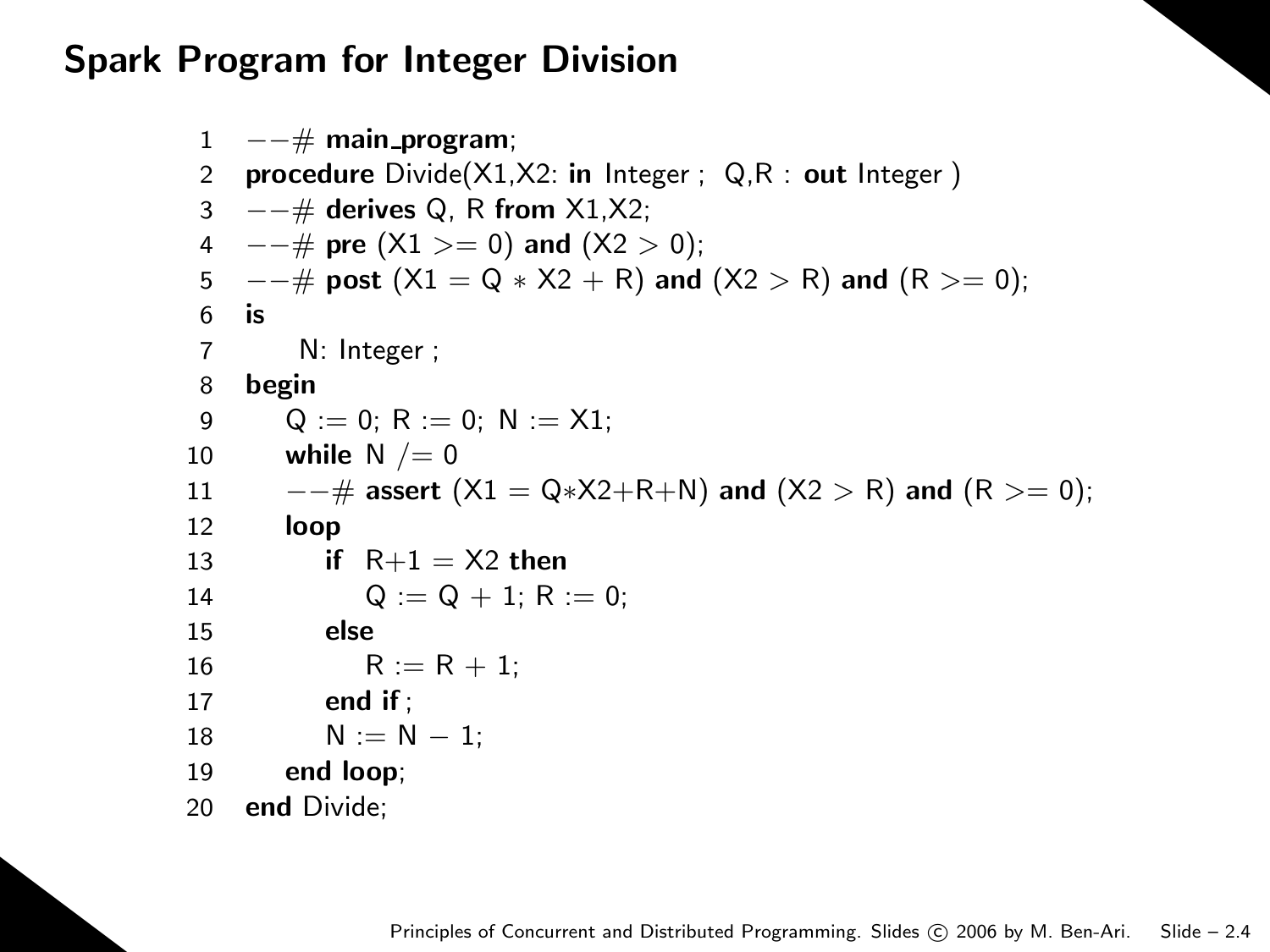### Integer Division

```
11 procedure Divide(X1,X2: in Integer ; Q,R : out Integer ) is
2 N: Integer ;
3 begin- pre (X1 > = 0) and (X2 > 0);
45Q := 0; R := 0; N := X1;
66 while N \neq 0\hbox{--} −− assert (\hbox{X1}= \hbox{Q}*\hbox{X2+R+N}) and (\hbox{X2}> \hbox{R}) and (\hbox{R}>=0);78 loop9 if R+1 = X2 then Q := Q + 1; R := 0;
9100 else R := R + 1;11 end if ;
122 N := N - 1;13 end loop;
14- −− post (X1 = Q * X2 + R) and (X2 > R) and (R > = 0);
155 end Divide;
```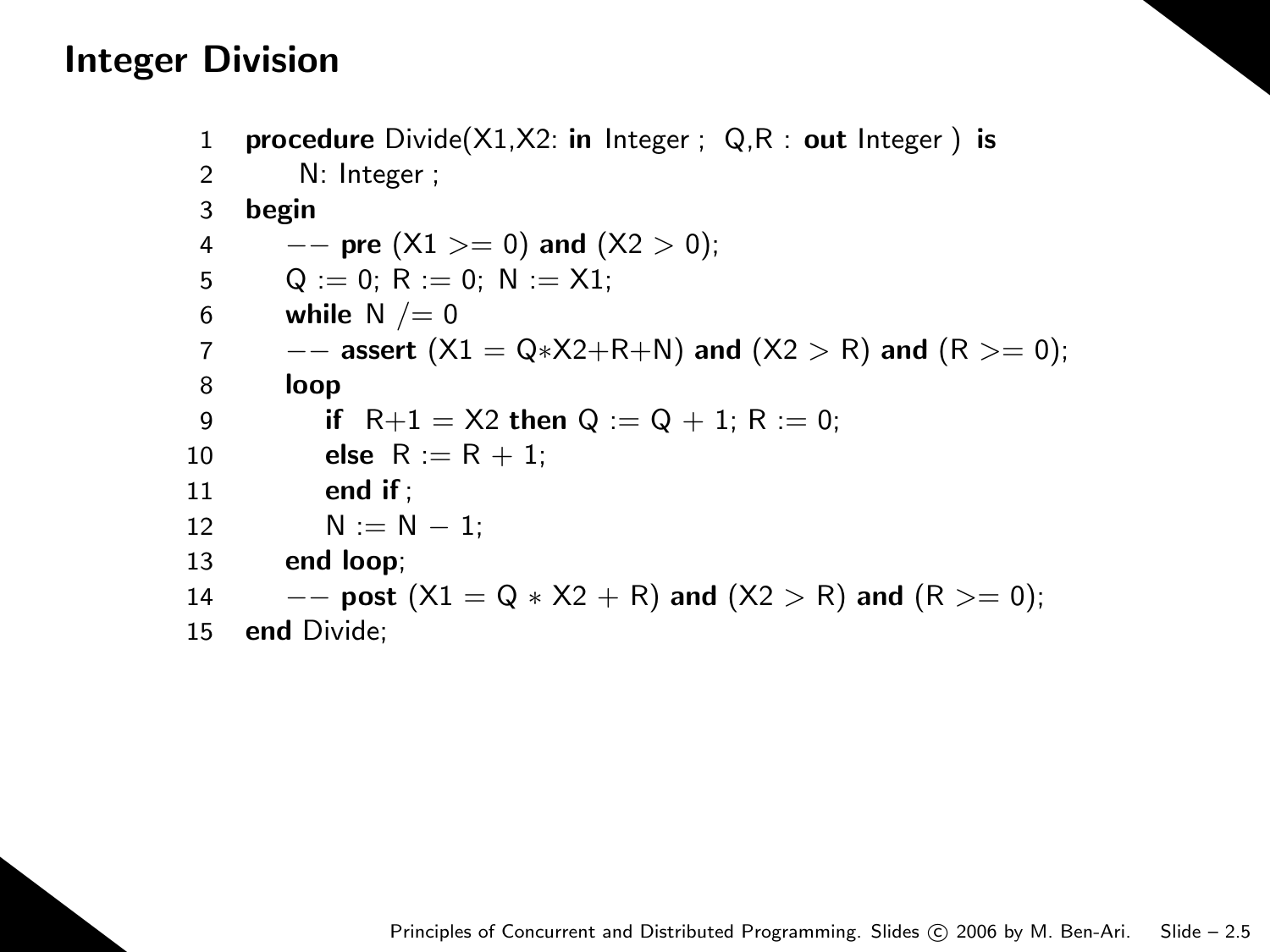#### Verification Conditions for Integer Division

Precondition to assertion:

$$
(X1 \ge 0) \land (X2 > 0) \rightarrow
$$
  

$$
(X1 = Q \cdot X2 + R + N) \land (X2 > R) \land (R \ge 0).
$$

Assertion to postcondition:

$$
(X1 = Q \cdot X2 + R + N) \wedge (X2 > R) \wedge (R \ge 0) \wedge (N = 0) \rightarrow
$$
  

$$
(X1 = Q \cdot X2 + R) \wedge (X2 > R) \wedge (R \ge 0).
$$

Assertion to assertion by then branch:

$$
(X1 = Q \cdot X2 + R + N) \land (X2 > R) \land (R \ge 0) \land (R + 1 = X2) \rightarrow
$$
  

$$
(X1 = Q' \cdot X2 + R' + N') \land (X2 > R') \land (R' \ge 0).
$$

Assertion to assertion by else branch:

$$
(X1 = Q \cdot X2 + R + N) \land (X2 > R) \land (R \ge 0) \land (R + 1 \ne X2) \rightarrow
$$
  

$$
(X1 = Q' \cdot X2 + R' + N') \land (X2 > R') \land (R' \ge 0).
$$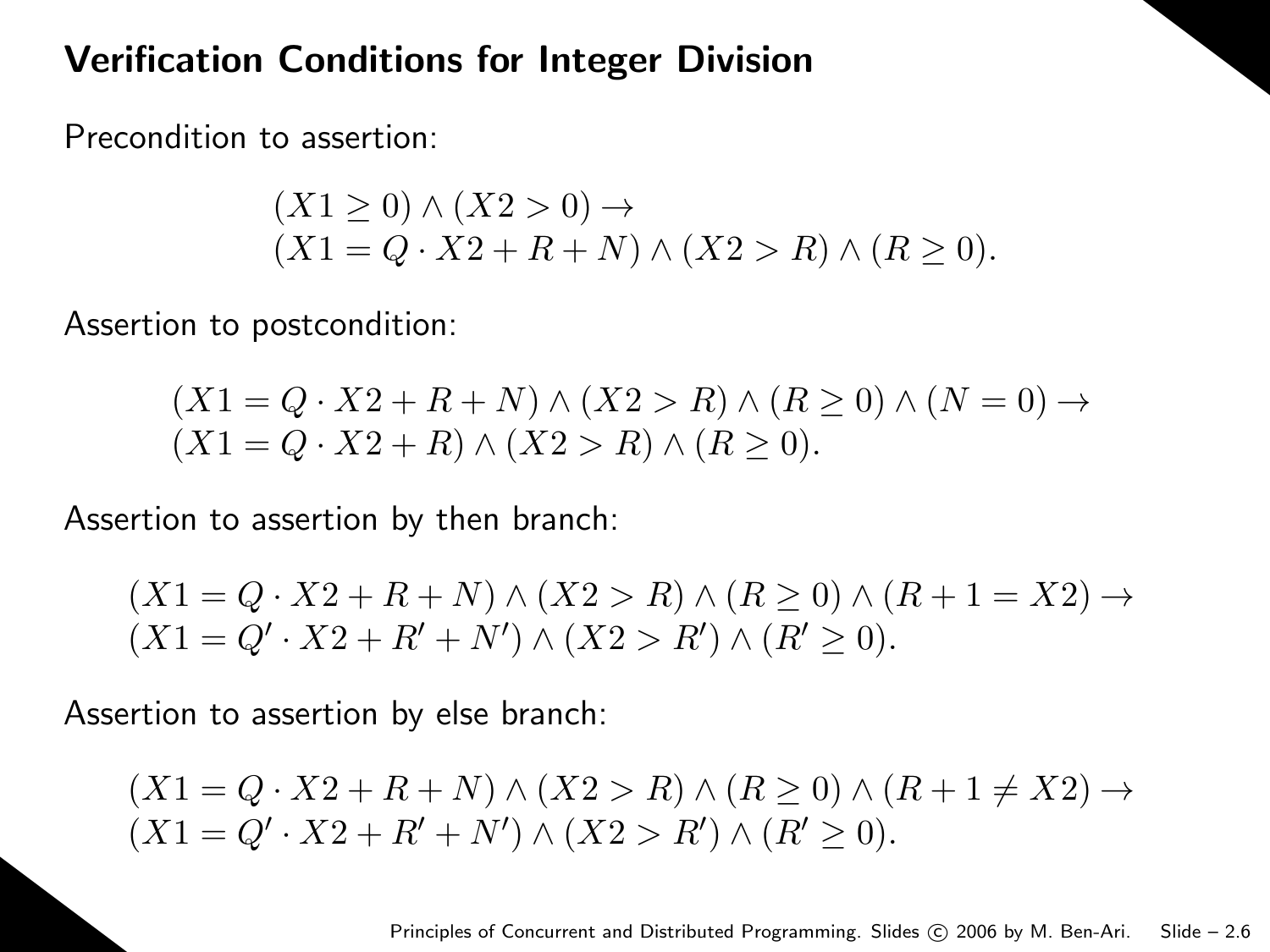### The Sleeping Barber

| n            | producer          | consumer                    | <b>Buffer</b> | notEmpty |
|--------------|-------------------|-----------------------------|---------------|----------|
|              | append(d, Buffer) | wait(notEmpty)              |               |          |
|              | signal(notEmpty)  | wait(notEmpty)              |               |          |
| $\mathbf{R}$ | append(d, Buffer) | wait(notEmpty)              |               |          |
|              | append(d, Buffer) | $d \leftarrow$ take(Buffer) |               |          |
| 一            | append(d, Buffer) | wait(notEmpty)              |               |          |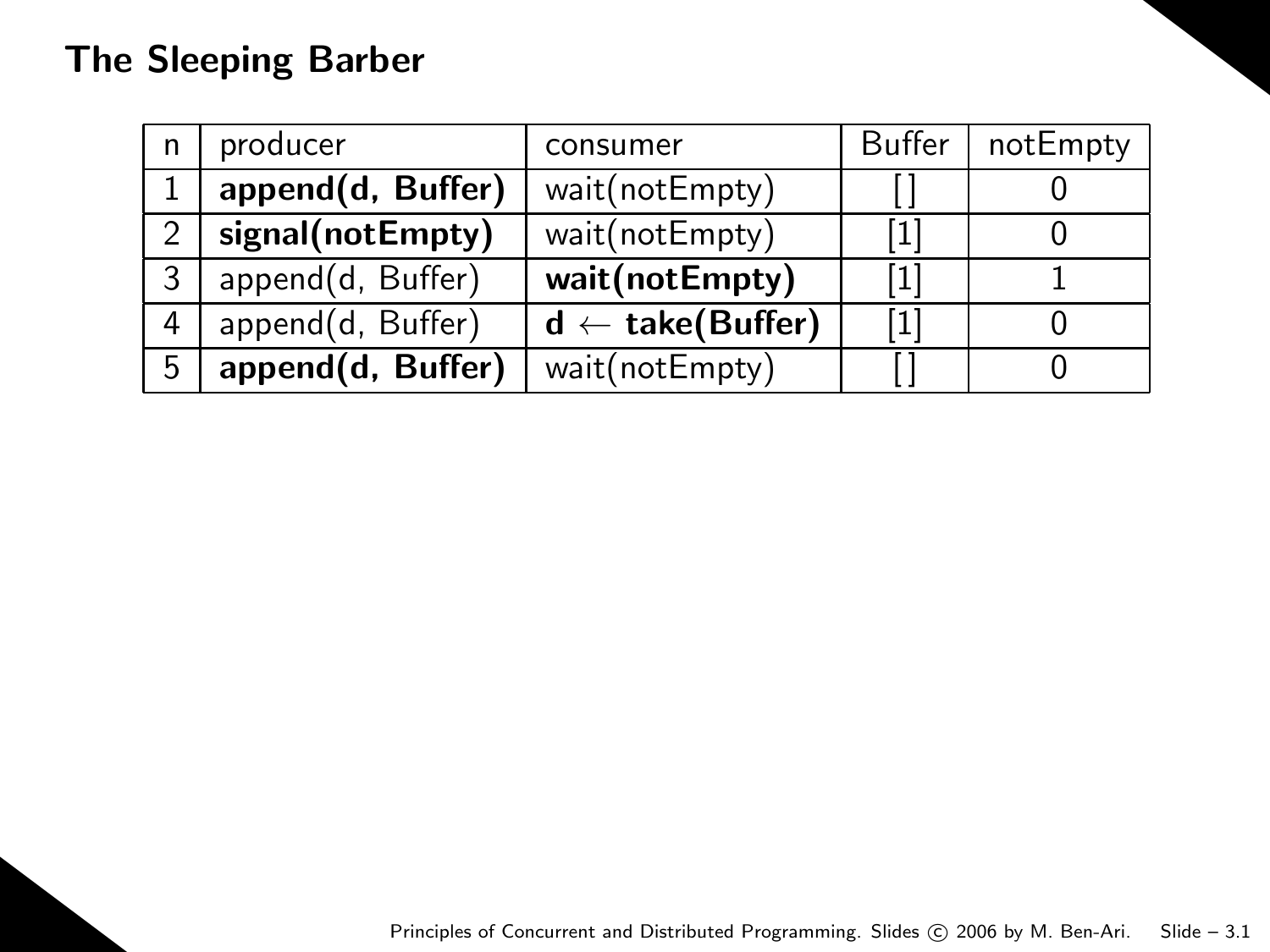# Synchronizing Precedence

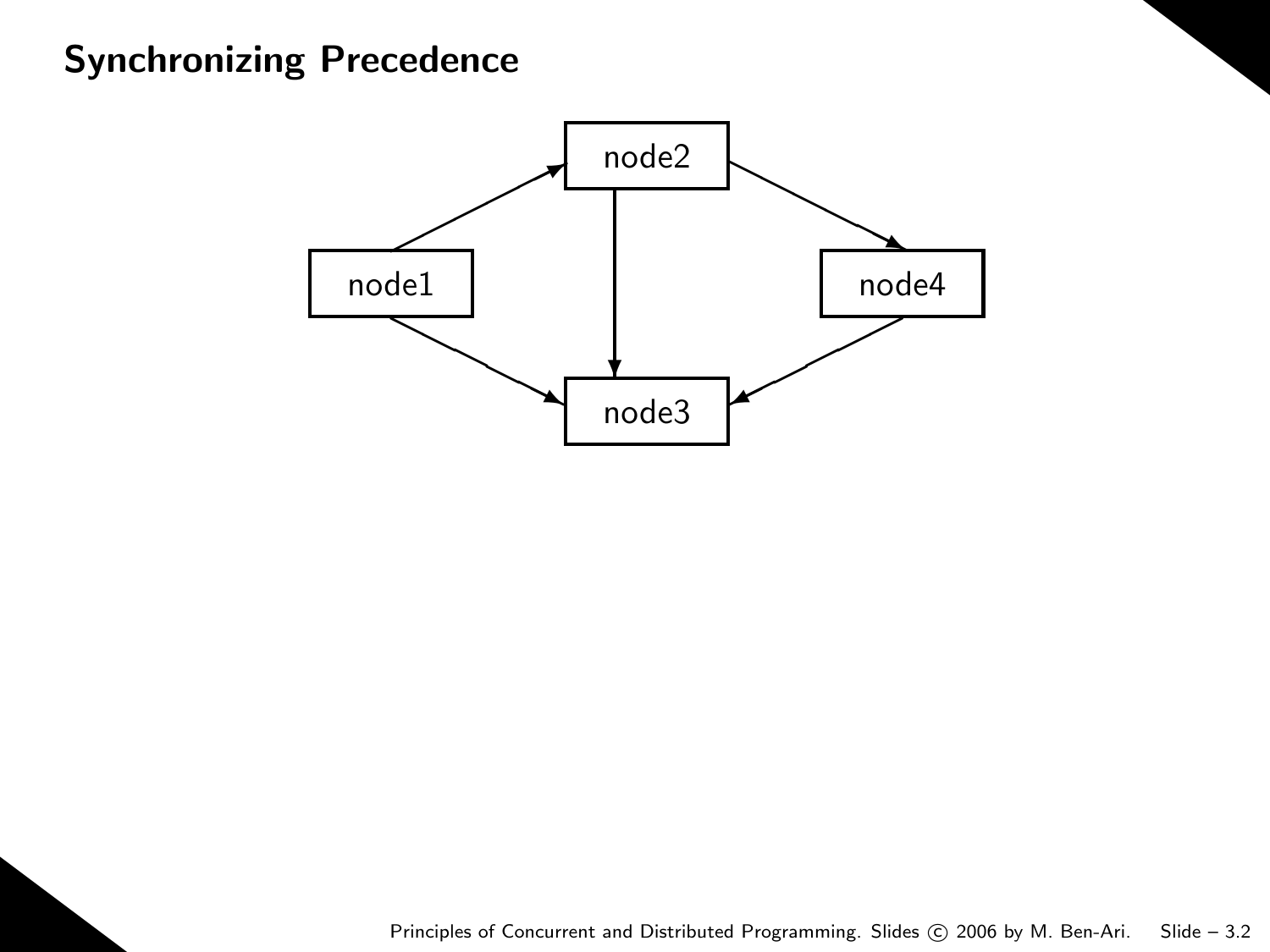|        | Algorithm 3.1: Barrier synchronization             |
|--------|----------------------------------------------------|
|        | global variables for synchronization               |
|        | loop forever                                       |
| $p1$ : | wait to be released                                |
| $p2$ : | computation                                        |
| p3:    | wait for all processes to finish their computation |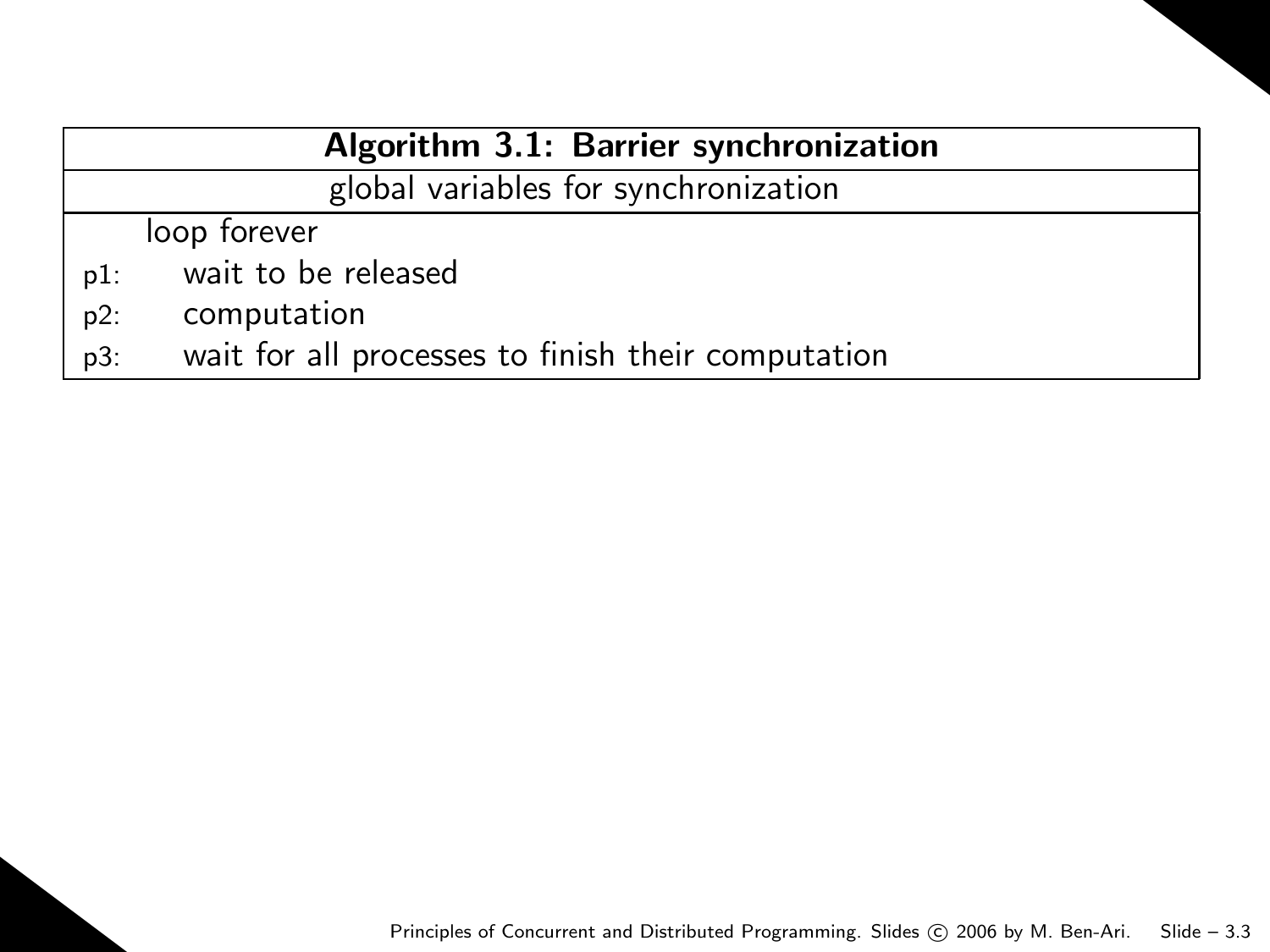### The Stable Marriage Problem

| Man |               | List of women |  |
|-----|---------------|---------------|--|
|     |               |               |  |
|     | $\mathcal{L}$ |               |  |
|     |               |               |  |
|     |               |               |  |

| Woman |               | List of men |  |
|-------|---------------|-------------|--|
|       | $\mathcal{D}$ |             |  |
|       |               |             |  |
|       |               |             |  |
|       |               |             |  |

Principles of Concurrent and Distributed Programming. Slides  $\copyright$  2006 by M. Ben-Ari.  $\hspace{0.1cm}$  Slide  $-$  3.4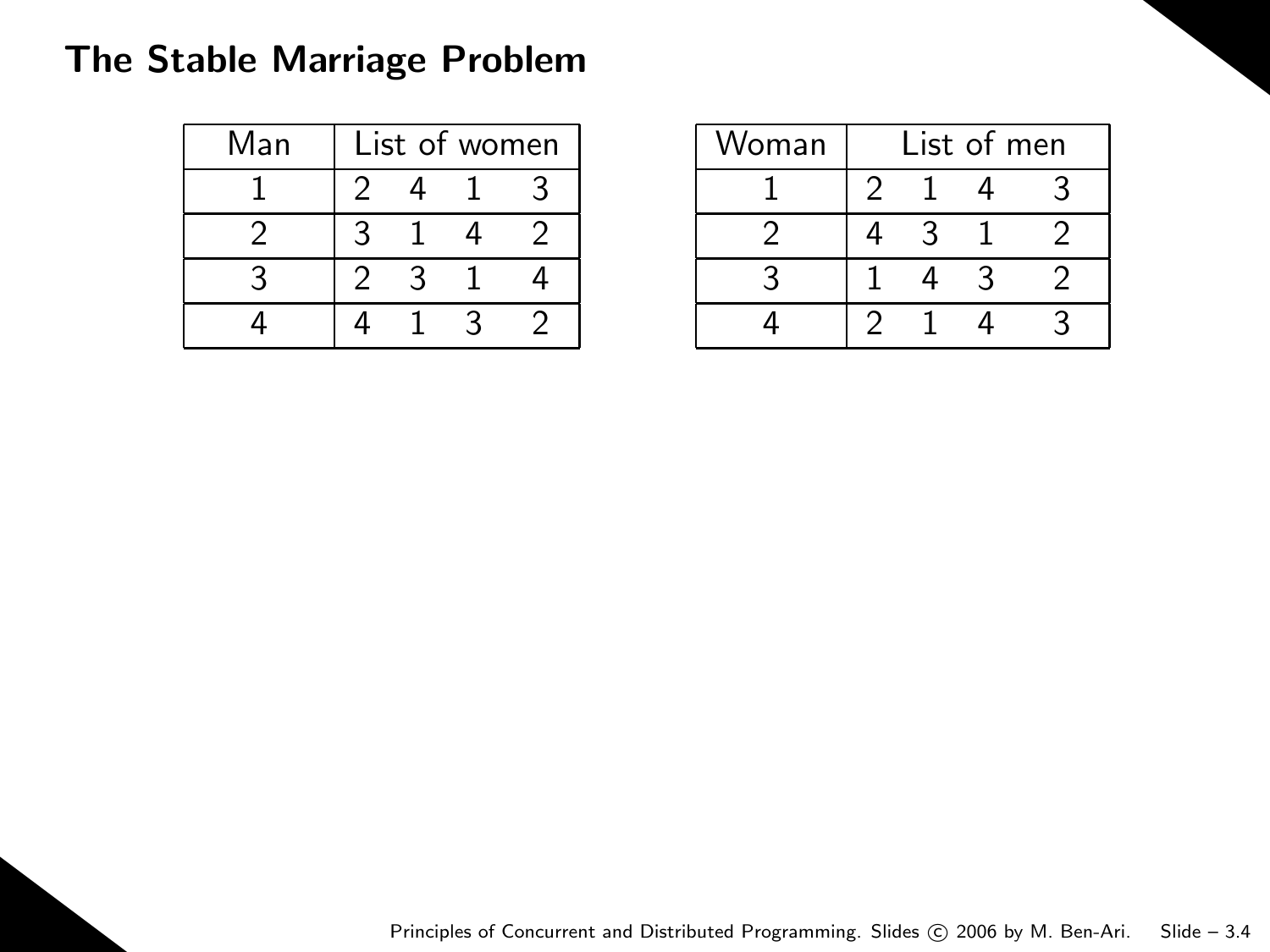|        | Algorithm 3.2: Gale-Shapley algorithm for stable marriage             |
|--------|-----------------------------------------------------------------------|
|        | integer list freeMen $\leftarrow \{1,\ldots,n\}$                      |
|        | integer list freeWomen $\leftarrow \{1, \ldots, n\}$                  |
|        | integer pair-list matched $\leftarrow \emptyset$                      |
|        | integer array $[1n, 1n]$ menPrefs $\leftarrow \dots$                  |
|        | integer array [1n, 1n] women Prefs $\leftarrow$                       |
|        | integer array [1. n] next $\leftarrow$ 1                              |
| $p1$ : | while freeMen $\neq$ $\emptyset$ , choose some m from freeMen         |
| $p2$ : | $w \leftarrow$ menPrefs[m, next[m]]                                   |
| $p3$ : | $next[m] \leftarrow next[m] + 1$                                      |
| $p4$ : | if w in freeWomen                                                     |
| p5:    | add (m,w) to matched, and remove w from freeWomen                     |
| p6:    | else if w prefers m to m' $//$ where $(m', w)$ in matched             |
| p7:    | replace $(m', w)$ in matched by $(m, w)$ , and remove m' from freeMen |
| p8:    | else $//$ w rejects m, and nothing is changed                         |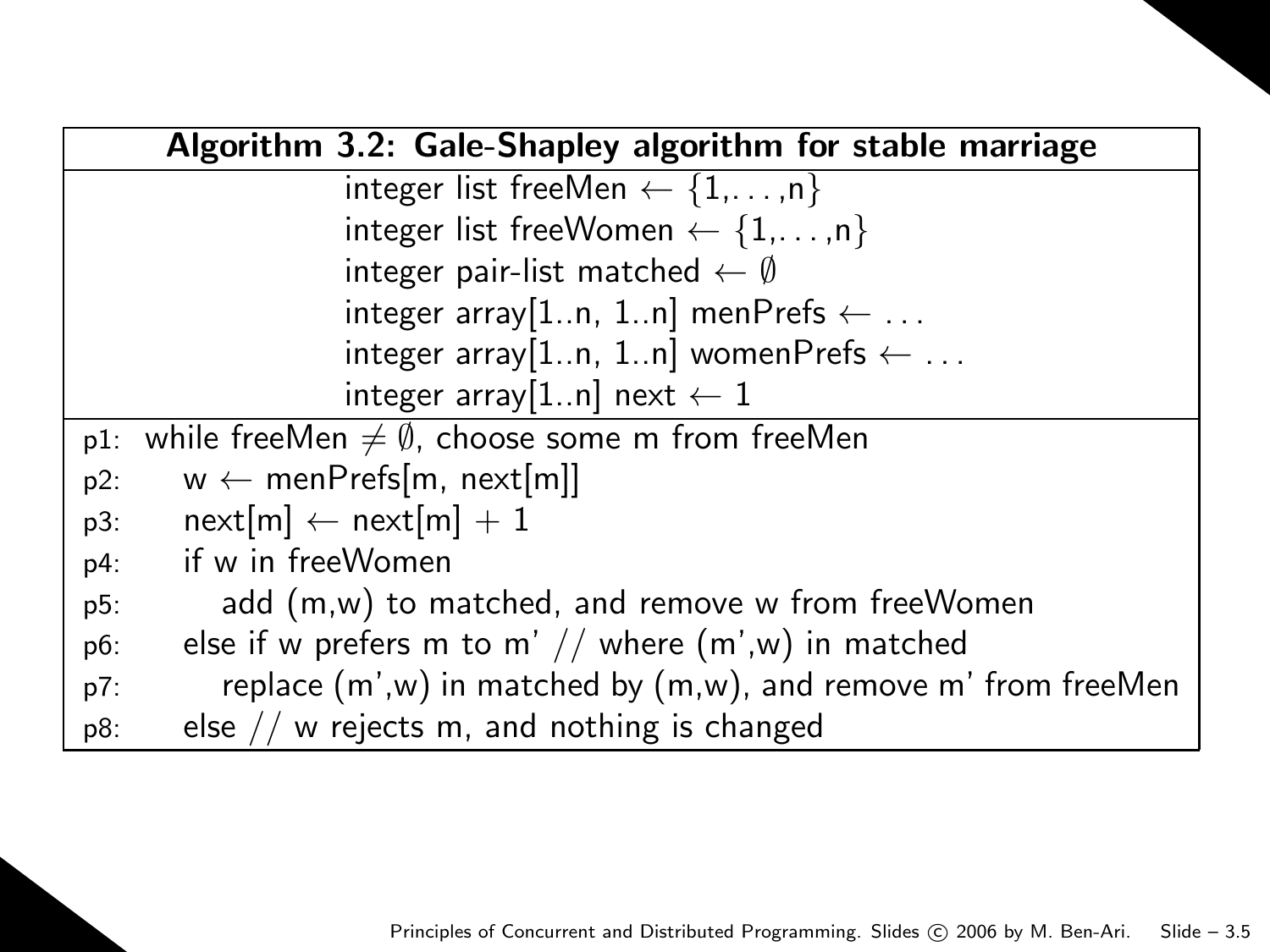# The n-Queens Problem

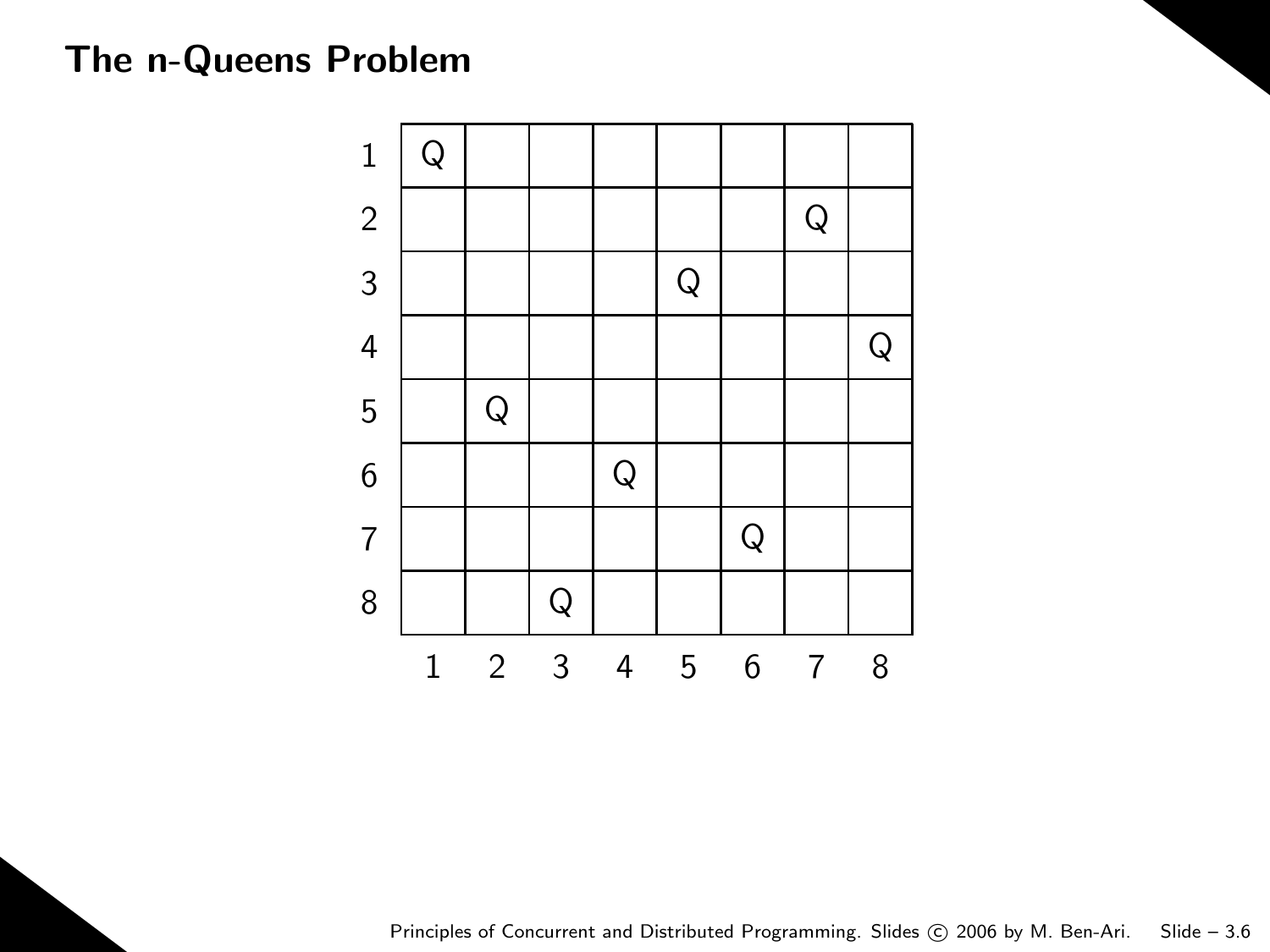# The Architecture of BACI

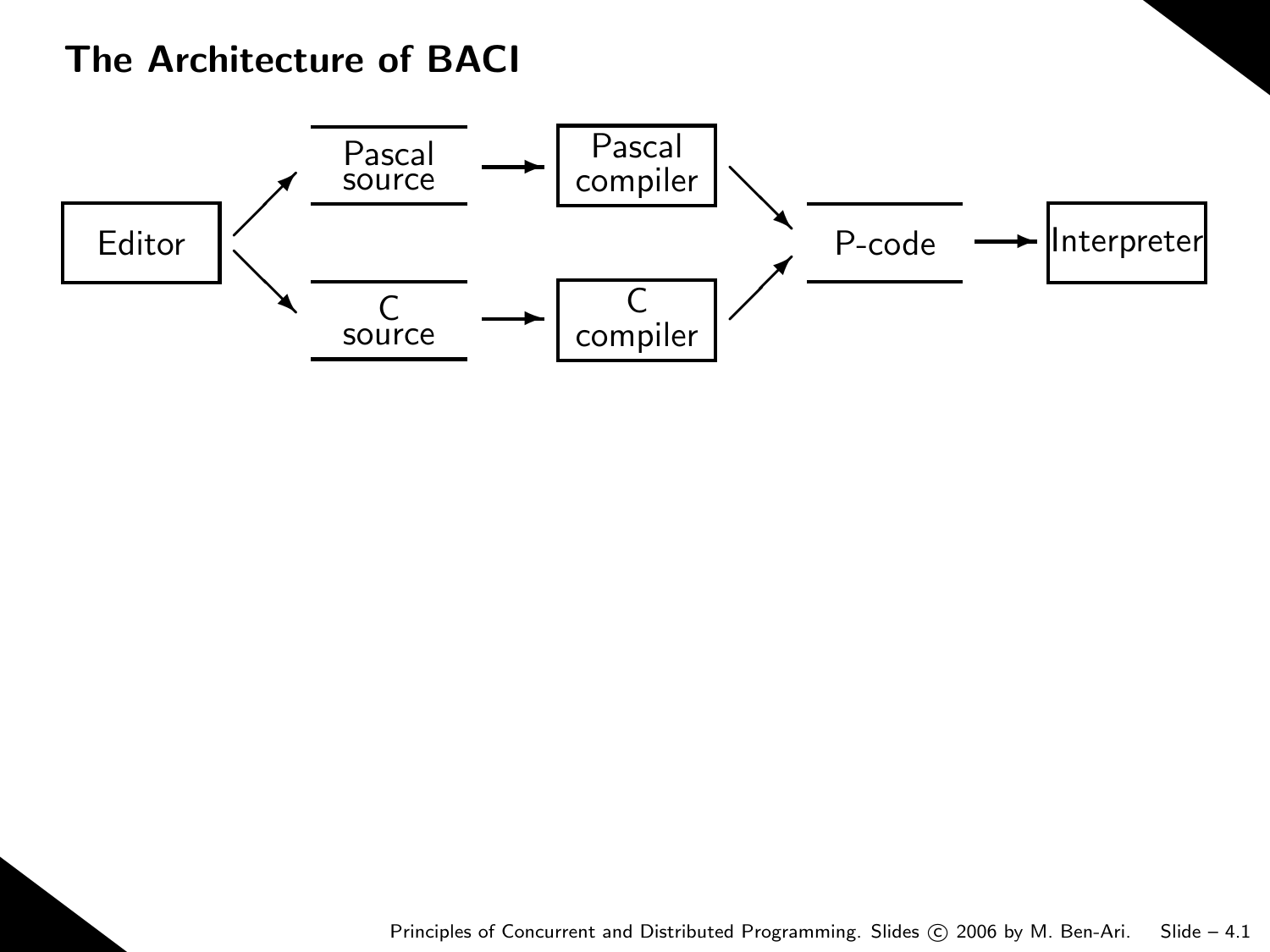# The Architecture of Spin